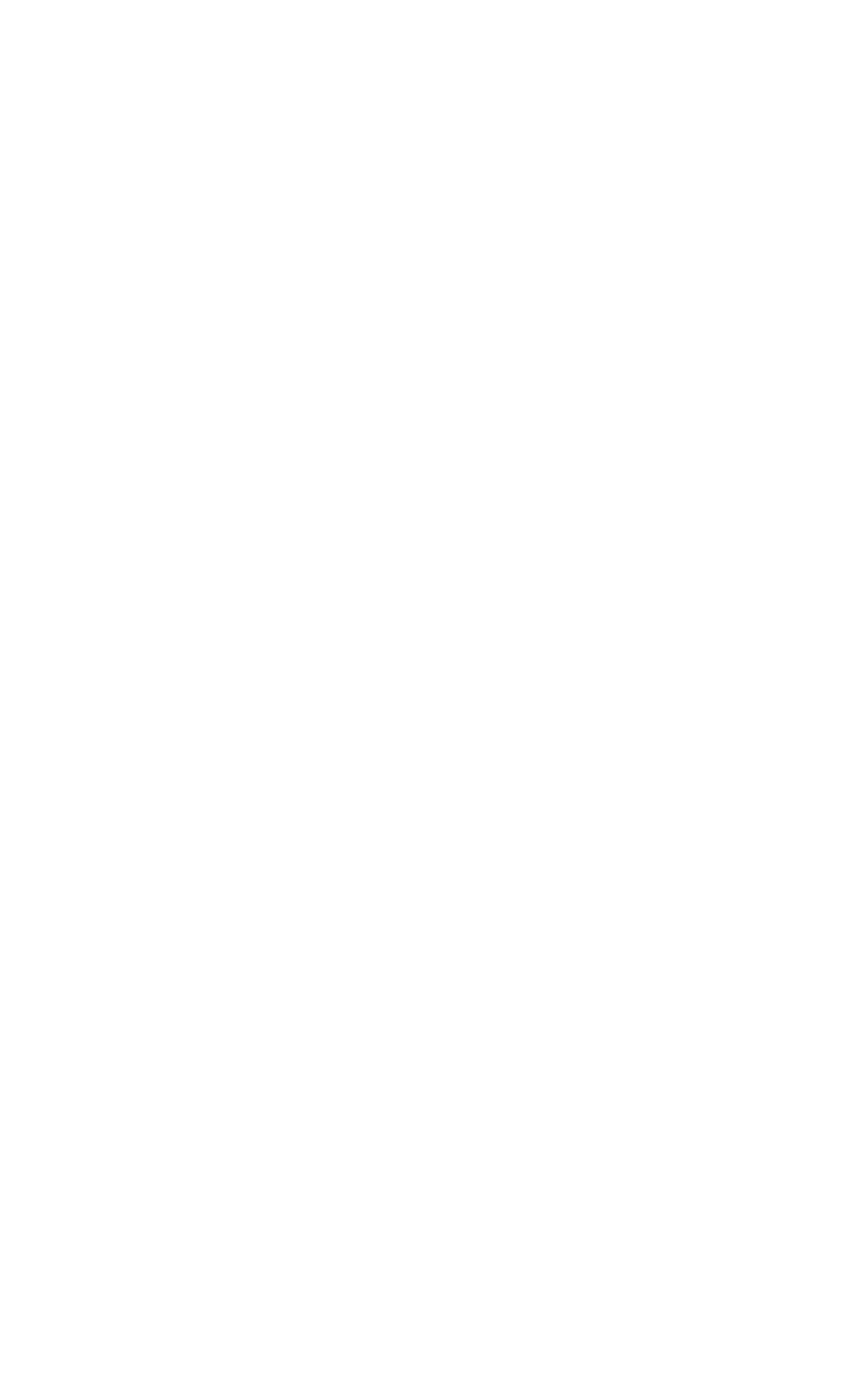# **TWELVE STEPS and TWELVE TRADITIONS**

ALCOHOLICS ANONYMOUS® WORLD SERVICES, INC. [BOX 459, GRAND CENTRAL STATION](http://www.alcoholics-anonymous.org) NEW YORK, NY 10163

 $-x-$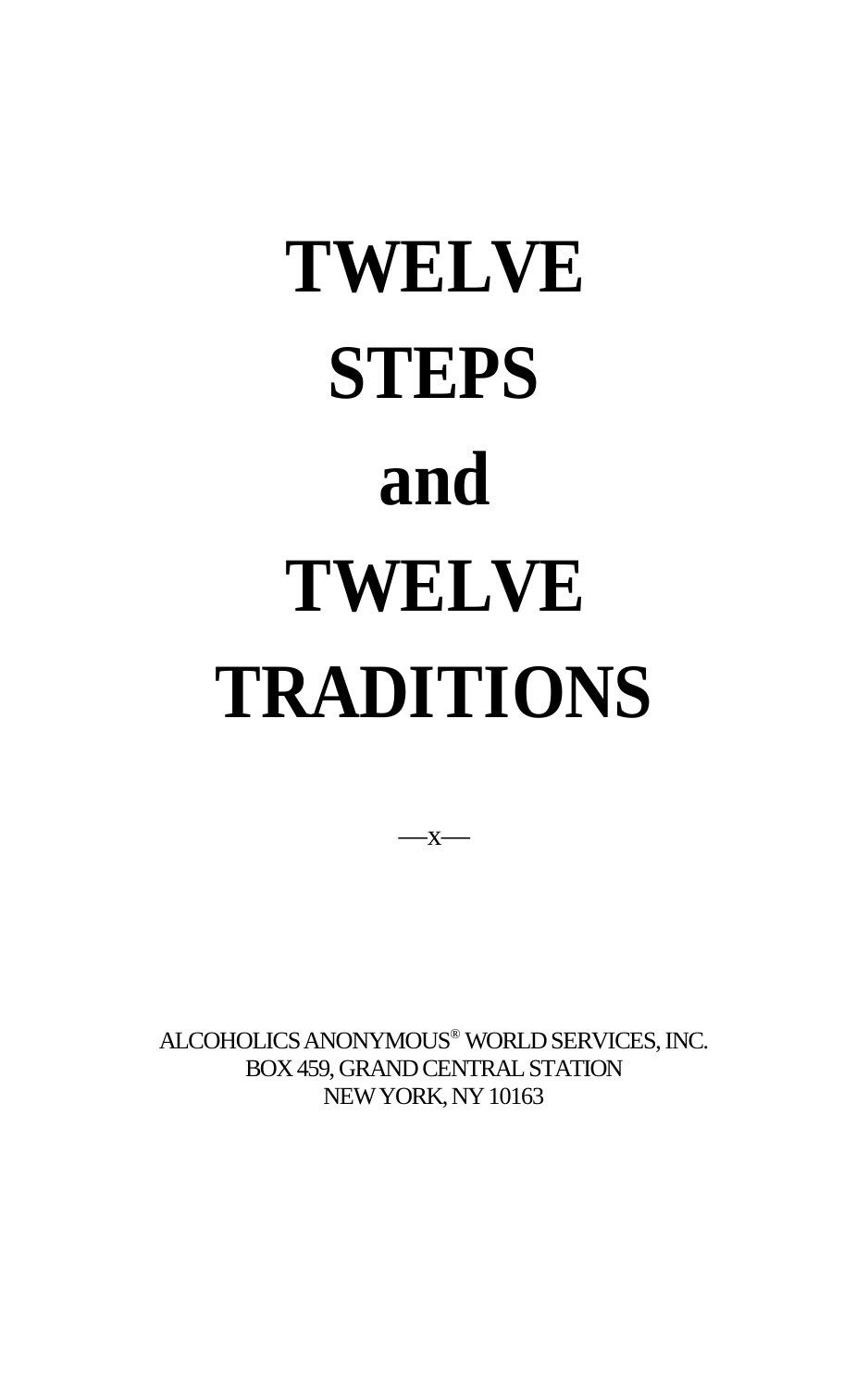Copyright © 1952, 1953, 1981 by [The A.A. Grapevine,](http://www.aagrapevine.org) Inc. and Alcoholics Anonymous Publishing (now known as [Alcoholics Anonymous World Services, Inc.\)](http://www.alcoholics-anonymous.org) All rights reserved First Printing, April 1953 Sixty-fourth Printing, January 2003

> Windows Help version, July 1994\* Electronic .PDF version, September 2005<sup>+</sup>

*This edition is NOT A.A. General Service Conference approved literature*

ALCOHOLICS ANONYMOUS and A.A. are registered trademarks® of [A.A. World Services, Inc.](http://www.alcoholics-anonymous.org)

#### **ISBN 0-916856-01-1**

**Library of Congress Catalog Card No. 53-5454 Printed in the United States of America**

\* Transcribed by "Mr. D.". Software development by cyb.

+ .PDF version based upon the text of the Windows Help version and published by ARID Media. A.A. World Services and its subsidiaries were not involved within the production of this specific work.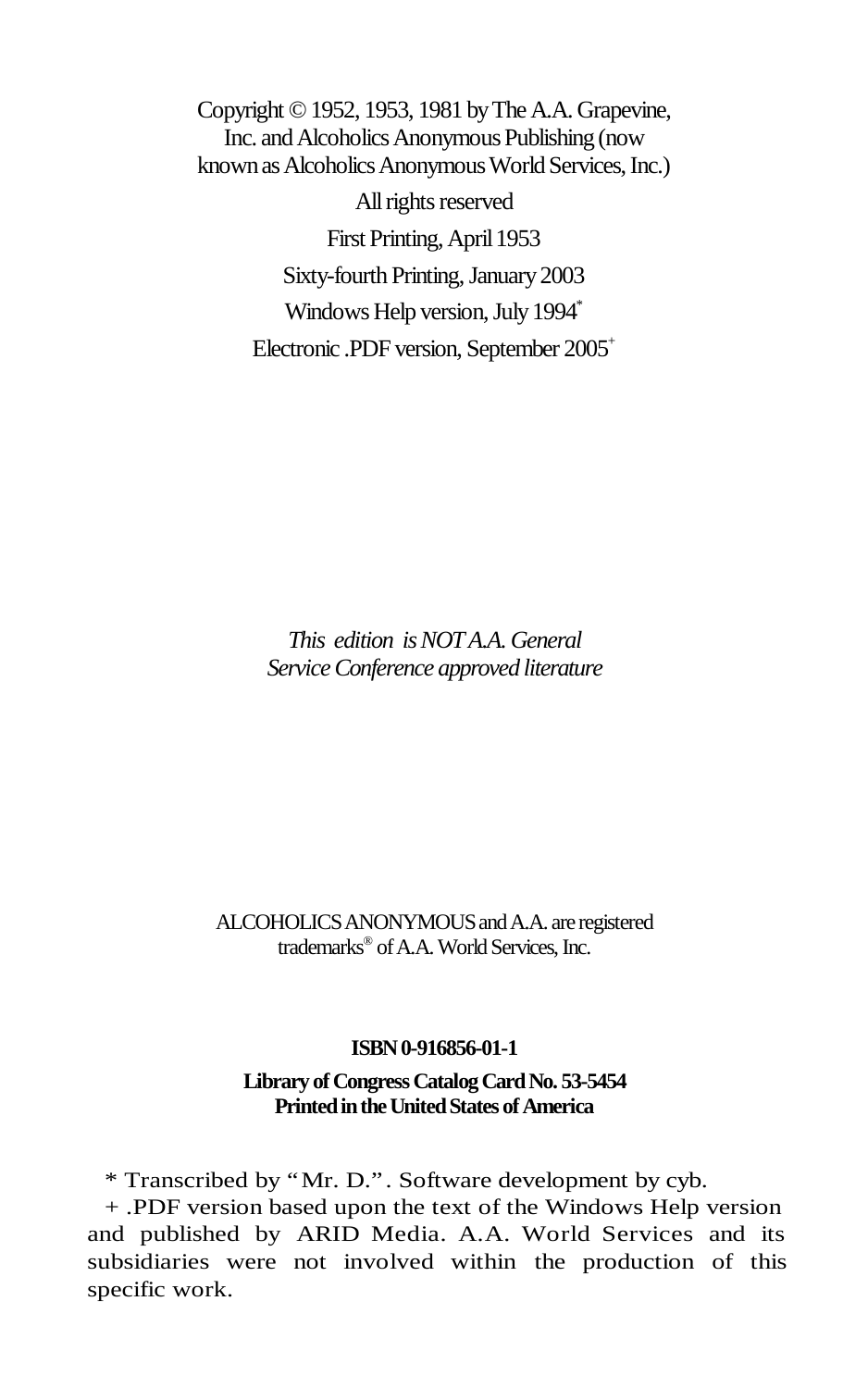# **Contents**

#### [Foreword](#page-14-0) [15](#page-14-0)

# [THE TWELVE STEPS](#page-18-0)

#### [Step One](#page-20-0) [21](#page-20-0)

*["We admitted we were powerless over alcohol—](#page-20-0) that our lives had become unmanageable."*

[Who cares to admit complete defeat? Admission of pow](#page-20-0)[erlessness is the first step in liberation. Relation of humili](#page-20-0)[ty to sobriety.](#page-20-0) [Mental obsession plus physical allergy.](#page-21-0) [Why must every A.A. hit bottom?](#page-23-0)

#### [Step Two](#page-24-0) [25](#page-24-0)

*["Came to believe that a Power greater than ourselves](#page-24-0) could restore us to sanity."*

[What can we believe in?](#page-24-0) [A.A. does not demand belief;](#page-25-0) [Twelve Steps are only suggestions.](#page-25-0) [Importance of an open](#page-25-0) [mind.](#page-25-0) [Variety of ways to faith.](#page-26-0) [Substitution of A.A. as](#page-26-0) [Higher Power.](#page-26-0) [Plight of the disillusioned.](#page-27-0) [Roadblocks of](#page-27-0) [indifference and prejudice.](#page-27-0) [Lost faith found in A.A. Prob](#page-28-0)[lems of intellectuality and self-sufficiency.](#page-28-0) [Negative and](#page-29-0) [positive thinking. Self-righteousness.](#page-29-0) [Defiance is an out](#page-30-0)[standing characteristic of alcoholics.](#page-30-0) [Step Two is a rally](#page-32-0)[ing point to sanity. Right relation to God.](#page-32-0)

#### [Step Three](#page-33-0) [34](#page-33-0)

*["Made a decision to turn our will and our lives over to](#page-33-0) the care of God, as we understood Him."*

[Step Three is like opening of a locked door. How shall we](#page-33-0) [let God into our lives?](#page-33-0) [Willingness is the key.](#page-34-0) [Depen](#page-35-0)[dence as a means to independence.](#page-35-0) [Dangers of self-suffi-](#page-36-0)

5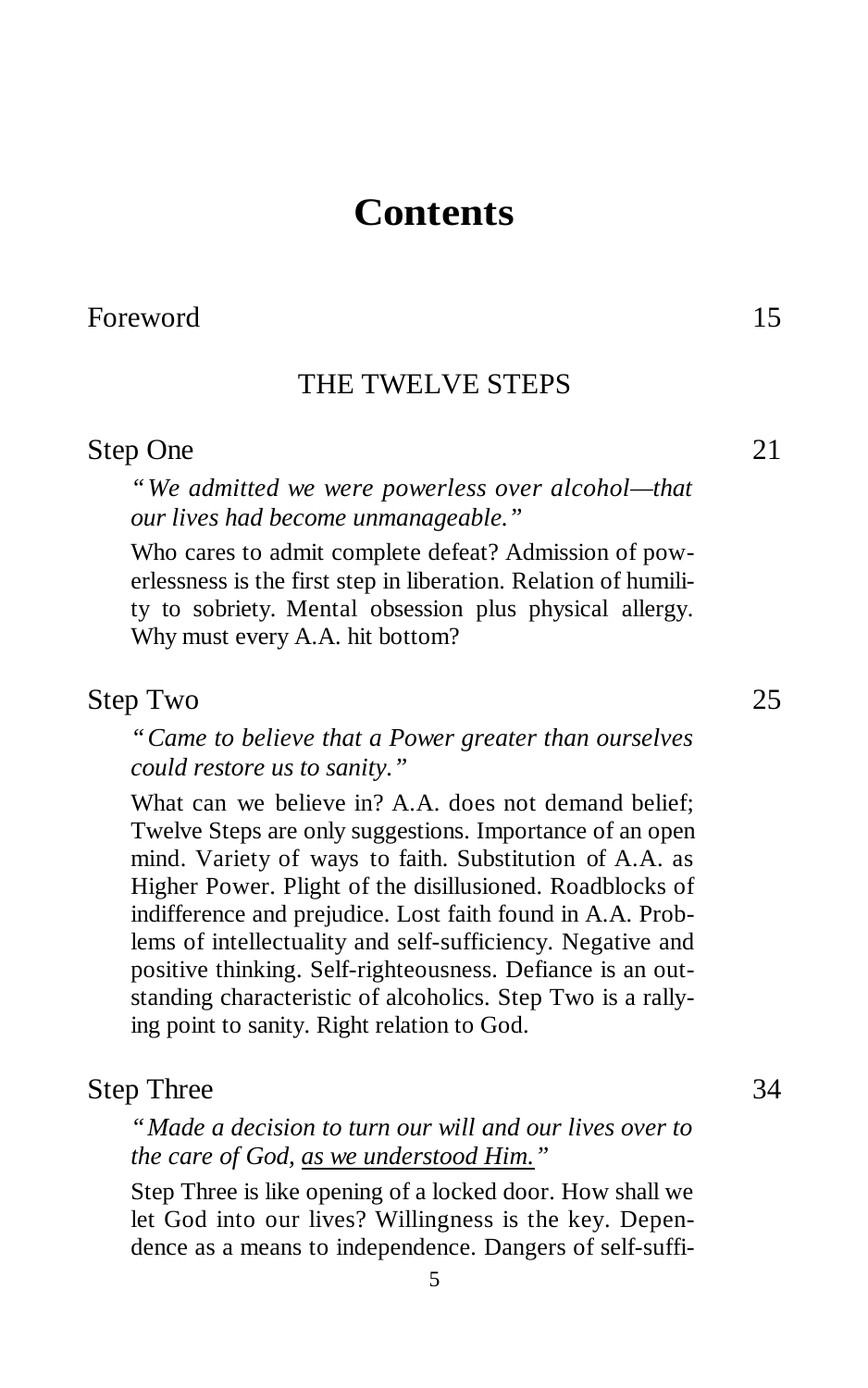[ciency.](#page-36-0) [Turning our will over to Higher Power.](#page-37-0) [Misuse of](#page-39-0) [willpower. Sustained and personal exertion necessary to](#page-39-0) [conform to God's will.](#page-39-0)

# [Step Four](#page-41-0) [42](#page-41-0)

*["Made a searching and fearless moral inventory of](#page-41-0) ourselves."*

[How instincts can exceed their proper function. Step Four](#page-41-0) [is an effort to discover our liabilities.](#page-41-0) [Basic problem of](#page-42-0) [extremes in instinctive drives.](#page-42-0) [Misguided moral inventory](#page-44-0) [can result in guilt, grandiosity, or blaming others.](#page-44-0) [Assets](#page-45-0) [can be noted with liabilities.](#page-45-0) [Self-justification is danger](#page-45-0)[ous.](#page-45-0) [Willingness to take inventory brings light and new](#page-46-0) [confidence.](#page-46-0) [Step Four is beginning of lifetime practice.](#page-49-0) [Common symptoms of emotional insecurity are worry,](#page-51-0) [anger, self-pity, and depression.](#page-51-0) [Inventory reviews rela](#page-52-0)[tionships.](#page-52-0) [Importance of thoroughness.](#page-53-0)

# [Step Five](#page-54-0) [55](#page-54-0)

*["Admitted to God, to ourselves, and to another human](#page-54-0) being the exact nature of our wrongs."*

[Twelve Steps deflate ego. Step Five is difficult but neces](#page-54-0)[sary to sobriety and peace of mind.](#page-54-0) [Confession is an an](#page-55-0)[cient discipline.](#page-55-0) [Without fearless admission of defects,](#page-55-0) [few could stay sober.](#page-55-0) [What do we receive from Step](#page-56-0) [Five?](#page-56-0) [Beginning of true kinship with man and God.](#page-56-0) [Lose](#page-57-0) [sense of isolation, receive forgiveness and give it; learn](#page-57-0) [humility; gain honesty and realism about ourselves.](#page-57-0) [Ne](#page-58-0)[cessity for complete honesty.](#page-58-0) [Danger of rationalization.](#page-59-0) [How to choose the person in whom to confide.](#page-59-0) [Results are](#page-61-0) [tranquility and consciousness of God.](#page-61-0) [Oneness with God](#page-61-0) [and man prepares us for following Steps.](#page-61-0)

# [Step Six](#page-62-0) [63](#page-62-0)

*["Were entirely ready to have God remove all these](#page-62-0) defects of character."*

[Step Six necessary to spiritual growth.](#page-62-0) [The beginning of a](#page-64-0)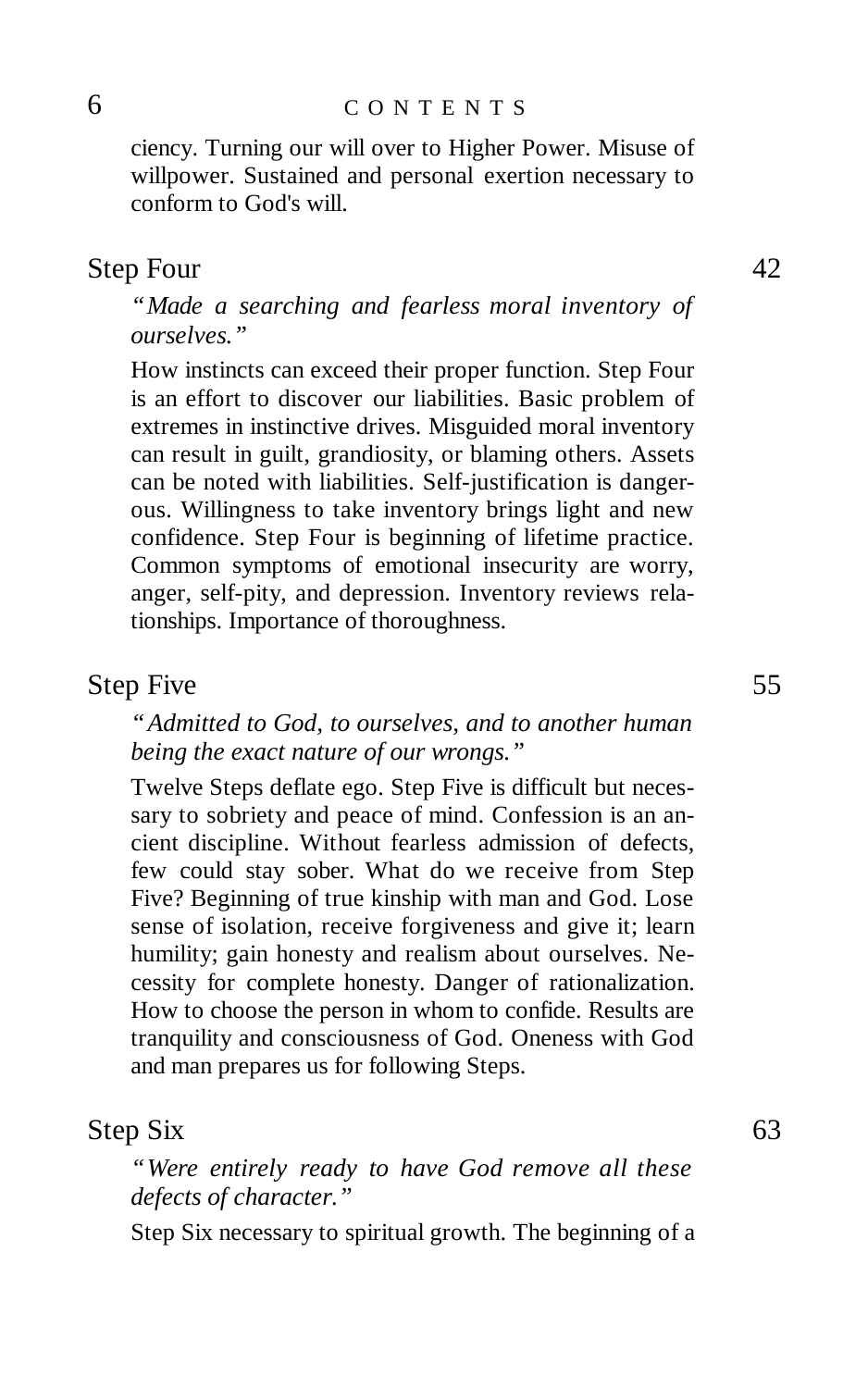[lifetime job.](#page-64-0) [Recognition of difference between striving](#page-67-0) for objective— [and perfection.](#page-67-0) [Why we must keep trying.](#page-67-0) ["Being ready" is all-important.](#page-67-0) [Necessity of taking action.](#page-68-0) [Delay is dangerous.](#page-68-0) [Rebellion may be fatal.](#page-68-0) [Point at](#page-68-0) [which we abandon limited objectives and move toward](#page-68-0) [God's will for us.](#page-68-0)

#### [Step Seven](#page-69-0) [70](#page-69-0)

#### *["Humbly asked Him to remove our shortcomings."](#page-69-0)*

[What is humility? What can it mean to us?](#page-69-0) [The avenue to](#page-72-0) [true freedom of the human spirit.](#page-72-0) [Necessary aid to sur](#page-73-0)[vival. Value of ego-puncturing.](#page-73-0) [Failure and misery trans](#page-74-0)[formed by humility. Strength from weakness. Pain is the](#page-74-0) [admission price to new life.](#page-74-0) [Self-centered fear chief acti](#page-75-0)[vator of defects.](#page-75-0) [Step Seven is change in attitude which](#page-75-0) [permits us to move out of ourselves toward God.](#page-75-0)

#### [Step Eight](#page-76-0) [77](#page-76-0)

*["Made a list of all persons we had harmed, and](#page-76-0) became willing to make amends to them all."*

[This and the next two Steps are concerned with personal](#page-76-0) [relations.](#page-76-0) [Learning to live with others is a fascinating ad](#page-76-0)[venture.](#page-76-0) [Obstacles: reluctance to forgive; nonadmission of](#page-77-0) [wrongs to others; purposeful forgetting.](#page-77-0) [Necessity of ex](#page-78-0)[haustive survey of past.](#page-78-0) [Deepening insight results from](#page-79-0) [thoroughness. Kinds of harm done to others.](#page-79-0) [Avoiding ex](#page-81-0)[treme judgments.](#page-81-0) [Taking the objective view. Step Eight is](#page-81-0) [the beginning of the end of isolation.](#page-81-0)

# [Step Nine](#page-82-0) [83](#page-82-0)

*"Made direct amends to such people wherever [possible, except when to do so would injure them or](#page-82-0) others."*

[A tranquil mood is the first requisite for good judgment.](#page-82-0) [Good timing is important in making amends.](#page-82-0) [What is](#page-83-0) [courage?](#page-83-0) [Prudence means taking calculated chances.](#page-84-0) [Amends begin when we join A.A.](#page-82-0) [Peace of mind cannot](#page-83-0)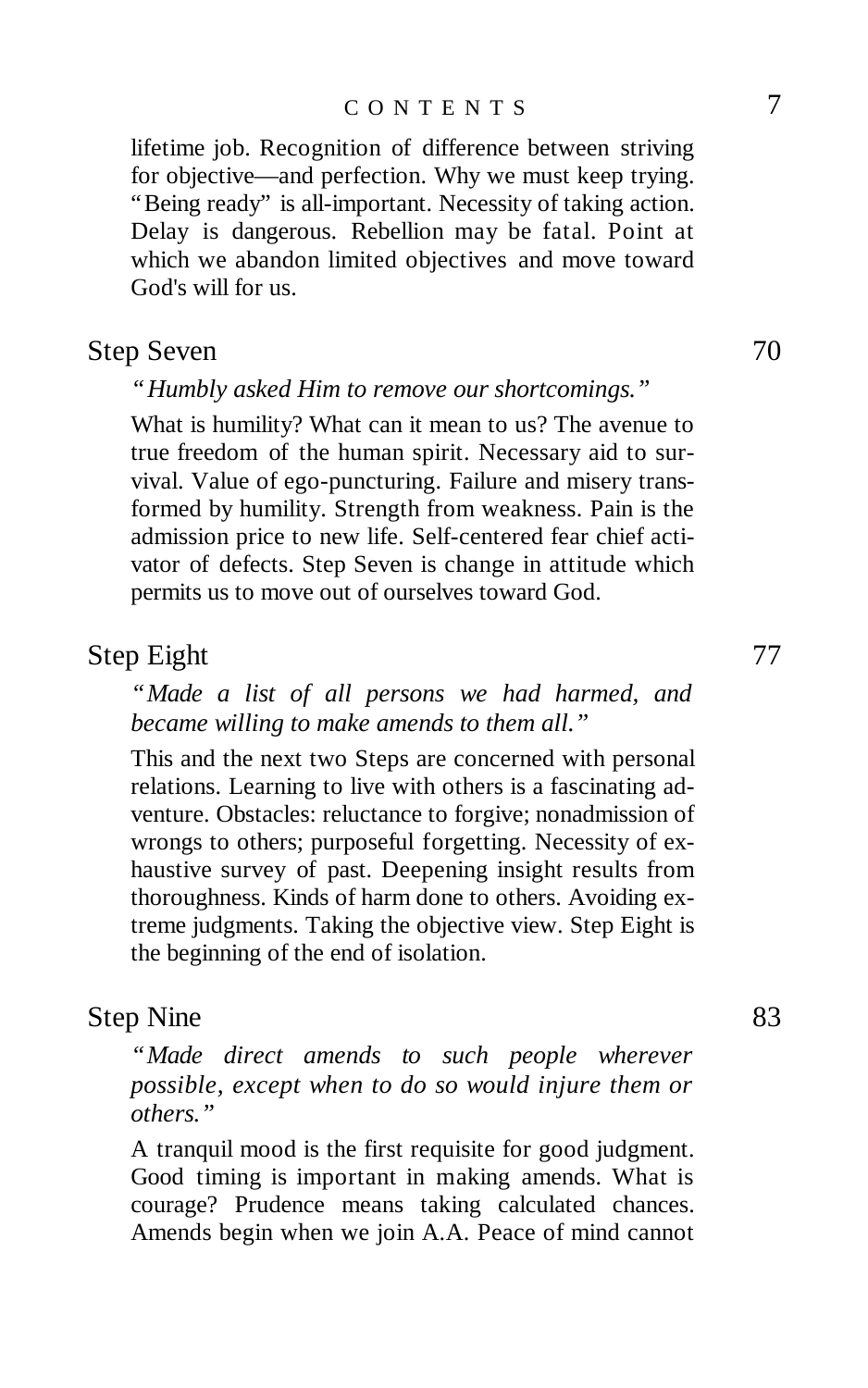[be bought at the expense of others. Need for discretion.](#page-83-0) [Readiness to take consequences of our past and to take re](#page-86-0)[sponsibility for well-being of others is spirit of Step Nine.](#page-86-0)

# [Step Ten](#page-87-0) [88](#page-87-0)

*["Continued to take personal inventory and when we](#page-87-0) were wrong promptly admitted it."*

[Can we stay sober and keep emotional balance under all](#page-87-0) [conditions?](#page-87-0) [Self-searching becomes a regular habit.](#page-87-0) [Ad](#page-87-0)[mit, accept, and patiently correct defects.](#page-87-0) [Emotional hang](#page-87-0)[over.](#page-87-0) [When past is settled with, present challenges can be](#page-88-0) [met.](#page-88-0) [Varieties of inventory.](#page-88-0) [Anger, resentments, jealous](#page-89-0)[ly, envy, self-pity, hurt pride—](#page-89-0) all led to the bottle. [Self](#page-90-0)[restraint first objective.](#page-90-0) [Insurance against "big-shot-ism."](#page-91-0) [Let's look at credits as well as debits.](#page-92-0) [Examination of mo](#page-93-0)[tives.](#page-93-0)

#### [Step Eleven](#page-95-0) [96](#page-95-0)

*"Sought through prayer and meditation to improve our [conscious contact with God as we understood Him,](#page-95-0) praying only for knowledge of His will for us and the power to carry that out."*

[Meditation and prayer main channels to Higher Power.](#page-95-0) [Connection between self-examination and meditation and](#page-97-0) [prayer.](#page-97-0) [An unshakable foundation for life.](#page-97-0) [How shall we](#page-97-0) [meditate?](#page-97-0) [Meditation has no boundaries. An individual](#page-100-0) [adventure. First result is emotional balance.](#page-100-0) [What about](#page-101-0) [prayer?](#page-101-0) [Daily petitions for understanding of God's will](#page-101-0) [and grace to carry it out.](#page-101-0) [Actual results of prayer are be](#page-103-0)[yond question.](#page-103-0) [Rewards of meditation and prayer.](#page-104-0)

#### [Step Twelve](#page-105-0) [106](#page-105-0)

*["Having had a spiritual awakening as the result of](#page-105-0) these steps, we tried to carry this message to alcoholics, and to practice these principles in all our affairs."*

[Joy of living is the theme of the Twelfth Step. Action its](#page-105-0)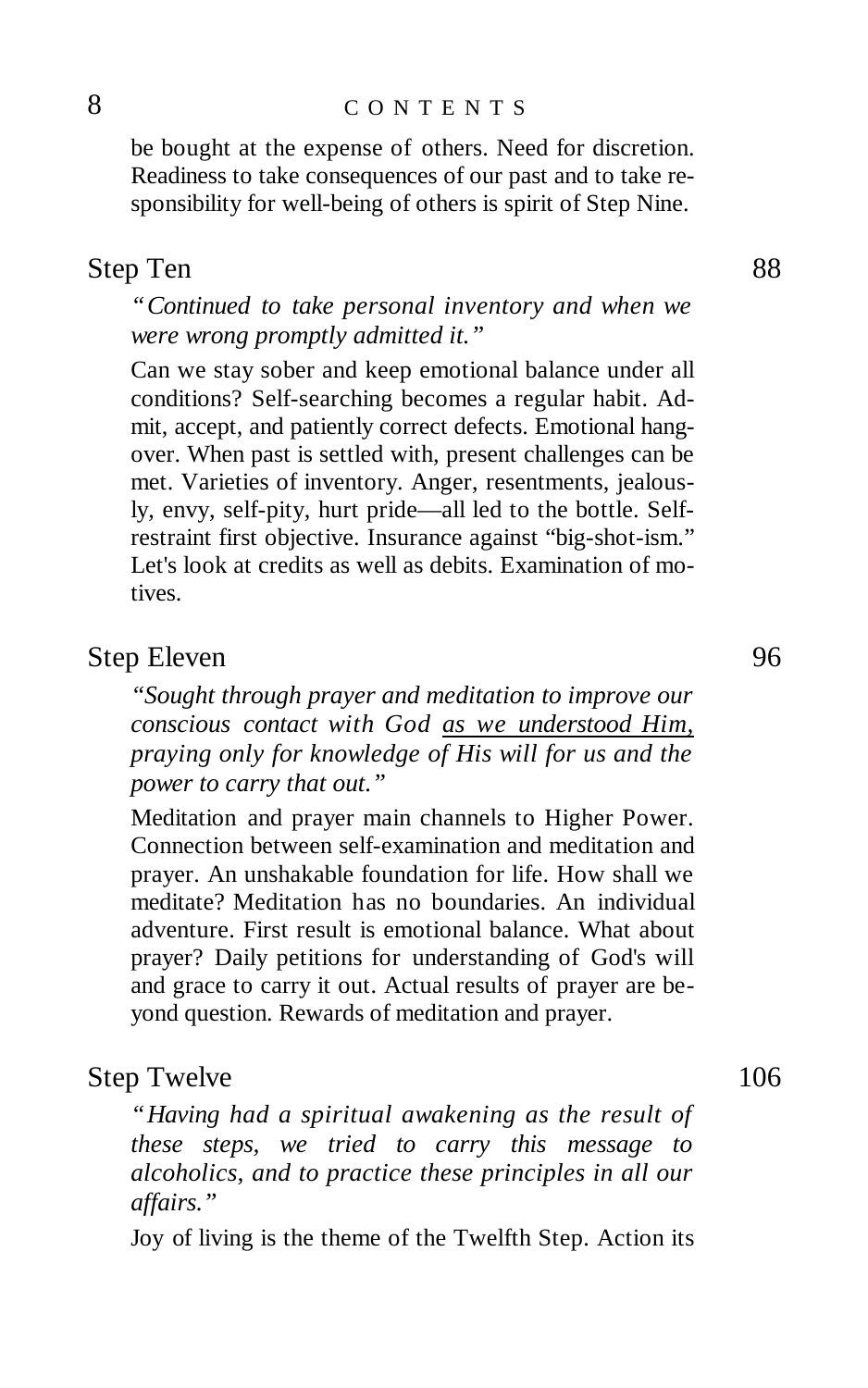[keyword. Giving that asks no reward.](#page-105-0) [Love that has no](#page-105-0) [price tag.](#page-105-0) [What is spiritual awakening?](#page-105-0) [A new state of](#page-106-0) [consciousness and being is received as a free gift. Readi](#page-106-0)[ness to receive free gift lies in practice of Twelve Steps.](#page-106-0) [The magnificent reality.](#page-108-0) [Rewards of helping other alco](#page-108-0)[holics.](#page-108-0) [Kinds of Twelfth Step work.](#page-109-0) [Problems of Twelfth](#page-110-0) [Step work. What about the practice of these principles in](#page-110-0) *all* [our affairs?](#page-110-0) [Monotony, pain and calamity turned to](#page-111-0) [good use by practice of Steps.](#page-111-0) [Difficulties of practice.](#page-112-0) ["Two-stepping." Switch to "twelve-stepping" and demon](#page-112-0)[strations of faith.](#page-112-0) [Growing spiritually is the answer to our](#page-113-0) [problems.](#page-113-0) [Placing spiritual growth first.](#page-114-0) [Domination and](#page-114-0) [overdependence.](#page-114-0) [Putting our lives on give-and-take basis.](#page-115-0) [Dependence upon God necessary to recovery of alco](#page-115-0)[holics.](#page-115-0) ["Practicing these principles in](#page-116-0) *all* our affairs": Do[mestic relations in A.A.](#page-116-0) Outloo[k upon material matters](#page-119-0) [changes.](#page-119-0) [So do feelings about personal importance.](#page-121-0) [In](#page-123-0)[stincts restored to true purpose.](#page-123-0) [Understanding is key to](#page-124-0) [right attitudes, right action key to good living.](#page-124-0)

#### [THE TWELVE TRADITIONS](#page-126-0)

#### [Tradition One](#page-128-0) [129](#page-128-0)

*["Our common welfare should come first; personal](#page-128-0) recovery depends upon A.A. unity."*

[Without unity, A.A. dies.](#page-128-0) [Individual liberty, yet great uni](#page-128-0)[ty.](#page-128-0) [Key to paradox: each A.A.'s life depends on obedience](#page-129-0) [to spiritual principles. The group must survive or the indi](#page-129-0)[vidual will not. Common welfare comes first.](#page-129-0) [How best to](#page-130-0) [live and work together as groups.](#page-130-0)

#### [Tradition Two](#page-131-0) [132](#page-131-0)

*["For our group purpose there is but one ultimate](#page-131-0)*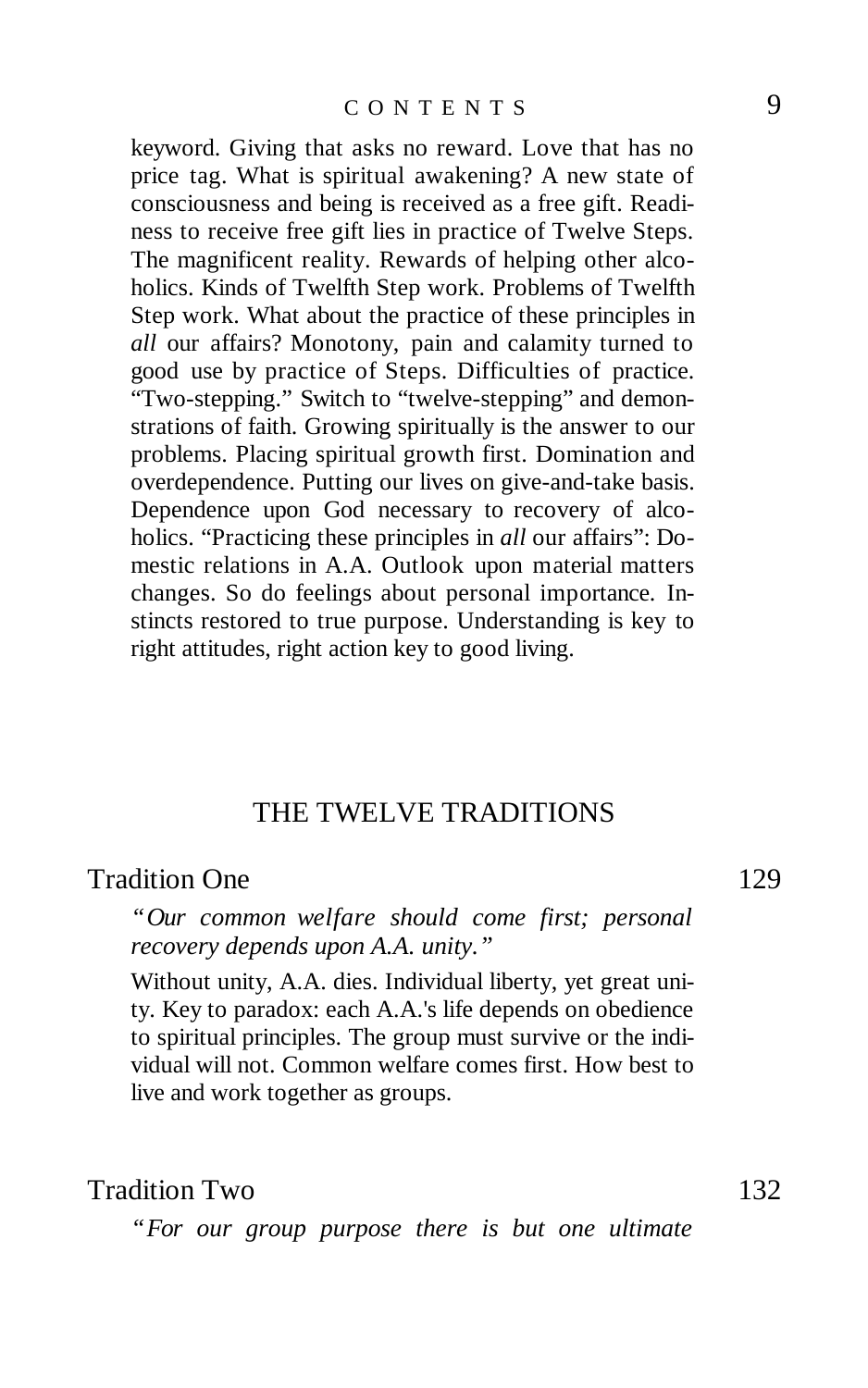*authority— a loving God as He may express Himself in [our group conscience. Our leaders are but trusted](#page-131-0) servants; they do not govern."*

[Where does A.A. get its direction? Sole authority in A.A.](#page-131-0) [is loving God as He may express Himself in the group](#page-131-0) [conscience. Formation of a group.](#page-131-0) [Growing pains.](#page-132-0) [Rotat](#page-133-0)[ing committees are servants of the group. Leaders do not](#page-133-0) [govern, they serve.](#page-133-0) [Does A.A. have a real leadership?](#page-133-0) ["Elder statesmen" and "bleeding deacons."](#page-134-0) [The group](#page-135-0) [conscience speaks.](#page-135-0)

#### [Tradition Three](#page-138-0) [139](#page-138-0)

*["The only requirement for A.A. membership is a desire](#page-138-0) to stop drinking."*

[Early intolerance based on fear.](#page-138-0) [To take away any alco](#page-140-0)[holic's chance an A.A. was sometimes to pronounce his](#page-140-0) [death sentence. Membership regulations abandoned.](#page-140-0) [Two](#page-140-0) [examples of experience.](#page-140-0) [Any alcoholic is a member of](#page-144-0) [A.A. when he says so.](#page-144-0)

# [Tradition Four](#page-145-0) [146](#page-145-0)

*["Each group should be autonomous except in matters](#page-145-0) affecting other groups or A.A. as a whole."*

[Every group manages its affairs as it pleases, except when](#page-145-0) [A.A. as a whole is threatened.](#page-145-0) [Is such liberty dangerous?](#page-145-0) [The group, like the individual, must eventually conform](#page-145-0) [to principles that guarantee survival.](#page-145-0) [Two storm signals](#page-146-0) [a group ought not do anything which would injure A.A. as](#page-146-0) [a whole, nor affiliate itself with outside interests.](#page-146-0) [An ex](#page-146-0)[ample: the "A.A. Center" that didn't work.](#page-146-0)

## [Tradition Five](#page-149-0) [150](#page-149-0)

*"Each group has but one primary purpose— to carry [the message to the alcoholic who still suffers."](#page-149-0)*

[Better do one thing well than many badly.](#page-149-0) [The life of our](#page-149-0) [Fellowship depends on this principle.](#page-149-0) [The ability of each](#page-149-0) [A.A. to identify himself with and bring recovery to the](#page-149-0)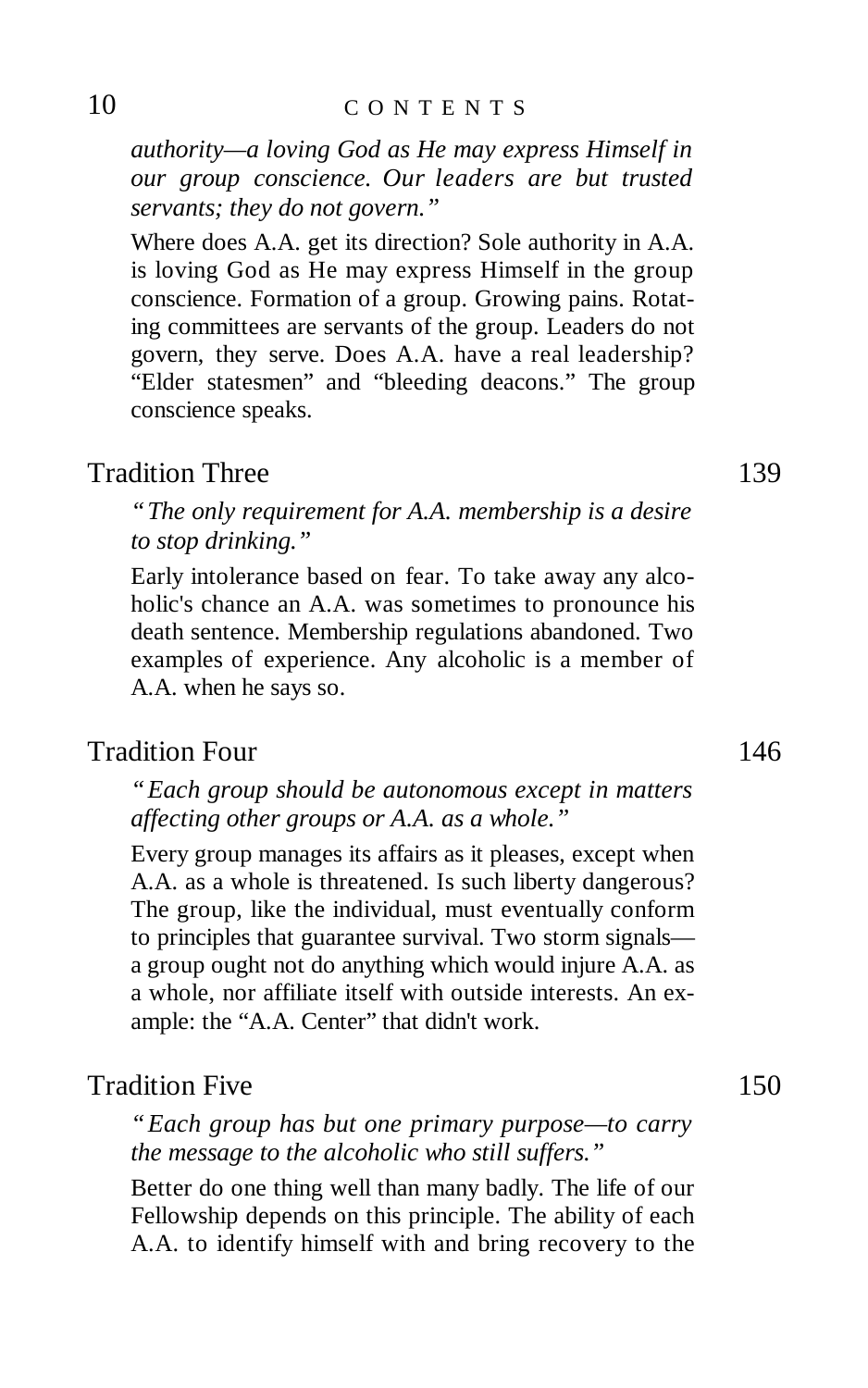[newcomer is a gift from God](#page-149-0) . . . [passing on this gift to](#page-150-0) [others is our one aim.](#page-150-0) [Sobriety can't be kept unless it is](#page-150-0) [given away.](#page-150-0)

# [Tradition Six](#page-154-0) [155](#page-154-0)

*["An A.A. group ought never endorse, finance or lend](#page-154-0) the A.A. name to any related facility or outside enterprise, lest problems of money, property and prestige divert us from our primary purpose."*

[Experience proved that we could not endorse any related](#page-154-0) [enterprise, no matter how good.](#page-154-0) [We could not be all](#page-156-0) [things to all men.](#page-156-0) [We saw that we could not lend the A.A.](#page-158-0) [name to any outside activity.](#page-158-0)

# [Tradition Seven](#page-159-0) [160](#page-159-0)

*["Every A.A. group ought to be fully self-supporting,](#page-159-0) declining outside contributions."*

[No A.A. Tradition had the labor pains this one did. Col](#page-159-0)[lective poverty initially a matter of necessity.](#page-159-0) [Fear of ex](#page-160-0)[ploitation. Necessity of separating the spiritual from the](#page-160-0) [material.](#page-160-0) [Decision to subsist on A.A. voluntary contribu](#page-161-0)[tions only.](#page-161-0) [Placing the responsibility of supporting A.A.](#page-163-0) [headquarters directly upon A.A. members.](#page-163-0) [Bare running](#page-164-0) [expenses plus a prudent reserve is headquarters policy.](#page-164-0)

## [Tradition Eight](#page-165-0) [166](#page-165-0)

*["Alcoholics Anonymous should remain forever](#page-165-0) nonprofessional, but our service centers may employ special workers."*

[You can't mix the Twelfth Step and money](#page-165-0)[. Line of cleav](#page-166-0)age between voluntary Twelfth Step work and paid-for [services.](#page-166-0) [A.A. could not function without full-time service](#page-167-0) [workers. Professional workers are not professional A.A.'s.](#page-167-0) [Relation of A.A. to industry, education, etc.](#page-169-0) [Twelfth Step](#page-170-0) [work is never paid for, but those who labor in service for](#page-170-0) [us are worthy of their hire.](#page-170-0)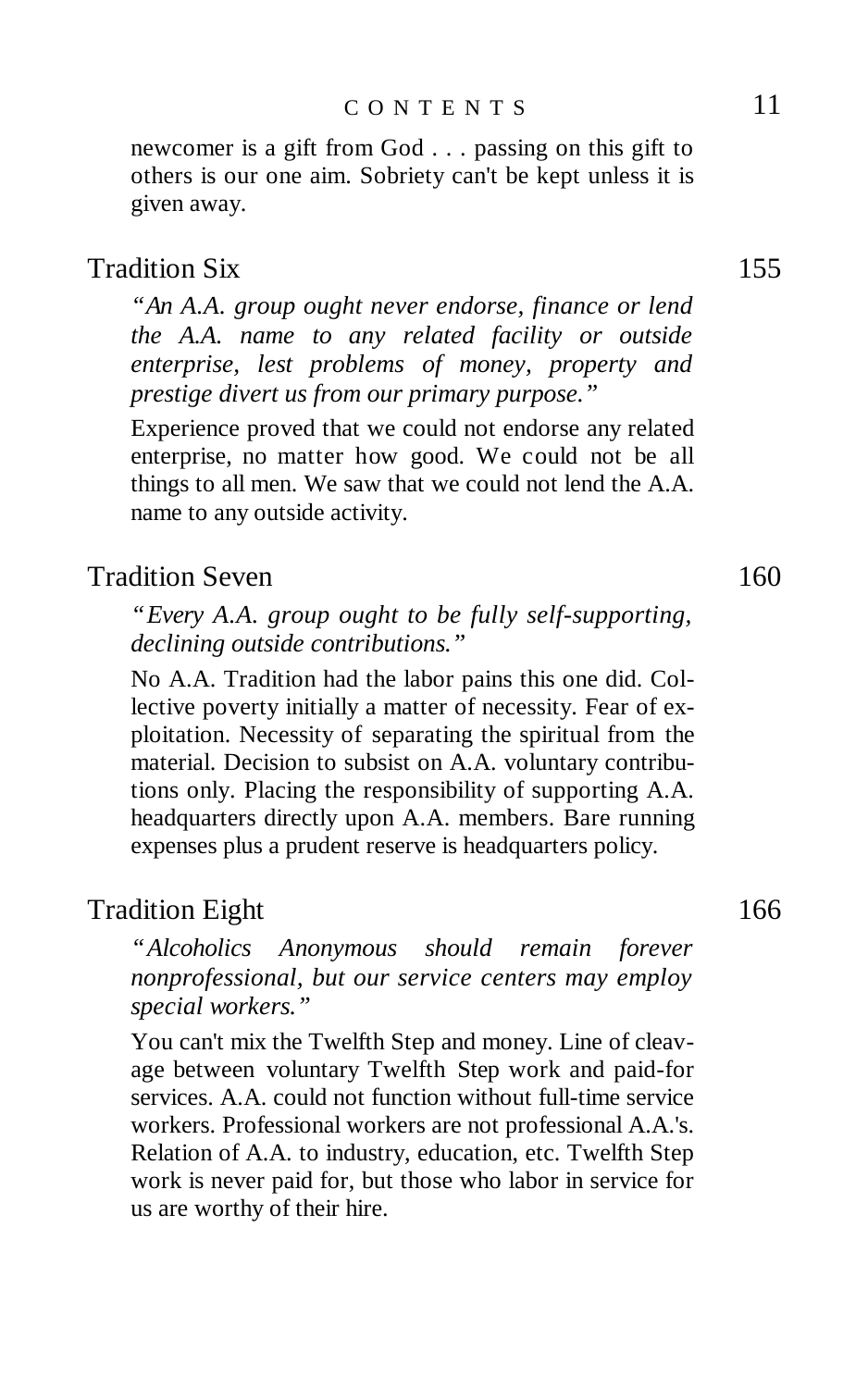#### [Tradition Nine](#page-171-0) [172](#page-171-0)

*["A.A., as such, ought never be organized; but we may](#page-171-0) create service boards or committees directly responsible to those they serve."*

[Special service boards and committees.](#page-171-0) [The General Ser](#page-172-0)[vice Conference, the board of trustees, and group commit](#page-172-0)[tees cannot issue directives to A.A. members or groups.](#page-172-0) [A.A.'s can't be dictated to—](#page-173-0) individually or collectively. [Absence of coercion works because unless each A.A. fol](#page-173-0)[lows suggested Steps to recovery, he signs his own death](#page-173-0) [warrant.](#page-173-0) [Same condition applies to the group. Suffering](#page-173-0) [and love are A.A.'s disciplinarians. Difference between](#page-173-0) [spirit of authority and spirit of service.](#page-173-0) [Aim of our ser](#page-174-0)[vices is to bring sobriety within reach of all who want it.](#page-174-0)

# [Tradition Ten](#page-175-0) [176](#page-175-0)

*["Alcoholics Anonymous has no opinion on outside](#page-175-0) issues; hence the A.A. name ought never be drawn into public controversy."*

[A.A. does not take sides in any public controversy.](#page-175-0) [Reluc](#page-176-0)[tance to fight is not a special virtue.](#page-176-0) [Survival and spread](#page-176-0) [of A.A. are our primary aims.](#page-176-0) [Lessons learned from](#page-177-0) [Washingtonian movement.](#page-177-0)

#### [Tradition Eleven](#page-179-0) 2008 [180](#page-179-0)

*["Our public relations policy is based on attraction](#page-179-0) rather than promotion; we need always maintain personal anonymity at the level of press, radio and films."*

[Public relations are important to A.A. Good public rela](#page-179-0)[tions save lives.](#page-179-0) [We seek publicity for A.A. principles,](#page-181-0) [not A.A. members. The press has cooperated.](#page-181-0) [Personal](#page-181-0) [anonymity at the public level is the cornerstone of our](#page-181-0) [public relations policy.](#page-181-0) [Eleventh Tradition is a constant](#page-182-0) [reminder that personal ambition has no place in A.A.](#page-182-0) [Each member becomes an active guardian of our Fellow](#page-182-0)[ship.](#page-182-0)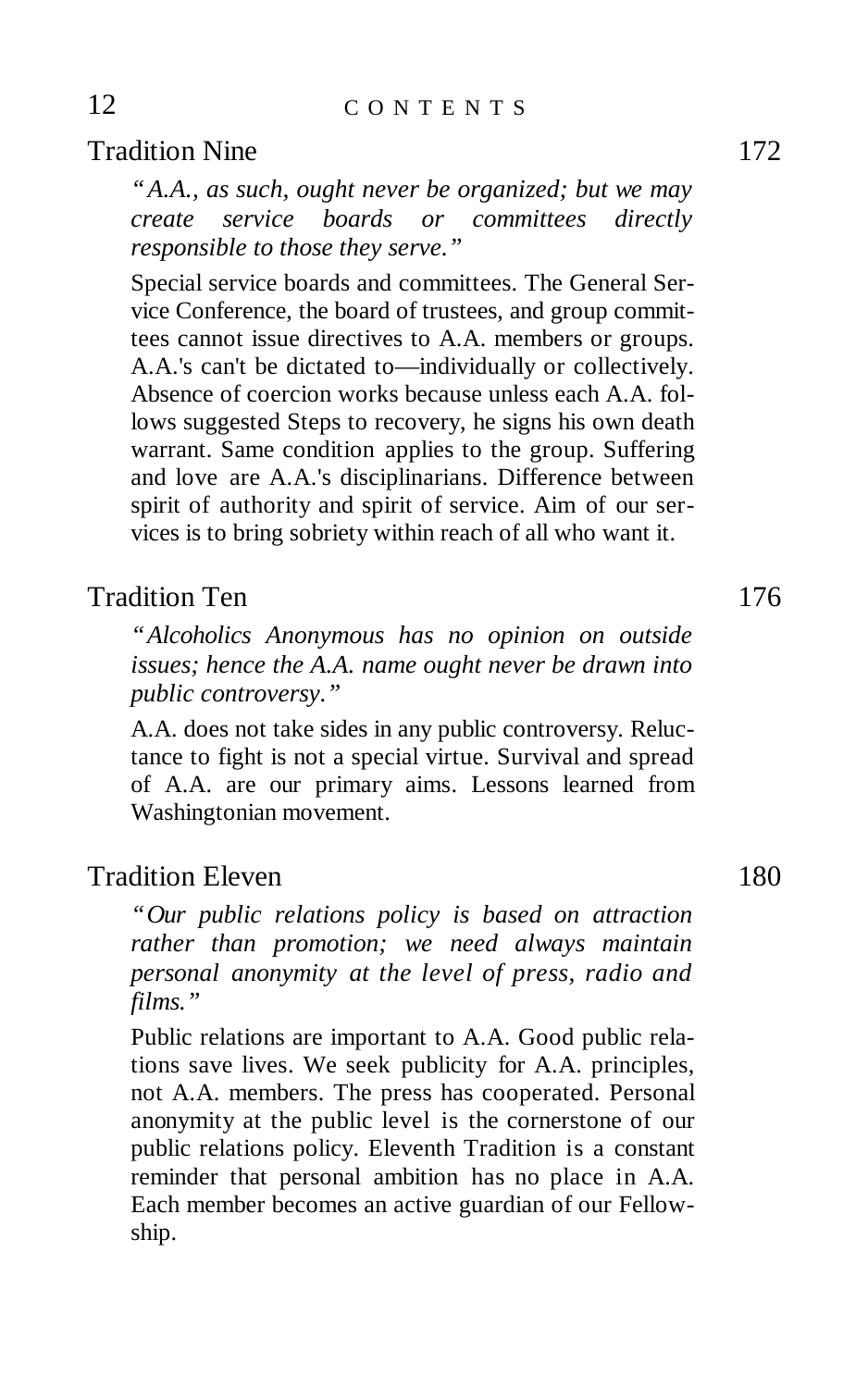# [Tradition Twelve](#page-183-0) [184](#page-183-0)

*["Anonymity is the spiritual foundation of all our](#page-183-0) traditions, ever reminding us to place principles before personalities."*

[Spiritual substance of anonymity is sacrifice.](#page-183-0) [Subordinat](#page-183-0)[ing personal aims to the common good is the essence of](#page-183-0) [all Twelve Traditions.](#page-183-0) [Why A.A. could not remain a se](#page-184-0)[cret society.](#page-184-0) [Principles come before personalities.](#page-186-0) [One](#page-186-0) [hundred percent anonymity at the public level. Anonymi](#page-186-0)[ty is real humility.](#page-186-0)

[The Twelve Traditions—](#page-188-0)the Long Form [189](#page-188-0)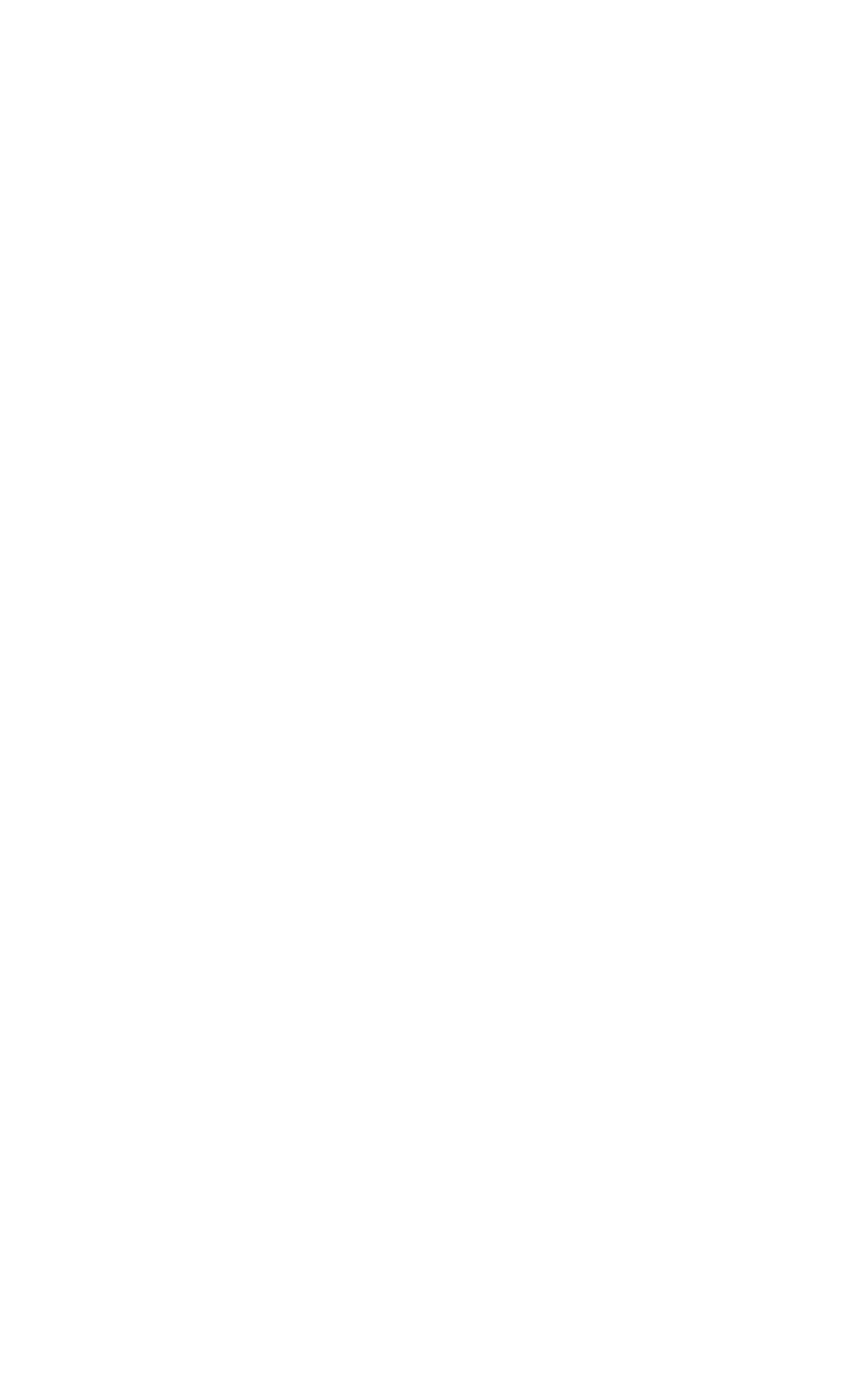# **Foreword**

<span id="page-14-0"></span>ALCOHOLICS ANONYMOUS is a worldwide fellowship of more than one hundred thousand\* alcoholic men and women who are banded together to solve their common problems and to help fellow sufferers in recovery from that age-old, baffling malady, alcoholism.

This book deals with the "Twelve Steps" and the "Twelve Traditions" of Alcoholics Anonymous. It presents an explicit view of the principles by which A.A. members recover and by which their Society functions.

A.A.'s Twelve Steps are a group of principles, spiritual in their nature, which, if practiced as a way of life, can expel the obsession to drink and enable the sufferer to become happily and usefully whole.

A.A.'s Twelve Traditions apply to the life of the Fellowship itself. They outline the means by which A.A. maintains its unity and relates itself to the world about it, the way it lives and grows.

Though the essays which follow were written mainly for members, it is thought by many of A.A.'s friends that these pieces might arouse interest and find application outside of A.A. itself.

Many people, nonalcoholics, report that as a result of the practice of A.A.'s Twelve Steps, they have been able to

<sup>\*</sup>In 2003 it is estimated that over two million have recovered through A.A.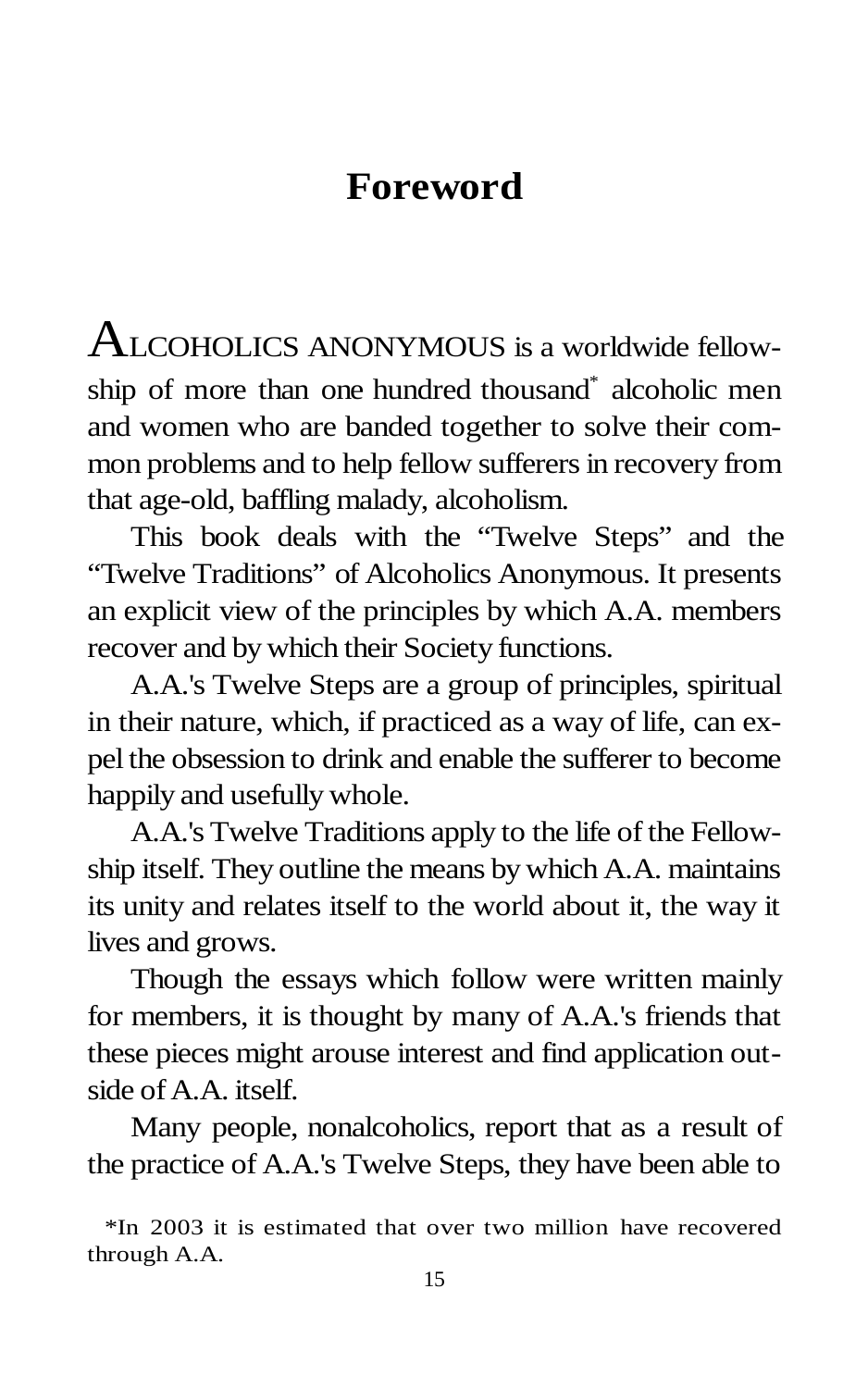meet other difficulties of life. They think that the Twelve Steps can mean more than sobriety for problem drinkers. They see in them a way to happy and effective living for many, alcoholic or not.

There is, too, a rising interest in the Twelve Traditions of Alcoholics Anonymous. Students of human relations are beginning to wonder how and why A.A. functions as a society. Why is it, they ask, that in A.A. no member can be set in personal authority over another, that nothing like a central government can anywhere be seen? How can a set of traditional principles, having no legal force at all, hold the Fellowship of Alcoholics Anonymous in unity and effectiveness? The second section of this volume, though designed for A.A.'s membership, will give such inquirers an inside view of A.A. never before possible.

Alcoholics Anonymous began in 1935 in Akron, Ohio, as the outcome of a meeting between a well-known surgeon and a New York broker. Both were severe cases of alcoholism and were destined to become co-founders of the A.A. Fellowship.

The basic principles of A.A., as they are known today, were borrowed mainly from the fields of religion and medicine, though some ideas upon which success finally depended were the result of noting the behavior and needs of the Fellowship itself.

After three years of trial and error in selecting the most workable tenets upon which the Society could be based, and after a large amount of failure in getting alcoholics to recover, three successful groups emerged— the first at Akron, the second in New York, and the third at Cleveland.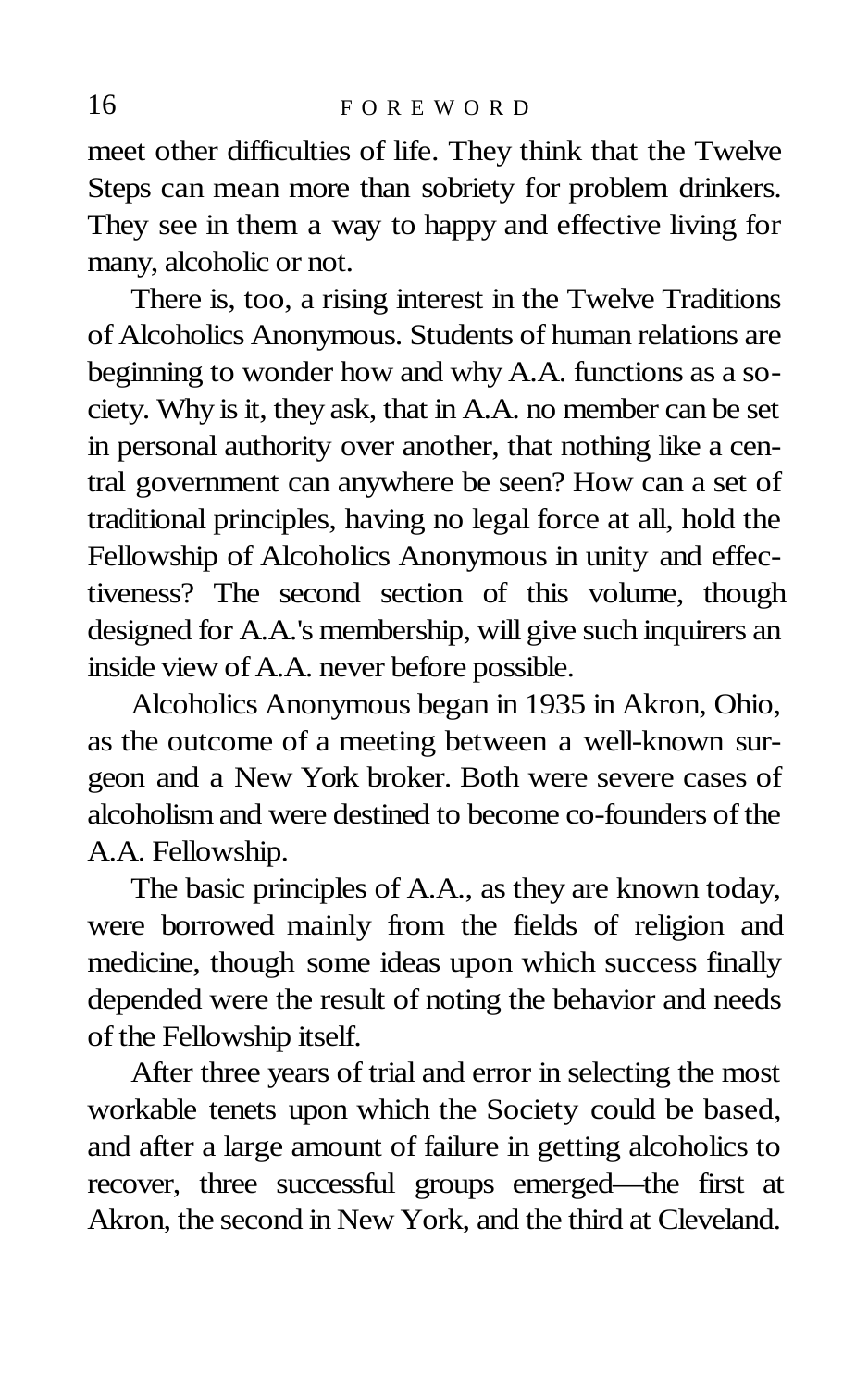Even then it was hard to find twoscore of sure recoveries in all three groups.

Nevertheless, the infant Society determined to set down its experience in a book which finally reached the public in April 1939. At this time the recoveries numbered about one hundred. The book was called "Alcoholics Anonymous" and from it the Fellowship took its name. In it alcoholism was described from the alcoholic's view, the spiritual idea of the Society was codified for the first time in the Twelve Steps, and the application of these Steps to the alcoholic's dilemma was made clear. The remainder of the book was devoted to thirty stories or case histories in which the alcoholics described their drinking experiences and recoveries. This established identification with alcoholic readers and proved to them that the virtually impossible had become possible. The book "Alcoholics Anonymous" became the basic text of the Fellowship, and it still is. This present volume proposes to broaden and deepen the understanding of the Twelve Steps as first written in the earlier work.

With the publication of the book "Alcoholics Anonymous" in 1939, the pioneering period ended and a prodigious chain reaction set in as recovered alcoholics carried their message to still others. In the next years alcoholics flocked to A.A. by tens of thousands, largely as the result of excellent and continuous publicity freely given by magazines and newspapers throughout the world. Clergymen and doctors alike rallied to the new movement, giving it unstinted support and endorsement.

This startling expansion brought with it very severe growing pains. Proof that alcoholics could recover had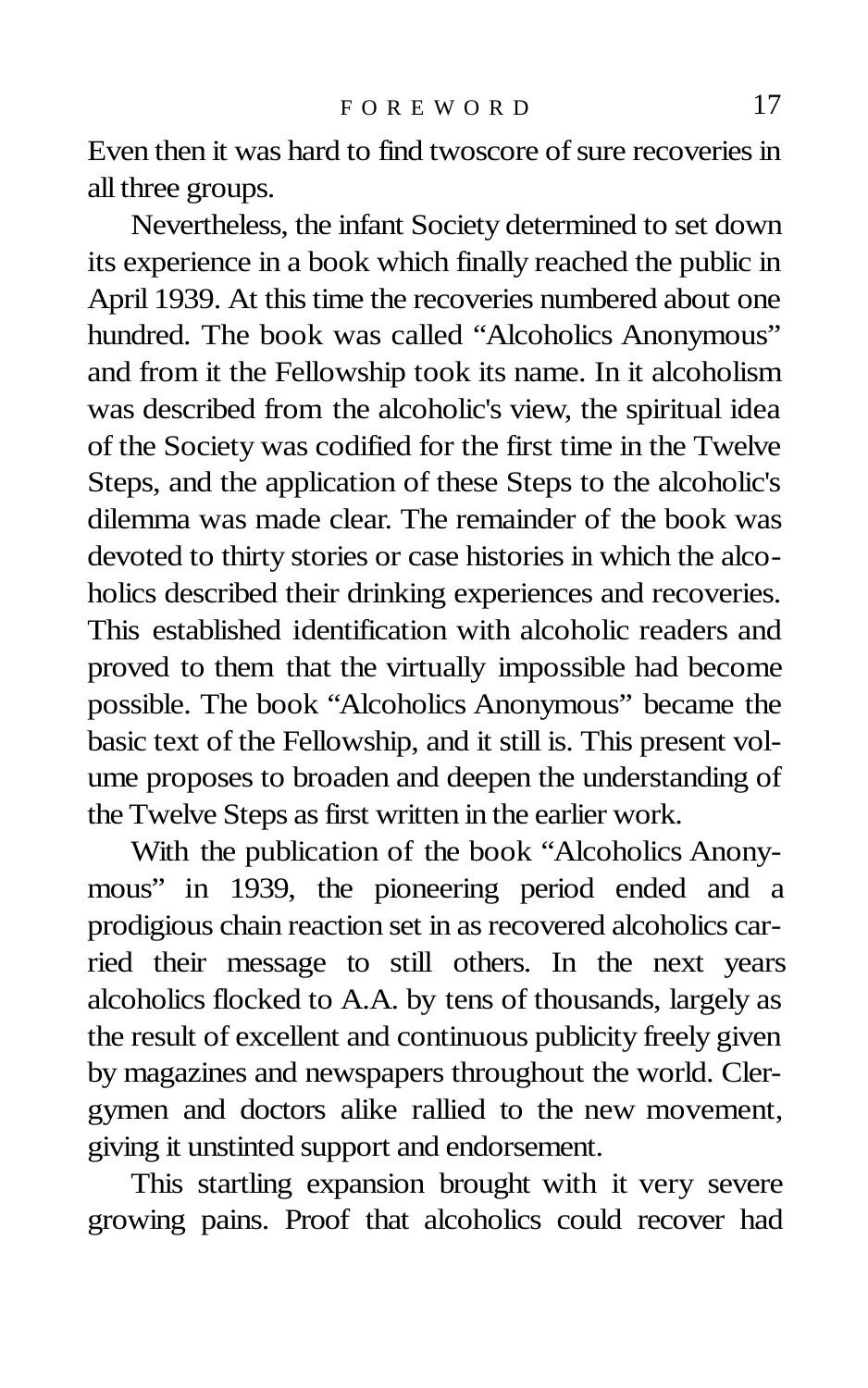been made. But it was by no means sure that such great numbers of yet erratic people could live and work together with harmony and good effect.

Everywhere there arose threatening questions of membership, money, personal relations, public relations, management of groups, clubs, and scores of other perplexities. It was out of this vast welter of explosive experiences that A.A.'s Twelve Traditions took form and were first published in 1946 and later confirmed at A.A.'s First International Convention held at Cleveland in 1950. The Tradition section of this volume portrays in some detail the experience which finally produced the Twelve Traditions and so gave A.A. its present form, substance, and unity.

As A.A. now enters maturity, it has begun to reach into forty foreign lands.\* In the view of its friends, this is but the beginning of its unique and valuable service.

It is hoped that this volume will afford all who read it a close-up view of the principles and forces which have made Alcoholics Anonymous what it is.

> (A.A.'s General Service Office may be reached by writing: Alcoholics Anonymous, P.O. Box 459, Grand Central Station, New York, NY 10163, U.S.A.)

\*In 2003, A.A. is established in approximately 150 countries.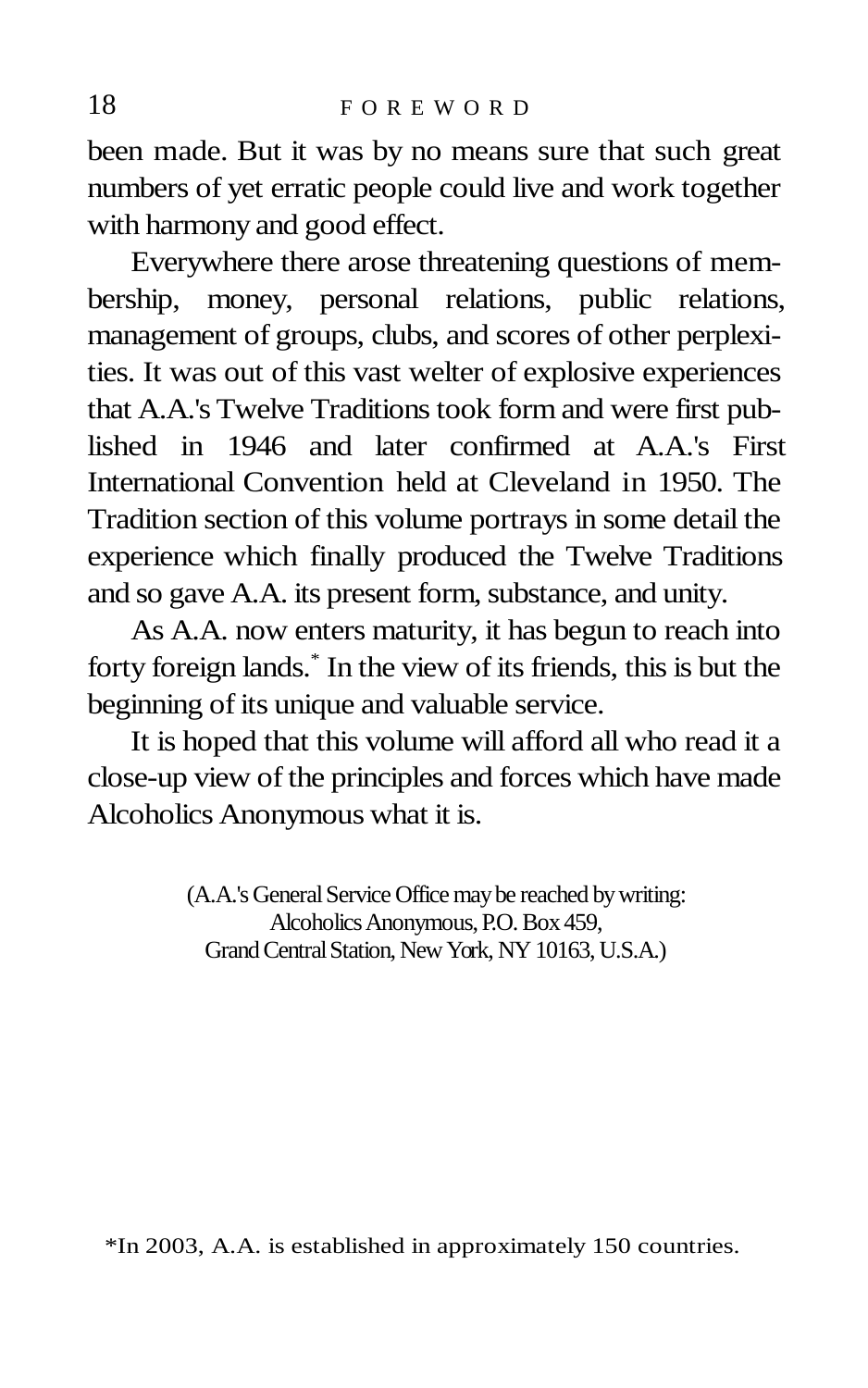<span id="page-18-0"></span>THE TWELVE STEPS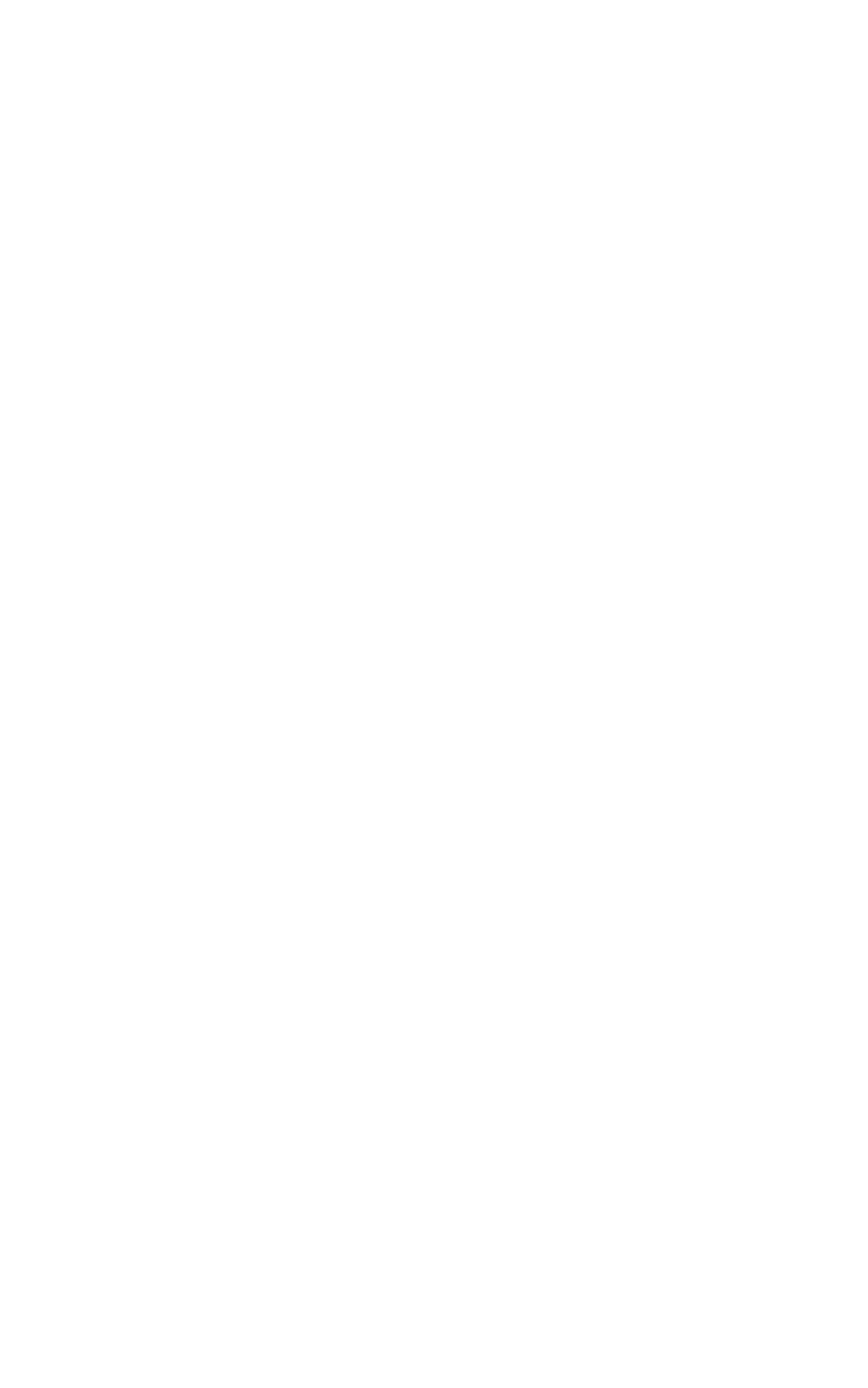# **Step One**

<span id="page-20-0"></span>*"We admitted we were powerless over alcohol— that our lives had become unmanageable."*

WHO cares to admit complete defeat? Practically no one, of course. Every natural instinct cries out against the idea of personal powerlessness. It is truly awful to admit that, glass in hand, we have warped our minds into such an obsession for destructive drinking that only an act of providence can remove it from us.

No other kind of bankruptcy is like this one. Alcohol, now become the rapacious creditor, bleeds us of all selfsufficiency and all will to resist its demands. Once this stark fact is accepted, our bankruptcy as going human concerns is complete.

But upon entering A.A. we soon take quite another view of this absolute humiliation. We perceive that only through utter defeat are we able to take our first steps toward liberation and strength. Our admissions of personal powerlessness finally turn out to be firm bedrock upon which happy and purposeful lives may be built.

We know that little good can come to any alcoholic who joins A.A. unless he has first accepted his devastating weakness and all its consequences. Until he so humbles himself, his sobriety—if any—will be precarious. Of real happiness he will find none at all. Proved beyond doubt by an immense experience, this is one of the facts of A.A. life.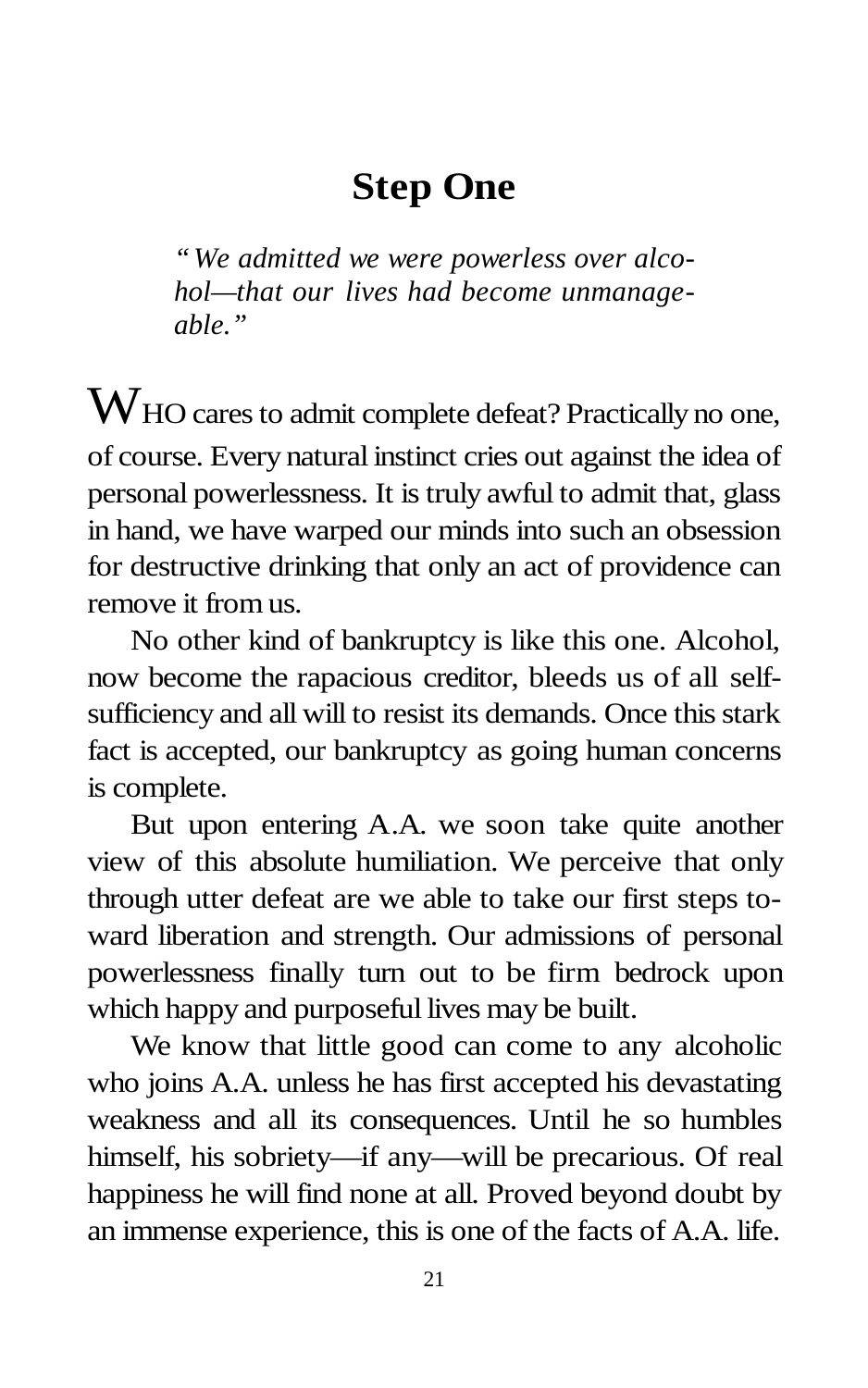<span id="page-21-0"></span>The principle that we shall find no enduring strength until we first admit complete defeat is the main taproot from which our whole Society has sprung and flowered.

When first challenged to admit defeat, most of us revolted. We had approached A.A. expecting to be taught self-confidence. Then we had been told that so far as alcohol is concerned, self-confidence was no good whatever; in fact, it was a total liability. Our sponsors declared that we were the victims of a mental obsession so subtly powerful that no amount of human willpower could break it. There was, they said, no such thing as the personal conquest of this compulsion by the unaided will. Relentlessly deepening our dilemma, our sponsors pointed out our increasing sensitivity to alcohol—an allergy, they called it. The tyrant alcohol wielded a double-edged sword over us: first we were smitten by an insane urge that condemned us to go on drinking, and then by an allergy of the body that insured we would ultimately destroy ourselves in the process. Few indeed were those who, so assailed, had ever won through in singlehanded combat. It was a statistical fact that alcoholics almost never recovered on their own resources. And this had been true, apparently, ever since man had first crushed grapes.

In A.A.'s pioneering time, none but the most desperate cases could swallow and digest this unpalatable truth. Even these "last-gaspers" often had difficulty in realizing how hopeless they actually were. But a few did, and when these laid hold of A.A. principles with all the fervor with which the drowning seize life preservers, they almost invariably got well. That is why the first edition of the book "Alco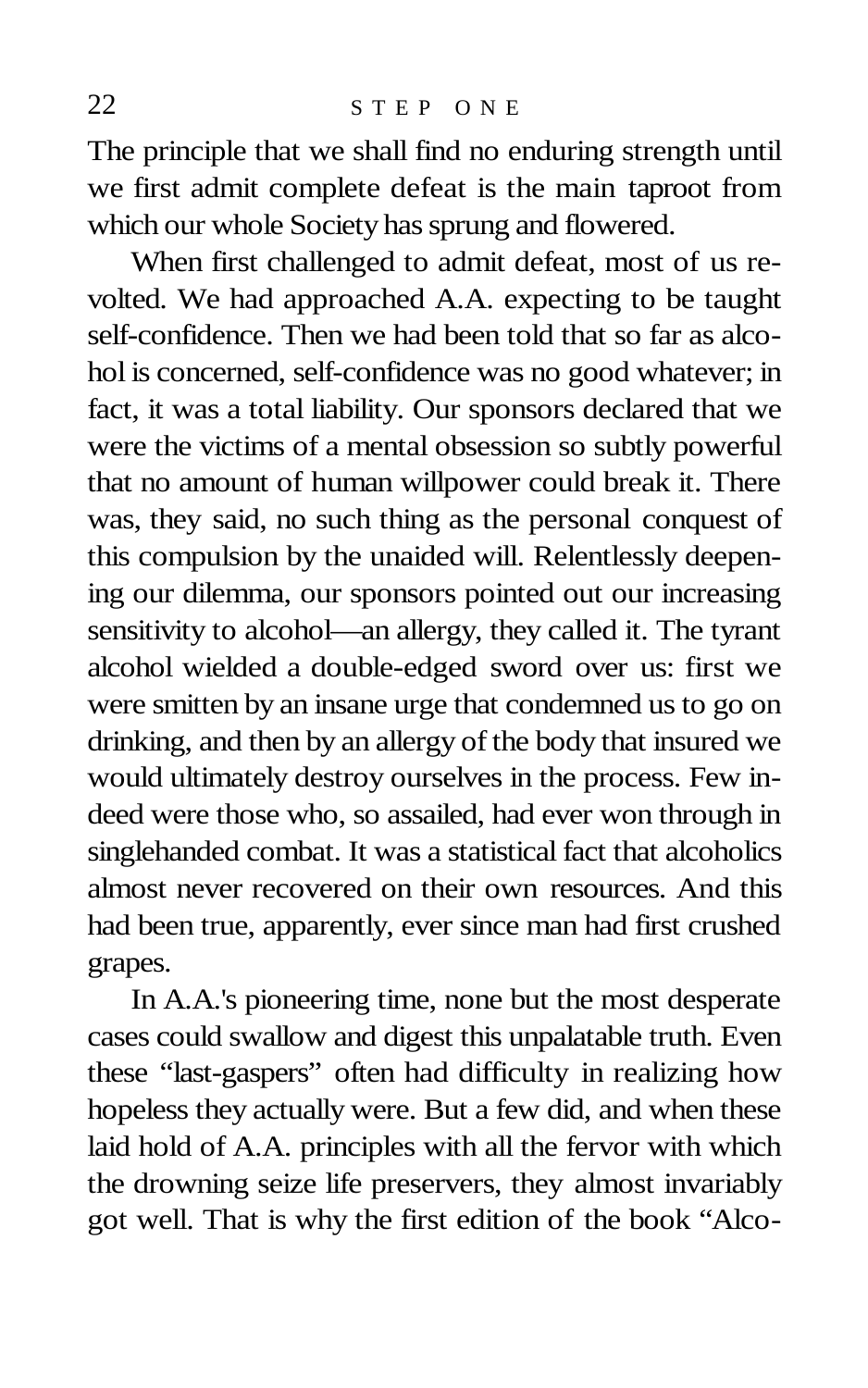holics Anonymous," published when our membership was small, dealt with low-bottom cases only. Many less desperate alcoholics tried A.A., but did not succeed because they could not make the admission of hopelessness.

It is a tremendous satisfaction to record that in the following years this changed. Alcoholics who still had their health, their families, their jobs, and even two cars in the garage, began to recognize their alcoholism. As this trend grew, they were joined by young people who were scarcely more than potential alcoholics. They were spared that last ten or fifteen years of literal hell the rest of us had gone through. Since Step One requires an admission that our lives have become unmanageable, how could people such as these take this Step?

It was obviously necessary to raise the bottom the rest of us had hit to the point where it would hit them. By going back in our own drinking histories, we could show that years before we realized it we were out of control, that our drinking even then was no mere habit, that it was indeed the beginning of a fatal progression. To the doubters we could say, "Perhaps you're not an alcoholic after all. Why don't you try some more controlled drinking, bearing in mind meanwhile what we have told you about alcoholism?" This attitude brought immediate and practical results. It was then discovered that when one alcoholic had planted in the mind of another the true nature of his malady, that person could never be the same again. Following every spree, he would say to himself, "Maybe those A.A.'s were right . . ." After a few such experiences, often years before the onset of extreme difficulties, he would return to us con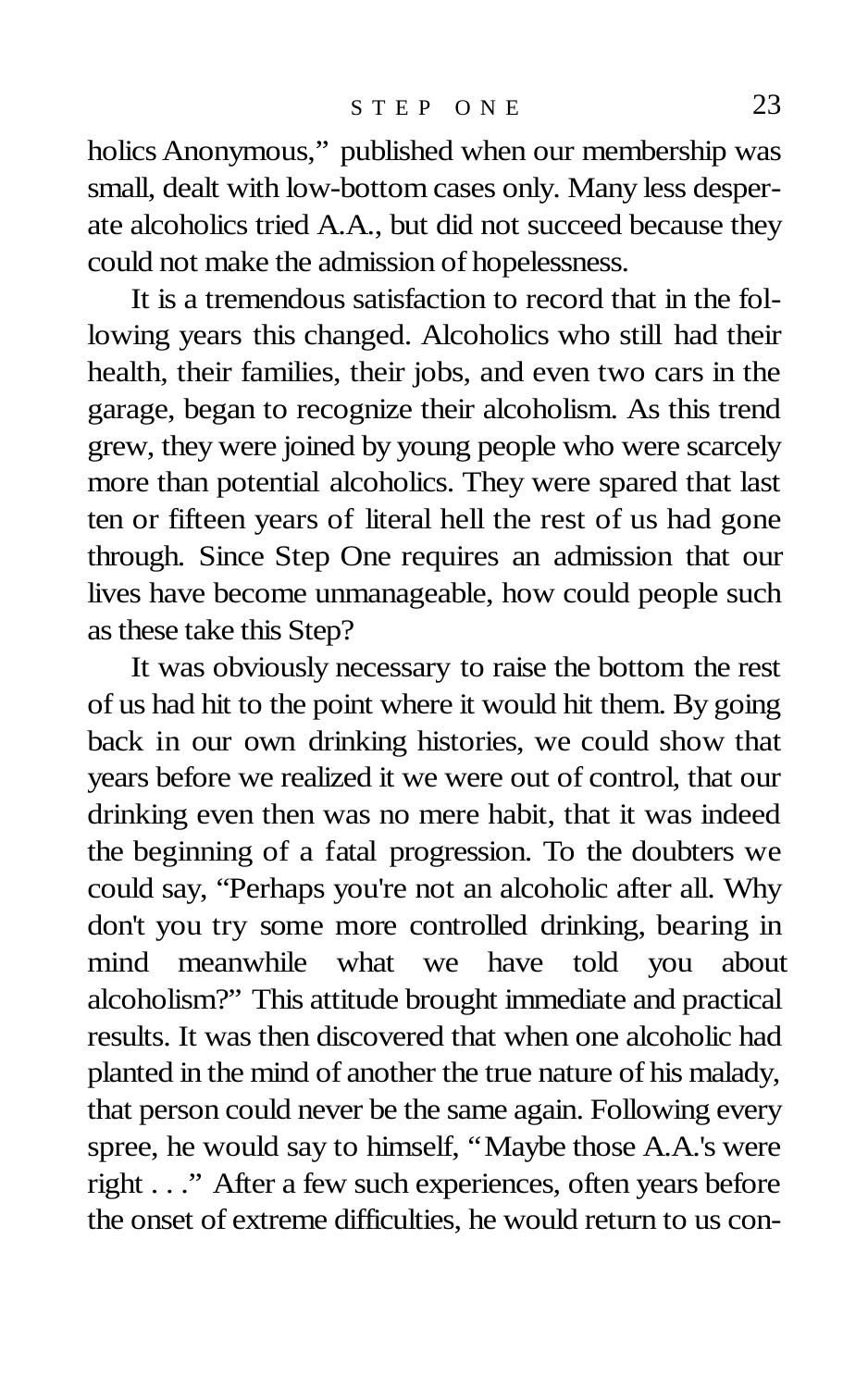<span id="page-23-0"></span>vinced. He had hit bottom as truly as any of us. John Barleycorn himself had become our best advocate.

Why all this insistence that every A.A. must hit bottom first? The answer is that few people will sincerely try to practice the A.A. program unless they have hit bottom. For practicing A.A.'s remaining eleven Steps means the adoption of attitudes and actions that almost no alcoholic who is still drinking can dream of taking. Who wishes to be rigorously honest and tolerant? Who wants to confess his faults to another and make restitution for harm done? Who cares anything about a Higher Power, let alone meditation and prayer? Who wants to sacrifice time and energy in trying to carry A.A.'s message to the next sufferer? No, the average alcoholic, self-centered in the extreme, doesn't care for this prospect— unless he has to do these things in order to stay alive himself.

Under the lash of alcoholism, we are driven to A.A., and there we discover the fatal nature of our situation. Then, and only then, do we become as open-minded to conviction and as willing to listen as the dying can be. We stand ready to do anything which will lift the merciless obsession from us.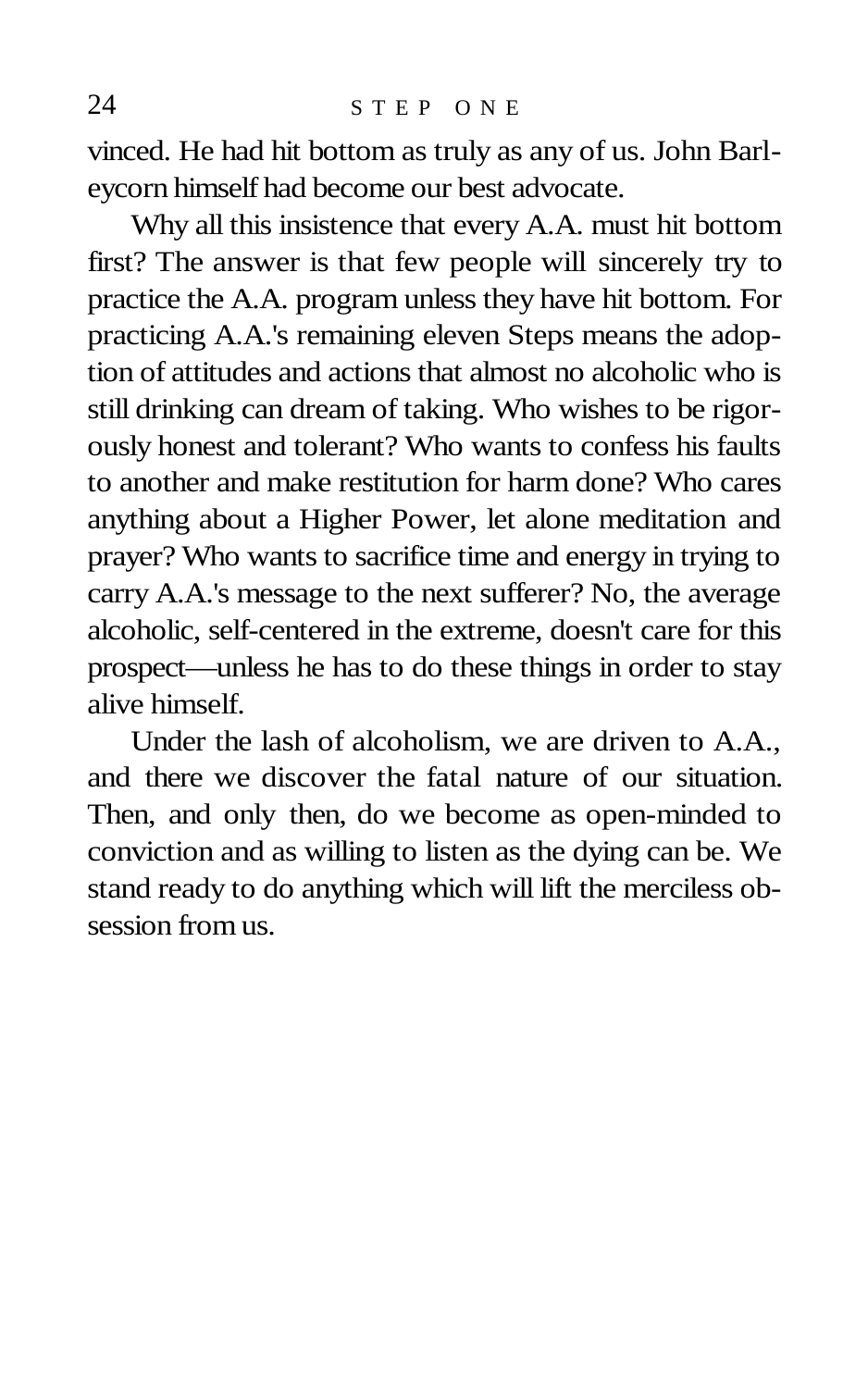# **Step Two**

<span id="page-24-0"></span>*"Came to believe that a Power greater than ourselves could restore us to sanity."*

THE moment they read Step Two, most A.A. newcomers are confronted with a dilemma, sometimes a serious one. How often have we heard them cry out, "Look what you people have done to us! You have convinced us that we are alcoholics and that our lives are unmanageable. Having reduced us to a state of absolute helplessness, you now declare that none but a Higher Power can remove our obsession. Some of us *won't* believe in God, others can't, and still others who do believe that God exists have no faith whatever He will perform this miracle. Yes, you've got us over the barrel, all right— but where do we go from here?"

Let's look first at the case of the one who says he won't believe— the belligerent one. He is in a state of mind which can be described only as savage. His whole philosophy of life, in which he so gloried, is threatened. It's bad enough, he thinks, to admit alcohol has him down for keeps. But now, still smarting from that admission, he is faced with something really impossible. How he does cherish the thought that man, risen so majestically from a single cell in the primordial ooze, is the spearhead of evolution and therefore the only god that his universe knows! Must he renounce all this to save himself?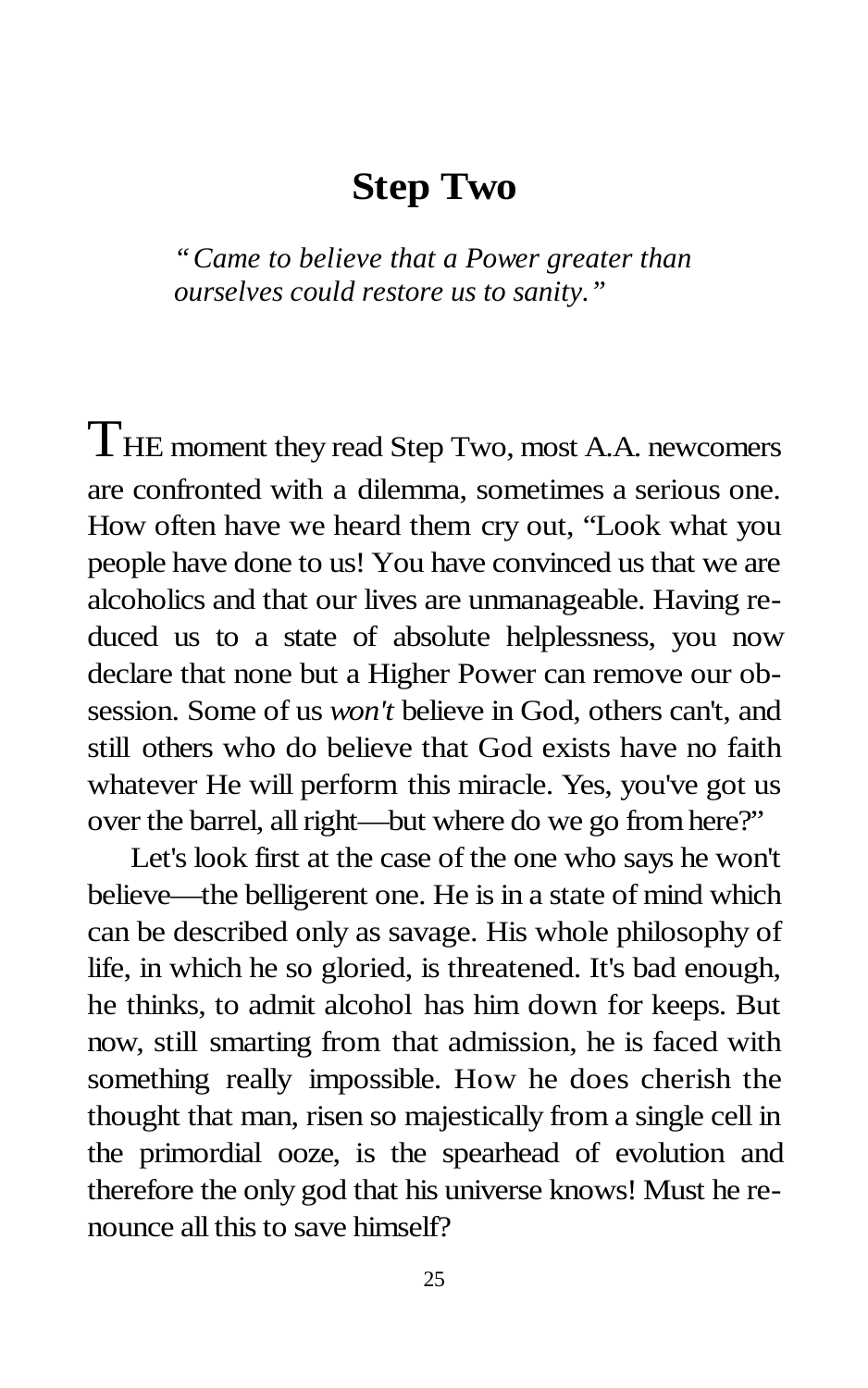<span id="page-25-0"></span>At this juncture, his A.A, sponsor usually laughs. This, the newcomer thinks, is just about the last straw. This is the beginning of the end. And so it is: the beginning of the end of his old life, and the beginning of his emergence into a new one. His sponsor probably says, "Take it easy. The hoop you have to jump through is a lot wider than you think. At least I've found it so. So did a friend of mine who was a one-time vice-president of the American Atheist Society, but he got through with room to spare."

"Well," says the newcomer, "I know you're telling me the truth. It's no doubt a fact that A.A, is full of people who once believed as I do. But just how, in these circumstances, does a fellow 'take it easy'? That's what I want to know."

"That," agrees the sponsor, "is a very good question indeed. I think I can tell you exactly how to relax. You won't have to work at it very hard, either. Listen, if you will, to these three statements. First, Alcoholics Anonymous does not demand that you believe anything. All of its Twelve Steps are but suggestions. Second, to get sober and to stay sober, you don't have to swallow all of Step Two right now. Looking back, I find that I took it piecemeal myself. Third, all you really need is a truly open mind. Just resign from the debating society and quit bothering yourself with such deep questions as whether it was the hen or the egg that came first. Again I say, all you need is the open mind."

The sponsor continues, "Take, for example, my own case. I had a scientific schooling. Naturally I respected, venerated, even worshiped science. As a matter of fact, I still do— all except the worship part. Time after time, my instructors held up to me the basic principle of all scientific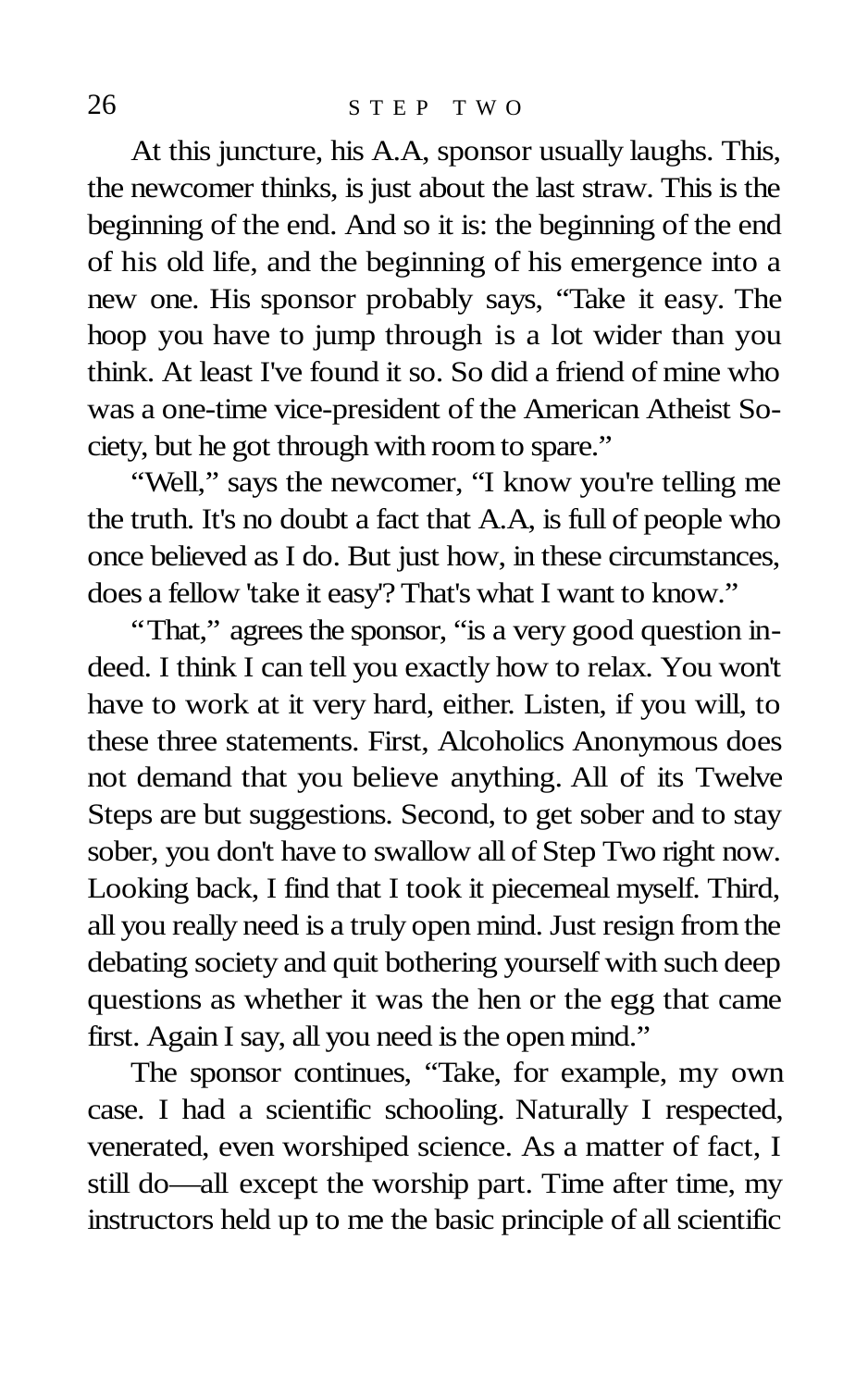<span id="page-26-0"></span>progress: search and research, again and again, always with the open mind. When I first looked at A.A., my reaction was just like yours. This A.A, business, I thought, is totally unscientific. This I can't swallow. I simply won't consider such nonsense.

"Then I woke up. I had to admit that A.A, showed results, prodigious results. I saw that my attitude regarding these had been anything but scientific. It wasn't A.A, that had the closed mind, it was me. The minute I stopped arguing, I could begin to see and feel. Right there, Step Two gently and very gradually began to infiltrate my life. I can't say upon what occasion or upon what day I came to believe in a Power greater than myself, but I certainly have that belief now. To acquire it, I had only to stop fighting and practice the rest of A.A.'s program as enthusiastically as I could.

"This is only one man's opinion based on his own experience, of course. I must quickly assure you that A.A.'s tread innumerable paths in their quest for faith. If you don't care for the one I've suggested, you'll be sure to discover one that suits if only you look and listen. Many a man like you has begun to solve the problem by the method of substitution. You can, if you wish, make A.A., itself your 'higher power.' Here's a very large group of people who have solved their alcohol problem. In this respect they are certainly a power greater than you, who have not even come close to a solution. Surely you can have faith in them. Even this minimum of faith will be enough. You will find many members who have crossed the threshold just this way. All of them will tell you that, once across, their faith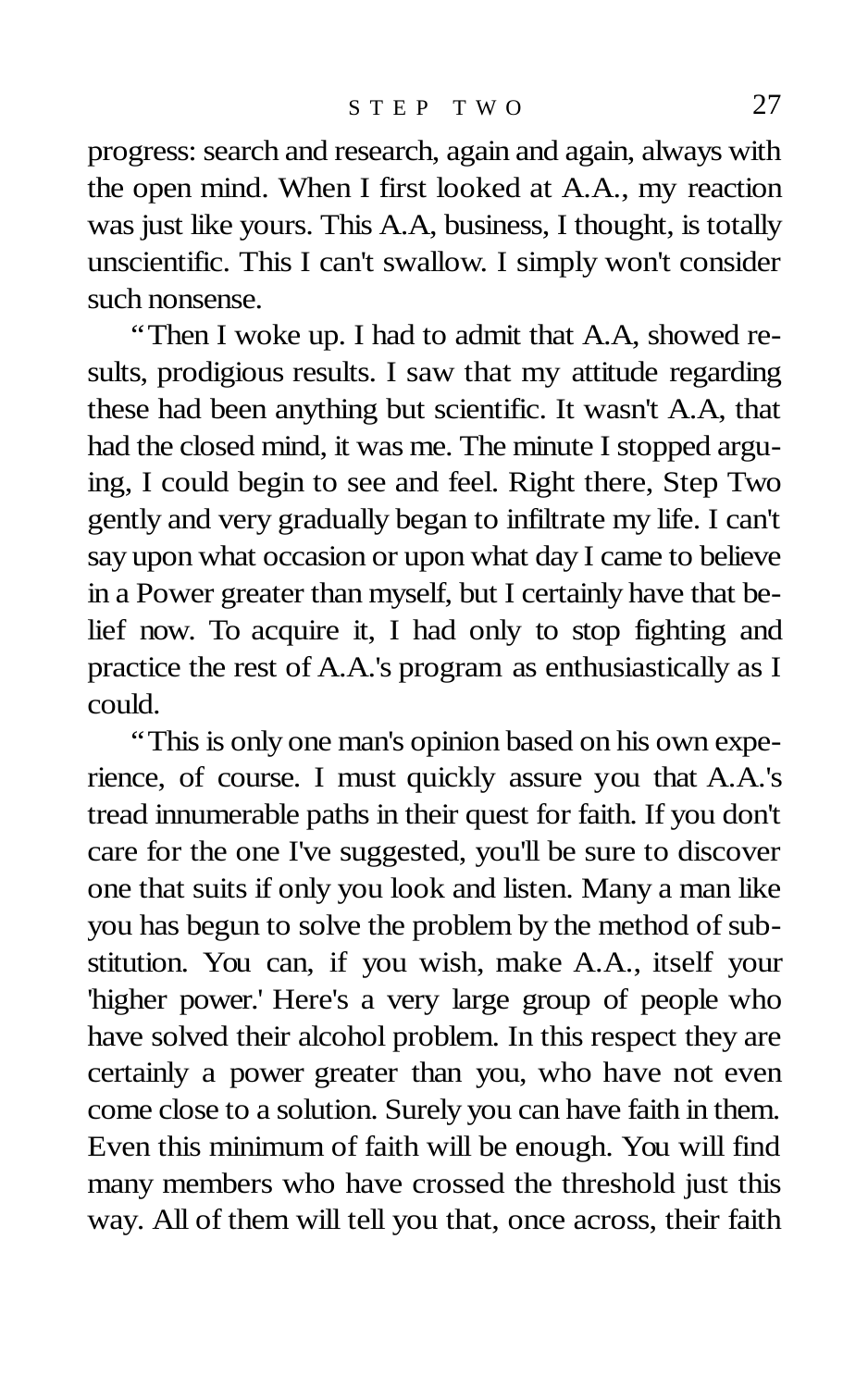<span id="page-27-0"></span>broadened and deepened. Relieved of the alcohol obsession, their lives unaccountably transformed, they came to believe in a Higher Power, and most of them began to talk of God."

Consider next the plight of those who once had faith, but have lost it. There will be those who have drifted into indifference, those filled with self-sufficiency who have cut themselves off, those who have become prejudiced against religion, and those who are downright defiant because God has failed to fulfill their demands. Can A.A, experience tell all these they may still find a faith that works?

Sometimes A.A, comes harder to those who have lost or rejected faith than to those who never had any faith at all, for they think they have tried faith and found it wanting. They have tried the way of faith and the way of no faith. Since both ways have proved bitterly disappointing, they have concluded there is no place whatever for them to go. The roadblocks of indifference, fancied self-sufficiency, prejudice, and defiance often prove more solid and formidable for these people than any erected by the unconvinced agnostic or even the militant atheist. Religion says the existence of God can be proved; the agnostic says it can't be proved; and the atheist claims proof of the nonexistence of God. Obviously, the dilemma of the wanderer from faith is that of profound confusion. He thinks himself lost to the comfort of any conviction at all. He cannot attain in even a small degree the assurance of the believer, the agnostic, or the atheist. He is the bewildered one.

Any number of A.A.'s can say to the drifter, "Yes, we were diverted from our childhood faith, too. The overconfi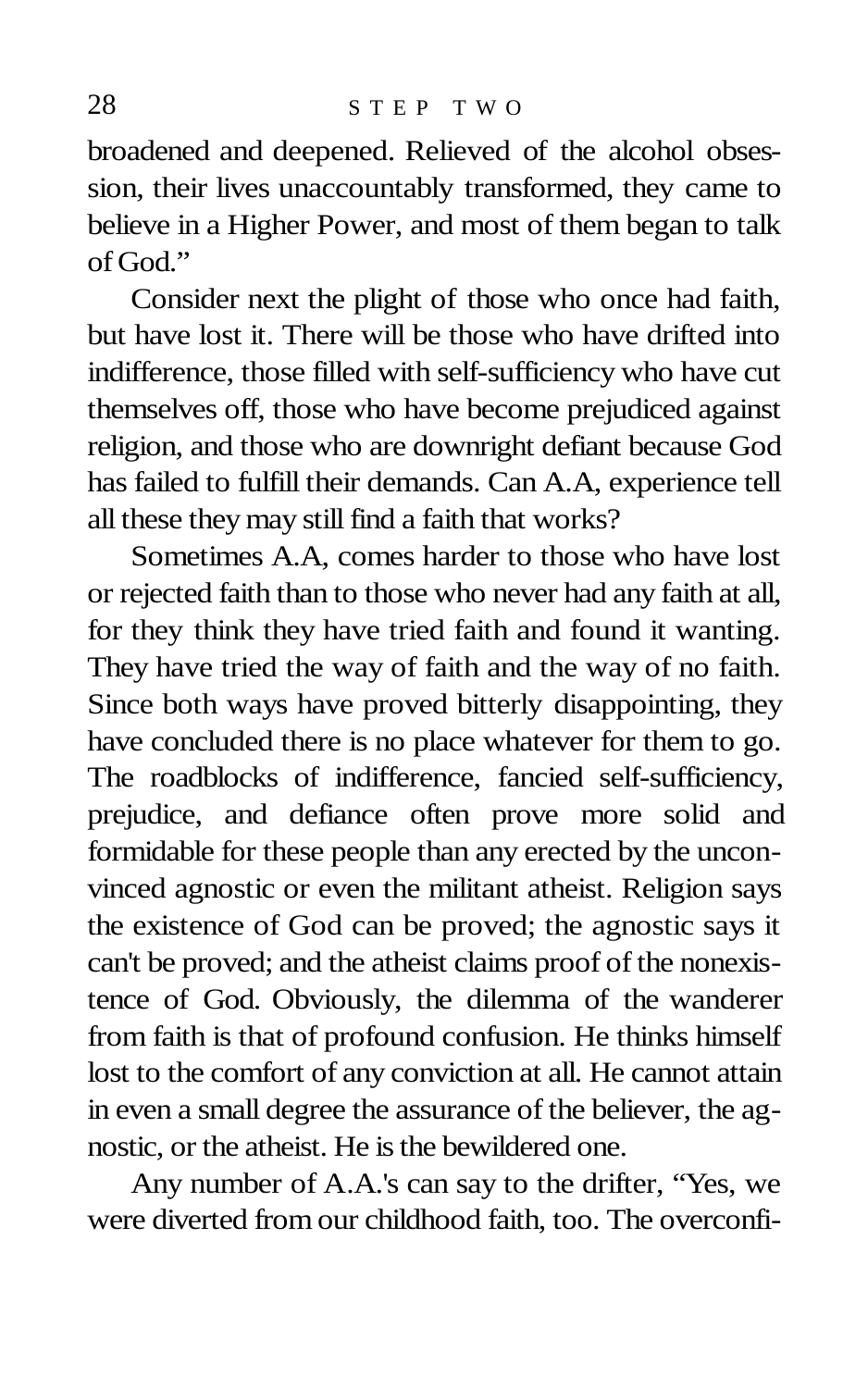<span id="page-28-0"></span>dence of youth was too much for us. Of course, we were glad that good home and religious training had given us certain values. We were still sure that we ought to be fairly honest, tolerant, and just, that we ought to be ambitious and hardworking. We became convinced that such simple rules of fair play and decency would be enough.

"As material success founded upon no more than these ordinary attributes began to come to us, we felt we were winning at the game of life. This was exhilarating, and it made us happy. Why should we be bothered with theological abstractions and religious duties, or with the state of our souls here or hereafter? The here and now was good enough for us. The will to win would carry us through. But then alcohol began to have its way with us. Finally, when all our score cards read 'zero,' and we saw that one more strike would put us out of the game forever, we had to look for our lost faith. It was in A.A, that we rediscovered it. And so can you."

Now we come to another kind of problem: the intellectually self-sufficient man or woman. To these, many A.A.'s can say, "Yes, we were like you— far too smart for our own good. We loved to have people call us precocious. We used our education to blow ourselves up into prideful balloons, though we were careful to hide this from others. Secretly, we felt we could float above the rest of the folks on our brainpower alone. Scientific progress told us there was nothing man couldn't do. Knowledge was all-powerful. Intellect could conquer nature. Since we were brighter than most folks (so we thought), the spoils of victory would be ours for the thinking. The god of intellect displaced the God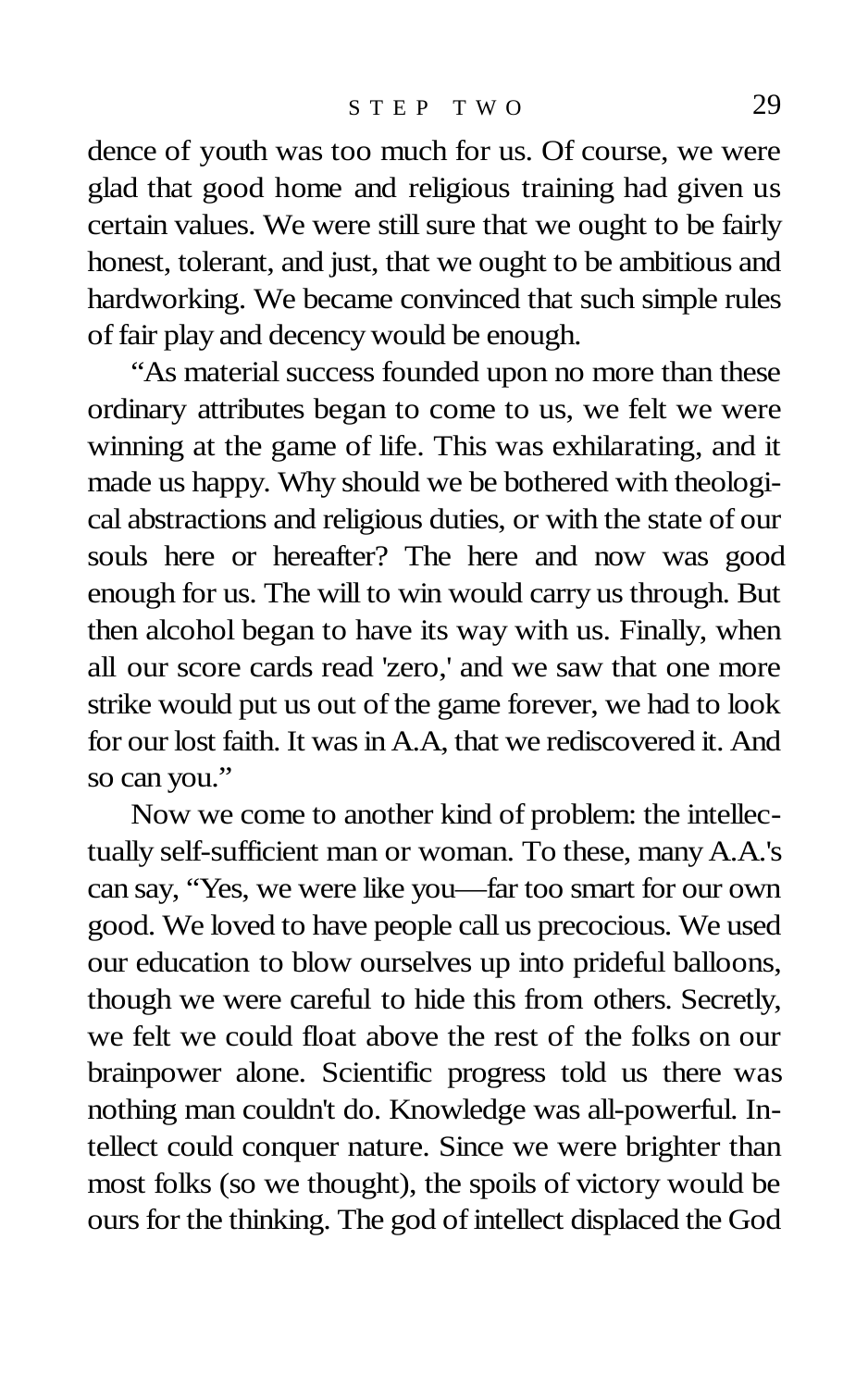<span id="page-29-0"></span>of our fathers. But again John Barleycorn had other ideas. We who had won so handsomely in a walk turned into alltime losers. We saw that we had to reconsider or die. We found many in A.A, who once thought as we did. They helped us to get down to our right size. By their example they showed us that humility and intellect could be compatible, provided we placed humility first. When we began to do that, we received the gift of faith, a faith which works. This faith is for you, too."

Another crowd of A.A.'s says: "We were plumb disgusted with religion and all its works. The Bible, we said, was full of nonsense; we could cite it chapter and verse, and we couldn't see the Beatitudes for the 'begats.' In spots its morality was impossibly good; in others it seemed impossibly bad. But it was the morality of the religionists themselves that really got us down. We gloated over the hypocrisy, bigotry, and crushing self-righteousness that clung to so many 'believers' even in their Sunday best. How we loved to shout the damaging fact that millions of the 'good men of religion' were still killing one another off in the name of God. This all meant, of course, that we had substituted negative for positive thinking. After we came to A.A., we had to recognize that this trait had been an egofeeding proposition. In belaboring the sins of some religious people, we could feel superior to all of them. Moreover, we could avoid looking at some of our own shortcomings. Self-righteousness, the very thing that we had contemptuously condemned in others, was our own besetting evil. This phony form of respectability was our undoing, so far as faith was concerned. But finally, driven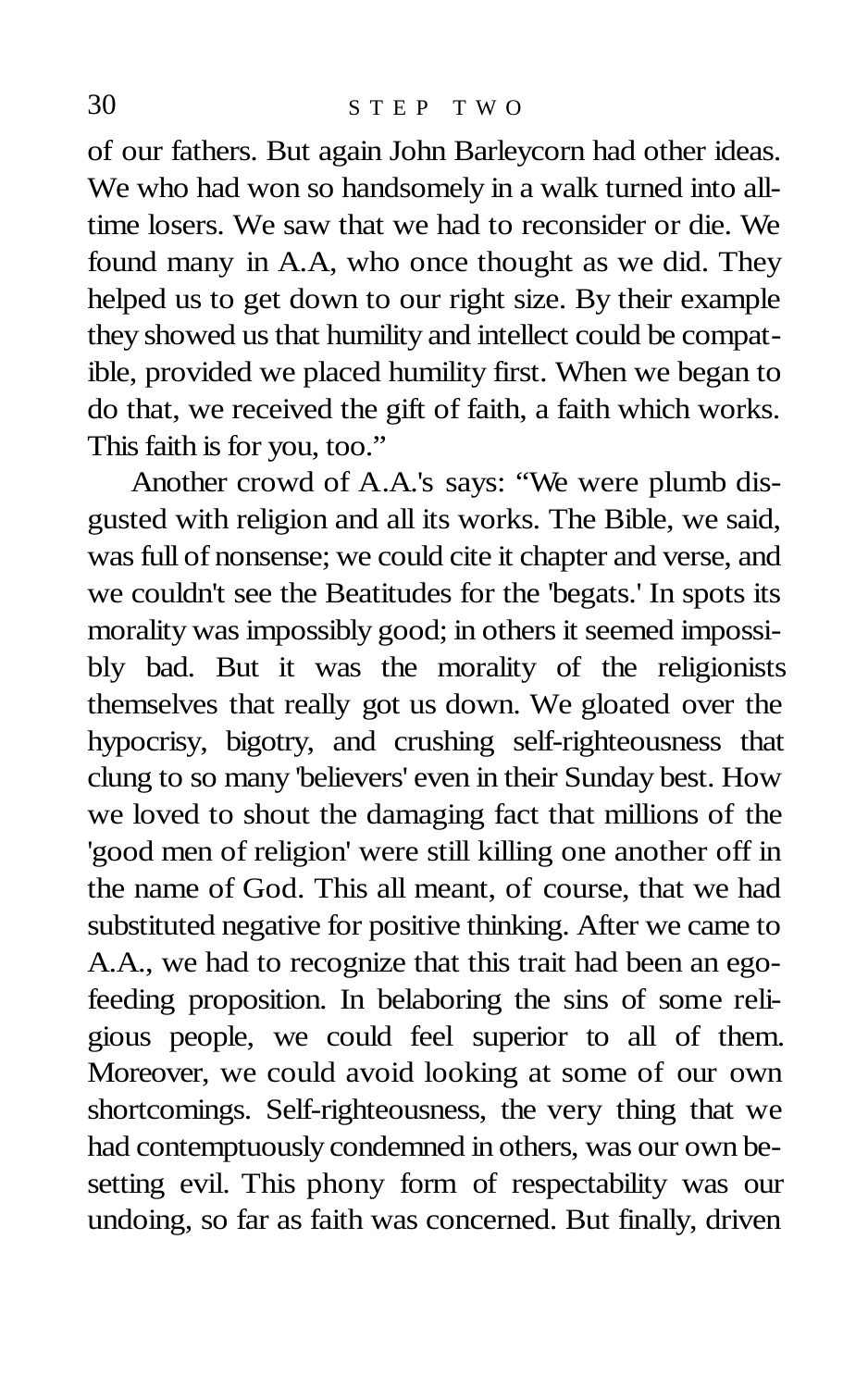<span id="page-30-0"></span>to A.A., we learned better.

"As psychiatrists have often observed, defiance is the outstanding characteristic of many an alcoholic. So it's not strange that lots of us have had our day at defying God Himself. Sometimes it's because God has not delivered us the good things of life which we specified, as a greedy child m makes an impossible list for Santa Claus. More often, though, we had met up with some major calamity, and to our way of thinking lost out because God deserted us. The girl we wanted to marry had other notions; we prayed God that she'd change her mind, but she didn't. We prayed for healthy children, and were presented with sick ones, or none at all. We prayed for promotions at business, and none came. Loved ones, upon whom we heartily depended, were taken from us by so-called acts of God. Then we became drunkards, and asked God to stop that. But nothing happened. This was the unkindest cut of all. 'Damn this faith business!' we said.

"When we encountered A.A,, the fallacy of our defiance was revealed. At no time had we asked what God's will was for us; instead we had been telling Him what it ought to be. No man, we saw, could believe in God and defy Him, too. Belief meant reliance, not; defiance. In A.A, we saw the fruits of this belief: men and women spared from alcohol's final catastrophe. We saw them meet and transcend their other pains and trials. We saw them calmly accept impossible situations, seeking neither to run nor to recriminate. This was not only faith; it was faith that worked under all conditions. We soon concluded that whatever price in humility we must pay, we would pay."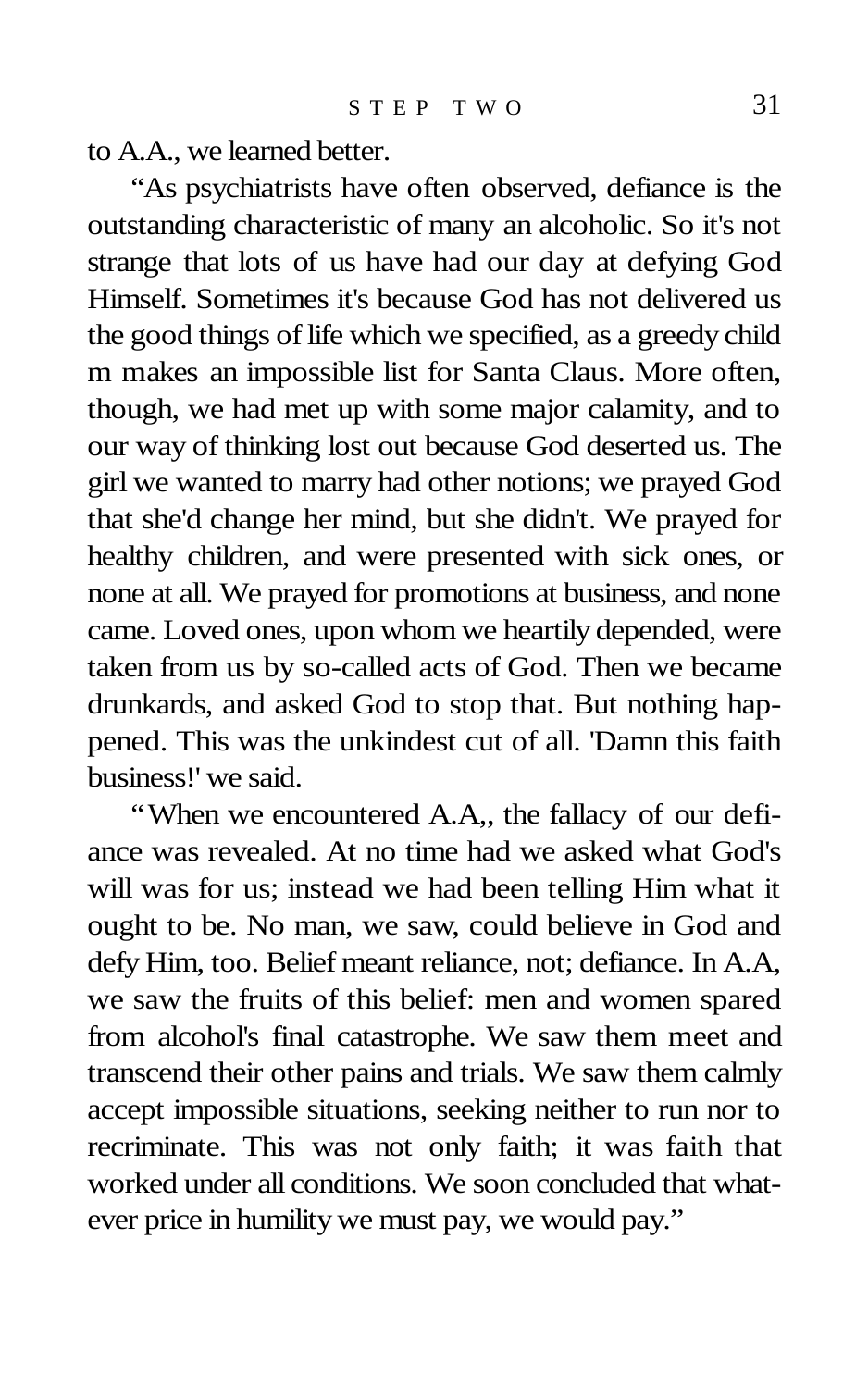Now let's take the guy full of faith, but still reeking of alcohol. He believes he is devout. His religious observance is scrupulous. He's sure he still believes in God, but suspects that God doesn't believe in him. He takes pledges and more pledges. Following each, he not only drinks again, but acts worse than the last time. Valiantly he tries to fight alcohol, imploring God's help, but the help doesn't come. What, then, can be the matter?

To clergymen, doctors, friends, and families, the alcoholic who means well and tries hard is a heartbreaking riddle. To most A.A.'s, he is not. There are too many of us who have been just like him, and have found the riddle's answer. This answer has to do with the quality of faith rather than its quantity. This has been our blind spot. We supposed we had humility when really we hadn't. We supposed we had been serious about religious practices when, upon honest appraisal, we found we had been only superficial. Or, going to the other extreme, we had wallowed in emotionalism and had mistaken it for true religious feeling. In both cases, we had been asking something for nothing. The fact was we really hadn't cleaned house so that the grace of God could enter us and expel the obsession. In no deep or meaningful sense had we ever taken stock of ourselves, made amends to those we had harmed, or freely given to any other human being without any demand for reward. We had not even prayed rightly. We had always said, "Grant me my wishes" instead of "Thy will be done." The love of God and man we understood not at all. Therefore we remained self-deceived, and so incapable of receiving enough grace to restore us to sanity.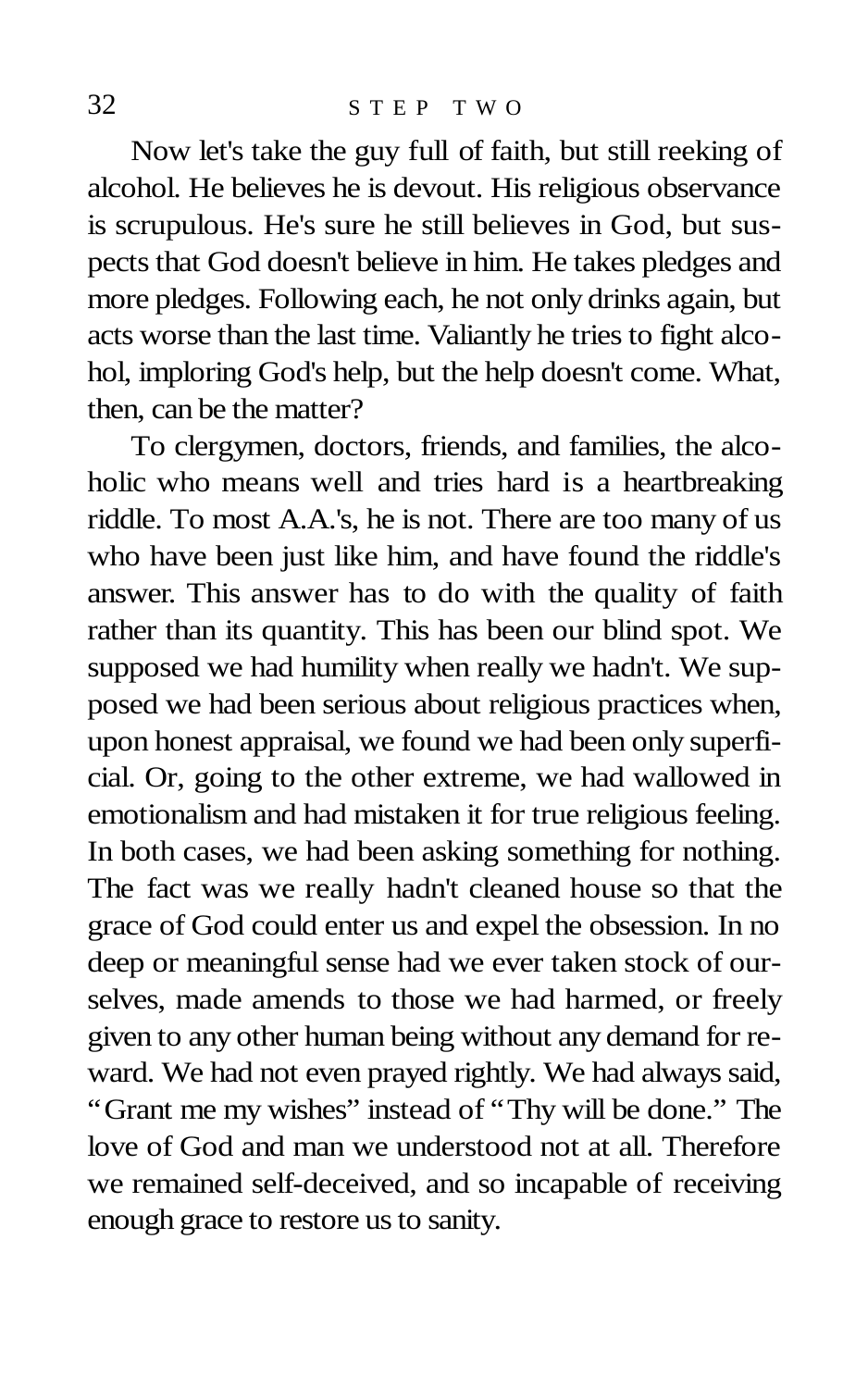<span id="page-32-0"></span>Few indeed are the practicing alcoholics who have any idea how irrational they are, or seeing their irrationality, can bear to face it. Some will be willing to term themselves "problem drinkers," but cannot endure the suggestion that they are in fact mentally ill. They are abetted in this blindness by a world which does not understand the difference between sane drinking and alcoholism. "Sanity" is defined as "soundness of mind." Yet no alcoholic, soberly analyzing his destructive behavior, whether the destruction fell on the dining-room furniture or his own moral fiber, can claim "soundness of mind" for himself.

Therefore, Step Two is the rallying point for all of us. Whether agnostic, atheist, or former believer, we can stand together on this Step. True humility and an open mind can lead us to faith, and every A.A, meeting is an assurance that God will restore us to sanity if we rightly relate ourselves to Him.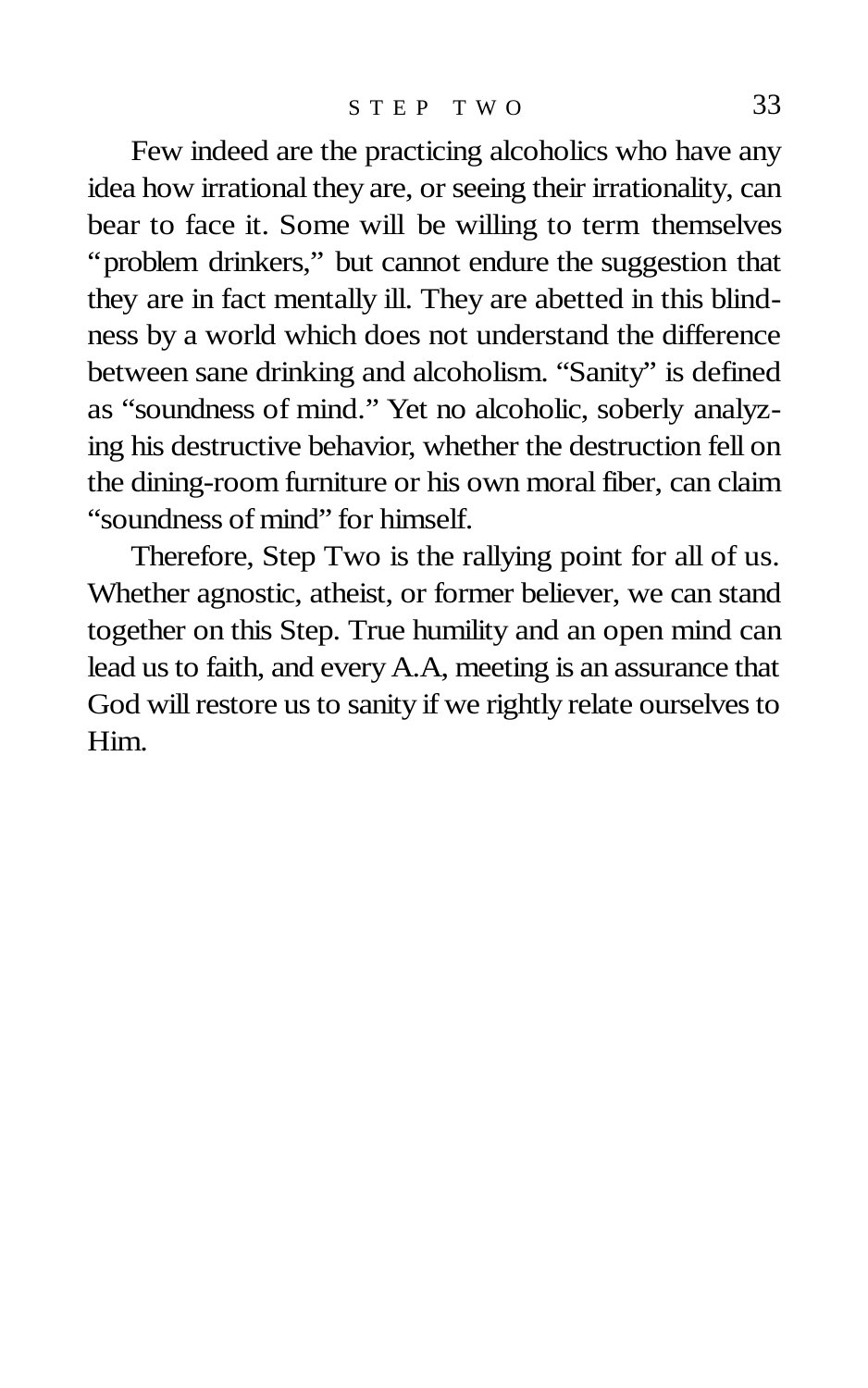# **Step Three**

<span id="page-33-0"></span>*"Made a decision to turn our will and our lives over to the care of God, as we understood Him."*

PRACTICING Step Three is like the opening of a door which to all appearances is still closed and locked. All we need is a key, and the decision to swing the door open. There is only one key, and it is called willingness. Once unlocked by willingness, the door opens almost of itself, and looking through it, we shall see a pathway beside which is an inscription. It reads: "This is the way to a faith that works." In the first two Steps we were engaged in reflec[tion.](#page-24-0) [We saw that we were powerless over alcohol,](#page-20-0) [but we](#page-24-0) also perceived that faith of some kind, if only in A.A. itself, is possible to anyone. These conclusions did not require action; they required only acceptance.

Like all the remaining Steps, Step Three calls for affirmative action, for it is only by action that we can cut away the self-will which has always blocked the entry of God or, if you like, a Higher Power— into our lives. Faith, to be sure, is necessary, but faith alone can avail nothing. We can have faith, yet keep God out of our lives. Therefore our problem now becomes just how and by what specific means shall we be able to let Him in? Step Three represents our first attempt to do this. In fact, the effectiveness of the whole A.A. program will rest upon how well and earnestly we have tried to come to "a decision to turn our will and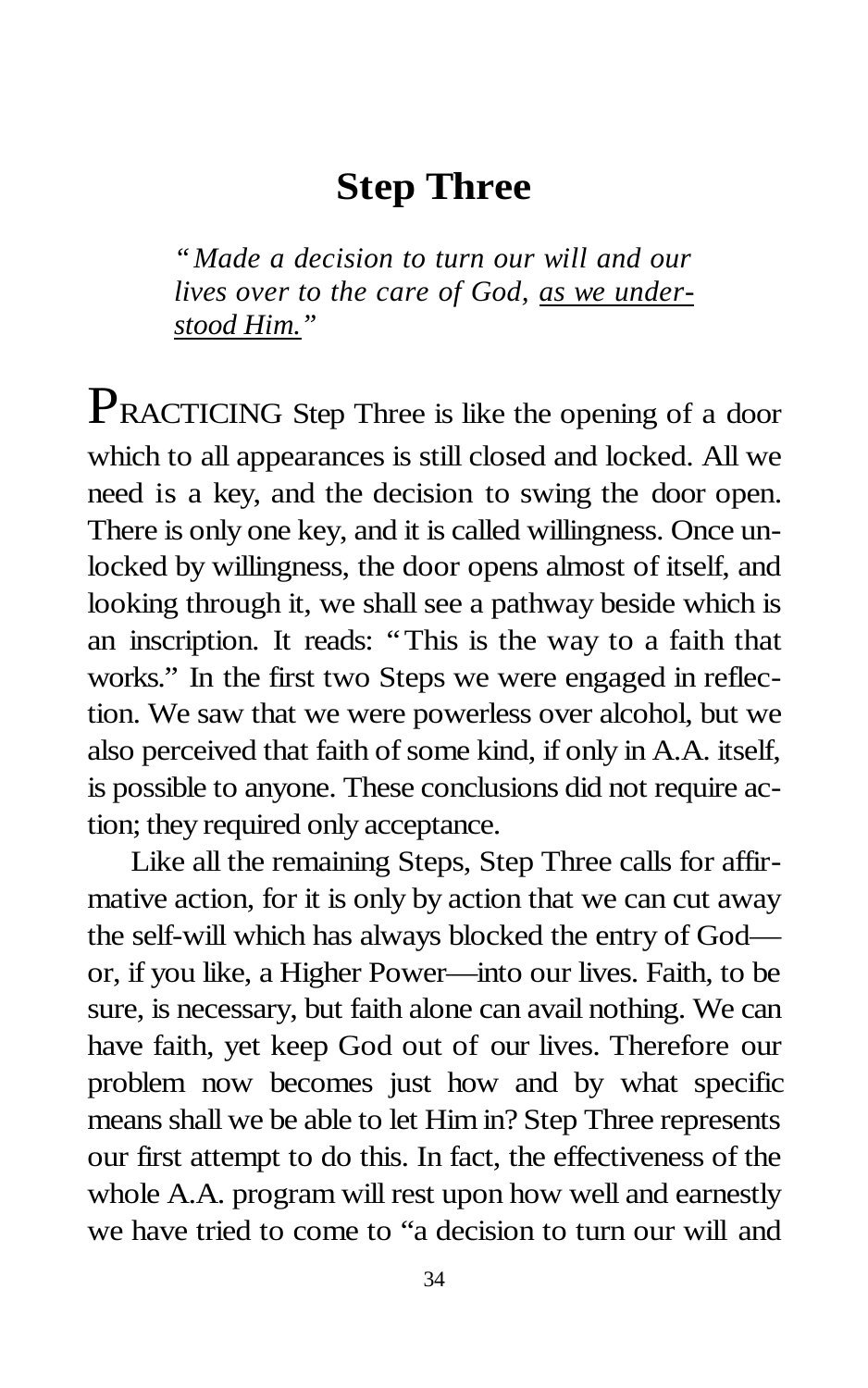<span id="page-34-0"></span>our lives over to the care of God *as we understood Him*."

To every worldly and practical-minded beginner, this Step looks hard, even impossible. No matter how much one wishes to try, exactly how *can* he turn his own will and his own life over to the care of whatever God he thinks there is? Fortunately, we who have tried it, and with equal misgivings, can testify that anyone, anyone at all, can begin to do it. We can further add that a beginning, even the smallest, is all that is needed. Once we have placed the key of willingness in the lock and have the door ever so slightly open, we find that we can always open it some more. Though self-will may slam it shut again, as it frequently does, it will always respond the moment we again pick up the key of willingness.

Maybe this all sounds mysterious and remote, something like Einstein's theory of relativity or a proposition in nuclear physics. It isn't at all. Let's look at how practical it actually is. Every man and woman who has joined A.A. and intends to stick has, without realizing it, made a beginning on Step Three. Isn't it true that in all matters touching upon alcohol, each of them has decided to turn his or her life over to the care, protection, and guidance of Alcoholics Anonymous? Already a willingness has been achieved to cast out one's own will and one's own ideas about the alcohol problem in favor of those suggested by A.A. Any willing newcomer feels sure A.A. is the only safe harbor for the foundering vessel he has become. Now if this is not turning one's will and life over to a newfound Providence, then what is it?

But suppose that instinct still cries out, as it certainly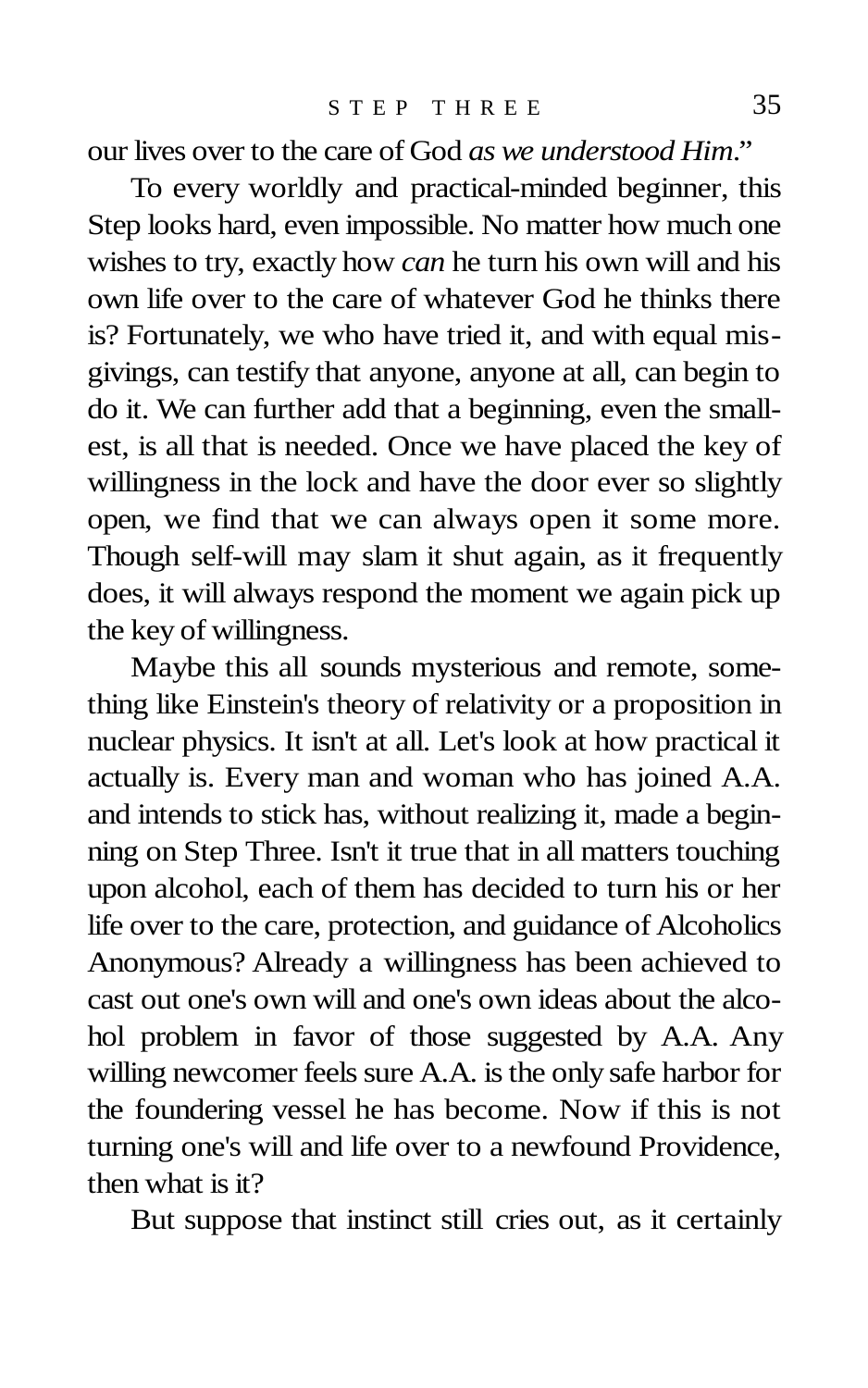<span id="page-35-0"></span>will, "Yes, respecting alcohol, I guess I have to be dependent upon A.A., but in all other matters I must still maintain my independence. Nothing is going to turn me into a nonentity. If I keep on turning my life and my will over to the care of Something or Somebody else, what will become of *me*? I'll look like the hole in the doughnut." This, of course, is the process by which instinct and logic always seek to bolster egotism, and so frustrate spiritual development. The trouble is that this kind of thinking takes no real account of the facts. And the facts seem to be these: The more we become willing to depend upon a Higher Power, the more independent we actually are. Therefore dependence, as A.A. practices it, is really a means of gaining true independence of the spirit.

Let's examine for a moment this idea of dependence at the level of everyday living. In this area it is startling to discover how dependent we really are, and how unconscious of that dependence. Every modern house has electric wiring carrying power and light to its interior. We are delighted with this dependence; our main hope is that nothing will ever cut off the supply of current. By so accepting our dependence upon this marvel of science, we find ourselves more independent personally. Not only are we more independent, we are even more comfortable and secure. Power flows just where it is needed. Silently and surely, electricity, that strange energy so few people understand, meets our simplest daily needs, and our most desperate ones, too. Ask the polio sufferer confined to an iron lung who depends with complete trust upon a motor to keep the breath of life in him.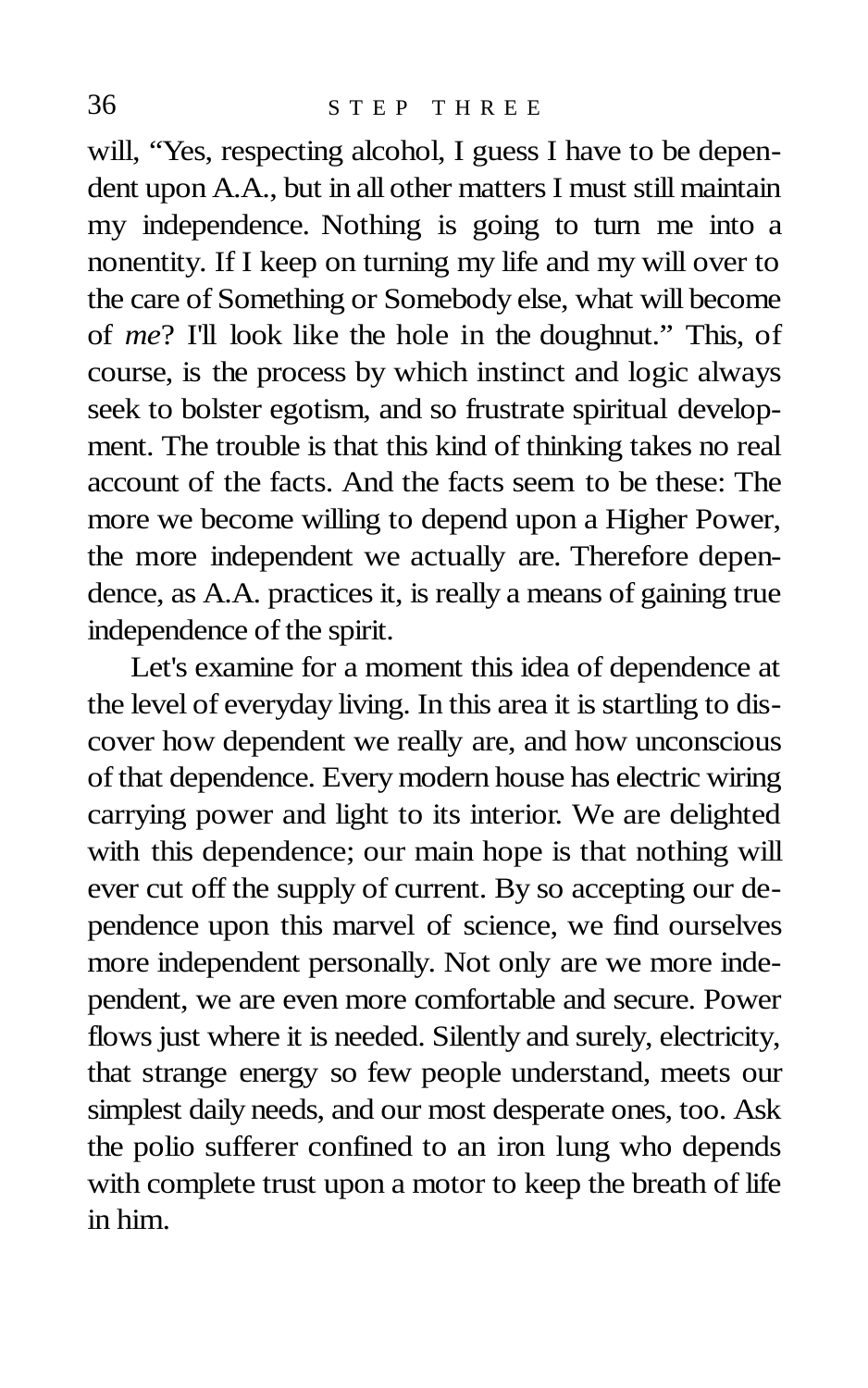But the moment our mental or emotional independence is in question, how differently we behave. How persistently we claim the right to decide all by ourselves just what we shall think and just how we shall act. Oh yes, we'll weigh the pros and cons of every problem. We'll listen politely to those who would advise us, but all the decisions are to be ours alone. Nobody is going to meddle with our personal independence in such matters. Besides, we think, there is no one we can surely trust. We are certain that our intelligence, backed by willpower, can rightly control our inner lives and guarantee us success in the world we live in. This brave philosophy, wherein each man plays God, sounds good in the speaking, but it still has to meet the acid test: how well does it actually work? One good look in the mirror ought to be answer enough for any alcoholic.

Should his own image in the mirror be too awful to contemplate (and it usually is), he might first take a look at the results normal people are getting from self-sufficiency. Everywhere he sees people filled with anger and fear, society breaking up into warring fragments. Each fragment says to the others, "We are right and you are wrong." Every such pressure group, if it is strong enough, self-righteously imposes its will upon the rest. And everywhere the same thing is being done on an individual basis. The sum of all this mighty effort is less peace and less brotherhood than before. The philosophy of self-sufficiency is not paying off. Plainly enough, it is a bone-crushing juggernaut whose final achievement is ruin.

Therefore, we who are alcoholics can consider ourselves fortunate indeed. Each of us has had his own near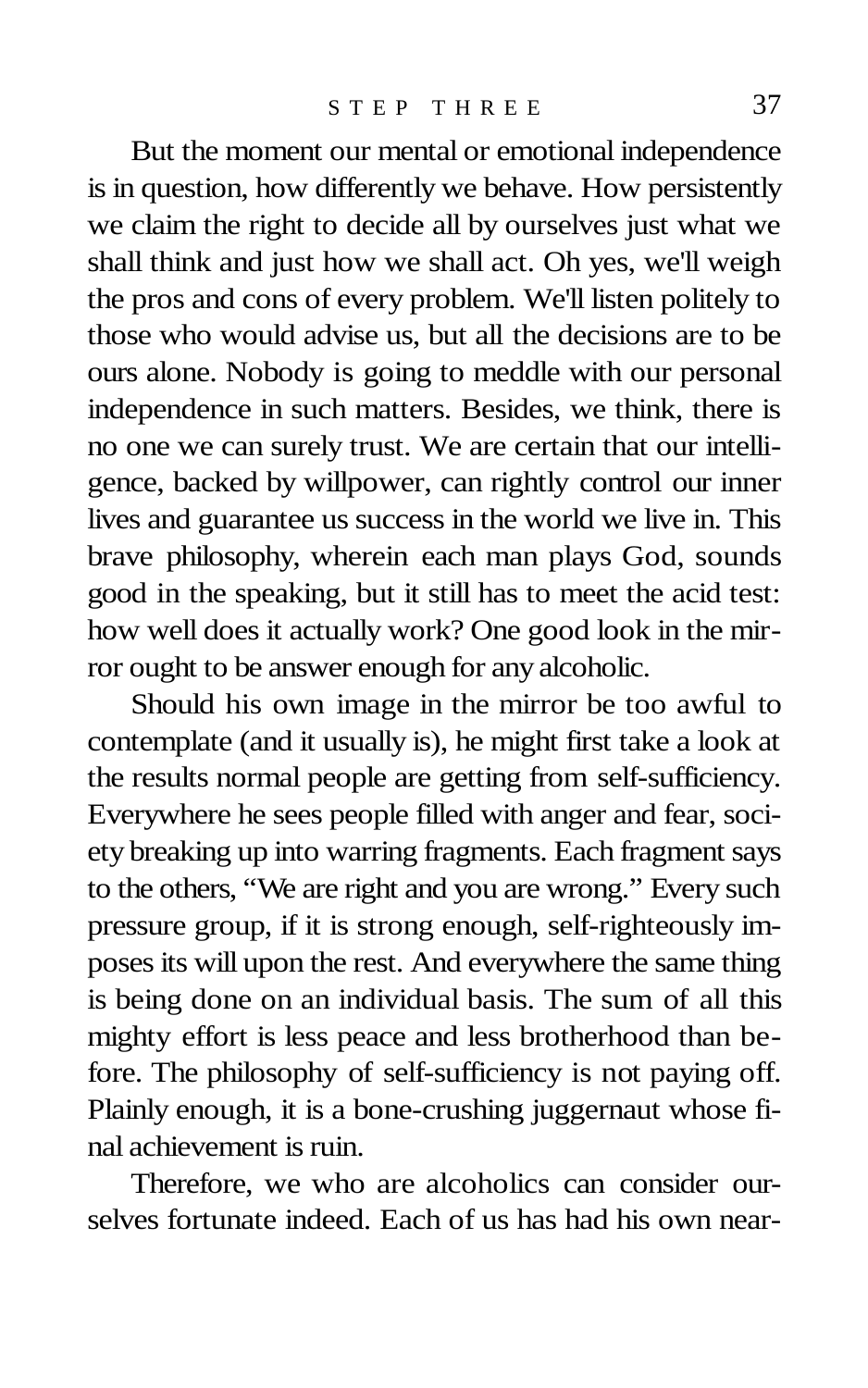fatal encounter with the juggernaut of self-will, and has suffered enough under its weight to be willing to look for something better. So it is by circumstance rather than by any virtue that we have been driven to A.A., have admitted defeat, have acquired the rudiments of faith, and now want to make a decision to turn our will and our lives over to a Higher Power.

We realize that the word "dependence" is as distasteful to many psychiatrists and psychologists as it is to alcoholics. Like our professional friends, we, too, are aware that there are wrong forms of dependence. We have experienced many of them. No adult man or woman, for example, should be in too much emotional dependence upon a parent. They should have been weaned long before, and if they have not been, they should wake up to the fact. This very form of faulty dependence has caused many a rebellious alcoholic to conclude that dependence of any sort must be intolerably damaging. But dependence upon an A.A. group or upon a Higher Power hasn't produced any baleful results.

When World War II broke out, this spiritual principle had its first major test. A.A.'s entered the services and were scattered all over the world. Would they be able to take discipline, stand up under fire, and endure the monotony and misery of war? Would the kind of dependence they had learned in A.A. carry them through? Well, it did. They had even fewer alcoholic lapses or emotional binges than A.A.'s safe at home did. They were just as capable of endurance and valor as any other soldiers. Whether in Alaska or on the Salerno beachhead, their dependence upon a Higher Power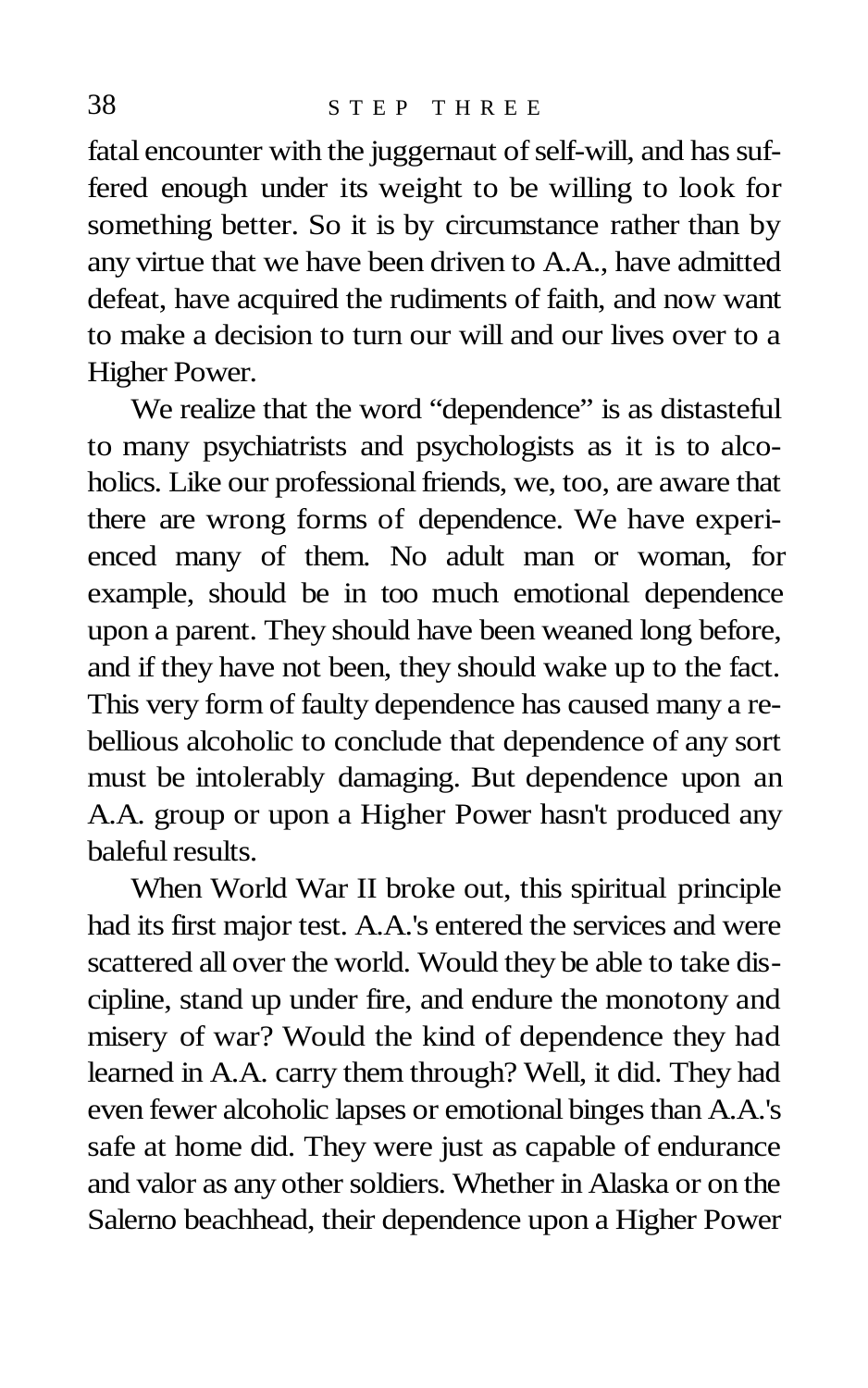worked. And far from being a weakness, this dependence was their chief source of strength.

So how, exactly, can the willing person continue to turn his will and his life over to the Higher Power? He made a beginning, we have seen, when he commenced to rely upon A.A. for the solution of his alcohol problem. By now, though, the chances are that he has become convinced that he has more problems than alcohol, and that some of these refuse to be solved by all the sheer personal determination and courage he can muster. They simply will not budge; they make him desperately unhappy and threaten his newfound sobriety. Our friend is still victimized by remorse and guilt when he thinks of yesterday. Bitterness still overpowers him when he broods upon those he still envies or hates. His financial insecurity worries him sick, and panic takes over when he thinks of all the bridges to safety that alcohol burned behind him. And how shall he ever straighten out that awful jam that cost him the affection of his family and separated him from them? His lone courage and unaided will cannot do it. Surely he must now depend upon Somebody or Something else.

At first that "somebody" is likely to be his closest A.A. friend. He relies upon the assurance that his many troubles, now made more acute because he cannot use alcohol to kill the pain, can be solved, too. Of course the sponsor points out that our friend's life is still unmanageable even though he is sober, that after all, only a bare start on A.A.'s program has been made. More sobriety brought about by the admission of alcoholism and by attendance at a few meetings is very good indeed, but it is bound to be a far cry from per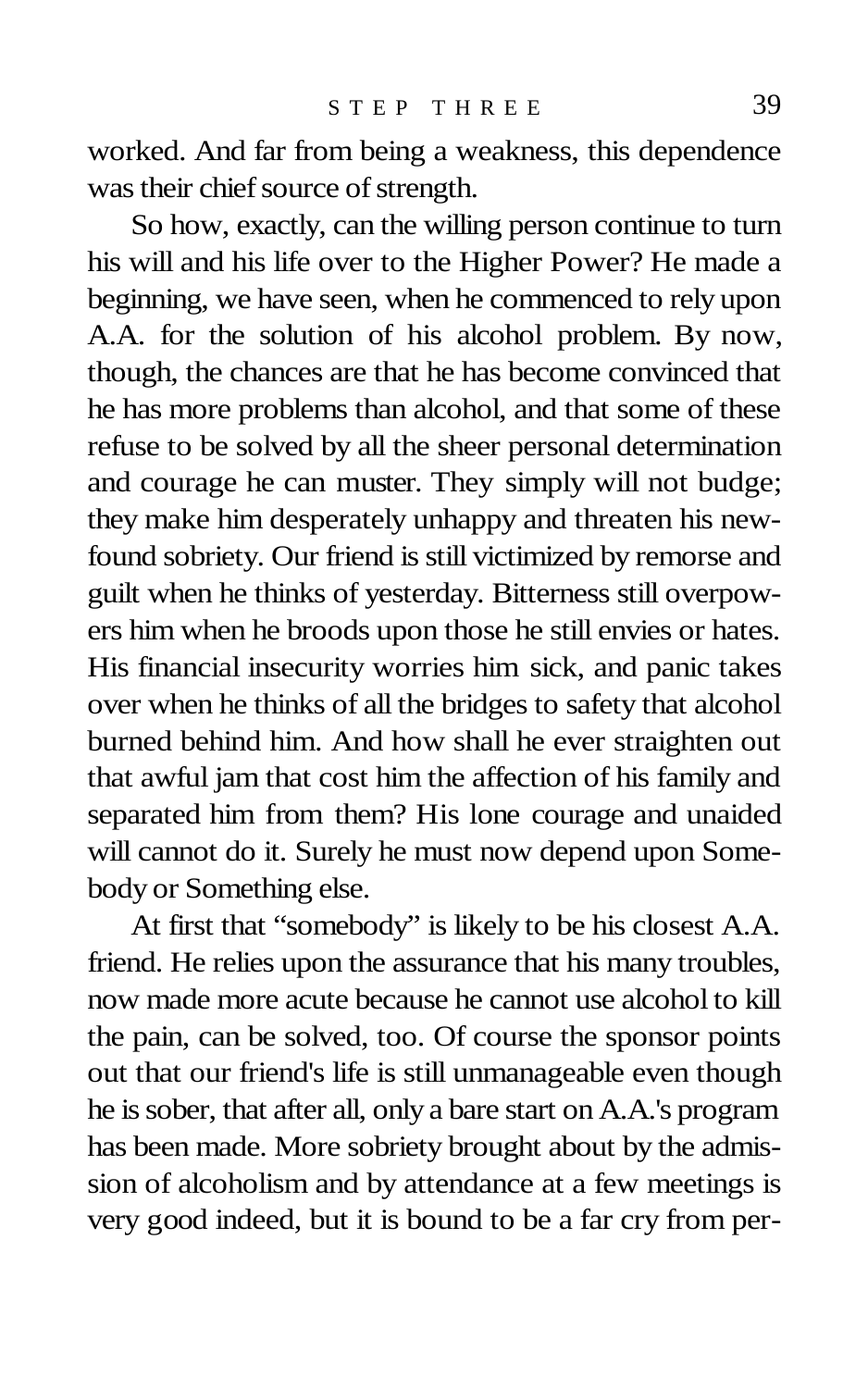manent sobriety and a contented, useful life. That is just where the remaining Steps of the A.A. program come in. Nothing short of continuous action upon these as a way of life can bring the much-desired result.

Then it is explained that other Steps of the A.A. program can be practiced with success only when Step Three is given a determined and persistent trial. This statement may surprise newcomers who have experienced nothing but constant deflation and a growing conviction that human will is of no value whatever. They have become persuaded, and rightly so, that many problems besides alcohol will not yield to a headlong assault powered by the individual alone. But now it appears that there are certain things which only the individual can do. A11 by himself, and in the light of his own circumstances, he needs to develop the quality of willingness. When he acquires willingness, he is the only one who can make the decision to exert himself. Trying to do this is an act of his own will. All of the Twelve Steps require sustained and personal exertion to conform to their principles and so, we trust, to God's will.

It is when we try to make our will conform with God's that we begin to use it rightly. To all of us, this was a most wonderful revelation. *Our whole trouble had been the misuse of willpower. We had tried to bombard our problems with it instead of attempting to bring it into agreement with God's intention for us*. To make this increasingly possible is the purpose of A.A.'s Twelve Steps, and Step Three opens the door.

Once we have come into agreement with these ideas, it is really easy to begin the practice of Step Three. In all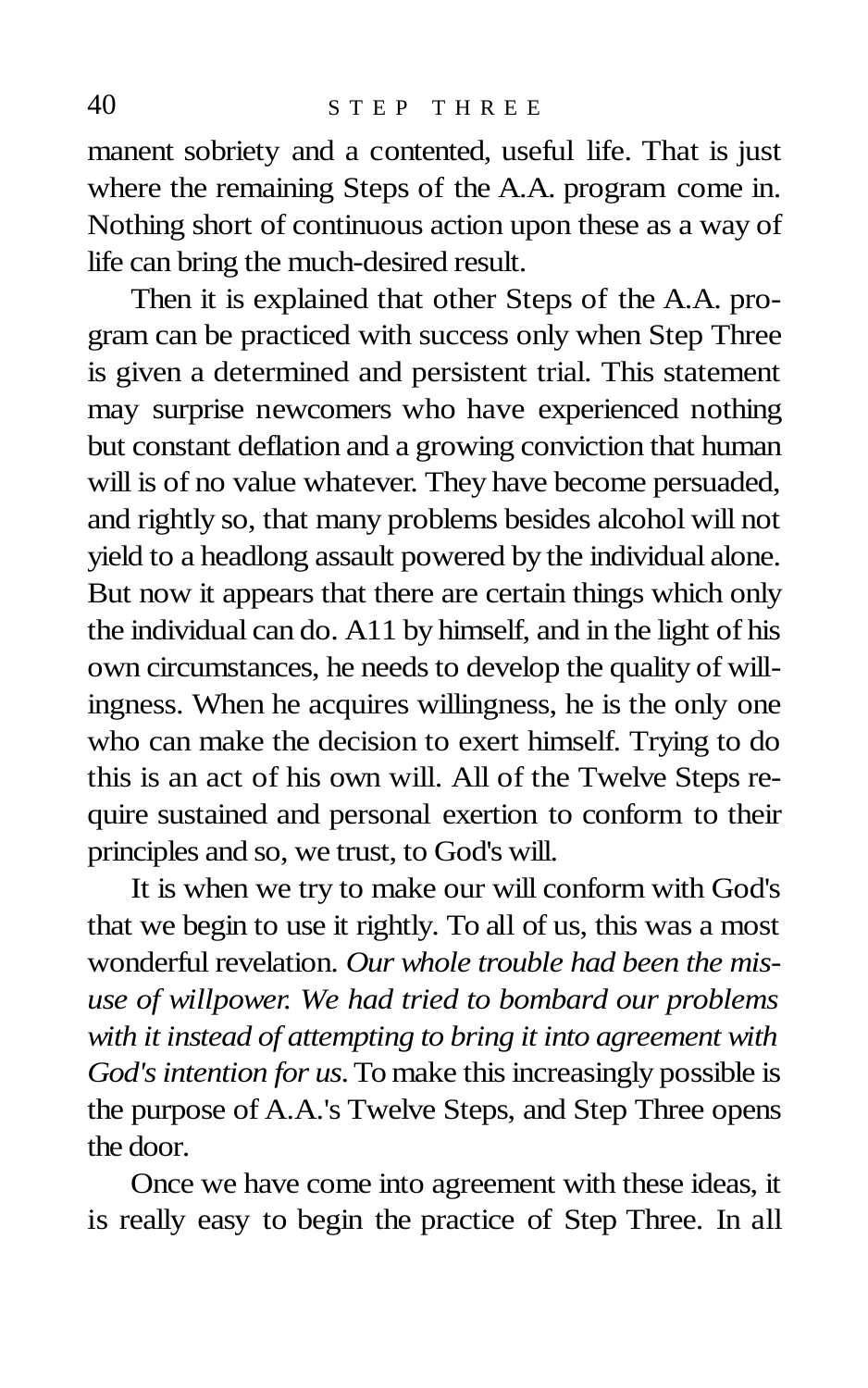times of emotional disturbance or indecision, we can pause, ask for quiet, and in the stillness simply say: "God grant me the serenity to accept the things I cannot change, courage to change the things I can, and wisdom to know the difference. Thy will, not mine, be done."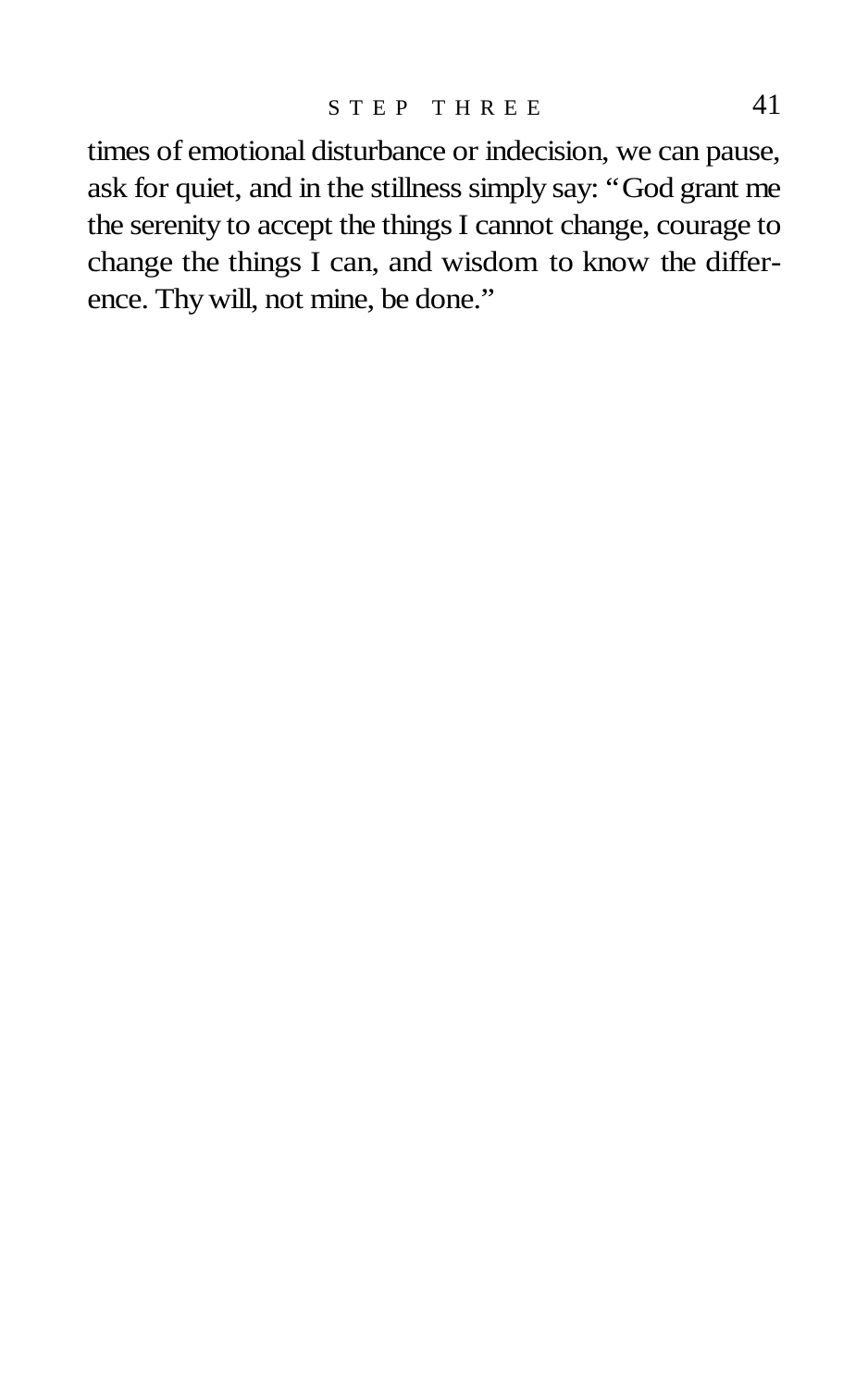## **Step Four**

<span id="page-41-0"></span>*"Made a searching and fearless moral inventory of ourselves."*

CREATION gave us instincts for a purpose. Without them we wouldn't be complete human beings. If men and women didn't exert themselves to be secure in their persons, made no effort to harvest food or construct shelter, there would be no survival. If they didn't reproduce, the earth wouldn't be populated. If there were no social instinct, if men cared nothing for the society of one another, there would be no society. So these desires— for the sex relation, for material and emotional security, and for companionship — are perfectly necessary and right, and surely God-given.

Yet these instincts, so necessary for our existence, often far exceed their proper functions. Powerfully, blindly, many times subtly, they drive us, dominate us, and insist upon ruling our lives. Our desires for sex, for material and emotional security, and for an important place in society often tyrannize us. When thus out of joint, man's natural desires cause him great trouble, practically all the trouble there is. No human being, however good, is exempt from these troubles. Nearly every serious emotional problem can be seen as a case of misdirected instinct. When that happens, our great natural assets, the instincts, have turned into physical and mental liabilities.

Step Four is our vigorous and painstaking effort to discover what these liabilities in each of us have been, and are.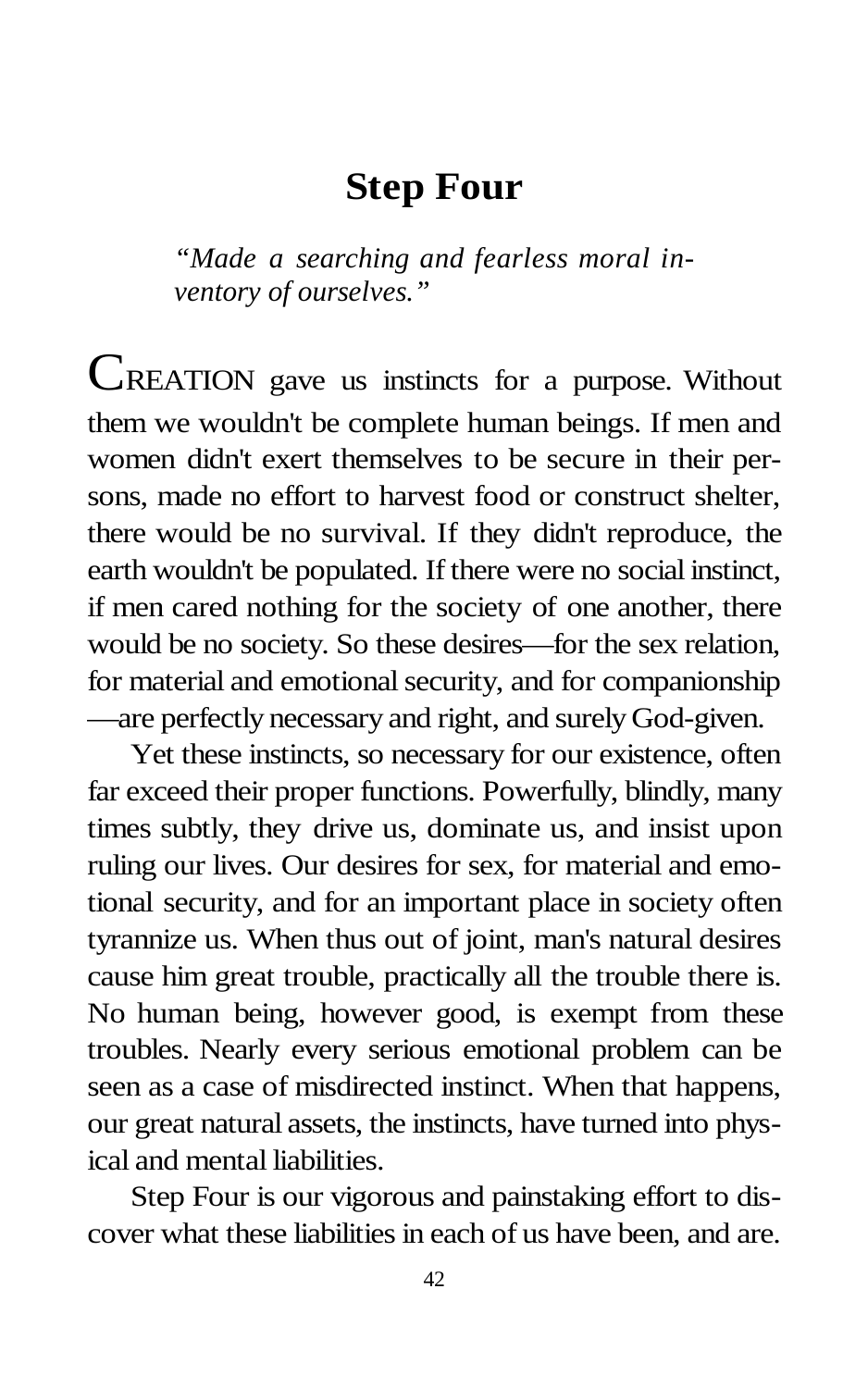We want to find exactly how, when, and where our natural desires have warped us. We wish to look squarely at the unhappiness this has caused others and ourselves. By discovering what our emotional deformities are, we can move toward their correction. Without a willing and persistent effort to do this, there can be little sobriety or contentment for us. Without a searching and fearless moral inventory, most of us have found that the faith which really works in daily living is still out of reach.

Before tackling the inventory problem in detail, let's have a closer look at what the basic problem is. Simple examples like the following take on a world of meaning when we think about them. Suppose a person places sex desire ahead of everything else. In such a case, this imperious urge can destroy his chances for material and emotional security as well as his standing in the community. Another may develop such an obsession for financial security that he wants to do nothing but hoard money. Going to the extreme, he can become a miser, or even a recluse who denies himself both family and friends.

Nor is the quest for security always expressed in terms of money. How frequently we see a frightened human being determined to depend completely upon a stronger person for guidance and protection. This weak one, failing to meet life's responsibilities with his own resources, never grows up. Disillusionment and helplessness are his lot. In time all his protectors either flee or die, and he is once more left alone and afraid.

We have also seen men and women who go powermad, who devote themselves to attempting to rule their fel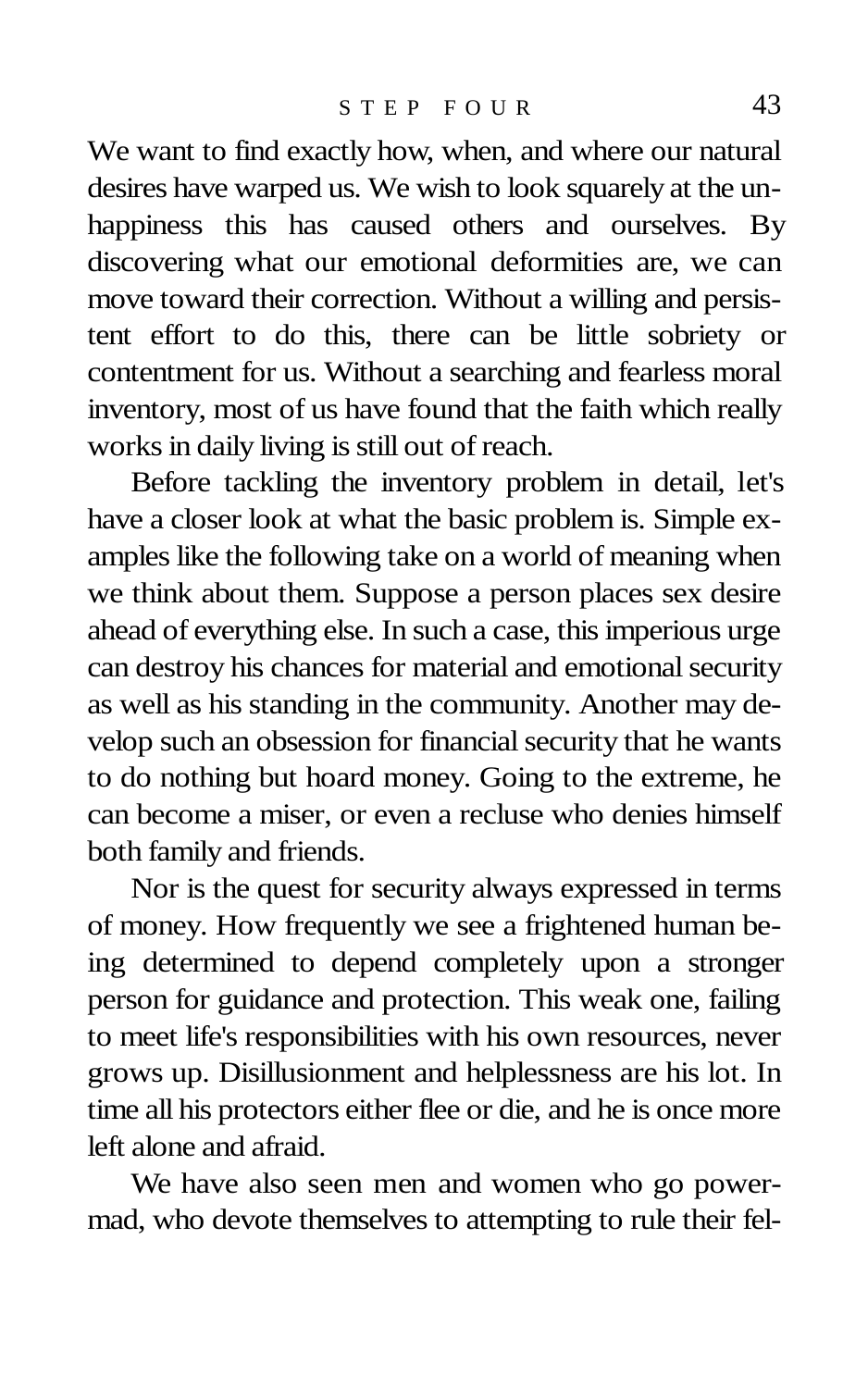lows. These people often throw to the winds every chance for legitimate security and a happy family life. Whenever a human being becomes a battleground for the instincts, there can be no peace.

But that is not all of the danger. Every time a person imposes his instincts unreasonably upon others, unhappiness follows. If the pursuit of wealth tramples upon people who happen to be in the way, then anger, jealousy, and revenge are likely to be aroused. If sex runs riot, there is a similar uproar. Demands made upon other people for too much attention, protection, and love can only invite domination or revulsion in the protectors themselves— two emotions quite as unhealthy as the demands which evoked them. When an individual's desire for prestige becomes uncontrollable, whether in the sewing circle or at the international conference table, other people suffer and often revolt. This collision of instincts can produce anything from a cold snub t to a blazing revolution. In these ways we are set in conflict not only with ourselves, but with other people who have instincts, too.

Alcoholics especially should be able to see that instinct run wild in themselves is the underlying cause of their destructive drinking. We have drunk to drown feelings of fear, frustration, and depression. We have drunk to escape the guilt of passions, and then have drunk again to make more passions possible. We have drunk for vainglory— that we might the more enjoy foolish dreams of pomp and power. This perverse soul-sickness is not pleasant to look upon. Instincts on rampage balk at investigation. The minute we make a serious attempt to probe them, we are liable to suf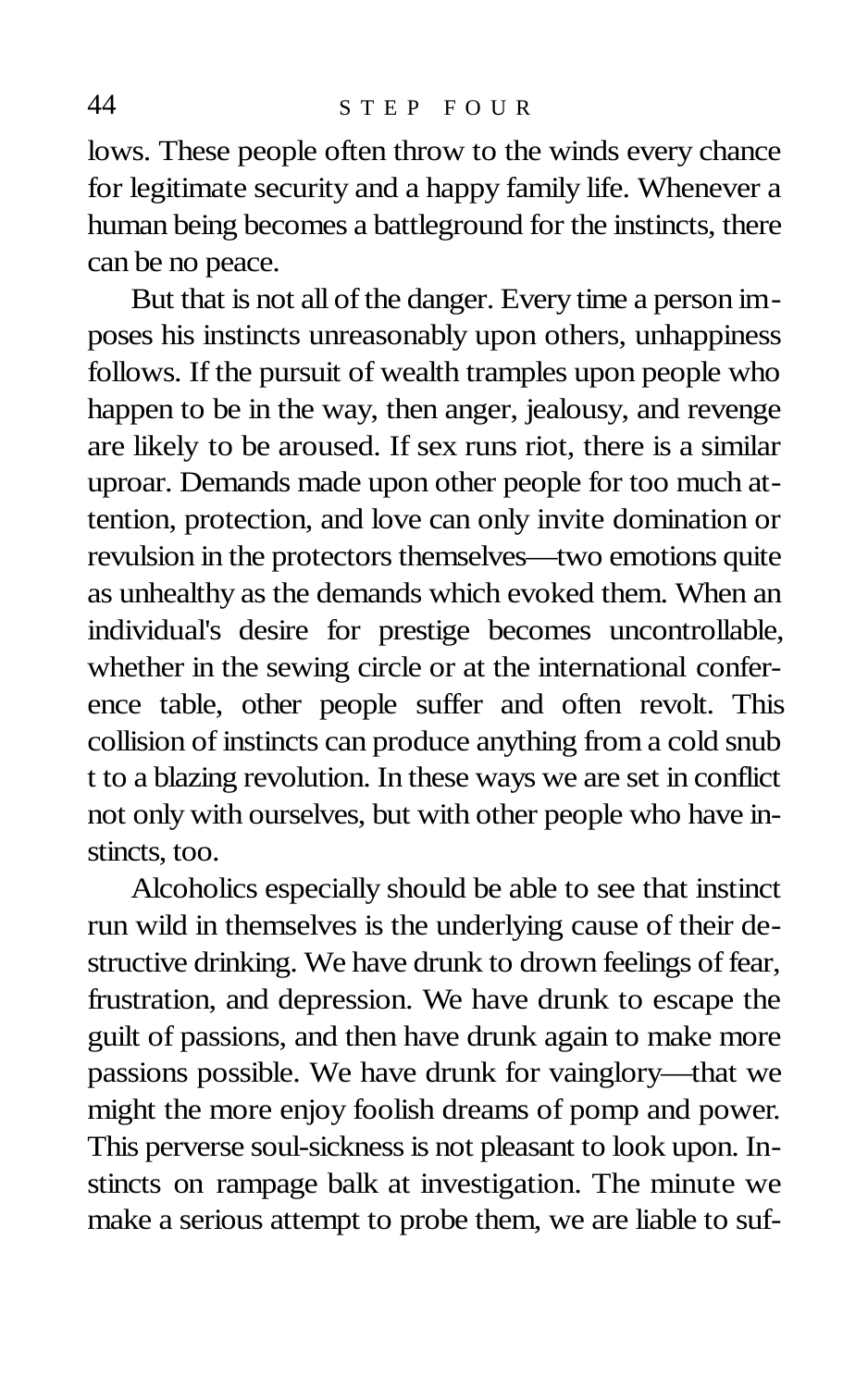fer severe reactions.

If temperamentally we are on the depressive side, we are apt to be swamped with guilt and self-loathing. We wallow in this messy bog, often getting a misshapen and painful pleasure out of it. As we morbidly pursue this melancholy activity, we may sink to such a point of despair that nothing but oblivion looks possible as a solution. Here, of course, we have lost all perspective, and therefore all genuine humility. For this is pride in reverse. This is not a moral inventory at all; it is the very process by which the depressive has so often been led to the bottle and extinction.

If, however, our natural disposition is inclined to selfrighteousness or grandiosity, our reaction will be just the opposite. We will be offended at A.A.'s suggested inventory. No doubt we shall point with pride to the good lives we thought we led before the bottle cut us down. We shall claim that our serious character defects, if we think we have any at all, have been *caused* chiefly by excessive drinking. This being so, we think it logically follows that sobriety first, last, and all the time— is the only thing we need to work for. We believe that our one-time good characters will be revived the moment we quit alcohol. If we were pretty nice people all along, except for our drinking, what need is there for a moral inventory now that we are sober?

We also clutch at another wonderful excuse for avoiding an inventory. Our present anxieties and troubles, we cry, are caused by the behavior of other people— people who *really* need a moral inventory. We firmly believe that if only they'd treat us better, we'd be all right. Therefore we think our indignation is justified and reasonable— that our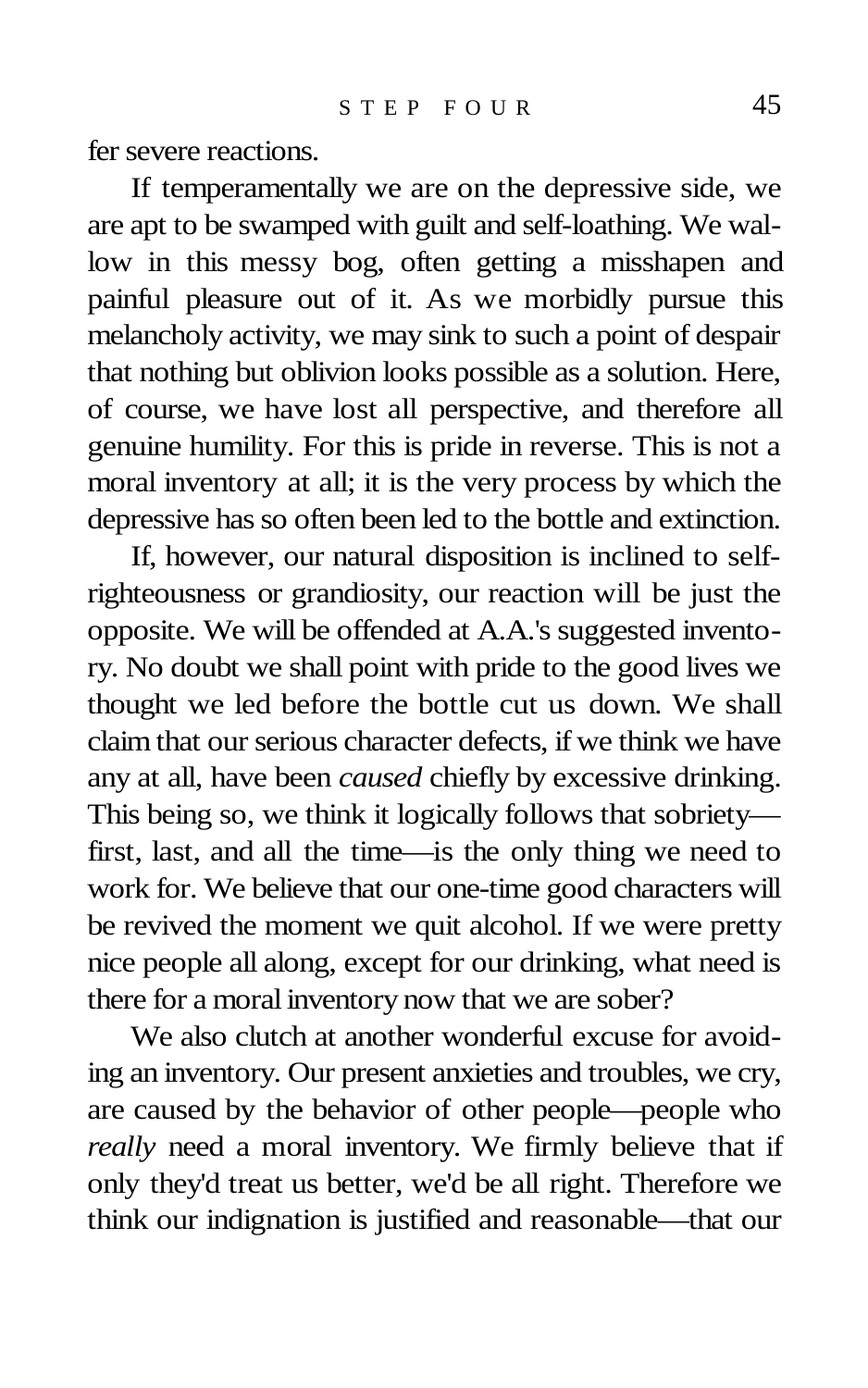resentments are the "right kind." *We* aren't the guilty ones. *They* are!

At this stage of the inventory proceedings, our sponsors come to the rescue. They can do this, for they are the carriers of A.A.'s tested experience with Step Four. They comfort the melancholy one by first showing him that his case is not strange or different, that his character defects are probably not more numerous or worse than those of anyone else in A.A. This the sponsor promptly proves by talking freely and easily, and without exhibitionism, about his own defects, past and present. This calm, yet realistic, stocktaking is immensely reassuring. The sponsor probably points out that the newcomer has some assets which can be noted along with his liabilities. This tends to clear away morbidity and encourage balance. As soon as he begins to be more objective, the newcomer can fearlessly, rather than fearfully, look at his own defects.

The sponsors of those who feel they need no inventory are confronted with quite another problem. This is because people who are driven by pride of self unconsciously blind themselves to their liabilities. These newcomers scarcely need comforting. The problem is to help them discover a chink in the walls their ego has built, through which the light of reason can shine.

First off, they can be told that the majority of A.A. members have suffered severely from self-justification during their drinking days. For most of us, self-justification was the maker of excuses; excuses, of course, for drinking, and for all kinds of crazy and damaging conduct. We had made the invention of alibis a fine art. We had to drink be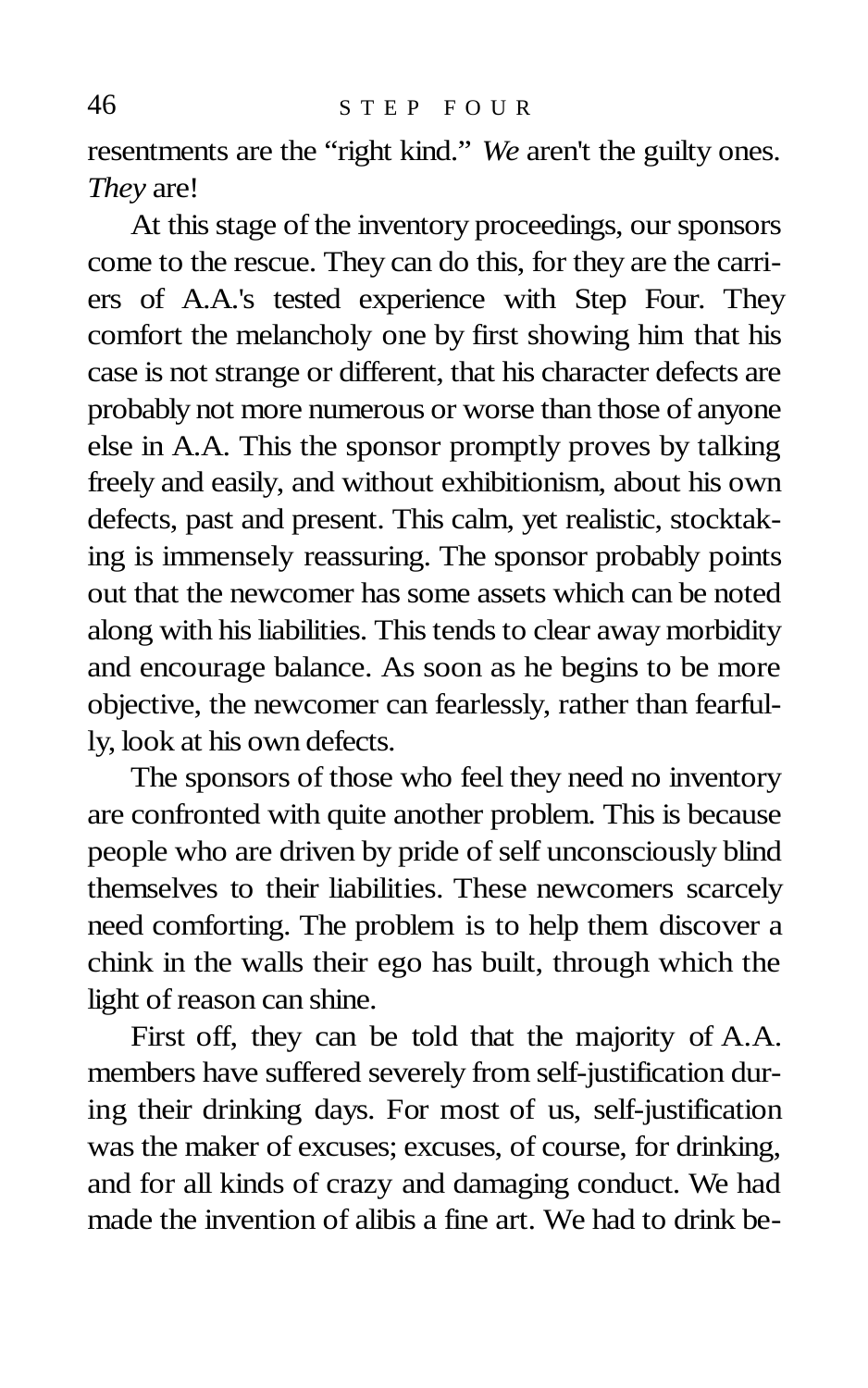cause times were hard or times were good. We had to drink because at home we were smothered with love or got none at all. We had to drink because at work we were great successes or dismal failures. We had to drink because our nation had won a war or lost a peace. And so it went, ad infinitum.

We thought "conditions" drove us to drink, and when we tried to correct these conditions and found that we couldn't to our entire satisfaction, our drinking went out of hand and we became alcoholics. It never occurred to us that we needed to change ourselves to meet conditions, whatever they were.

But in A.A. we slowly learned that something had to be done about our vengeful resentments, self-pity, and unwarranted pride. We had to see that every time we played the big shot, we turned people against us. We had to see that when we harbored grudges and planned revenge for such defeats, we were really beating ourselves with the club of anger we had intended to use on others. We learned that if we were seriously disturbed, our *first* need was to quiet that disturbance, regardless of who or what we thought caused it.

To see how erratic emotions victimized us often took a long time. We could perceive them quickly in others, but only slowly in ourselves. First of all, we had to admit that we had many of these defects, even though such disclosures were painful and humiliating. Where other people were concerned, we had to drop the word "blame" from our speech and thought. This required great willingness even to begin. But once over the first two or three high hur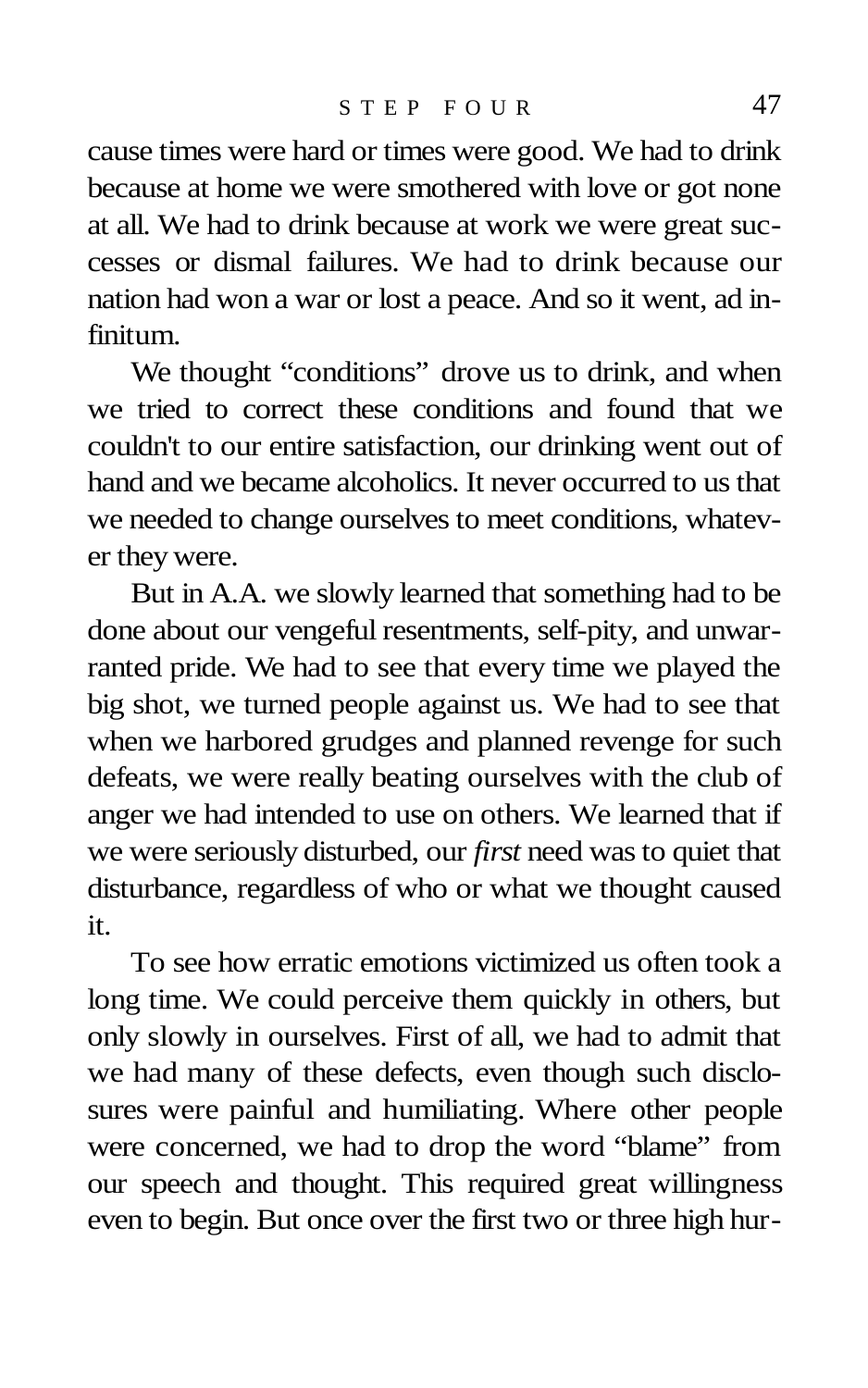dles, the course ahead began to look easier. For we had started to get perspective on ourselves, which is another way of saying that we were gaining in humility.

Of course the depressive and the power-driver are personality extremes, types with which A.A. and the whole world abound. Often these personalities are just as sharply defined as the examples given. But just as often some of us will fit more or less into both classifications. Human beings are never quite alike, so each of us, when making an inventory, will need to determine what his individual character defects are. Having found the shoes that fit, he ought to step into them and walk with new confidence that he is at last on the right track.

Now let's ponder the need for a list of the more glaring personality defects all of us have in varying degrees. To those having religious training, such a list would set forth serious violations of moral principles. Some others will think of this list as defects of character. Still others will call it an index of maladjustments. Some will become quite annoyed if there is talk about immorality, let alone sin. But all who are in the least reasonable will agree upon one point: that there is plenty wrong with us alcoholics about which plenty will have to be done if we are to expect sobriety, progress, and any real ability to cope with life.

To avoid falling into confusion over the names these defects should be called, let's take a universally recognized list of major human failings— the Seven Deadly Sins of pride, greed, lust, anger, gluttony, envy, and sloth. It is not by accident that pride heads the procession. For pride, leading to self-justification, and always spurred by conscious or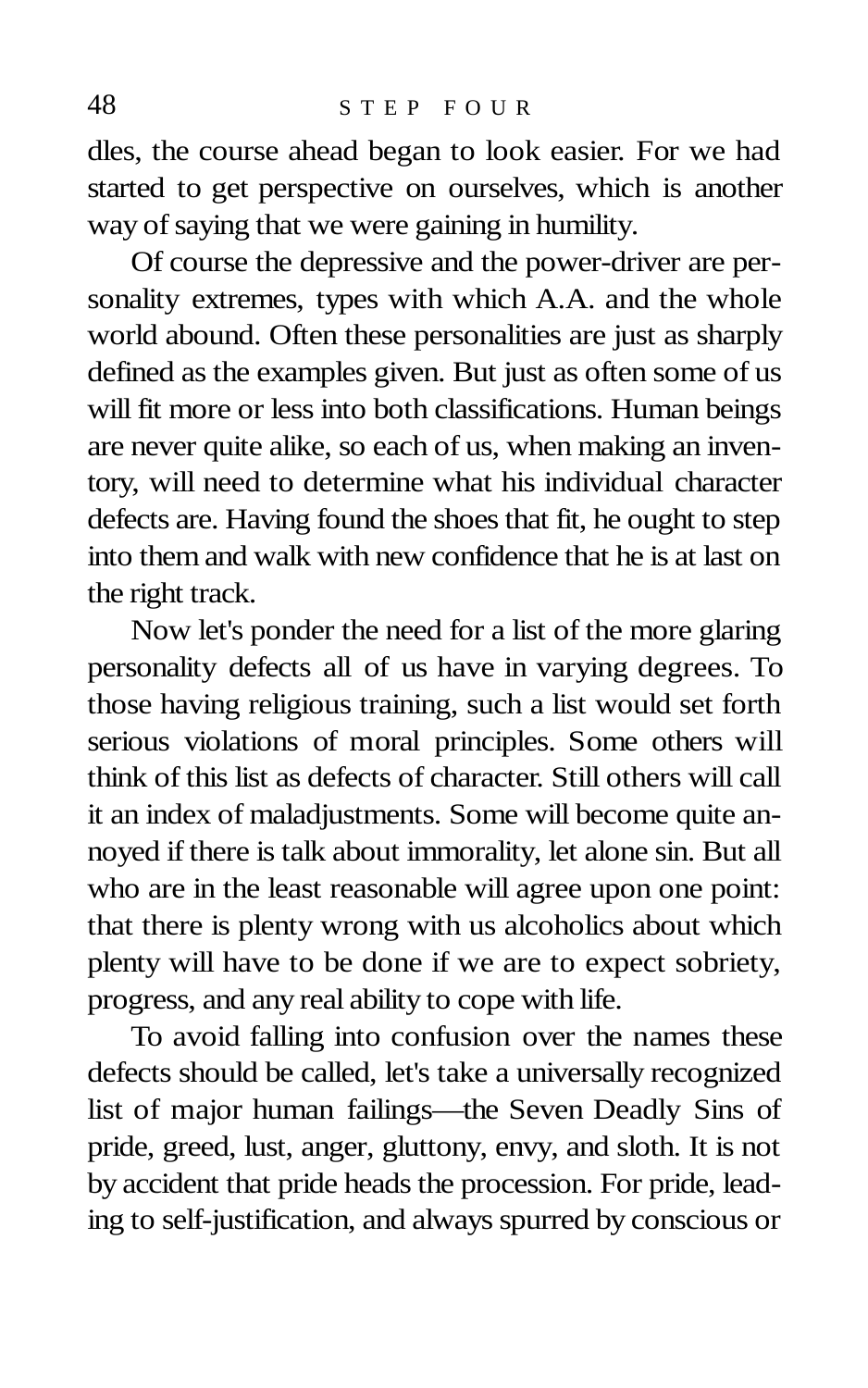unconscious fears, is the basic breeder of most human difficulties, the chief block to true progress. Pride lures us into making demands upon ourselves or upon others which cannot be met without perverting or misusing our God-given instincts. When the satisfaction of our instincts for sex, security, and society becomes the sole object of our lives, then pride steps in to justify our excesses.

All these failings generate fear, a soul-sickness in its own right. Then fear, in turn, generates more character defects. Unreasonable fear that our instincts will not be satisfied drives us to covet the possessions of others, to lust for sex and power, to become angry when our instinctive demands are threatened, to be envious when the ambitions of others seem to be realized while ours are not. We eat, drink, and grab for more of everything than we need, fearing we shall never have enough. And with genuine alarm at the prospect of work, we stay lazy. We loaf and procrastinate, or at best work grudgingly and under half steam. These fears are the termites that ceaselessly devour the foundations of whatever sort of life we try to build.

So when A.A. suggests a fearless moral inventory, it must seem to every newcomer that more is being asked of him than he can do. Both his pride and his fear beat him back every time he tries to look within himself. Pride says, "You need not pass this way," and Fear says, "You dare not look!" But the testimony of A.A.'s who have really tried a moral inventory is that pride and fear of this sort turn out to be bogeymen, nothing else. Once we have a complete willingness to take inventory, and exert ourselves to do the job thoroughly, a wonderful light falls upon this foggy scene.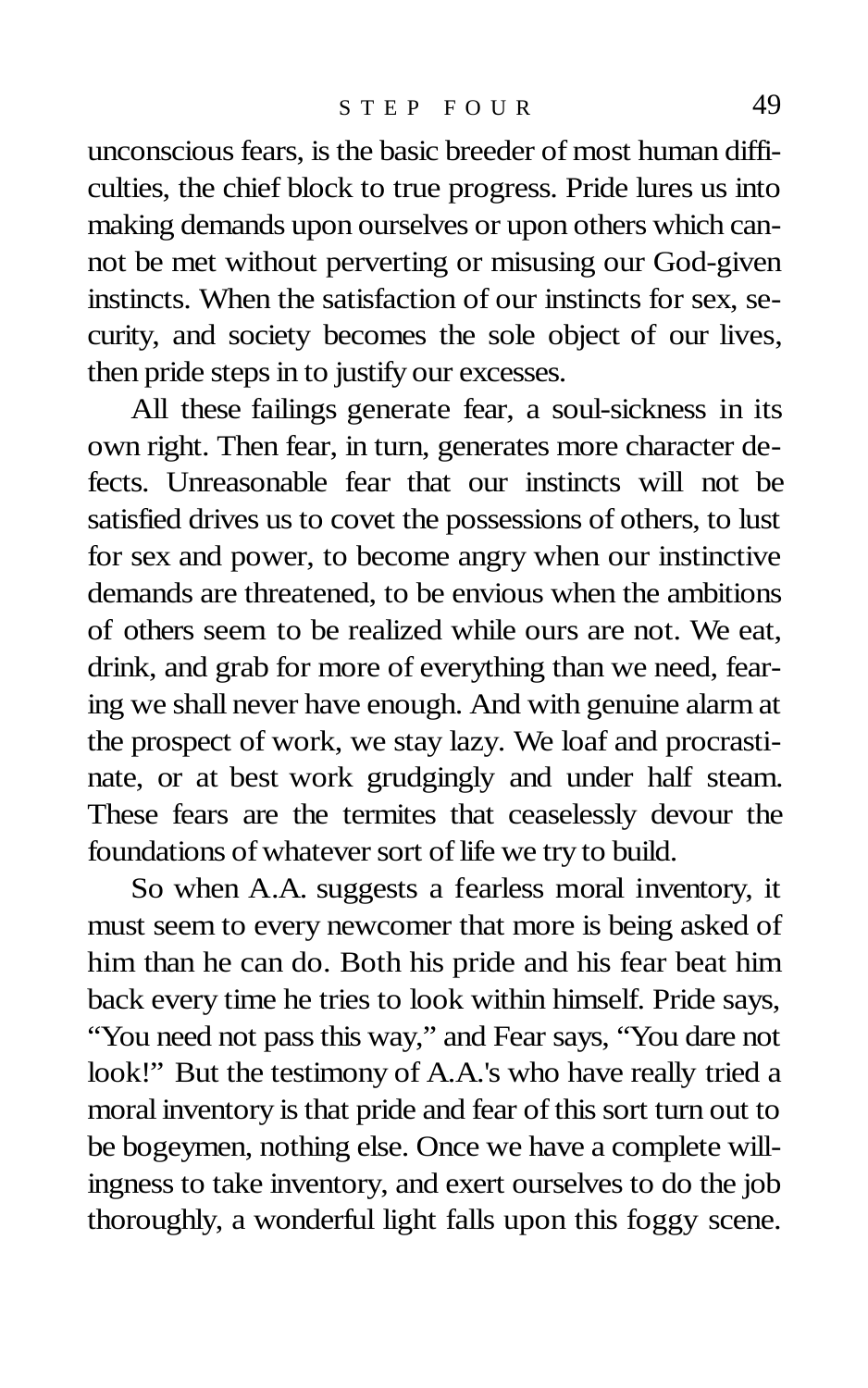As we persist, a brand-new kind of confidence is born, and the sense of relief at finally facing ourselves is indescribable. These are the first fruits of Step Four.

By now the newcomer has probably arrived at the following conclusions: that his character defects, representing instincts gone astray, have been the primary cause of his drinking and his failure at life; that unless he is now willing to work hard at the elimination of the worst of these defects, both sobriety and peace of mind will still elude him; that all the faulty foundation of his life will have to be torn out and built anew on bedrock. Now willing to commence the search for his own defects, he will ask, "Just how do I go about this? *How* do I take inventory of myself?"

Since Step Four is but the beginning of a lifetime practice, it can be suggested that he first have a look at those personal flaws which are acutely troublesome and fairly obvious. Using his best judgment of what has been right and what has been wrong, he might make a rough survey of his conduct with respect to his primary instincts for sex, security, and society. Looking back over his life, he can readily get under way by consideration of questions such as these:

When, and how, and in just what instances did my selfish pursuit of the sex relation damage other people and me? What people were hurt, and how badly? Did I spoil my marriage and injure my children? Did I jeopardize my standing in the community? Just how did I react to these situations at the time? Did I burn with a guilt that nothing could extinguish? Or did I insist that I was the pursued and not the pursuer, and thus absolve myself? How have I re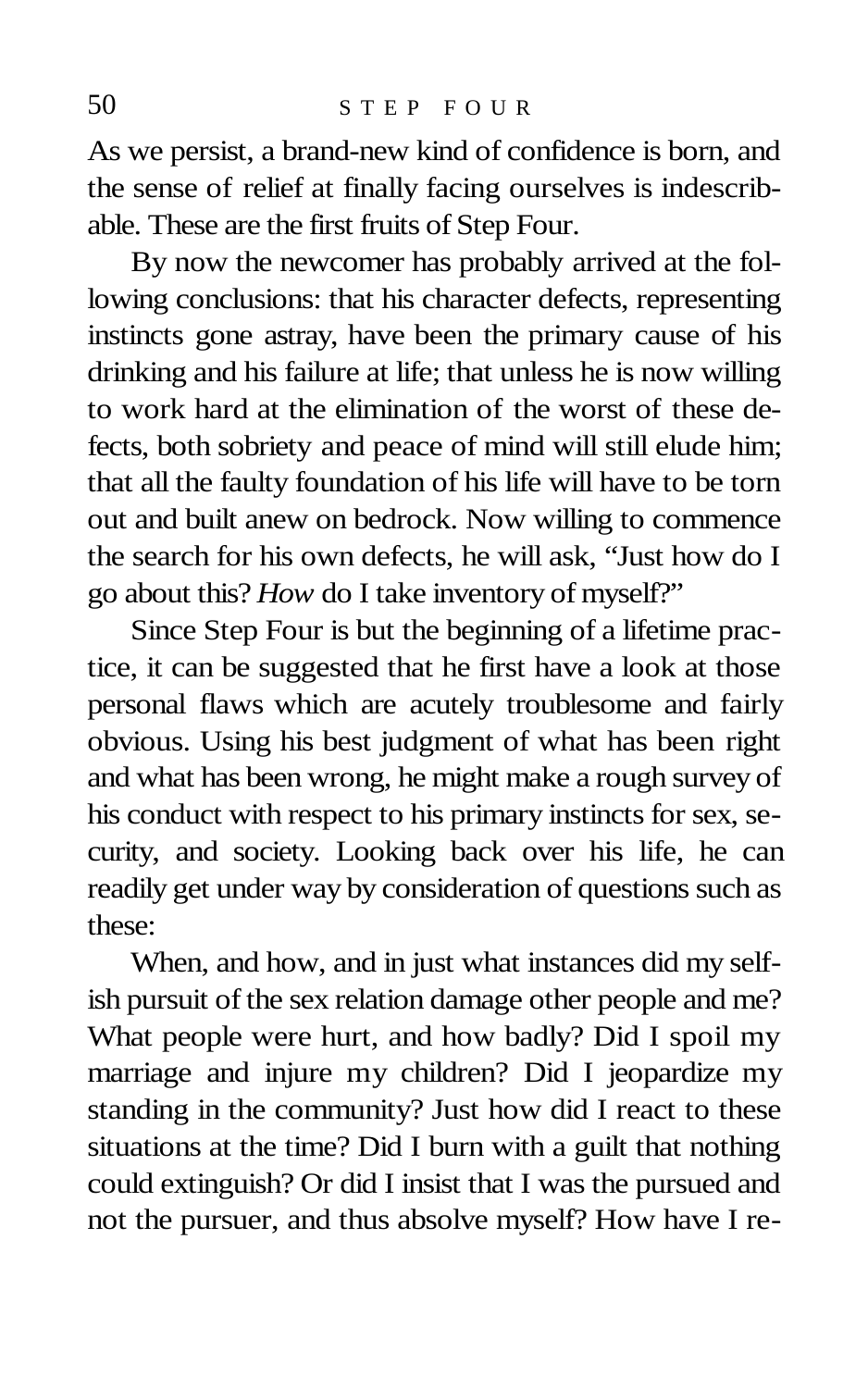acted to frustration in sexual matters? When denied, did I become vengeful or depressed? Did I take it out on other people? If there was rejection or coldness at home, did I use this as a reason for promiscuity?

Also of importance for most alcoholics are the questions they must ask about their behavior respecting financial and emotional security. In these areas fear, greed, possessiveness, and pride have too often done their worst. Surveying his business or employment record, almost any alcoholic can ask questions like these: In addition to my drinking problem, what character defects contributed to my financial instability? Did fear and inferiority about my fitness for my job destroy my confidence and fill me with conflict? Did I try to cover up those feelings of inadequacy by bluffing, cheating, lying, or evading responsibility? Or by griping that others failed to recognize my truly exceptional abilities? Did I overvalue myself and play the big shot? Did I have such unprincipled ambition that I doublecrossed and undercut my associates? Was I extravagant? Did I recklessly borrow money, caring little whether it was repaid or not? Was I a pinch penny, refusing to support my family properly? Did I cut corners financially? What about the "quick money" deals, the stock market, and the races?

Businesswomen in A.A. will naturally find that many of these questions apply to them, too. But the alcoholic housewife can also make the family financially insecure. She can juggle charge accounts, manipulate the food budget, spend her afternoons gambling, and run her husband into debt by irresponsibility, waste, and extravagance.

But all alcoholics who have drunk themselves out of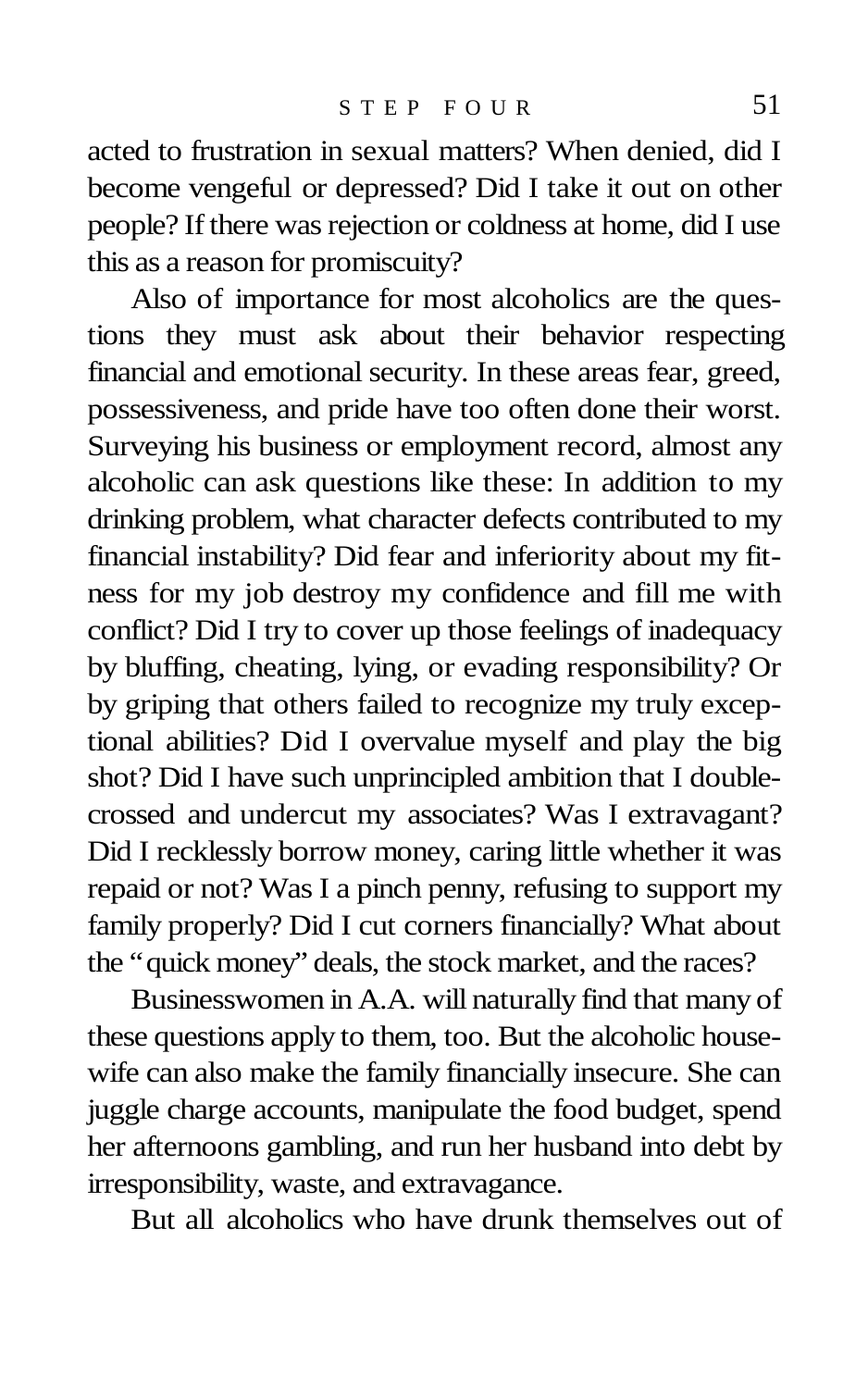jobs, family, and friends will need to cross-examine themselves ruthlessly to determine how their own personality defects have thus demolished their security.

The most common symptoms of emotional insecurity are worry, anger, self-pity, and depression. These stem from causes which sometimes seem to be within us, and at other t times to come from without. To take inventory in this respect we ought to consider carefully all personal relationships which bring continuous or recurring trouble. It should be remembered that this kind of insecurity may arise in any area where instincts are threatened. Questioning directed to this end might run like this: Looking at both past and present, what sex situations have caused me anxiety, bitterness, frustration, or depression? Appraising each situation fairly, can I see where I have been at fault? Did these perplexities beset me because of selfishness or unreasonable demands? Or, if my disturbance was seemingly caused by the behavior of others, why do I lack the ability to accept conditions I cannot change? These are the sort of fundamental inquiries that can disclose the source of my discomfort and indicate whether I may be able to alter my own conduct and so adjust myself serenely to self-discipline.

Suppose that financial insecurity constantly arouses these same feelings. I can ask myself to what extent have my own mistakes fed my gnawing anxieties. And if the actions of others are part of the cause, what can I do about that? If I am unable to change the present state of affairs, am I willing to take the measures necessary to shape my life to conditions as they are? Questions like these, more of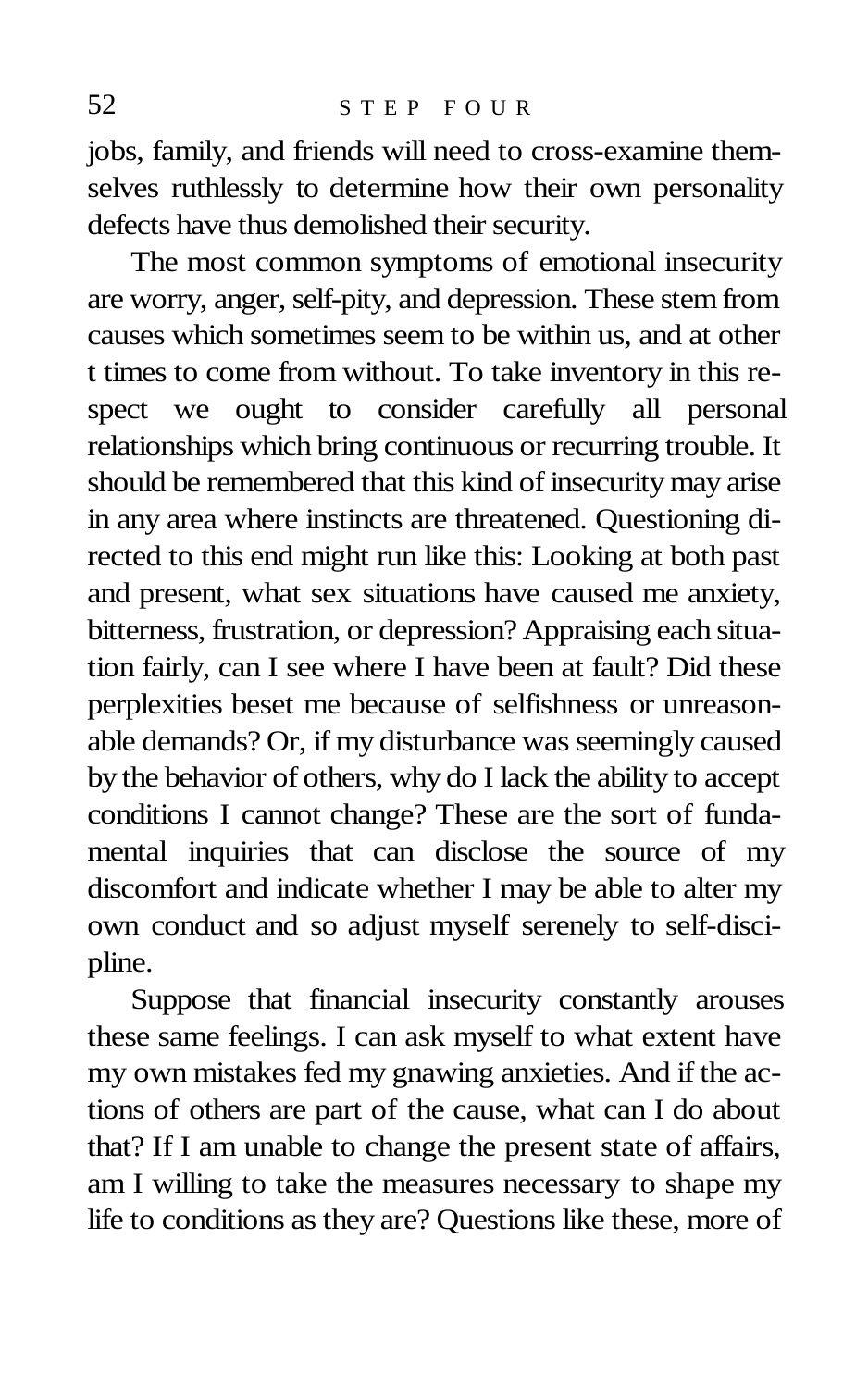which will come to mind easily in each individual case, will help turn up the root causes.

But it is from our twisted relations with family, friends, and society at large that many of us have suffered the most. We have been especially stupid and stubborn about them. The primary fact that we fail to recognize is our total inability to form a true partnership with another human being. Our egomania digs two disastrous pitfalls. Either we insist upon dominating the people we know, or we depend upon them far too much. If we lean too heavily on people, they will sooner or later fail us, for they are human, too, and cannot possibly meet our incessant demands. In this way our insecurity grows and festers. When we habitually try to manipulate others to our own willful desires, they revolt, and resist us heavily. Then we develop hurt feelings, a sense of persecution, and a desire to retaliate. As we redouble our efforts at control, and continue to fail, our suffering becomes acute and constant. We have not once sought to be one in a family, to be a friend among friends, to be a worker among workers, to be a useful member of society. Always we tried to struggle to the top of the heap, or to hide underneath it. This self-centered behavior blocked a partnership relation with any one of those about us. Of true brotherhood we had small comprehension.

Some will object to many of the questions posed, because they think their own character defects have not been so glaring. To these it can be suggested that a conscientious examination is likely to reveal the very defects the objectionable questions are concerned with. Because our surface record hasn't looked too bad, we have frequently been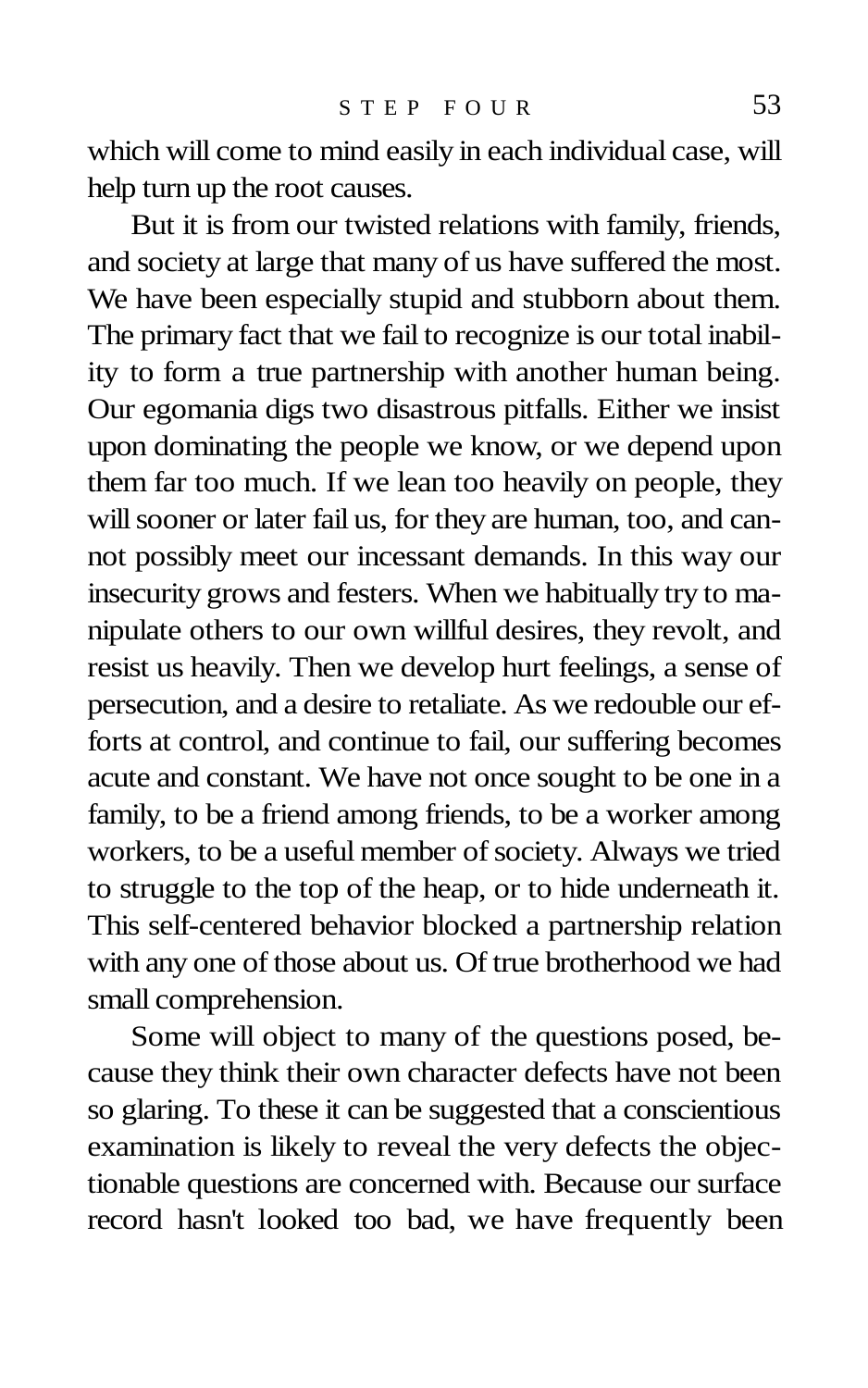abashed to find that this is so simply because we have buried these self same defects deep down in us under thick layers of self-justification. Whatever the defects, they have finally ambushed us into alcoholism and misery.

Therefore, thoroughness ought to be the watchword when taking inventory. In this connection, it is wise to write out our questions and answers. It will be an aid to clear thinking and honest appraisal. It will be the first *tangible* evidence of our complete willingness to move forward.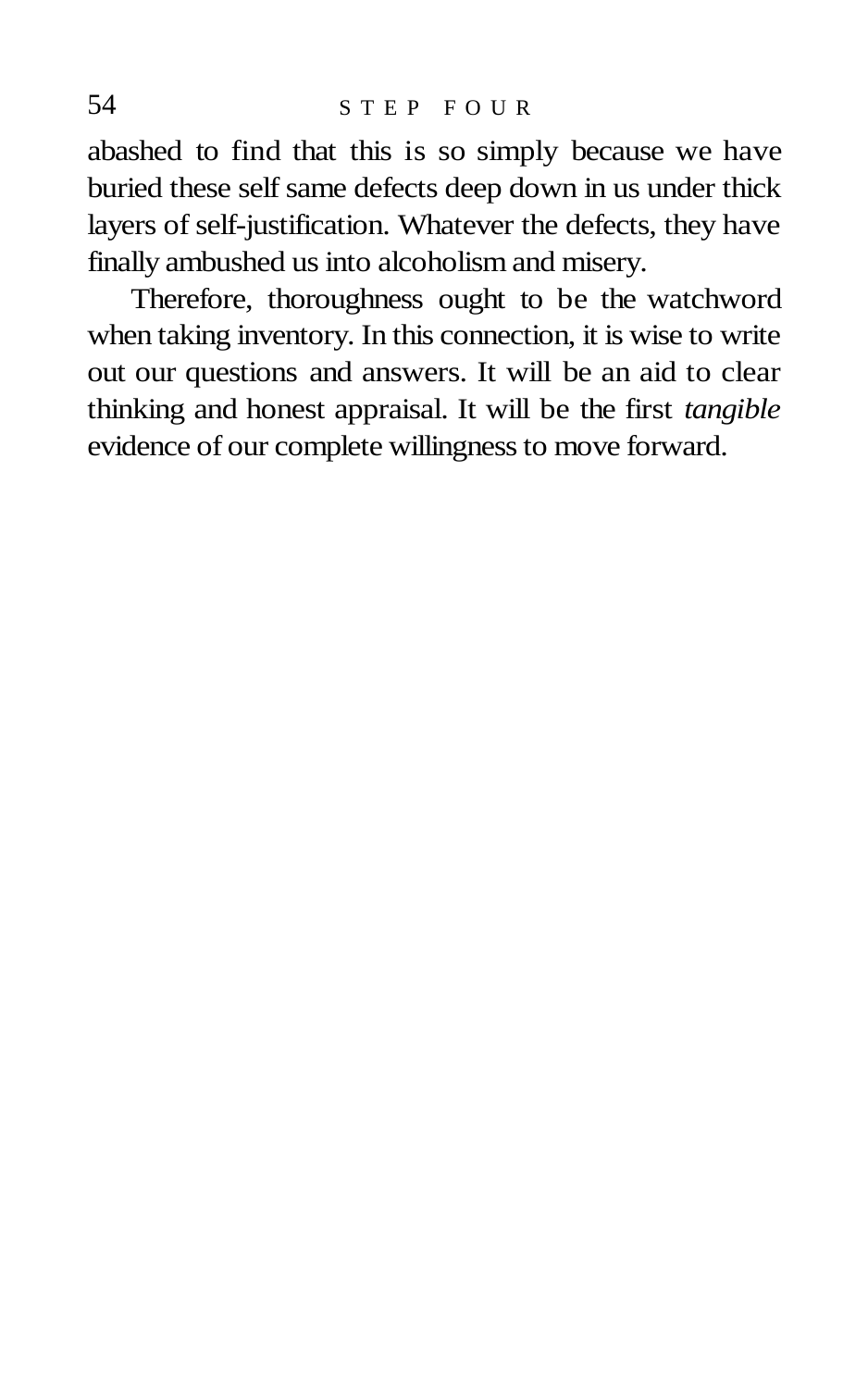## **Step Five**

*"Admitted to God, to ourselves, and to another human being the exact nature of our wrongs."*

 $\rm{ALL}$  OF A.A.'s Twelve Steps ask us to go contrary to our natural desires . . . they all deflate our egos. When it comes to ego deflation, few Steps are harder to take than Five. But scarcely any Step is more necessary to longtime sobriety and peace of mind than this one.

A.A. experience has taught us we cannot live alone with our pressing problems and the character defects which cause or aggravate them. If we have swept the searchlight of [Step Four](#page-41-0) back and forth over our careers, and it has revealed in stark relief those experiences we'd rather not remember, if we have come to know how wrong thinking and action have hurt us and others, then the need to quit living by ourselves with those tormenting ghosts of yesterday gets more urgent than ever. We have to talk to somebody about them.

So intense, though, is our fear and reluctance to do this, that many A.A.'s at first try to bypass Step Five. We search for an easier way— which usually consists of the general and fairly painless admission that when drinking we were sometimes bad actors. Then, for good measure, we add dramatic descriptions of that part of our drinking behavior which our friends probably know about anyhow.

But of the things which really bother and burn us, we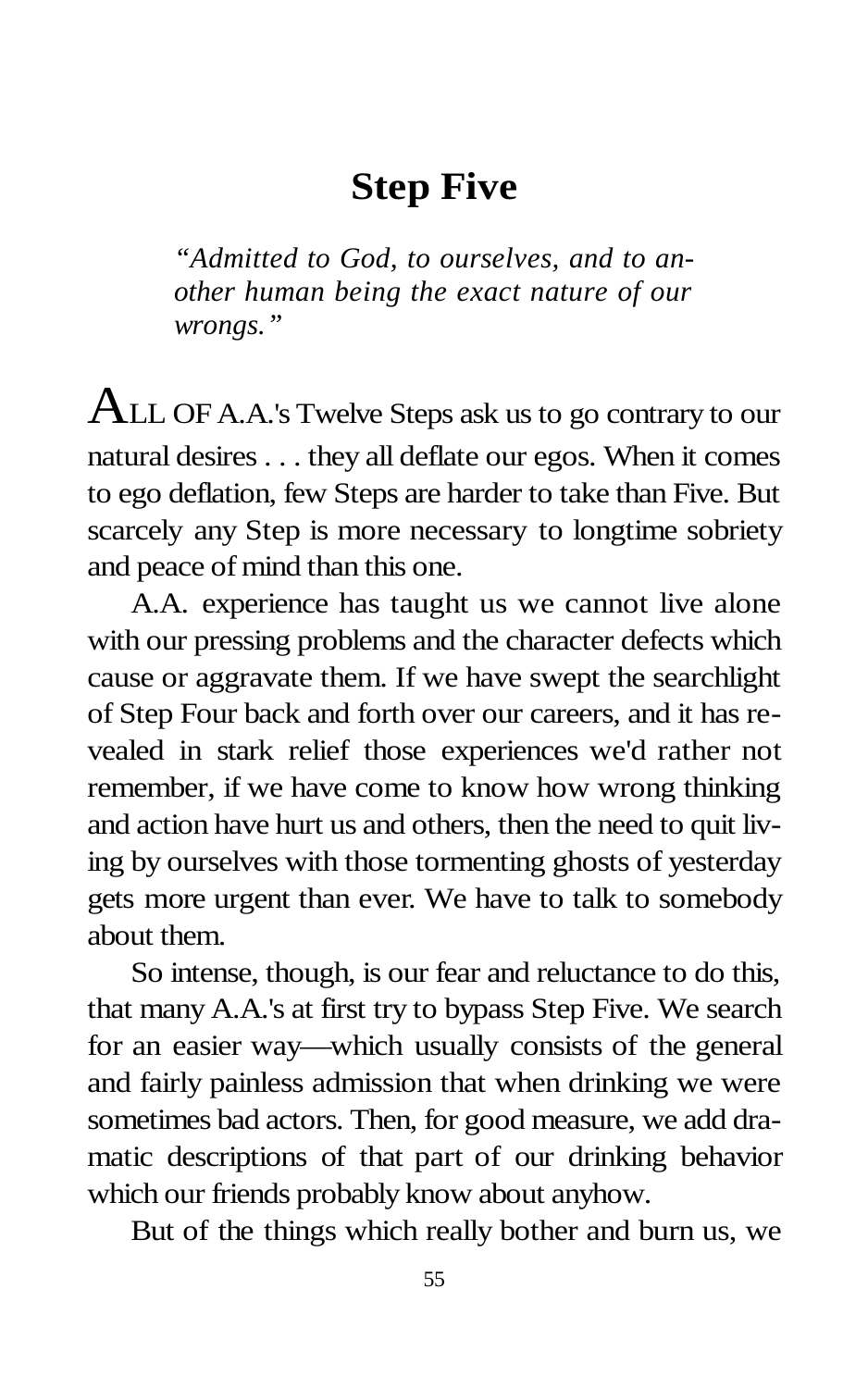say nothing. Certain distressing or humiliating memories, we tell ourselves, ought not be shared with anyone. These will remain our secret. Not a soul must ever know. We hope they'll go to the grave with us.

Yet if A.A.'s experience means anything at all, this is not only unwise, but is actually a perilous resolve. Few muddled attitudes have caused us more trouble than holding back on Step Five. Some people are unable to stay sober at all; others will relapse periodically until they really clean house. Even A.A. old timers, sober for years, often pay dearly for skimping this Step. They will tell how they tried to carry the load alone; how much they suffered of irritability, anxiety, remorse, and depression; and how, unconsciously seeking relief, they would sometimes accuse even their best friends of the very character defects they themselves were trying to conceal. They always discovered that relief never came by confessing the sins of other people. Everybody had to confess his own.

This practice of admitting one's defects to another person is, of course, very ancient. It has been validated in every century, and it characterizes the lives of all spiritually centered and truly religious people. But today religion is by no means the sole advocate of this saving principle. Psychiatrists and psychologists point out the deep need every human being has for practical insight and knowledge of his own personality flaws and for a discussion of them with an understanding and trustworthy person. So far as alcoholics are concerned, A.A. would go even further. Most of us would declare that without a fearless admission of our defects to another human being we could not stay sober. It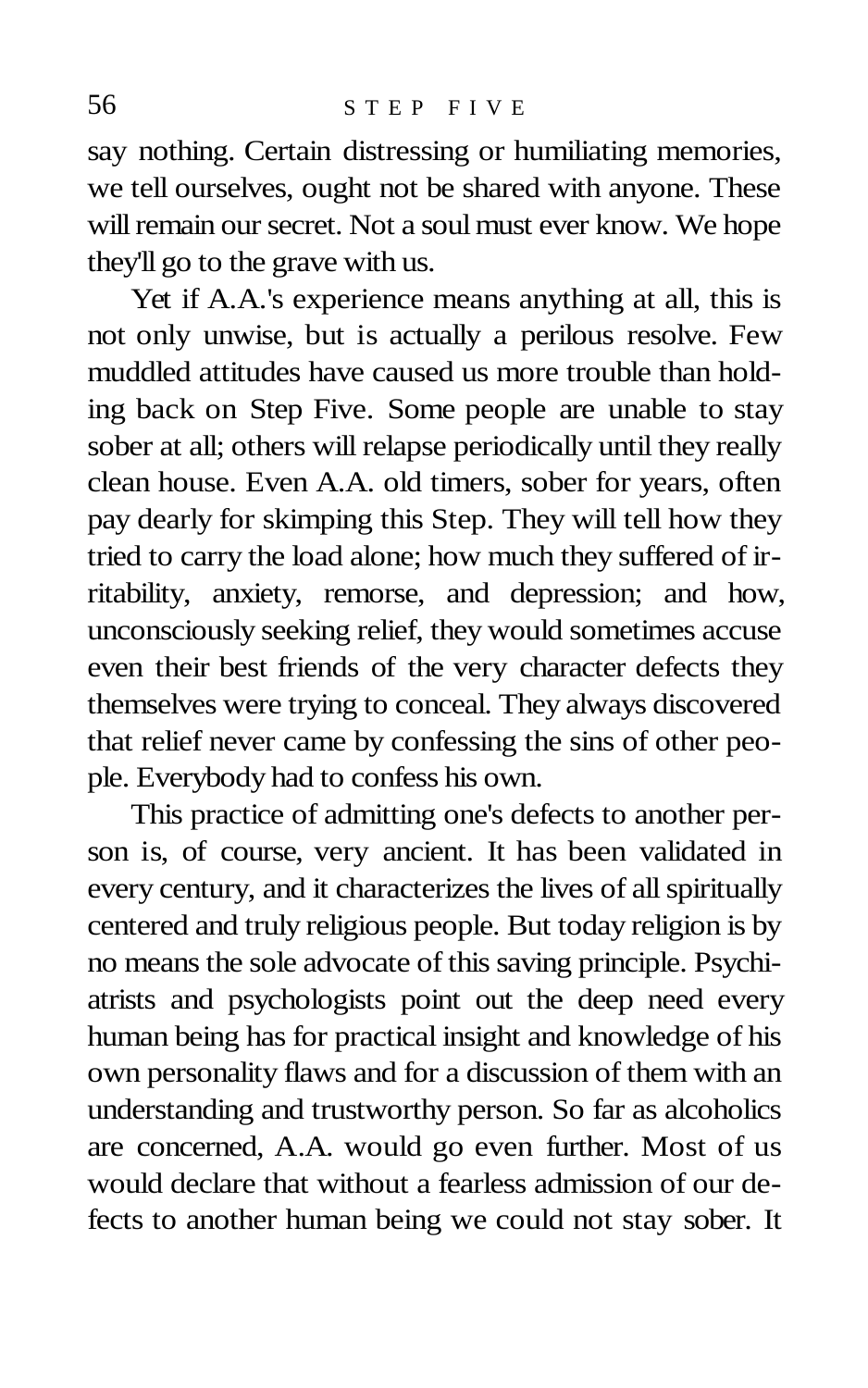seems plain that the grace of God will not enter to expel our destructive obsessions until we are willing to try this.

What are we likely to receive from Step Five? For one thing, we shall get rid of that terrible sense of isolation we've always had. Almost without exception, alcoholics are tortured by loneliness. Even before our drinking got bad and people began to cut us off, nearly all of us suffered the feeling that we didn't quite belong. Either we were shy, and dared not draw near others, or we were apt to be noisy good fellows craving attention and companionship, but never getting it— at least to our way of thinking. There was always that mysterious barrier we could neither surmount nor understand. It was as if we were actors on a stage, suddenly realizing that we did not know a single line of our parts. That's one reason we loved alcohol too well. It did let us act extemporaneously. But even Bacchus boomeranged on us; we were finally struck down and left in terrified loneliness.

When we reached A.A., and for the first time in our lives stood among people who seemed to understand, the sense of belonging was tremendously exciting. We thought the isolation problem had been solved. But we soon discovered that while we weren't alone any more in a social sense, we still suffered many of the old pangs of anxious apartness. Until we had talked with complete candor of our conflicts, and had listened to someone else do the same thing, we still didn't belong. Step Five was the answer. It was the beginning of true kinship with man and God.

This vital Step was also the means by which we began to get the feeling that we could be forgiven, no matter what we had thought or done. Often it was while working on this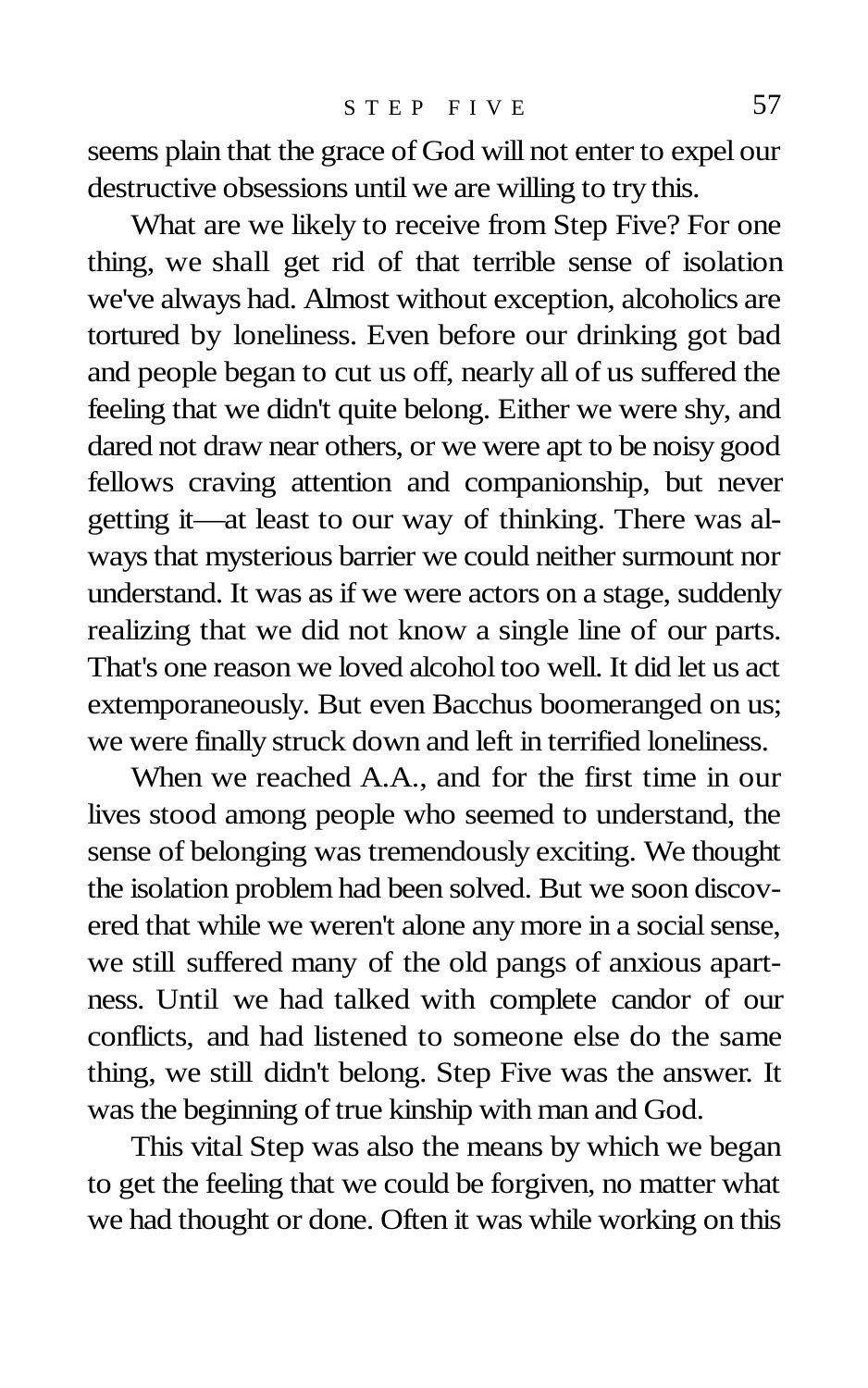Step with our sponsors or spiritual advisers that we first felt truly able to forgive others, no matter how deeply we felt they had wronged us. Our moral inventory had persuaded us that all-round forgiveness was desirable, but it was only when we resolutely tackled Step Five that we inwardly *knew* we'd be able to receive forgiveness and give it, too.

Another great dividend we may expect from confiding our defects to another human being is humility— a word often misunderstood. To those who have made progress in A.A., it amounts to a clear recognition of what and who we really are, followed by a sincere attempt to become what we could be. Therefore, our first practical move toward humility must consist of recognizing our deficiencies. No defect can be corrected unless we clearly see what it is. But we shall have to do more than *see*. The objective look at ourselves we achieved in [Step Four](#page-41-0) was, after all, only a look. All of us saw, for example, that we lacked honesty and tolerance, that we were beset at times by attacks of selfpity or delusions of personal grandeur. But while this was a humiliating experience, it didn't necessarily mean that we had yet acquired much actual humility. Though now recognized, our defects were still there. Something had to be done about them. And we soon found that we could not wish or will them away by ourselves.

More realism and therefore more honesty about ourselves are the great gains we make under the influence of Step Five. As we took inventory, we began to suspect how much trouble self-delusion had been causing us. This had brought a disturbing reflection. If all our lives we had more or less fooled ourselves, how could we now be so sure that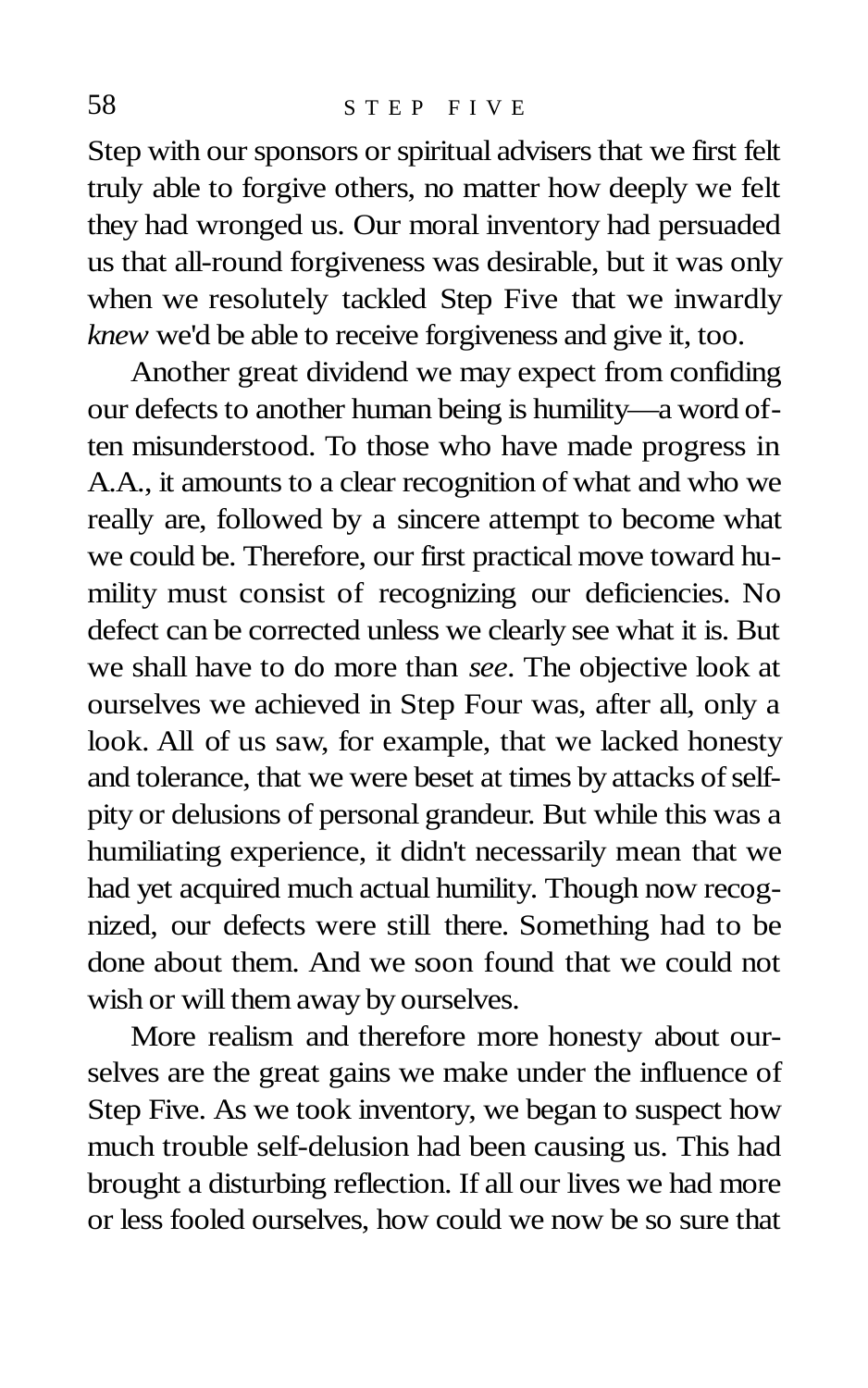we weren't still self-deceived? How could we be certain that we had made a true catalog of our defects and had really admitted them, even to ourselves? Because we were still bothered by fear, self-pity, and hurt feelings, it was probable we couldn't appraise ourselves fairly at all. Too much guilt and remorse might cause us to dramatize and exaggerate our shortcomings. Or anger and hurt pride might be the smoke screen under which we were hiding some of our defects while we blamed others for them. Possibly, too, we were still handicapped by many liabilities, great and small, we never knew we had.

Hence it was most evident that a solitary self-appraisal, and the admission of our defects based upon that alone, wouldn't be nearly enough. We'd have to have outside help if we were surely to know and admit the truth about ourselves— the help of God and another human being. Only by discussing ourselves, holding back nothing, only by being willing to take advice and accept direction could we set foot on the road to straight thinking, solid honesty, and genuine humility.

Yet many of us still hung back. We said, "Why can't 'God as we understand Him' tell us where we are astray? If the Creator gave us our lives in the first place, then He must know in every detail where we have since gone wrong. Why don't we make our admissions to Him directly? Why do we need to bring anyone else into this?"

At this stage, the difficulties of trying to deal rightly with God by ourselves are twofold. Though we may at first be startled to realize that God knows all about us, we are apt to get used to that quite quickly. Somehow, being alone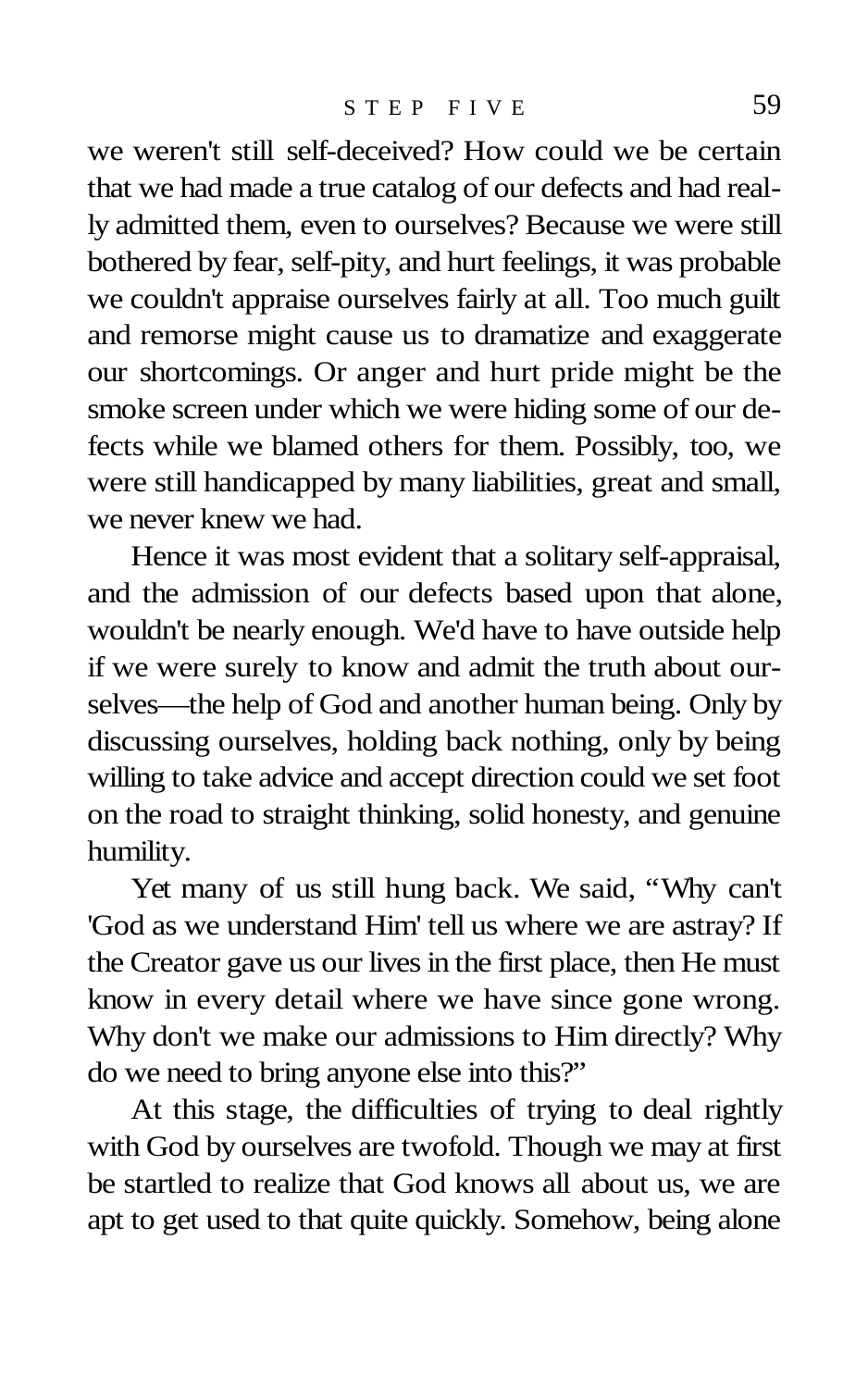with God doesn't seem as embarrassing as facing up to another person. Until we actually sit down and talk aloud about what we have so long hidden, our willingness to clean house is still largely theoretical. When we are honest with another person, it confirms that we have been honest with ourselves and with God.

The second difficulty is this: what comes to us alone may be garbled by our own rationalization and wishful thinking. The benefit of talking to another person is that we can get his direct comment and counsel on our situation, and there can be no doubt in our minds what that advice is. Going it alone in spiritual matters is dangerous. How many times have we heard well-intentioned people claim the guidance of God when it was all too plain that they were sorely mistaken. Lacking both practice and humility, they had deluded themselves and were able to justify the most arrant nonsense on the ground that this was what God had told them. It is worth noting that people of very high spiritual development almost always insist on checking with friends or spiritual advisers the guidance they feel they have received from God. Surely, then, a novice ought not lay himself open to the chance of making foolish, perhaps tragic, blunders in this fashion. While the comment or advice of others may be by no means infallible, it is likely to be far more specific than any direct guidance we may receive while we are still so inexperienced in establishing contact with a Power greater than ourselves.

Our next problem will be to discover the person in whom we are to confide. Here we ought to take much care, remembering that prudence is a virtue which carries a high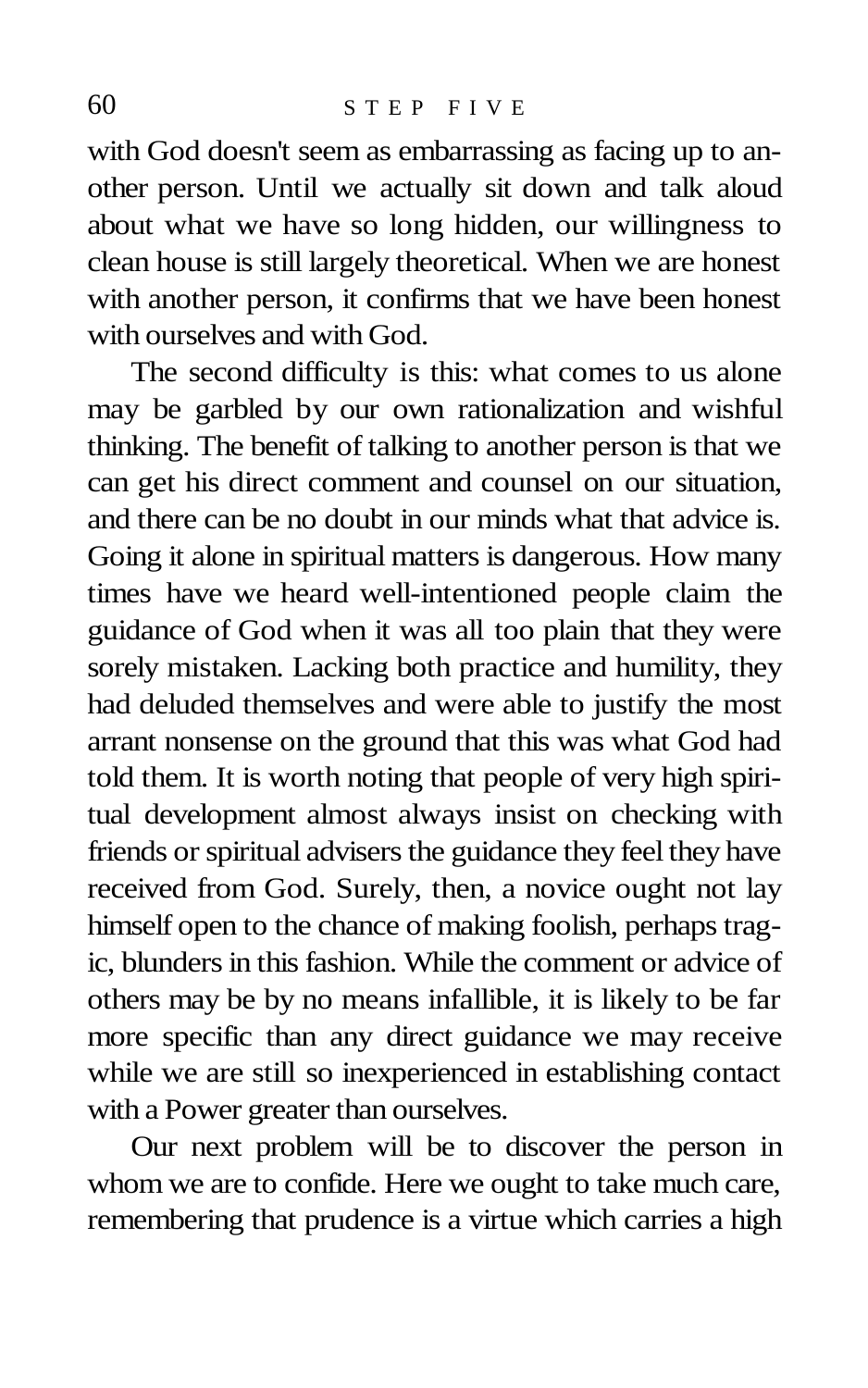rating. Perhaps we shall need to share with this person facts about ourselves which no others ought to know. We shall want to speak with someone who is experienced, who not only has stayed dry but has been able to surmount other serious difficulties. Difficulties, perhaps, like our own. This person may turn out to be one's sponsor, but not necessarily so. If you have developed a high confidence in him, and his temperament and problems are close to your own, then such a choice will be good. Besides, your sponsor already has the advantage of knowing something about your case.

Perhaps, though, your relation to him is such that you would care to reveal only a part of your story. If this is the situation, by all means do so, for you ought to make a beginning as soon as you can. It may turn out, however, that you'll choose someone else for the more difficult and deeper revelations. This individual may be entirely outside of A.A.— for example, your clergyman or your doctor. For some of us, a complete stranger may prove the best bet.

The real tests of the situation are your own willingness to confide and your full confidence in the one with whom you share your first accurate self-survey. Even when you've found the person, it frequently takes great resolution to approach him or her. No one ought to say the A.A. program requires no willpower; here is one place you may require all you've got. Happily, though, the chances are that you will be in for a very pleasant surprise. When your mission is carefully explained, and it is seen by the recipient of your confidence how helpful he can really be, the conversation will start easily and will soon become eager. Before long, your listener may well tell a story or two about himself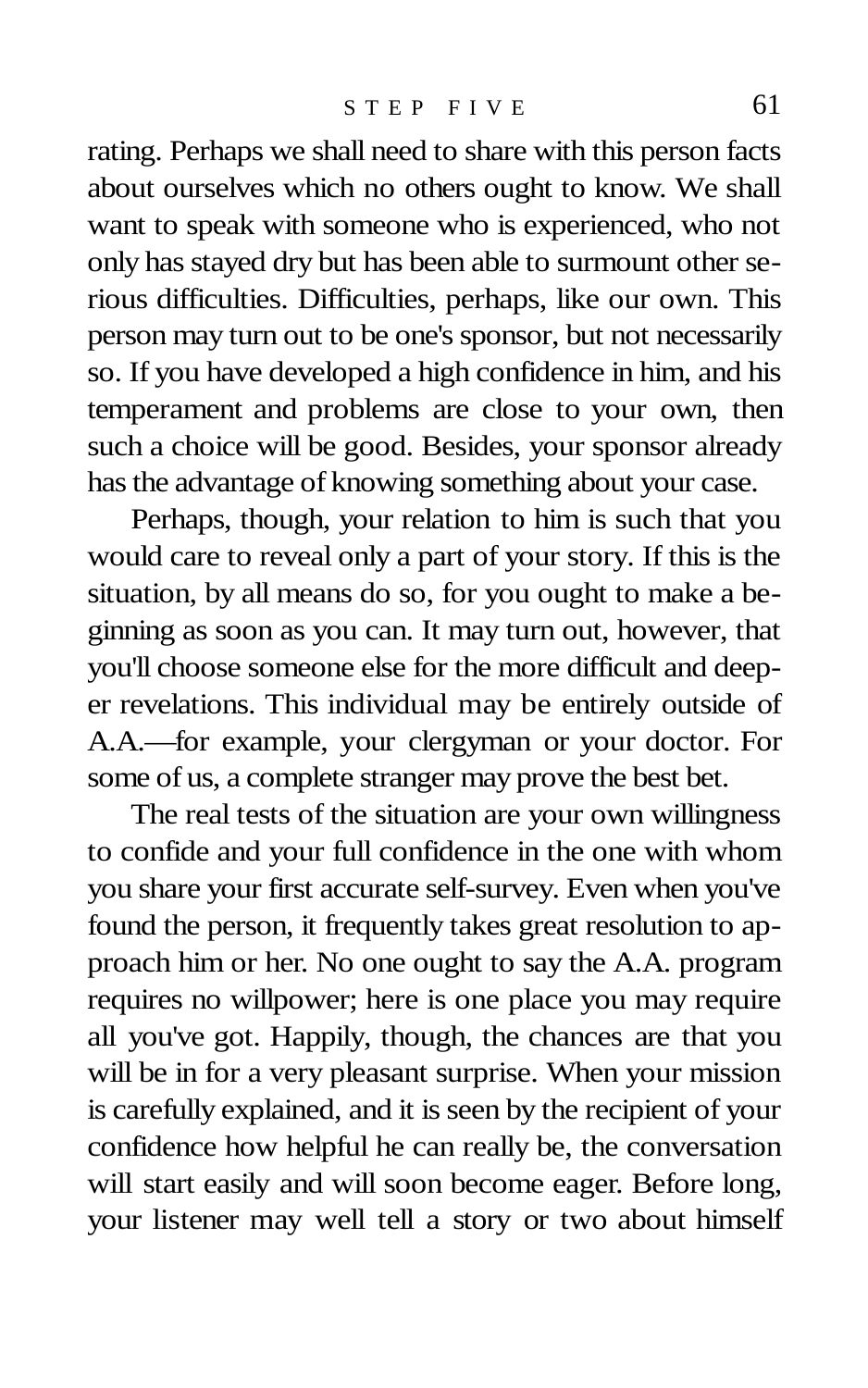which will place you even more at ease. Provided you hold back nothing, your sense of relief will mount from minute to minute. The dammed-up emotions of years break out of their confinement, and miraculously vanish as soon as they are exposed. As the pain subsides, a healing tranquility takes its place. And when humility and serenity are so combined, something else of great moment is apt to occur. Many an A.A., once agnostic or atheistic, tells us that it was during this stage of Step Five that he first actually felt the presence of God. And even those who had faith already often become conscious of God as they never were before.

This feeling of being at one with God and man, this emerging from isolation through the open and honest sharing of our terrible burden of guilt, brings us to a resting place where we may prepare ourselves for the following Steps toward a full and meaningful sobriety.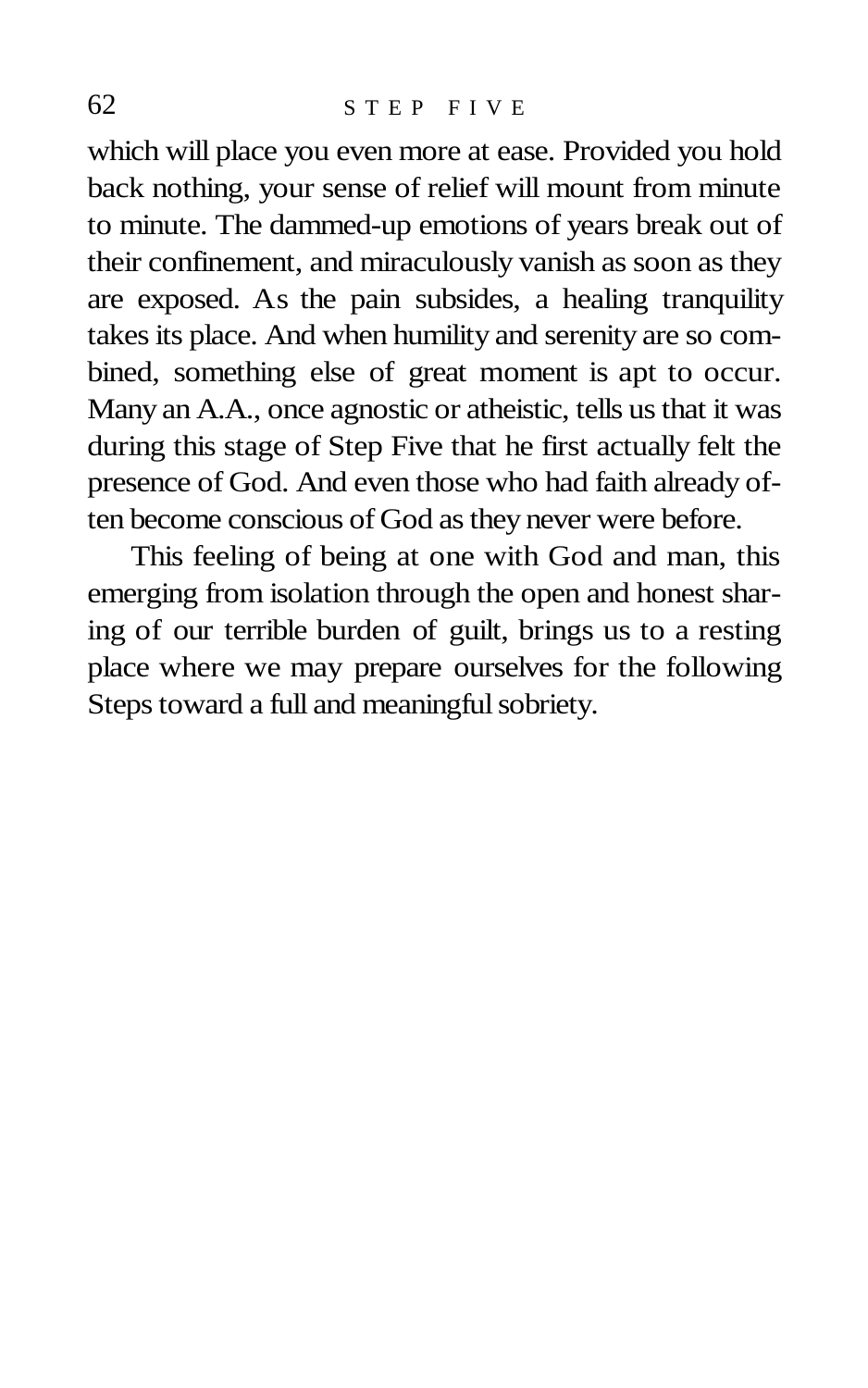## **Step Six**

*"Were entirely ready to have God remove all these defects of character."*

"THIS is the Step that separates the men from the boys." So declares a well-loved clergyman who happens to be one of A.A.'s greatest friends. He goes on to explain that any person capable of enough willingness and honesty to try repeatedly Step Six on all his faults— *without any reservations whatever*— has indeed come a long way spiritually, and is therefore entitled to be called a man who is sincerely trying to grow in the image and likeness of his own Creator.

Of course, the often disputed question of whether God can— and will, under certain conditions— remove defects of character will be answered with a prompt affirmative by almost any A.A. member. To him, this proposition will be no theory at all; it will be just about the largest fact in his life. He will usually offer his proof in a statement like this:

"Sure, I was beaten, absolutely licked. My own willpower just wouldn't work on alcohol. Change of scene, the best efforts of family, friends, doctors, and clergymen got no place with my alcoholism. I simply couldn't stop drinking, and no human being could seem to do the job for me. But when I became willing to clean house and then asked a Higher Power, God as I understood Him, to give me release, my obsession to drink vanished. It was lifted right out of me."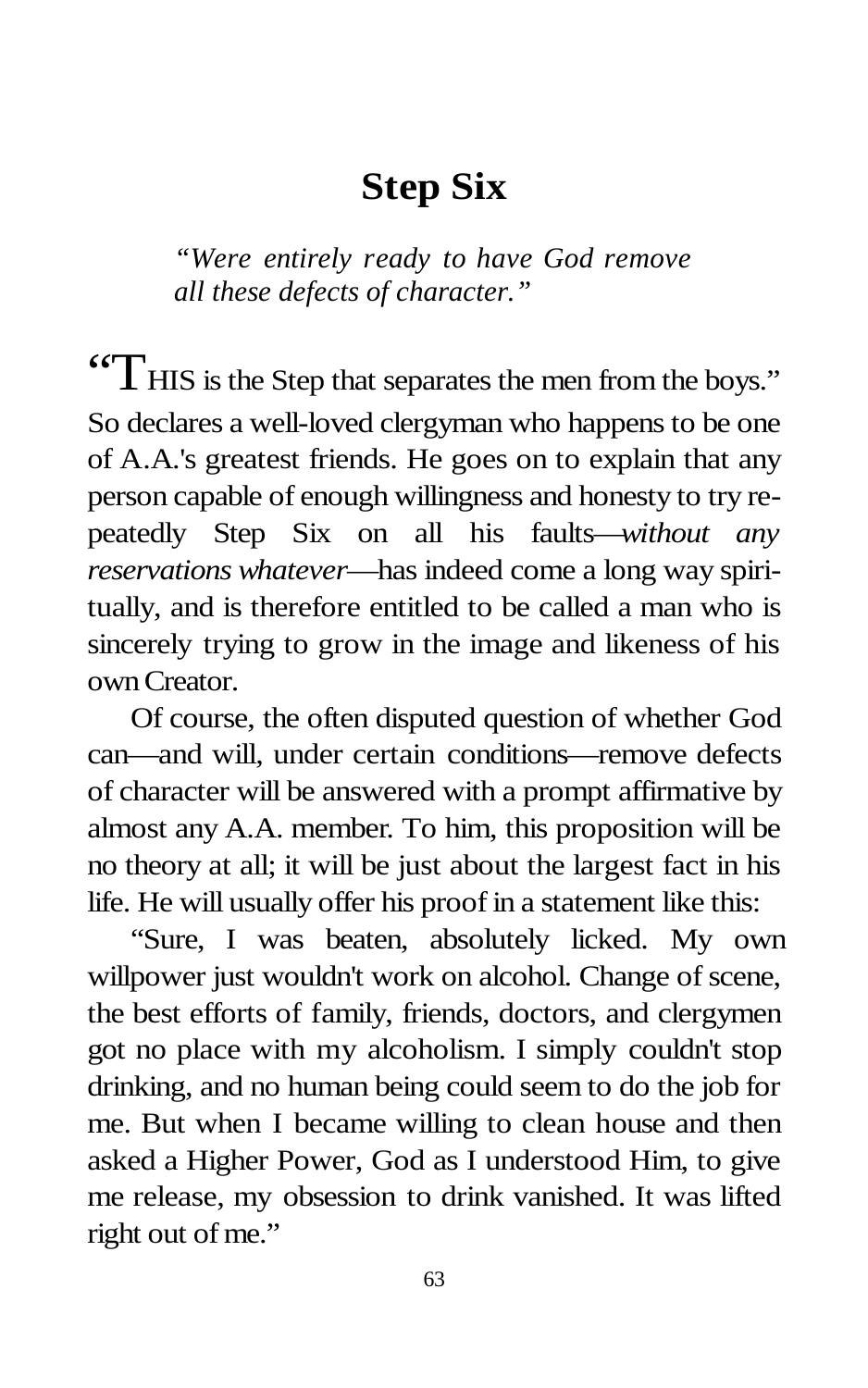In A.A. meetings all over the world, statements just like this are heard daily. It is plain for everybody to see that each sober A.A. member has been granted a release from this very obstinate and potentially fatal obsession. So in a very complete and literal way, all A.A.'s have "become entirely ready" to have God remove the mania for alcohol from their lives. And God has proceeded to do exactly that.

Having been granted a perfect release from alcoholism, why then shouldn't we be able to achieve by the same means a perfect release from every other difficulty or defect? This is a riddle of our existence, the full answer to which may be only in the mind of God. Nevertheless, at least a part of the answer to it is apparent to us.

When men and women pour so much alcohol into themselves that they destroy their lives, they commit a most unnatural act. Defying their instinctive desire for selfpreservation, they seem bent upon self-destruction. They work against their own deepest instinct. As they are humbled by the terrific beating administered by alcohol, the grace of God can enter them and expel their obsession. Here their powerful instinct to live can cooperate fully with their Creator's desire to give them new life. For nature and God alike abhor suicide.

But most of our other difficulties don't fall under such a category at all. Every normal person wants, for example, to eat, to reproduce, to be somebody in the society of his fellows. And he wishes to be reasonably safe and secure as he tries to attain these things. Indeed, God made him that way. He did not design man to destroy himself by alcohol, but He did give man instincts to help him to stay alive.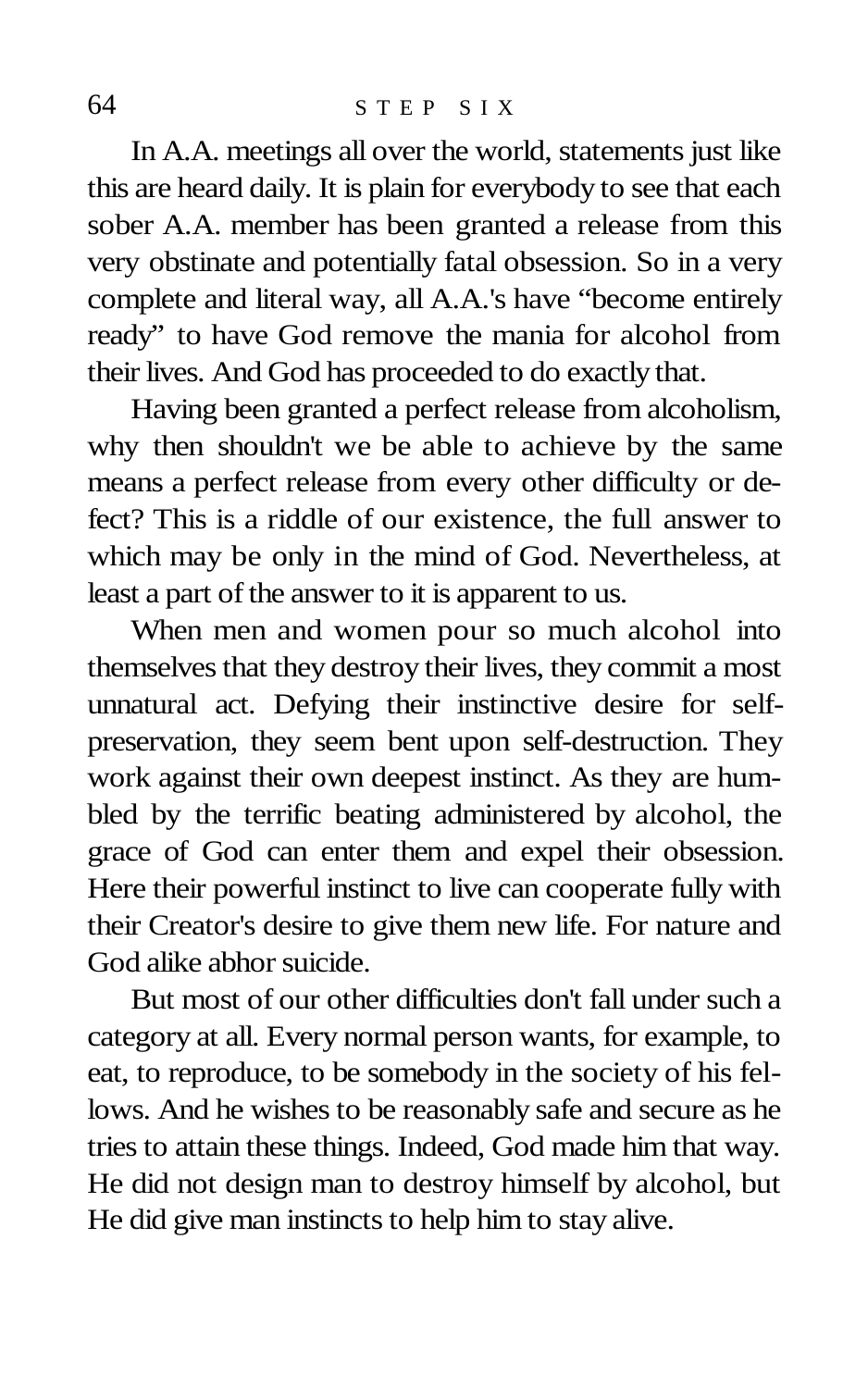It is nowhere evident, at least in this life, that our Creator expects us fully to eliminate our instinctual drives. So far as we know, it is nowhere on the record that God has completely removed from any human being all his natural drives.

Since most of us are born with an abundance of natural desires, it isn't strange that we often let these far exceed their intended purpose. When they drive us blindly, or we willfully demand that they supply us with more satisfactions or pleasures than are possible or due us, that is the point at which we depart from the degree of perfection that God wishes for us here on earth. That is the measure of our character defects, or, if you wish, of our sins.

If we ask, God will certainly forgive our derelictions. But in no case does He render us white as snow and keep us that way without our cooperation. That is something we are supposed to be willing to work toward ourselves. He asks only that we try as best we know how to make progress in the building of character.

So Step Six— "Were entirely ready to have God remove all these defects of character"— is A.A.'s way of stating the best possible attitude one can take in order to make a beginning on this lifetime job. This does not mean that we expect all our character defects to be lifted out of us as the drive to drink was. A few of them may be, but with most of them we shall have to be content with patient improvement. The key words "entirely ready" underline the fact that we want to aim at the very best we know or can learn.

How many of us have this degree of readiness? In an absolute sense practically nobody has it. The best we can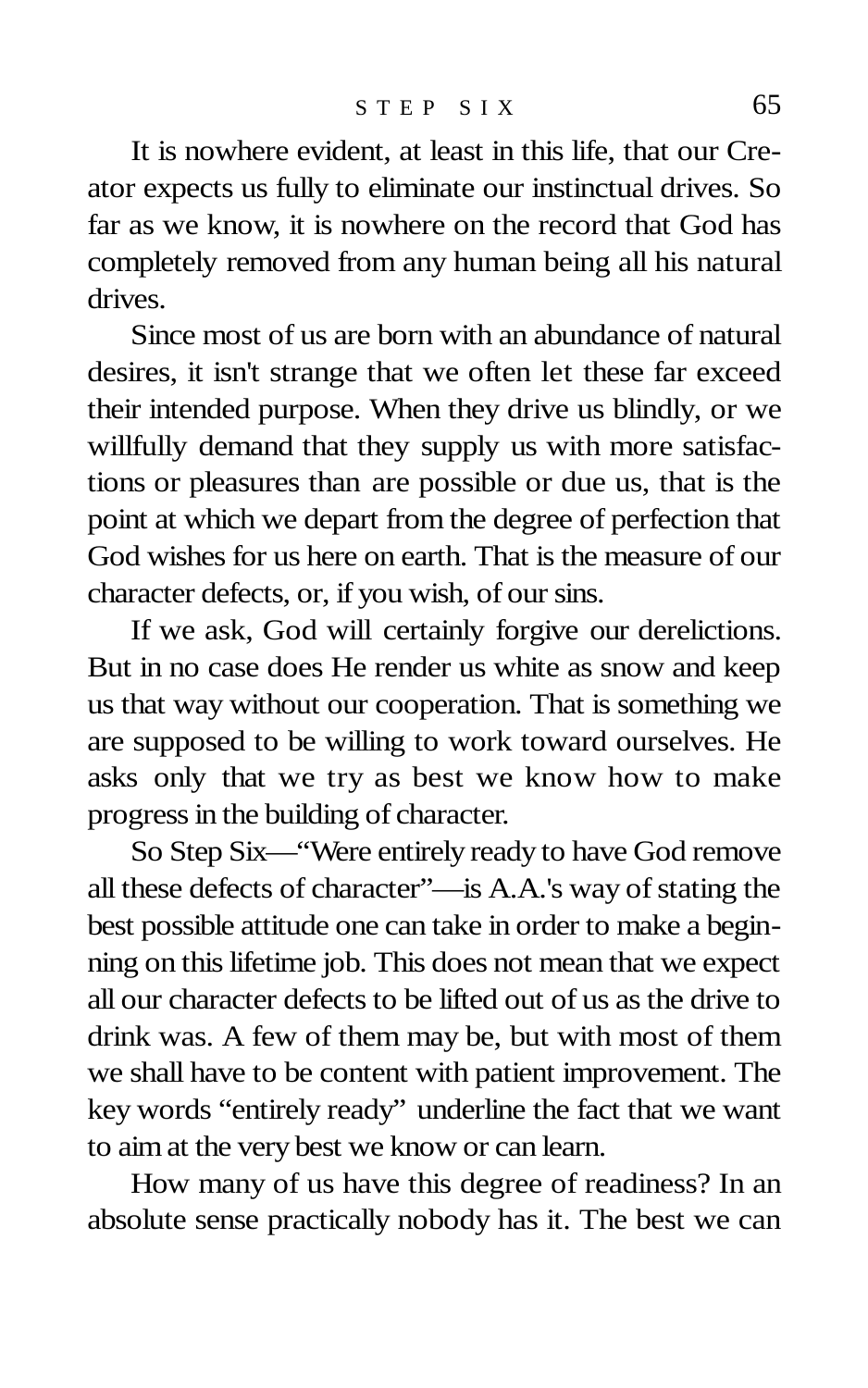do, with all the honesty that we can summon, is to *try* to have it. Even then the best of us will discover to our dismay that there is always a sticking point, a point at which we say, "No, I can't give this up yet." And we shall often tread on even more dangerous ground when we cry, "This I will *never* give up!" Such is the power of our instincts to overreach themselves. No matter how far we have progressed, desires will always be found which oppose the grace of God.

Some who feel they have done well may dispute this, so let's try to think it through a little further. Practically every body wishes to be rid of his most glaring and destructive handicaps. No one wants to be so proud that he is scorned as a braggart, nor so greedy that he is labeled a thief. No one wants to be angry enough to murder, lustful enough to rape, gluttonous enough to ruin his health. No one wants to be agonized by the chronic pain of envy or to be paralyzed by sloth. Of course, most human beings don't suffer these defects at these rock-bottom levels.

We who have escaped these extremes are apt to congratulate ourselves. Yet can we? After all, hasn't it been selfinterest, pure and simple, that has enabled most of us to escape? Not much spiritual effort is involved in avoiding excesses which will bring us punishment anyway. But when we face up to the less violent aspects of these very same defects, *then* where do we stand?

What we must recognize now is that we exult in some of our defects. We really love them. Who, for example, doesn't like to feel just a little superior to the next fellow, or even quite a lot superior? Isn't it true that we like to let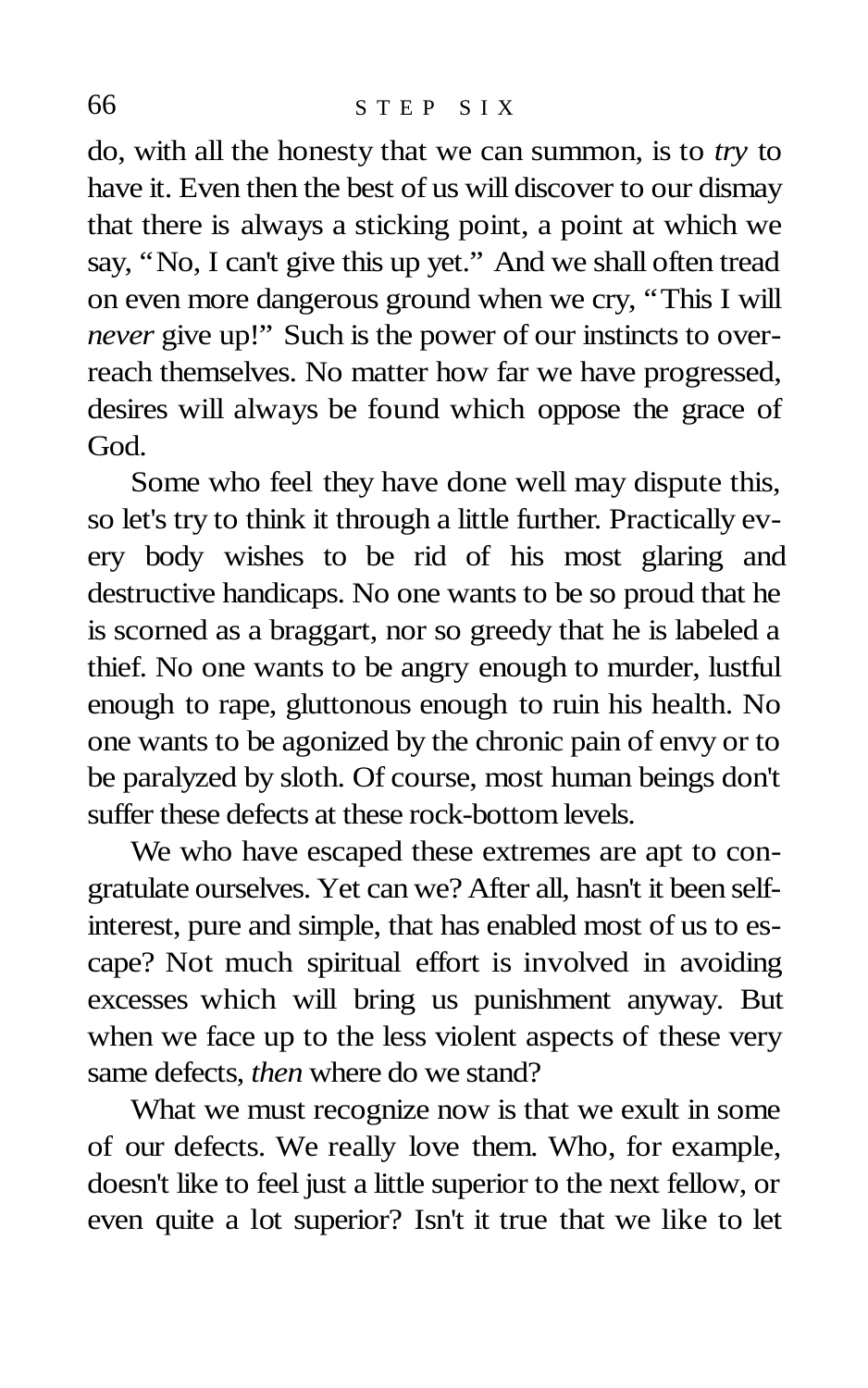greed masquerade as ambition? To think of *liking* lust seems impossible. But how many men and women speak love with their lips, and believe what they say, so that they can hide lust in a dark corner of their minds? And even while staying within conventional bounds, many people have to admit that their imaginary sex excursions are apt to be all dressed up as dreams of romance.

Self-righteous anger also can be very enjoyable. In a perverse way we can actually take satisfaction from the fact that many people annoy us, for it brings a comfortable feeling of superiority. Gossip barbed with our anger, a polite form of murder by character assassination, has its satisfactions for us, too. Here we are not trying to help those we criticize; we are trying to proclaim our own righteousness.

When gluttony is less than ruinous, we have a milder word for that, too; we call it "taking our comfort." We live in a world riddled with envy. To a greater or less degree, everybody is infected with it. From this defect we must surely get a warped yet definite satisfaction. Else why would we consume such great amounts of time wishing for what we have not, rather than working for it, or angrily looking for attributes we shall never have, instead of adjusting to the fact, and accepting it? And how often we work hard with no better motive than to be secure and slothful later on—only we call that "retiring." Consider, too, our talents for procrastination, which is really sloth in five syllables. Nearly anyone could submit a good list of such defects as these, and few of us would seriously think of giving them up, at least until they cause us excessive misery.

Some people, of course, may conclude that they are in-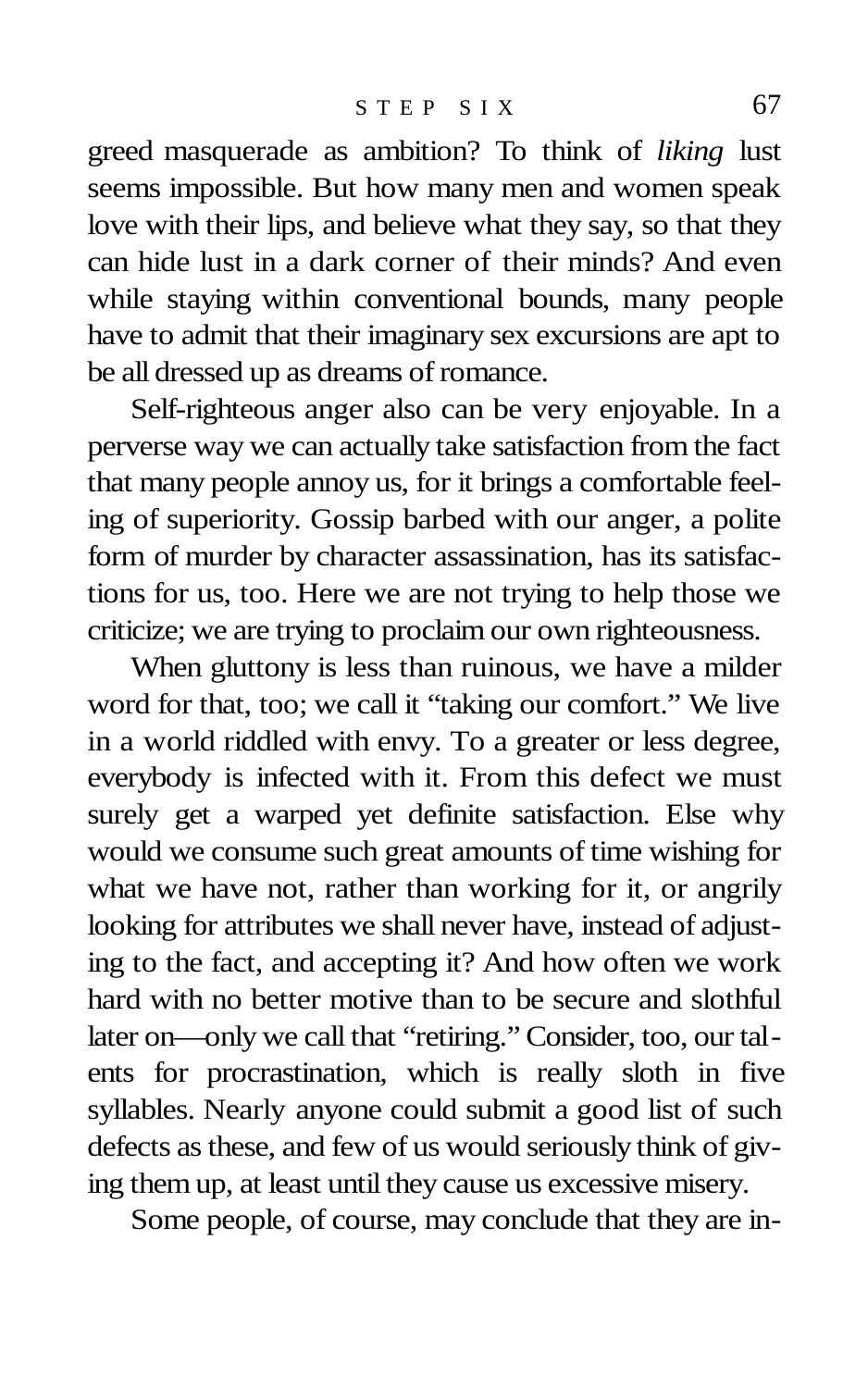deed ready to have all such defects taken from them. But even these people, if they construct a list of still milder defects, will be obliged to admit that they prefer to hang on to *some* of them. Therefore, it seems plain that few of us can quickly or easily become ready to aim at spiritual and moral perfection; we want to settle for only as much perfection as will get us by in life, according, of course, to our various and sundry ideas of what will get us by. So the difference between "the boys and the men" is the difference between striving for a self-determined objective and for the perfect objective which is of God.

Many will at once ask, "How *can* we accept the entire implication of Step Six? Why— that is *perfection*!" This sounds like a hard question, but practically speaking, it isn't. Only [Step One,](#page-20-0) where we made the 100 percent admission we were powerless over alcohol, can be practiced with absolute perfection. The remaining eleven Steps state perfect ideals. They are goals toward which we look, and the measuring sticks by which we estimate our progress. Seen in this light, Step Six is still difficult, but not at all impossible. The only urgent thing is that we make a beginning, and keep trying.

If we would gain any real advantage in the use of this Step on problems other than alcohol, we shall need to make a brand new venture into open-mindedness. We shall need to raise our eyes toward perfection, and be ready to walk in that direction. It will seldom matter how haltingly we walk. The only question will be "Are we ready?"

Looking again at those defects we are still unwilling to give up, we ought to erase the hard-and-fast lines that we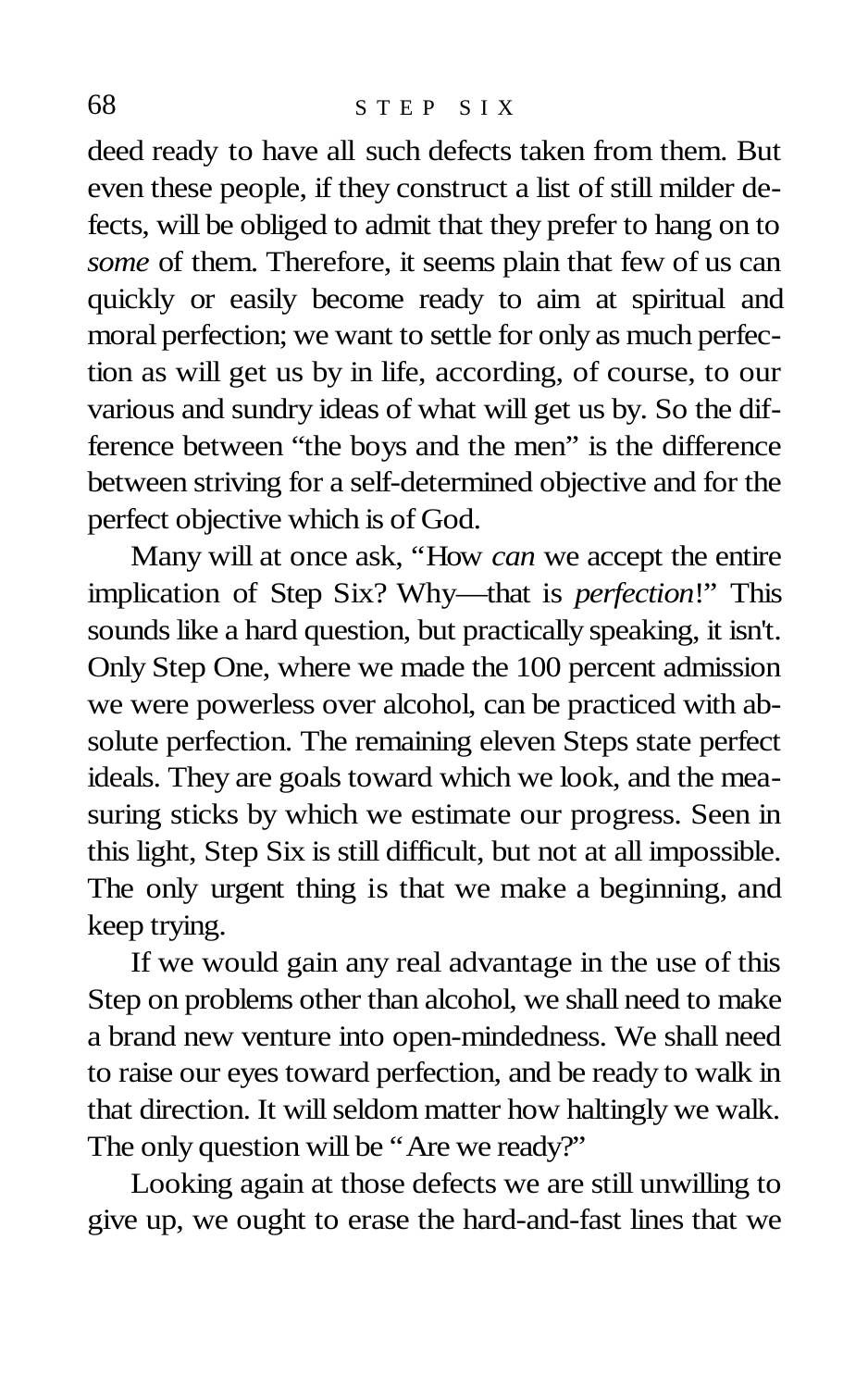have drawn. Perhaps we shall be obliged in some cases still to say, "This I cannot give up yet . . . ," but we should not say to ourselves, "This I will *never* give up!"

Let's dispose of what appears to be a hazardous open end we have left. It is suggested that we ought to become entirely willing to aim toward perfection. We note that some delay, however, might be pardoned. That word, in the mind of a rationalizing alcoholic, could certainly be given a longterm meaning. He could say, "How very easy! Sure, I'll head toward perfection, but I'm certainly not going to hurry any. Maybe I can postpone dealing with some of my problems indefinitely." Of course, this won't do. Such a bluffing of oneself will have to go the way of many another pleasant rationalization. At the very least, we shall have to come to grips with some of our worst character defects and take action toward their removal as quickly as we can.

The moment we say, "No, never!" our minds close against the grace of God. Delay is dangerous, and rebellion may be fatal. This is the exact point at which we abandon limited objectives, and move toward God's will for us.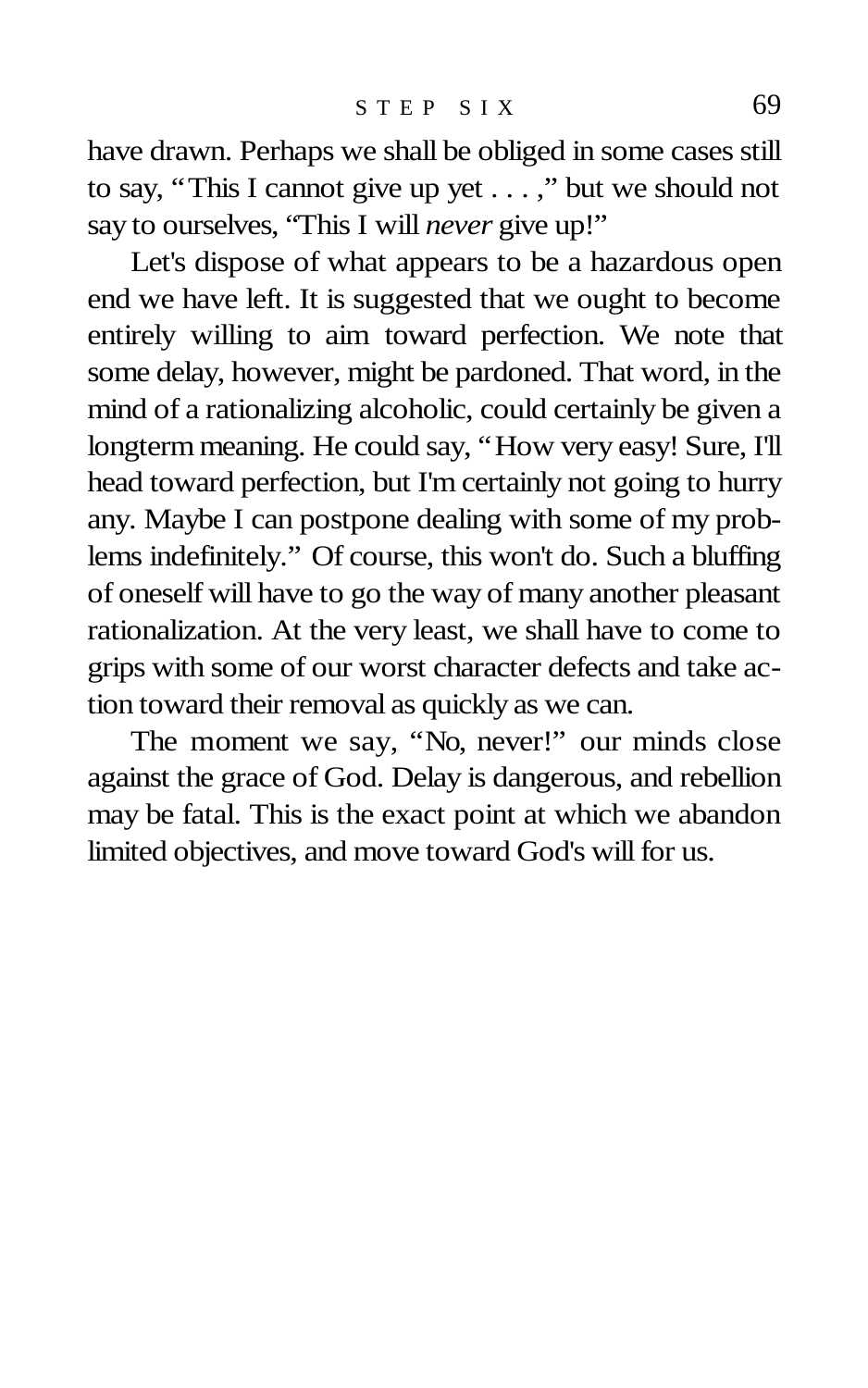## **Step Seven**

*"Humbly asked Him to remove our shortcomings."*

SINCE this Step so specifically concerns itself with humility, we should pause here to consider what humility is and what the practice of it can mean to us.

Indeed, the attainment of greater humility is the foundation principle of each of A.A.'s Twelve Steps. For without some degree of humility, no alcoholic can stay sober at all. Nearly all A.A.'s have found, too, that unless they develop much more of this precious quality than may be required just for sobriety, they still haven't much chance of becoming truly happy. Without it, they cannot live to much useful purpose, or, in adversity, be able to summon the faith that can meet any emergency.

Humility, as a word and as an ideal, has a very bad time of it in our world. Not only is the idea misunderstood; the word itself is often intensely disliked. Many people haven't even a nodding acquaintance with humility as a way of life. Much of the everyday talk we hear, and a great deal of what we read, highlights man's pride in his own achievements.

With great intelligence, men of science have been forcing nature to disclose her secrets. The immense resources now being harnessed promise such a quantity of material blessings that many have come to believe that a man-made millennium lies just ahead. Poverty will disappear, and there will be such abundance that everybody can have all the security and personal satisfactions he desires. The theo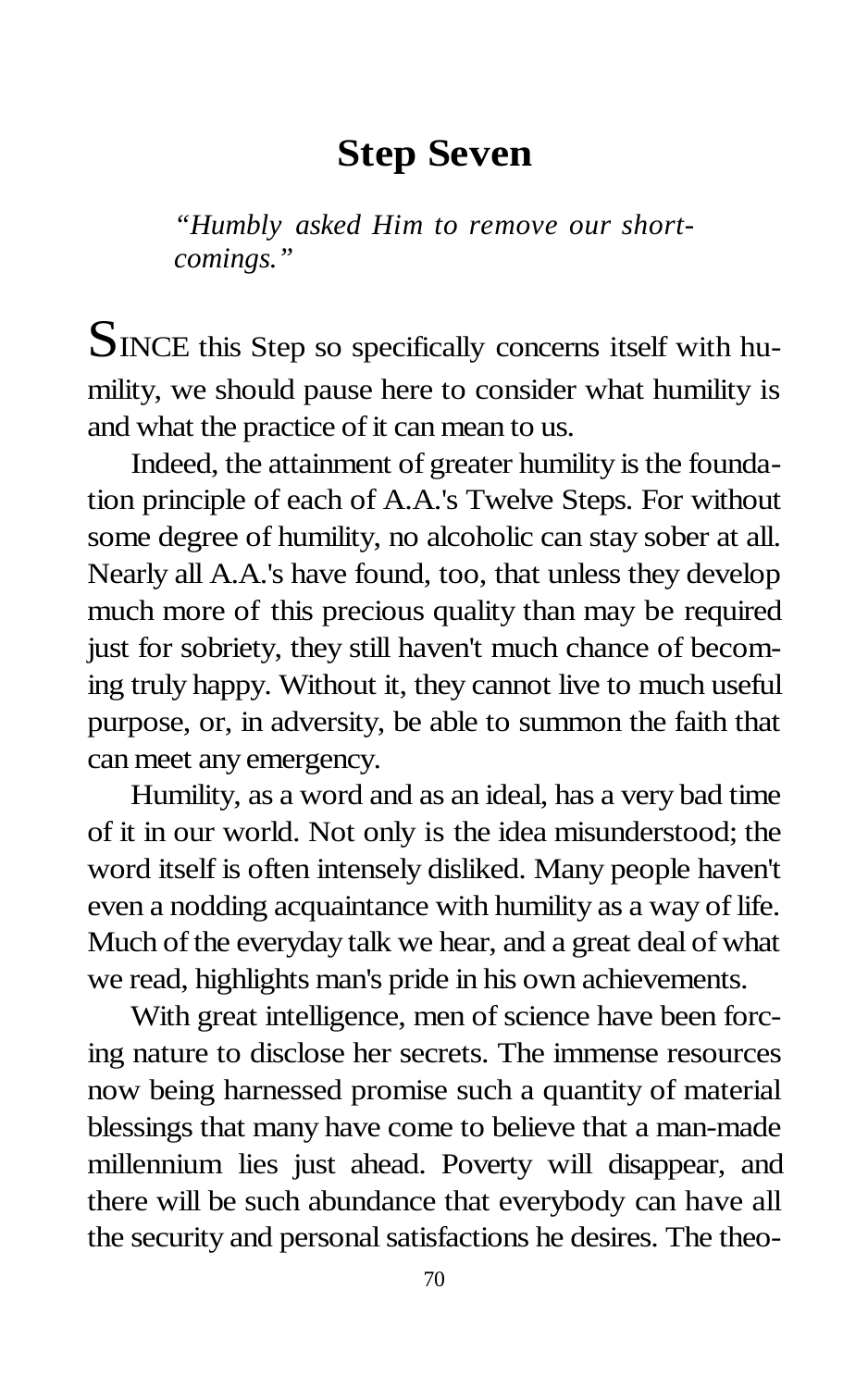ry seems to be that once everybody's primary instincts are satisfied, there won't be much left to quarrel about. The world will then turn happy and be free to concentrate on culture and character. Solely by their own intelligence and labor, men will have shaped their own destiny.

Certainly no alcoholic, and surely no member of A.A., wants to deprecate material achievement. Nor do we enter into debate with the many who still so passionately cling to the belief that to satisfy our basic natural desires is the main object of life. But we *are* sure that no class of people in the world ever made a worse mess of trying to live by this formula than alcoholics. For thousands of years we have been demanding more than our share of security, prestige, and romance. When we seemed to be succeeding, we drank to dream still greater dreams. When we were frustrated, even in part, we drank for oblivion. Never was there enough of what we thought we wanted.

In all these strivings, so many of them well-intentioned, our crippling handicap had been our lack of humility. We had lacked the perspective to see that character-building and spiritual values had to come first, and that material satisfactions were not the purpose of living. Quite characteristically, we had gone all out in confusing the ends with the means. Instead of regarding the satisfaction of our material desires as the means by which we could live and function as human beings, we had taken these satisfactions to be the final end and aim of life.

True, most of us thought good character was desirable, but obviously good character was something one needed to get on with the business of being self-satisfied. With a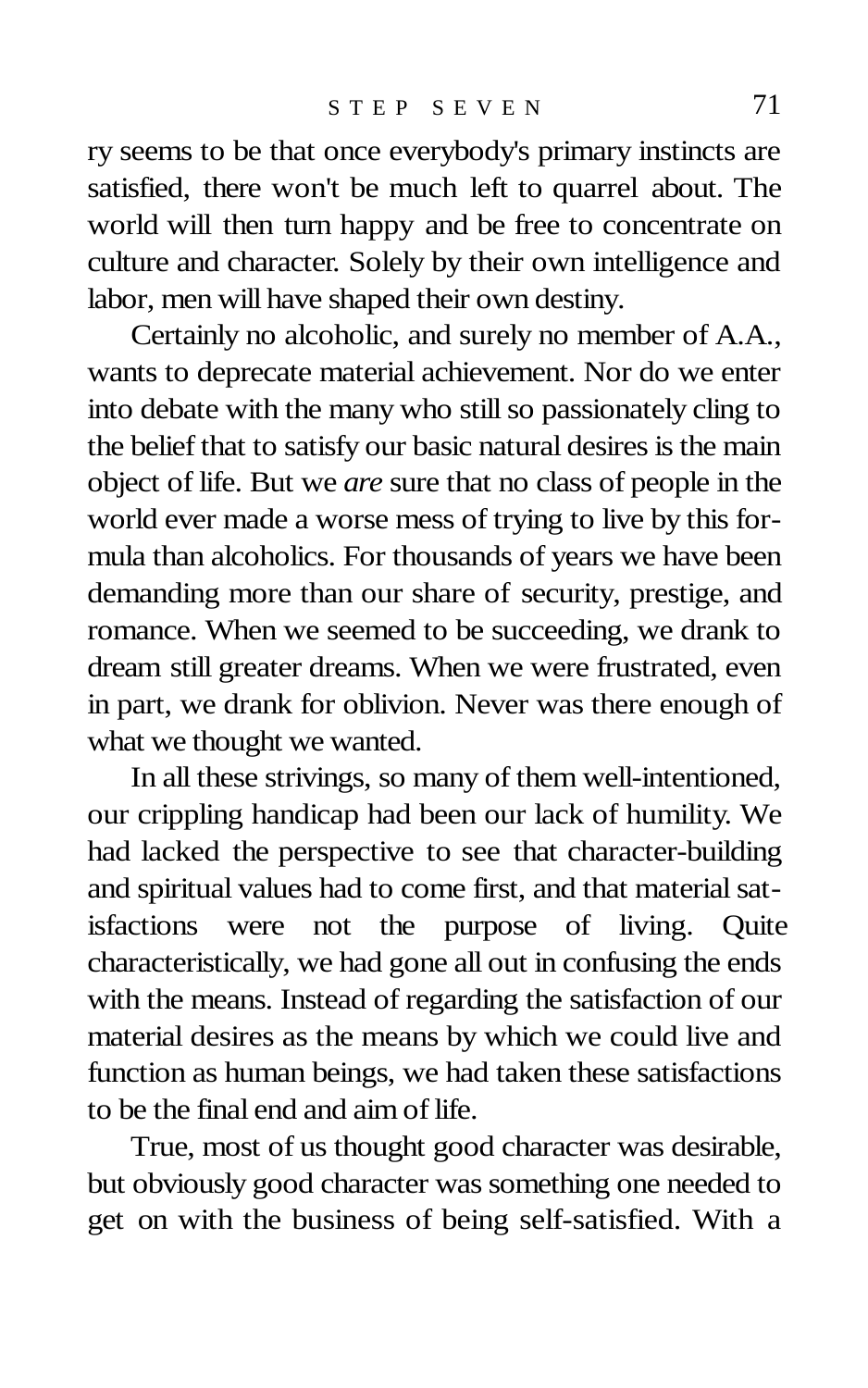proper display of honesty and morality, we'd stand a better chance of getting what we really wanted. But whenever we had to choose between character and comfort, the character-building was lost in the dust of our chase after what we thought was happiness. Seldom did we look at characterbuilding as something desirable in itself, something we would like to strive for whether our instinctual needs were met or not. We never thought of making honesty, tolerance, and true love of man and God the daily basis of living.

This lack of anchorage to any permanent values, this blindness to the true purpose of our lives, produced another bad result. For just so long as we were convinced that we could live exclusively by our own individual strength and intelligence, for just that long was a working faith in a Higher Power impossible. This was true even when we believed that God existed. We could actually have earnest religious beliefs which remained barren because we were still trying to play God ourselves. As long as we placed self-reliance first, a genuine reliance upon a Higher Power was out of the question. That basic ingredient of all humility, a desire to seek and do God's will, was missing.

For us, the process of gaining a new perspective was unbelievably painful. It was only by repeated humiliations that we were forced to learn something about humility. It was only at the end of a long road, marked by successive defeats and humiliations, and the final crushing of our selfsufficiency, that we began to feel humility as something more than a condition of groveling despair. Every newcomer in Alcoholics Anonymous is told, and soon realizes for himself, that his humble admission of powerlessness over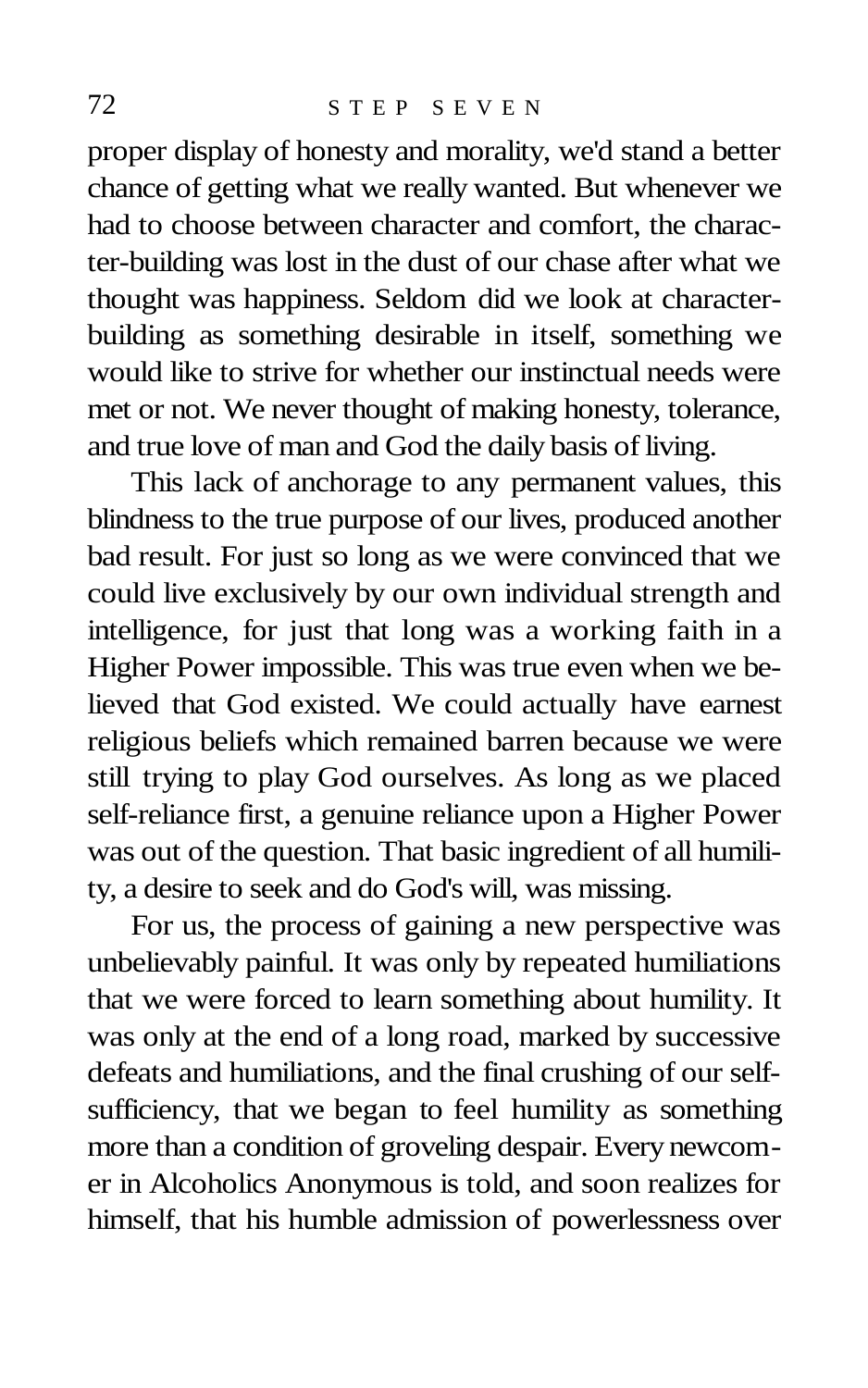alcohol is his first step toward liberation from its paralyzing grip.

So it is that we first see humility as a necessity. But this is the barest beginning. To get completely away from our aversion to the idea of being humble, to gain a vision of humility as the avenue to true freedom of the human spirit, to be willing to work for humility as something to be desired for itself, takes most of us a long, long time. A whole lifetime geared to self-centeredness cannot be set in reverse all at once. Rebellion dogs our every step at first.

When we have finally admitted without reservation that we are powerless over alcohol, we are apt to breathe a great sigh of relief, saying, "Well, thank God that's over! I'll never have to go through *that* again!" Then we learn, often to our consternation, that this is only the first milestone on the new road we are walking. Still goaded by sheer necessity, we reluctantly come to grips with those serious character flaws that made problem drinkers of us in the first place, flaws which must be dealt with to prevent a retreat into alcoholism once again. We will want to be rid of some of these defects, but in some instances this will appear to be an impossible job from which we recoil. And we cling with a passionate persistence to others which are just as disturbing to our equilibrium, because we still enjoy them too much. How can we possibly summon the resolution and the willingness to get rid of such overwhelming compulsions and desires?

But again we are driven on by the inescapable conclusion which we draw from A.A. experience, that we surely must try with a will, or else fall by the wayside. At this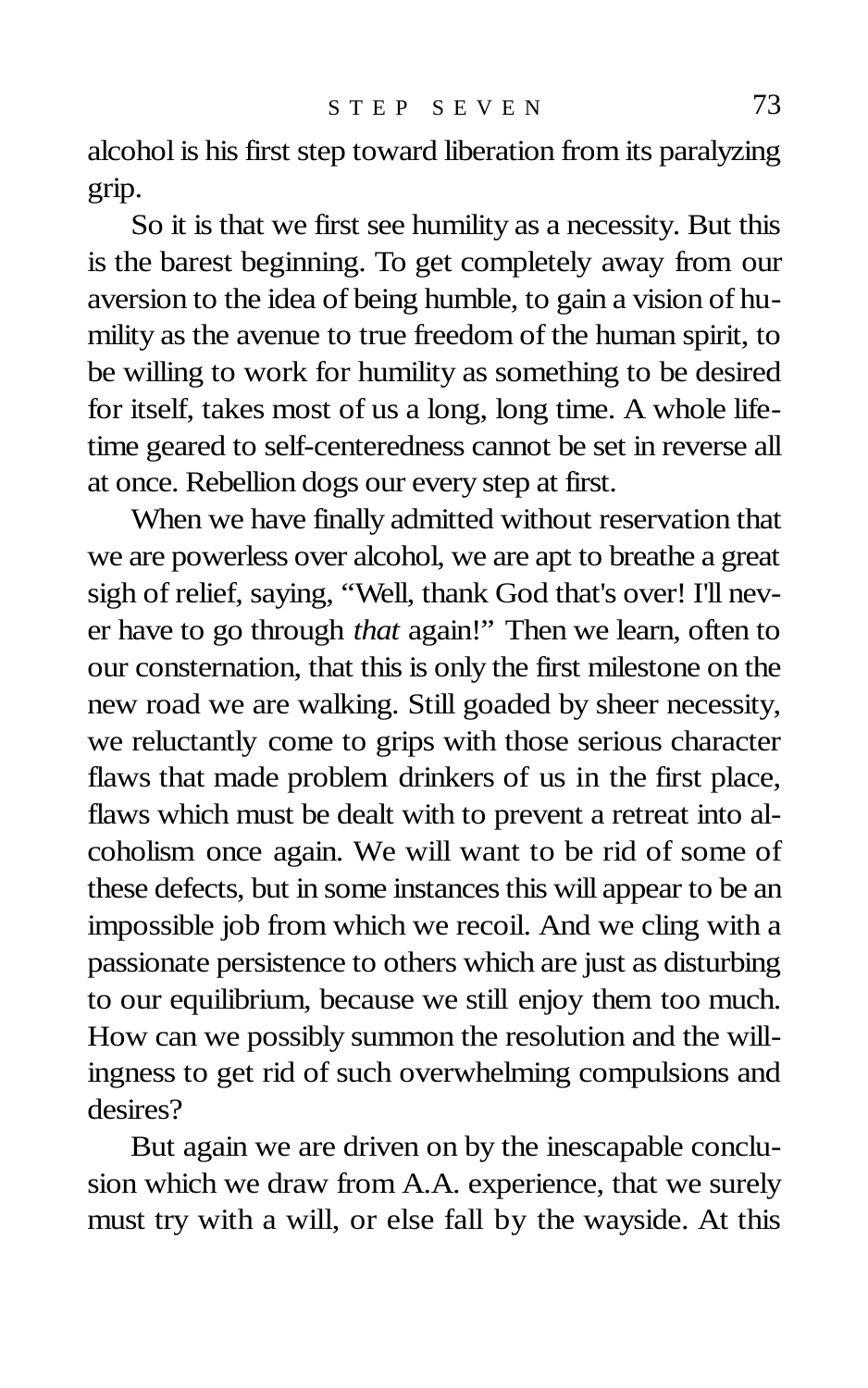stage of our progress we are under heavy pressure and coercion to do the right thing. We are obliged to choose between the pains of trying and the certain penalties of failing to do so. These initial steps along the road are taken grudgingly, yet we do take them. We may still have no very high opinion of humility as a desirable personal virtue, but we do recognize it as a necessary aid to our survival.

But when we have taken a square look at some of these defects, have discussed them with another, and have become willing to have them removed, our thinking about humility commences to have a wider meaning. By this time in all probability we have gained some measure of release from our more devastating handicaps. We enjoy moments in which there is something like real peace of mind. To those of us who have hitherto known only excitement, depression, or anxiety— in other words, to all of us— this newfound peace is a priceless gift. Something new indeed has been added. Where humility had formerly stood for a forced feeding on humble pie, it now begins to mean the nourishing ingredient which can give us serenity.

This improved perception of humility starts another revolutionary change in our outlook. Our eyes begin to open to the immense values which have come straight out of painful ego-puncturing. Until now, our lives have been largely devoted to running from pain and problems. We fled from them as from a plague. We never wanted to deal with the fact of suffering. Escape via the bottle was always our solution. Character-building through suffering might be all right for saints, but it certainly didn't appeal to us.

Then, in A.A., we looked and listened. Everywhere we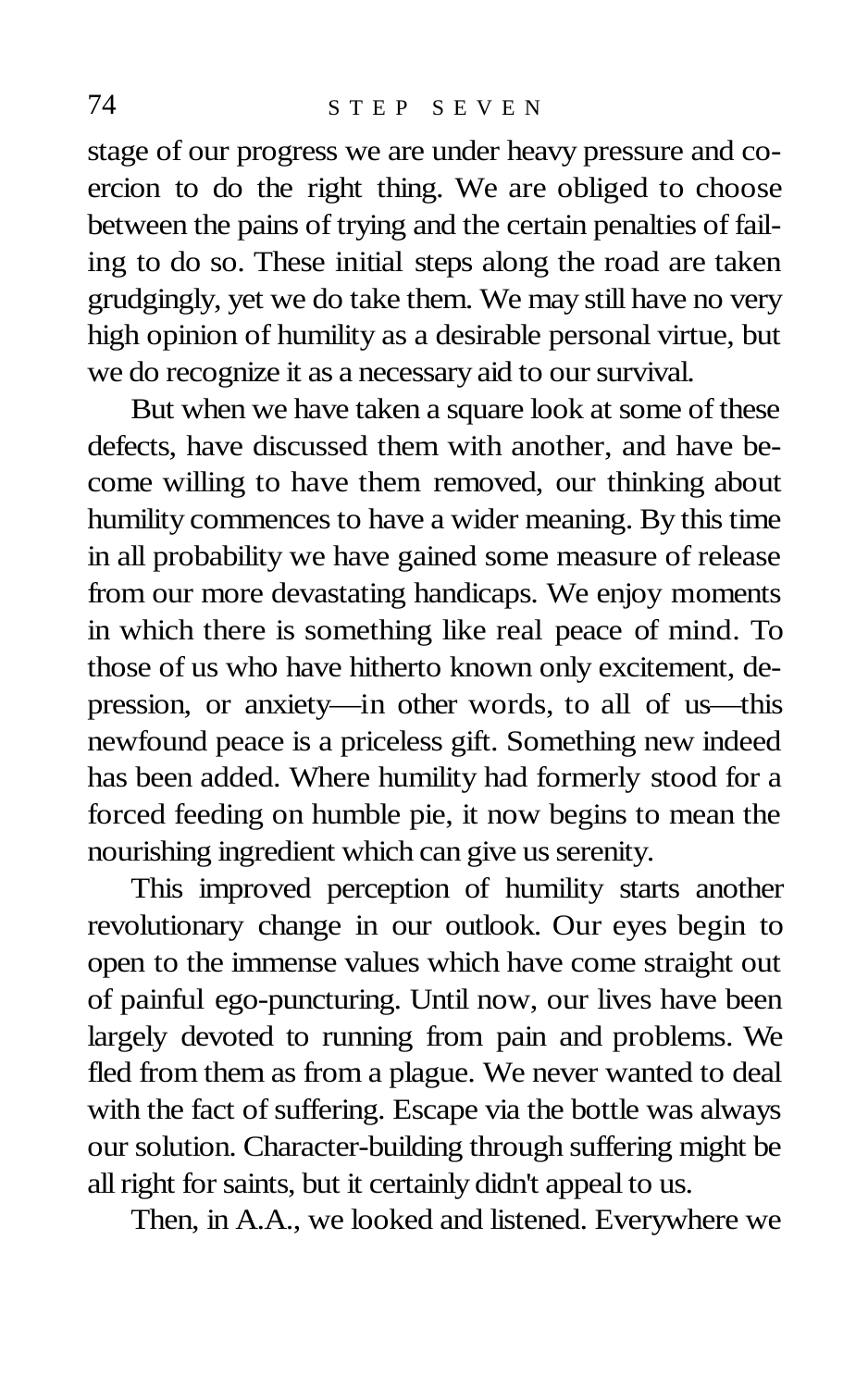saw failure and misery transformed by humility into priceless assets. We heard story after story of how humility had brought strength out of weakness. In every case, pain had been the price of admission into a new life. But this admission price had purchased more than we expected. It brought a measure of humility, which we soon discovered to be a healer of pain. We began to fear pain less, and desire humility more than ever.

During this process of learning more about humility, the most profound result of all was the change in our attitude toward God. And this was true whether we had been believers or unbelievers. We began to get over the idea that the Higher Power was a sort of bush-league pinch hitter, to be called upon only in an emergency. The notion that we would still live our own lives, God helping a little now and then, began to evaporate. Many of us who had thought ourselves religious awoke to the limitations of this attitude. Refusing to place God first, we had deprived ourselves of His help. But now the words "Of myself I am nothing, the Father doeth the works" began to carry bright promise and meaning.

We saw we needn't always be bludgeoned and beaten into humility. It could come quite as much from our voluntary reaching for it as it could from unremitting suffering. A great turning point in our lives came when we sought for humility as something we really wanted, rather than as something we *must* have. It marked the time when we could commence to see the full implication of Step Seven: "Humbly asked Him to remove our shortcomings."

As we approach the actual taking of Step Seven, it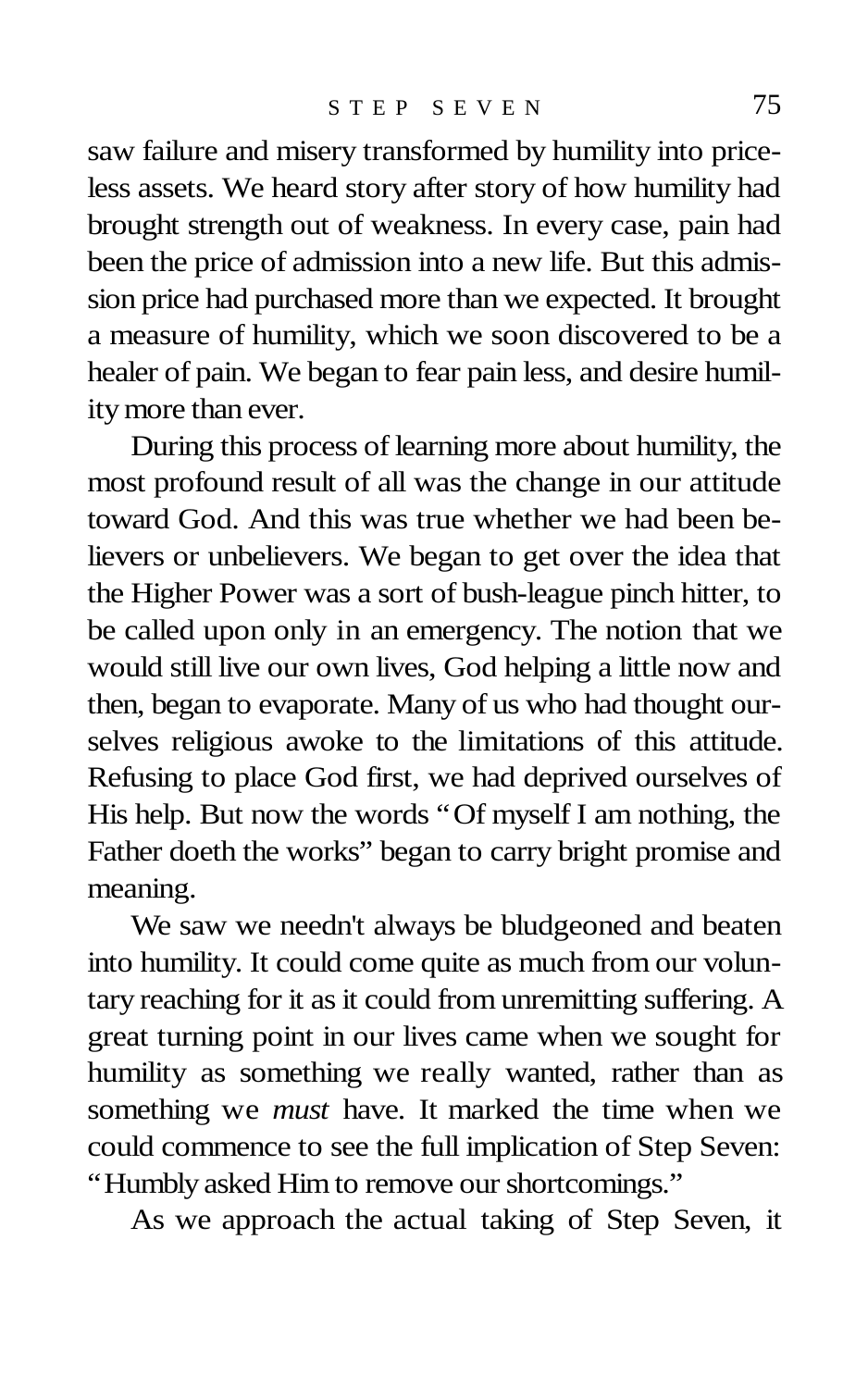might be well if we A.A.'s inquire once more just what our deeper objectives are. Each of us would like to live at peace with himself and with his fellows. We would like to be assured that the grace of God can do for us what we cannot do for ourselves. We have seen that character defects based upon shortsighted or unworthy desires are the obstacles that block our path toward these objectives. We now clearly see that we have been making unreasonable demands upon ourselves, upon others, and upon God.

The chief activator of our defects has been self-centered fear— primarily fear that we would lose something we already possessed or would fail to get something we demanded. Living upon a basis of unsatisfied demands, we were in a state of continual disturbance and frustration. Therefore, no peace was to be had unless we could find a means of reducing these demands. The difference between a demand and a simple request is plain to anyone.

The Seventh Step is where we make the change in our attitude which permits us, with humility as our guide, to move out from ourselves toward others and toward God. The whole emphasis of Step Seven is on humility. It is really saying to us that we now ought to be willing to try humility in seeking the removal of our other shortcomings just as we did when we admitted that we were powerless over alcohol, and came to believe that a Power greater than ourselves could restore us to sanity. If that degree of humility could enable us to find the grace by which such a deadly obsession could be banished, then there must be hope of the same result respecting any other problem we could possibly have.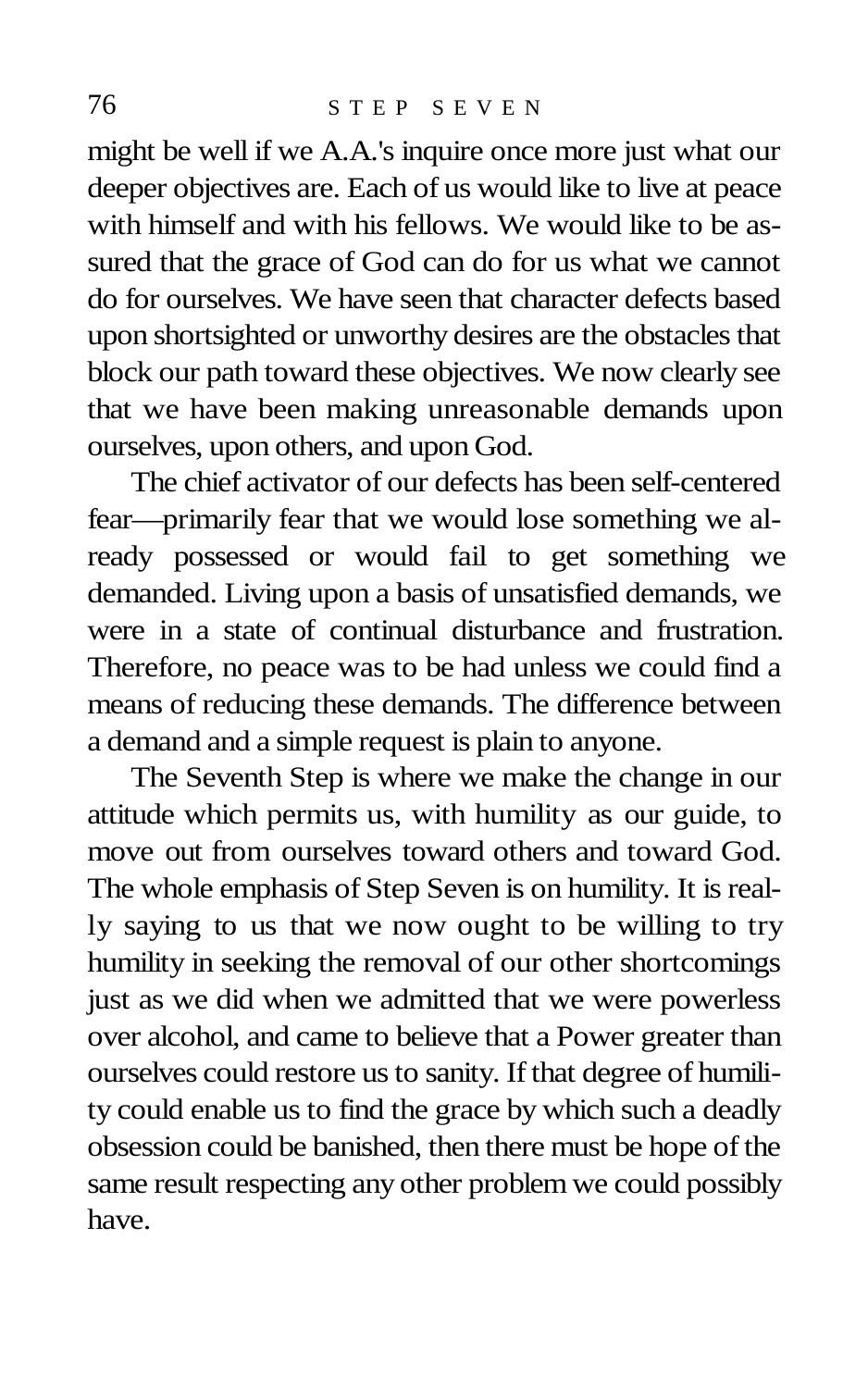# **Step Eight**

<span id="page-76-0"></span>*"Made a list of all persons we had harmed, and became willing to make amends to them all."*

STEPS Eight and [Nine](#page-82-0) are concerned with personal relations. First, we take a look backward and try to discover where we have been at fault; next we make a vigorous attempt to repair the damage we have done; and third, having thus cleaned away the debris of the past, we consider how, with our newfound knowledge of ourselves, we may develop the best possible relations with every human being we know.

This is a very large order. It is a task which we may perform with increasing skill, but never really finish. Learning how to live in the greatest peace, partnership, and brotherhood with all men and women, of whatever description, is a moving and fascinating adventure. Every A.A. has found that he can make little headway in this new adventure of living until he first backtracks and really makes an accurate and unsparing survey of the human wreckage he has left in his wake. To a degree, he has already done this when taking moral inventory, but now the time has come when he ought to redouble his efforts to see how many people he has hurt, and in what ways. This reopening of emotional wounds, some old, some perhaps forgotten, and some still painfully festering, will at first look like a purposeless and pointless piece of surgery. But if a willing start is made, then the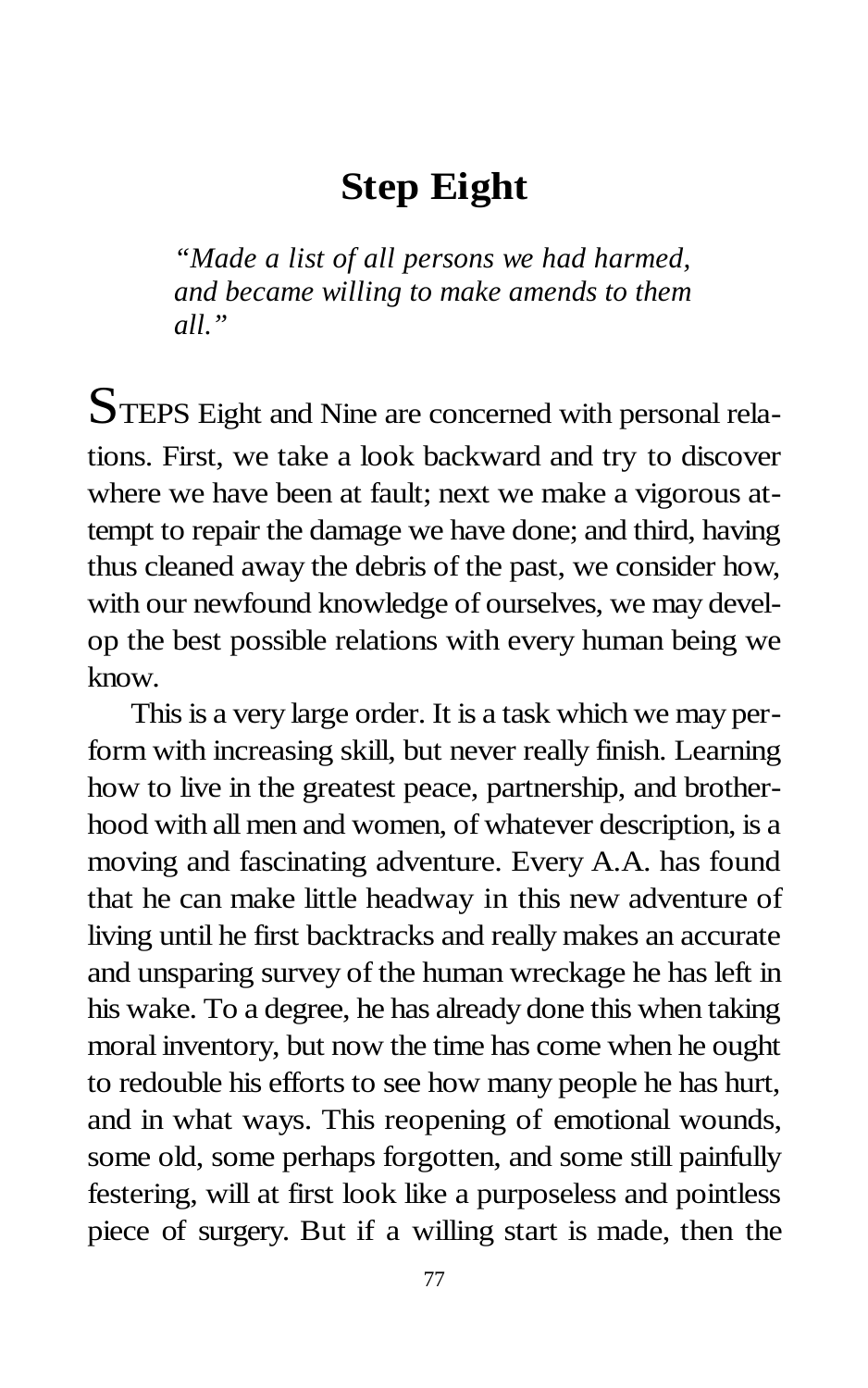great advantages of doing this will so quickly reveal themselves that the pain will be lessened as one obstacle after another melts away.

These obstacles, however, are very real. The first, and one of the most difficult, has to do with forgiveness. The moment we ponder a twisted or broken relationship with another person, our emotions go on the defensive. To escape looking at the wrongs we have done another, we resentfully focus on the wrong he has done us. This is especially true if he has, in fact, behaved badly at all. Triumphantly we seize upon his misbehavior as the perfect excuse for minimizing or forgetting our own.

Right here we need to fetch ourselves up sharply. It doesn't make much sense when a real toss pot calls a kettle black. Let's remember that alcoholics are not the only ones bedeviled by sick emotions. Moreover, it is usually a fact that our behavior when drinking has aggravated the defects of others. We've repeatedly strained the patience of our best friends to a snapping point, and have brought out the very worst in those who didn't think much of us to begin with. In many instances we are really dealing with fellow sufferers, people whose woes we have increased. If we are now about to ask forgiveness for ourselves, why shouldn't we start out by forgiving them, one and all?

When listing the people we have harmed, most of us hit another solid obstacle. We got a pretty severe shock when we realized that we were preparing to make a face-to-face admission of our wretched conduct to those we had hurt. It had been embarrassing enough when in confidence we had admitted these things to God, to ourselves, and to another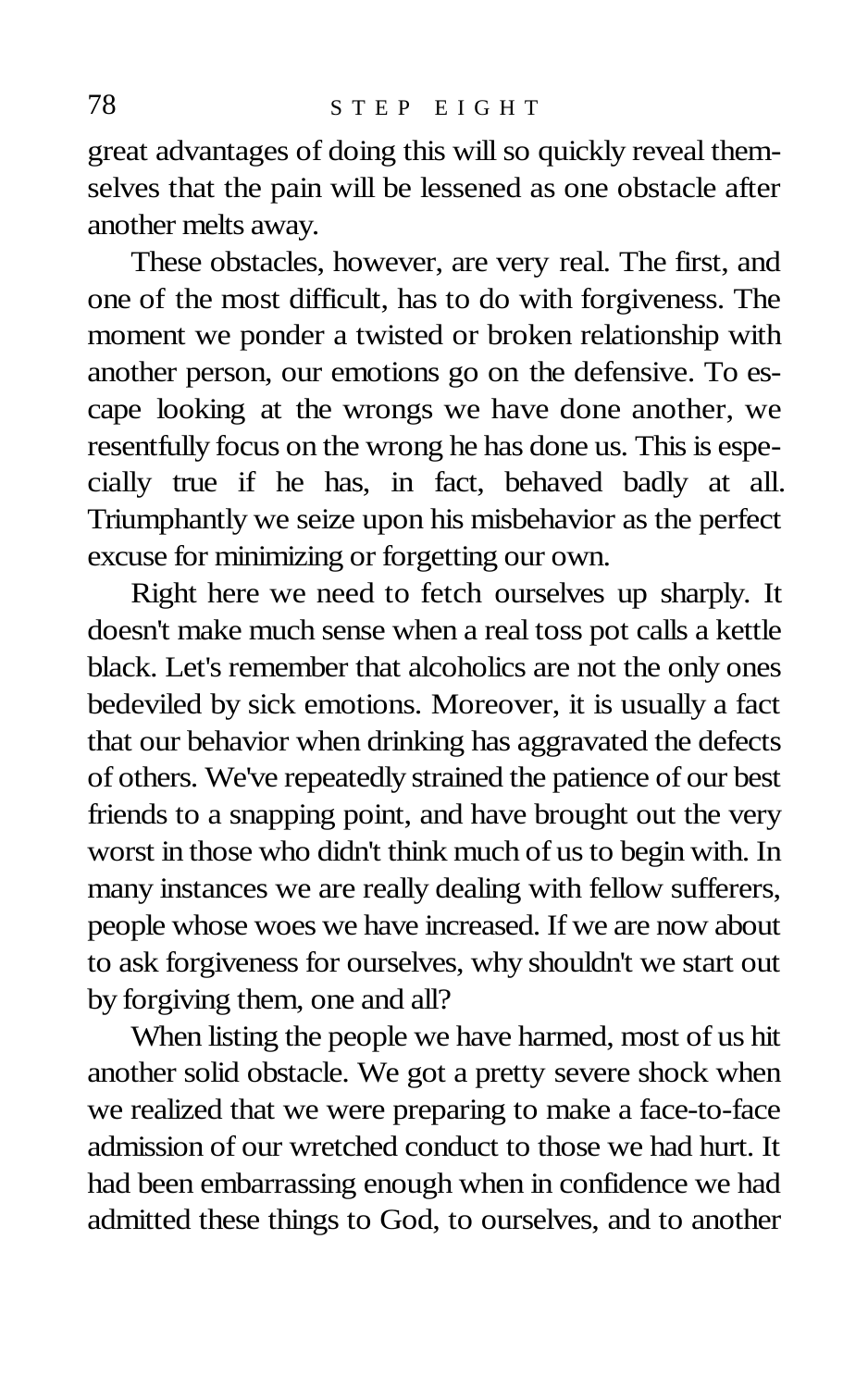human being. But the prospect of actually visiting or even writing the people concerned now overwhelmed us, especially when we remembered in what poor favor we stood with most of them. There were cases, too, where we had damaged others who were still happily unaware of being hurt. Why, we cried, shouldn't bygones be bygones? Why do we have to think of these people at all? These were some of the ways in which fear conspired with pride to hinder our making a list of *all* the people we had harmed.

Some of us, though, tripped over a very different snag. We clung to the claim that when drinking we never hurt anybody but ourselves. Our families didn't suffer, because we always paid the bills and seldom drank at home. Our business associates didn't suffer, because we were usually on the job. Our reputations hadn't suffered, because we were certain few knew of our drinking. Those who did would sometimes assure us that, after all, a lively bender was only a good man's fault. What real harm, therefore, had we done? No more, surely, than we could easily mend with a few casual apologies.

This attitude, of course, is the end result of purposeful forgetting. It is an attitude which can only be changed by a deep and honest search of our motives and actions.

Though in some cases we cannot make restitution at all, and in some cases action ought to be deferred, we should nevertheless make an accurate and really exhaustive survey of our past life as it has affected other people. In many instances we shall find that though the harm done others has not been great, the emotional harm we have done ourselves has. Very deep, sometimes quite forgotten, damaging emo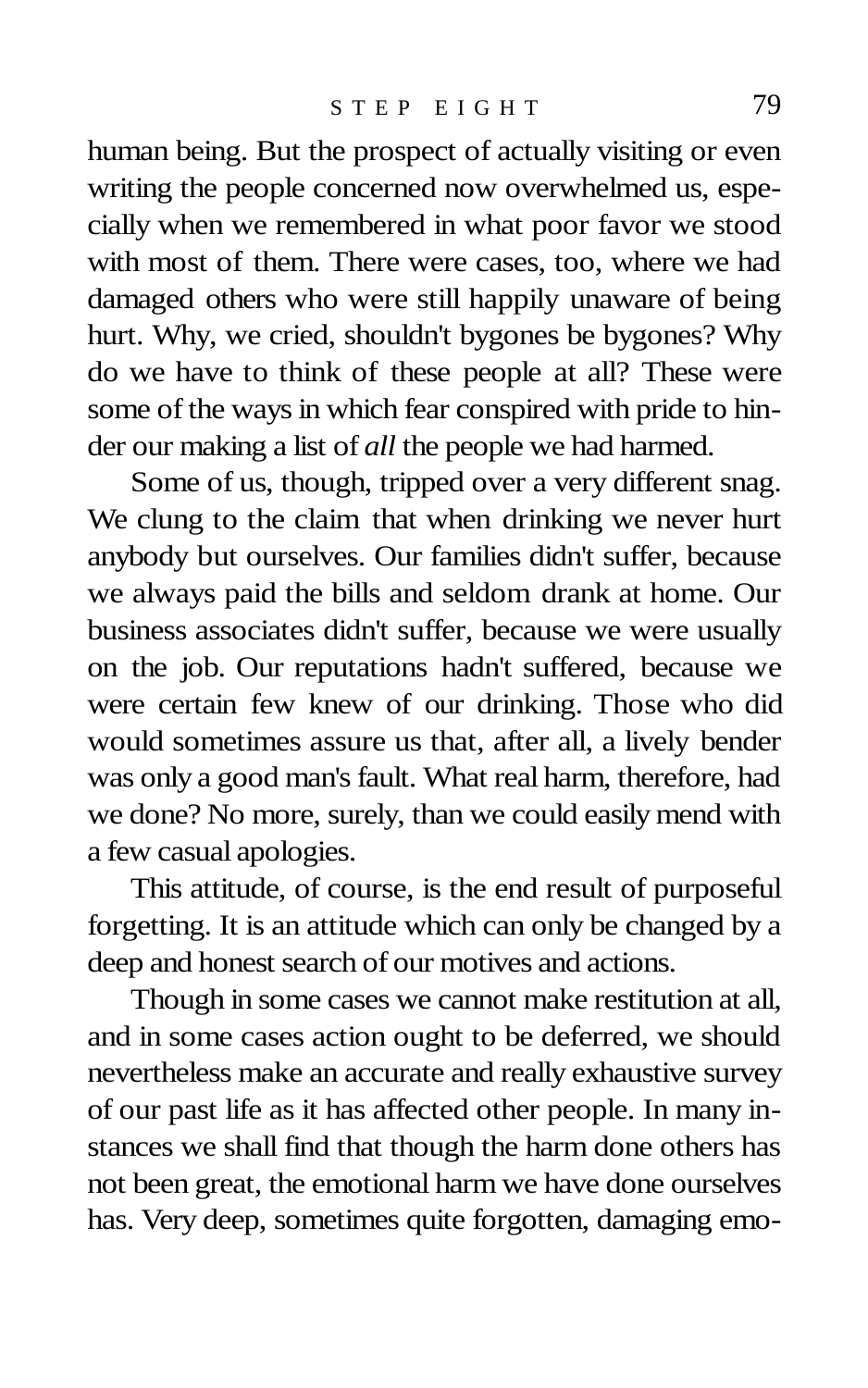tional conflicts persist below the level of consciousness. At the time of these occurrences, they may actually have given our emotions violent twists which have since discolored our personalities and altered our lives for the worse.

While the purpose of making restitution to others is paramount, it is equally necessary that we extricate from an examination of our personal relations every bit of information about ourselves and our fundamental difficulties that we can. Since defective relations with other human beings have nearly always been the immediate cause of our woes, including our alcoholism, no field of investigation could yield more satisfying and valuable rewards than this one. Calm, thoughtful reflection upon personal relations can deepen our insight. We can go far beyond those things which were superficially wrong with us, to see those flaws which were basic, flaws which sometimes were responsible for the whole pattern of our lives. Thoroughness, we have found, will pay— and pay handsomely.

We might next ask ourselves what we mean when we say that we have "harmed" other people. What kinds of "harm" do people do one another, anyway? To define the word "harm" in a practical way, we might call it the result of instincts in collision, which cause physical, mental, emotional, or spiritual damage to people. If our tempers are consistently bad, we arouse anger in others. If we lie or cheat, we deprive others not only of their worldly goods, but of their emotional security and peace of mind. We really issue them an invitation to become contemptuous and vengeful. If our sex conduct is selfish, we may excite jealousy, misery, and a strong desire to retaliate in kind.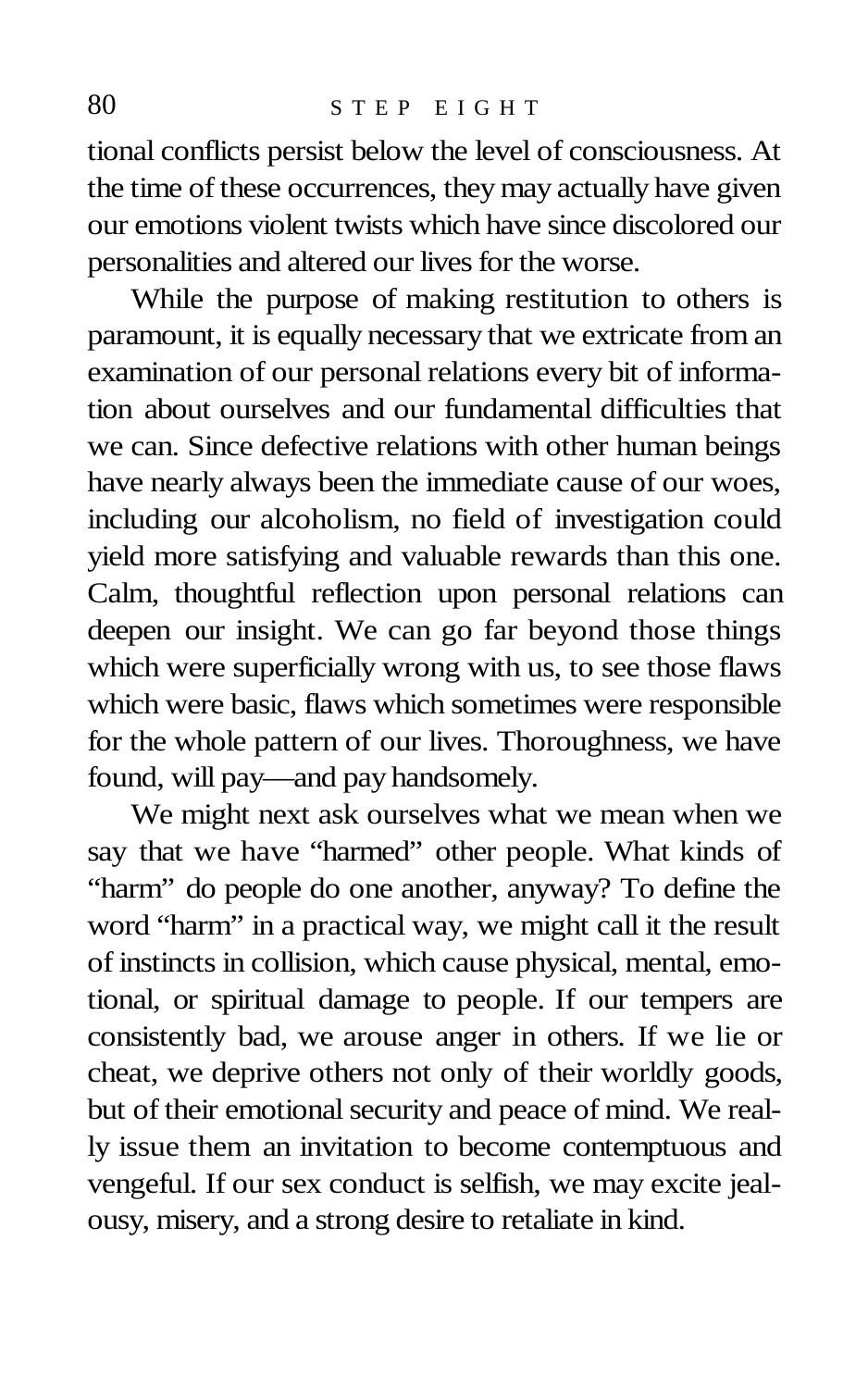Such gross misbehavior is not by any means a full catalogue of the harms we do. Let us think of some of the subtler ones which can sometimes be quite as damaging. Suppose that in our family lives we happen to be miserly, irresponsible, callous, or cold. Suppose that we are irritable, critical, impatient, and humorless. Suppose we lavish attention upon one member of the family and neglect the others. What happens when we try to dominate the whole family, either by a rule of iron or by a constant outpouring of minute directions for just how their lives should be lived from hour to hour? What happens when we wallow in depression, self-pity oozing from every pore, and inflict that upon those about us? Such a roster of harms done others the kind that make daily living with us as practicing alcoholics difficult and often unbearable could be extended almost indefinitely. When we take such personality traits as these into shop, office, and the society of our fellows, they can do damage almost as extensive as that we have caused at home.

Having carefully surveyed this whole area of human relations, and having decided exactly what personality traits in us injured and disturbed others, we can now commence to ransack memory for the people to whom we have given offense. To put a finger on the nearby and most deeply damaged ones shouldn't be hard to do. Then, as year by year we walk back through our lives as far as memory will reach, we shall be bound to construct a long list of people who have, to some extent or other, been affected. We should, of course, ponder and weigh each instance carefully. We shall want to hold ourselves to the course of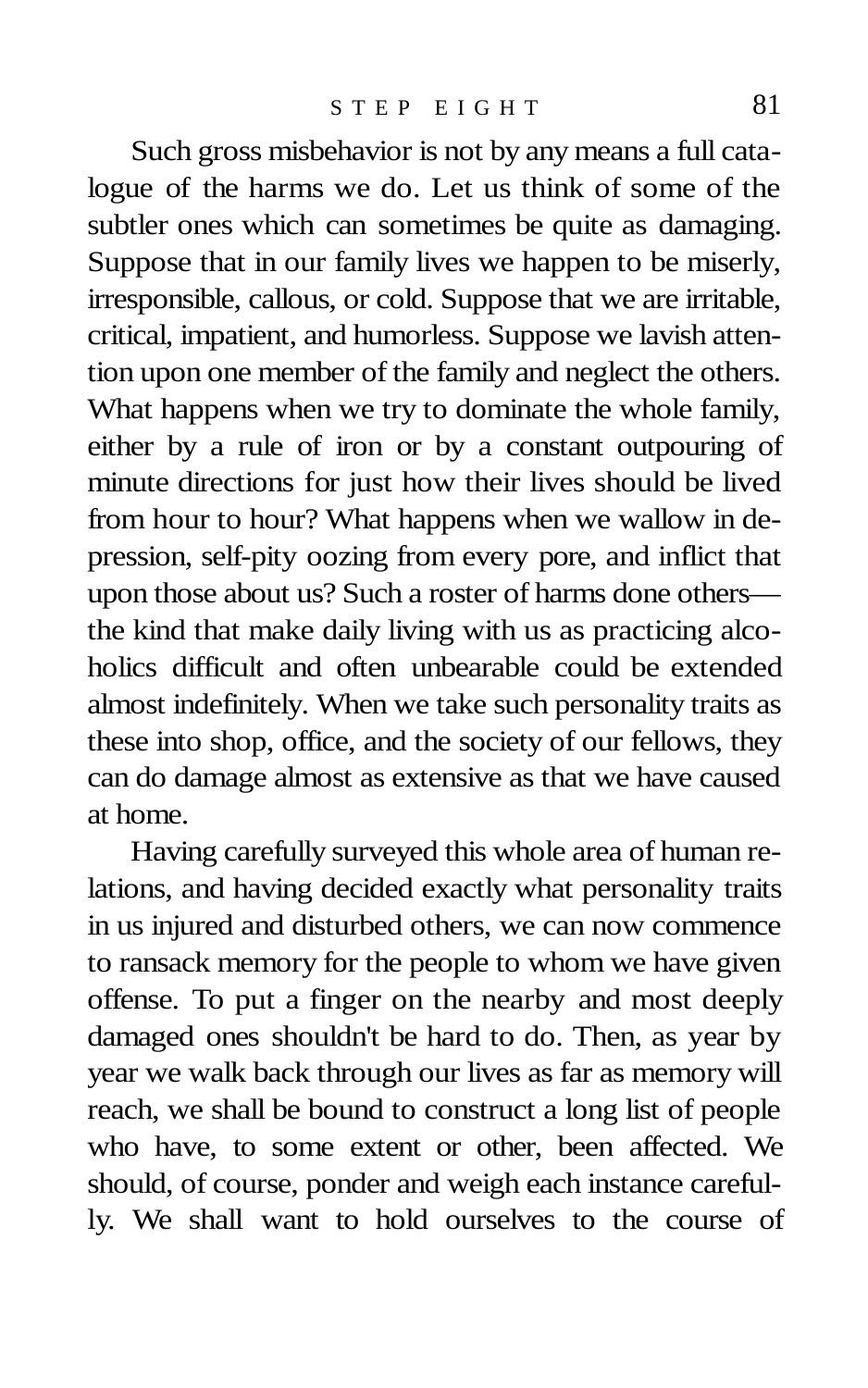admitting the things *we* have done, meanwhile forgiving the wrongs done us, real or fancied. We should avoid extreme judgments, both of ourselves and of others involved. We must not exaggerate our defects or theirs. A quiet, objective view will be our steadfast aim.

Whenever our pencil falters, we can fortify and cheer ourselves by remembering what A.A. experience in this Step has meant to others. It is the beginning of the end of isolation from our fellows and from God.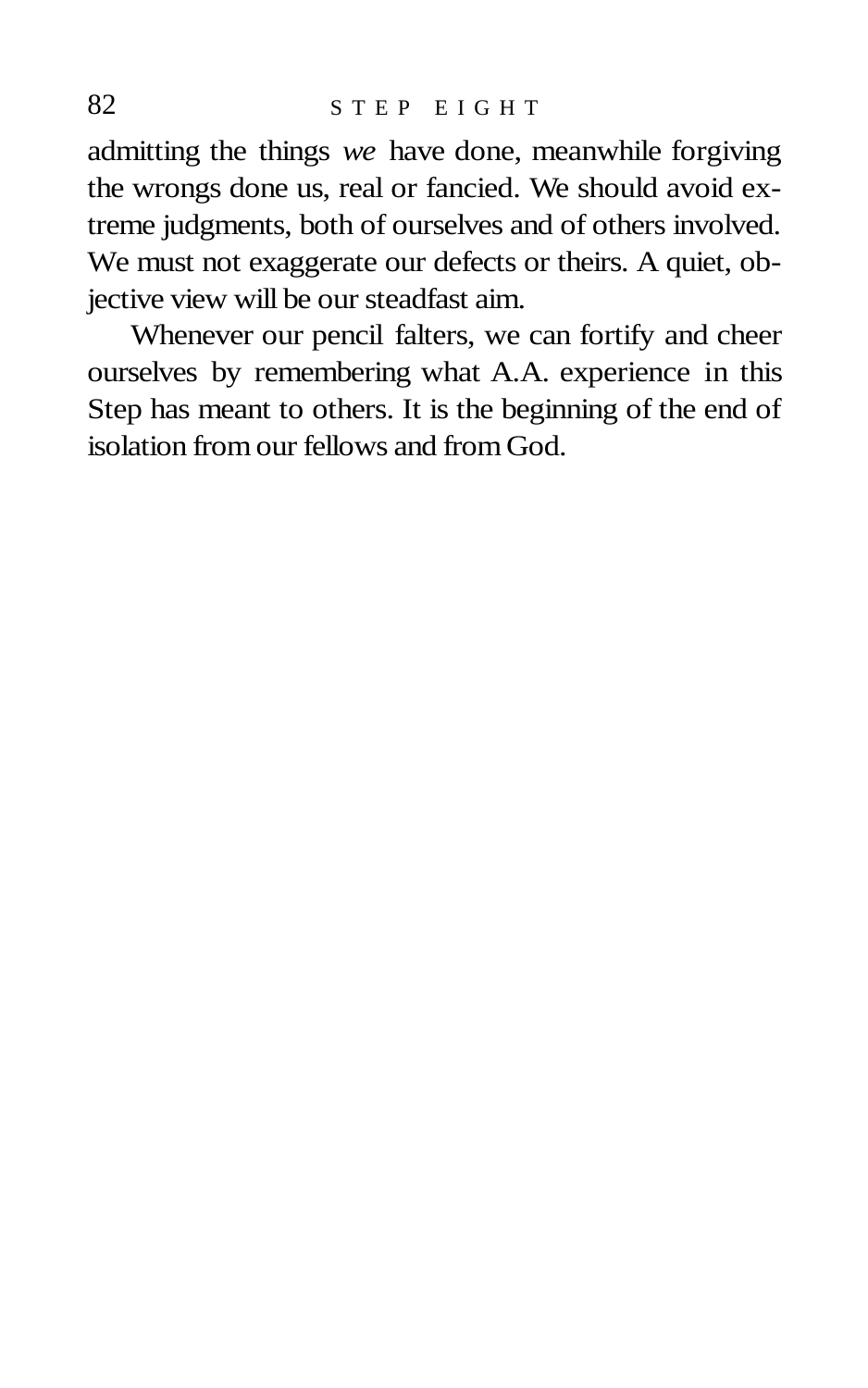# **Step Nine**

<span id="page-82-0"></span>*"Made direct amends to such people wherever possible, except when to do so would injure them or others."*

GOOD judgment, a careful sense of timing, courage, and prudence— these are the qualities we shall need when we take Step Nine.

After we have made the list of people we have harmed, have reflected carefully upon each instance, and have tried to possess ourselves of the right attitude in which to proceed, we will see that the making of direct amends divides those we should approach into several classes. There will be those who ought to be dealt with just as soon as we become reasonably confident that we can maintain our sobriety. There will be those to whom we can make only partial restitution, lest complete disclosures do them or others more harm than good. There will be other cases where action ought to be deferred, and still others in which by the very nature of the situation we shall never be able to make direct personal contact at all.

Most of us begin making certain kinds of direct amends from the day we join Alcoholics Anonymous. The moment we tell our families that we are really going to try the program, the process has begun. In this area there are seldom any questions of timing or caution. We want to come in the door shouting the good news. After coming from our first meeting, or perhaps after we have finished reading the book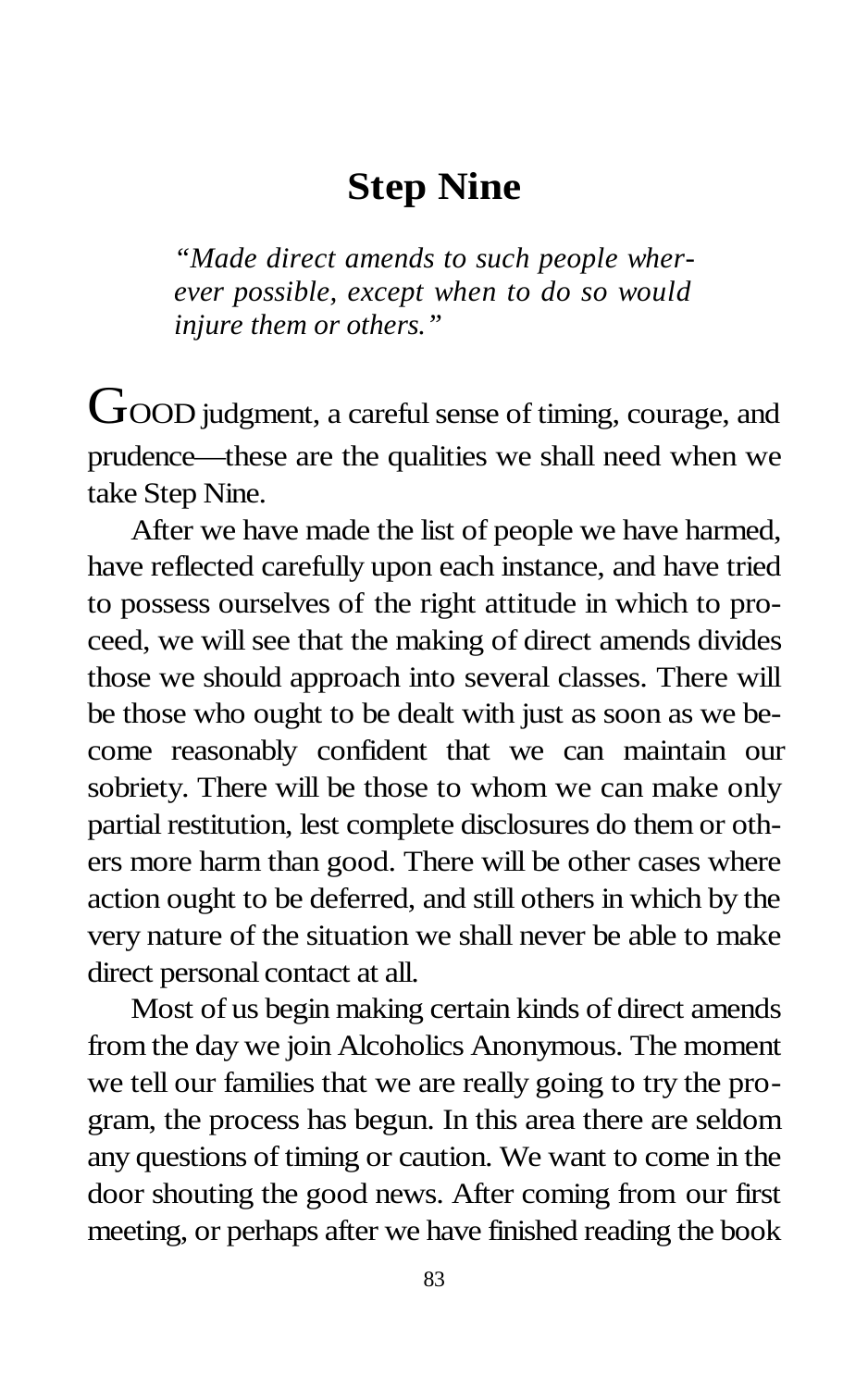"Alcoholics Anonymous," we usually want to sit down with some member of the family and readily admit the damage we have done by our drinking. Almost always we want to go further and admit other defects that have made us hard to live with. This will be a very different occasion, and in sharp contrast with those hangover mornings when we alternated between reviling ourselves and blaming the family (and everyone else) for our troubles. At this first sitting, it is necessary only that we make a general admission of our defects. It may be unwise at this stage to rehash certain harrowing episodes. Good judgment will suggest that we ought to take our time. While we may be quite willing to reveal the very worst, we must be sure to remember that we cannot buy our own peace of mind at the expense of others.

Much the same approach will apply at the office or factory. We shall at once think of a few people who know all about our drinking, and who have been most affected by it. But even in these cases, we may need to use a little more discretion than we did with the family. We may not want to say anything for several weeks, or longer. First we will wish to be reasonably certain that we are on the A.A. beam. Then we are ready to go to these people, to tell them what A.A. is, and what we are trying to do. Against this background we can freely admit the damage we have done and make our apologies. We can pay, or promise to pay, whatever obligations, financial or otherwise, we owe. The generous response of most people to such quiet sincerity will often astonish us. Even our severest and most justified critics will frequently meet us more than halfway on the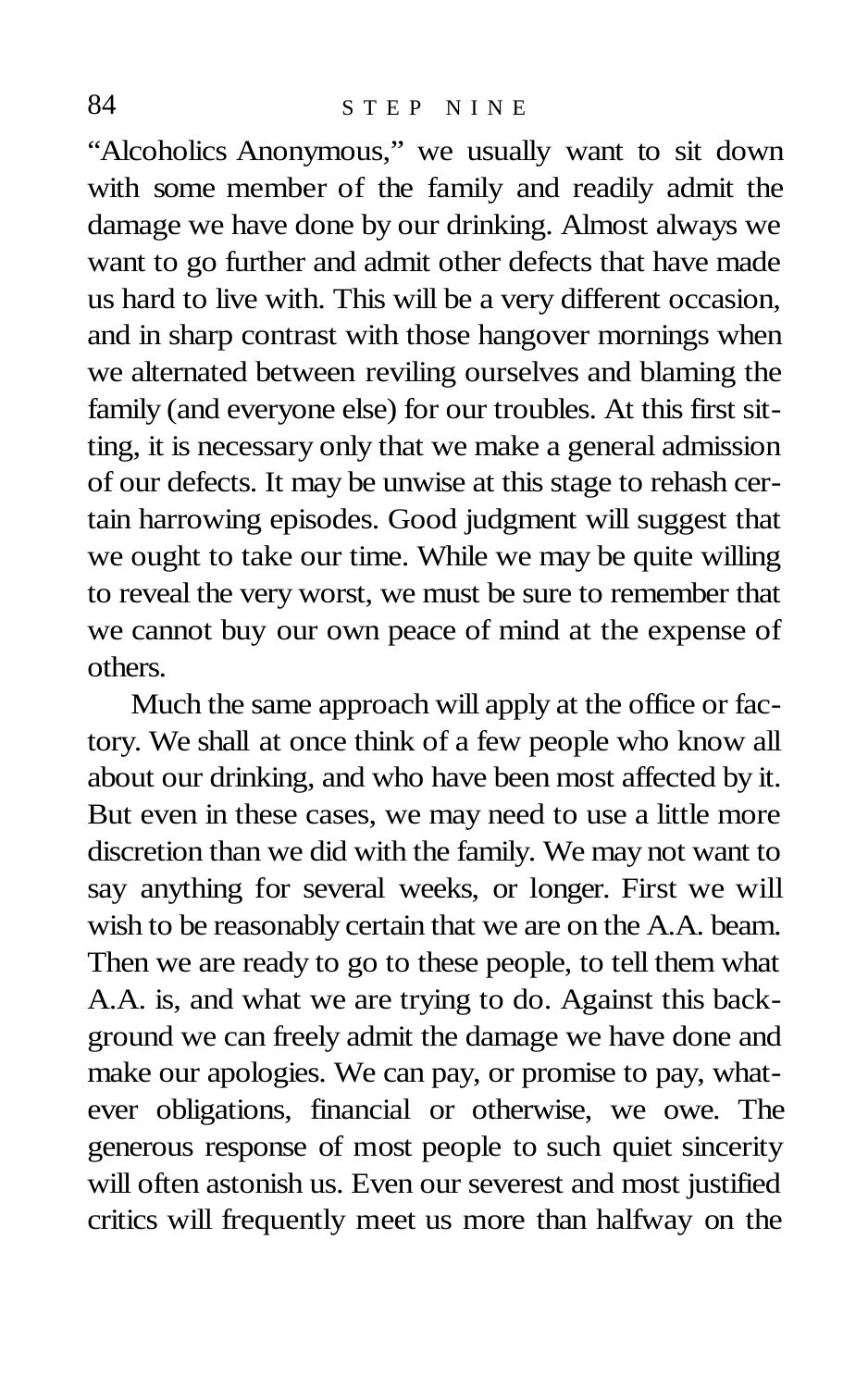first trial.

This atmosphere of approval and praise is apt to be so exhilarating as to put us off balance by creating an insatiable appetite for more of the same. Or we may be tipped over in the other direction when, in rare cases, we get a cool and skeptical reception. This will tempt us to argue, or to press our point insistently. Or maybe it will tempt us to discouragement and pessimism. But if we have prepared ourselves well in advance, such reactions will not deflect us from our steady and even purpose.

After taking this preliminary trial at making amends, we may enjoy such a sense of relief that we conclude our task is finished. We will want to rest on our laurels. The temptation to skip the more humiliating and dreaded meetings that still remain may be great. We will often manufacture plausible excuses for dodging these issues entirely. Or we may just procrastinate, telling ourselves the time is not yet, when in reality we have already passed up many a fine chance to right a serious wrong. Let's not talk prudence while practicing evasion.

As soon as we begin to feel confident in our new way of life and have begun, by our behavior and example, to convince those about us that we are indeed changing for the better, it is usually safe to talk in complete frankness with those who have been seriously affected, even those who may be only a little or not at all aware of what we have done to them. The only exceptions we will make will be cases where our disclosure would cause actual harm. These conversations can begin in a casual or natural way. But if no such opportunity presents itself, at some point we will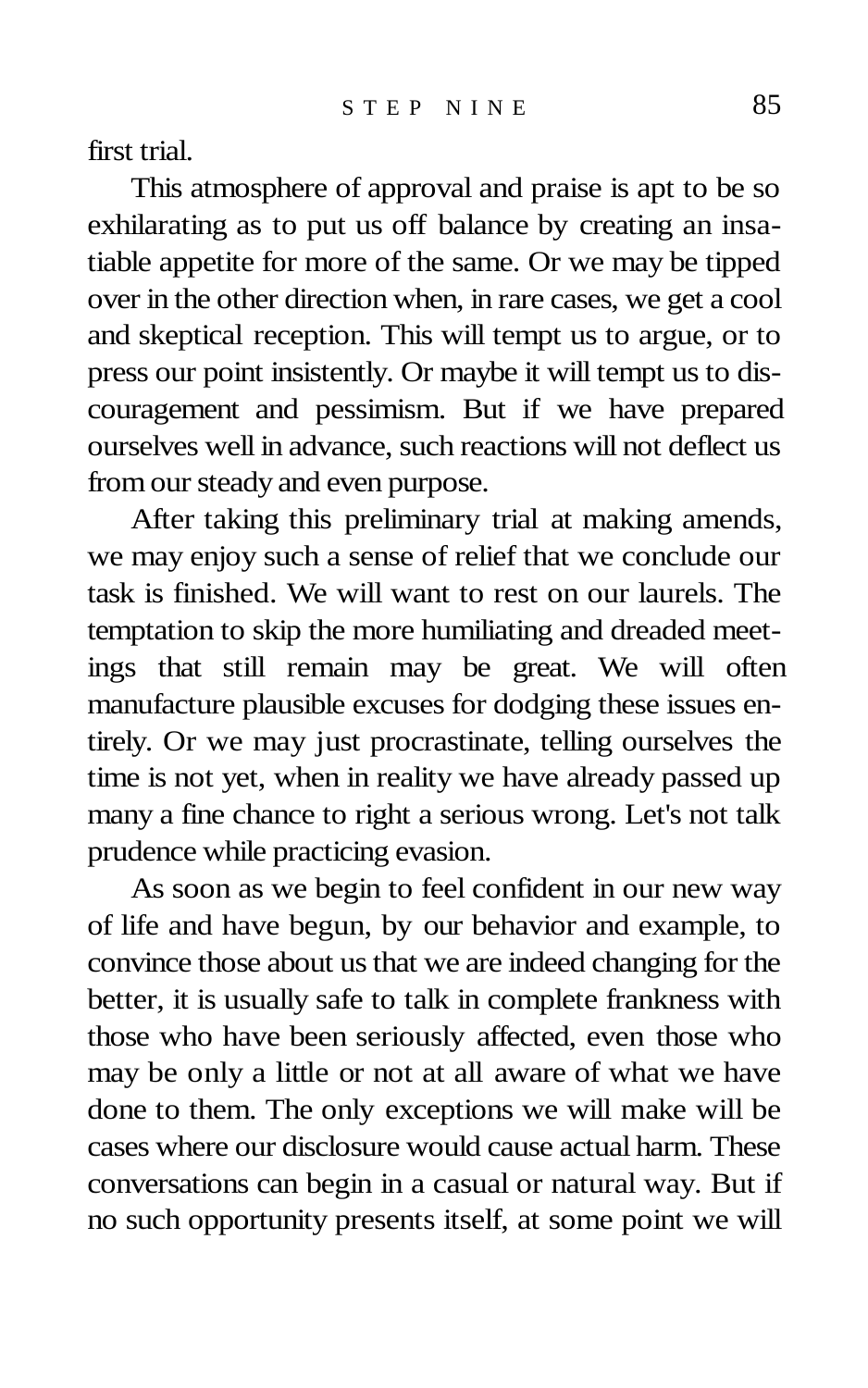want to summon all our courage, head straight for the person concerned, and lay our cards on the table. We needn't wallow in excessive remorse before those we have harmed, but amends at this level should always be forthright and generous.

There can only be one consideration which should qualify our desire for a complete disclosure of the damage we have done. That will arise in the occasional situation where to make a full revelation would seriously harm the one to whom we are making amends. Or— quite as important— other people. We cannot, for example, unload a detailed account of extramarital adventuring upon the shoulders of our unsuspecting wife or husband. And even in those cases where such a matter must be discussed, let's try to avoid harming third parties, whoever they may be. It does not lighten our burden when we recklessly make the crosses of others heavier.

Many a razor-edged question can arise in other departments of life where this same principle is involved. Suppose, for instance, that we have drunk up a good chunk of our firm's money, whether by "borrowing" or on a heavily padded expense account. Suppose that this may continue to go undetected, if we say nothing. Do we instantly confess our irregularities to the firm, in the practical certainty that we will be fired and become unemployable? Are we going to be so rigidly righteous about making amends that we don't care what happens to the family and home? Or do we first consult those who are to be gravely affected? Do we lay the matter before our sponsor or spiritual adviser, earnestly asking God's help and guidance— meanwhile re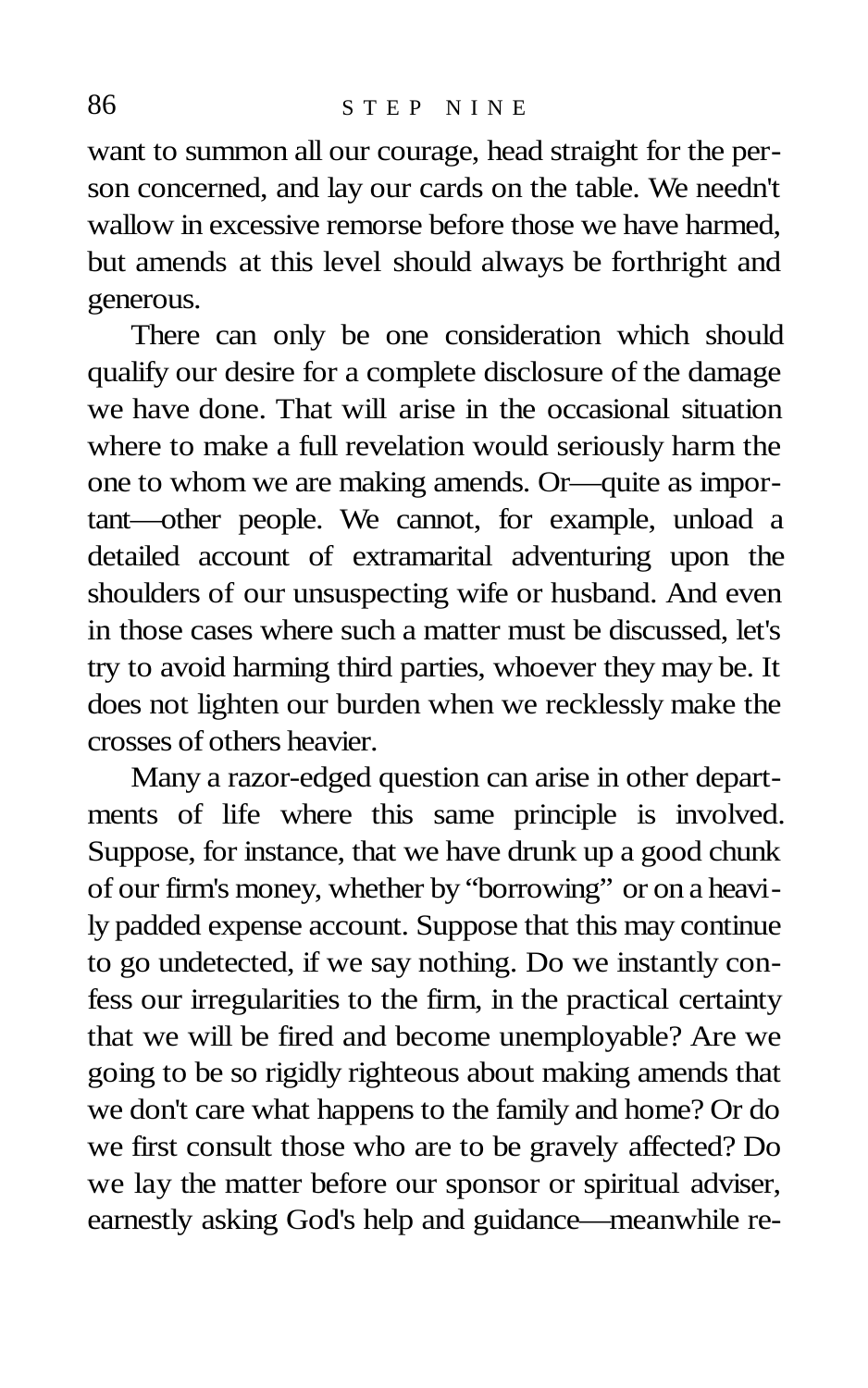solving to do the right thing when it becomes clear, cost what it may? Of course, there is no pat answer which can fit all such dilemmas. But all of them do require a complete willingness to make amends as fast and as far as may be possible in a given set of conditions.

Above all, we should try to be absolutely sure that we are not delaying because we are afraid. For the readiness to take the full consequences of our past acts, and to take responsibility for the well-being of others at the same time, is the very spirit of Step Nine.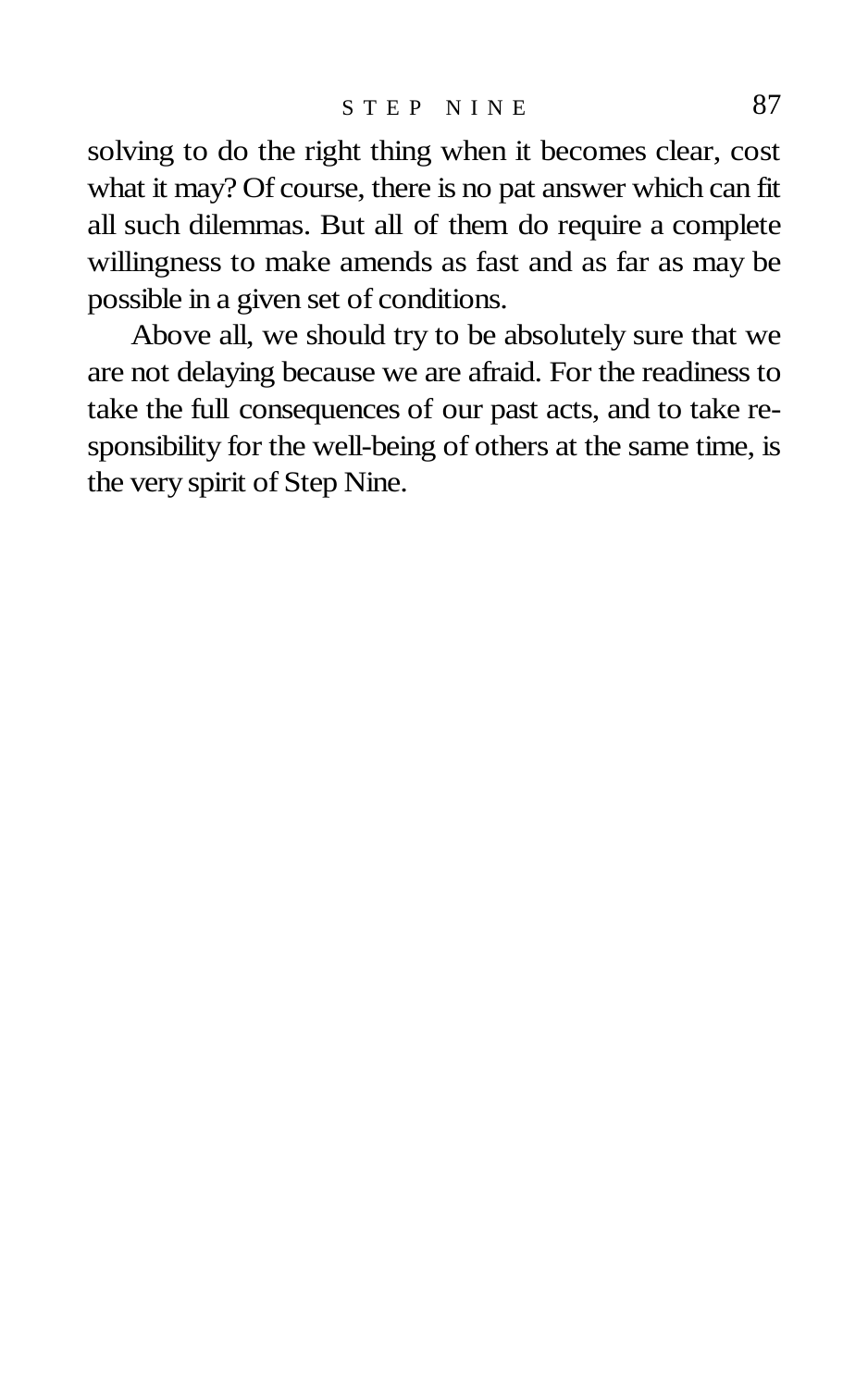#### **Step Ten**

<span id="page-87-0"></span>*"Continued to take personal inventory and when we were wrong promptly admitted it."*

 $\rm{As}$  we work the first nine Steps, we prepare ourselves for the adventure of a new life. But when we approach Step Ten we commence to put our A.A. way of living to practical use, day by day, in fair weather or foul. Then comes the acid test: can we stay sober, keep in emotional balance, and live to good purpose under all conditions?

A continuous look at our assets and liabilities, and a real desire to learn and grow by this means, are necessities for us. We alcoholics have learned this the hard way. More experienced people, of course, in all times and places have practiced unsparing self-survey and criticism. For the wise have always known that no one can make much of his life until self-searching becomes a regular habit, until he is able to admit and accept what he finds, and until he patiently and persistently tries to correct what is wrong.

When a drunk has a terrific hangover because he drank heavily yesterday, he cannot live well today. But there is another kind of hangover which we all experience whether we are drinking or not. That is the emotional hangover, the direct result of yesterday's and sometimes today's excesses of negative emotion— anger, fear, jealousy, and the like. If we would live serenely today and tomorrow, we certainly need to eliminate these hangovers. This doesn't mean we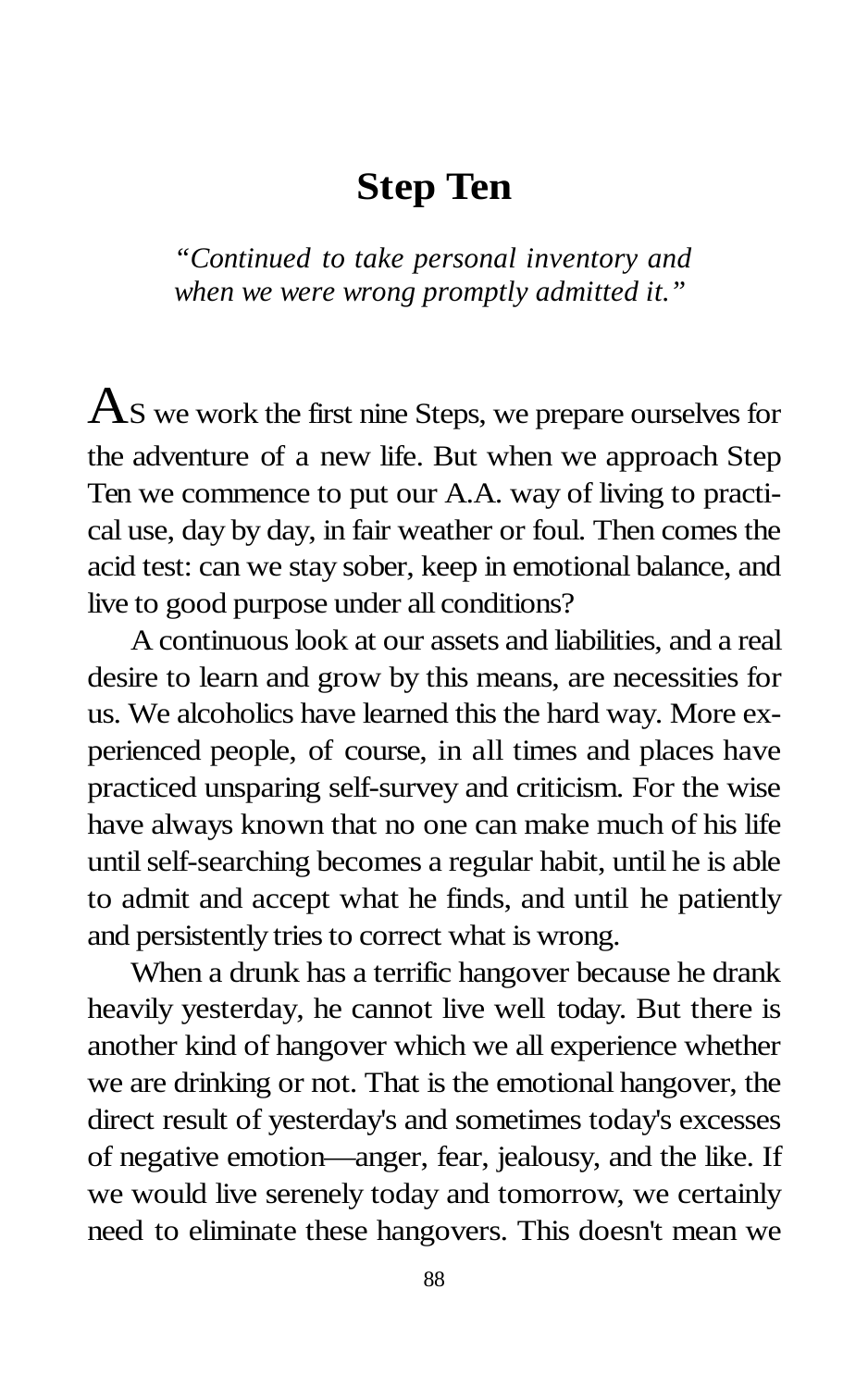need to wander morbidly around in the past. It requires an admission and correction of errors *now*. Our inventory enables us to settle with the past. When this is done, we are really able to leave it behind us. When our inventory is carefully taken, and we have made peace with ourselves, the conviction follows that tomorrow's challenges can be met as they come.

Although all inventories are alike in principle, the time factor does distinguish one from another. There's the spotcheck inventory, taken at any time of the day, whenever we find ourselves getting tangled up. There's the one we take at day's end, when we review the happenings of the hours just past. Here we cast up a balance sheet, crediting ourselves with things well done, and chalking up debits where due. Then there are those occasions when alone, or in the company of our sponsor or spiritual adviser, we make a careful review of our progress since the last time. Many A.A.'s go in for annual or semiannual housecleanings. Many of us also like the experience of an occasional retreat from the outside world where we can quiet down for an undisturbed day or so of self-overhaul and meditation.

Aren't these practices joy-killers as well as time-consumers? Must A.A.'s spend most of their waking hours drearily rehashing their sins of omission or commission? Well, hardly. The emphasis on inventory is heavy only because a great many of us have never really acquired the habit of accurate self-appraisal. Once this healthy practice has become grooved, it will be so interesting and profitable that the time it takes won't be missed. For these minutes and sometimes hours spent in self-examination are bound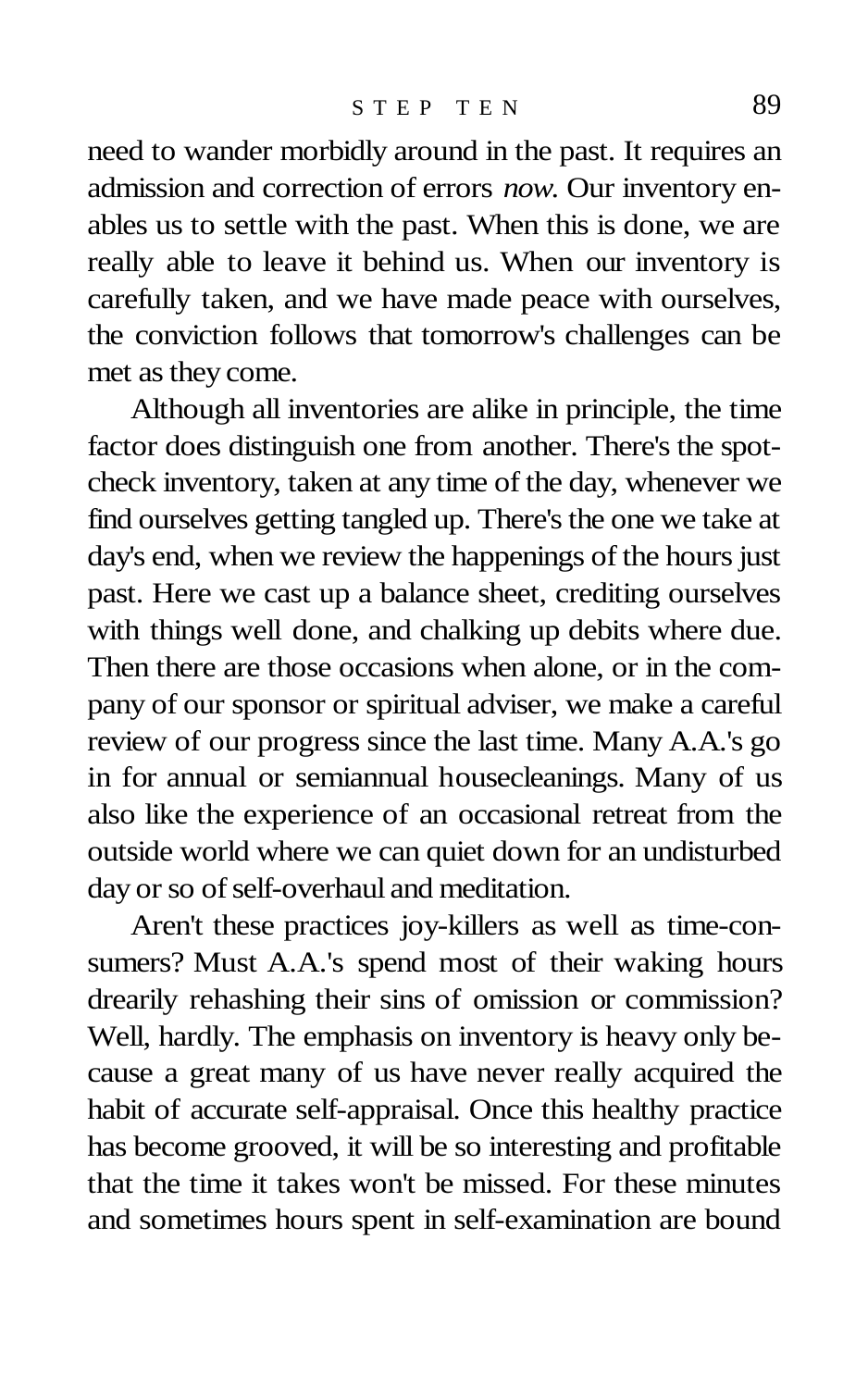to make all the other hours of our day better and happier. And at length our inventories become a regular part of everyday living, rather than something unusual or set apart.

Before we ask what a spot-check inventory is, let's look at the kind of setting in which such an inventory can do its work.

It is a spiritual axiom that every time we are disturbed, no matter what the cause, there is something wrong *with us*. If somebody hurts us and we are sore, we are in the wrong also. But are there no exceptions to this rule? What about "justifiable" anger? If somebody cheats us, aren't we entitled to be mad? Can't we be properly angry with selfrighteous folk? For us of A.A. these are dangerous exceptions. We have found that justified anger ought to be left to those better qualified to handle it.

Few people have been more victimized by resentments than have we alcoholics. It mattered little whether our resentments were justified or not. A burst of temper could spoil a day, and a well-nursed grudge could make us miserably ineffective. Nor were we ever skillful in separating justified from unjustified anger. As we saw it, our wrath was always justified. Anger, that occasional luxury of more balanced people, could keep us on an emotional jag indefinitely. These emotional "dry benders" often led straight to the bottle. Other kinds of disturbances— jealousy, envy, self-pity, or hurt pride— did the same thing.

A spot-check inventory taken in the midst of such disturbances can be of very great help in quieting stormy emotions. Today's spot check finds its chief application to situations which arise in each day's march. The considera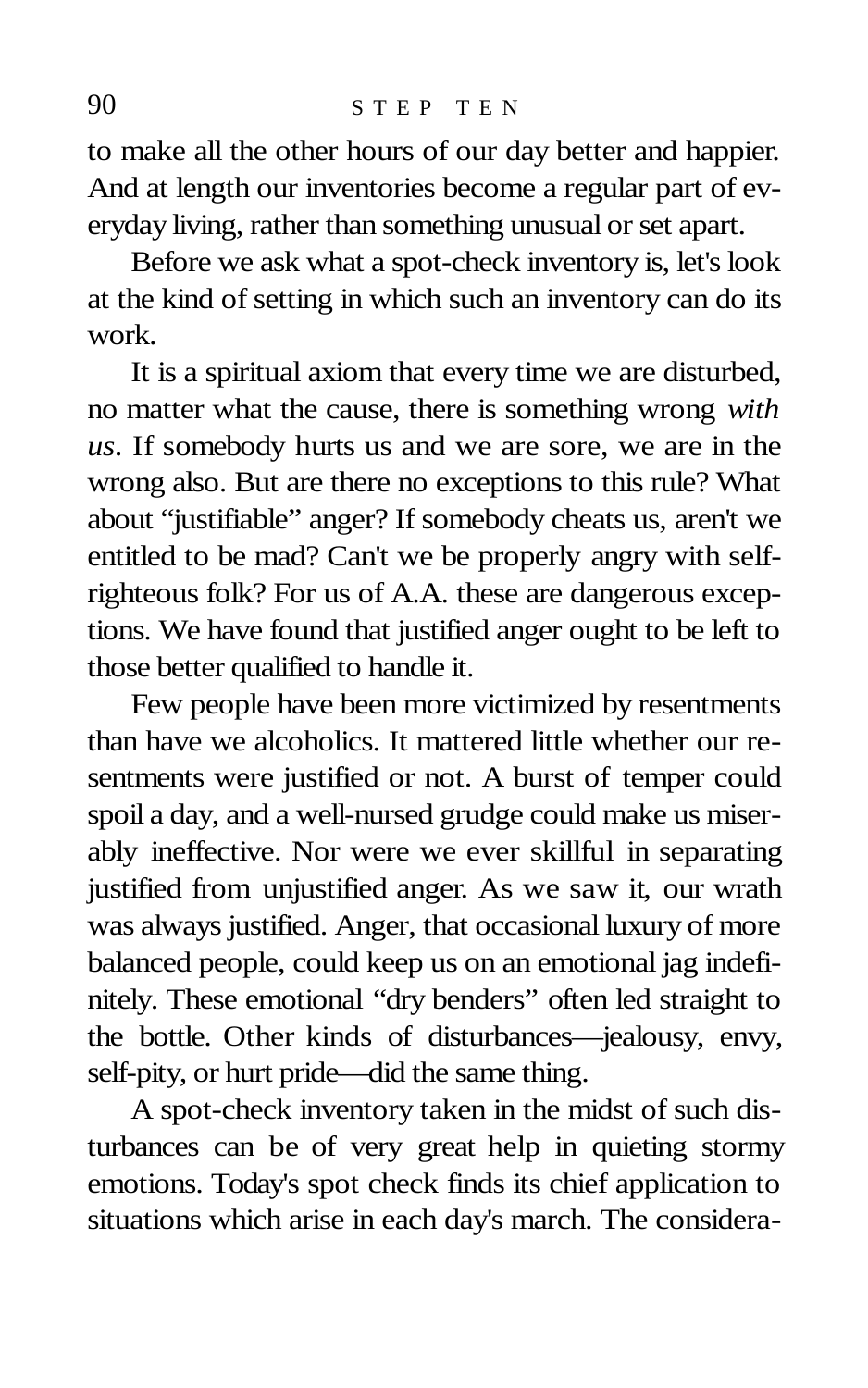tion of long-standing difficulties had better be postponed, when possible, to times deliberately set aside for that purpose. The quick inventory is aimed at our daily ups and downs, especially those where people or new events throw us off balance and tempt us to make mistakes.

In all these situations we need self-restraint, honest analysis of what is involved, a willingness to admit when the fault is ours, and an equal willingness to forgive when the fault is elsewhere. We need not be discouraged when we fall into the error of our old ways, for these disciplines are not easy. We shall look for progress, not for perfection.

Our first objective will be the development of self-restraint. This carries a top priority rating. When we speak or act hastily or rashly, the ability to be fair-minded and tolerant evaporates on the spot. One unkind tirade or one willful snap judgment can ruin our relation with another person for a whole day, or maybe a whole year. Nothing pays off like restraint of tongue and pen. We must avoid quick-tempered criticism and furious, power-driven argument. The same goes for sulking or silent scorn. These are emotional booby traps baited with pride and vengefulness. Our first job is to sidestep the traps. When we are tempted by the bait, we should train ourselves to step back and think. For we can neither think nor act to good purpose until the habit of selfrestraint has become automatic.

Disagreeable or unexpected problems are not the only ones that call for self-control. We must be quite as careful when we begin to achieve some measure of importance and material success. For no people have ever loved personal triumphs more than we have loved them; we drank of suc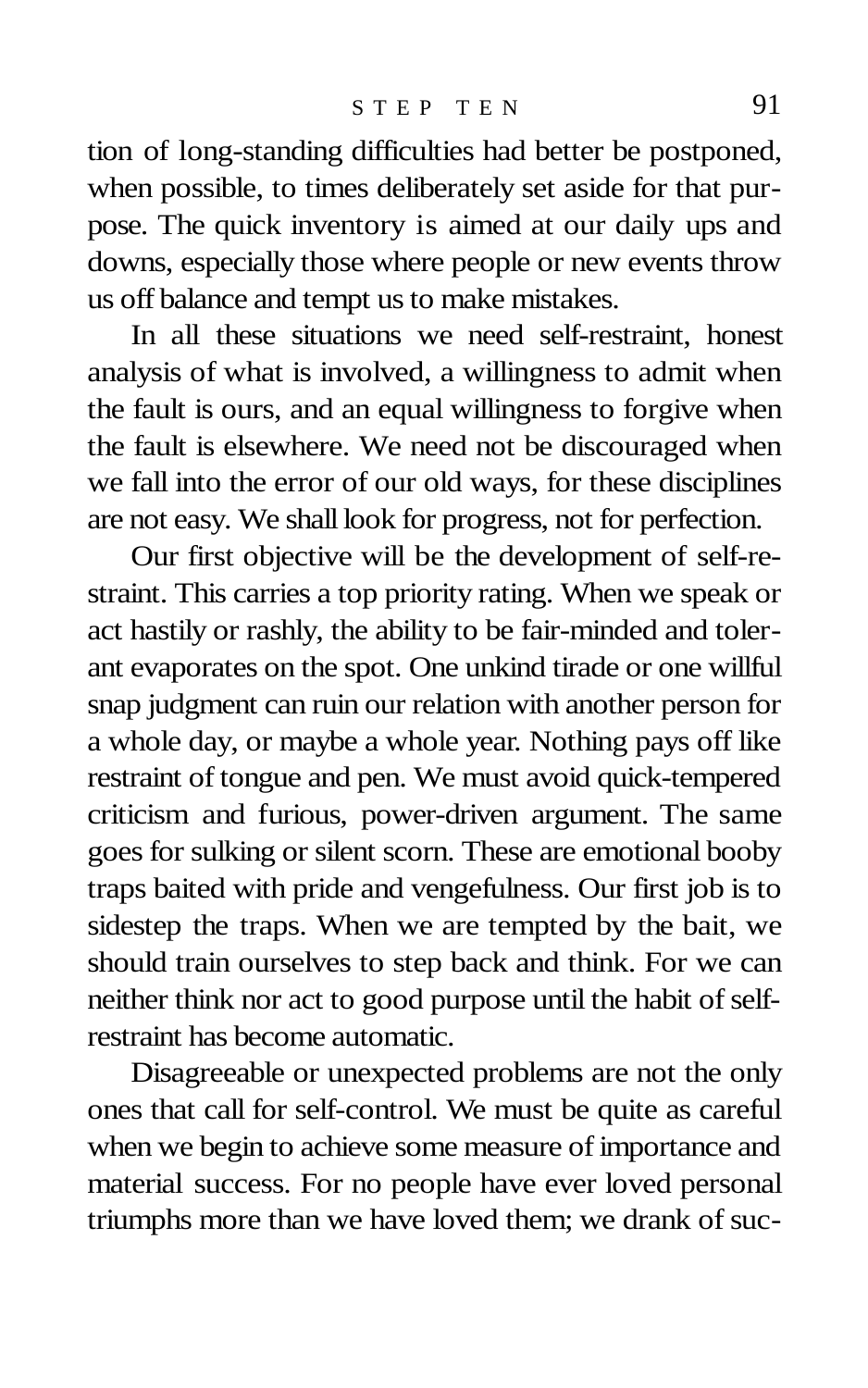cess as of a wine which could never fail to make us feel elated. When temporary good fortune came our way, we indulged ourselves in fantasies of still greater victories over people and circumstances. Thus blinded by prideful selfconfidence, we were apt to play the big shot. Of course, people turned away from us, bored or hurt.

Now that we're in A.A. and sober, and winning back the esteem of our friends and business associates, we find that we still need to exercise special vigilance. As an insurance against "big-shot-ism" we can often check ourselves by remembering that we are today sober only by the grace of God and that any success we may be having is far more His success than ours.

Finally, we begin to see that all people, including ourselves, are to some extent emotionally ill as well as frequently wrong, and then we approach true tolerance and see what real love for our fellows actually means. It will become more and more evident as we go forward that it is pointless to become angry, or to get hurt by people who, like us, are suffering from the pains of growing up.

Such a radical change in our outlook will take time, maybe a lot of time. Not many people can truthfully assert that they love everybody. Most of us must admit that we have loved but a few; that we have been quite indifferent to the many so long as none of them gave us trouble; and as for the remainder— well, we have really disliked or hated them. Although these attitudes are common enough, we A.A.'s find we need something much better in order to keep our balance. We can't stand it if we hate deeply. The idea that we can be possessively loving of a few, can ignore the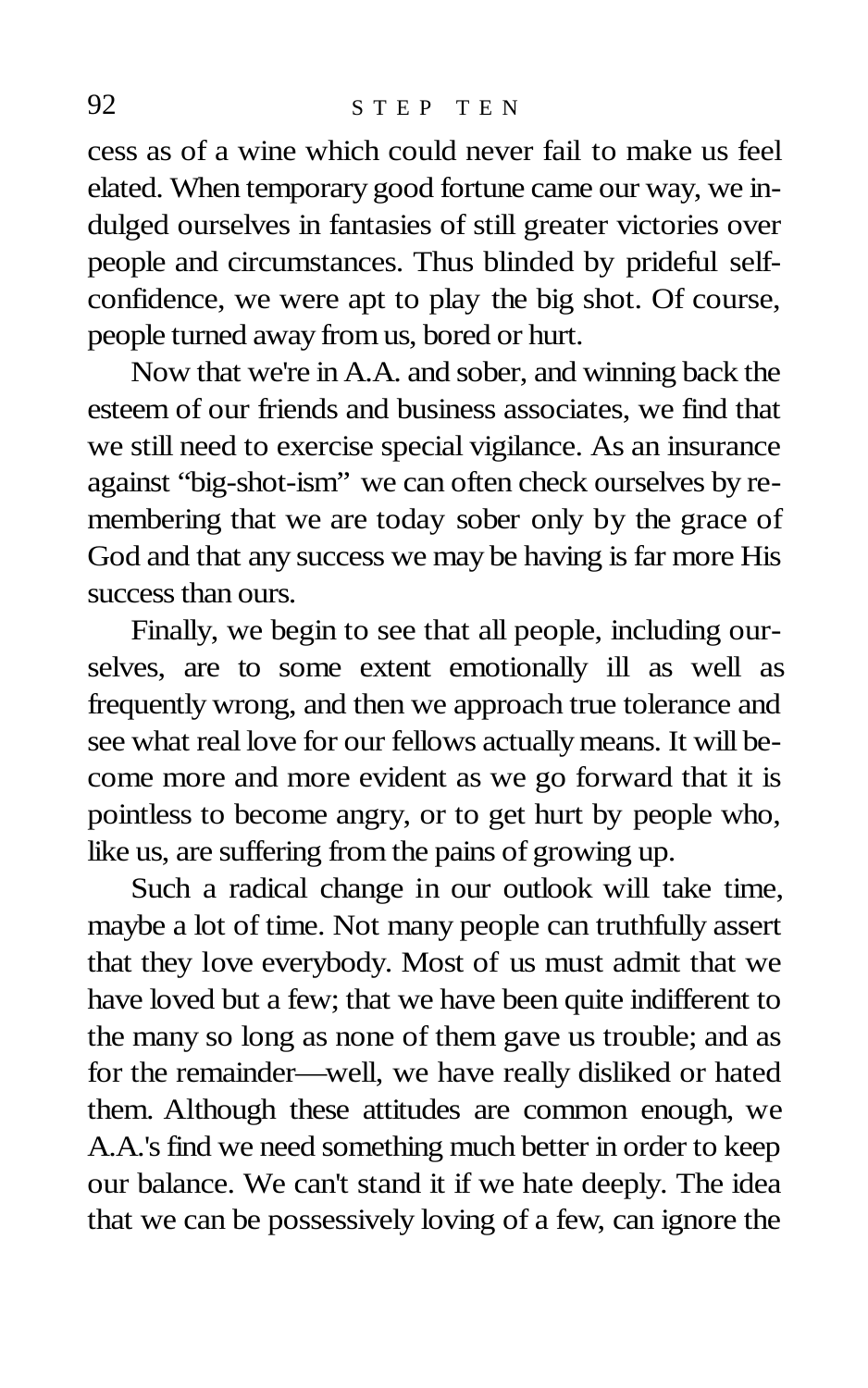many, and can continue to fear or hate *anybody*, has to be abandoned, if only a little at a time.

We can try to stop making unreasonable demands upon those we love. We can show kindness where we had shown none. With those we dislike we can begin to practice justice and courtesy, perhaps going out of our way to understand and help them.

Whenever we fail any of these people, we can promptly admit it— to ourselves always, and to them also, when the admission would be helpful. Courtesy, kindness, justice, and love are the keynotes by which we may come into harmony with practically anybody. When in doubt we can always pause, saying, "Not my will, but Thine, be done." And we can often ask ourselves, "Am I doing to others as I would have them do to me— today?"

When evening comes, perhaps just before going to sleep, many of us draw up a balance sheet for the day. This is a good place to remember that inventory-taking is not always done in red ink. It's a poor day indeed when we haven't done *something* right. As a matter of fact, the waking hours are usually well filled with things that are constructive. Good intentions, good thoughts, and good acts are there for us to see. Even when we have tried hard and failed, we may chalk that up as one of the greatest credits of all. Under these conditions, the pains of failure are converted into assets. Out of them we receive the stimulation we need to go forward. Someone who knew what he was talking about once remarked that pain was the touchstone of all spiritual progress. How heartily we A.A.'s can agree with him, for we know that the pains of drinking had to come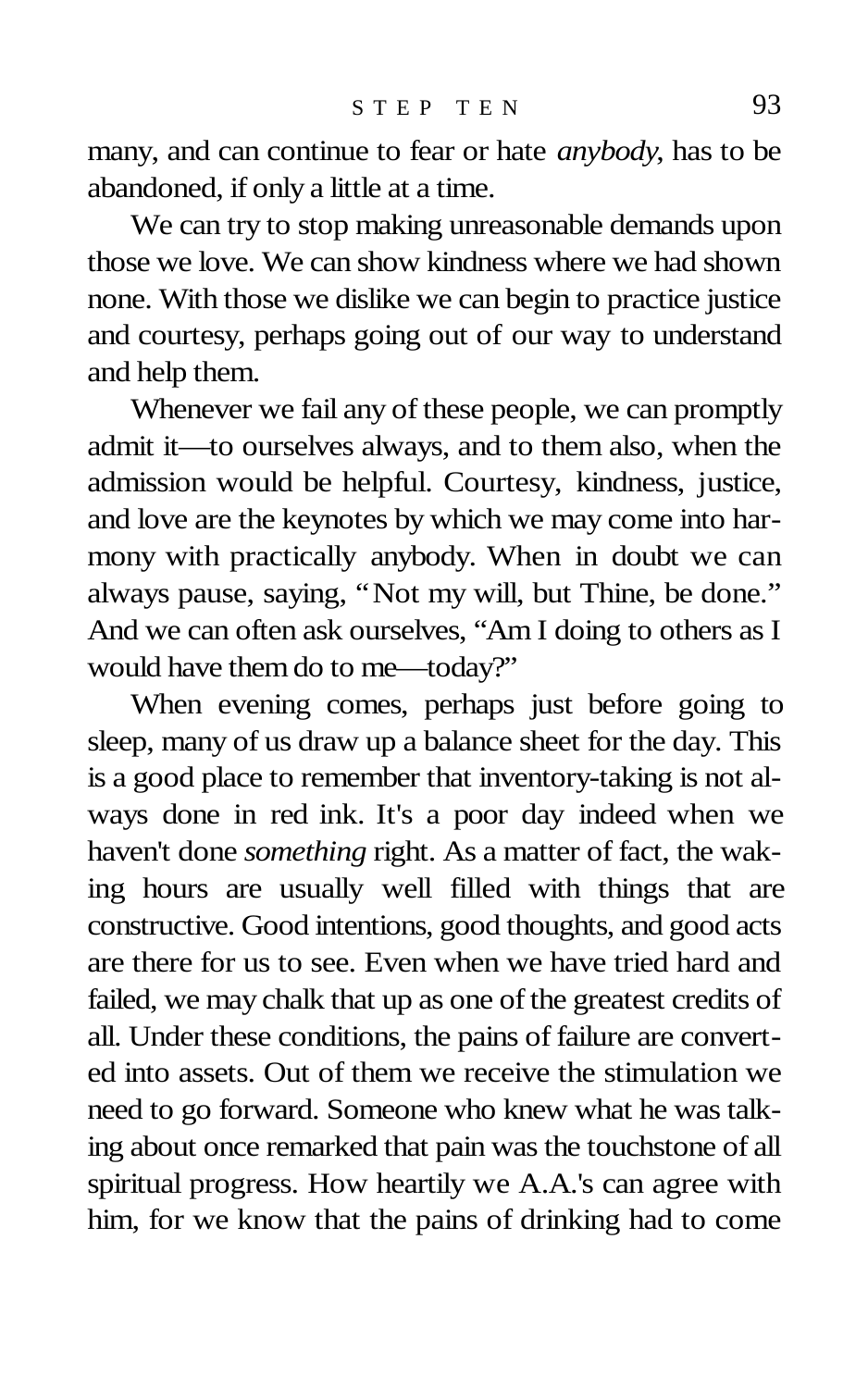before sobriety, and emotional turmoil before serenity.

As we glance down the debit side of the day's ledger, we should carefully examine our motives in each thought or act that appears to be wrong. In most cases our motives won't be hard to see and understand. When prideful, angry, jealous, anxious, or fearful, we acted accordingly, and that was that. Here we need only recognize that we did act or think badly, try to visualize how we might have done better, and resolve with God's help to carry these lessons over into tomorrow, making, of course, any amends still neglected.

But in other instances only the closest scrutiny will reveal what our true motives were. There are cases where our ancient enemy, rationalization, has stepped in and has justified conduct which was really wrong. The temptation here is to imagine that we had good motives and reasons when we really didn't.

We "constructively criticized" someone who needed it, when our real motive was to win a useless argument. Or, the person concerned not being present, we thought we were helping others to understand him, when in actuality our true motive was to feel superior by pulling him down. We sometimes hurt those we love because they need to be "taught a lesson," when we really want to punish. We were depressed and complained we felt bad, when in fact we were mainly asking for sympathy and attention. This odd trait of mind and emotion, this perverse wish to hide a bad motive underneath a good one, permeates human affairs from top to bottom. This subtle and elusive kind of selfrighteousness can underlie the smallest act or thought. Learning daily to spot, admit, and correct these flaws is the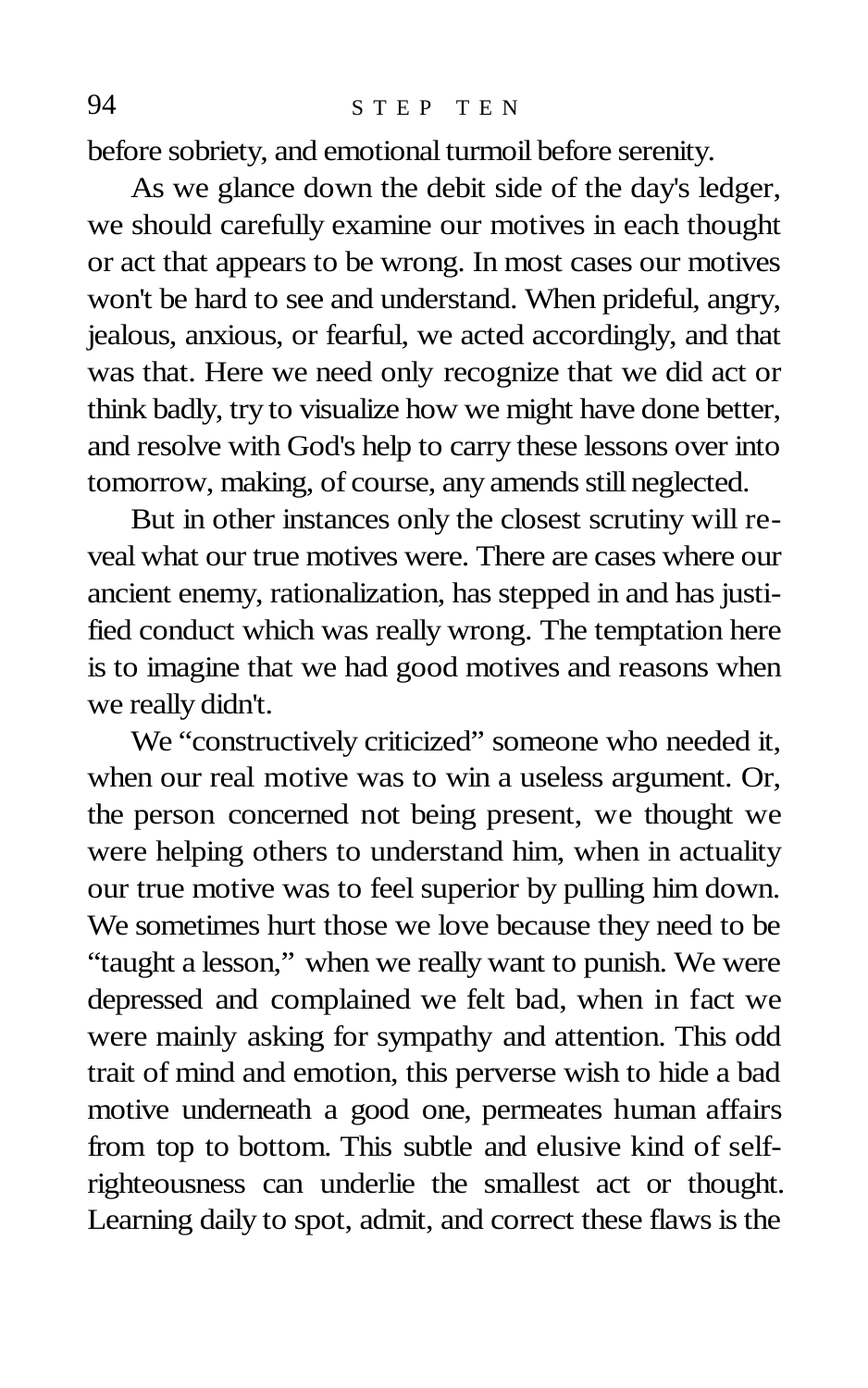essence of character-building and good living. An honest regret for harms done, a genuine gratitude for blessings received, and a willingness to try for better things tomorrow will be the permanent assets we shall seek.

Having so considered our day, not omitting to take due note of things well done, and having searched our hearts with neither fear nor favor, we can truly thank God for the blessings we have received and sleep in good conscience.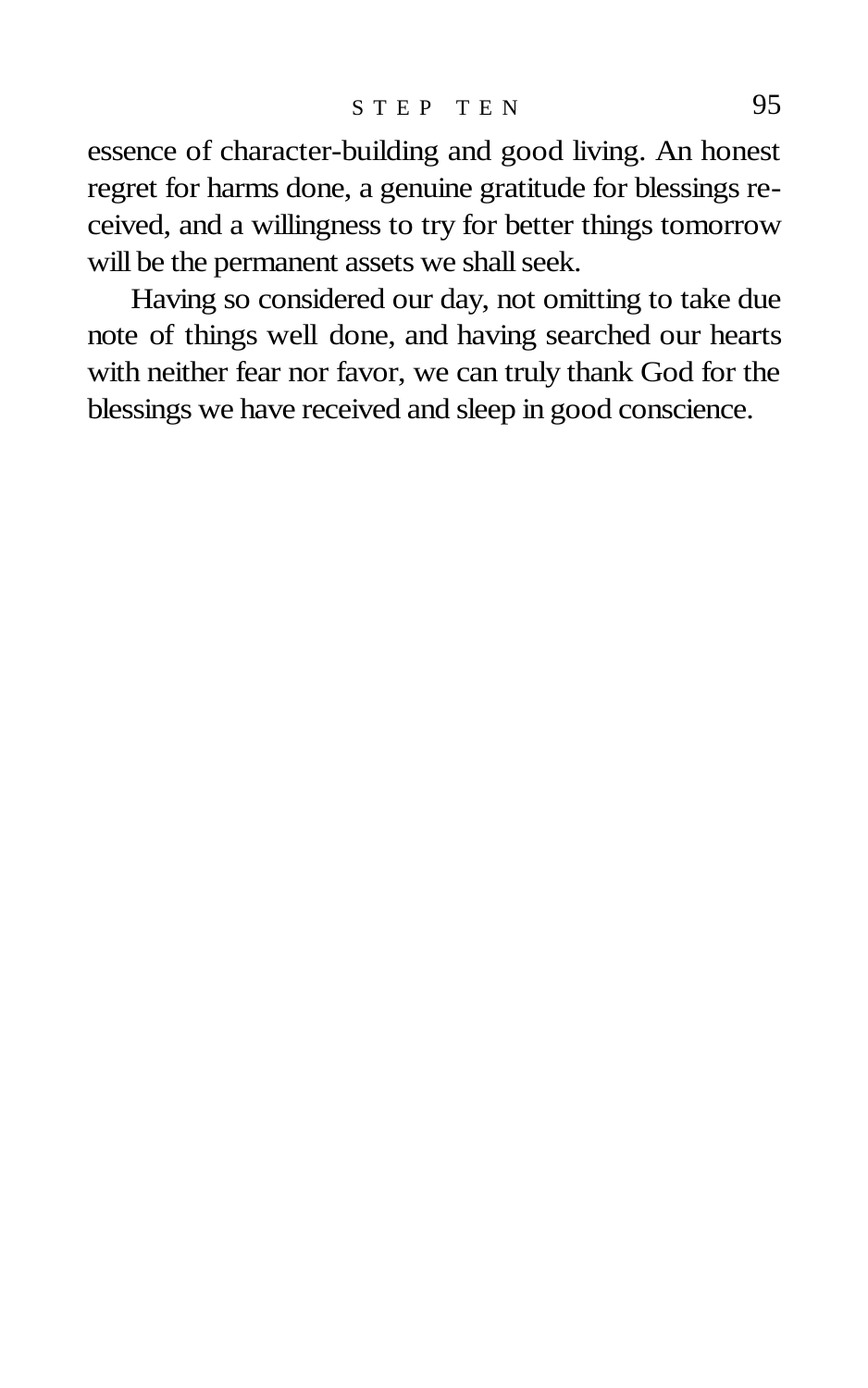### **Step Eleven**

<span id="page-95-0"></span>*"Sought through prayer and meditation to improve our conscious contact with God as we understood Him, praying only for knowledge of His will for us and the power to carry that out."*

PRAYER and meditation are our principal means of conscious contact with God.

We A.A.'s are active folk, enjoying the satisfactions of dealing with the realities of life, usually for the first time in our lives, and strenuously trying to help the next alcoholic who comes along. So it isn't surprising that we often tend to slight serious meditation and prayer as something not really necessary. To be sure, we feel it is something that might help us to meet an occasional emergency, but at first many of us are apt to regard it as a somewhat mysterious skill of clergymen, from which we may hope to get a secondhand benefit. Or perhaps we don't believe in these things at all.

To certain newcomers and to those one-time agnostics who still cling to the A.A. group as their higher power, claims for the power of prayer may, despite all the logic and experience in proof of it, still be unconvincing or quite objectionable. Those of us who once felt this way can certainly understand and sympathize. We well remember how something deep inside us kept rebelling against the idea of bowing before any God. Many of us had strong log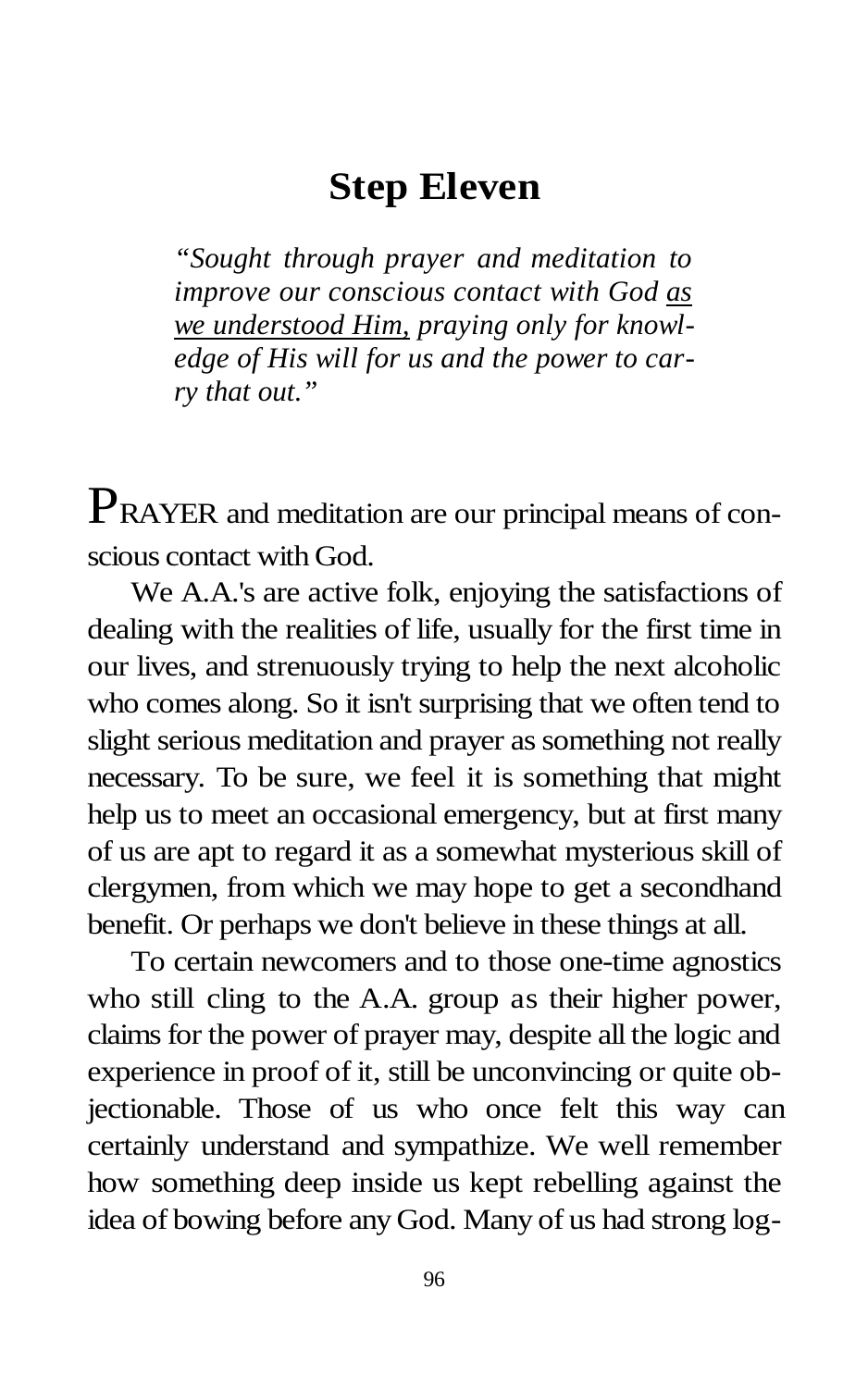ic, too, which "proved" there was no God whatever. What about all the accidents, sickness, cruelty, and injustice in the world? What about all those unhappy lives which were the direct result of unfortunate birth and uncontrollable circumstances? Surely there could be no justice in this scheme of things, and therefore no God at all.

Sometimes we took a slightly different tack. Sure, we said to ourselves, the hen probably did come before the egg. No doubt the universe had a "first cause" of some sort, the God of the Atom, maybe, hot and cold by turns. But certainly there wasn't any evidence of a God who knew or cared about human beings. We liked A.A. all right, and were quick to say that it had done miracles. But we recoiled from meditation and prayer as obstinately as the scientist who refused to perform a certain experiment lest it prove his pet theory wrong. Of course we finally did experiment, and when unexpected results followed, we felt different; in fact we *knew* different; and so we were sold on meditation and prayer. And that, we have found, can happen to anybody who tries. It has been well said that "almost the only scoffers at prayer are those who never tried it enough."

Those of us who have come to make regular use of prayer would no more do without it than we would refuse air, food, or sunshine. And for the same reason. When we refuse air, light, or food, the body suffers. And when we turn away from meditation and prayer, we likewise deprive our minds, our emotions, and our intuitions of vitally needed support. As the body can fail its purpose for lack of nourishment, so can the soul. We all need the light of God's reality, the nourishment of His strength, and the atmosphere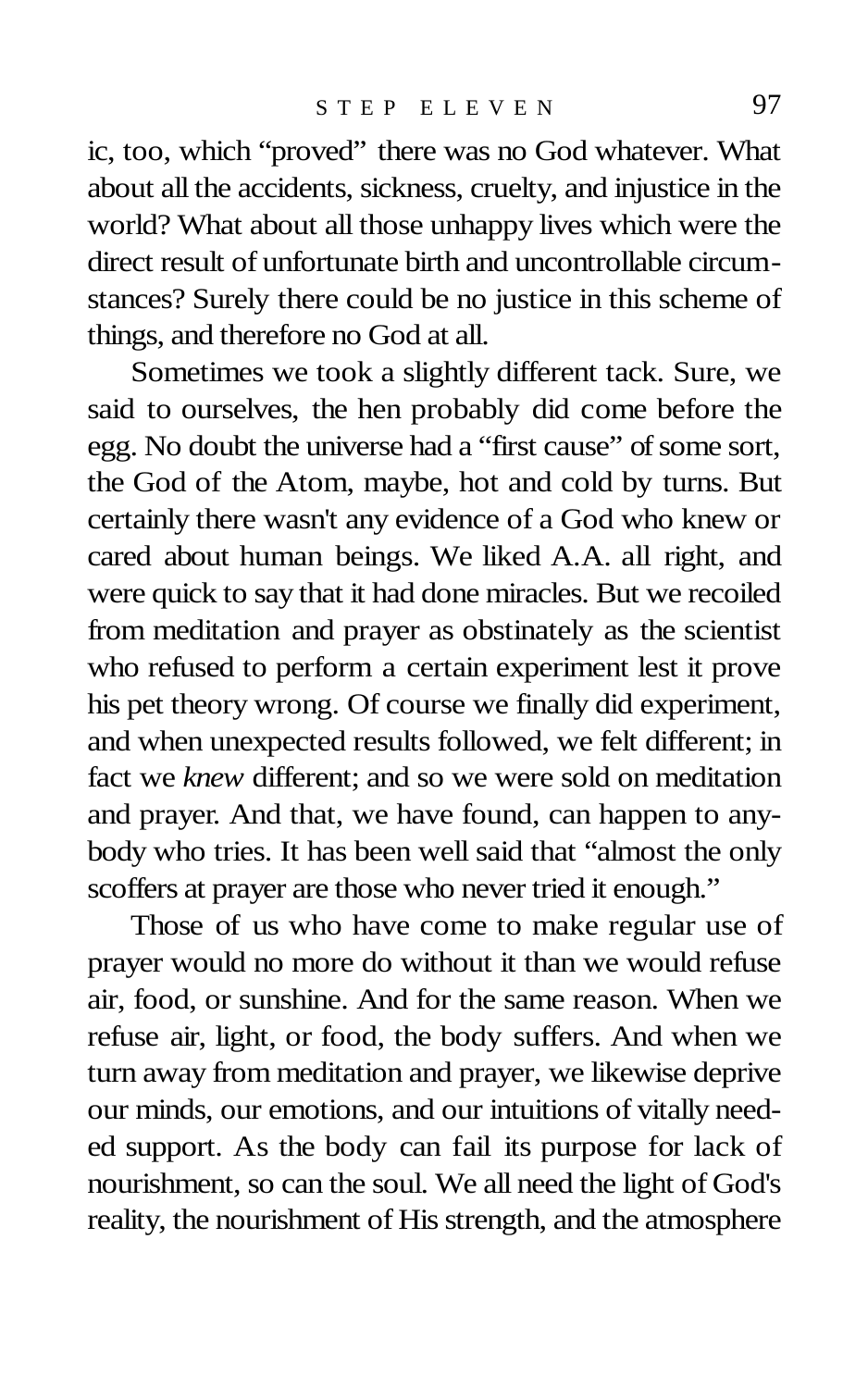of His grace. To an amazing extent the facts of A.A. Life confirm this ageless truth.

There is a direct linkage among self-examination, meditation, and prayer. Taken separately, these practices can bring much relief and benefit. But when they are logically related and interwoven, the result is an unshakable foundation for life. Now and then we may be granted a glimpse of that ultimate reality which is God's kingdom. And we will be comforted and assured that our own destiny in that realm will be secure for so long as we try, however falteringly, to find and do the will of our own Creator.

As we have seen, self-searching is the means by which we bring new vision, action, and grace to bear upon the dark and negative side of our natures. It is a step in the development of that kind of humility that makes it possible for us to receive God's help. Yet it is only a step. We will want to go further.

We will want the good that is in us all, even in the worst of us, to flower and to grow. Most certainly we shall need bracing air and an abundance of food. But first of all we shall want sunlight; nothing much can grow in the dark. Meditation is our step out into the sun. How, then, shall we meditate?

The actual experience of meditation and prayer across the centuries is, of course, immense. The world's libraries and places of worship are a treasure trove for all seekers. It is to be hoped that every A.A. who has a religious connection which emphasizes meditation will return to the practice of that devotion as never before. But what about the rest of us who, less fortunate, don't even know how to begin?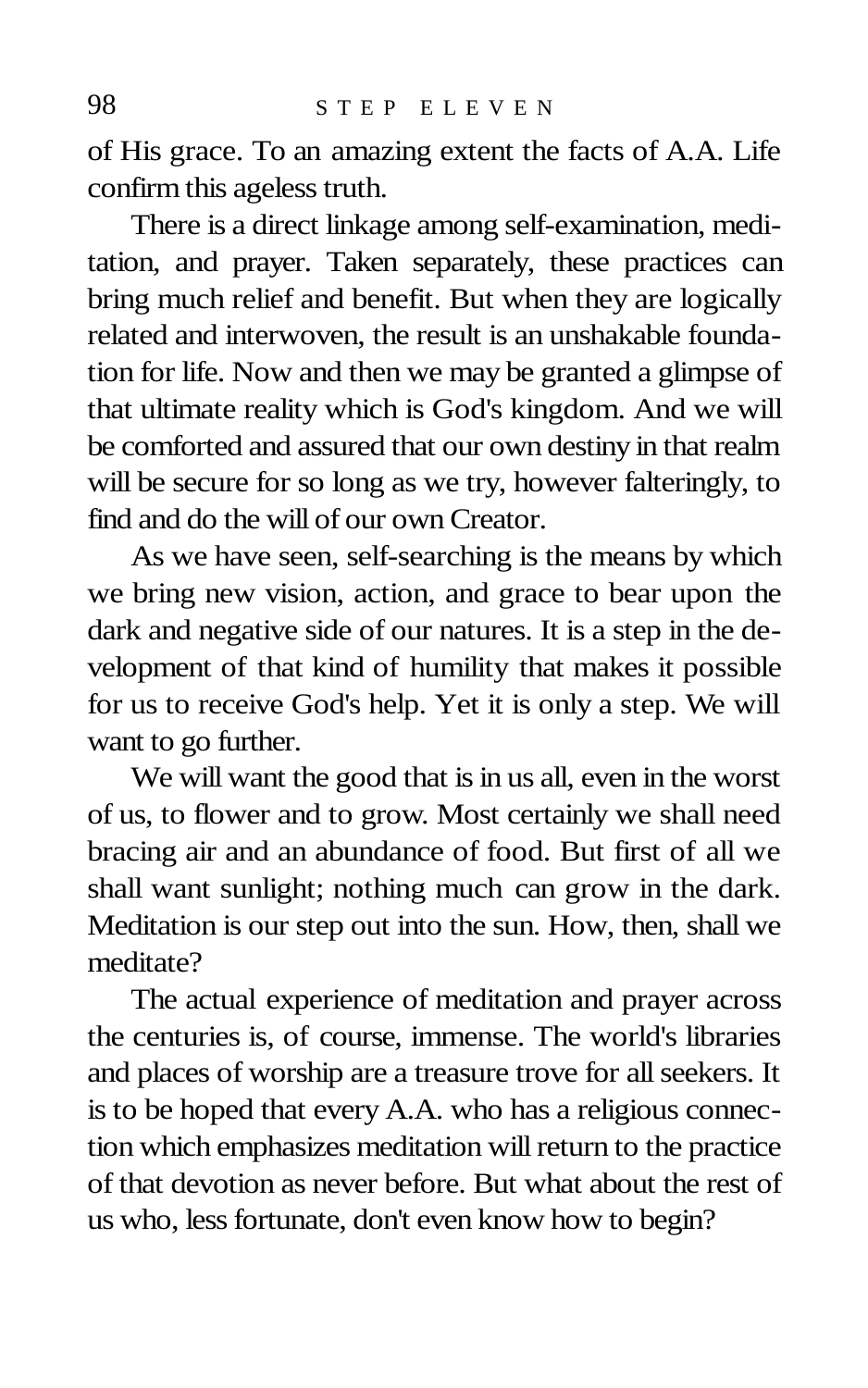Well, we might start like this. First let's look at a really good prayer. We won't have far to seek; the great men and women of all religions have left us a wonderful supply. Here let us consider one that is a classic.

Its author was a man who for several hundred years now has been rated as a saint. We won't be biased or scared off by that fact, because although he was not an alcoholic he did, like us, go through the emotional wringer. And as he came out the other side of that painful experience, this prayer was his expression of what he could then see, feel, and wish to become:

"Lord, make me a channel of thy peace— that where there is hatred, I may bring love— that where there is wrong, I may bring the spirit of forgiveness— that where there is discord, I may bring harmony— that where there is error, I may bring truth— that where there is doubt, I may bring faith— that where there is despair, I may bring hope — that where there are shadows, I may bring light— that where there is sadness, I may bring joy. Lord, grant that I may seek rather to comfort than to be comforted— to understand, than to be understood— to love, than to be loved. For it is by self-forgetting that one finds. It is by forgiving that one is forgiven. It is by dying that one awakens to Eternal Life. Amen."

As beginners in meditation, we might now reread this prayer several times very slowly, savoring every word and trying to take in the deep meaning of each phrase and idea. It will help if we can drop all resistance to what our friend says. For in meditation, debate has no place. We rest quietly with the thoughts of someone who knows, so that we may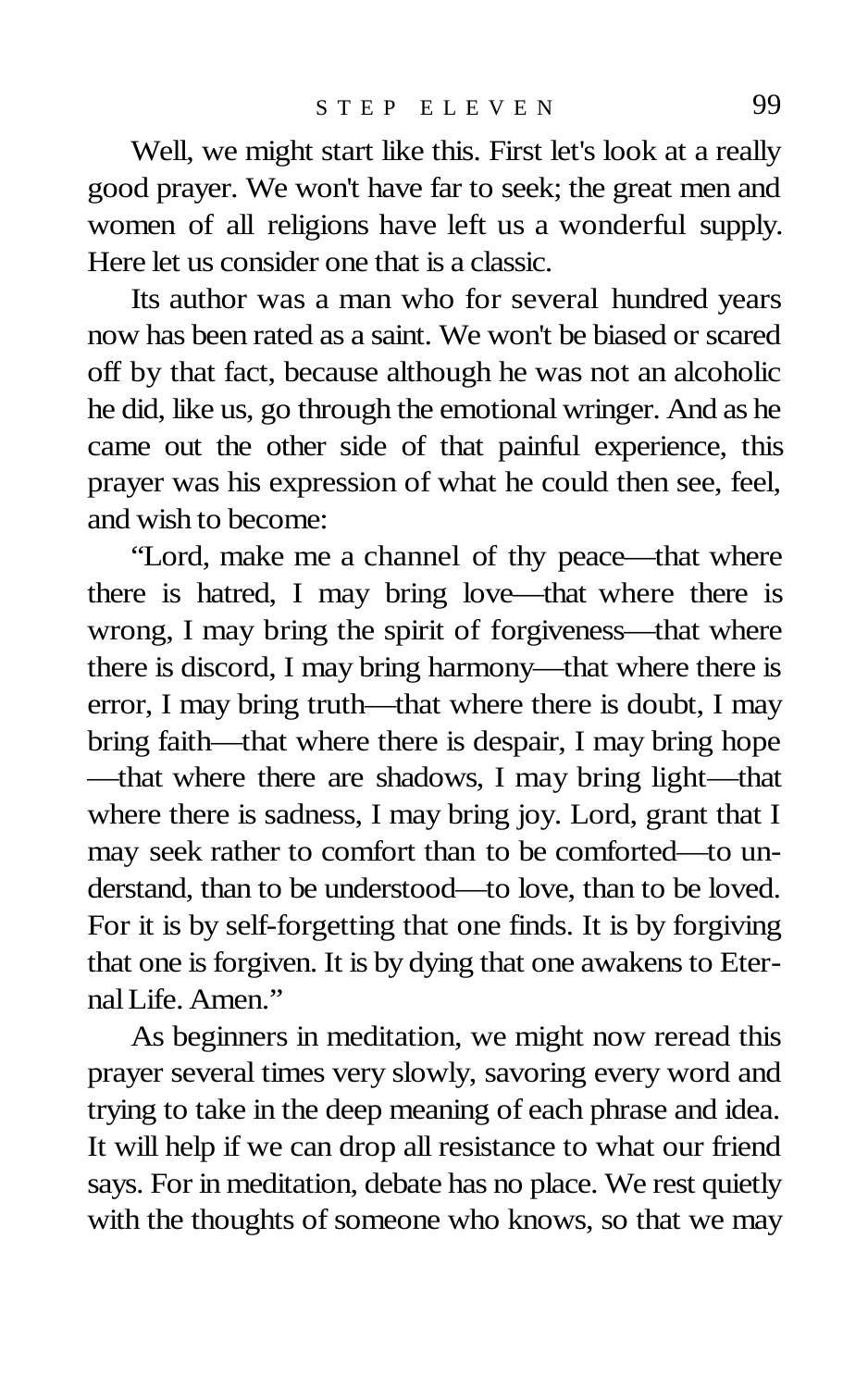experience and learn.

As though lying upon a sunlit beach, let us relax and breathe deeply of the spiritual atmosphere with which the grace of this prayer surrounds us. Let us become willing to partake and be strengthened and lifted up by the sheer spiritual power, beauty, and love of which these magnificent words are the carriers. Let us look now upon the sea and ponder what its mystery is; and let us lift our eyes to the far horizon, beyond which we shall seek all those wonders still unseen.

"Shucks!" says somebody. "This is nonsense. It isn't practical."

When such thoughts break in, we might recall, a little ruefully, how much store we used to set by imagination as it tried to create reality out of bottles. Yes, we reveled in that sort of thinking, didn't we? And though sober nowadays, don't we often try to do much the same thing? Perhaps our trouble was not that we used our imagination. Perhaps the real trouble was our almost total inability to point imagination toward the right objectives. There's nothing the matter with *constructive* imagination; all sound achievement rests upon it. After all, no man can build a house until he first envisions a plan for it. Well, meditation is like that, too; it helps to envision our spiritual objective before we try to move toward it. So let's get back to that sunlit beach— or to the plains or to the mountains, if you prefer.

When, by such simple devices, we have placed ourselves in a mood in which we can focus undisturbed on constructive imagination, we might proceed like this:

Once more we read our prayer, and again try to see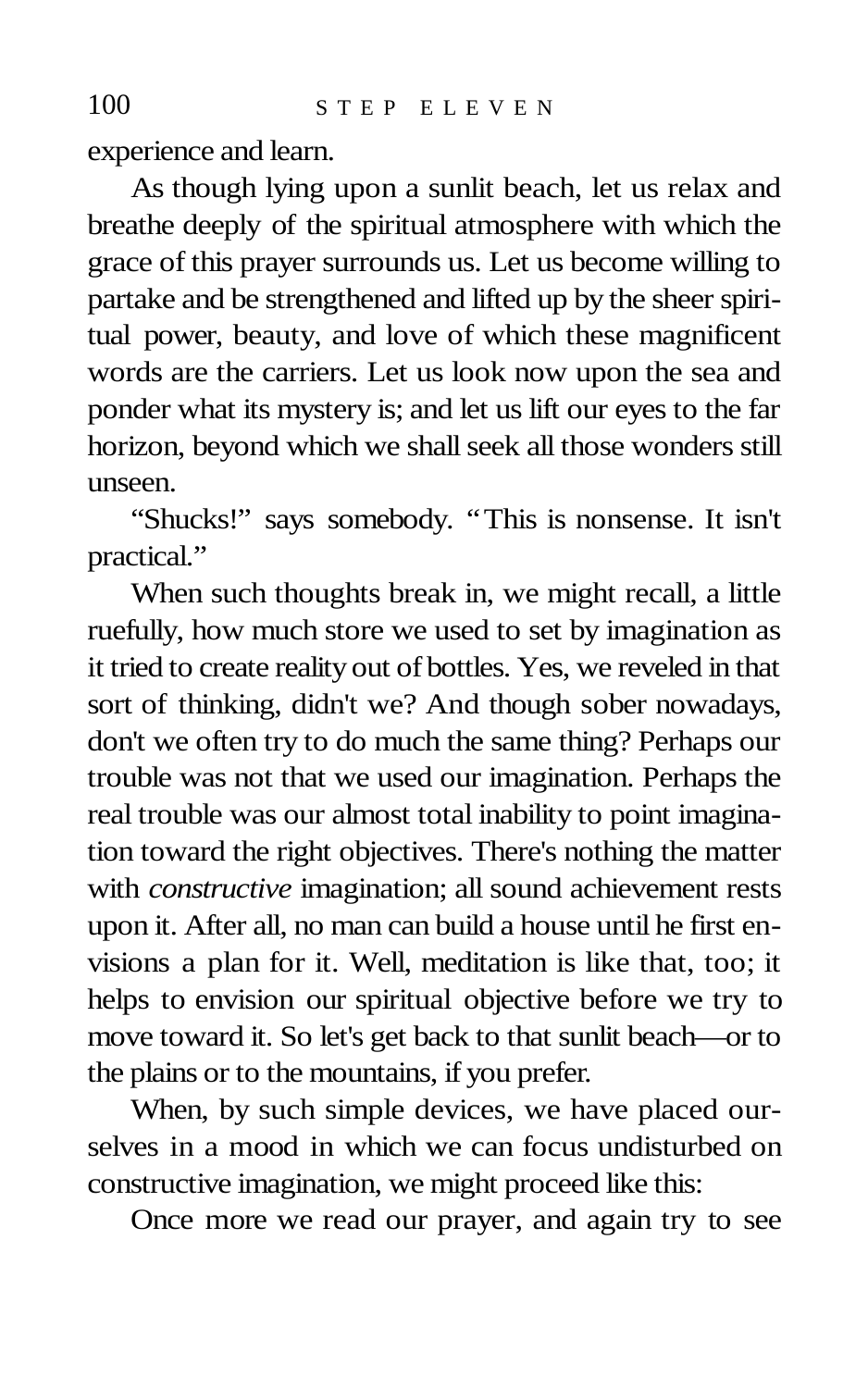what its inner essence is. We'll think now about the man who first uttered the prayer. First of all, he wanted to become a "channel." Then he asked for the grace to bring love, forgiveness, harmony, truth, faith, hope, light, and joy to every human being he could.

Next came the expression of an aspiration and a hope for himself. He hoped, God willing, that he might be able to find some of these treasures, too. This he would try to do by what he called self-forgetting. What did he mean by "selfforgetting," and how did he propose to accomplish that?

He thought it better to give comfort than to receive it; better to understand than to be understood; better to forgive than to be forgiven.

This much could be a fragment of what is called meditation, perhaps our very first attempt at a mood, a flier into the realm of spirit, if you like. It ought to be followed by a good look at where we stand now, and a further look at what might happen in our lives were we able to move closer to the ideal we have been trying to glimpse. Meditation is something which can always be further developed. It has no boundaries, either of width or height. Aided by such instruction and example as we can find, it is essentially an individual adventure, something which each one of us works out in his own way. But its object is always the same: to improve our conscious contact with God, with His grace, wisdom, and love. And let's always remember that meditation is in reality intensely practical. One of its first fruits is emotional balance. With it we can broaden and deepen the channel between ourselves and God as we understand Him.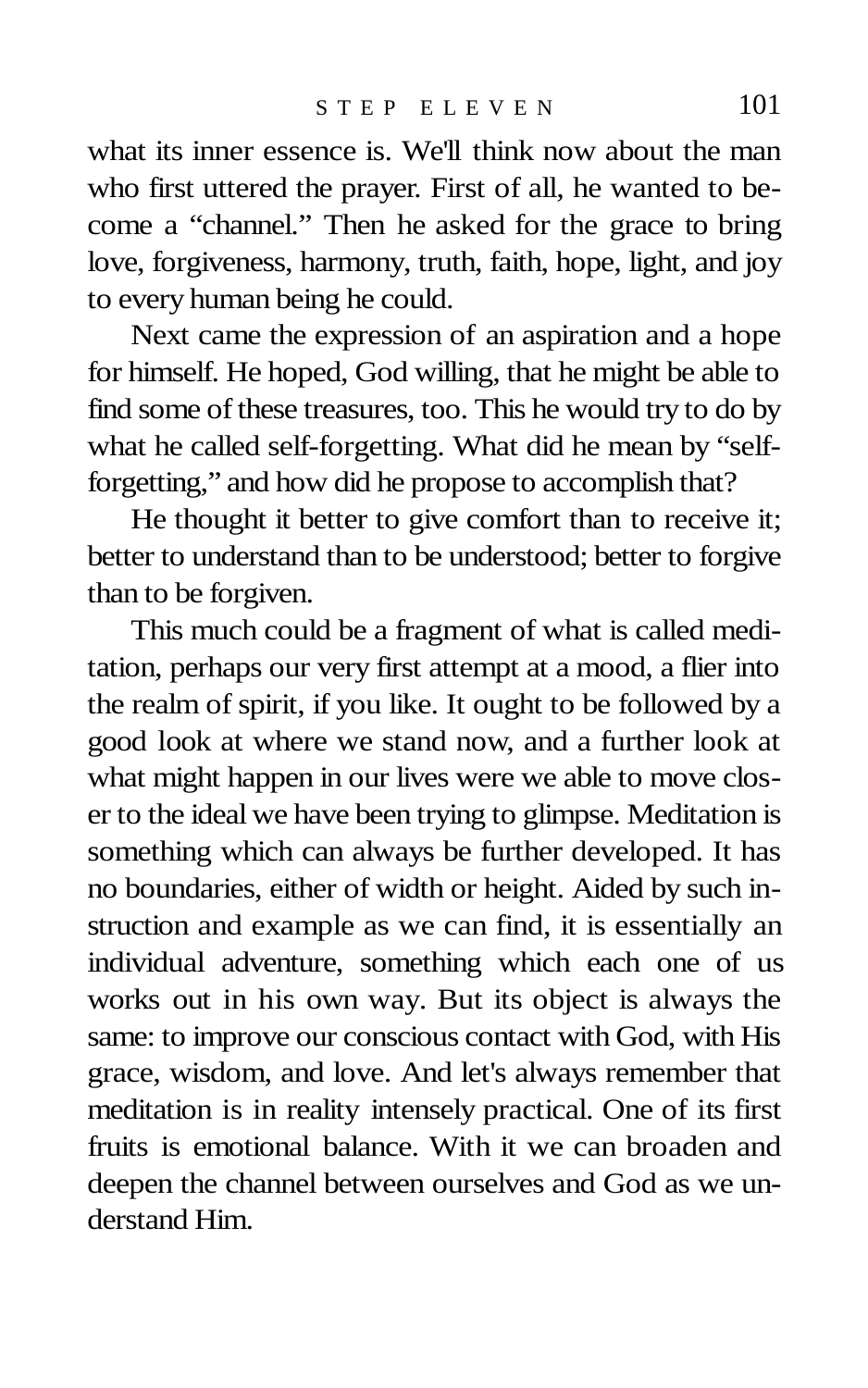Now, what of prayer? Prayer is the raising of the heart and mind to God—and in this sense it includes meditation. How may we go about it? And how does it fit in with meditation? Prayer, as commonly understood, is a petition to God. Having opened our channel as best we can, we try to ask for those right things of which we and others are in the greatest need. And we think that the whole range of our needs is well defined by that part of Step Eleven which says: "... knowledge of His will for us and the power to carry that out." A request for this fits in any part of our day.

In the morning we think of the hours to come. Perhaps we think of our day's work and the chances it may afford us to be useful and helpful, or of some special problem that it may bring. Possibly today will see a continuation of a serious and as yet unresolved problem left over from yesterday. Our immediate temptation will be to ask for specific solutions to specific problems, and for the ability to help other people as we have already thought they should be helped. In that case, we are asking God to do it *our* way. Therefore, we ought to consider each request carefully to see what its real merit is. Even so, when making specific requests, it will be well to add to each one of them this qualification: ". . . if it be Thy will." We ask simply that throughout the day God place in us the best understanding of His will that we can have for that day, and that we be given the grace by which we may carry it out.

As the day goes on, we can pause where situations must be met and decisions made, and renew the simple request: "Thy will, not mine, be done." If at these points our emotional disturbance happens to be great, we will more surely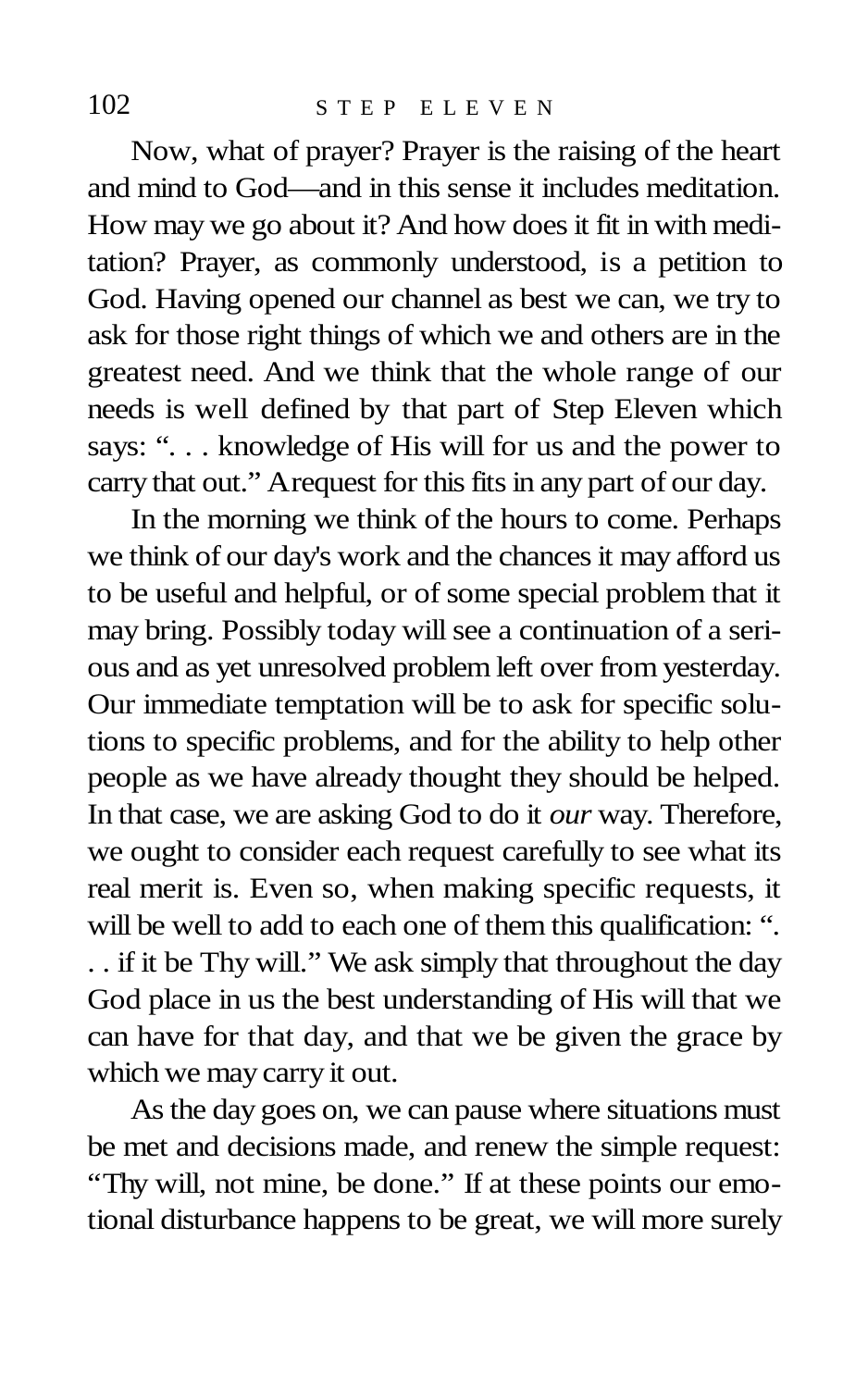keep our balance, provided we remember, and repeat to ourselves, a particular prayer or phrase that has appealed to us in our reading or meditation. Just saying it over and over will often enable us to clear a channel choked up with anger, fear, frustration, or misunderstanding, and permit us to return to the surest help of all— our search for God's will, not our own, in the moment of stress. At these critical moments, if we remind ourselves that "it is better to comfort than to be comforted, to understand than to be understood, to love than to be loved," we will be following the intent of Step Eleven.

Of course, it is reasonable and understandable that the question is often asked: "*Why* can't we take a specific and troubling dilemma straight to God, and in prayer secure from Him sure and definite answers to our requests?"

This can be done, but it has hazards. We have seen A.A.'s ask with much earnestness and faith for God's explicit guidance on matters ranging all the way from a shattering domestic or financial crisis to correcting a minor personal fault, like tardiness. Quite often, however, the thoughts that *seem* to come from God are not answers at all. They prove to be well-intentioned unconscious rationalizations. The A.A., or indeed any man, who tries to run his life rigidly by this kind of prayer, by this self-serving demand of God for replies, is a particularly disconcerting individual. To any questioning or criticism of his actions he instantly proffers his reliance upon prayer for guidance in all matters great or small. He may have forgotten the possibility that his own wishful thinking and the human tendency to rationalize have distorted his so-called guid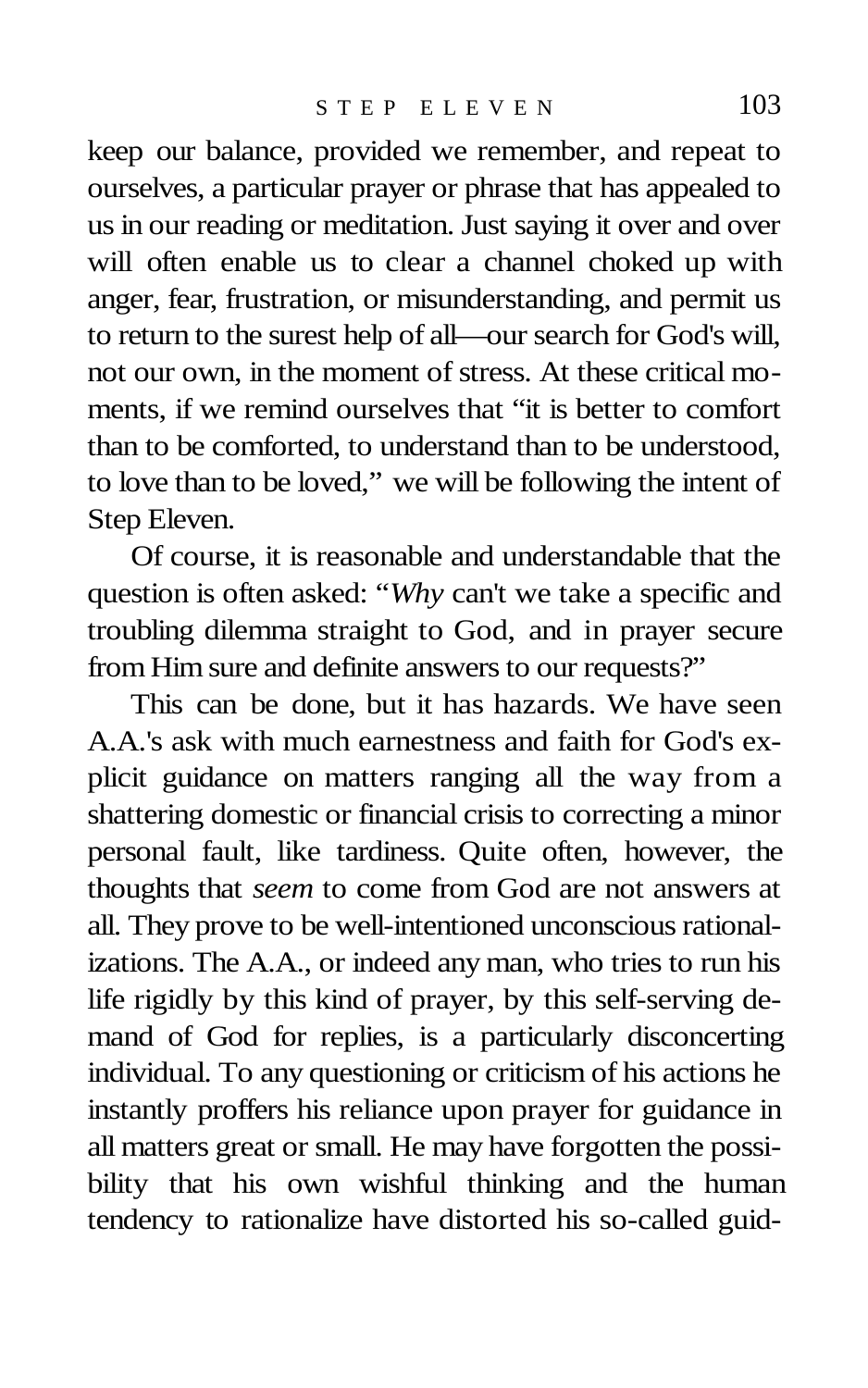ance. With the best of intentions, he tends to force his own will into all sorts of situations and problems with the comfortable assurance that he is acting under God's specific direction. Under such an illusion, he can of course create great havoc without in the least intending it.

We also fall into another similar temptation. We form ideas as to what we think God's will is for other people. We say to ourselves, "This one ought to be cured of his fatal malady," or "That one ought to be relieved of his emotional pain," and we pray for these specific things. Such prayers, of course, are fundamentally good acts, but often they are based upon a supposition that we know God's will for the person for whom we pray. This means that side by side with an earnest prayer there can be a certain amount of presumption and conceit in us. It is A.A.'s experience that particularly in these cases we ought to pray that God's will, whatever it is, be done for others as well as for ourselves.

In A.A. we have found that the actual good results of prayer are beyond question. They are matters of knowledge and experience. All those who have persisted have found strength not ordinarily their own. They have found wisdom beyond their usual capability. And they have increasingly found a peace of mind which can stand firm in the face of difficult circumstances.

We discover that we do receive guidance for our lives to just about the extent that we stop making demands upon God to give it to us on order and on our terms. Almost any experienced A.A. will tell how his affairs have taken remarkable and unexpected turns for the better as he tried to improve his conscious contact with God. He will also re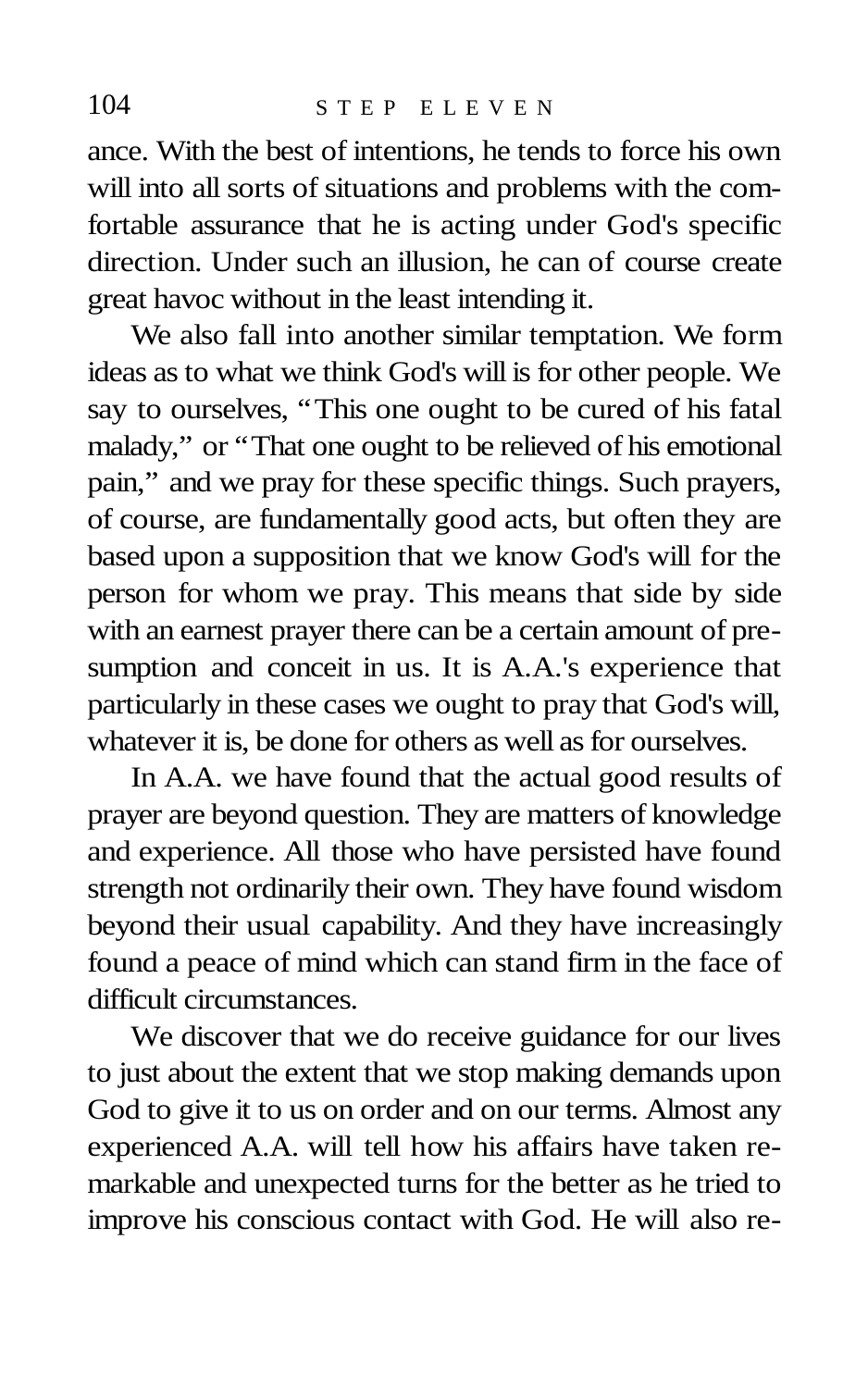port that out of every season of grief or suffering, when the hand of God seemed heavy or even unjust, new lessons for living were learned, new resources of courage were uncovered, and that finally, inescapably, the conviction came that God *does* "move in a mysterious way His wonders to perform."

All this should be very encouraging news for those who recoil from prayer because they don't believe in it, or because they feel themselves cut off from God's help and direction. All of us, without exception, pass through times when we can pray only with the greatest exertion of will. Occasionally we go even further than this. We are seized with a rebellion so sickening that we simply won't pray. When these things happen we should not think too ill of ourselves. We should simply resume prayer as soon as we can, doing what we know to be good for us.

Perhaps one of the greatest rewards of meditation and prayer is the sense of *belonging* that comes to us. We no longer live in a completely hostile world. We are no longer lost and frightened and purposeless. The moment we catch even a glimpse of God's will, the moment we begin to see truth, justice, and love as the real and eternal things in life, we are no longer deeply disturbed by all the seeming evidence to the contrary that surrounds us in purely human affairs. We know that God lovingly watches over us. We know that when we turn to Him, all will be well with us, here and hereafter.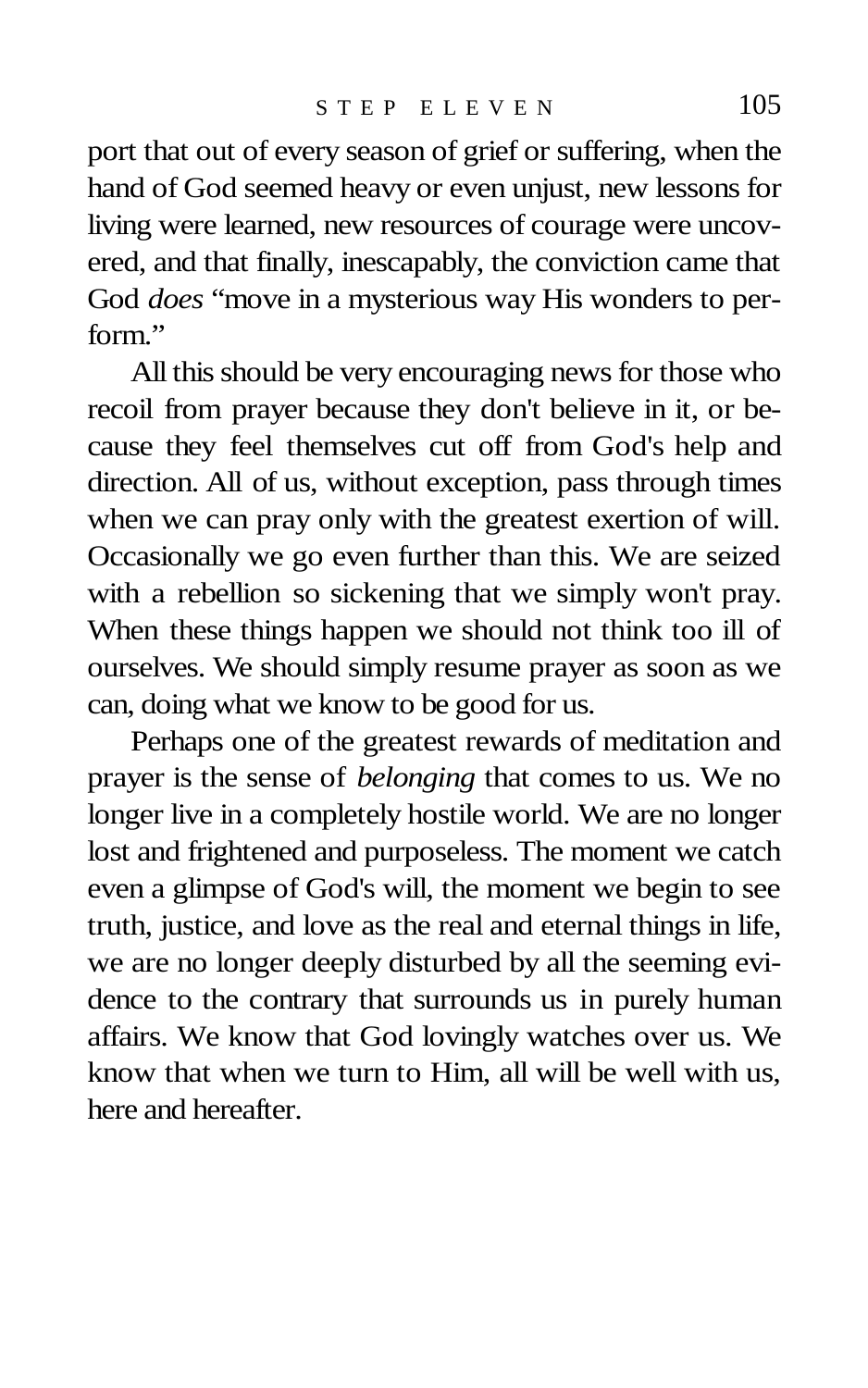# **Step Twelve**

*"Having had a spiritual awakening as the result of these steps, we tried to carry this message to alcoholics, and to practice these principles in all our affairs."*

THE joy of living is the theme of A.A.'s Twelfth Step, and action is its key word. Here we turn outward toward our fellow alcoholics who are still in distress. Here we experience the kind of giving that asks no rewards. Here we begin to practice all Twelve Steps of the program in our daily lives so that we and those about us may find emotional sobriety. When the Twelfth Step is seen in its full implication, it is really talking about the kind of love that has no price tag on it.

Our Twelfth Step also says that as a result of practicing all the Steps, we have each found something called a spiritual awakening. To new A.A.'s, this often seems like a very dubious and improbable state of affairs. "What do you mean when you talk about a 'spiritual awakening'?" they ask.

Maybe there are as many definitions of spiritual awakening as there are people who have had them. But certainly each genuine one has something in common with all the others. And these things which they have in common are not too hard to understand. When a man or a woman has a spiritual awakening, the most important meaning of it is that he has now become able to do, feel, and believe that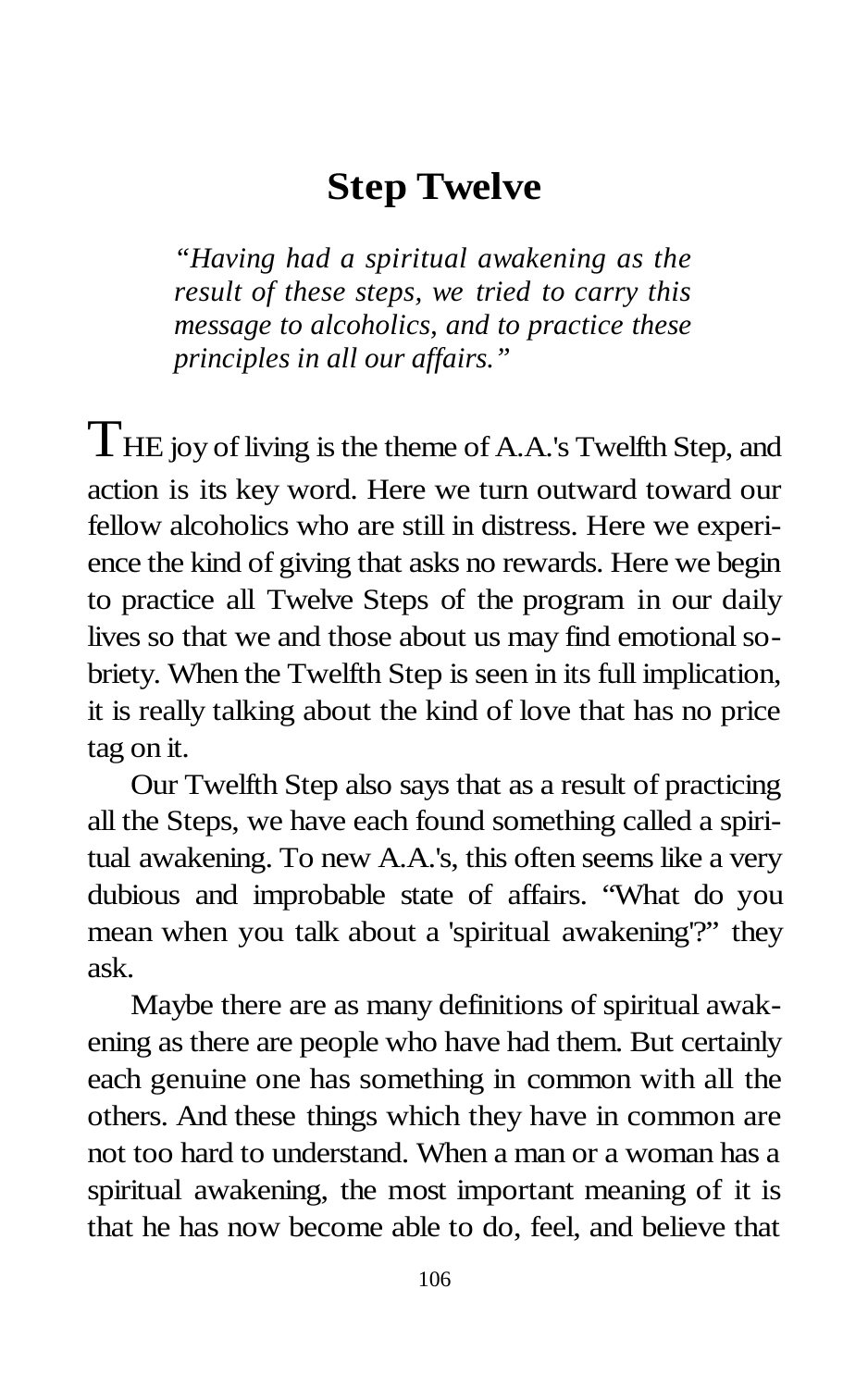which he could not do before on his unaided strength and resources alone. He has been granted a gift which amounts to a new state of consciousness and being. He has been set on a path which tells him he is really going somewhere, that life is not a dead end, not something to be endured or mastered. In a very real sense he has been transformed, because he has laid hold of a source of strength which, in one way or another, he had hitherto denied himself. He finds himself in possession of a degree of honesty, tolerance, unselfishness, peace of mind, and love of which he had thought himself quite incapable. What he has received is a free gift, and yet usually, at least in some small part, he has made himself ready to receive it.

A.A.'s manner of making ready to receive this gift lies in the practice of the Twelve Steps in our program. So let's consider briefly what we have been trying to do up to this point:

[Step One](#page-20-0) showed us an amazing paradox: We found that we were totally unable to be rid of the alcohol obsession until we first admitted that we were powerless over it. In [Step Two](#page-24-0) we saw that since we could not restore ourselves to sanity, some Higher Power must necessarily do so if we were to survive. Consequently, in [Step Three](#page-33-0) we turned our will and our lives over to the care of God as we understood Him. For the time being, we who were atheist or agnostic discovered that our own group, or A.A. as a whole, would suffice as a higher power. Beginning with [Step Four,](#page-41-0) we commenced to search out the things in ourselves which had brought us to physical, moral, and spiritual bankruptcy. We made a searching and fearless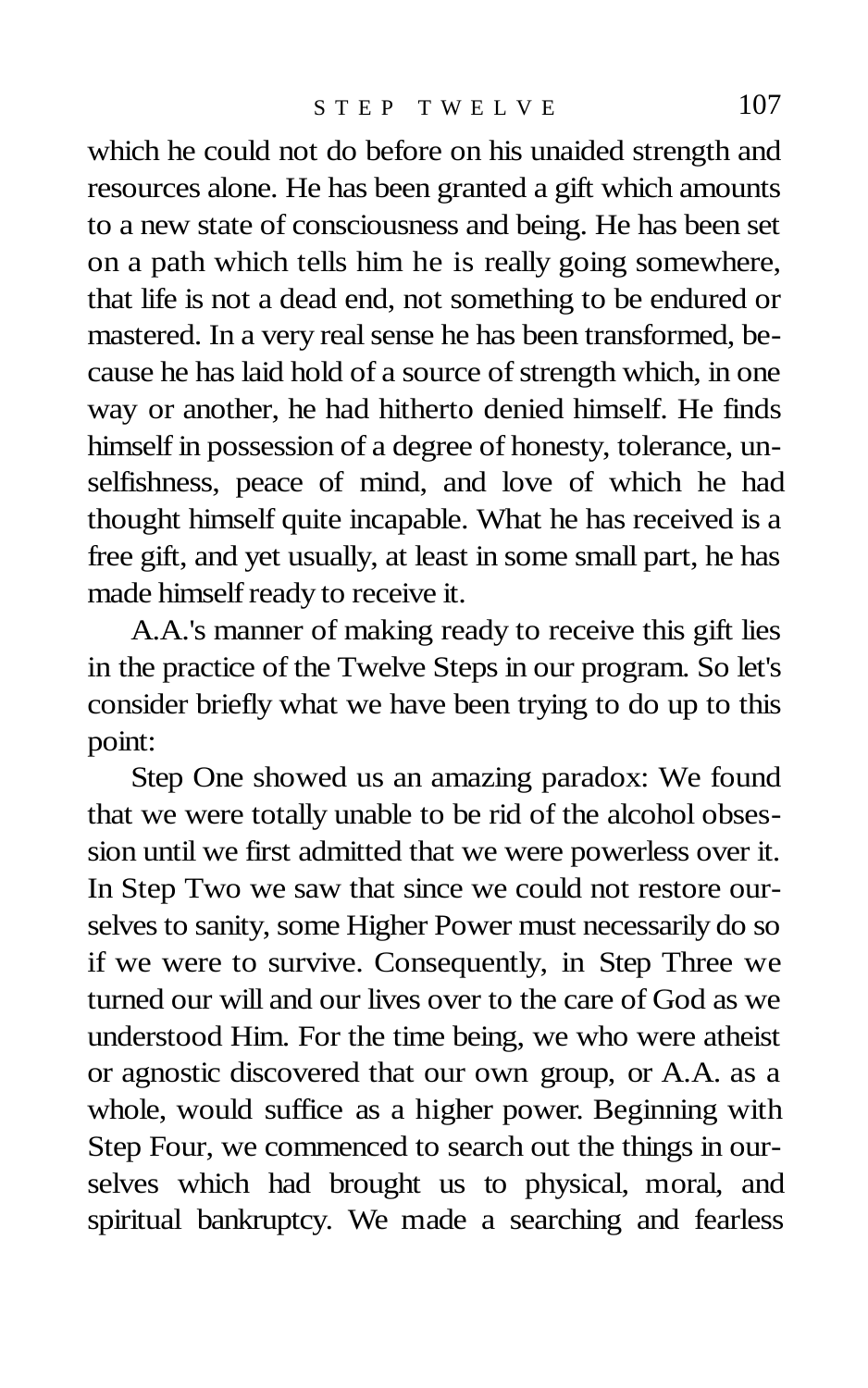moral inventory. Looking at [Step Five,](#page-54-0) we decided that an inventory, taken alone, wouldn't be enough. We knew we would have to quit the deadly business of living alone with our conflicts, and in honesty confide these to God and another human being. At [Step Six](#page-62-0), many of us balked— for the practical reason that we did not wish to have all our defects of character removed, because we still loved some of them too much. Yet we knew we had to make a settlement with the fundamental principle of [Step Six.](#page-62-0) So we decided that while we still had some flaws of character that we could not yet relinquish, we ought nevertheless to quit our stubborn, rebellious hanging on to them. We said to ourselves, "This I cannot do today, perhaps, but I can stop crying out 'No, never!'" Then, in [Step Seven,](#page-69-0) we humbly asked God to remove our short comings such as He could or would under the conditions of the day we asked. In [Step](#page-76-0) [Eight,](#page-76-0) we continued our housecleaning, for we saw that we were not only in conflict with ourselves, but also with people and situations in the world in which we lived. We had to begin to make our peace, and so we listed the people we had harmed and became willing to set things right. We followed this up in [Step Nine](#page-82-0) by making direct amends to those concerned, except when it would injure them or other people. By this time, at [Step Ten,](#page-87-0) we had begun to get a basis for daily living, and we keenly realized that we would need to continue taking personal inventory, and that when we were in the wrong we ought to admit it promptly. In [Step Eleven](#page-95-0) we saw that if a Higher Power had restored us to sanity and had enabled us to live with some peace of mind in a sorely troubled world, then such a Higher Power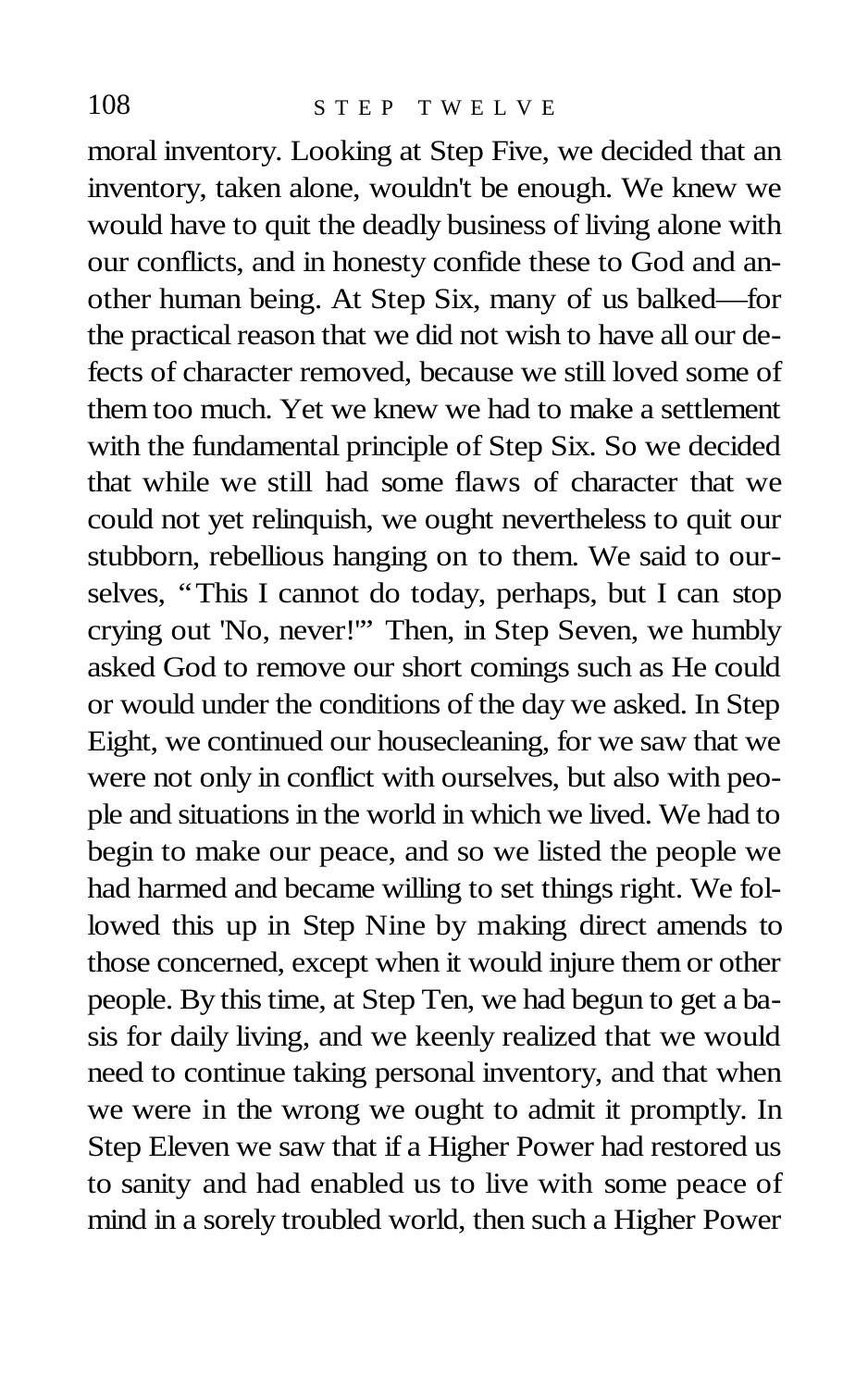was worth knowing better, by as direct contact as possible. The persistent use of meditation and prayer, we found, did open the channel so that where there had been a trickle, there now was a river which led to sure power and safe guidance from God as we were increasingly better able to understand Him.

So, practicing these Steps, we had a spiritual awakening about which finally there was no question. Looking at those who were only beginning and still doubted themselves, the rest of us were able to see the change setting in. From great numbers of such experiences, we could predict that the doubter who still claimed that he hadn't got the "spiritual angle," and who still considered his well-loved A.A. group the higher power, would presently love God and call Him by name.

Now, what about the rest of the Twelfth Step? The wonderful energy it releases and the eager action by which it carries our message to the next suffering alcoholic and which finally translates the Twelve Steps into action upon all our affairs is the payoff, the magnificent reality, of Alcoholics Anonymous.

Even the newest of newcomers finds undreamed rewards as he tries to help his brother alcoholic, the one who is even blinder than he. This is indeed the kind of giving that actually demands nothing. He does not expect his brother sufferer to pay him, or even to love him. And then he discovers that by the divine paradox of this kind of giving he has found his own reward, whether his brother has yet received anything or not. His own character may still be gravely defective, but he somehow knows that God has en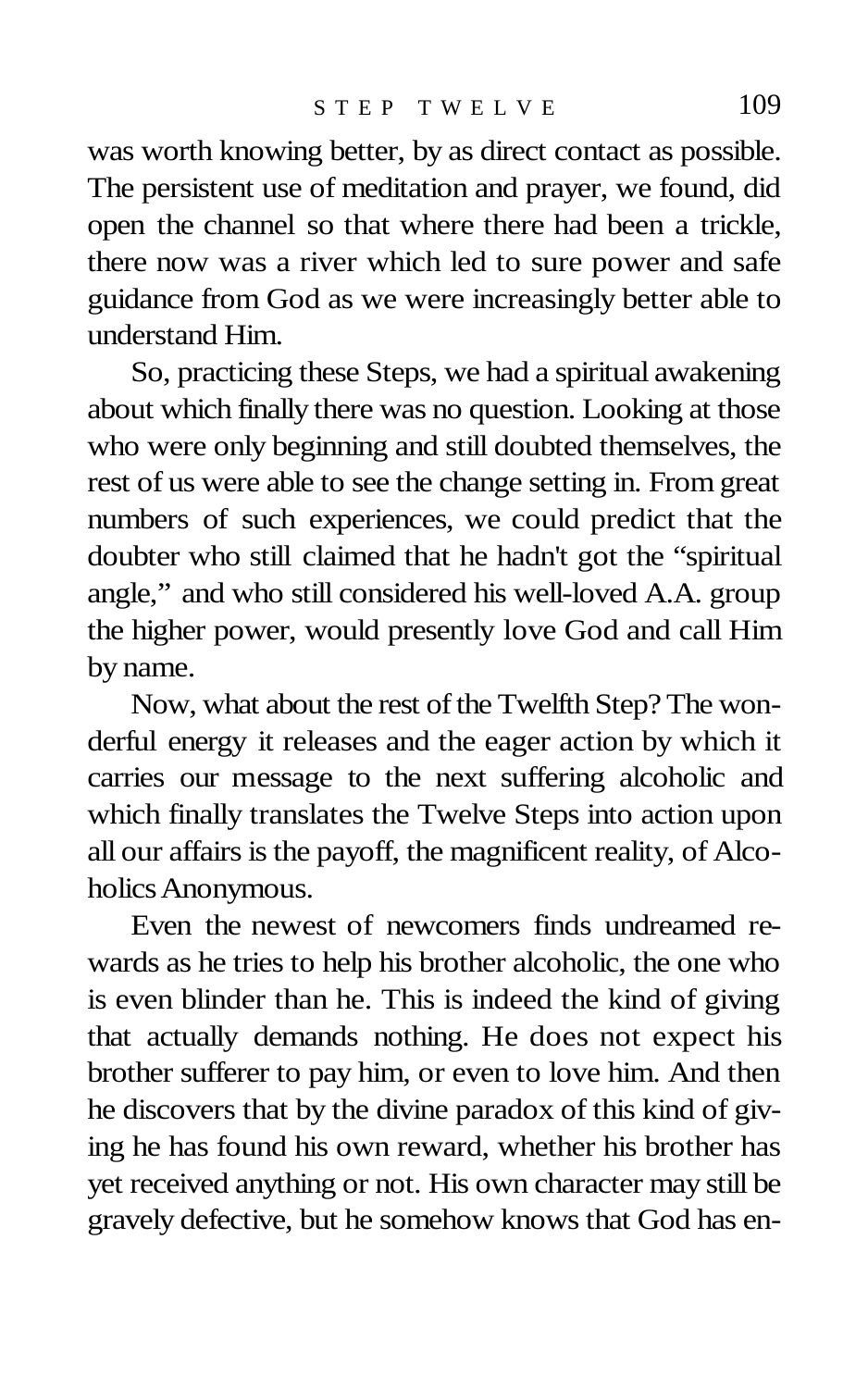abled him to make a mighty beginning, and he senses that he stands at the edge of new mysteries, joys, and experiences of which he had never even dreamed.

Practically every A.A. member declares that no satisfaction has been deeper and no joy greater than in a Twelfth Step job well done. To watch the eyes of men and women open with wonder as they move from darkness into light, to see their lives quickly fill with new purpose and meaning, to see whole families reassembled, to see the alcoholic outcast received back into his community in full citizenship, and above all to watch these people awaken to the presence of a loving God in their lives— these things are the substance of what we receive as we carry A.A.'s message to the next alcoholic.

Nor is this the only kind of Twelfth Step work. We sit in A.A. meetings and listen, not only to receive something ourselves, but to give the reassurance and support which our presence can bring. If our turn comes to speak at a meeting, we again try to carry A.A.'s message. Whether our audience is one or many, it is still Twelfth Step work. There are many opportunities even for those of us who feel unable to speak at meetings or who are so situated that we cannot do much face-to-face Twelfth Step work. We can be the ones who take on the unspectacular but important tasks that make good Twelfth Step work possible, perhaps arranging for the coffee and cake after the meetings, where so many skeptical, suspicious newcomers have found confidence and comfort in the laughter and talk. This is Twelfth Step work in the very best sense of the word. "Freely ye have received; freely give . . ." is the core of this part of Step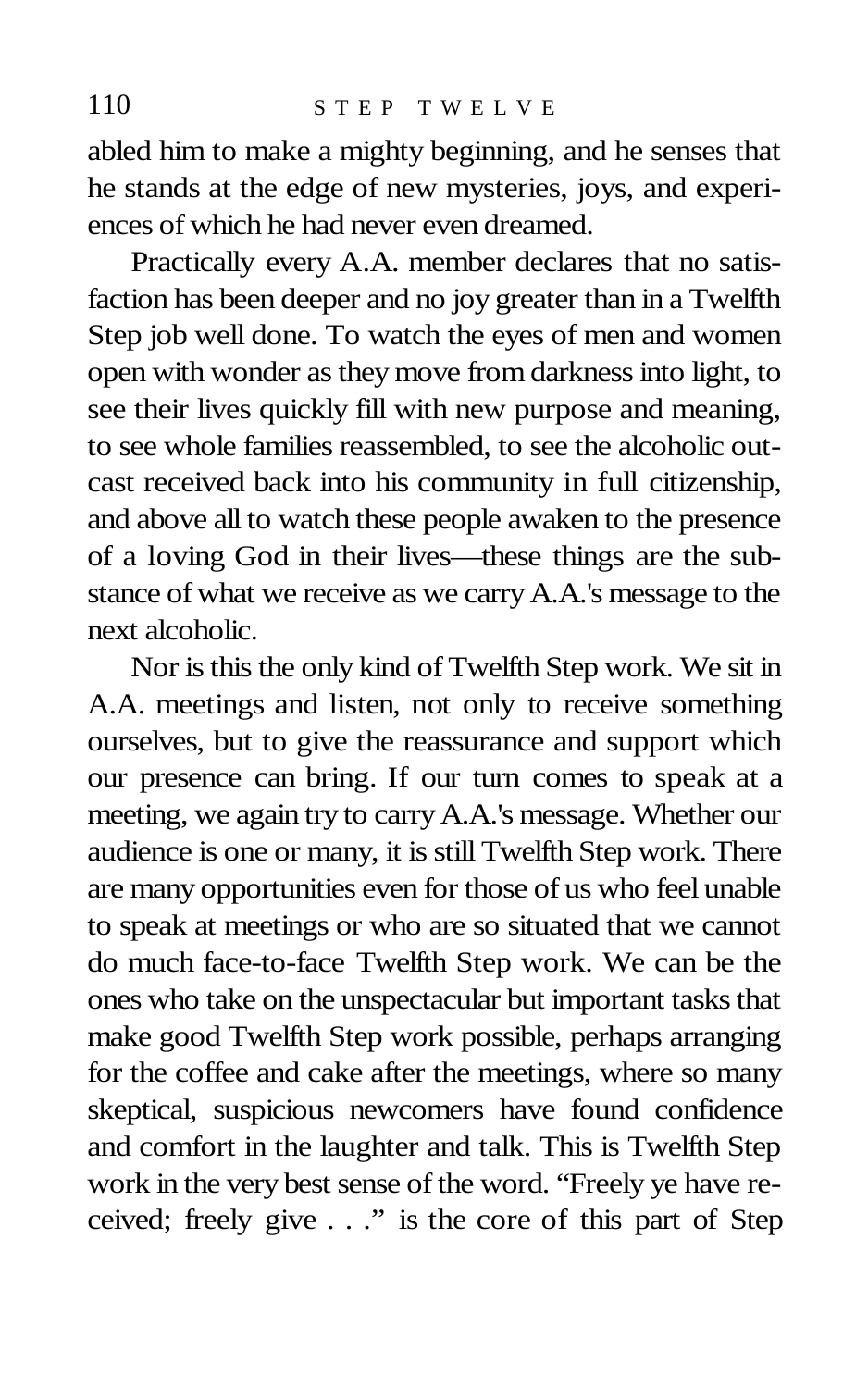Twelve.

We may often pass through Twelfth Step experiences where we will seem to be temporarily off the beam. These will appear as big setbacks at the time, but will be seen later as stepping-stones to better things. For example, we may set our hearts on getting a particular person sobered up, and after doing all we can for months, we see him relapse. Perhaps this will happen in a succession of cases, and we may be deeply discouraged as to our ability to carry A.A.'s message. Or we may encounter the reverse situation, in which we are highly elated because we seem to have been successful. Here the temptation is to become rather possessive of these newcomers. Perhaps we try to give them advice about their affairs which we aren't really competent to give or ought not give at all. Then we are hurt and confused when the advice is rejected, or when it is accepted and brings still greater confusion. By a great deal of ardent Twelfth Step work we sometimes carry the message to so many alcoholics that they place us in a position of trust. They make us, let us say, the group's chairman. Here again we are presented with the temptation to overmanage things, and sometimes this results in rebuffs and other consequences which are hard to take.

But in the longer run we clearly realize that these are only the pains of growing up, and nothing but good can come from them if we turn more and more to the entire Twelve Steps for the answers.

Now comes the biggest question yet. What about the practice of these principles in *all* our affairs? Can we love the whole pattern of living as eagerly as we do the small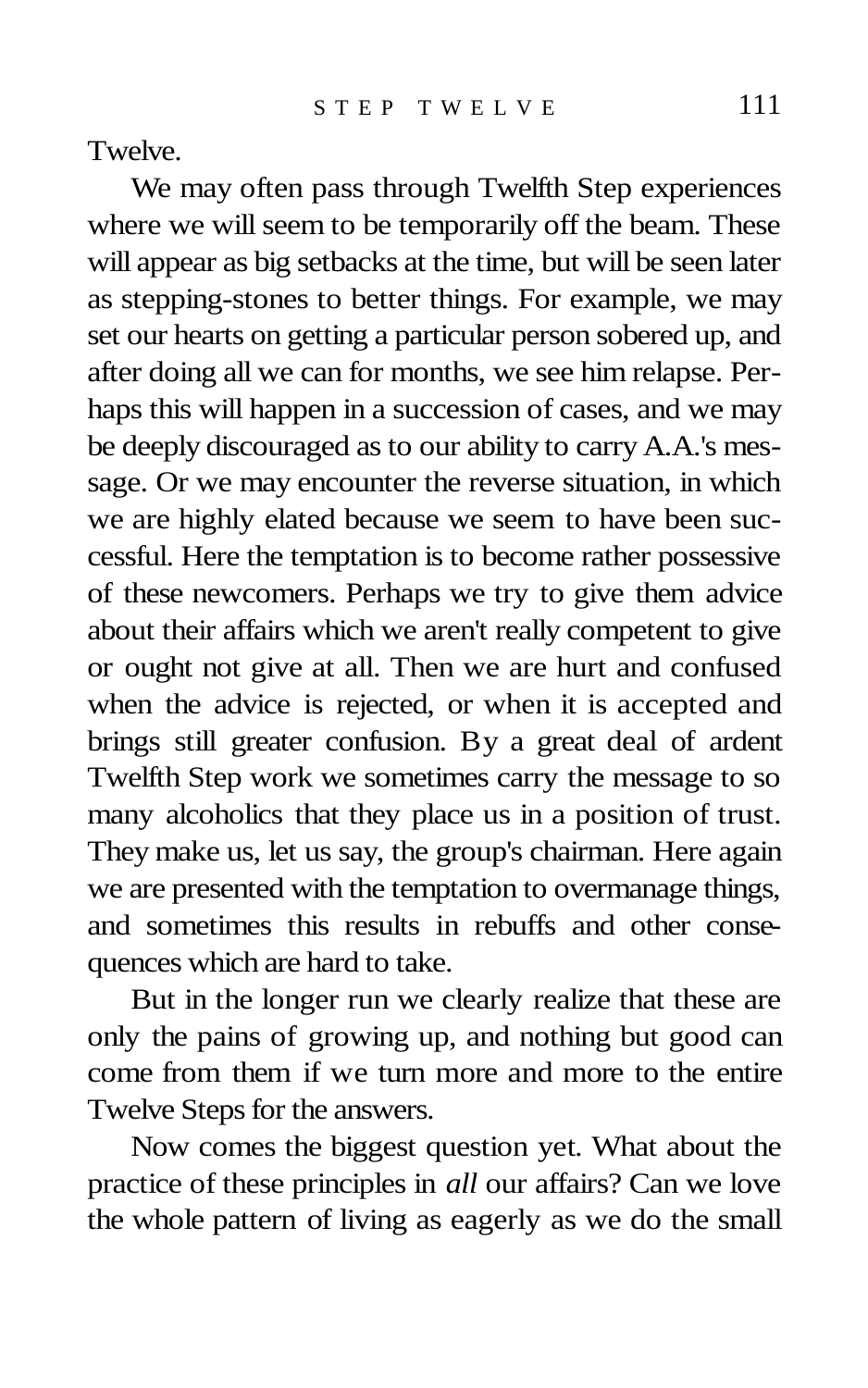segment of it we discover when we try to help other alcoholics achieve sobriety? Can we bring the same spirit of love and tolerance into our sometimes deranged family lives that we bring to our A.A. group? Can we have the same kind of confidence and faith in these people who have been infected and sometimes crippled by our own illness that we have in our sponsors? Can we actually carry the A.A. spirit into our daily work? Can we meet our newly recognized responsibilities to the world at large? And can we bring new purpose and devotion to the religion of our choice? Can we find a new joy of living in trying to do something about all these things?

Furthermore, how shall we come to terms with seeming failure or success? Can we now accept and adjust to either without despair or pride? Can we accept poverty, sickness, loneliness, and bereavement with courage and serenity? Can we steadfastly content ourselves with the humbler, yet sometimes more durable, satisfactions when the brighter, more glittering achievements are denied us?

The A.A. answer to these questions about living is "Yes, all of these things are possible." We know this because we see monotony, pain, and even calamity turned to good use by those who keep on trying to practice A.A.'s Twelve Steps. And if these are facts of life for the many alcoholics who have recovered in A.A., they can become the facts of life for many more.

Of course all A.A.'s, even the best, fall far short of such achievements as a consistent thing. Without necessarily taking that first drink, we often get quite far off the beam. Our troubles sometimes begin with indifference. We are sober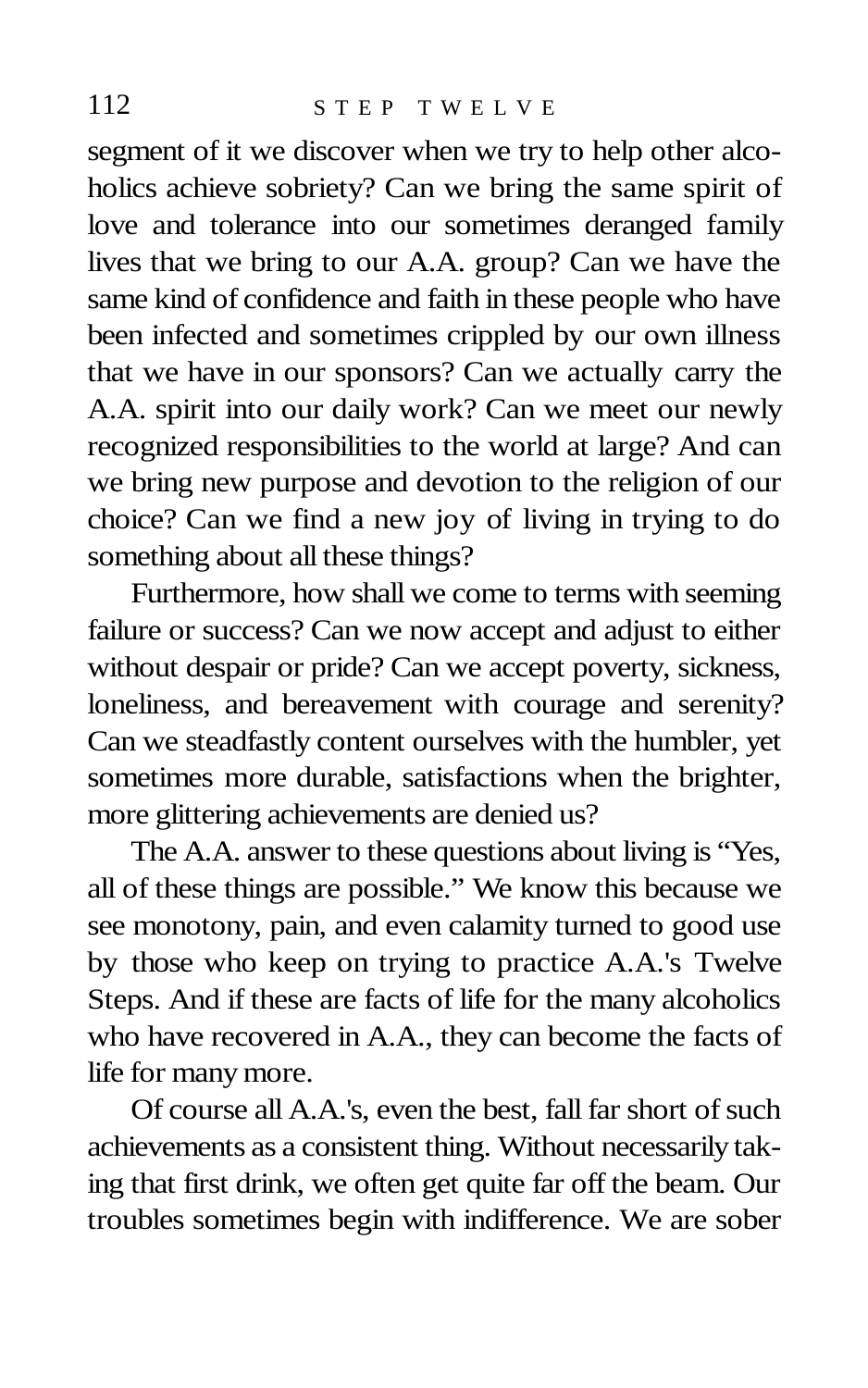and happy in our A.A. work. Things go well at home and office. We naturally congratulate ourselves on what later proves to be a far too easy and superficial point of view. We temporarily cease to grow because we feel satisfied that there is no need for *all* of A.A.'s Twelve Steps for us. We are doing fine on a few of them. Maybe we are doing fine on only two of them, the [First Step](#page-20-0) and that part of the Twelfth where we "carry the message." In A.A. slang, that blissful state is known as "two-stepping." And it can go on for years.

The best-intentioned of us can fall for the "two-step" illusion. Sooner or later the pink cloud stage wears off and things go disappointingly dull. We begin to think that A.A. doesn't pay off after all. We become puzzled and discouraged.

Then perhaps life, as it has a way of doing, suddenly hands us a great big lump that we can't begin to swallow, let alone digest. We fail to get a worked-for promotion. We lose that good job. Maybe there are serious domestic or romantic difficulties, or perhaps that boy we thought God was looking after becomes a military casualty.

What then? Have we alcoholics in A.A. got, or can we get, the resources to meet these calamities which come to so many? These were problems of life which we could never face up to. Can we now, with the help of God as we understand Him, handle them as well and as bravely as our nonalcoholic friends often do? Can we transform these calamities into assets, sources of growth and comfort to ourselves and those about us? Well, we surely have a chance if we switch from "two-stepping" to "twelve-step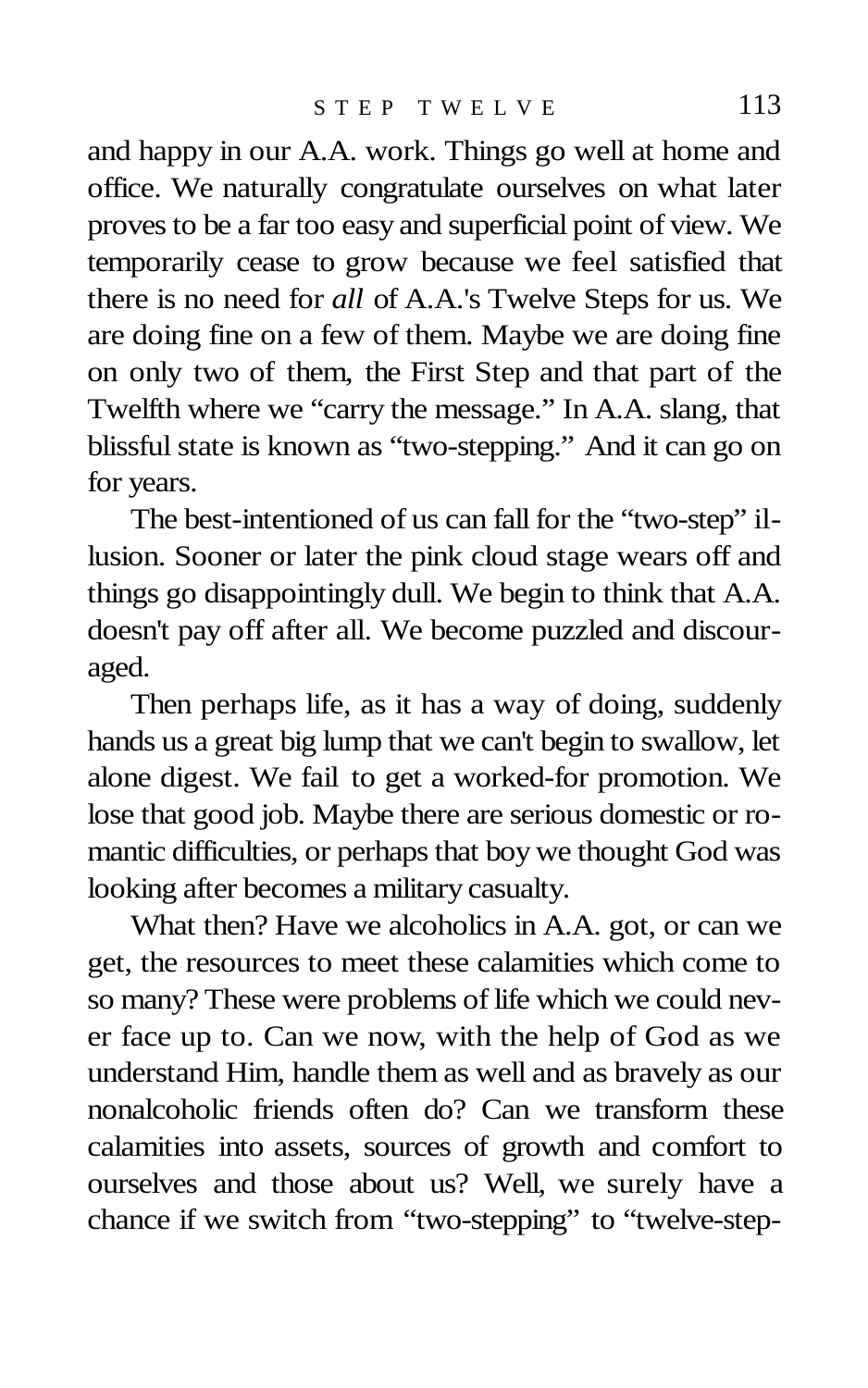ping," if we are willing to receive that grace of God which can sustain and strengthen us in any catastrophe.

Our basic troubles are the same as everyone else's, but when an honest effort is made "to practice these principles in all our affairs," well-grounded A.A.'s seem to have the ability, by God's grace, to take these troubles in stride and turn them into demonstrations of faith. We have seen A.A.'s suffer lingering and fatal illness with little complaint, and often in good cheer. We have sometimes seen families broken apart by misunderstanding, tensions, or actual infidelity, who are reunited by the A.A. way of life.

Though the earning power of most A.A.'s is relatively high, we have some members who never seem to get on their feet moneywise, and still others who encounter heavy financial reverses. Ordinarily we see these situations met with fortitude and faith.

Like most people, we have found that we can take our big lumps as they come. But also like others, we often discover a greater challenge in the lesser and more continuous problems of life. Our answer is in still more spiritual development. Only by this means can we improve our chances for really happy and useful living. And as we grow spiritually, we find that our old attitudes toward our instincts need to undergo drastic revisions. Our desires for emotional security and wealth, for personal prestige and power, for romance, and for family satisfactions— all these have to be tempered and redirected. We have learned that the satisfaction of instincts cannot be the sole end and aim of our lives. If we place instincts first, we have got the cart before the horse; we shall be pulled backward into disillusionment.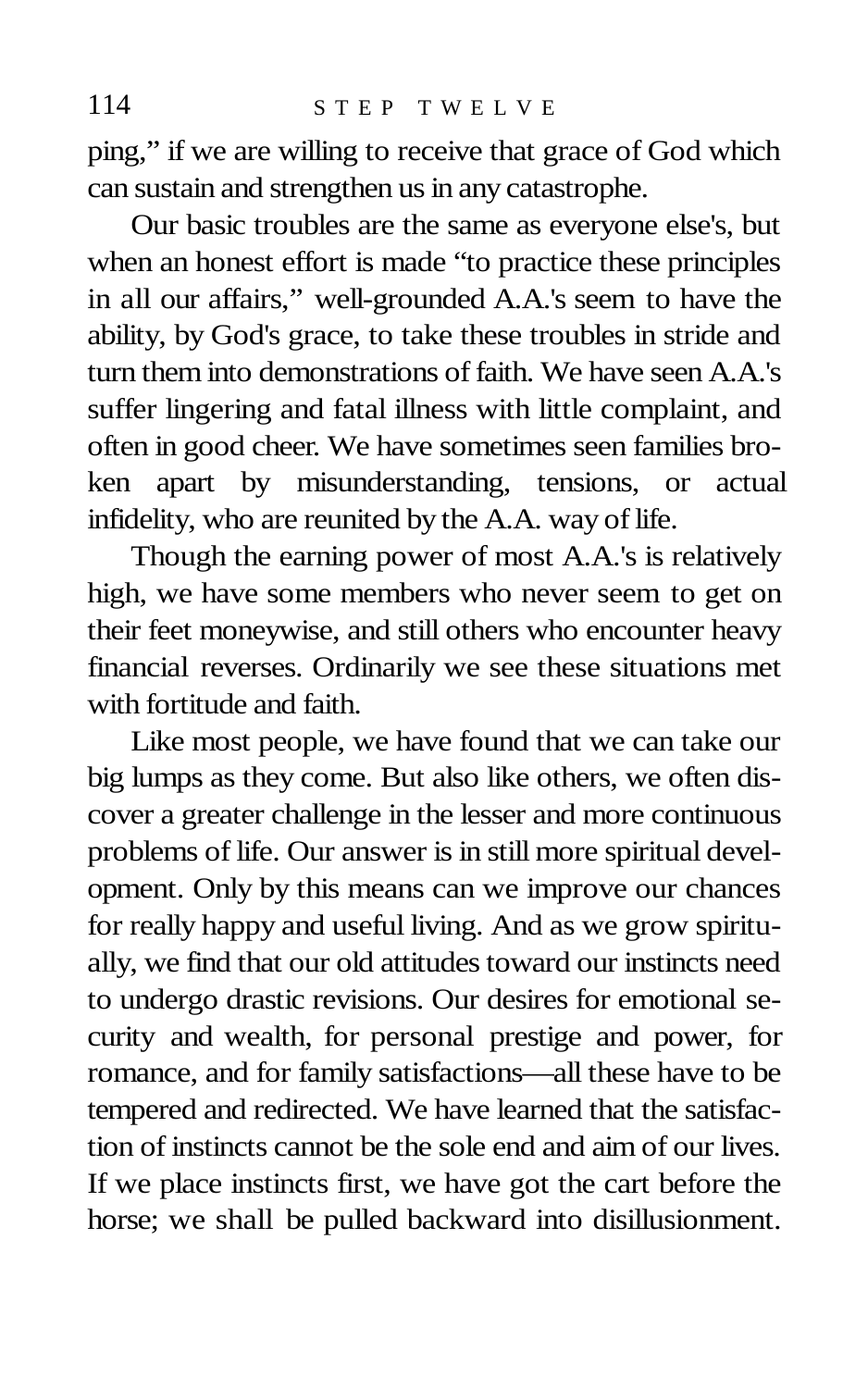But when we are willing to place spiritual growth first then and only then do we have a real chance.

After we come into A.A., if we go on growing, our attitudes and actions toward security— emotional security and financial security— commence to change profoundly. Our demand for emotional security, for our own way, had constantly thrown us into unworkable relations with other people. Though we were sometimes quite unconscious of this, the result always had been the same. Either we had tried to play God and dominate those about us, or we had insisted on being overdependent upon them. Where people had temporarily let us run their lives as though they were still children, we had felt very happy and secure ourselves. But when they finally resisted or ran away, we were bitterly hurt and disappointed. We blamed them, being quite unable to see that our unreasonable demands had been the cause.

When we had taken the opposite tack and had insisted, like infants ourselves, that people protect and take care of us or that the world owed us a living, then the result had been equally unfortunate. This often caused the people we had loved most to push us aside or perhaps desert us entirely. Our disillusionment had been hard to bear. We couldn't imagine people acting that way toward us. We had failed to see that though adult in years we were still behaving childishly, trying to turn everybody— friends, wives, husbands, even the world itself—into protective parents. We had refused to learn the very hard lesson that overdependence upon people is unsuccessful because all people are fallible, and even the best of them will sometimes let us down, especially when our demands for attention become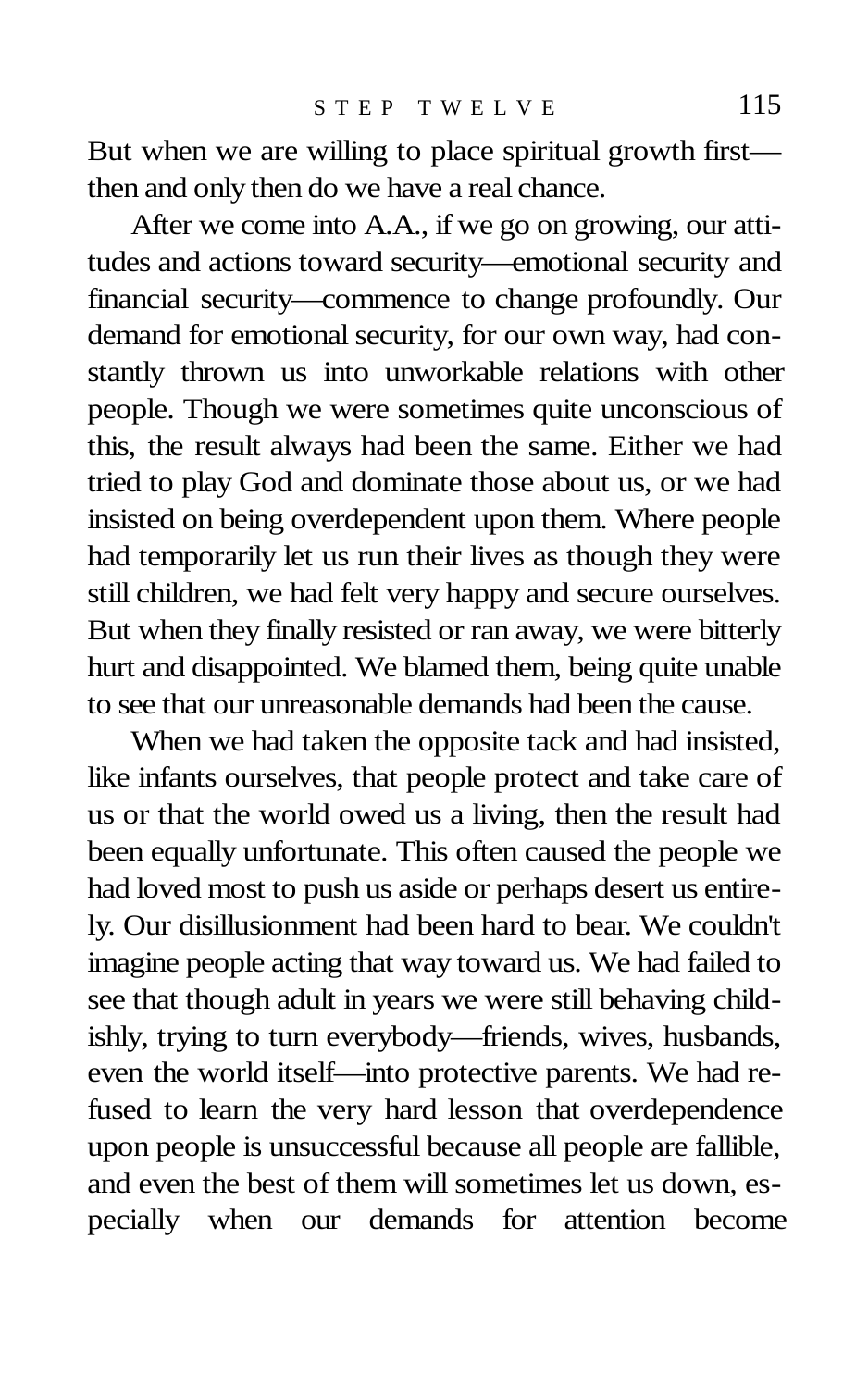unreasonable.

As we made spiritual progress, we saw through these fallacies. It became clear that if we ever were to feel emotionally secure among grown-up people, we would have to put our lives on a give-and-take basis; we would have to develop the sense of being in partnership or brotherhood with all those around us. We saw that we would need to give constantly of ourselves without demands for repayment. When we persistently did this we gradually found that people were attracted to us as never before. And even if they failed us, we could be understanding and not too seriously affected.

When we developed still more, we discovered the best possible source of emotional stability to be God Himself. We found that dependence upon His perfect justice, forgiveness, and love was healthy, and that it would work where nothing else would. If we really depended upon God, we couldn't very well play God to our fellows nor would we feel the urge wholly to rely on human protection and care. These were the new attitudes that finally brought many of us an inner strength and peace that could not be deeply shaken by the shortcomings of others or by any calamity not of our own making.

This new outlook was, we learned, something especially necessary to us alcoholics. For alcoholism had been a lonely business, even though we had been surrounded by people who loved us. But when self-will had driven everybody away and our isolation had become complete, it caused us to play the big shot in cheap barrooms and then fare forth alone on the street to depend upon the charity of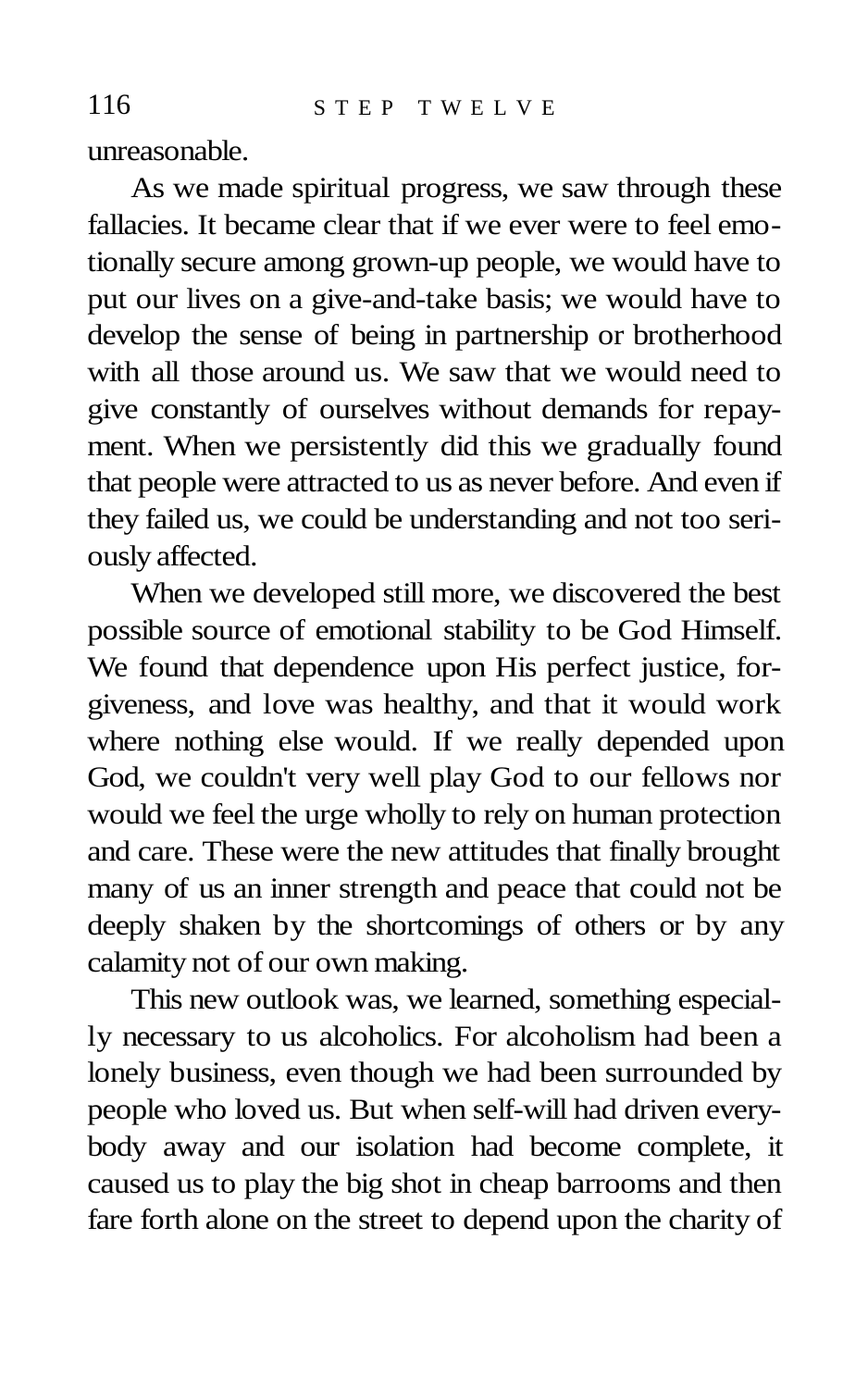passersby. We were still trying to find emotional security by being dominating or dependent upon others. Even when our fortunes had not ebbed that much and we nevertheless found ourselves alone in the world, we still vainly tried to be secure by some unhealthy kind of domination or dependence. For those of us who were like that, A.A. had a very special meaning. Through it we begin to learn right relations with people who understand us; we don't have to be alone any more.

Most married folks in A.A. have very happy homes. To a surprising extent, A.A. has offset the damage to family life brought about by years of alcoholism. But just like all other societies, we do have sex and marital problems, and sometimes they are distressingly acute. Permanent marriage breakups and separations, however, are unusual in A.A. Our main problem is not how we are to stay married; it is how to be more happily married by eliminating the severe emotional twists that have so often stemmed from alcoholism.

Nearly every sound human being experiences, at some time in life, a compelling desire to find a mate of the opposite sex with whom the fullest possible union can be made — spiritual, mental, emotional, and physical. This mighty urge is the root of great human accomplishments, a creative energy that deeply influences our lives. God fashioned us that way. So our question will be this: How, by ignorance, compulsion, and self-will, do we misuse this gift for our own destruction? We A.A. cannot pretend to offer full answers to age-old perplexities, but our own experience does provide certain answers that work for us.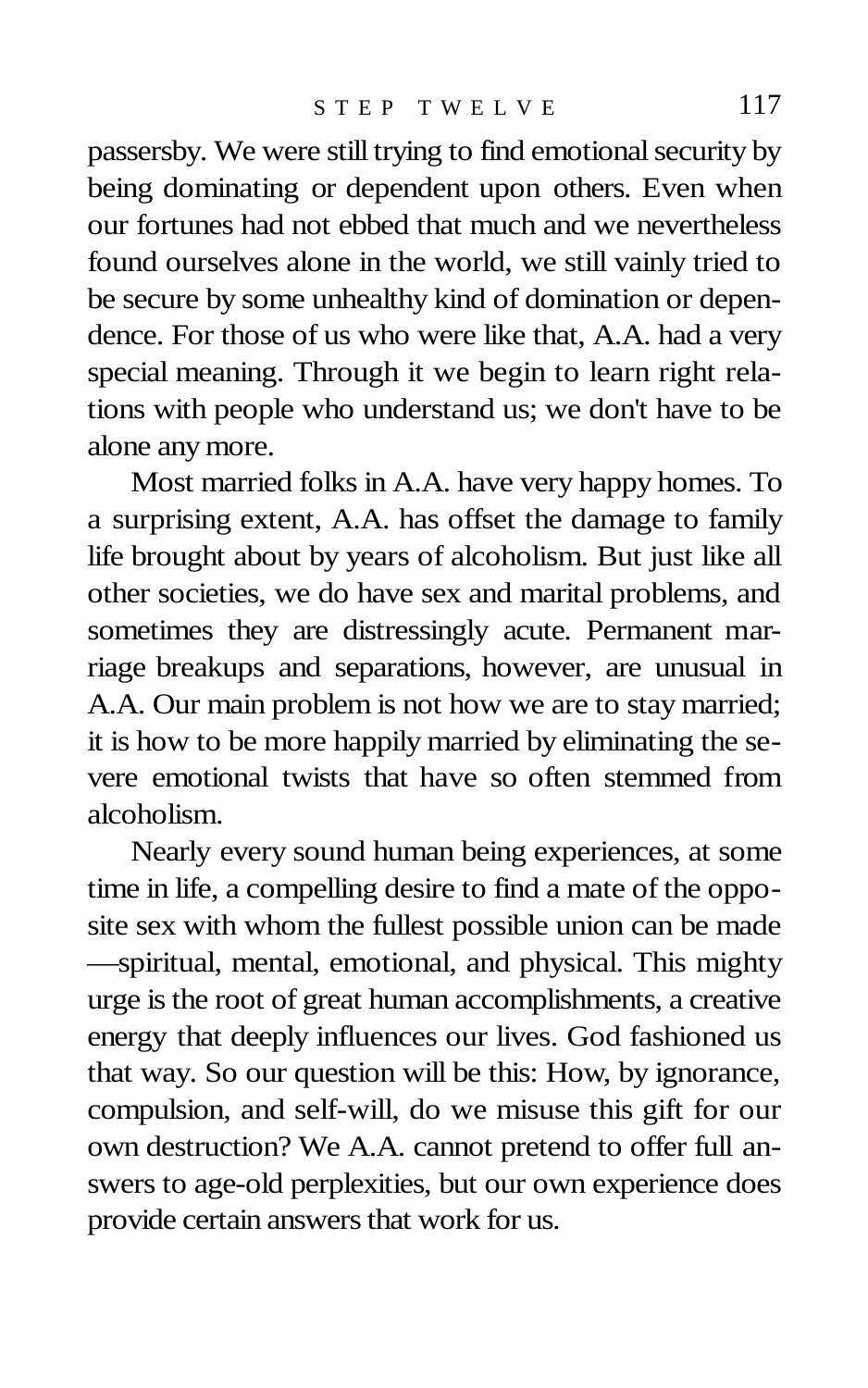When alcoholism strikes, very unnatural situations may develop which work against marriage partnership and compatible union. If the man is affected, the wife must become the head of the house, often the breadwinner. As matters get worse, the husband becomes a sick and irresponsible child who needs to be looked after and extricated from endless scrapes and impasses. Very gradually, and usually without any realization of the fact, the wife is forced to become the mother of an erring boy. And if she had a strong maternal instinct to begin with, the situation is aggravated. Obviously not much partnership can exist under these conditions. The wife usually goes on doing the best she knows how, but meanwhile the alcoholic alternately loves and hates her maternal care. A pattern is thereby established that may take a lot of undoing later on. Nevertheless, under the influence of A.A.'s Twelve Steps, these situations are often set right.<sup>\*</sup>

When the distortion has been great, however, a long period of patient striving may be necessary. After the husband joins A.A., the wife may become discontented, even highly resentful that Alcoholics Anonymous has done the very thing that all her years of devotion had failed to do. Her husband may become so wrapped up in A.A. and his new friends that he is inconsiderately away from home more than when he drank. Seeing her unhappiness, he recommends A.A.'s Twelve Steps and tries to teach her how to live. She naturally feels that for years she has made a far

\*In adapted form, the Steps are also used by Al-Anon Family Groups. Not a part of A.A., this worldwide fellowship consists of spouses and other relatives or friends of alcoholics (in A.A. or still drinking). Its headquarters address is 1600 Corporate Landing Parkway, Virgina Beach, VA 23456.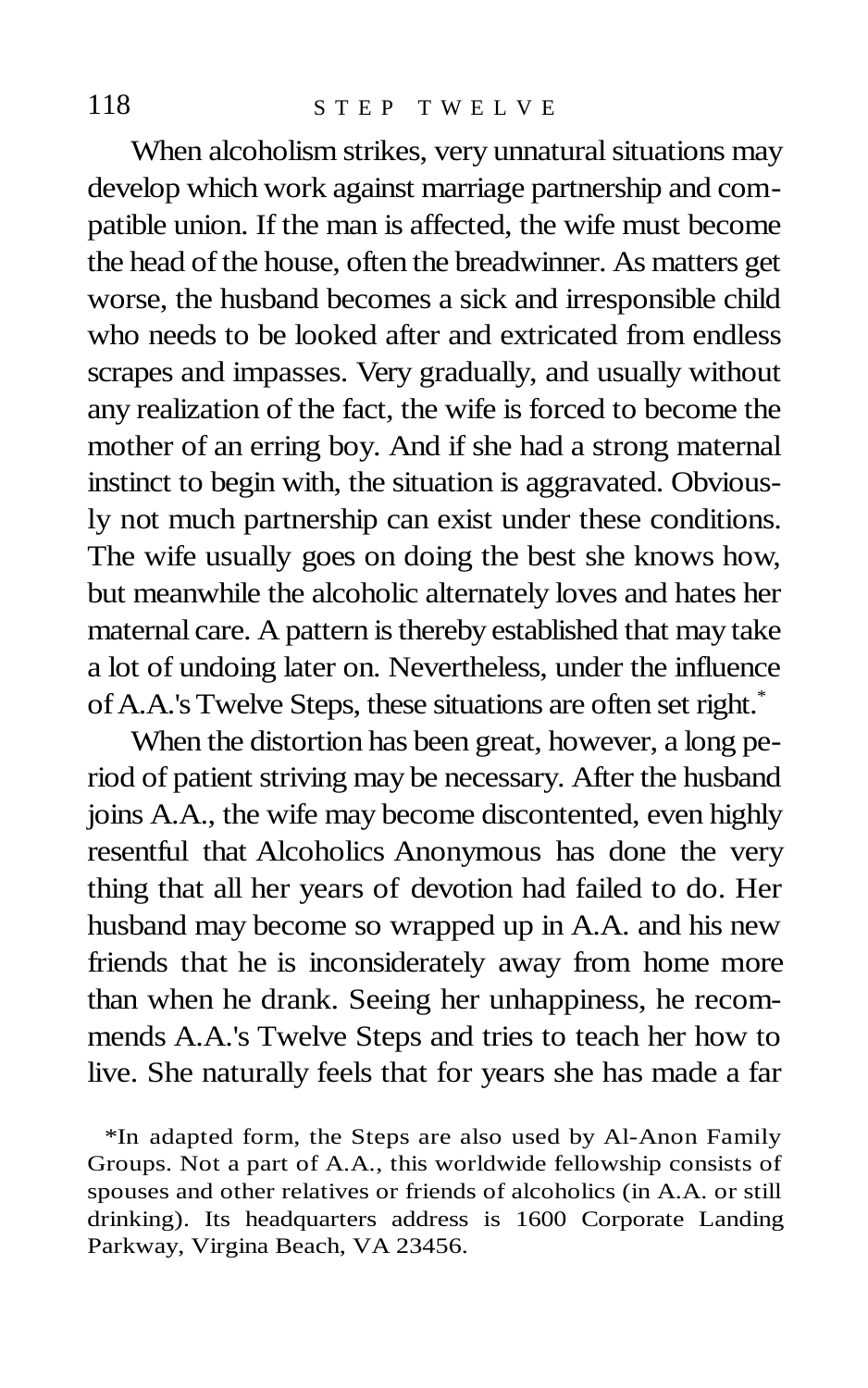better job of living than he has. Both of them blame each other and ask when their marriage is ever going to be happy again. They may even begin to suspect it had never been any good in the first place.

Compatibility, of course, can be so impossibly damaged that a separation may be necessary. But those cases are the unusual ones. The alcoholic, realizing what his wife has endured, and now fully understanding how much he himself did to damage her and his children, nearly always takes up his marriage responsibilities with a willingness to repair what he can and to accept what he can't. He persistently tries all of A.A.'s Twelve Steps in his home, often with fine results. At this point he firmly but lovingly commences to behave like a partner instead of like a bad boy. And above all he is finally convinced that reckless romancing is not a way of life for him.

A.A. has many single alcoholics who wish to marry and are in a position to do so. Some marry fellow A.A.'s. How do they come out? On the whole these marriages are very good ones. Their common suffering as drinkers, their common interest in A.A. and spiritual things, often enhance such unions. It is only where "boy meets girl on A.A. campus," and love follows at first sight, that difficulties may develop. The prospective partners need to be solid A.A.'s and long enough acquainted to know that their compatibility at spiritual, mental, and emotional levels is a fact and not wishful thinking. They need to be as sure as possible that no deep-lying emotional handicap in either will be likely to rise up under later pressures to cripple them. The considerations are equally true and important for the A.A.'s who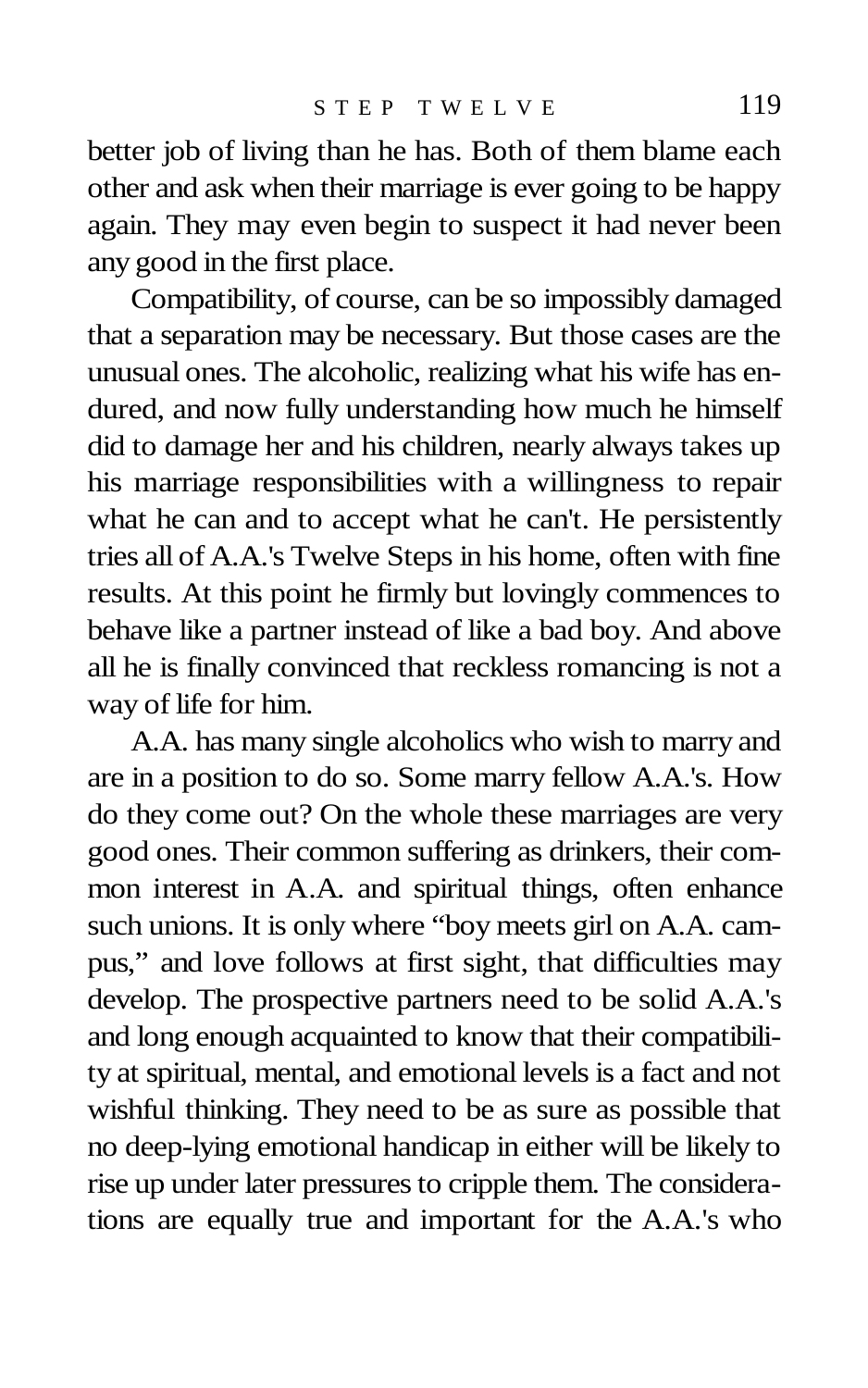marry "outside" A.A. With clear understanding and right, grown-up attitudes, very happy results do follow.

And what can be said of many A.A. members who, for a variety of reasons, cannot have a family life? At first many of these feel lonely, hurt, and left out as they witness so much domestic happiness about them. If they cannot have this kind of happiness, can A.A. offer them satisfactions of similar worth and durability? Yes— whenever they try hard to seek them out. Surrounded by so many A.A. friends, these so-called loners tell us they no longer feel alone. In partnership with others— women and men— they can devote themselves to any number of ideas, people, and constructive projects. Free of marital responsibilities, they can participate in enterprises which would be denied to family men and women. We daily see such members render prodigies of service, and receive great joys in return.

Where the possession of money and material things was concerned, our outlook underwent the same revolutionary change. With a few exceptions, all of us had been spendthrifts. We threw money about in every direction with the purpose of pleasing ourselves and impressing other people. In our drinking time, we acted as if the money supply was inexhaustible, though between binges we'd sometimes go to the other extreme and become almost miserly. Without realizing it we were just accumulating funds for the next spree. Money was the symbol of pleasure and self-importance. When our drinking had become much worse, money was only an urgent requirement which could supply us with the next drink and the temporary comfort of oblivion it brought.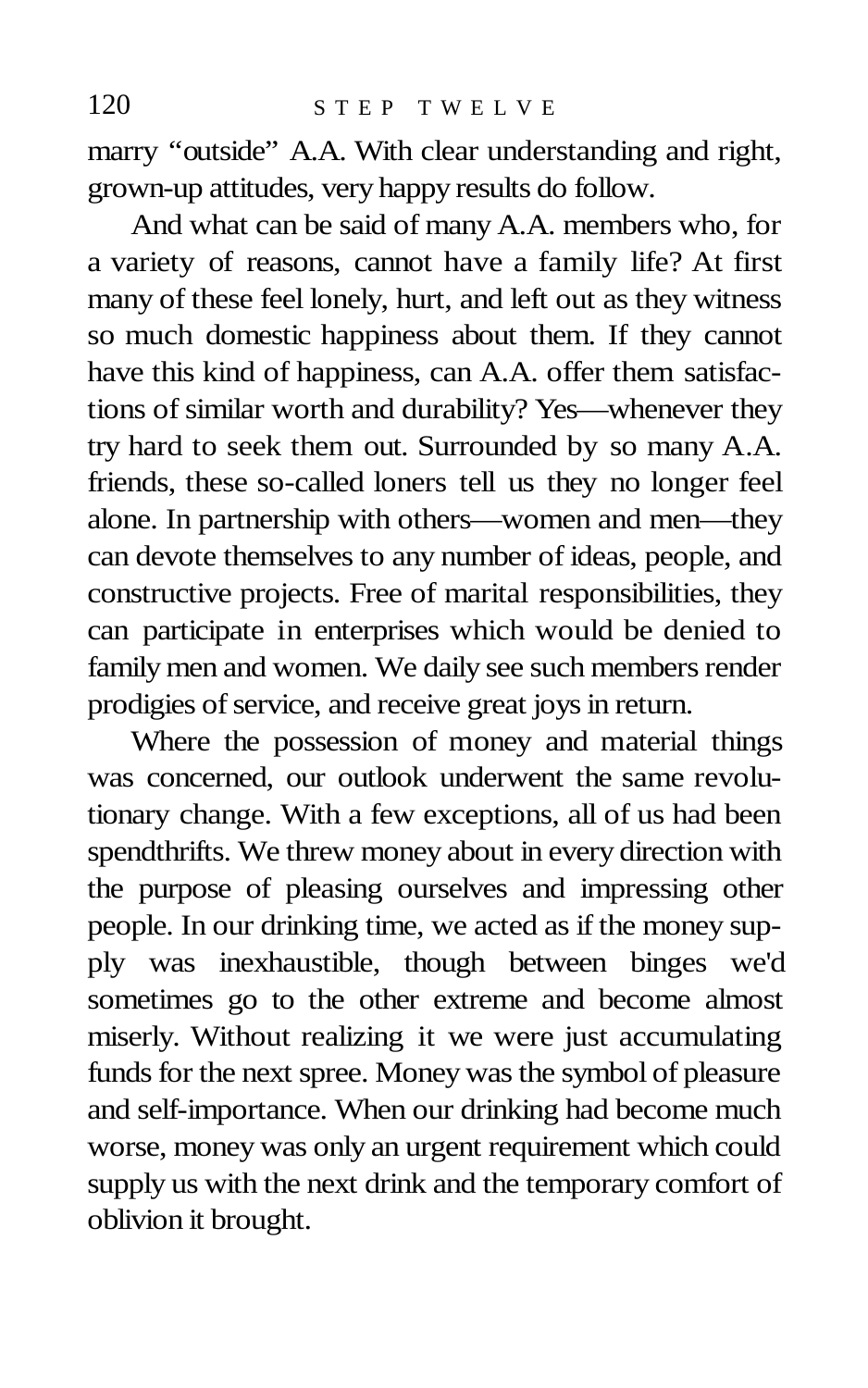Upon entering A.A., these attitudes were sharply reversed, often going much too far in the opposite direction. The spectacle of years of waste threw us into panic. There simply wouldn't be time, we thought, to rebuild our shattered fortunes. How could we ever take care of those awful debts, possess a decent home, educate the kids, and set something by for old age? Financial importance was no longer our principal aim; we now clamored for material security. Even when we were well reestablished in our business, these terrible fears often continued to haunt us. This made us misers and penny pinchers all over again. Complete financial security we must have— or else. We forgot that most alcoholics in A.A. have an earning power considerably above average; we forgot the immense goodwill of our brother A.A.'s who were only too eager to help us to better jobs when we deserved them; we forgot the actual or potential financial insecurity of every human being in the world. And, worst of all, we forgot God. In money matters we had faith only in ourselves, and not too much of that.

This all meant, of course, that we were still far off balance. When a job still looked like a mere means of getting money rather than an opportunity for service, when the acquisition of money for financial independence looked more important than a right dependence upon God, we were still the victims of unreasonable fears. And these were fears which would make a serene and useful existence, at any financial level, quite impossible.

But as time passed we found that with the help of A.A.'s Twelve Steps we could lose those fears, no matter what our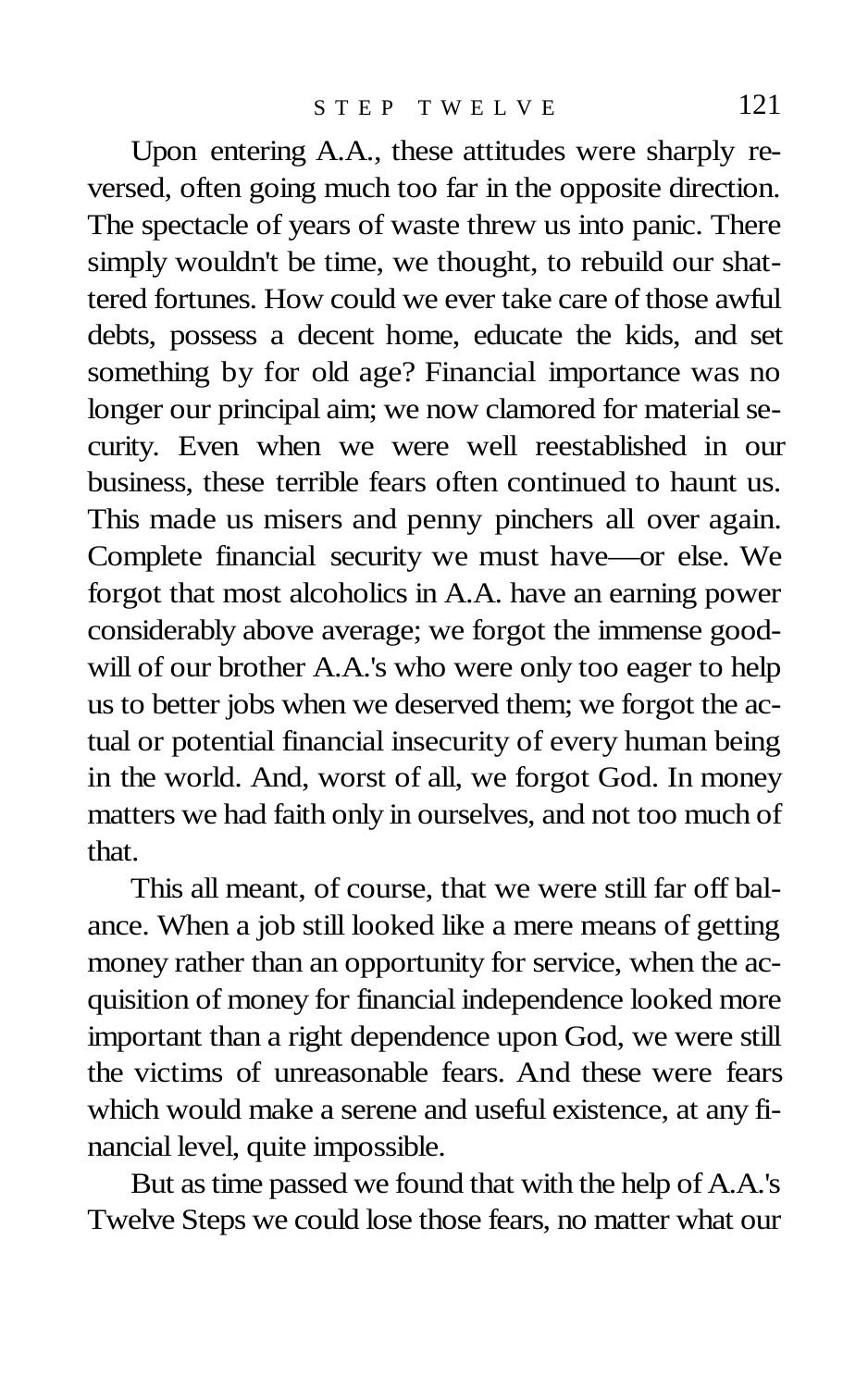material prospects were. We could cheerfully perform humble labor without worrying about tomorrow. If our circumstances happened to be good, we no longer dreaded a change for the worse, for we had learned that these troubles could be turned into great values. It did not matter too much what our material condition was, but it did matter what our spiritual condition was. Money gradually became our servant and not our master. It became a means of exchanging love and service with those about us. When, with God's help, we calmly accepted our lot, then we found we could live at peace with ourselves and show others who still suffered the same fears that they could get over them, too. We found that freedom from fear was more important than freedom from want.

Let's here take note of our improved outlook upon the problems of personal importance, power, ambition, and leadership. These were reefs upon which many of us came to shipwreck during our drinking careers.

Practically every boy in the United States dreams of becoming our President. He wants to be his country's number one man. As he gets older and sees the impossibility of this, he can smile good-naturedly at his childhood dream. In later life he finds that real happiness is not to be found in just trying to be a number one man, or even a first-rater in the heartbreaking struggle for money, romance, or self-importance. He learns that he can be content as long as he plays well whatever cards life deals him. He's still ambitious, but not absurdly so, because he can now see and accept actual reality. He's willing to stay right size.

But not so with alcoholics. When A.A. was quite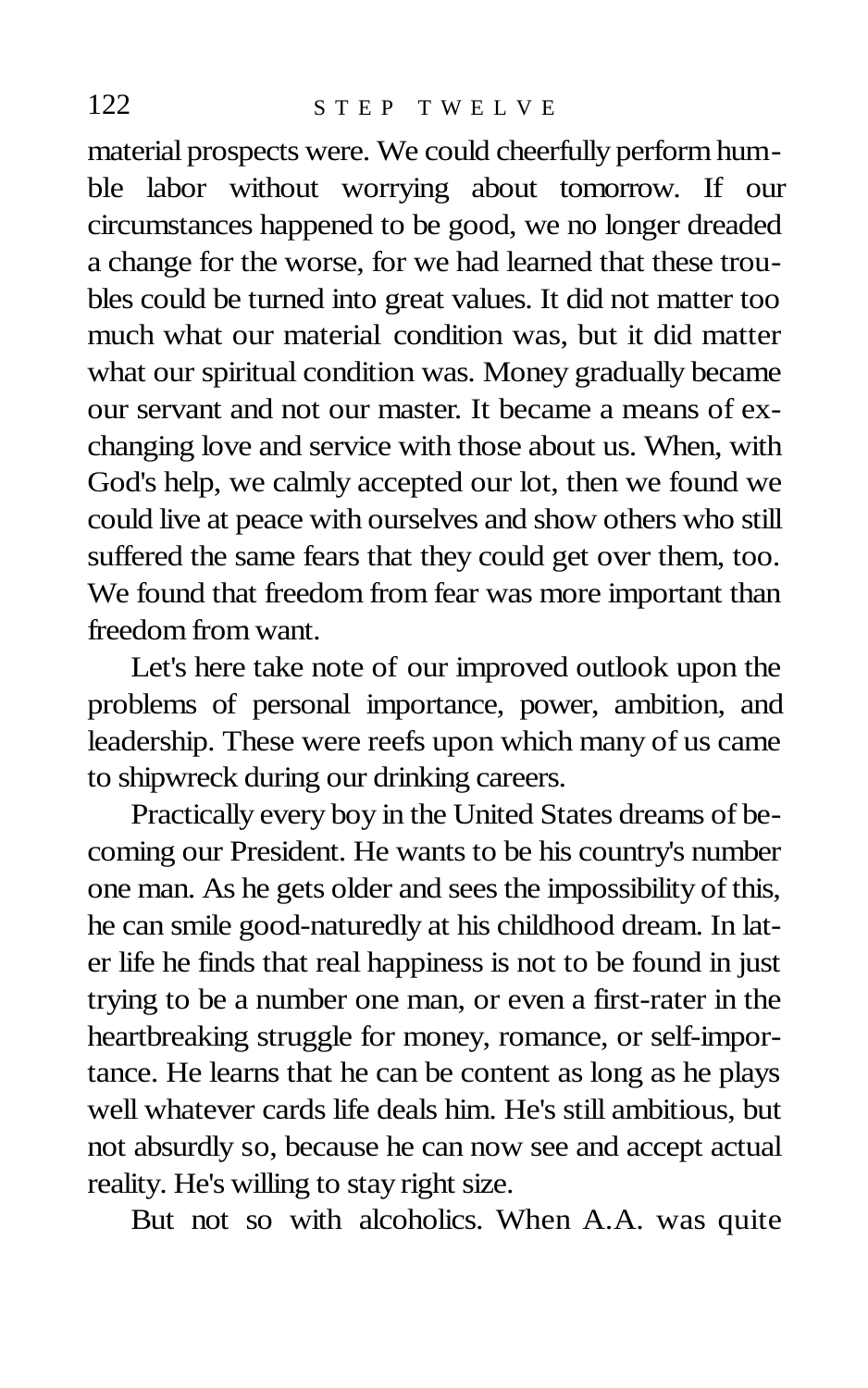young, a number of eminent psychologists and doctors made an exhaustive study of a good-sized group of socalled problem drinkers. The doctors weren't trying to find how different we were from one another; they sought to find whatever personality traits, if any, this group of alcoholics had in common. They finally came up with a conclusion that shocked the A.A. members of that time. These distinguished men had the nerve to say that most of the alcoholics under investigation were still childish, emotionally sensitive, and grandiose.

How we alcoholics did resent that verdict! We would not believe that our adult dreams were often truly childish. And considering the rough deal life had given us, we felt it perfectly natural that we were sensitive. As to our grandiose behavior, we insisted that we had been possessed of nothing but a high and legitimate ambition to win the battle of life.

In the years since, however, most of us have come to agree with those doctors. We have had a much keener look at ourselves and those about us. We have seen that we were prodded by unreasonable fears or anxieties into making a life business of winning fame, money, and what we thought was leadership. So false pride became the reverse side of that ruinous coin marked "Fear." We simply had to be number one people to cover up our deep-lying inferiorities. In fitful successes we boasted of greater feats to be done; in defeat we were bitter. If we didn't have much of any worldly success we became depressed and cowed. Then people said we were of the "inferior" type. But now we see ourselves as chips off the same old block. At heart we had all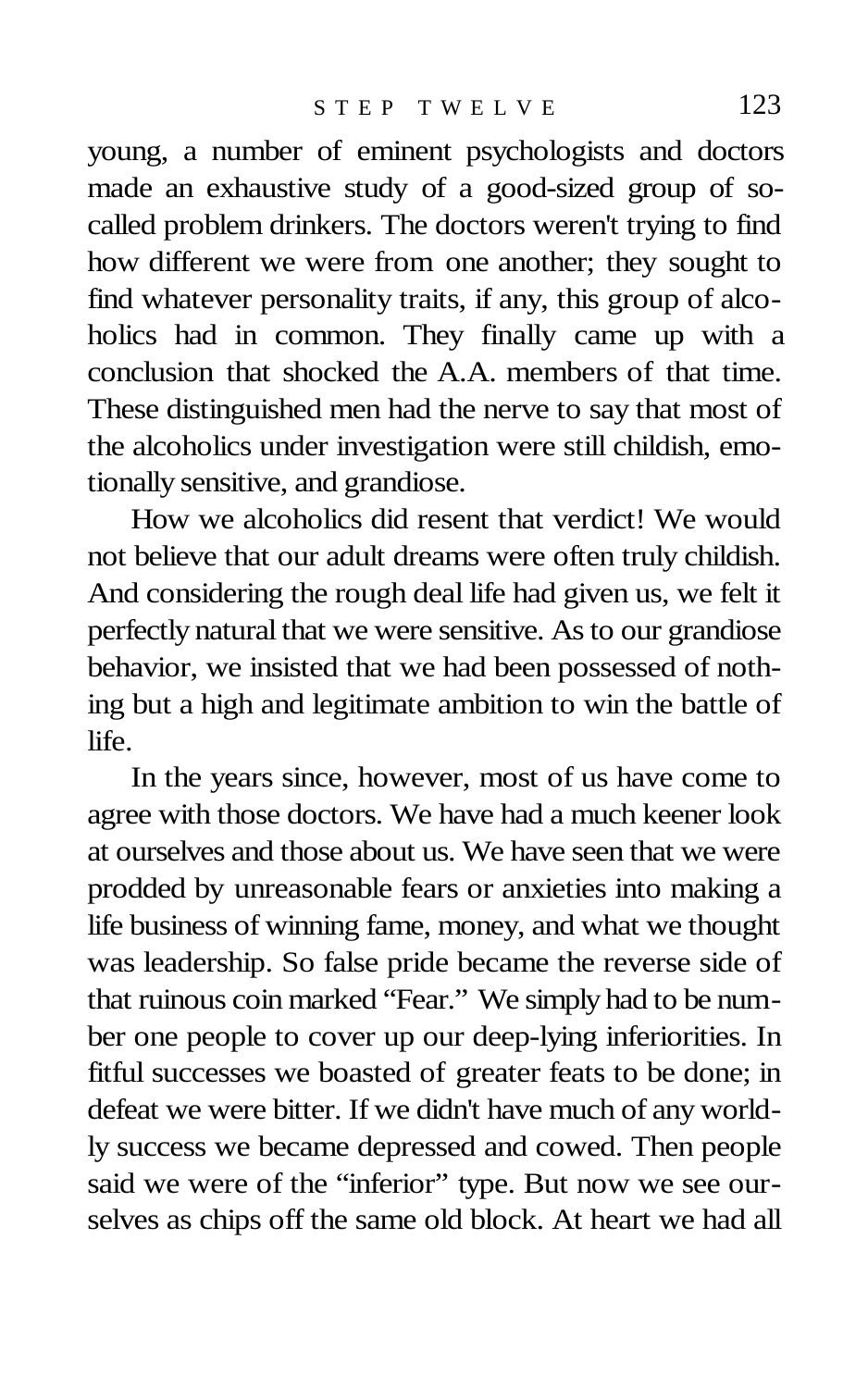been abnormally fearful. It mattered little whether we had sat on the shore of life drinking ourselves into forgetfulness or had plunged in recklessly and willfully beyond our depth and ability. The result was the same— all of us had nearly perished in a sea of alcohol.

But today, in well-matured A.A.'s, these distorted drives have been restored to something like their true purpose and direction. We no longer strive to dominate or rule those about us in order to gain self-importance. We no longer seek fame and honor in order to be praised. When by devoted service to family, friends, business, or community we attract widespread affection and are sometimes singled out for posts of greater responsibility and trust, we try to be humbly grateful and exert ourselves the more in a spirit of love and service. True leadership, we find, depends upon able example and not upon vain displays of power or glory.

Still more wonderful is the feeling that we do not have to be specially distinguished among our fellows in order to be useful and profoundly happy. Not many of us can be leaders of prominence, nor do we wish to be. Service, gladly rendered, obligations squarely met, troubles well accepted or solved with God's help, the knowledge that at home or in the world outside we are partners in a common effort, the well-understood fact that in God's sight all human beings are important, the proof that love freely given surely brings a full return, the certainty that we are no longer isolated and alone in self-constructed prisons, the surety that we need no longer be square pegs in round holes but can fit and belong in God's scheme of things— these are the permanent and legitimate satisfactions of right living for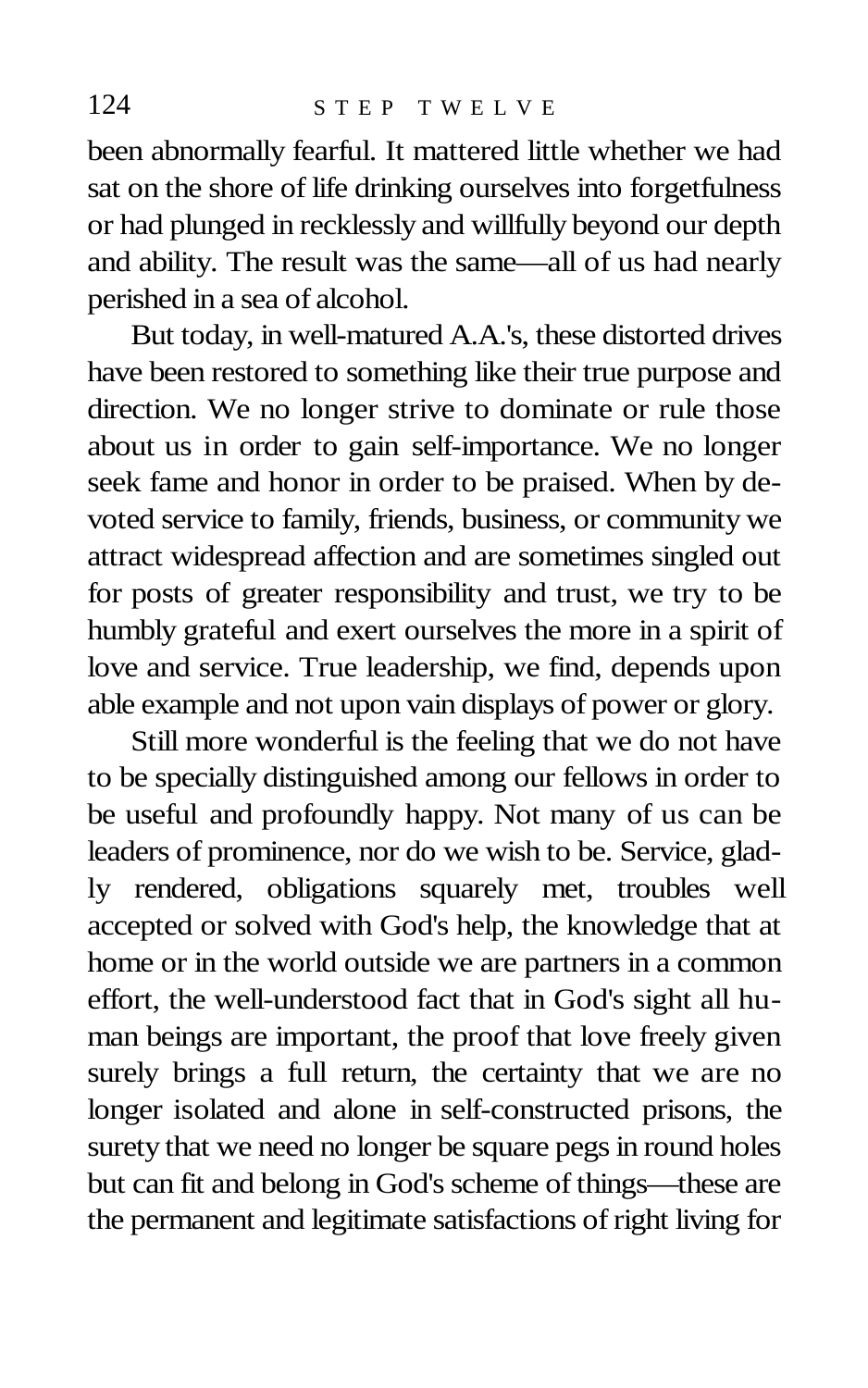which no amount of pomp and circumstance, no heap of material possessions, could possibly be substitutes. True ambition is not what we thought it was. True ambition is the deep desire to live usefully and walk humbly under the grace of God.

These little studies of A.A. Twelve Steps now come to a close. We have been considering so many problems that it may appear that A.A. consists mainly of racking dilemmas and troubleshooting. To a certain extent, that is true. We have been talking about problems because we are problem people who have found a way up and out, and who wish to share our knowledge of that way with all who can use it. For it is only by accepting and solving our problems that we can begin to get right with ourselves and with the world about us, and with Him who presides over us all. Understanding is the key to right principles and attitudes, and right action is the key to good living; therefore the joy of good living is the theme of A.A. Twelfth Step.

With each passing day of our lives, may every one of us sense more deeply the inner meaning of A.A.'s simple prayer:

God grant us the serenity to accept the things we cannot change, Courage to change the things we can,

And wisdom to know the difference.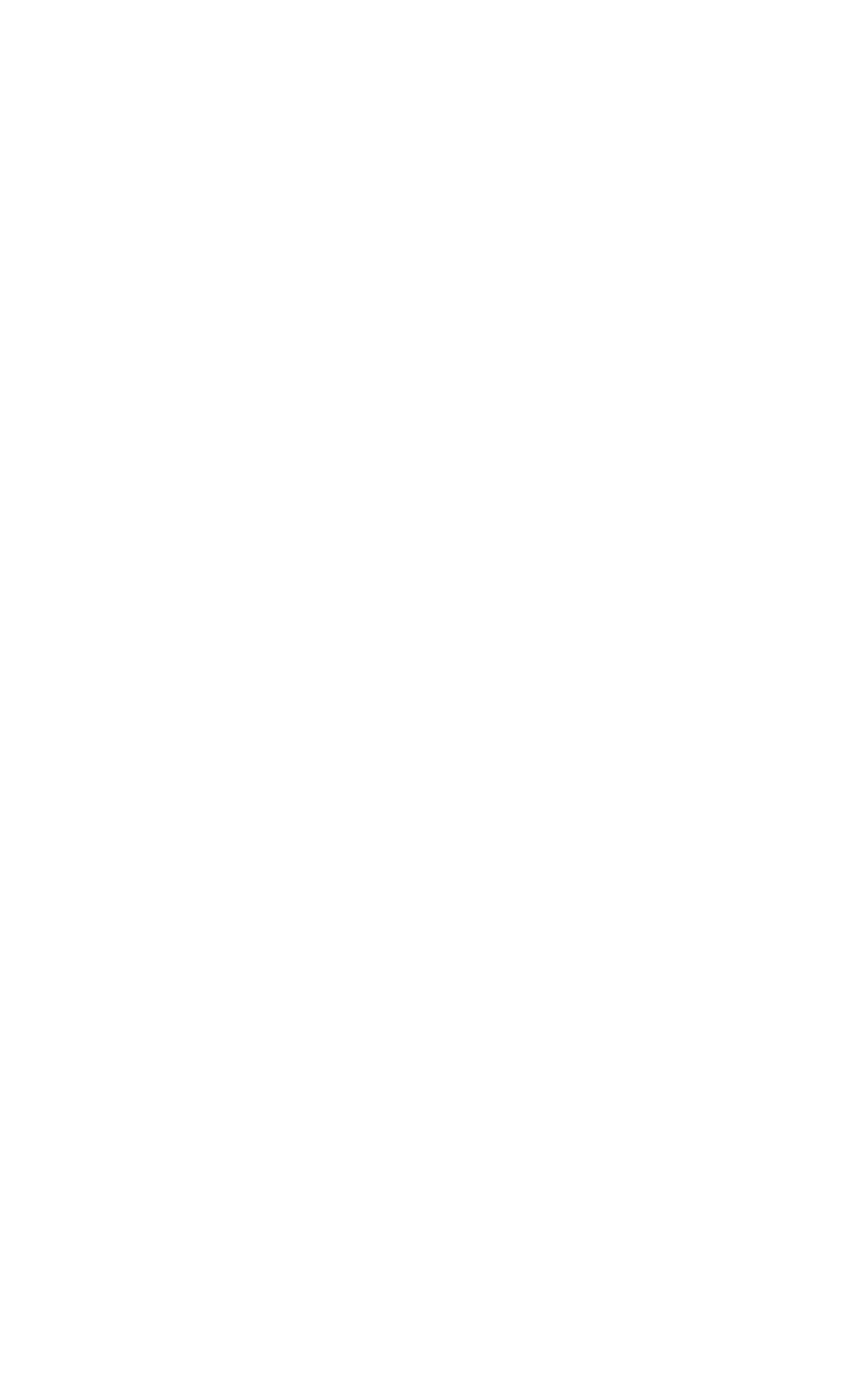THE TWELVE TRADITIONS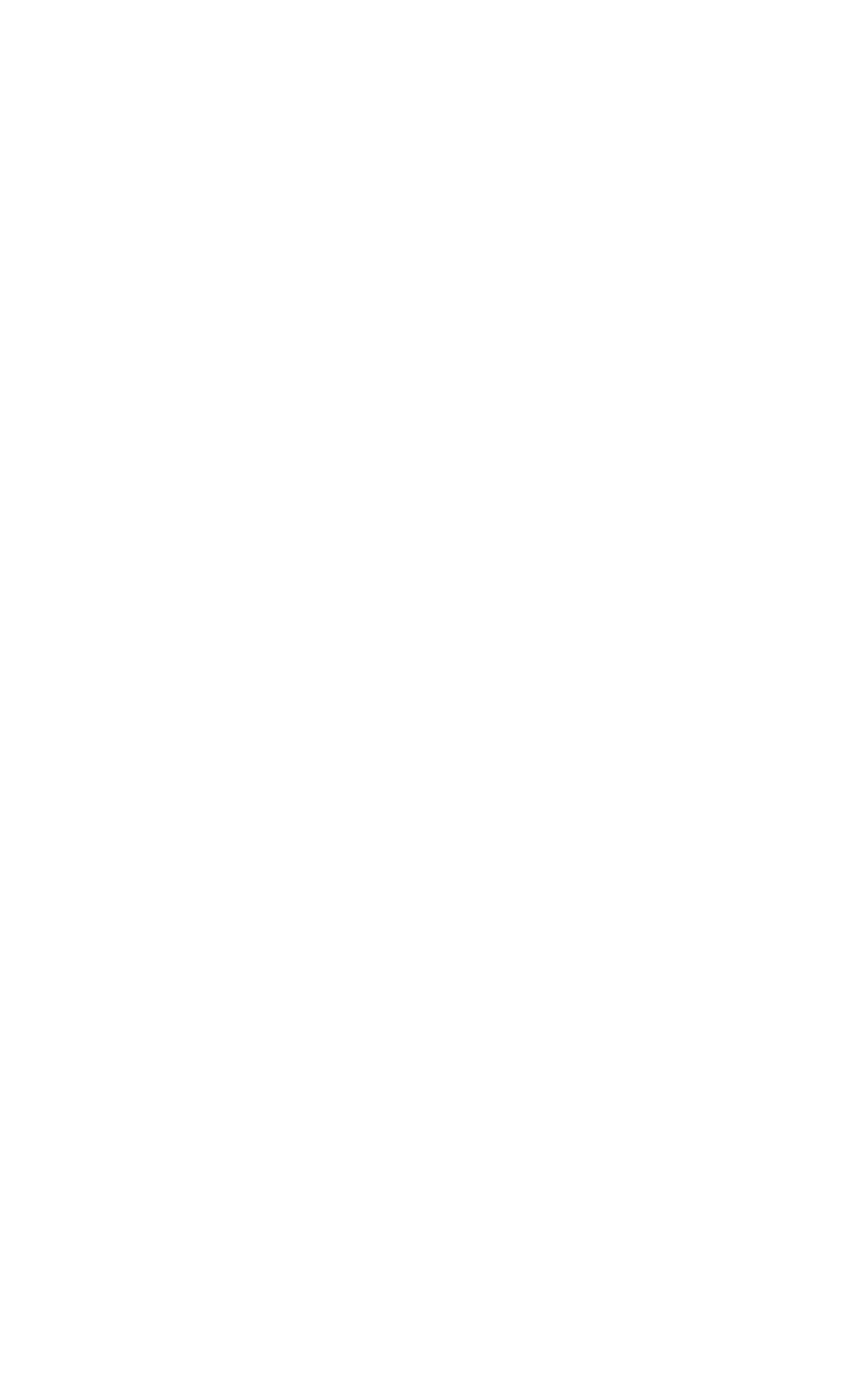## **Tradition One**

*"Our common welfare should come first; personal recovery depends upon A.A. unity."*

THE unity of Alcoholics Anonymous is the most cherished quality our Society has. Our lives, the lives of all to come, depend squarely upon it. We stay whole, or A.A. dies. Without unity, the heart of A.A. would cease to beat; our world arteries would no longer carry the life-giving grace of God; His gift to us would be spent aimlessly. Back again in their caves, alcoholics would reproach us and say, "What a great thing A.A. might have been!"

"Does this mean," some will anxiously ask, "that in A.A. the individual doesn't count for much? Is he to be dominated by his group and swallowed up in it?"

We may certainly answer this question with a loud "No!" We believe there isn't a fellowship on earth which lavishes more devoted care upon its individual members; surely there is none which more jealously guards the individual's right to think, talk, and act as he wishes. No A.A. can compel another to do anything; nobody can be punished or expelled. Our Twelve Steps to recovery are suggestions; the Twelve Traditions which guarantee A.A.'s unity contain not a single "Don't." They repeatedly say "We ought . . ." but never "You must!"

To many minds all this liberty for the individual spells sheer anarchy. Every newcomer, every friend who looks at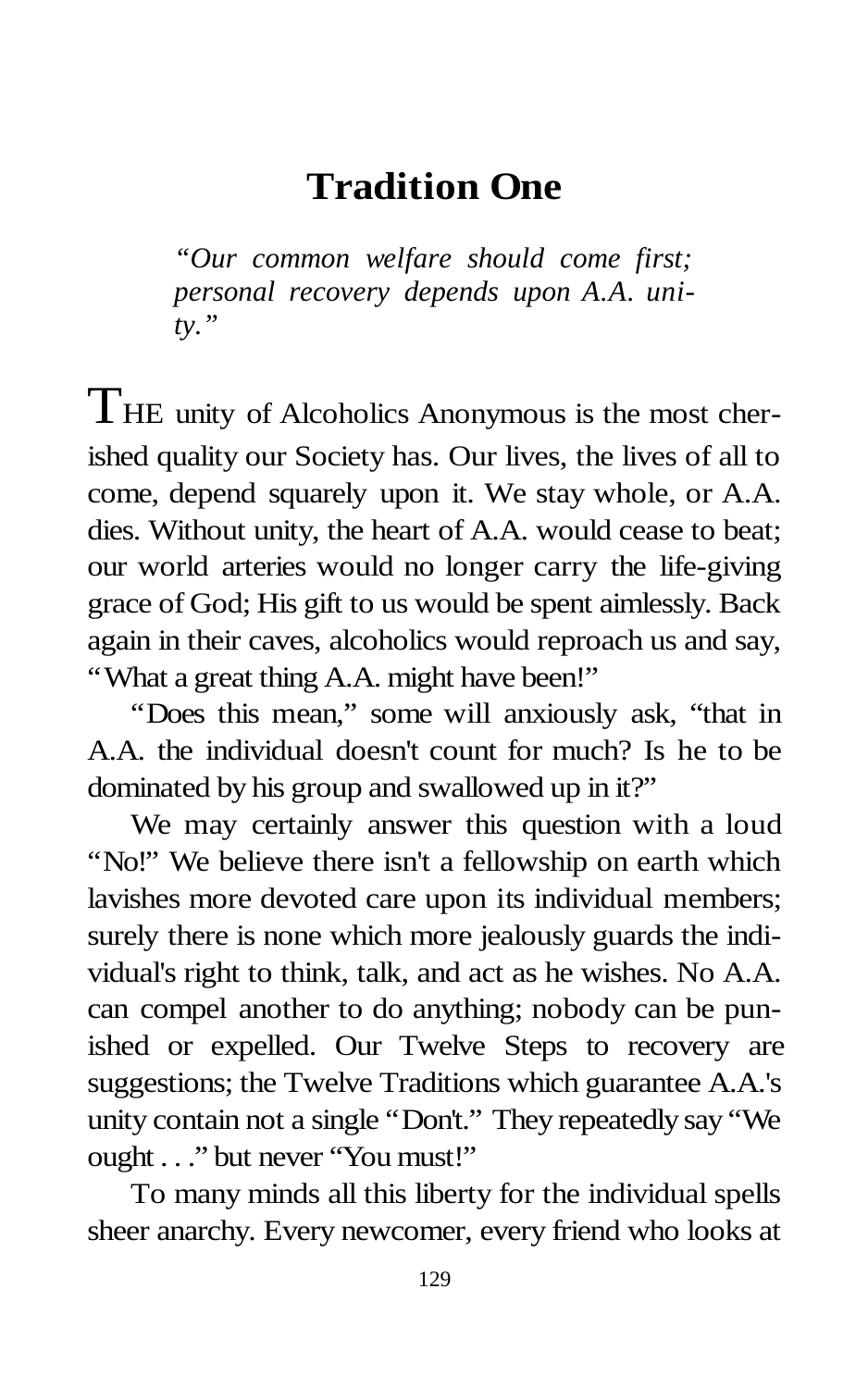A.A. for the first time is greatly puzzled. They see liberty verging on license, yet they recognize at once that A.A. has an irresistible strength of purpose and action. "How," they ask, "can such a crowd of anarchists function at all? How can they possibly place their common welfare first? What in Heaven's name holds them together?"

Those who look closely soon have the key to this strange paradox. The A.A. member has to conform to the principles of recovery. His life actually depends upon obedience to spiritual principles. If he deviates too far, the penalty is sure and swift; he sickens and dies. At first he goes along because he must, but later he discovers a way of life he really wants to live. Moreover, he finds he cannot keep this priceless gift unless he gives it away. Neither he nor anybody else can survive unless he carries the A.A. message. The moment this [Twelfth Step](#page-105-0) work forms a group, another discovery is made— that most individuals cannot recover unless there is a group. Realization dawns that he is but a small part of a great whole; that no personal sacrifice is too great for preservation of the Fellowship. He learns that the clamor of desires and ambitions within him must be silenced whenever these could damage the group. It becomes plain that the group must survive or the individual will not.

So at the outset, how best to live and work together as groups became the prime question. In the world about us we saw personalities destroying whole peoples. The struggle for wealth, power, and prestige was tearing humanity apart as never before. If strong people were stalemated in the search for peace and harmony, what was to become of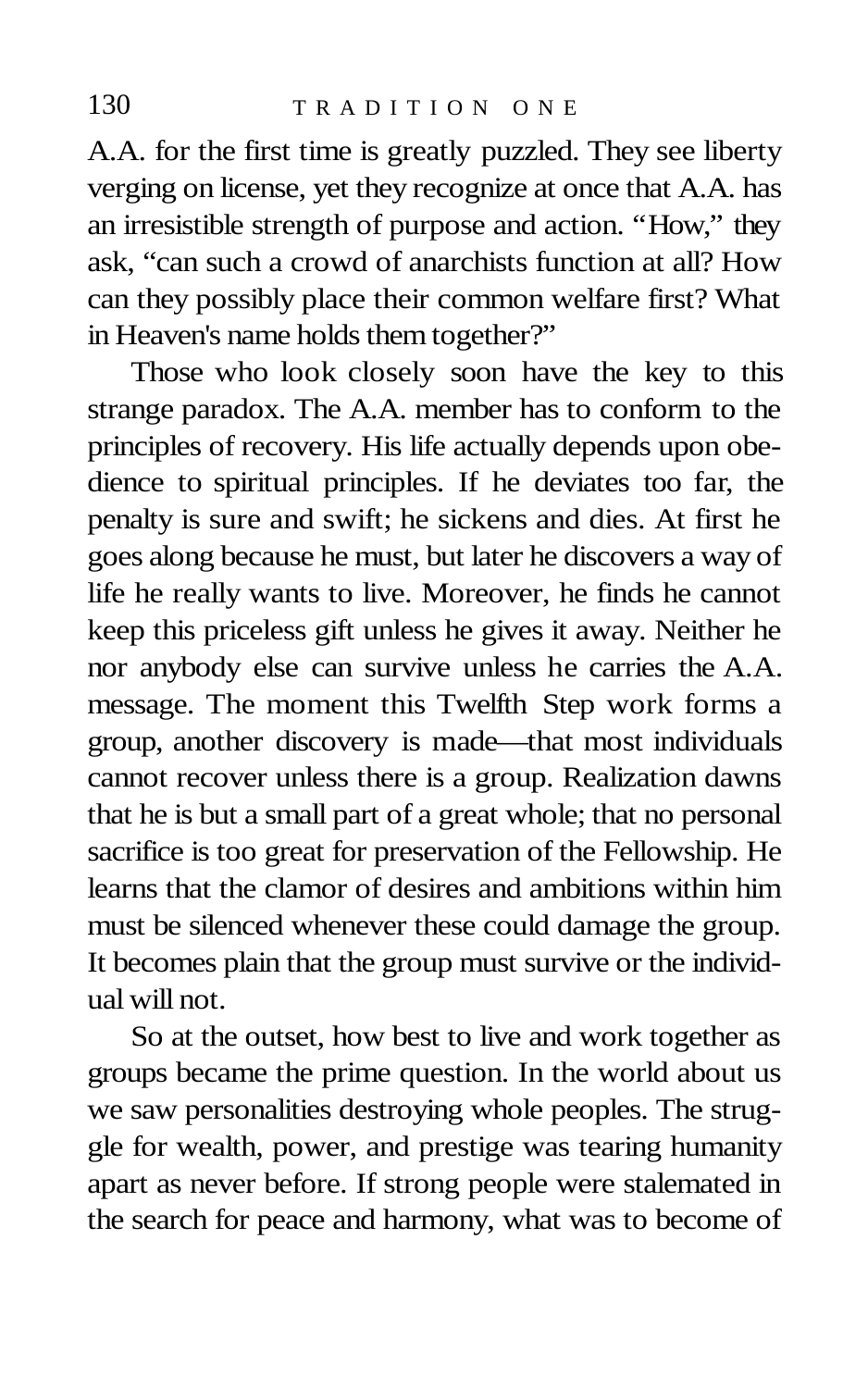our erratic band of alcoholics? As we had once struggled and prayed for individual recovery, just so earnestly did we commence to quest for the principles through which A.A. itself might survive. On anvils of experience, the structure of our Society was hammered out.

Countless times, in as many cities and hamlets, we reenacted the story of Eddie Rickenbacker and his courageous company when their plane crashed in the Pacific. Like us, they had suddenly found themselves saved from death, but still floating upon a perilous sea. How well *they* saw that their common welfare came first. None might become selfish of water or bread. Each needed to consider the others, and in abiding faith they knew they must find their real strength. And this they did find, in measure to transcend all the defects of their frail craft, every test of uncertainty, pain, fear, and despair, and even the death of one.

Thus has it been with A.A. By faith and by works we have been able to build upon the lessons of an incredible experience. They live today in the Twelve Traditions of Alcoholics Anonymous, which— God willing— shall sustain us in unity for so long as He may need us.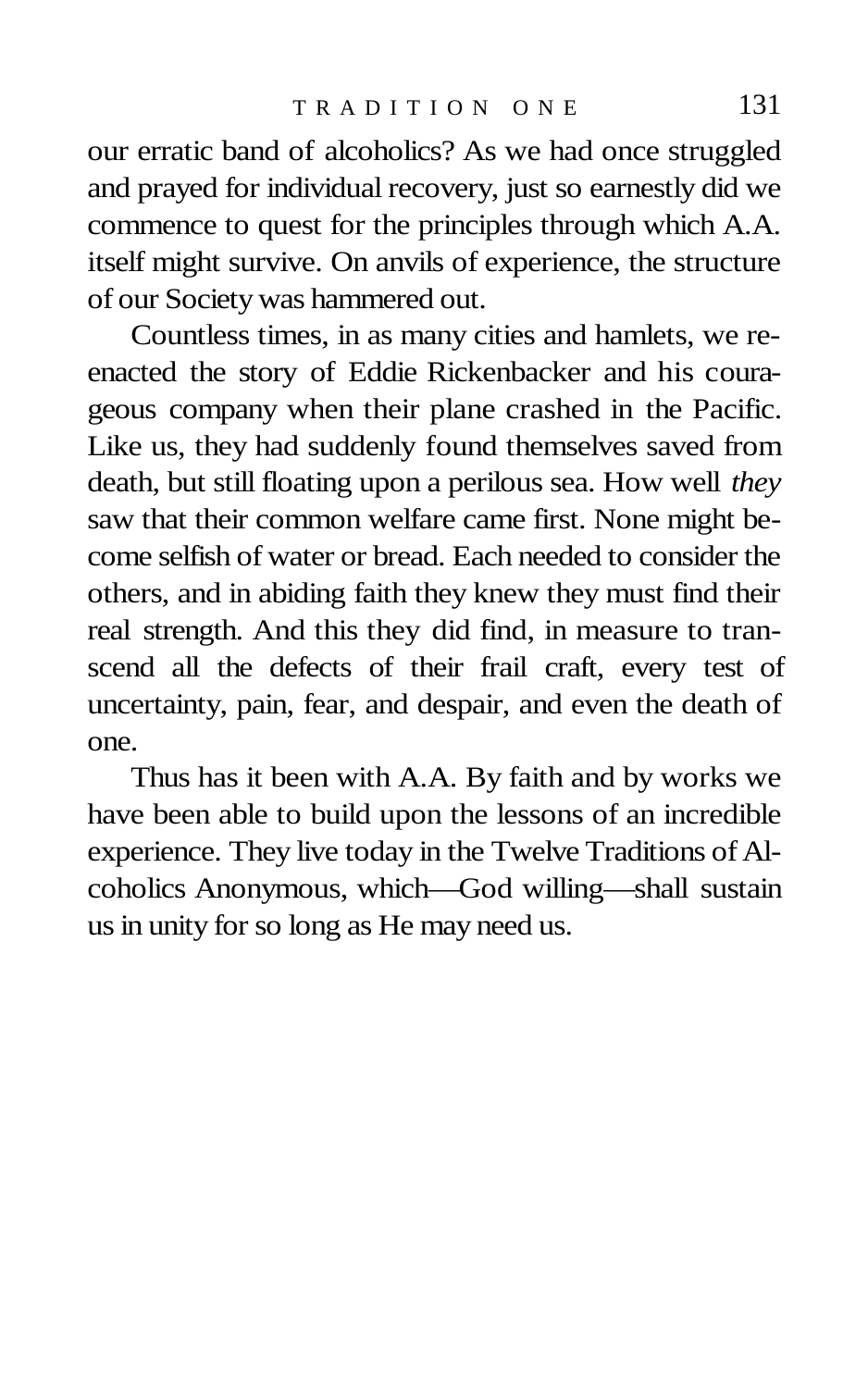## **Tradition Two**

*"For our group purpose there is but one ultimate authority—a loving God as He may express Himself in our group conscience. Our leaders are but trusted servants; they do not govern."*

WHERE does A.A. get its direction? Who runs it? This, too, is a puzzler for every friend and newcomer. When told that our Society has no president having authority to govern it, no treasurer who can compel the payment of any dues, no board of directors who can cast an erring member into outer darkness, when indeed no A.A. can give another a directive and enforce obedience, our friends gasp and exclaim, "This simply can't be. There must be an angle somewhere." These practical folk then read Tradition Two, and learn that the sole authority in A.A. is a loving God as He may express Himself in the group conscience. They dubiously ask an experienced A.A. member if this really works. The member, sane to all appearances, immediately answers, "Yes! It definitely does." The friends mutter that this looks vague, nebulous, pretty naive to them. Then they commence to watch us with speculative eyes, pick up a fragment of A.A. history, and soon have the solid facts.

What are these facts of A.A. life which brought us to this apparently impractical principle?

John Doe, a good A.A., moves— let us say— to Middletown, U.S.A. Alone now, he reflects that he may not be able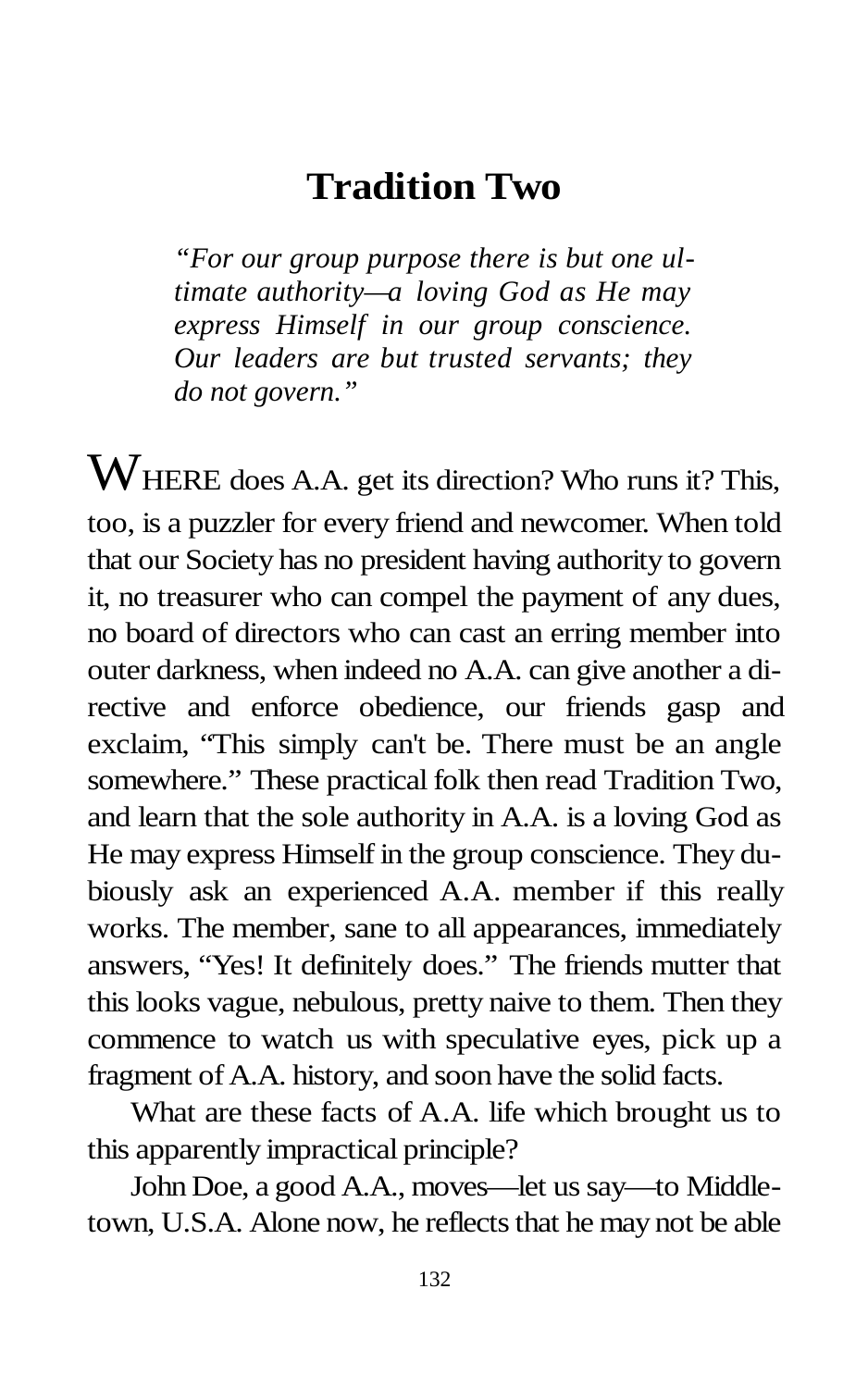to stay sober, or even alive, unless he passes on to other alcoholics what was so freely given him. He feels a spiritual and ethical compulsion, because hundreds may be suffering within reach of his help. Then, too, he misses his home group. He needs other alcoholics as much as they need him. He visits preachers, doctors, editors, policemen, and bartenders . . . with the result that Middletown now has a group, and he is the founder.

Being the founder, he is at first the boss. Who else could be? Very soon, though, his assumed authority to run everything begins to be shared with the first alcoholics he has helped. At this moment, the benign dictator becomes the chairman of a committee composed of his friends. These are the growing group's hierarchy of service— self-appointed, of course, because there is no other way. In a matter of months, A.A. booms in Middletown.

The founder and his friends channel spirituality to newcomers, hire halls, make hospital arrangements, and entreat their wives to brew gallons of coffee. Being on the human side, the founder and his friends may bask a little in glory. They say to one another, "Perhaps it would be a good idea if we continue to keep a firm hand on A.A. in this town. After all, we are experienced. Besides, look at all the good we've done these drunks. They should be grateful!" True, founders and their friends are sometimes wiser and more humble than this. But more often at this stage they are not.

Growing pains now beset the group. Panhandlers panhandle. Lonely hearts pine. Problems descend like an avalanche. Still more important, murmurs are heard in the body politic, which swell into a loud cry: "Do these old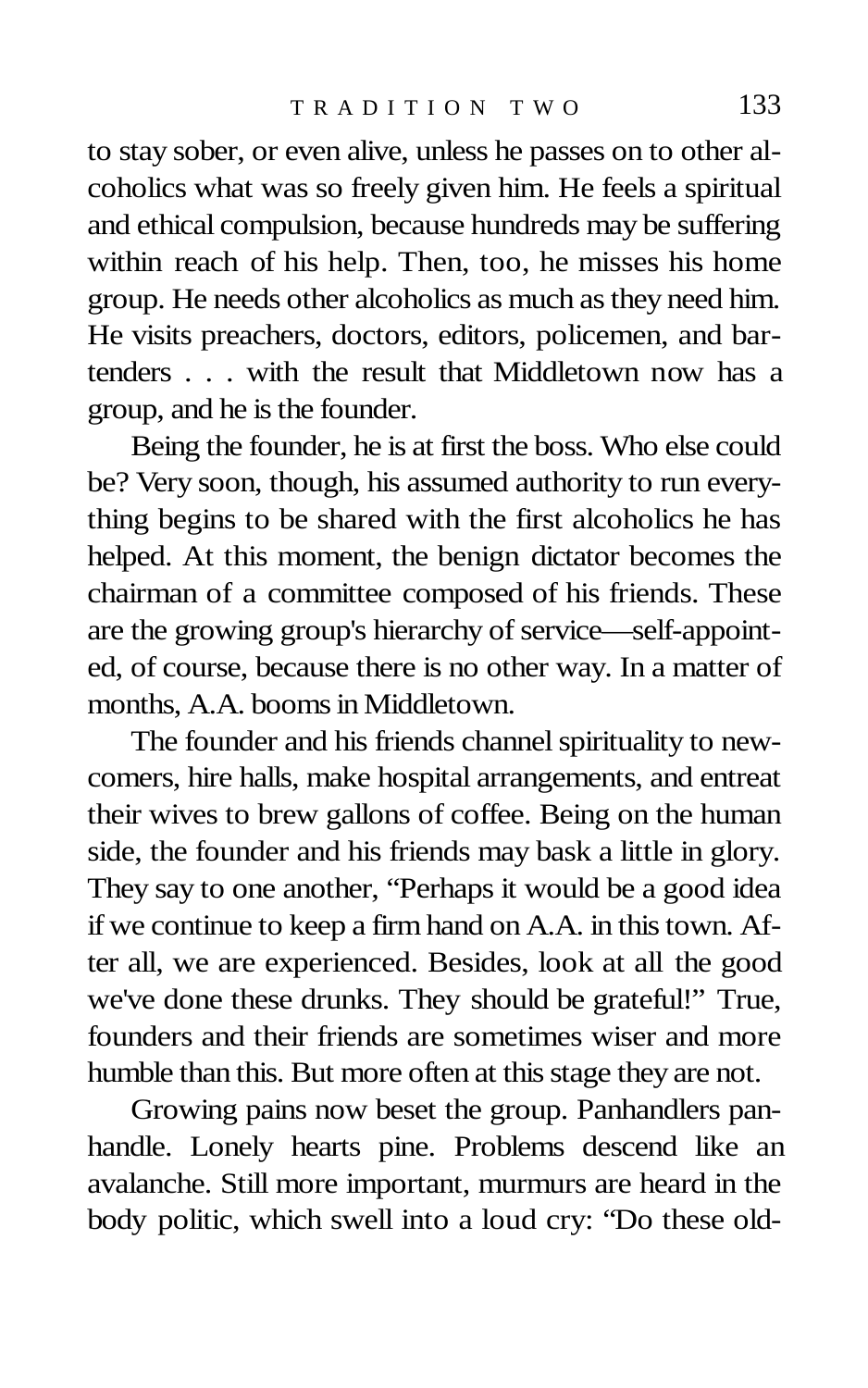timers think they can run this group forever? Let's have an election." The founder and his friends are hurt and depressed. They rush from crisis to crisis and from member to member, pleading; but it's no use, the revolution is on. The group conscience is about to take over.

Now comes the election. If the founder and his friends have served well, they may—to their surprise—be reinstated for a time. If, however, they have heavily resisted the rising tide of democracy, they may be summarily beached. In either case, the group now has a so-called rotating committee, very sharply limited in its authority. In no sense whatever can its members govern or direct the group. They are servants. Theirs is the sometimes thankless privilege of doing the group's chores. Headed by the chairman, they look after public relations and arrange meetings. Their treasurer, strictly accountable, takes money from the hat that is passed, banks it, pays the rent and other bills, and makes a regular report at business meetings. The secretary sees that literature is on the table, looks after the phone-answering service, answers the mail, and sends out notices of meetings. Such are the simple services that enable the group to function. The committee gives no spiritual advice, judges no one's conduct, issues no orders. Every one of them may be promptly eliminated at the next election if they try this. And so they make the belated discovery that they are really servants, not senators. These are universal experiences. Thus throughout A.A. does the group conscience decree the terms upon which its leaders shall serve.

This brings us straight to the question "Does A.A. have a real leadership?" Most emphatically the answer is "Yes,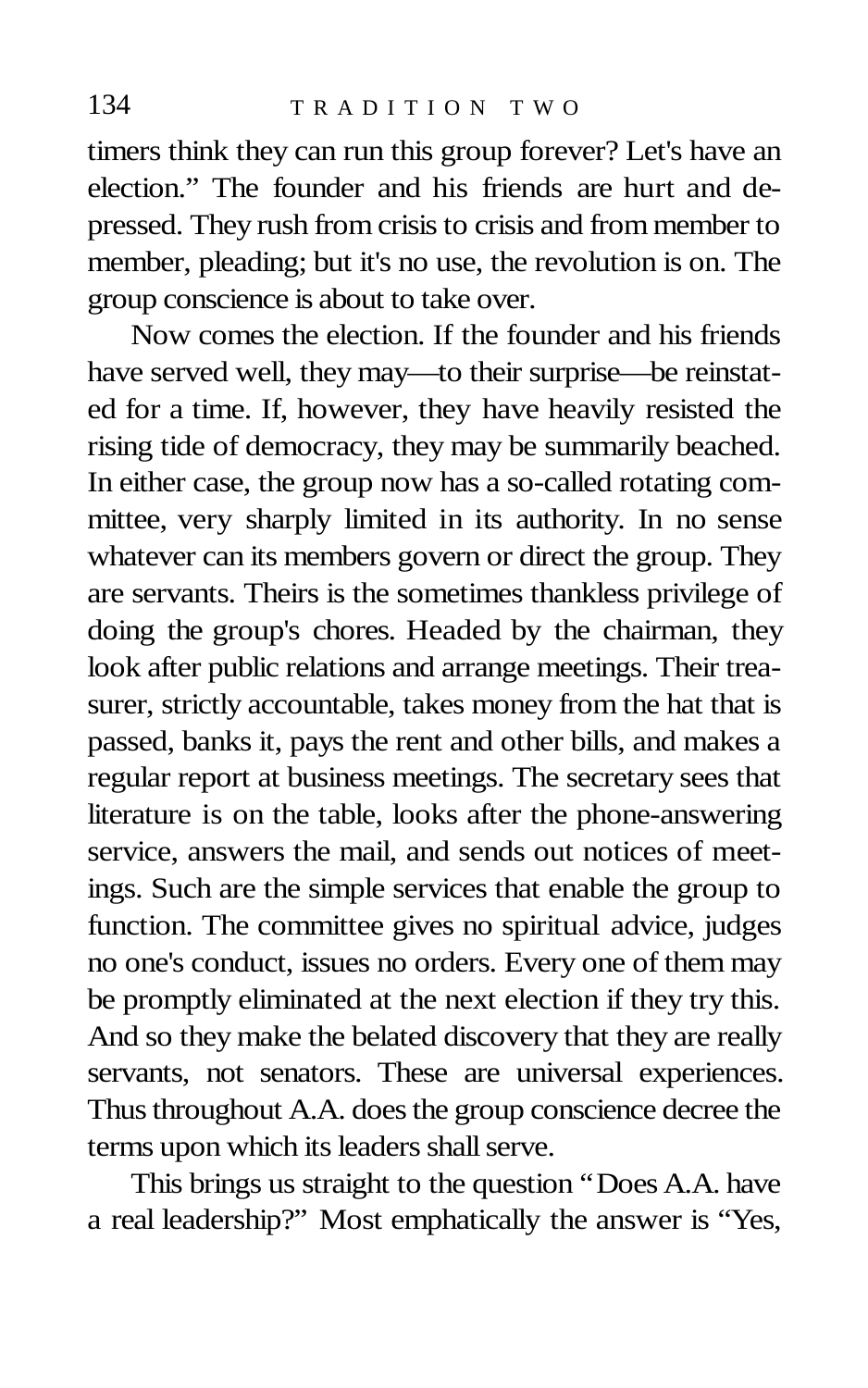notwithstanding the apparent lack of it." Let's turn again to the deposed founder and his friends. What becomes of them? As their grief and anxiety wear away, a subtle change begins. Ultimately, they divide into two classes known in A.A. slang as "elder statesmen" and "bleeding deacons." The elder statesman is the one who sees the wisdom of the group's decision, who holds no resentment over his reduced status, whose judgment, fortified by considerable experience, is sound, and who is willing to sit quietly on the sidelines patiently awaiting developments. The bleeding deacon is one who is just as surely convinced that the group cannot get along without him, who constantly connives for reelection to office, and who continues to be consumed with self-pity. A few hemorrhage so badly that drained of all A.A. spirit and principle— they get drunk. At times the A.A. landscape seems to be littered with bleeding forms. Nearly every oldtimer in our Society has gone through this process in some degree. Happily, most of them survive and live to become elder statesmen. They become the real and permanent leadership of A.A. Theirs is the quiet opinion, the sure knowledge and humble example that resolve a crisis. When sorely perplexed, the group inevitably turns to them for advice. They become the voice of the group conscience; in fact, these are the true voice of Alcoholics Anonymous. They do not drive by mandate; they lead by example. This is the experience which has led us to the conclusion that our group conscience, well-advised by its elders, will be in the long run wiser than any single leader.

When A.A. was only three years old, an event occurred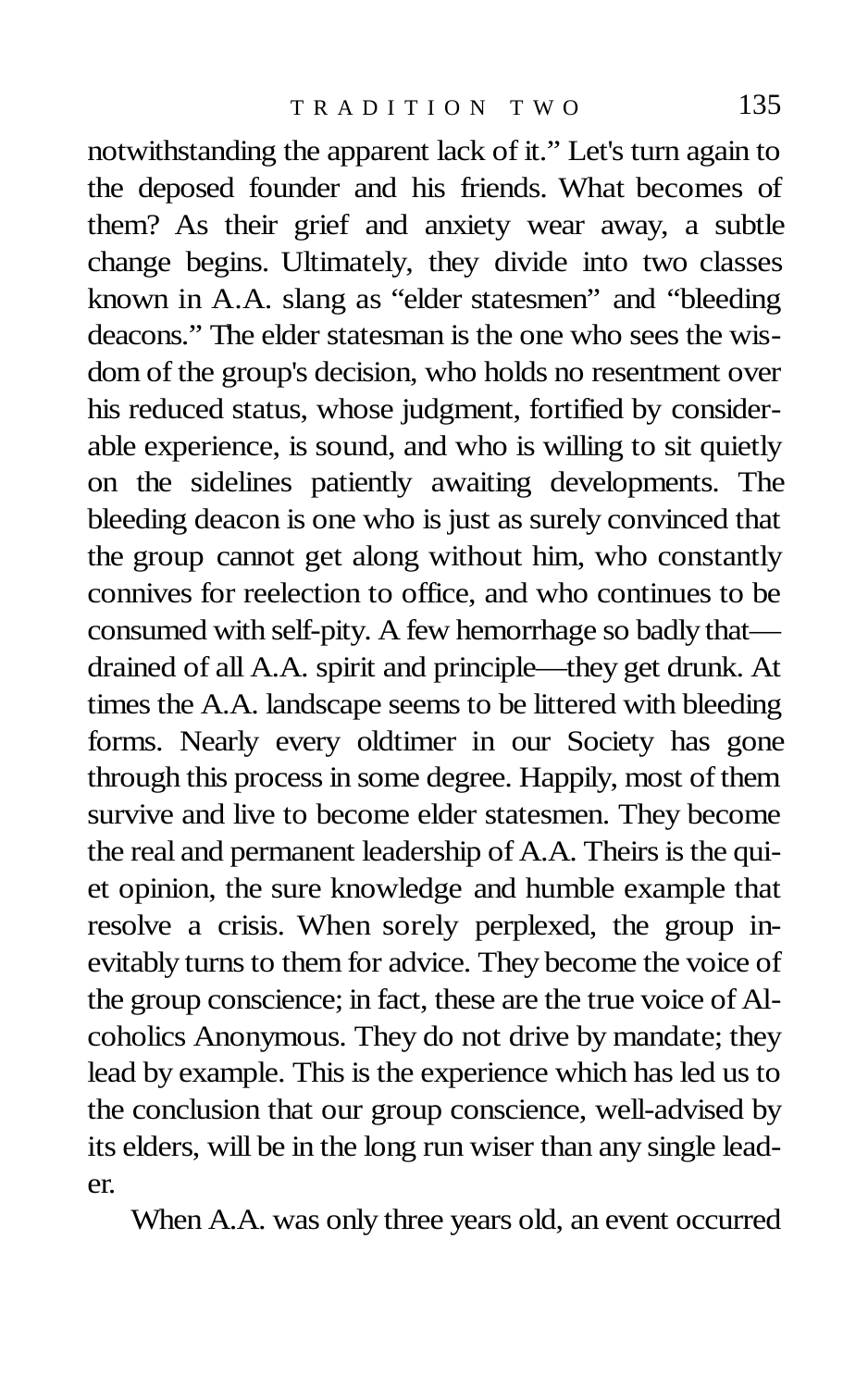demonstrating this principle. One of the first members of A.A., entirely contrary to his own desires, was obliged to conform to group opinion. Here is the story in his words.

"One day I was doing a [Twelfth Step](#page-105-0) job at a hospital in New York. The proprietor, Charlie, summoned me to his office. 'Bill,' he said, 'I think it's a shame that you are financially so hard up. All around you these drunks are getting well and making money. But you're giving this work full time, and you're broke. It isn't fair.' Charlie fished in his desk and came up with an old financial statement. Handing it to me, he continued, 'This shows the kind of money the hospital used to make back in the 1920's. Thousands of dollars a month. It should be doing just as well now, and it would— if only you'd help me. So why don't you move your work in here? I'll give you an office, a decent drawing account, and a very healthy slice of the profits. Three years ago, when my head doctor, Silkworth, began to tell me of the idea of helping drunks by spirituality, I thought it was crackpot stuff, but I've changed my mind. Some day this bunch of ex-drunks of yours will fill Madison Square Garden, and I don't see why you should starve meanwhile. What I propose is perfectly ethical. You can become a lay therapist, and more successful than anybody in the business.'

"I was bowled over. There were a few twinges of conscience until I saw how really ethical Charlie's proposal was. There was nothing wrong whatever with becoming a lay therapist. I thought of Lois coming home exhausted from the department store each day, only to cook supper for a houseful of drunks who weren't paying board. I thought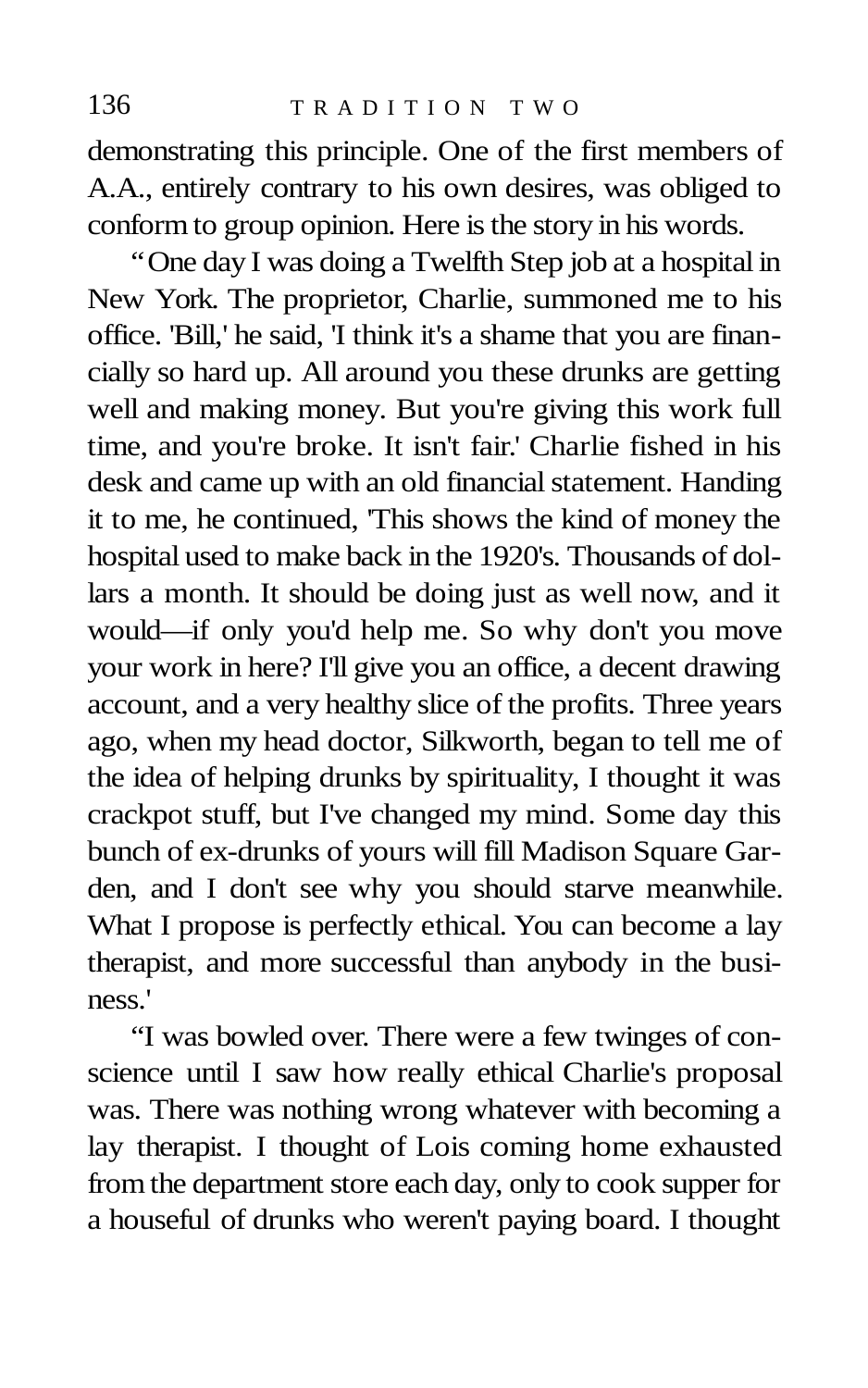of the large sum of money still owing my Wall Street creditors. I thought of a few of my alcoholic friends, who were making as much money as ever. Why shouldn't I do as well as they?

"Although I asked Charlie for a little time to consider it, my own mind was about made up. Racing back to Brooklyn on the subway, I had a seeming flash of divine guidance. It was only a single sentence, but most convincing. In fact, it came right out of the Bible— a voice kept saying to me, The laborer is worthy of his hire.' Arriving home, I found Lois cooking as usual, while three drunks looked hungrily on from the kitchen door. I drew her aside and told the glorious news. She looked interested, but not as excited as I thought she should be.

"It was meeting night. Although none of the alcoholics we boarded seemed to get sober, some others had. With their wives they crowded into our downstairs parlor. At once I burst into the story of my opportunity. Never shall I forget their impassive faces, and the steady gaze they focused upon me. With waning enthusiasm, my tale trailed off to the end. There was a long silence.

"Almost timidly, one of my friends began to speak. 'We know how hard up you are, Bill. It bothers us a lot. We've often wondered what we might do about it. But I think I speak for everyone here when I say that what you now propose bothers us an awful lot more.' The speaker's voice grew more confident. 'Don't you realize,' he went on, 'that you can never become a professional? As generous as Charlie has been to us, don't you see that we can't tie this thing up with his hospital or any other? You tell us that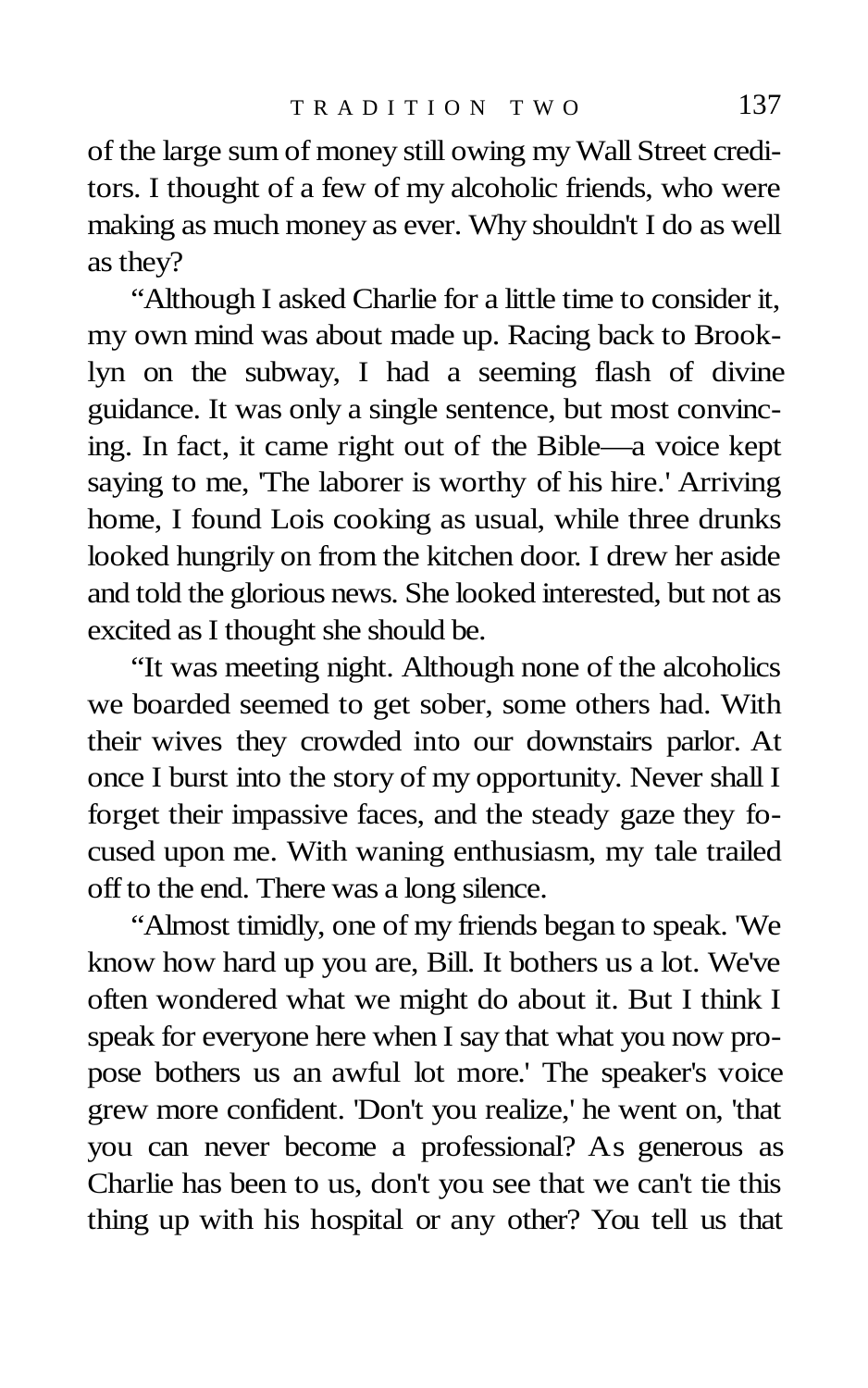Charlie's proposal is ethical. Sure, it's ethical, but what we've got won't run on ethics only; it has to be better. Sure, Charlie's idea is good, but it isn't good enough. This is a matter of life and death, Bill, and nothing but the very best will do!' Challengingly, my friends looked at me as their spokesman continued. 'Bill, haven't you often said right here in this meeting that sometimes the good is the enemy of the best? Well, this is a plain case of it. You can't do this thing to us!'

"So spoke the group conscience. The group was right and I was wrong; the voice on the subway was not the voice of God. Here was the true voice, welling up out of my friends. I listened, and—thank God—I obeyed."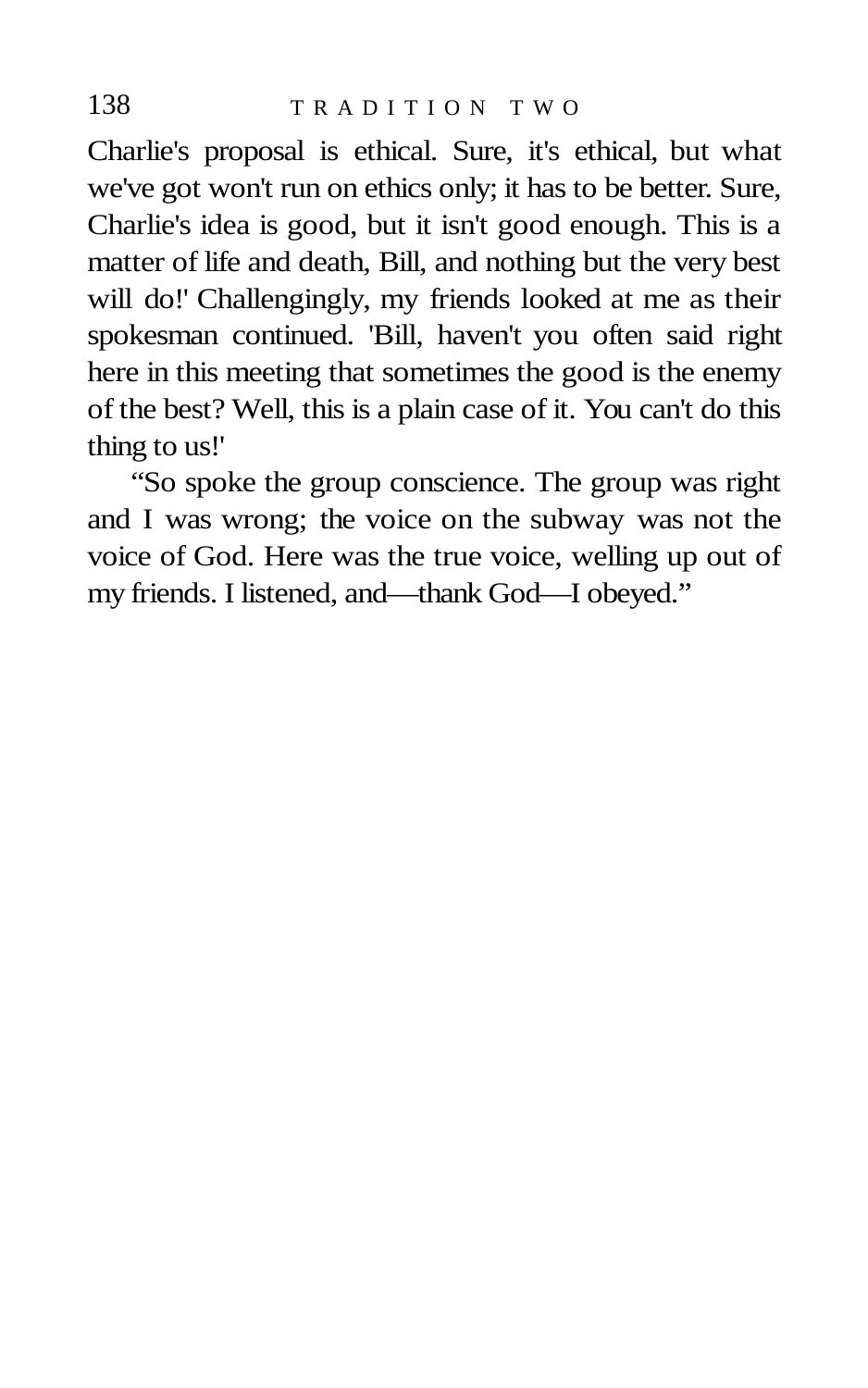## **Tradition Three**

*"The only requirement for A.A. membership is a desire to stop drinking."*

 $T$ HIS Tradition is packed with meaning. For A.A. is really saying to every serious drinker, "You are an A.A. member if *you* say so. You can declare yourself in; nobody can keep you out. No matter who you are, no matter how low you've gone, no matter how grave your emotional complications — even your crimes— we still can't deny you A.A. We don't *want* to keep you out. We aren't a bit afraid you'll harm us, never mind how twisted or violent you may be. We just want to be sure that you get the same great chance for sobriety that we've had. So you're an A.A. member the minute you declare yourself."

To establish this principle of membership took years of harrowing experience. In our early time, nothing seemed so fragile, so easily breakable as an A.A. group. Hardly an alcoholic we approached paid any attention; most of those who did join us were like flickering candles in a windstorm. Time after time, their uncertain flames blew out and couldn't be relighted. Our unspoken, constant thought was "Which of us may be the next?"

A member gives us a vivid glimpse of those days. "At one time," he says, "every A.A. group had many membership rules. Everybody was scared witless that something or somebody would capsize the boat and dump us all back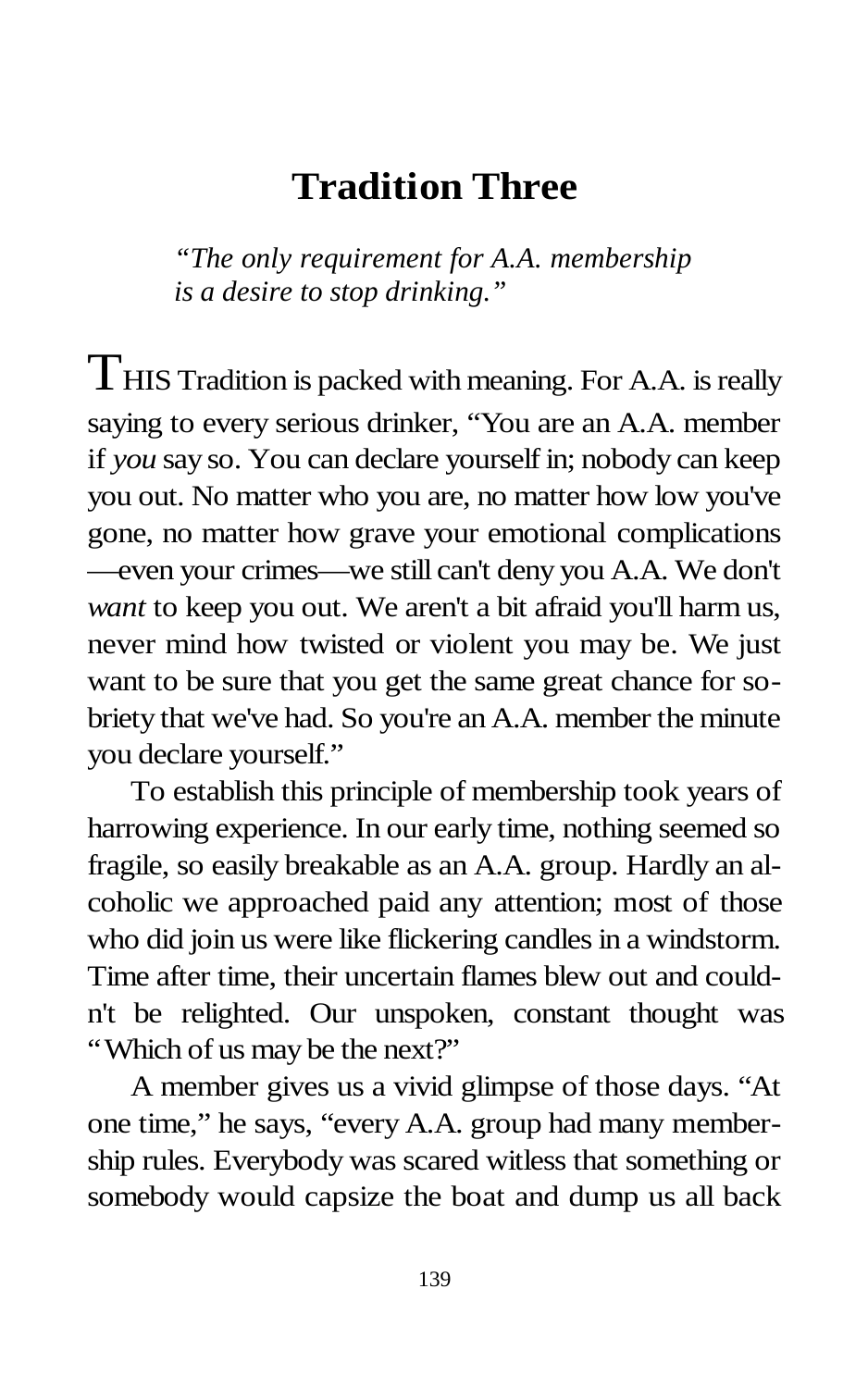into the drink. Our Foundation office\* asked each group to send in its list of 'protective' regulations. The total list was a mile long. If all those rules had been in effect everywhere, nobody could have possibly joined A.A. at all, so great was the sum of our anxiety and fear.

"We were resolved to admit nobody to A.A.. but that hypothetical class of people we termed 'pure alcoholics.' Except for their guzzling, and the unfortunate results thereof, they could have no other complications. So beggars, tramps, asylum inmates, prisoners, queers, plain crackpots, and fallen women were definitely out. Yes sir, we'd cater *only* to pure and respectable alcoholics! Any others would surely destroy us. Besides, if we took in those odd ones, what would decent people say about us? We built a finemesh fence right around A.A.

"Maybe this sounds comical now. Maybe you think we oldtimers were pretty intolerant. But I can tell you there was nothing funny about the situation then. We were grim because we felt our lives and homes were threatened, and that was no laughing matter. Intolerant, you say? Well, we were frightened. Naturally, we began to act like most everybody does when afraid. After all, isn't fear the true basis of intolerance? Yes, we were intolerant."

How could we then guess that all those fears were to prove groundless? How could we know that thousands of these sometimes frightening people were to make astonishing recoveries and become our greatest workers and

\*In 1954, the name of the Alcoholic Foundation, Inc., was changed to the General Service Board of Alcoholics Anonymous, Inc., and the Foundation office is now the General Service Office.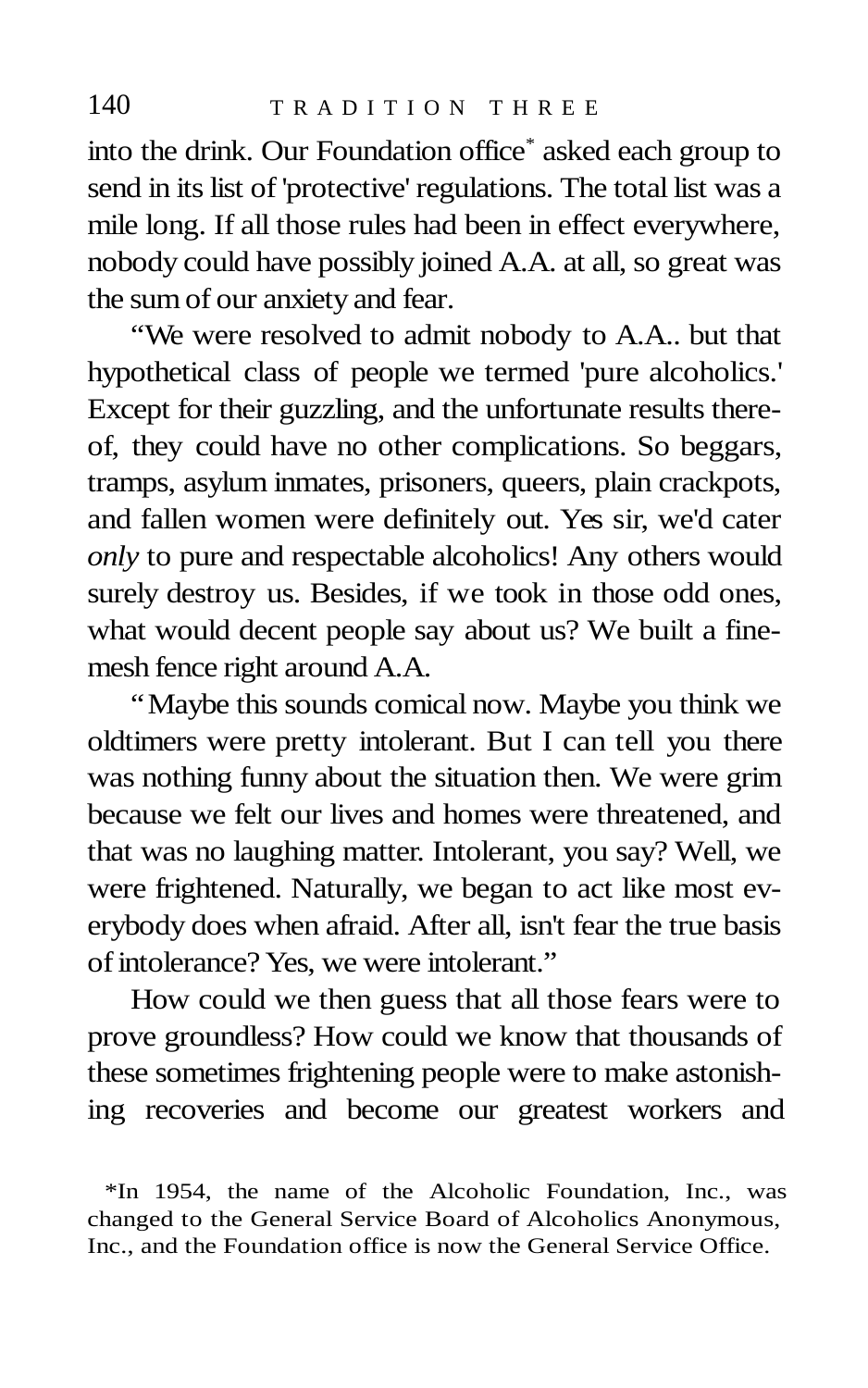intimate friends? Was it credible that A.A. was to have a divorce rate far lower than average? Could we then foresee that troublesome people were to become our principal teachers of patience and tolerance? Could any then imagine a society which would include every conceivable kind of character, and cut across every barrier of race, creed, politics, and language with ease?

Why did A.A. finally drop all its membership regulations? Why did we leave it to each newcomer to decide himself whether he was an alcoholic and whether he should join us? Why did we dare to say, contrary to the experience of society and government everywhere, that we would neither punish nor deprive any A.A. of membership, that we must never compel anyone to pay anything, believe anything, or conform to anything?

The answer, now seen in Tradition Three, was simplicity itself. At last experience taught us that to take away any alcoholic's full chance was sometimes to pronounce his death sentence, and often to condemn him to endless misery. Who dared to be judge, jury, and executioner of his own sick brother?

As group after group saw these possibilities, they finally abandoned all membership regulations. One dramatic experience after another clinched this determination until it became our universal tradition. Here are two examples:

On the A.A. calendar it was Year Two. In that time nothing could be seen but two struggling, nameless groups of alcoholics trying to hold their faces up to the light.

A newcomer appeared at one of these groups, knocked on the door and asked to be let in. He talked frankly with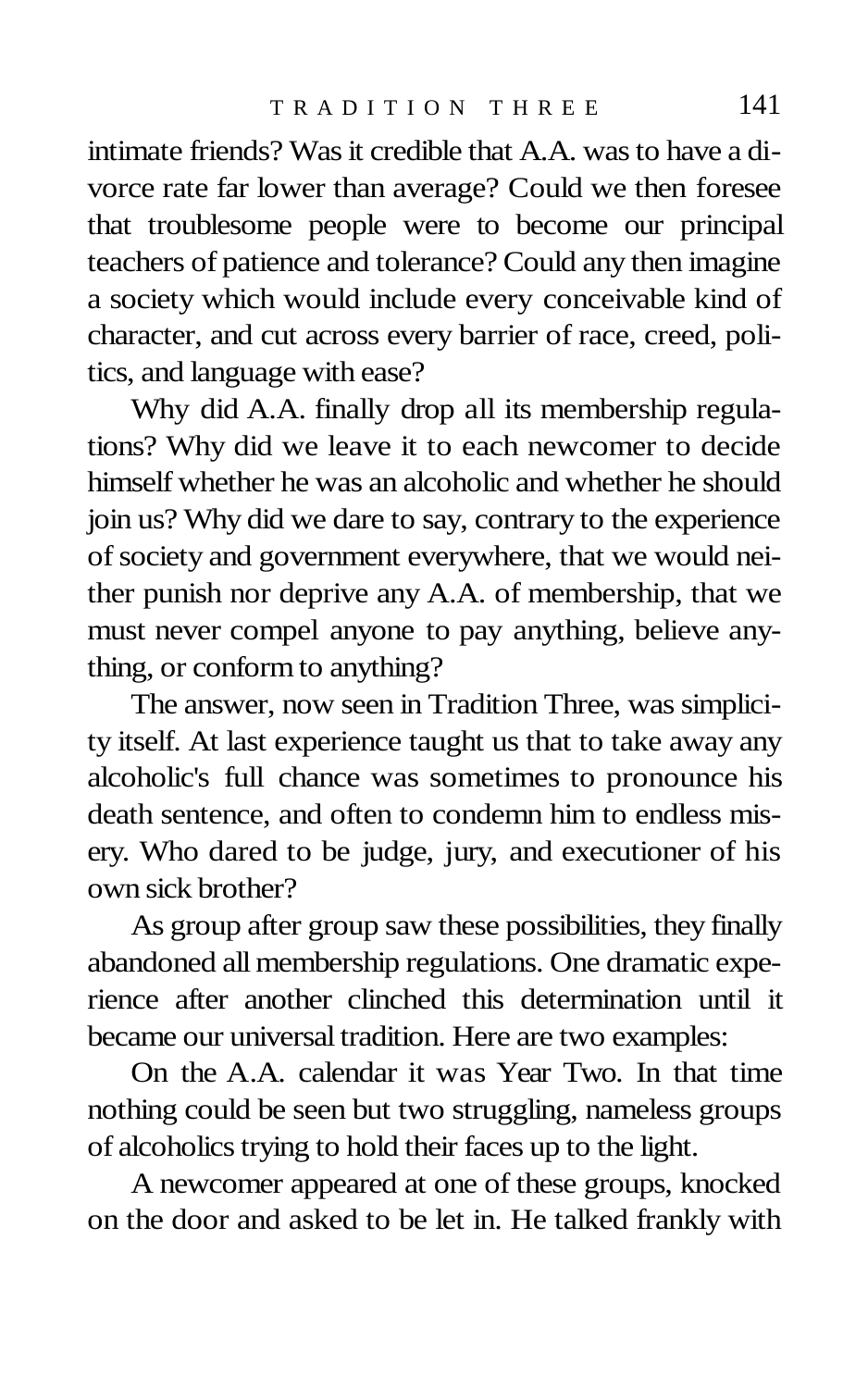that group's oldest member. He soon proved that his was a desperate case, and that above all he wanted to get well. "But," he asked, "will you let me join your group? Since I am the victim of another addiction even worse stigmatized than alcoholism, you may not want me among you. Or will you?"

There was the dilemma. What should the group do? The oldest member summoned two others, and in confidence laid the explosive facts in their laps. Said he, "Well, what about it? If we turn this man away, he'll soon die. If we allow him in, only God knows what trouble he'll brew. What shall the answer be—ves or no?"

At first the elders could look only at the objections. "We deal," they said, "with alcoholics only. Shouldn't we sacrifice this one for the sake of the many?" So went the discussion while the newcomer's fate hung in the balance. Then one of the three spoke in a very different voice. "What we are really afraid of," he said, "is our reputation. We are much more afraid of what people might say than the trouble this strange alcoholic might bring. As we've been talking, five short words have been running through my mind. Something keeps repeating to me, 'What would the Master do?'" Not another word was said. What more indeed *could* be said?

Overjoyed, the newcomer plunged into [Twelfth Step](#page-105-0) work. Tirelessly he laid A.A.'s message before scores of people. Since this was a very early group, those scores have since multiplied themselves into thousands. Never did he trouble anyone with his other difficulty. A.A. had taken its first step in the formation of Tradition Three.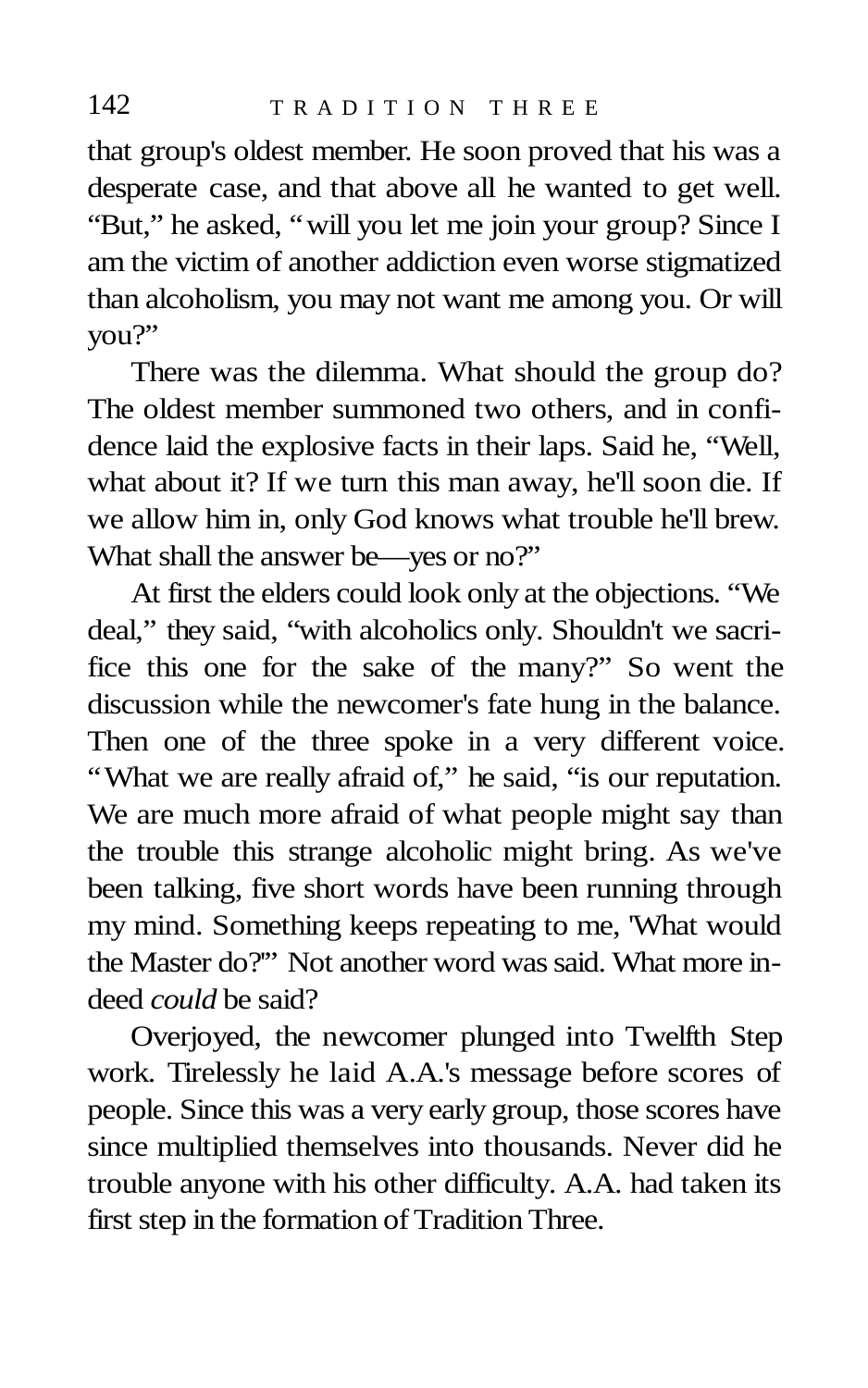Not long after the man with the double stigma knocked for admission, A.A.'s other group received into its membership a salesman we shall call Ed. A power driver, this one, and brash as any salesman could possibly be. He had at least an idea a minute on how to improve A.A. These ideas he sold to fellow members with the same burning enthusiasm with which he distributed automobile polish. But he had one idea that wasn't so salable. Ed was an atheist. His pet obsession was that A.A. could get along better without its "God nonsense." He browbeat everybody, and everybody expected that he'd soon get drunk— for at the time, you see, A.A. was on the pious side. There must be a heavy penalty, it was thought, for blasphemy. Distressingly enough, Ed proceeded to stay sober.

At length the time came for him to speak in a meeting. We shivered, for we knew what was coming. He paid a fine tribute to the Fellowship; he told how his family had been reunited; he extolled the virtue of honesty; he recalled the joys of [Twelfth Step](#page-105-0) work; and then he lowered the boom. Cried Ed, "I can't stand this God stuff! It's a lot of malarkey for weak folks. This group doesn't need it, and I won't have it! To hell with it!"

A great wave of outraged resentment engulfed the meeting, sweeping every member to a single resolve: "Out he goes!"

The elders led Ed aside. They said firmly, "You can't talk like this around here. You'll have to quit it or get out." With great sarcasm Ed came back at them. "Now do tell! Is that so?" He reached over to a bookshelf and took up a sheaf of papers. On top of them lay the foreword to the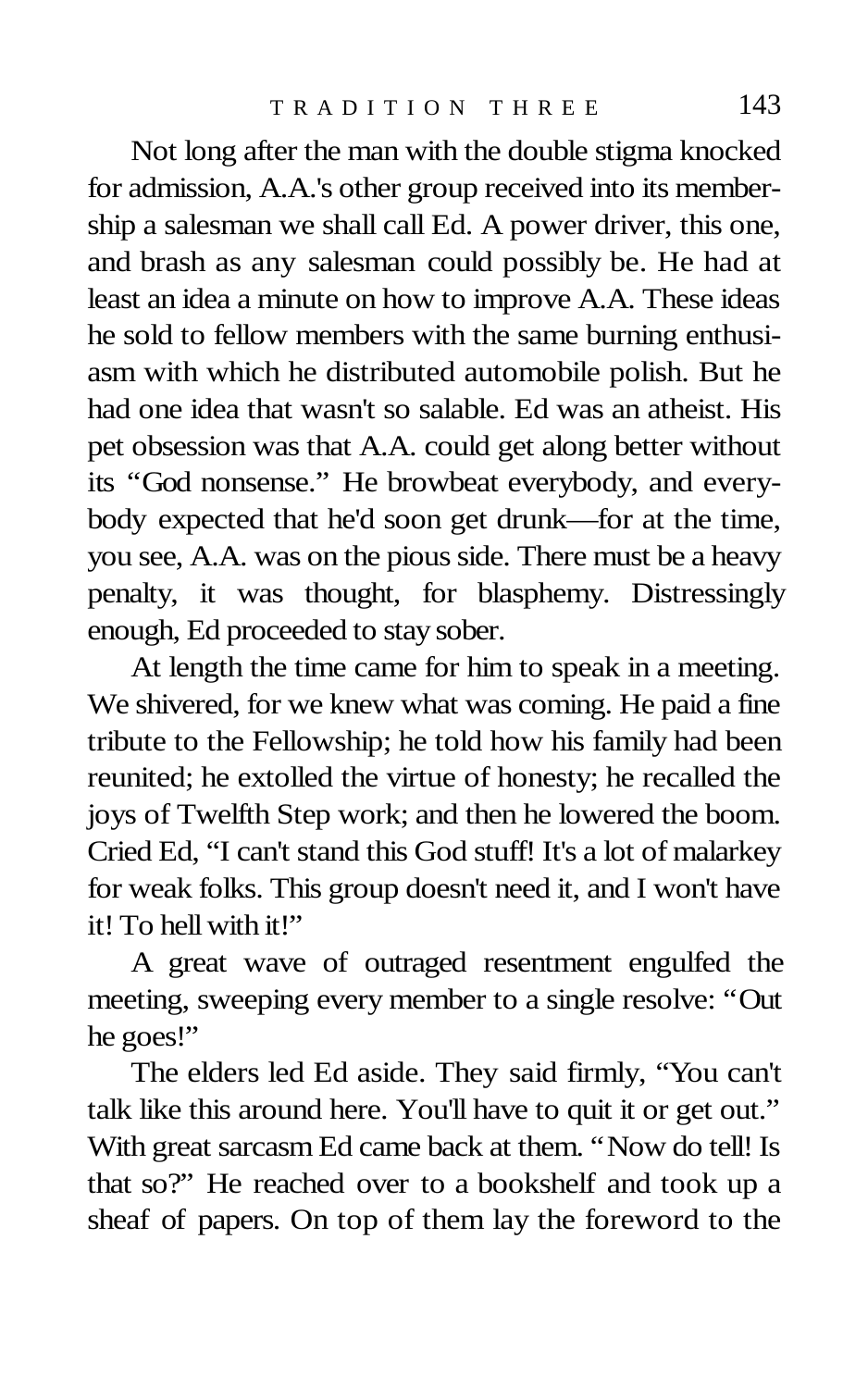book "Alcoholics Anonymous" then under preparation. He read aloud, "The only requirement for A.A. membership is a desire to stop drinking." Relentlessly, Ed went on, "When you guys wrote that sentence, did you mean it, or didn't you?"

Dismayed, the elders looked at one another, for they knew he had them cold. So Ed stayed.

Ed not only stayed, he stayed sober— month after month. The longer he kept dry, the louder he talked against God. The group was in anguish so deep that all fraternal charity had vanished. "When, oh when," groaned members to one another, "will that guy get drunk?"

Quite a while later, Ed got a sales job which took him out of town. At the end of a few days, the news came in. He'd sent a telegram for money, and everybody knew what *that* meant! Then he got on the phone. In those days, we'd go anywhere on a [Twelfth Step](#page-105-0) job, no matter how unpromising. But this time nobody stirred. "Leave him alone! Let him try it by himself for once; maybe he'll learn a lesson!"

About two weeks later, Ed stole by night into an A.A. member's house and, unknown to the family, went to bed. Daylight found the master of the house and another friend drinking their morning coffee. A noise was heard on the stairs. To their consternation, Ed appeared. A quizzical smile on his lips, he said, "Have you fellows had your morning meditation?" They quickly sensed that he was quite in earnest. In fragments, his story came out.

In a neighboring state, Ed had holed up in a cheap hotel. After all his pleas for help had been rebuffed, these words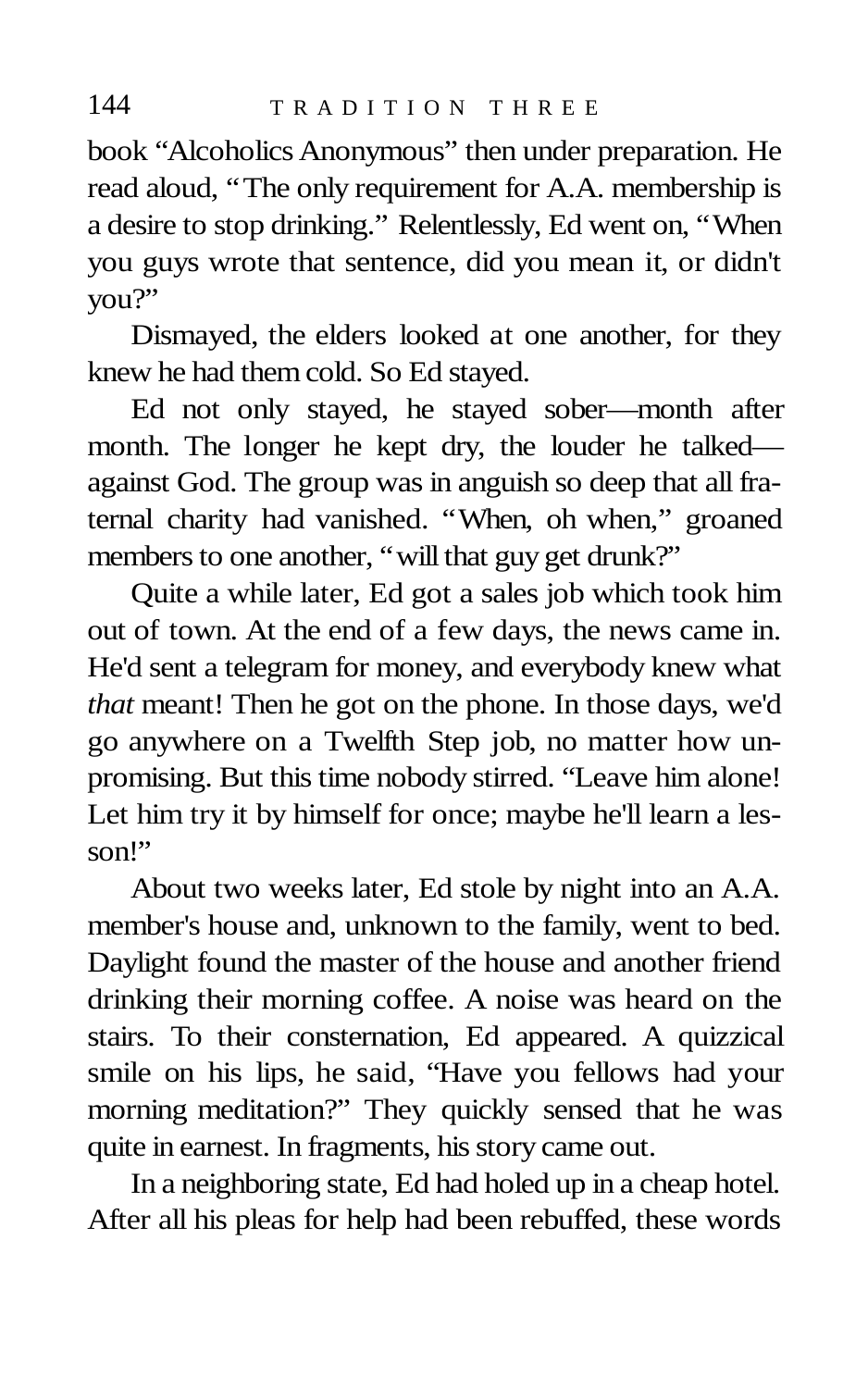rang in his fevered mind: "They have deserted me. I have been deserted by my own kind. This is the end . . . nothing is left." As he tossed on his bed, his hand brushed the bureau near by, touching a book. Opening the book, he read. It was a Gideon Bible. Ed never confided any more of what he saw and felt in that hotel room. It was the year 1938. He hasn't had a drink since.

Nowadays, when oldtimers who know Ed foregather, they exclaim, "What if we had actually succeeded in throwing Ed out for blasphemy? What would have happened to him and all the others he later helped?"

So the hand of Providence early gave us a sign that any alcoholic is a member of our Society when *he* says so.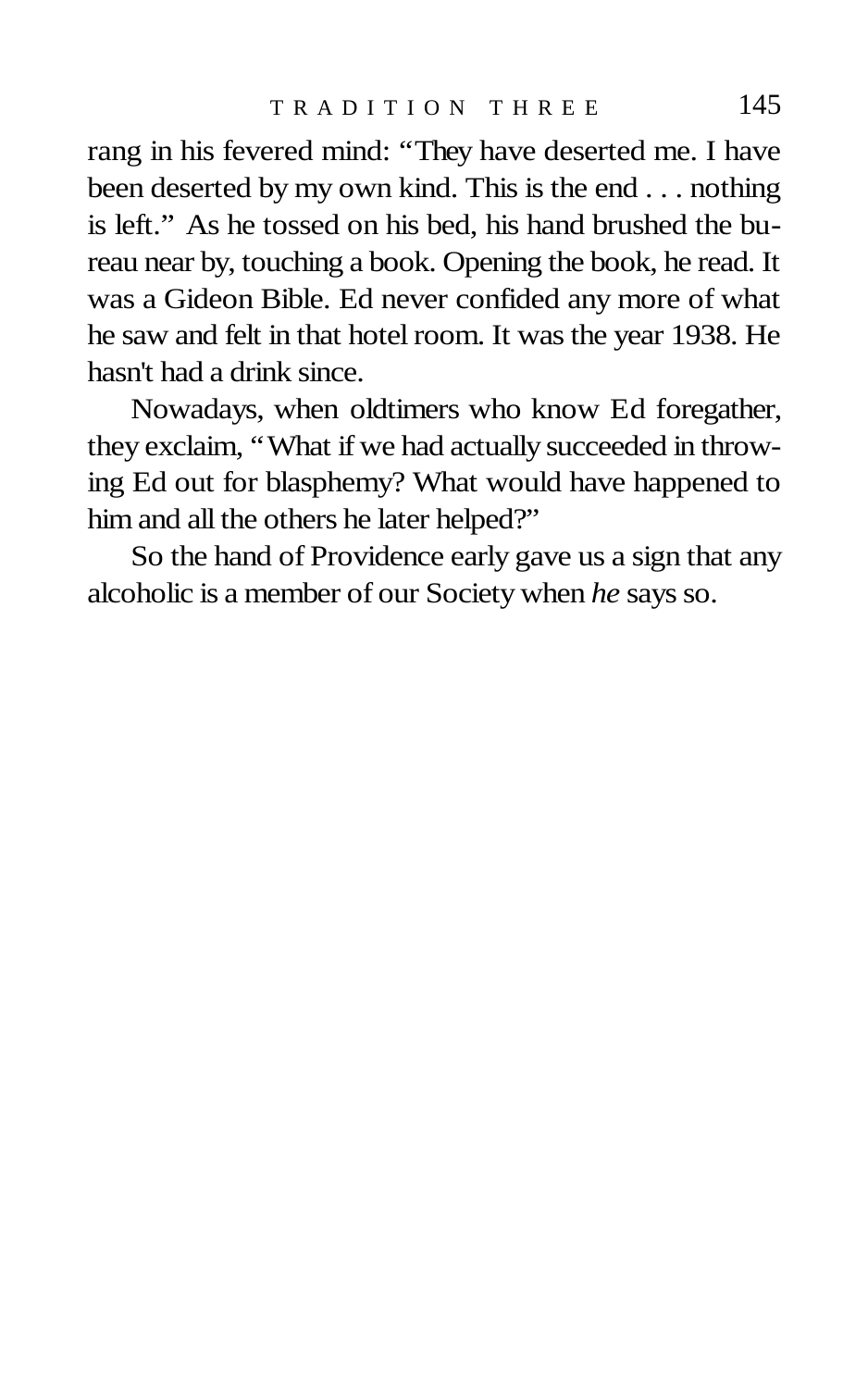### **Tradition Four**

*"Each group should be autonomous except in matters affecting other groups or A.A. as a whole."*

 $\text{A}$ UTONOMY is a ten-dollar word. But in relation to us, it means very simply that every A.A. group can manage its affairs exactly as it pleases, except when A.A. as a whole is threatened. Comes now the same question raised in Tradition One. Isn't such liberty foolishly dangerous?

Over the years, every conceivable deviation from our Twelve Steps and Traditions has been tried. That was sure to be, since we are so largely a band of ego-driven individualists. Children of chaos, we have defiantly played with every brand of fire, only to emerge unharmed and, we think, wiser. These very deviations created a vast process of trial and error which, under the grace of God, has brought us to where we stand today.

When A.A.'s Traditions were first published, in 1946, we had become sure that an A.A. group could stand almost any amount of battering. We saw that the group, exactly like the individual, must eventually conform to whatever tested principles would guarantee survival. We had discovered that there was perfect safety in the process of trial and error. So confident of this had we become that the original statement of A.A. tradition carried this significant sentence: "Any two or three alcoholics gathered together for sobriety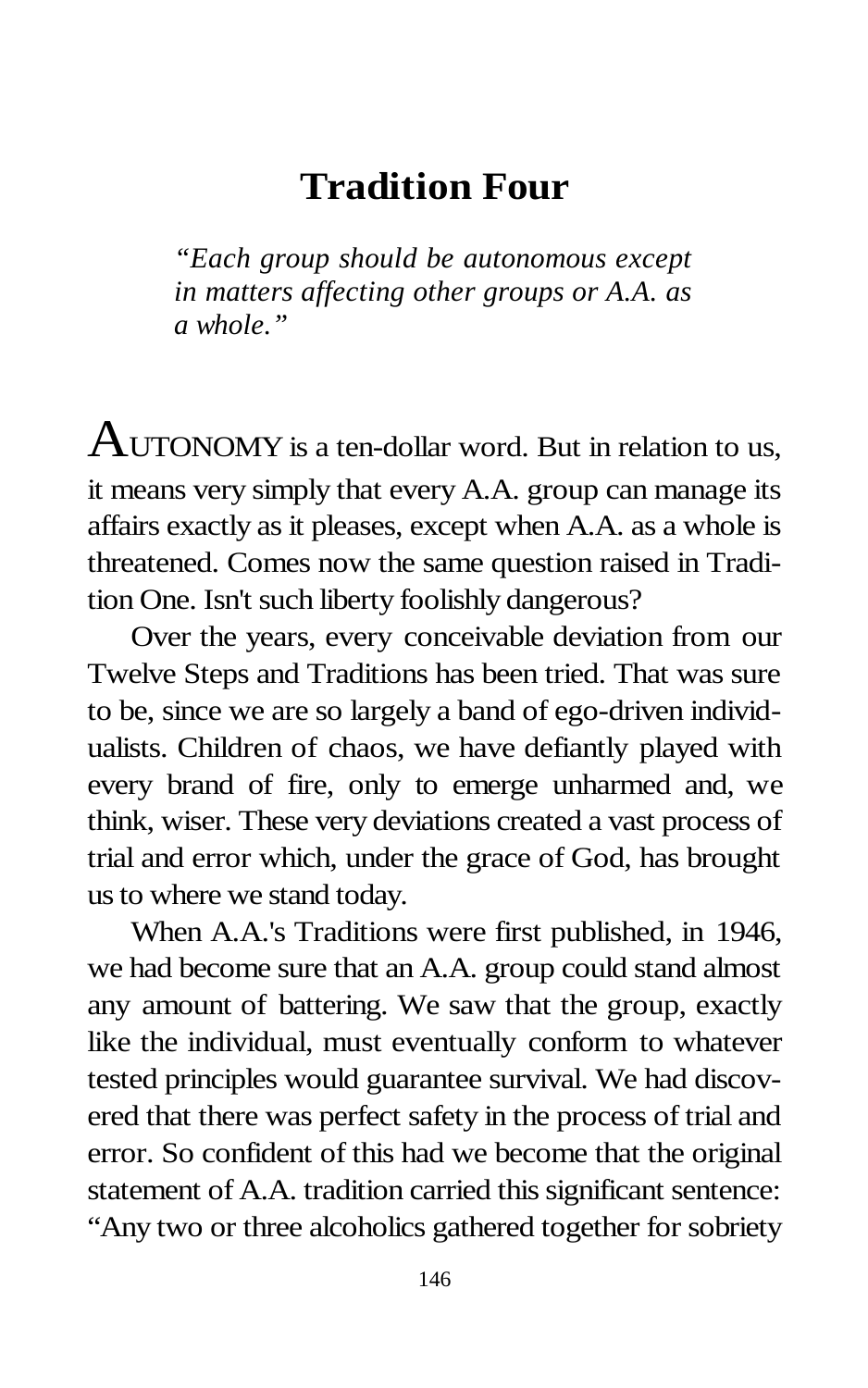may call themselves an A.A. group provided that as a group they have no other affiliation."

This meant, of course, that we had been given the courage to declare each A.A. group an individual entity, strictly reliant on its own conscience as a guide to action. In charting this enormous expanse of freedom, we found it necessary to post only two storm signals: A group ought not do anything which would greatly injure A.A. as a whole, nor ought it affiliate itself with anything or anybody else. There would be real danger should we commence to call some groups "wet," others "dry," still others "Republican" or "Communist," and yet others "Catholic" or "Protestant" The A.A. group would have to stick to its course or be hopelessly lost. Sobriety had to be its sole objective. In all other respects there was perfect freedom of will and action. Every group had the right to be wrong.

When A.A. was still young, lots of eager groups were forming. In a town we'll call Middleton, a real crackerjack had started up. The townspeople were as hot as firecrackers about it. Stargazing, the elders dreamed of innovations. They figured the town needed a great big alcoholic center, a kind of pilot plant A.A. groups could duplicate everywhere. Beginning on the ground floor there would be a club; in the second story they would sober up drunks and hand them currency for their back debts; the third deck would house an educational project— quite noncontroversial, of course. In imagination the gleaming center was to go up several stories more, but three would do for a start. This would all take a lot of money— other people's money. Believe it or not, wealthy townsfolk bought the idea.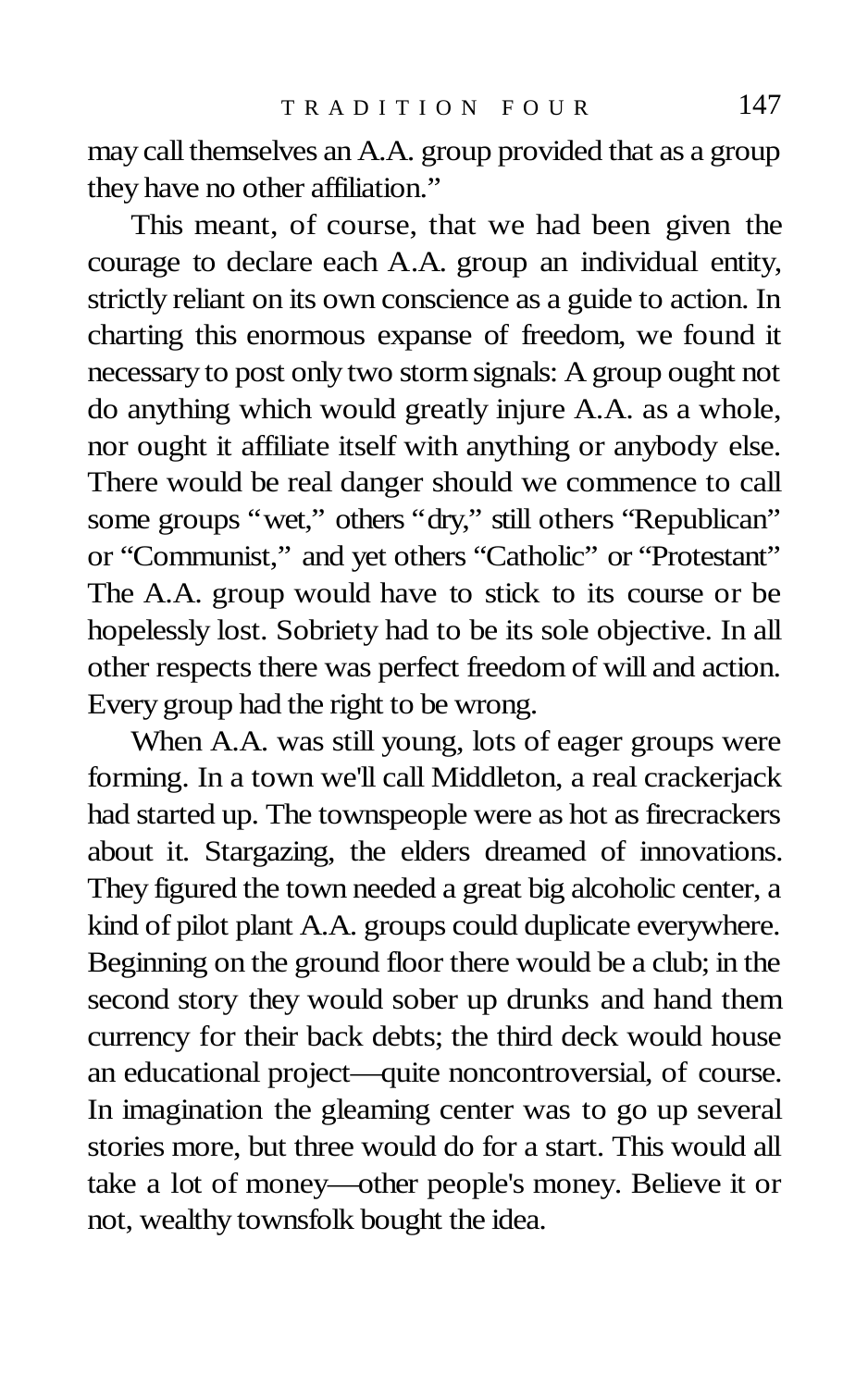There were, though, a few conservative dissenters among the alcoholics. They wrote the Foundation\* , A.A.'s headquarters in New York, wanting to know about this sort of streamlining. They understood that the elders, just to nail things down good, were about to apply to the Foundation for a charter. These few were disturbed and skeptical.

Of course, there was a promoter in the deal— a superpromoter. By his eloquence he allayed all fears, despite advice from the Foundation that it could issue no charter, and that ventures which mixed an A.A. group with medication and education had come to sticky ends elsewhere. To make things safer, the promoter organized three corporations and became president of them all. Freshly painted, the new center shone. The warmth of it all spread through the town. Soon things began to hum. To insure foolproof, continuous operation, sixty-one rules and regulations were adopted.

But alas, this bright scene was not long in darkening. Confusion replaced serenity. It was found that some drunks yearned for education, but doubted if they were alcoholics. The personality defects of others could be cured maybe with a loan. Some were club-minded, but it was just a question of taking care of the lonely heart. Sometimes the swarming applicants would go for all three floors. Some would start at the top and come through to the bottom, becoming club members; others started in the club, pitched a binge, were hospitalized, then graduated to education on the third floor. It was a beehive of activity, all right, but un-

\*In 1954, the name of the Alcoholic Foundation, Inc., was changed to the General Service Board of Alcoholics Anonymous, Inc., and the Foundation office is now the General Service Office.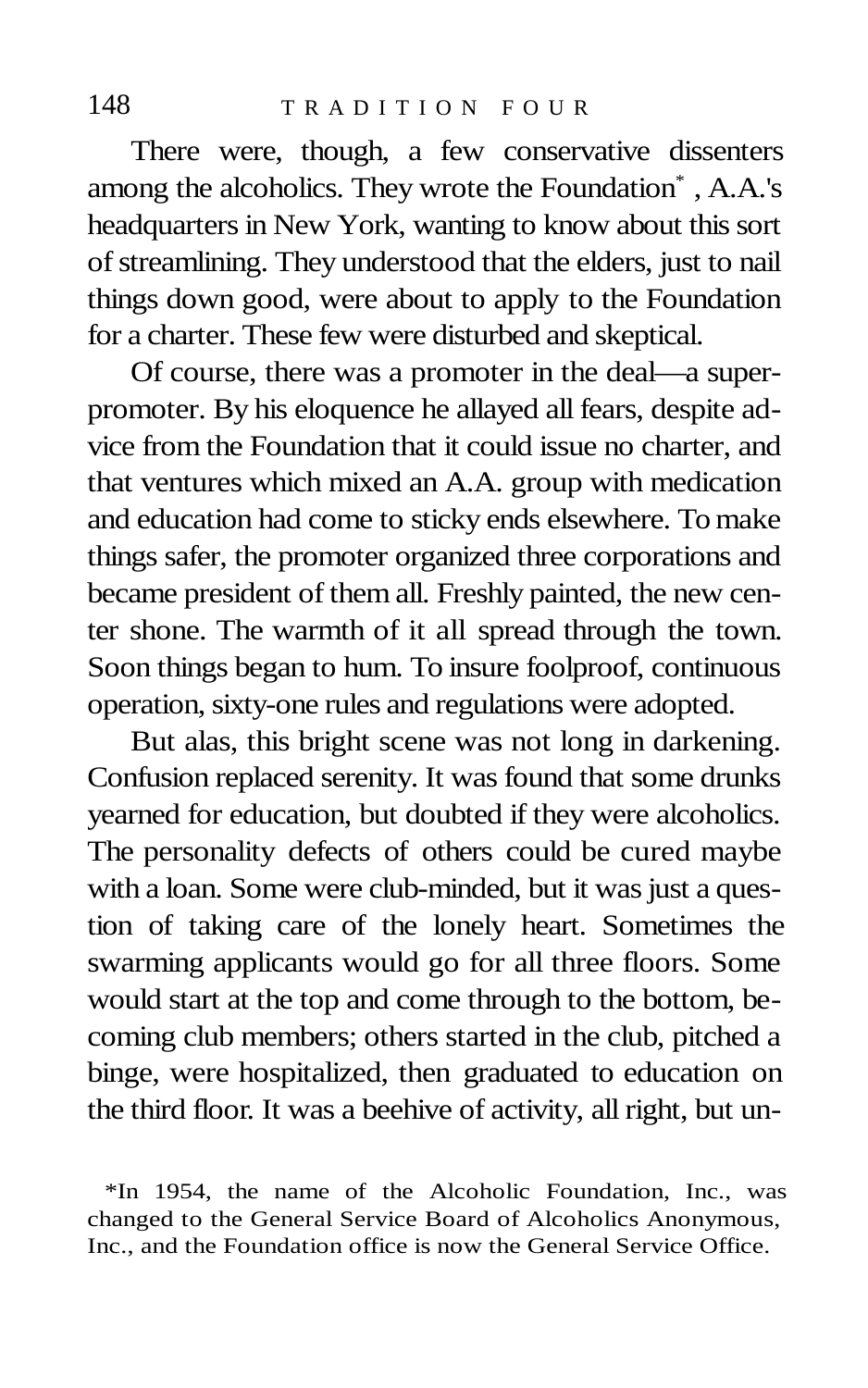like a beehive, it was confusion compounded. An A.A. group, as such, simply couldn't handle this sort of project. All too late that was discovered. Then came the inevitable explosion— something like that day the boiler burst in Wombley's Clapboard Factory. A chill chokedamp of fear and frustration fell over the group.

When that lifted, a wonderful thing had happened. The head promoter wrote the Foundation office. He said he wished he'd paid some attention to A.A. experience. Then he did something else that was to become an A.A. classic. It all went on a little card about golf-score size. The cover read: "Middleton Group #1. Rule #62." Once the card was unfolded, a single pungent sentence leaped to the eye: "Don't take yourself too damn seriously."

Thus it was that under Tradition Four an A.A. group had exercised its right to be wrong. Moreover, it had performed a great service for Alcoholics Anonymous, because it had been humbly willing to apply the lessons it learned. It had picked itself up with a laugh and gone on to better things. Even the chief architect, standing in the ruins of his dream, could laugh at himself— and that is the very acme of humility.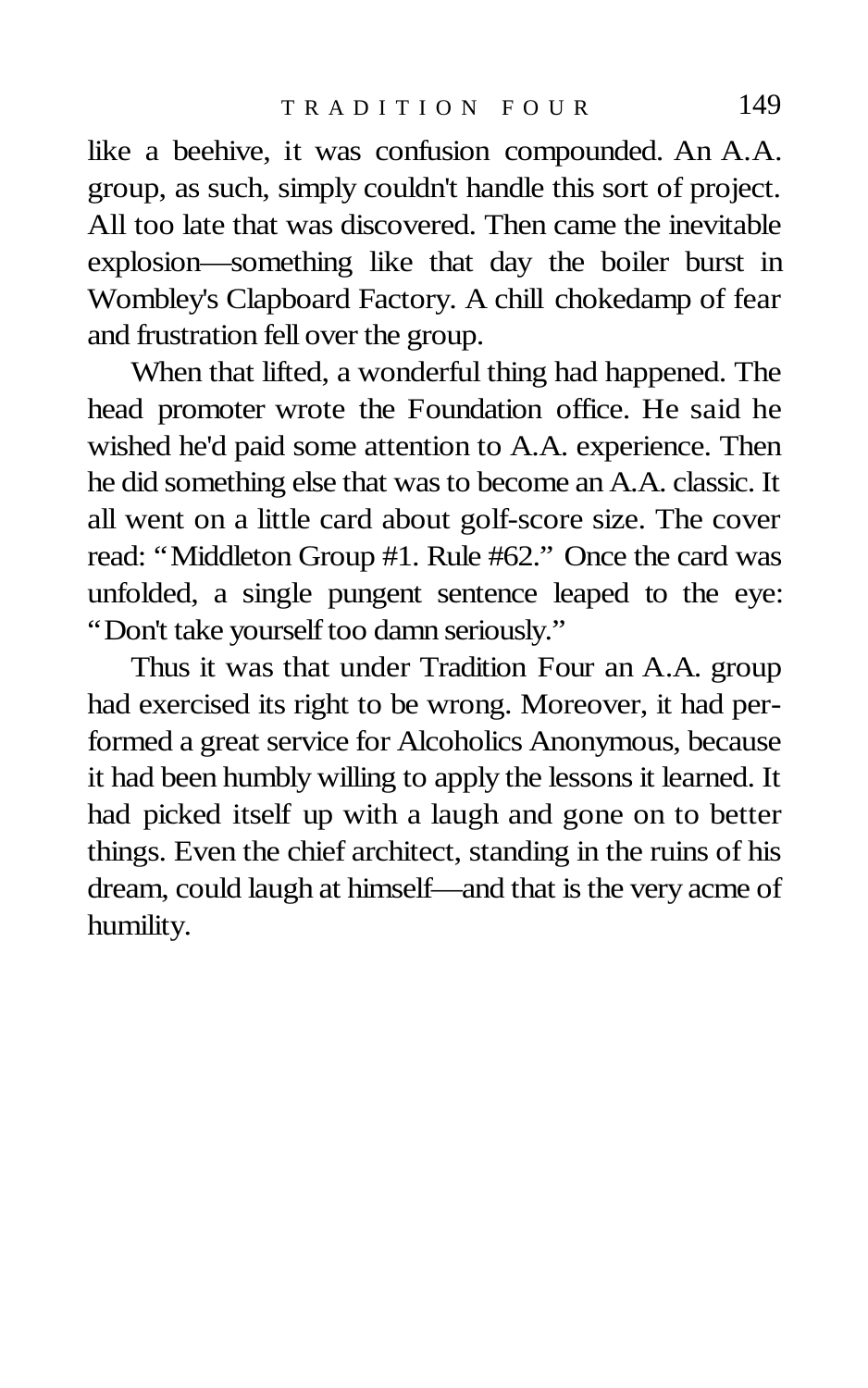## **Tradition Five**

*"Each group has but one primary purpose — to carry the message to the alcoholic who still suffers."*

"SHOEMAKER, stick to thy last!"... better do one thing supremely well than many badly. That is the central theme of this Tradition. Around it our Society gathers in unity. The very life of our Fellowship requires the preservation of this principle.

Alcoholics Anonymous can be likened to a group of physicians who might find a cure for cancer, and upon whose concerted work would depend the answer for sufferers of this disease. True, each physician in such a group might have his own specialty. Every doctor concerned would at times wish he could devote himself to his chosen field rather than work only with the group. But once these men had hit upon a cure, once it became apparent that only by their united effort could this be accomplished, then all of them would feel bound to devote themselves solely to the relief of cancer. In the radiance of such a miraculous discovery, any doctor would set his other ambitions aside, at whatever personal cost.

Just as firmly bound by obligation are the members of Alcoholics Anonymous, who have demonstrated that they can help problem drinkers as others seldom can. The unique ability of each A.A. to identify himself with, and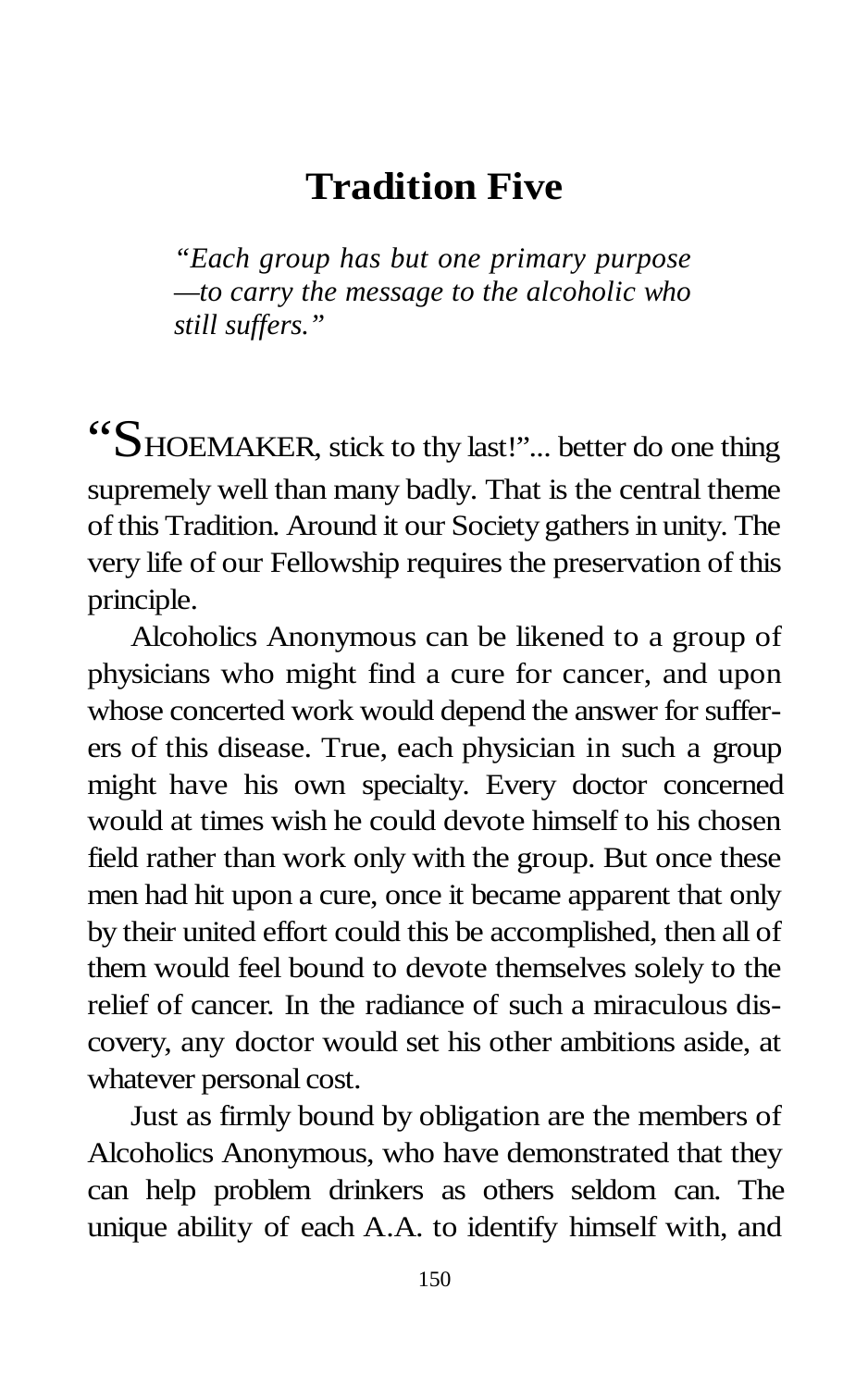bring recovery to, the newcomer in no way depends upon his learning, eloquence, or on any special individual skills. The only thing that matters is that he is an alcoholic who has found a key to sobriety. These legacies of suffering and of recovery are easily passed among alcoholics, one to the other. This is our gift from God, and its bestowal upon others like us is the one aim that today animates A.A.'s all around the globe.

There is another reason for this singleness of purpose. It is the great paradox of A.A. that we know we can seldom keep the precious gift of sobriety unless we give it away. If a group of doctors possessed a cancer cure, they might be conscience-stricken if they failed their mission through selfseeking. Yet such a failure wouldn't jeopardize their personal survival. For us, if we neglect those who are still sick, there is unremitting danger to our own lives and sanity. Under these compulsions of self-preservation, duty, and love, it is not strange that our Society has concluded that it has but one high mission— to carry the A.A. message to those who don't know there's a way out.

Highlighting the wisdom of A.A.'s single purpose, a member tells this story:

"Restless one day, I felt I'd better do some [Twelfth Step](#page-105-0) work. Maybe I should take out some insurance against a slip. But first I'd have to find a drunk to work on.

"So I hopped the subway to Towns Hospital, where I asked Dr. Silkworth if he had a prospect. 'Nothing too promising,' the little doc said. 'There's just one chap on the third floor who might be a possibility. But he's an awfully tough Irishman. I never saw a man so obstinate. He shouts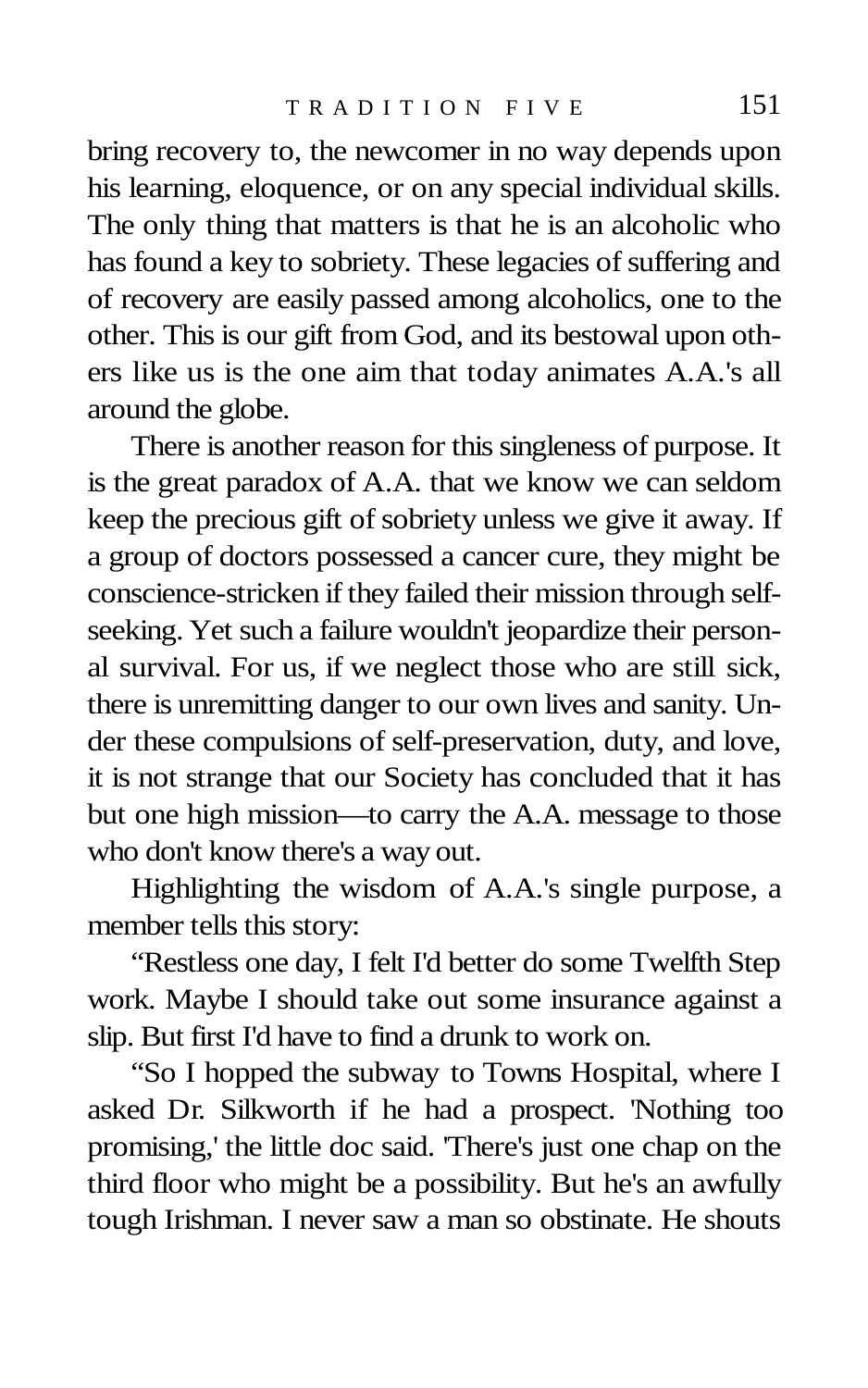that if his partner would treat him better, and his wife would leave him alone, he'd soon solve his alcohol problem. He's had a bad case of D.T.'s, he's pretty foggy, and he's very suspicious of everybody. Doesn't sound too good, does it? But working with him may do something for you, so why don't you have a go at it?'

"I was soon sitting beside a big hulk of a man. Decidedly unfriendly, he stared at me out of eyes which were slits in his red and swollen face. I had to agree with the doctor— he certainly didn't look good. But I told him my own story. I explained what a wonderful Fellowship we had, how well we understood each other. I bore down hard on the hopelessness of the drunk's dilemma. I insisted that few drunks could ever get well on their own steam, but that in our groups we could do together what we could not do separately. He interrupted to scoff at this and asserted he'd fix his wife, his partner, and his alcoholism by himself. Sarcastically he asked, 'How much does your scheme cost?'

"I was thankful I could tell him, 'Nothing at all.'

"His next question: 'What are *you* getting out of it?'

"Of course, my answer was 'My own sobriety and a mighty happy life.'

"Still dubious, he demanded, 'Do you really mean the only reason you are here is to try and help me and to help yourself?'

"Yes,' I said. 'That's absolutely all there is to it. There's no angle.'

"Then, hesitantly, I ventured to talk about the spiritual side of our program. What a freeze that drunk gave me! I'd no sooner got the word 'spiritual' out of my mouth than he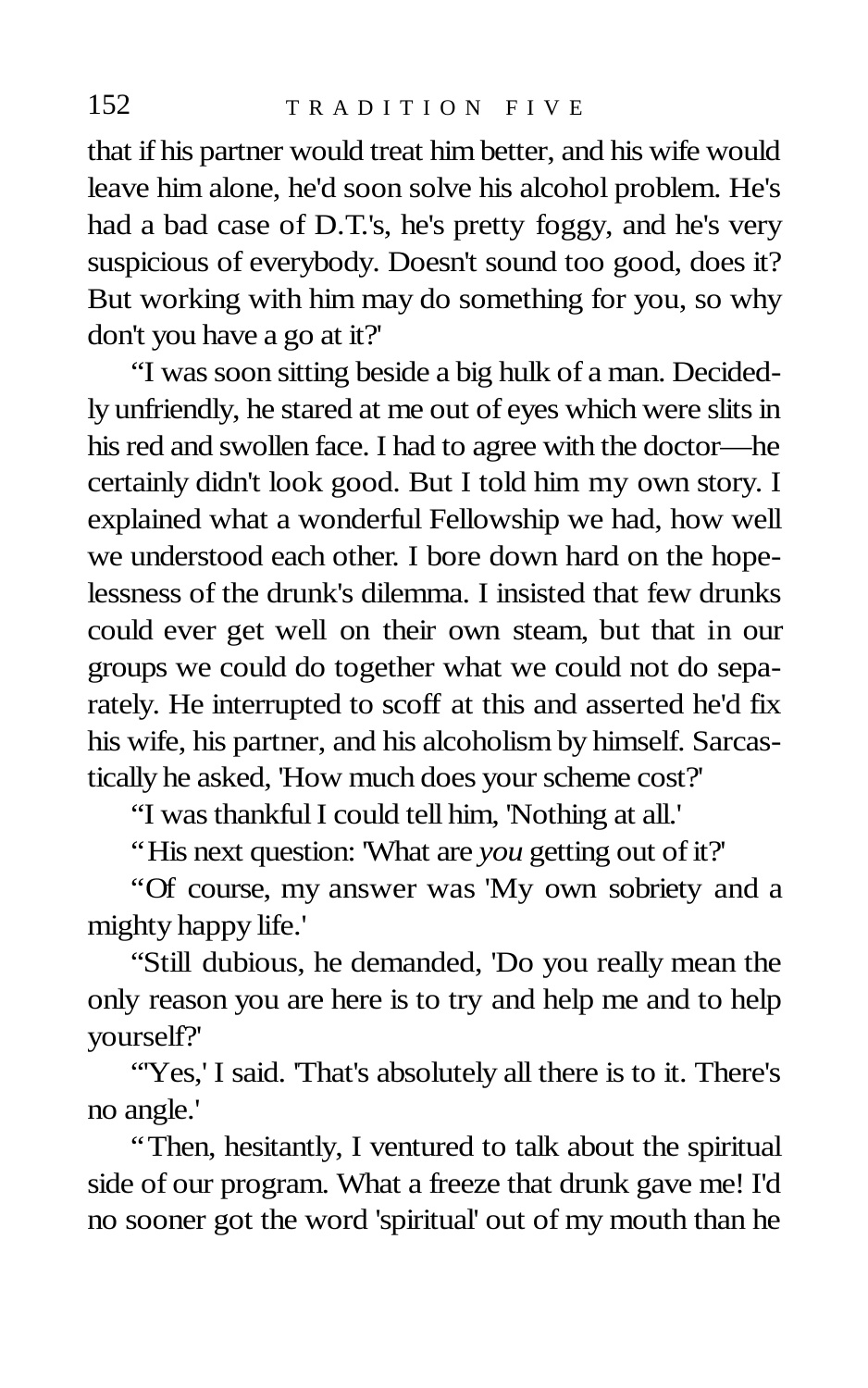pounced. 'Oh!' he said. 'Now I get it! You're proselytizing for some damn religious sect or other. Where do you get that "no angle" stuff? I belong to a great church that means everything to me. You've got a nerve to come in here talking religion!'

"Thank heaven I came up with the right answer for that one. It was based foursquare on the single purpose of A.A. 'You have faith,' I said. 'Perhaps far deeper faith than mine. No doubt you're better taught in religious matters than I. So I can't tell you anything about religion. I don't even want to try. I'll bet, too, that you could give me a letter-perfect definition of humility. But from what you've told me about yourself and your problems and how you propose to lick them, I think I know what's wrong.'

"'Okay,' he said. 'Give me the business.'

"'Well,' said I, 'I think you're just a conceited Irishman who thinks he can run the whole show.'

"This really rocked him. But as he calmed down, he began to listen while I tried to show him that humility was the main key to sobriety. Finally, he saw that I wasn't attempting to change his religious views, that I wanted him to find the grace in his own religion that would aid his recovery. From there on we got along fine.

"Now," concludes the oldtimer, "suppose I'd been obliged to talk to this man on religious grounds? Suppose my answer had to be that A.A. needed a lot of money; that A.A. went in for education, hospitals, and rehabilitation? Suppose I'd suggested that I'd take a hand in his domestic and business affairs? Where would we have wound up? No place, of course."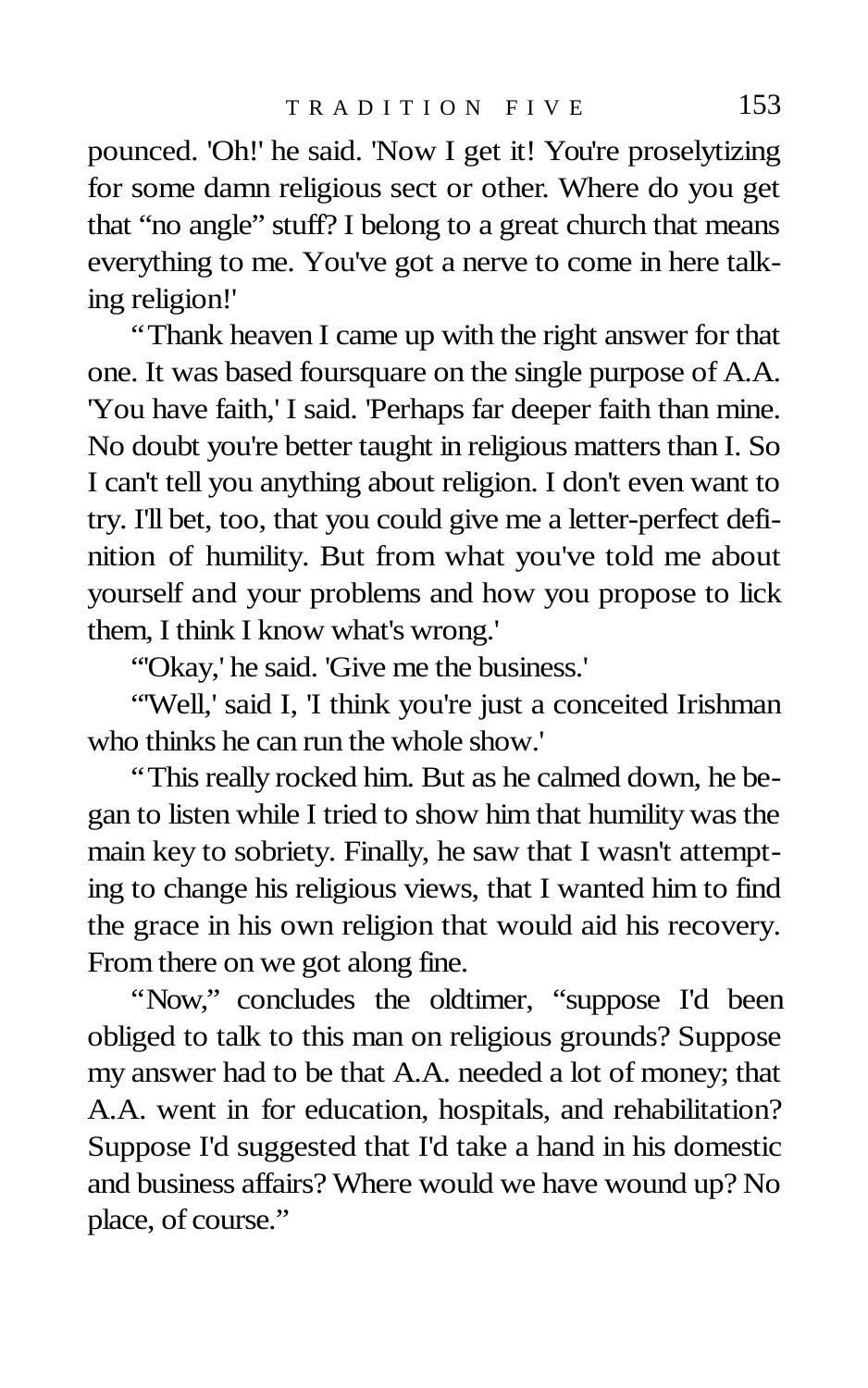Years later, this tough Irish customer liked to say, "My sponsor sold me one idea, and that was sobriety. At the time, I couldn't have bought anything else."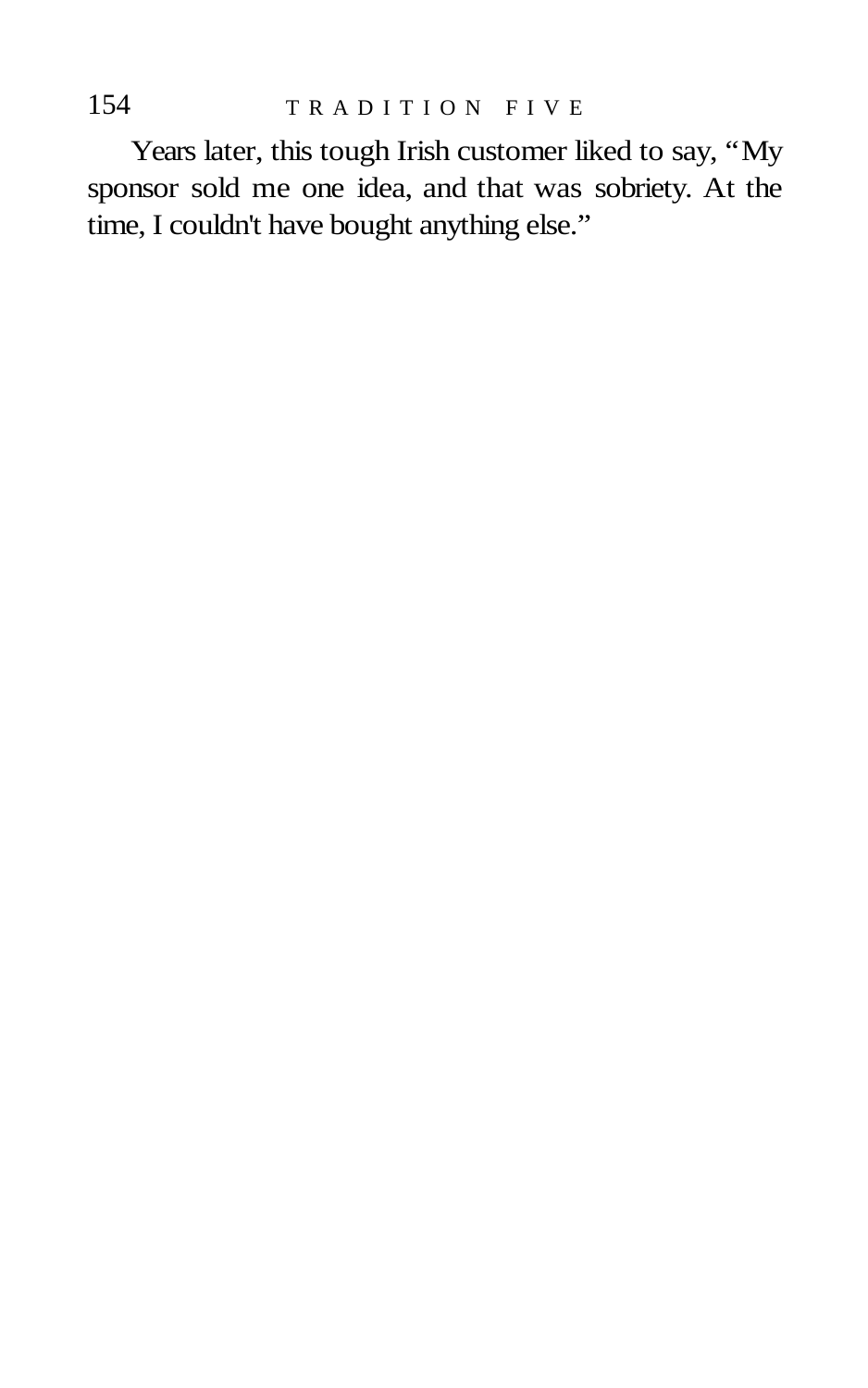### **Tradition Six**

*"An A.A. group ought never endorse, finance or lend the A.A. name to any related facility or outside enterprise, lest problems of money, property and prestige divert us from our primary purpose."*

THE moment we saw that we had an answer for alcoholism, it was reasonable (or so it seemed at the time) for us to feel that we might have the answer to a lot of other things. The A.A. groups, many thought, could go into business, might finance any enterprise whatever in the total field of alcoholism. In fact, we felt duty-bound to throw the whole weight of the A.A. name behind any meritorious cause.

Here are some of the things we dreamed. Hospitals didn't like alcoholics, so we thought we'd build a hospital chain of our own. People needed to be told what alcoholism was, so we'd educate the public, even rewrite school and medical textbooks. We'd gather up derelicts from skid rows, sort out those who could get well, and make it possible for the rest to earn their livelihood in a kind of quarantined confinement. Maybe these places would make large sums of money to carry on our other good works. We seriously thought of rewriting the laws of the land, and having it declared that alcoholics are sick people. No more would they be jailed; judges would parole them in our custody. We'd spill A.A. into the dark regions of dope addiction and crimi-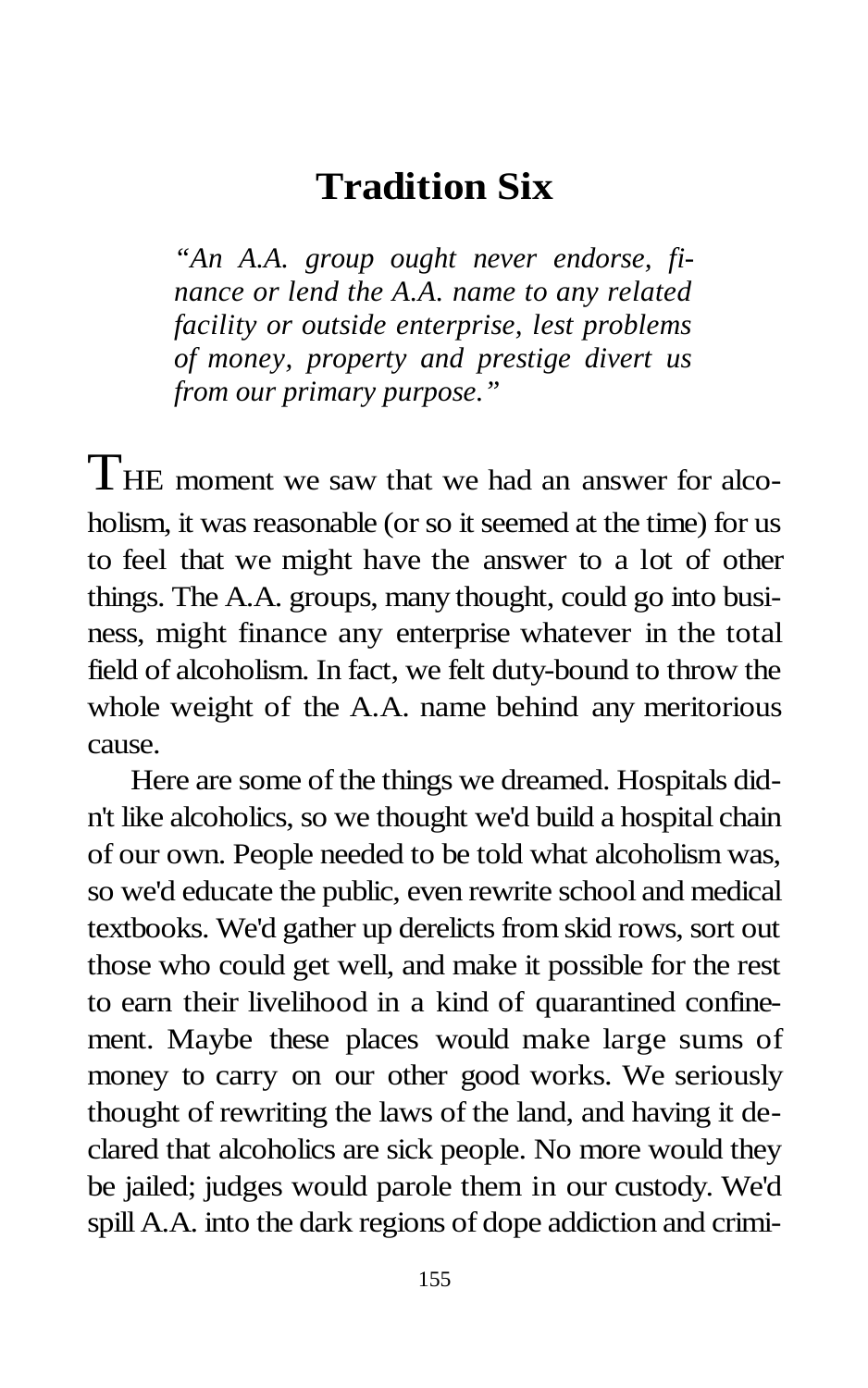nality. We'd form groups of depressive and paranoid folks; the deeper the neurosis, the better we'd like it. It stood to reason that if alcoholism could be licked, so could any problem.

It occurred to us that we could take what we had into the factories and cause laborers and capitalists to love each other. Our uncompromising honesty might soon clean up politics. With one arm around the shoulder of religion and the other around the shoulder of medicine, we'd resolve their differences. Having learned to live so happily, we'd show everybody else how. Why, we thought, our Society of Alcoholics Anonymous might prove to be the spearhead of a new spiritual advance! We might transform the world.

Yes, we of A.A. did dream those dreams. How natural that was, since most alcoholics are bankrupt idealists. Nearly every one of us had wished to do great good, perform great deeds, and embody great ideals. We are all perfectionists who, failing perfection, have gone to the other extreme and settled for the bottle and the blackout. Providence, through A.A., had brought us within reach of our highest expectations. So why shouldn't we share our way of life with everyone?

Whereupon we tried A.A. hospitals— they all bogged down because you cannot put an A.A. group into business; too many busybody cooks spoil the broth. A.A. groups had their fling at education, and when they began to publicly whoop up the merits of this or that brand, people became confused. Did A.A. fix drunks or was it an educational project? Was A.A. spiritual or was it medical? Was it a reform movement? In consternation, we saw ourselves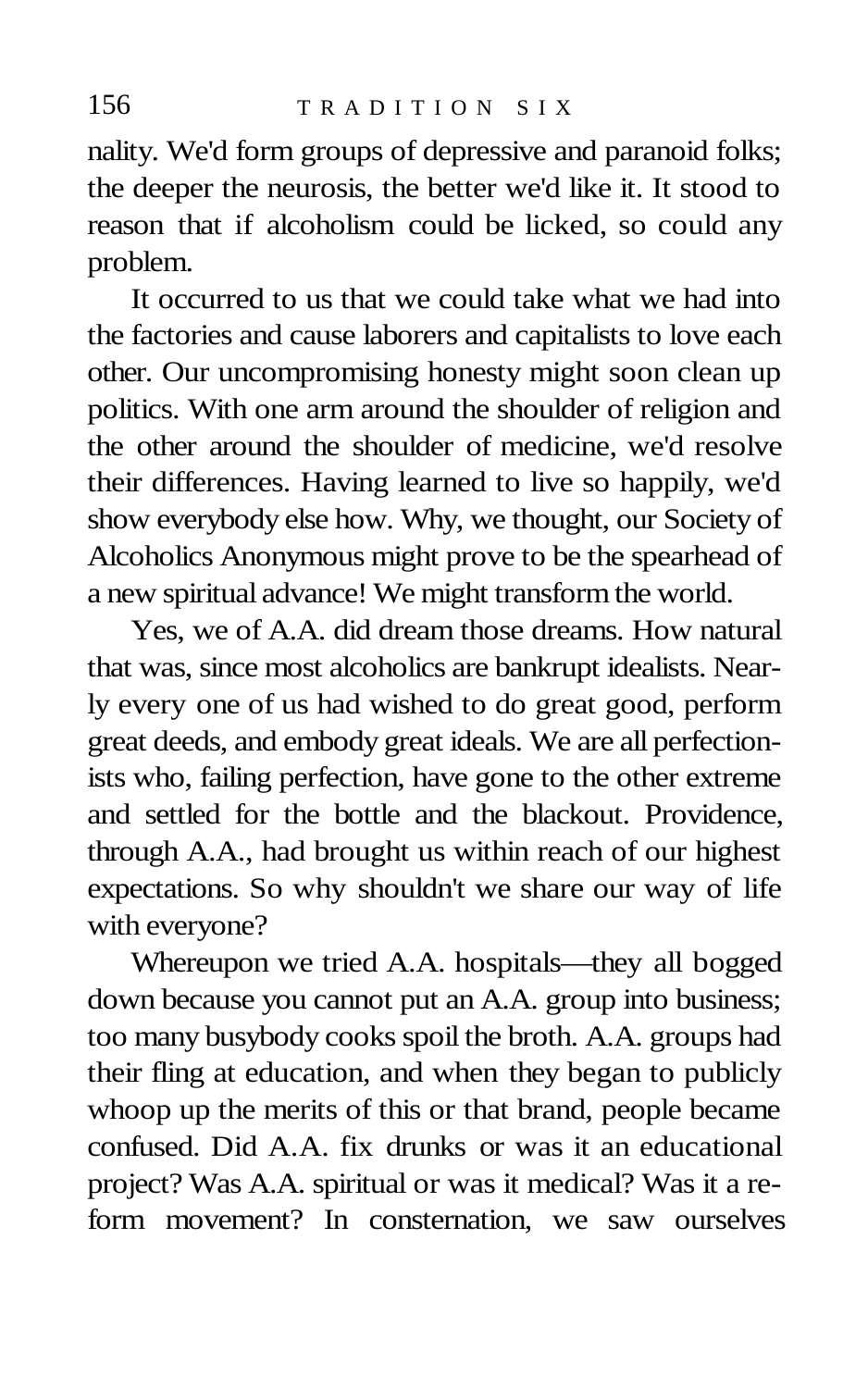getting married to all kinds of enterprises, some good and some not so good. Watching alcoholics committed willynilly to prisons or asylums, we began to cry, "There oughtta be a law!" A.A.'s commenced to thump tables in legislative committee rooms and agitated for legal reform. That made good newspaper copy, but little else. We saw we'd soon be mired in politics. Even inside A.A. we found it imperative to remove the A.A. name from clubs and [Twelfth Step](#page-105-0) houses.

These adventures implanted a deep-rooted conviction that in no circumstances could we endorse any related enterprise, no matter how good. We of Alcoholics Anonymous could not be all things to all men, nor should we try.

Years ago this principle of "no endorsement" was put to a vital test. Some of the great distilling companies proposed to go into the field of alcohol education. It would be a good thing, they believed, for the liquor trade to show a sense of public responsibility. They wanted to say that liquor should be enjoyed, not misused; hard drinkers ought to slow down, and problem drinkers— alcoholics— should not drink at all.

In one of their trade associations, the question arose of just how this campaign should be handled. Of course, they would use the resources of radio, press, and films to make their point. But what kind of person should head the job? They immediately thought of Alcoholics Anonymous. If they could find a good public relations man in our ranks, why wouldn't he be ideal? He'd certainly know the problem. His connection with A.A. would be valuable, because the Fellowship stood high in public favor and hadn't an en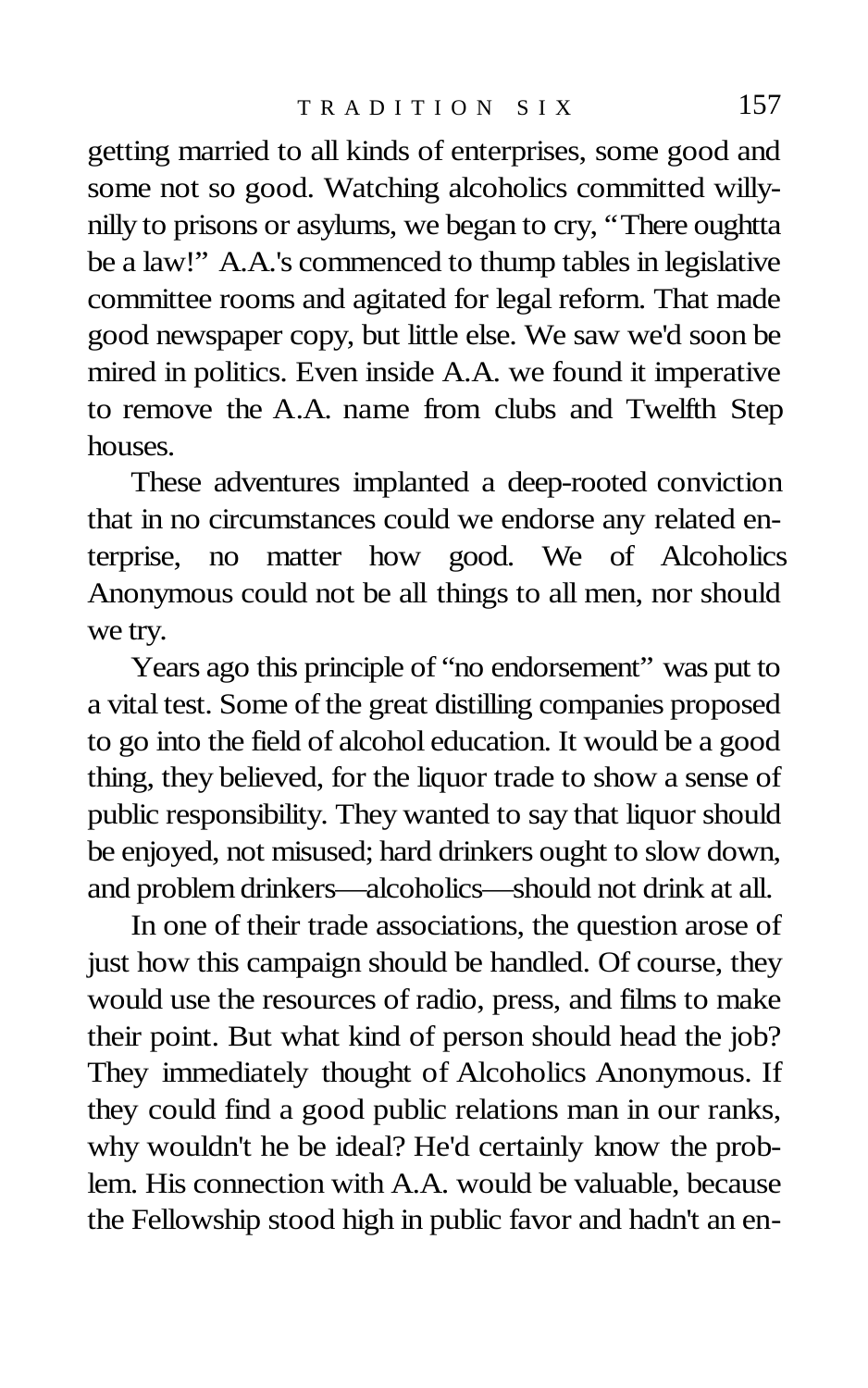emy in the world.

Soon they'd spotted their man, an A.A. with the necessary experience. Straightway he appeared at New York's A.A. headquarters, asking, "Is there anything in our tradition that suggests I shouldn't take a job like this one? The kind of education seems good to me, and is not too controversial. Do you headquarters folks see any bugs in it?"

At first glance, it did look like a good thing. Then doubt crept in. The association wanted to use our member's full name in all its advertising; he was to be described both as its director of publicity and as a member of Alcoholics Anonymous. Of course, there couldn't be the slightest objection if such an association hired an A.A. member solely because of his public relations ability and his knowledge of alcoholism. But that wasn't the whole story, for in this case not only was an A.A. member to break his anonymity at a public level, he was to link the name Alcoholics Anonymous to this particular educational project in the minds of millions. It would be bound to appear that A.A. was now backing education— liquor trade association style.

The minute we saw this compromising fact for what it was, we asked the prospective publicity director how he felt about it. "Great guns!" he said. "Of course I can't take the job. The ink wouldn't be dry on the first ad before an awful shriek would go up from the dry camp. They'd be out with lanterns looking for an honest A.A. to plump for *their* brand of education. A.A. would land exactly in the middle of the wet-dry controversy. Half the people in this country would think we'd signed up with the drys, the other half would think we'd joined the wets. What a mess!"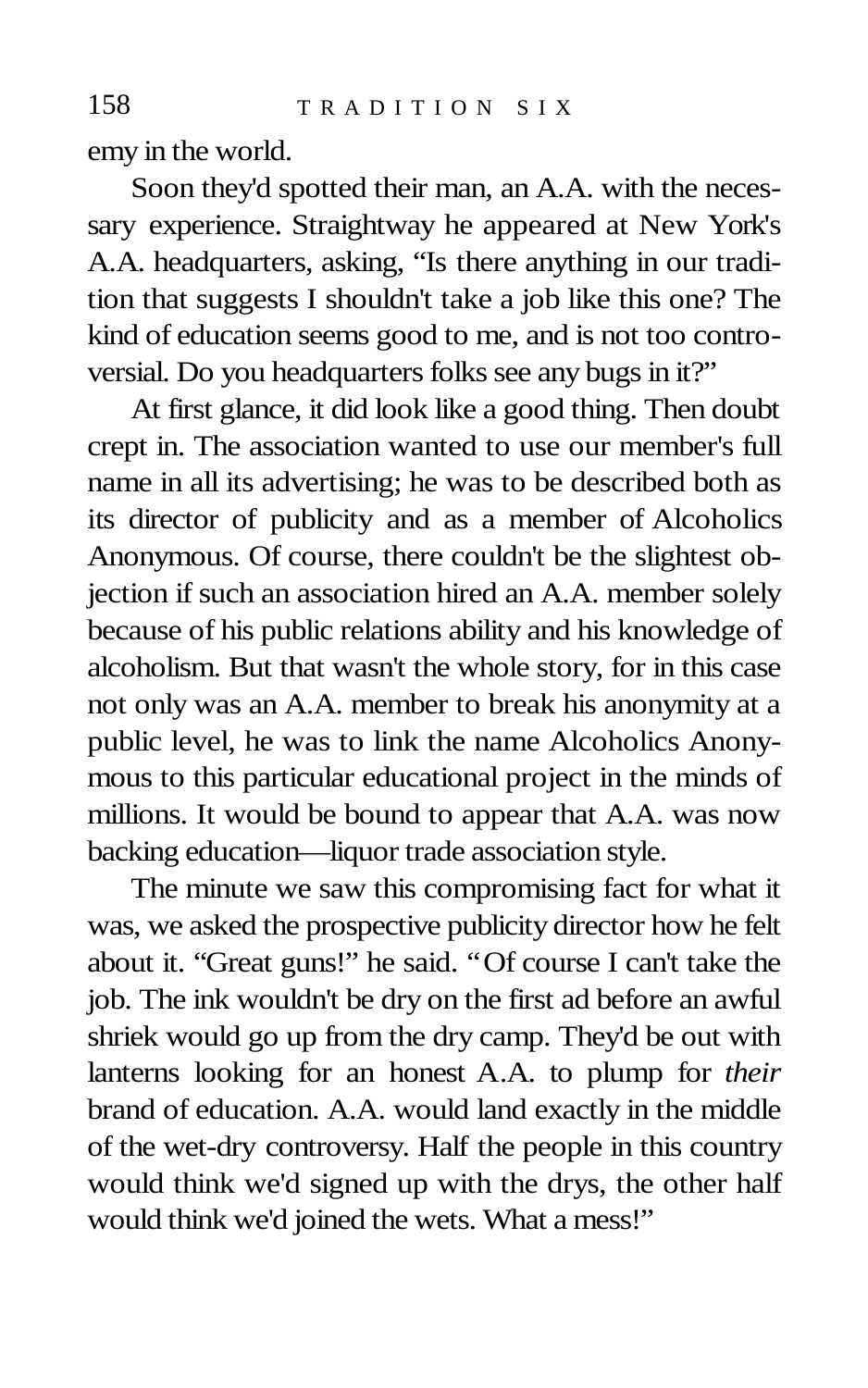"Nevertheless," we pointed out, "you still have a legal right to take this job."

"I know that," he said. "But this is no time for legalities. Alcoholics Anonymous saved my life, and it comes first. I certainly won't be the guy to land A.A. in big-time trouble, and this would really do it!"

Concerning endorsements, our friend had said it all. We saw as never before that we could not lend the A.A. name to any cause other than our own.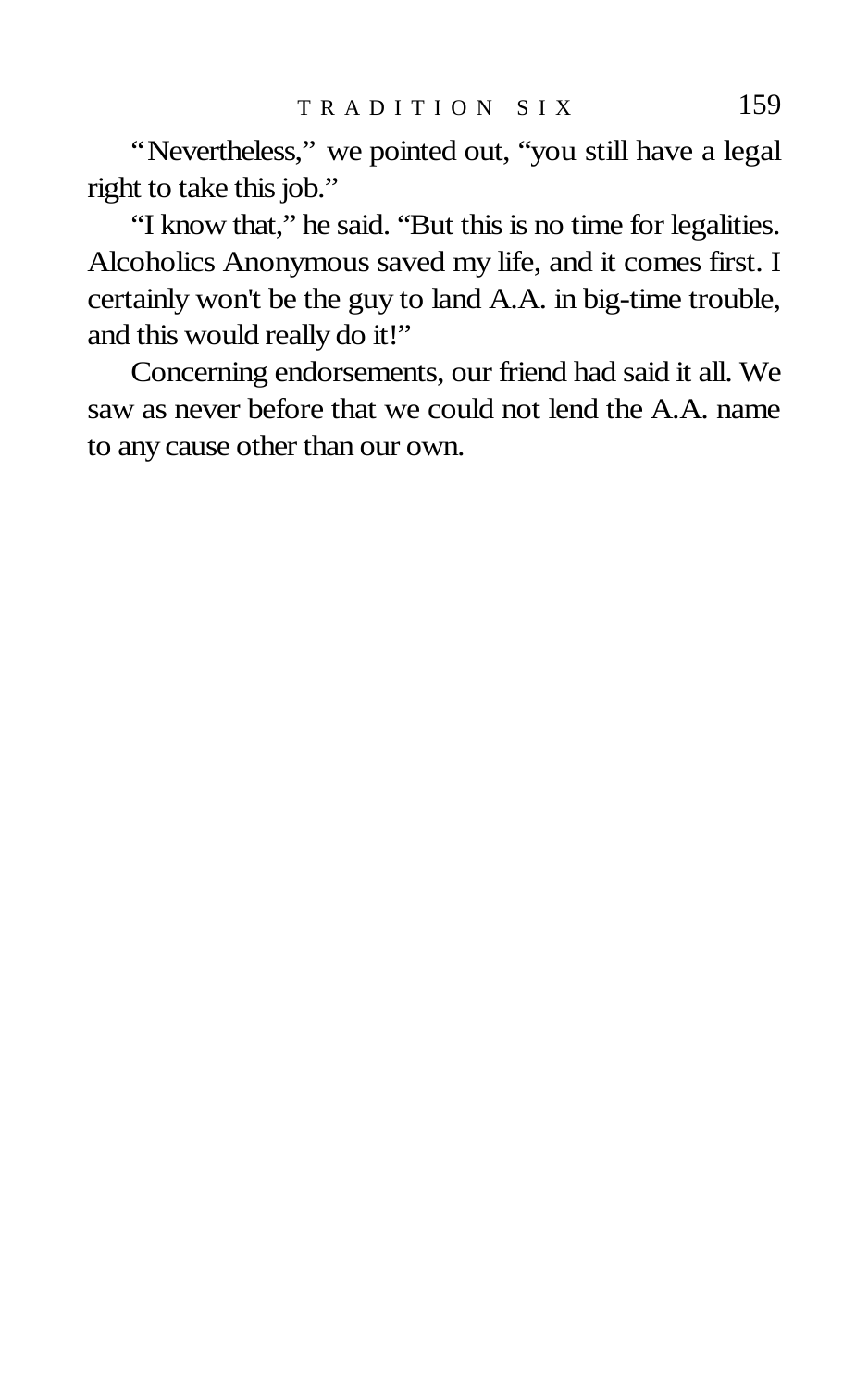#### **Tradition Seven**

*"Every A.A. group ought to be fully selfsupporting, declining outside contributions."*

SELF-SUPPORTING alcoholics? Who ever heard of such a thing? Yet we find that's what we have to be. This principle is telling evidence of the profound change that A.A. has wrought in all of us. Everybody knows that active alcoholics scream that they have no troubles money can't cure. Always, we've had our hands out. Time out of mind we've been dependent upon somebody, usually moneywise. When a society composed entirely of alcoholics says it's going to pay its bills, that's really news.

Probably no A.A. Tradition had the labor pains this one did. In early times, we were all broke. When you add to this the habitual supposition that people ought to give money to alcoholics trying to stay sober, it can be understood why we thought we deserved a pile of folding money. What great things A.A. would be able to do with it! But oddly enough, people who had money thought otherwise. They figured that it was high time we now— sober— paid our own way. So our Fellowship stayed poor because it had to.

There was another reason for our collective poverty. It was soon apparent that while alcoholics would spend lavishly on [Twelfth Step](#page-105-0) cases, they had a terrific aversion to dropping money into a meeting-place hat for group purpos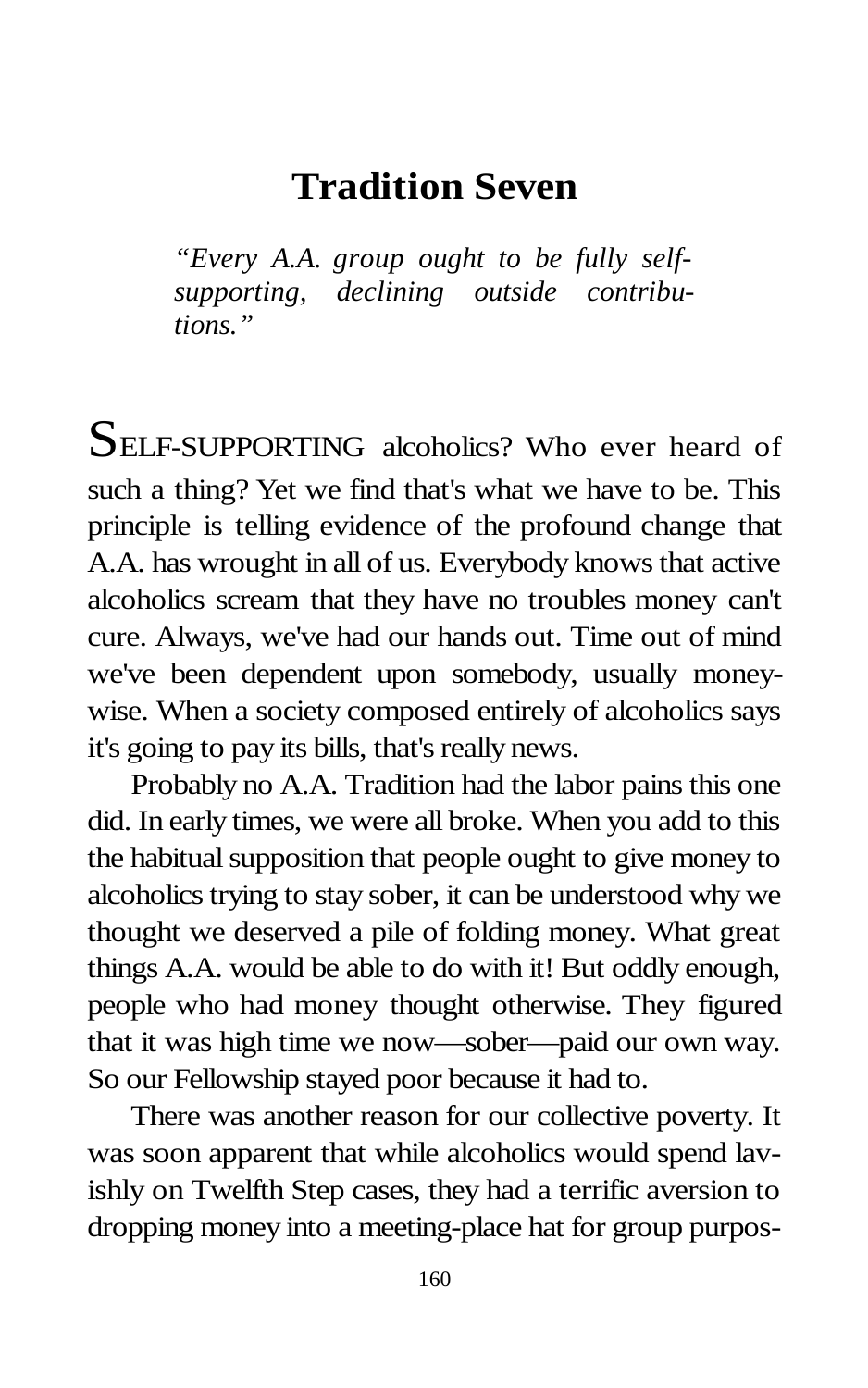es. We were astounded to find that we were as tight as the bark on a tree. So A.A., the movement, started and stayed broke, while its individual members waxed prosperous.

Alcoholics are certainly all-or-nothing people. Our reactions to money prove this. As A.A. emerged from its infancy into adolescence, we swung from the idea that we needed vast sums of money to the notion that A.A. shouldn't have any. On every lip were the words "You can't mix A.A. and money. We shall have to separate the spiritual from the material." We took this violent new tack because here and there members had tried to make money out of their A.A. connections, and we feared we'd be exploited. Now and then, grateful benefactors had endowed clubhouses, and as a result there was sometimes outside interference in our affairs. We had been presented with a hospital, and almost immediately the donor's son became its principal patient and would-be manager. One A.A. group was given five thousand dollars to do with what it would. The hassle over that chunk of money played havoc for years. Frightened by these complications, some groups refused to have a cent in their treasuries.

Despite these misgivings, we had to recognize the fact that A.A. had to function. Meeting places cost something. To save whole areas from turmoil, small offices had to be set up, telephones installed, and a few full-time secretaries hired. Over many protests, these things were accomplished. We saw that if they weren't, the man coming in the door couldn't get a break. These simple services would require small sums of money which we could and would pay ourselves. At last the pendulum stopped swinging and pointed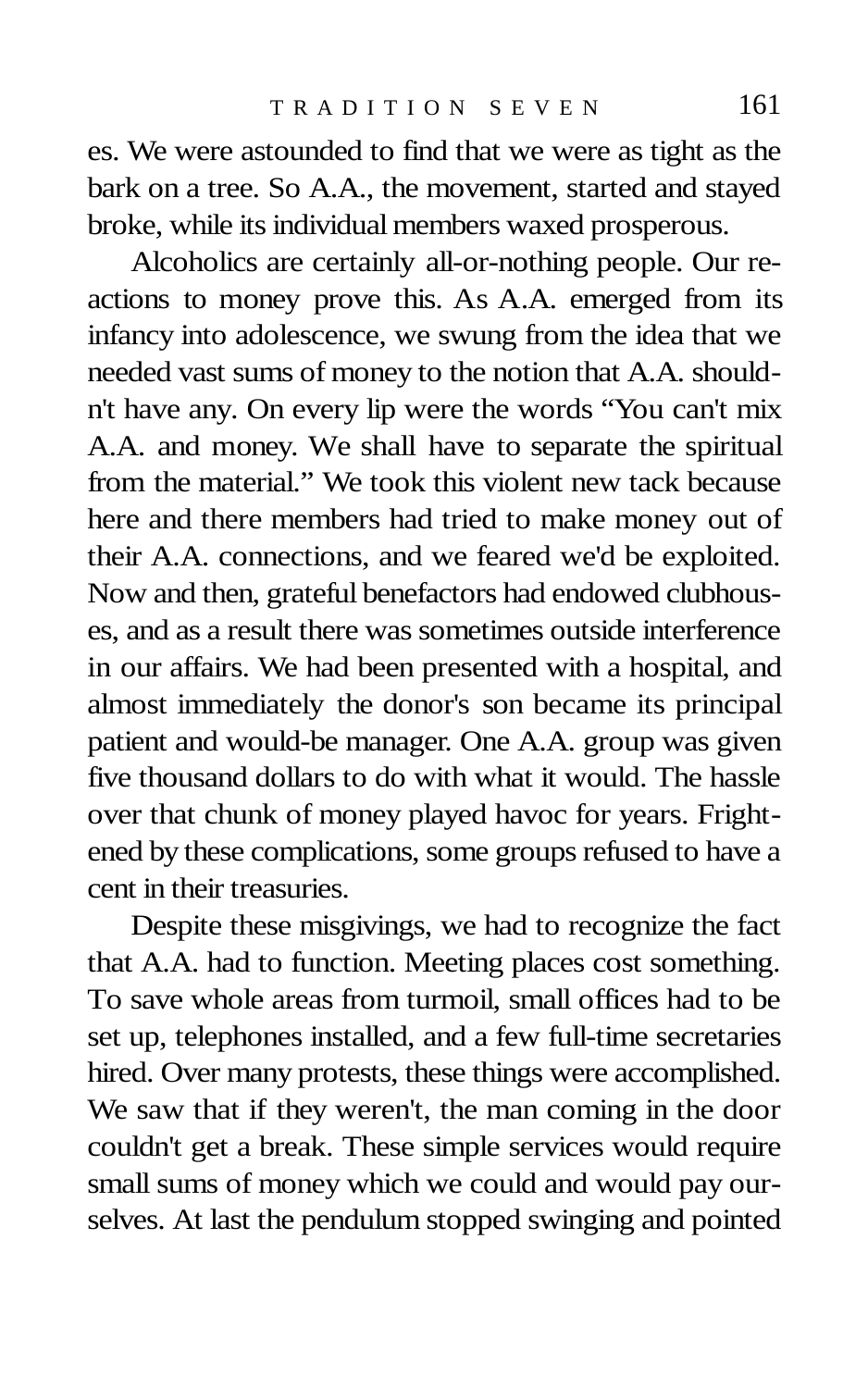straight at Tradition Seven as it reads today.

In this connection, Bill likes to tell the following pointed story. He explains that when Jack Alexander's *Saturday Evening Post* piece broke in 1941, thousands of frantic letters from distraught alcoholics and their families hit the Foundation<sup>\*</sup> letterbox in New York. "Our office staff," Bill says, "consisted of two people: one devoted secretary and myself. How could this landslide of appeals be met? We'd have to have some more full-time help, that was sure. So we asked the A.A. groups for voluntary contributions. Would they send us a dollar a member a year? Otherwise this heartbreaking mail would have to go unanswered.

"To my surprise, the response of the groups was slow. I got mighty sore about it. Looking at this avalanche of mail one morning at the office, I paced up and down ranting how irresponsible and tightwad my fellow members were. Just then an old acquaintance stuck a tousled and aching head in the door. He was our prize slippee. I could see he had an awful hangover. Remembering some of my own, my heart filled with pity. I motioned him to my inside cubicle and produced a five-dollar bill. As my total income was thirty dollars a week at the time, this was a fairly large donation. Lois really needed the money for groceries, but that didn't stop me. The intense relief on my friend's face warmed my heart. I felt especially virtuous as I thought of all the ex-drunks who wouldn't even send the Foundation a dollar apiece, and here I was gladly making a five-dollar in-

\*In 1954, the name of the Alcoholic Foundation, Inc., was changed to the General Service Board of Alcoholics Anonymous, Inc., and the Foundation office is now the General Service Office.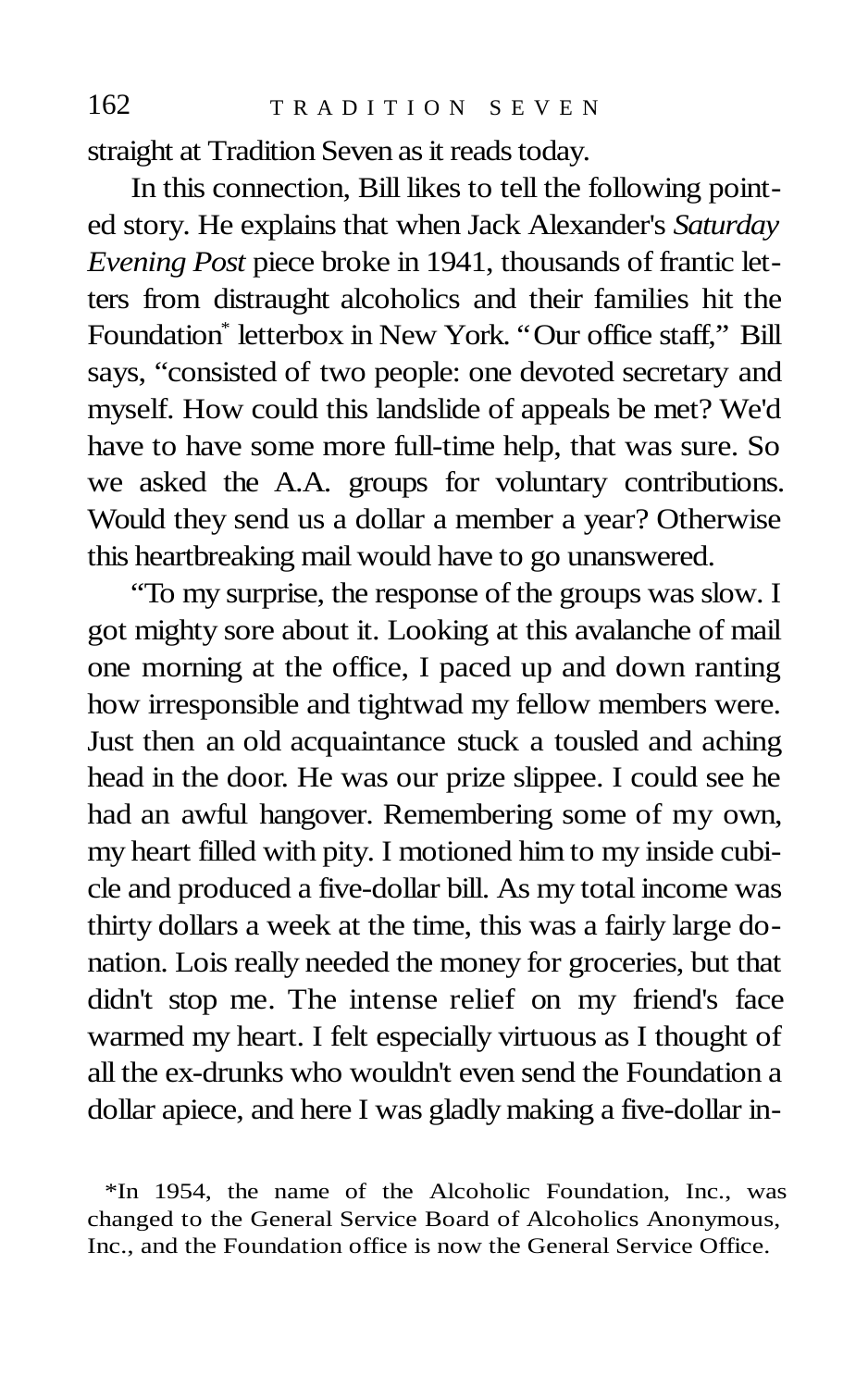vestment to fix a hangover.

"The meeting that night was at New York's old 24th Street Clubhouse. During the intermission, the treasurer gave a timid talk on how broke the club was. (That was in the period when you couldn't mix money and A.A. ) But finally he said it— the landlord would put us out if we didn't pay up. He concluded his remarks by saying, 'Now boys, please go heavier on the hat tonight, will you?'

"I heard all this quite plainly, as I was piously trying to convert a newcomer who sat next to me. The hat came in my direction, and 1 reached into my pocket. Still working on my prospect, I fumbled and came up with a fifty-cent piece. Somehow it looked like a very big coin. Hastily, I dropped it back and fished out a dime, which clinked thinly as I dropped it in the hat. Hats never got folding money in those days.

"Then I woke up. I who had boasted my generosity that morning was treating my own club worse than the distant alcoholics who had forgotten to send the Foundation their dollars. I realized that my five-dollar gift to the slippee was an ego-feeding proposition, bad for him and bad for me. There was a place in A.A. where spirituality and money would mix, and that was in the hat!"

There is another story about money. One night in 1948, the trustees of the Foundation were having their quarterly meeting. The agenda discussion included a very important question. A certain lady had died. When her will was read, it was discovered she had left Alcoholics Anonymous in trust with the Alcoholic Foundation a sum of ten thousand dollars. The question was: Should A.A. take the gift?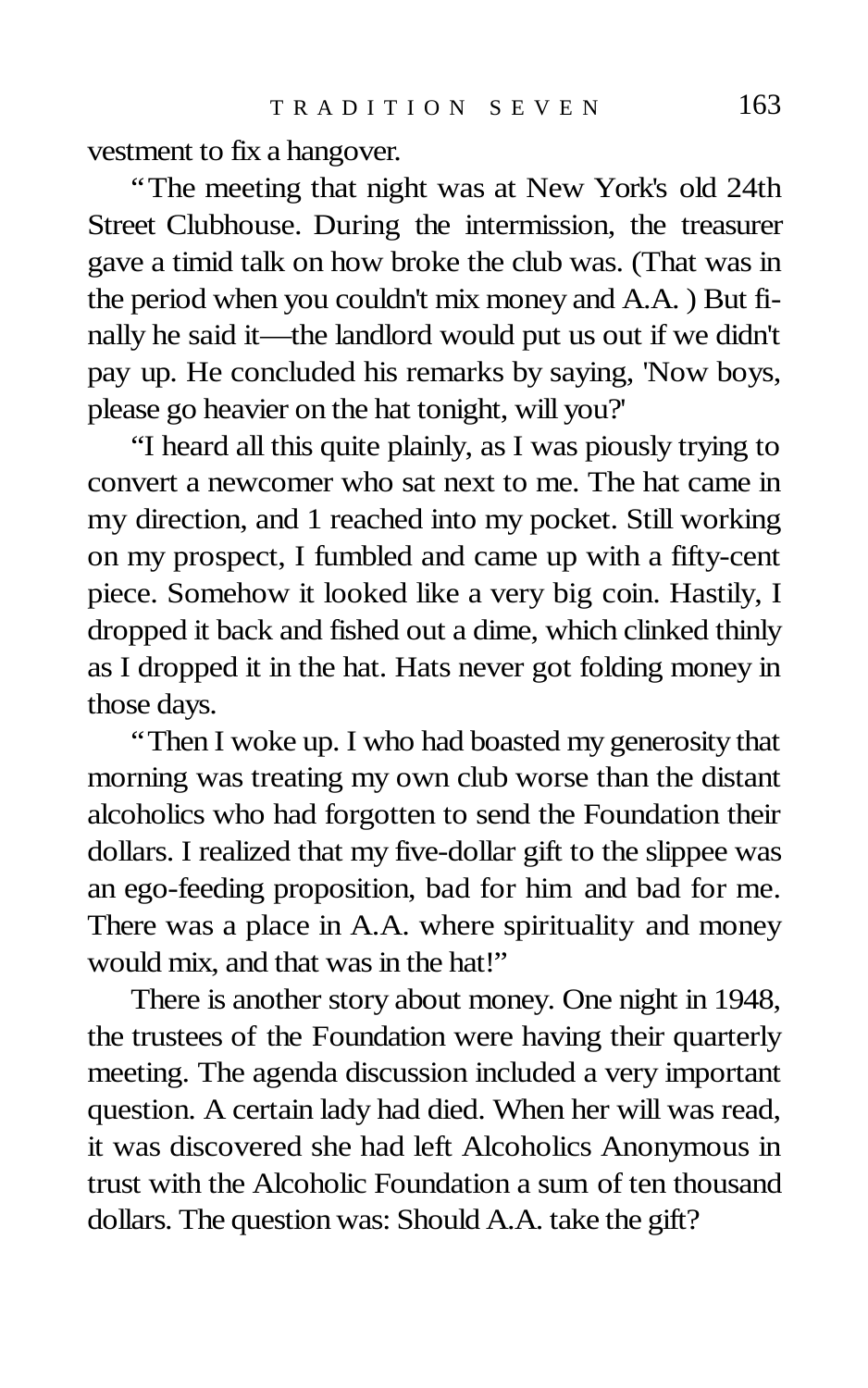What a debate we had on that one! The Foundation was really hard up just then; the groups weren't sending in enough for the support of the office; we had been tossing in all the book income and even that hadn't been enough. The reserve was melting like snow in springtime. We needed that ten thousand dollars. "Maybe," some said, "the groups will never fully support the office. We can't let it shut down; it's far too vital. Yes, let's take the money. Let's take all such donations in the future. We're going to need them."

Then came the opposition. They pointed out that the Foundation board already knew of a total of half a million dollars set aside for A.A. in the wills of people still alive. Heaven only knew how much there was we hadn't heard about. If outside donations weren't declined, absolutely cut off, then the Foundation would one day become rich. Moreover, at the slightest intimation to the general public from our trustees that we needed money, we could become immensely rich. Compared to this prospect, the ten thousand dollars under consideration wasn't much, but like the alcoholic's first drink it would, if taken, inevitably set up a disastrous chain reaction. Where would that land us? Whoever pays the piper is apt to call the tune, and if the A.A. Foundation obtained money from outside sources, its trustees might be tempted to run things without reference to the wishes of A.A. as a whole. Relieved of responsibility, every alcoholic would shrug and say, "Oh, the Foundation is wealthy— why should 1 bother?" The pressure of that fat treasury would surely tempt the board to invent all kinds of schemes to do good with such funds, and so divert A.A. from its primary purpose. The moment that happened, our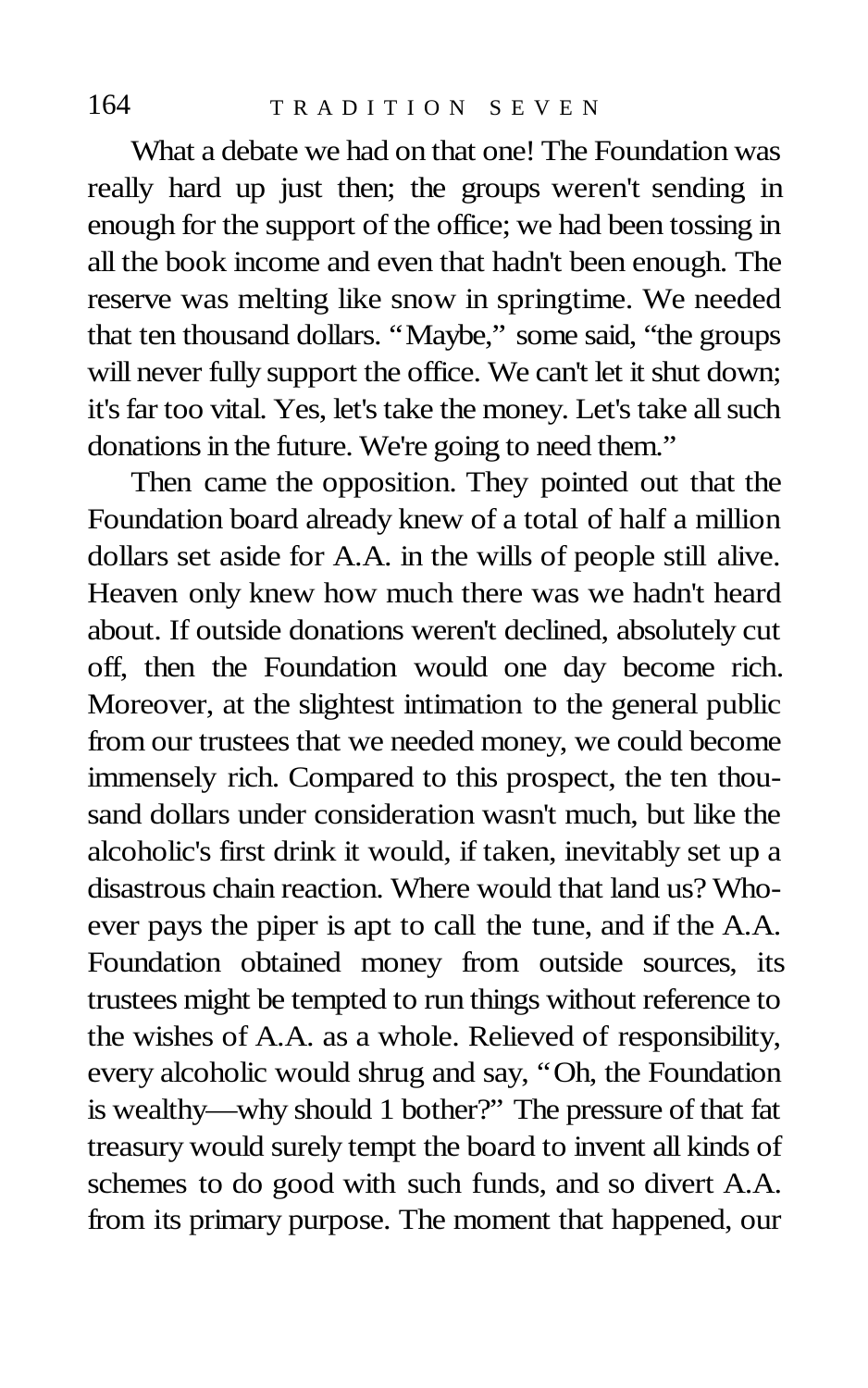Fellowship's confidence would be shaken. The board would be isolated, and would fall under heavy attack of criticism from both A..A. and the public. These were the possibilities, pro and con.

Then our trustees wrote a bright page of A.A. history. They declared for the principle that A.A. must always stay poor. Bare running expenses plus a prudent reserve would henceforth be the Foundation's financial policy. Difficult as it was, they officially declined that ten thousand dollars, and adopted a formal, airtight resolution that all such future gifts would be similarly declined. At that moment, we believe, the principle of corporate poverty was firmly and finally embedded in A.A. tradition.

When these facts were printed, there was a profound reaction. To people familiar with endless drives for charitable funds, A.A. presented a strange and refreshing spectacle. Approving editorials here and abroad generated a wave of confidence in the integrity of Alcoholics Anonymous. They pointed out that the irresponsible had become responsible, and that by making financial independence part of its tradition, Alcoholics Anonymous had revived an ideal that its era had almost forgotten.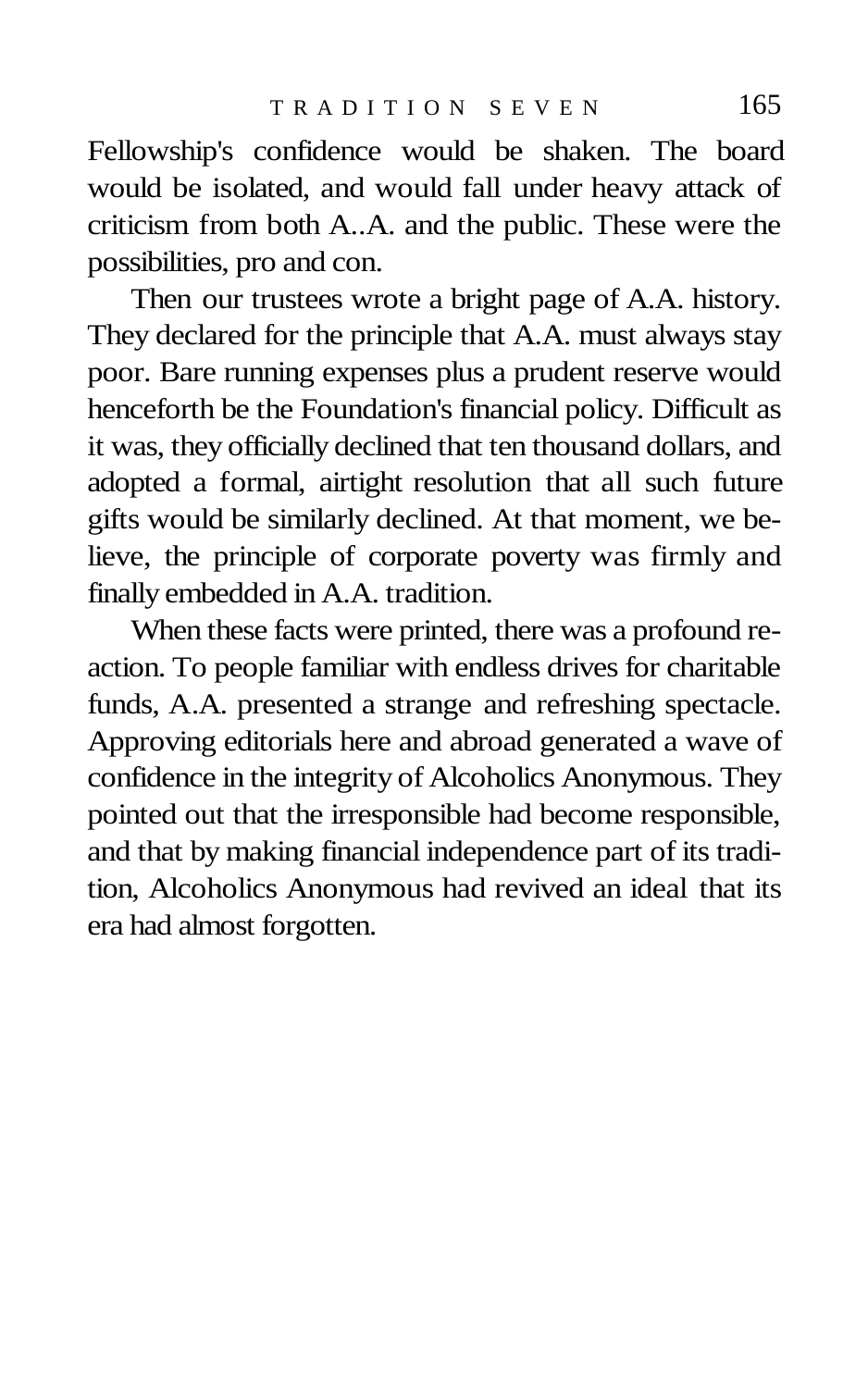# **Tradition Eight**

*"Alcoholics Anonymous should remain forever nonprofessional, but our service centers may employ special workers."*

ALCOHOLICS ANONYMOUS will never have a professional class. We have gained some understanding of the ancient words "Freely ye have received, freely give." We have discovered that at the point of professionalism, money and spirituality do not mix. Almost no recovery from alcoholism has ever been brought about by the world's best professionals, whether medical or religious. We do not decry professionalism in other fields, but we accept the sober fact that it does not work for us. Every time we have tried to professionalize our [Twelfth Step,](#page-105-0) the result has been exactly the same: Our single purpose has been defeated.

Alcoholics simply will not listen to a paid twelfth-stepper. Almost from the beginning, we have been positive that face-to-face work with the alcoholic who suffers could be based only on the desire to help and be helped. When an A.A. talks for money, whether at a meeting or to a single newcomer, it can have a very bad effect on him, too. The money motive compromises him and everything he says and does for his prospect. This has always been so obvious that only a very few A.A.'s have ever worked the [Twelfth](#page-105-0) [Step](#page-105-0) for a fee.

Despite this certainty, it is nevertheless true that few subjects have been the cause of more contention within our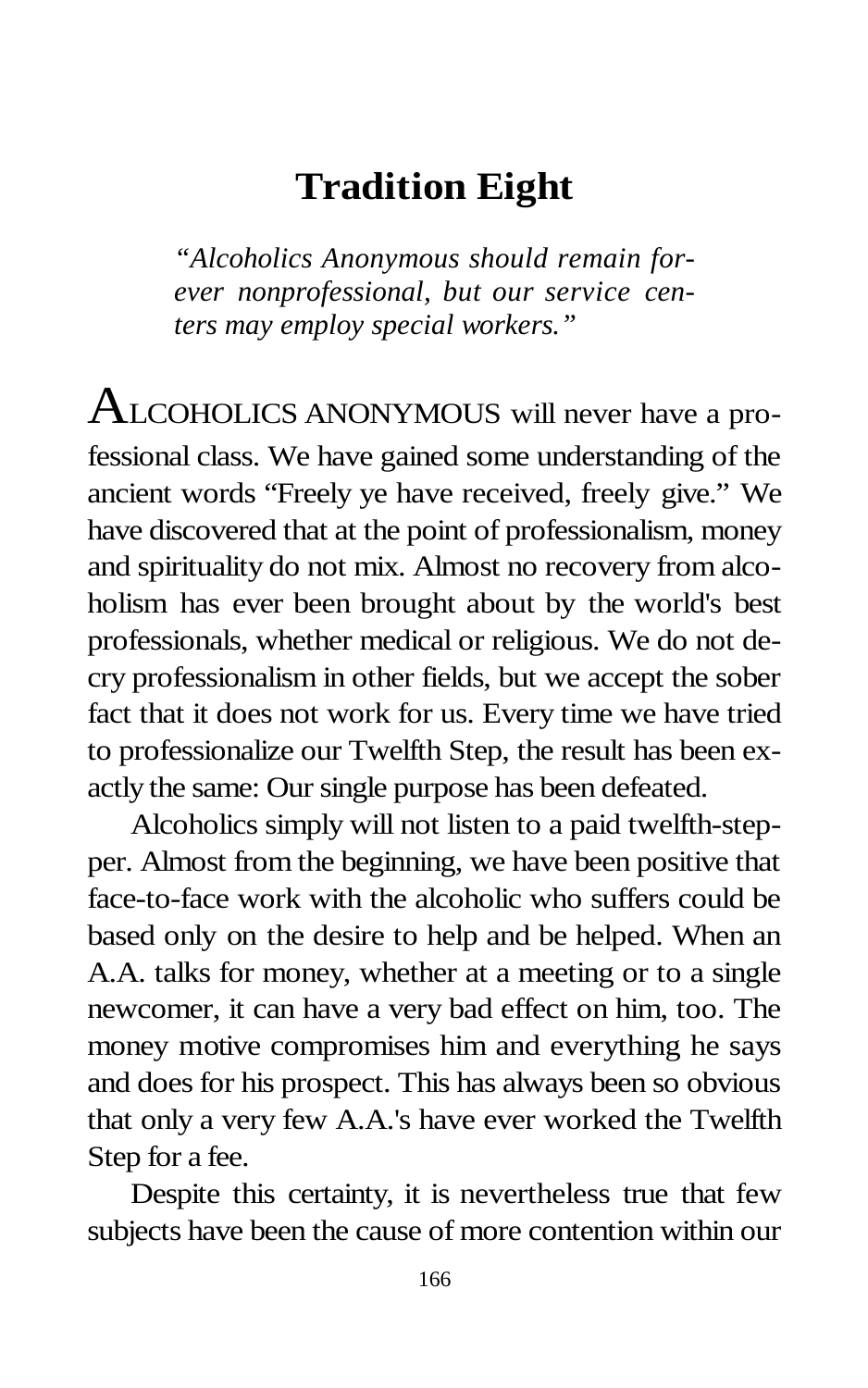Fellowship than professionalism. Caretakers who swept floors, cooks who fried hamburgers, secretaries in offices, authors writing books— all these we have seen hotly assailed because they were, as their critics angrily remarked, "making money out of A.A." Ignoring the fact that these labors were not [Twelfth Step](#page-105-0) jobs at all, the critics attacked as A.A. professionals these workers of ours who were often doing thankless tasks that no one else could or would do. Even greater furors were provoked when A.A. members began to run rest homes and farms for alcoholics, when some hired out to corporations as personnel men in charge of the alcoholic problem in industry, when some became nurses on alcoholic wards, when others entered the field of alcohol education. In all these instances, and more, it was claimed that A.A. knowledge and experience were being sold for money, hence these people, too, were professionals.

At last, however, a plain line of cleavage could be seen between professionalism and nonprofessionalism. When we had agreed that the [Twelfth Step](#page-105-0) couldn't be sold for money, we had been wise. But when we had declared that our Fellowship couldn't hire service workers nor could any A.A. member carry our knowledge into other fields, we were taking the counsel of fear, fear which today has been largely dispelled in the light of experience.

Take the case of the club janitor and cook. If a club is going to function, it has to be habitable and hospitable. We tried volunteers, who were quickly disenchanted with sweeping floors and brewing coffee seven days a week. They just didn't show up. Even more important, an empty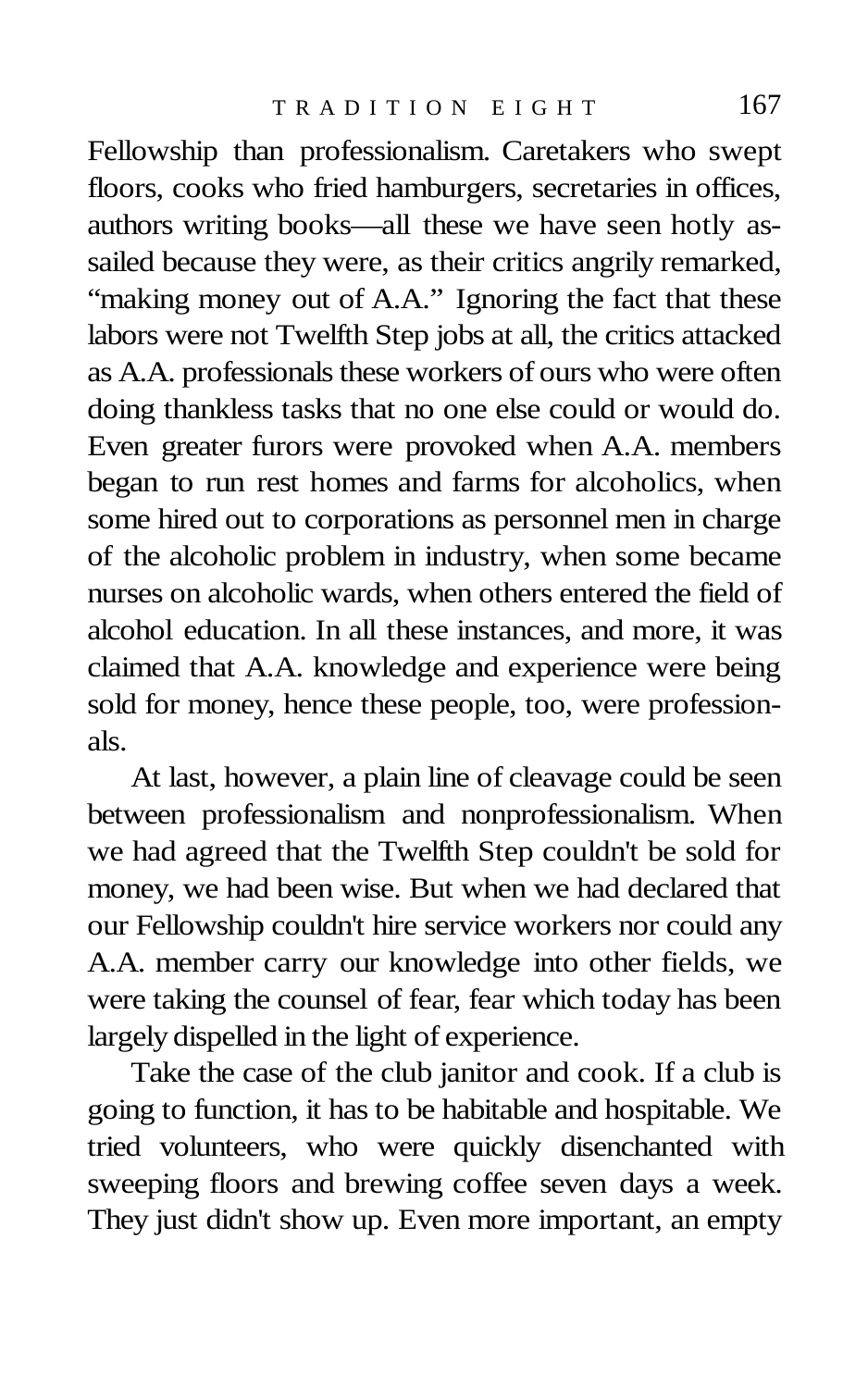club couldn't answer its telephone, but it was an open invitation to a drunk on a binge who possessed a spare key. So somebody had to look after the place full time. If we hired an alcoholic, he'd receive only what we'd have to pay a nonalcoholic for the same job. The job was not to do [Twelfth Step](#page-105-0) work; it was to make [Twelfth Step](#page-105-0) work possible. It was a service proposition, pure and simple.

Neither could A.A. itself function without full-time workers. At the Foundation<sup>\*</sup> and intergroup offices, we couldn't employ nonalcoholics as secretaries; we had to have people who knew the A.A. pitch. But the minute we hired them, the ultraconservative and fearful ones shrilled. "Professionalism!" At one period, the status of these faithful servants was almost unbearable. They weren't asked to speak at A.A. meetings because they were "making money out of A.A." At times, they were actually shunned by fellow members. Even the charitably disposed described them as "a necessary evil." Committees took full advantage of this attitude to depress their salaries. They could regain some measure of virtue, it was thought, if they worked for A.A. real cheap. These notions persisted for years. Then we saw that if a hardworking secretary answered the phone dozens of times a day, listened to twenty wailing wives, arranged hospitalization and got sponsorship for ten newcomers, and was gently diplomatic with the irate drunk who complained about the job she was doing and how she was overpaid, then such a person could surely not be called

\*In 1954, the name of the Alcoholic Foundation, Inc., was changed to the General Service Board of Alcoholics Anonymous, Inc., and the Foundation office is now the General Service Office.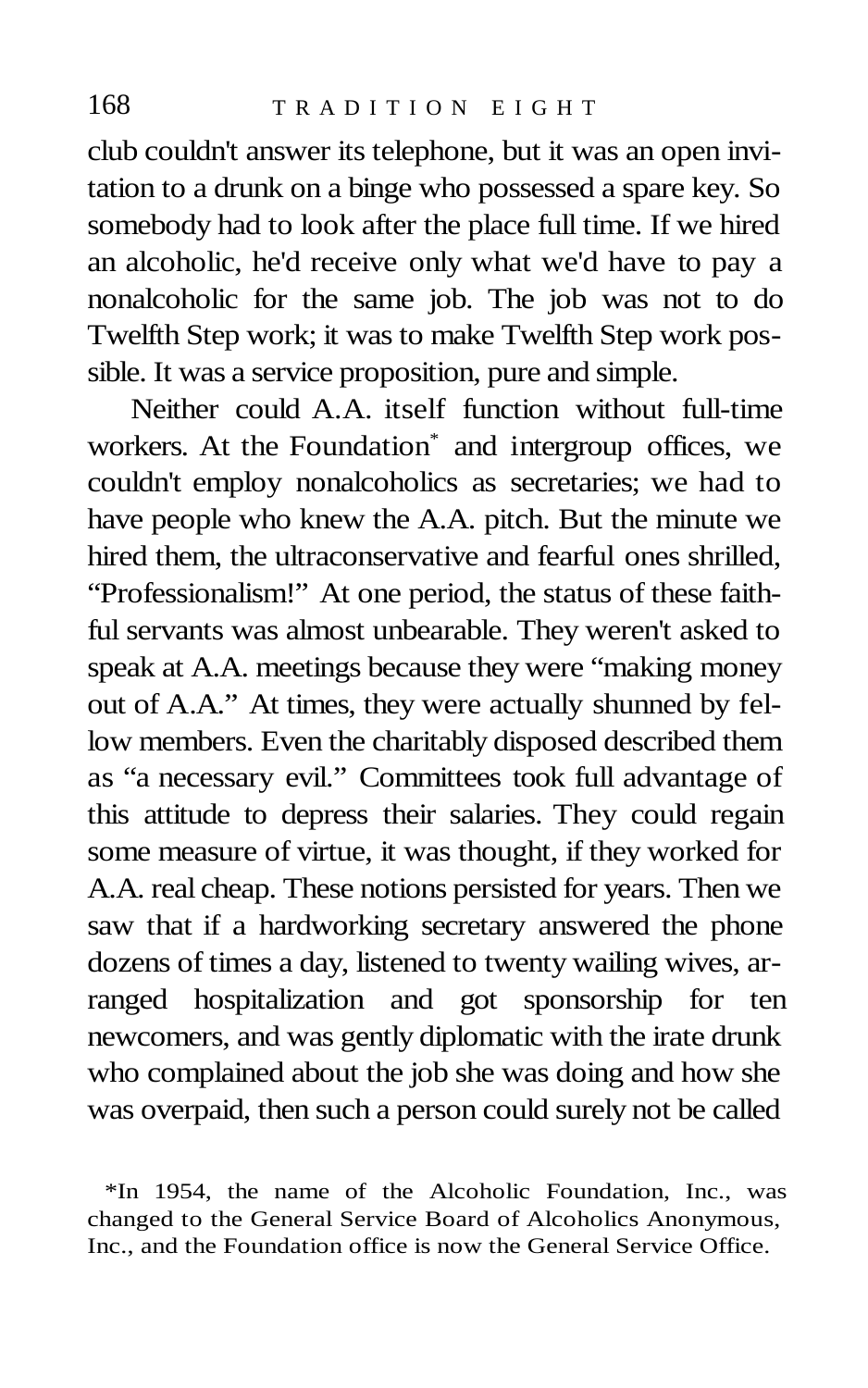a professional A.A. She was not professionalizing the [Twelfth Step;](#page-105-0) she was just making it possible. She was helping to give the man coming in the door the break he ought to have. Volunteer committeemen and assistants could be of great help, but they could not be expected to carry this load day in and day out.

At the Foundation, the same story repeats itself. Eight tons of books and literature per month do not package and channel themselves all over the world. Sacks of letters on every conceivable A.A. problem ranging from a lonelyheart Eskimo to the growing pains of thousands of groups must be answered by people who know. Right contacts with the world outside have to be maintained. A.A.'s lifelines have to be tended. So we hire A.A. staff members. We pay them well, and they earn what they get. They are professional secretaries,\* but they certainly are not professional A.A.'s.

Perhaps the fear will always lurk in every A.A. heart that one day our name will be exploited by somebody for real cash. Even the suggestion of such a thing never fails to whip up a hurricane, and we have discovered that hurricanes have a way of mauling with equal severity both the just and the unjust. They are always unreasonable.

No individuals have been more buffeted by such emotional gusts than those A.A.'s bold enough to accept employment with outside agencies dealing with the alcohol

<sup>\*</sup>The work of present-day staff members has no counterpart among the job categories of commercial organizations. These A.A.'s bring a wide range of business and professional experience to their service at G.S.O.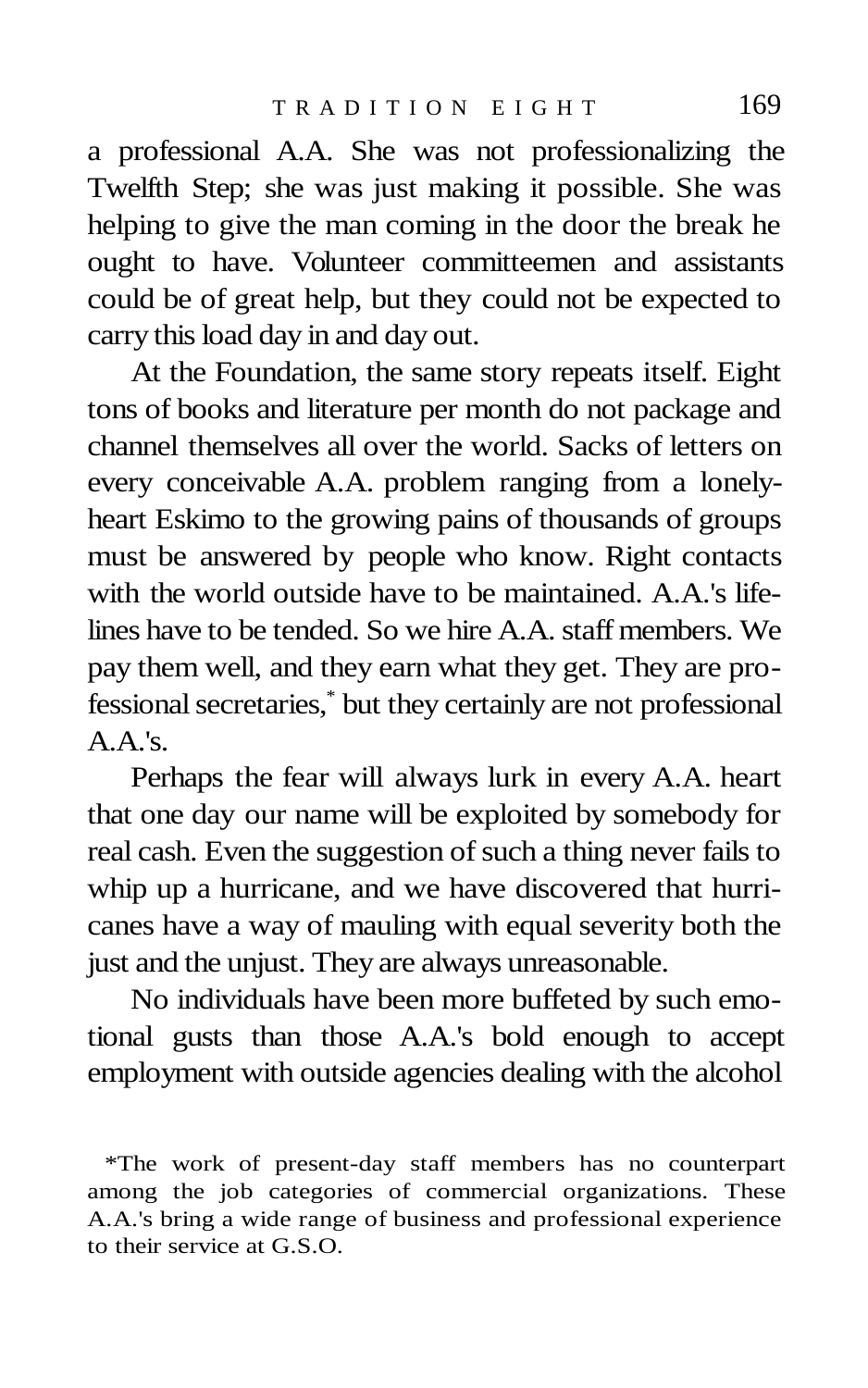problem. A university wanted an A.A. member to educate the public on alcoholism. A corporation wanted a personnel man familiar with the subject. A state drunk farm wanted a manager who could really handle inebriates. A city wanted an experienced social worker who understood what alcohol could do to a family. A state alcohol commission wanted a paid researcher. These are only a few of the jobs which A.A. members as individuals have been asked to fill. Now and then, A.A. members have bought farms or rest homes where badly beat-up topers could find needed care. The question was— and sometimes still is— are such activities to be branded as professionalism under A.A. tradition?

We think the answer is "No. Members who select such full-time careers do not professionalize A.A.'s [Twelfth](#page-105-0) [Step.](#page-105-0)" The road to this conclusion was long and rocky. At first, we couldn't see the real issue involved. In former days, the moment an A.A. hired out to such enterprises, he was immediately tempted to use the name Alcoholics Anonymous for publicity or money-raising purposes. Drunk farms, educational ventures, state legislatures, and commissions advertised the fact that A.A. members served them. Unthinkingly, A.A.'s so employed recklessly broke anonymity to thump the tub for their pet enterprise. For this reason, some very good causes and all connected with them suffered unjust criticism from A.A. groups. More often than not, these onslaughts were spearheaded by the cry "Professionalism! That guy is making money out of A.A.!" Yet not a single one of them had been hired to do A.A.'s [Twelfth](#page-105-0) [Step](#page-105-0) work. The violation in these instances was not professionalism at all; it was breaking anonymity. A.A.'s sole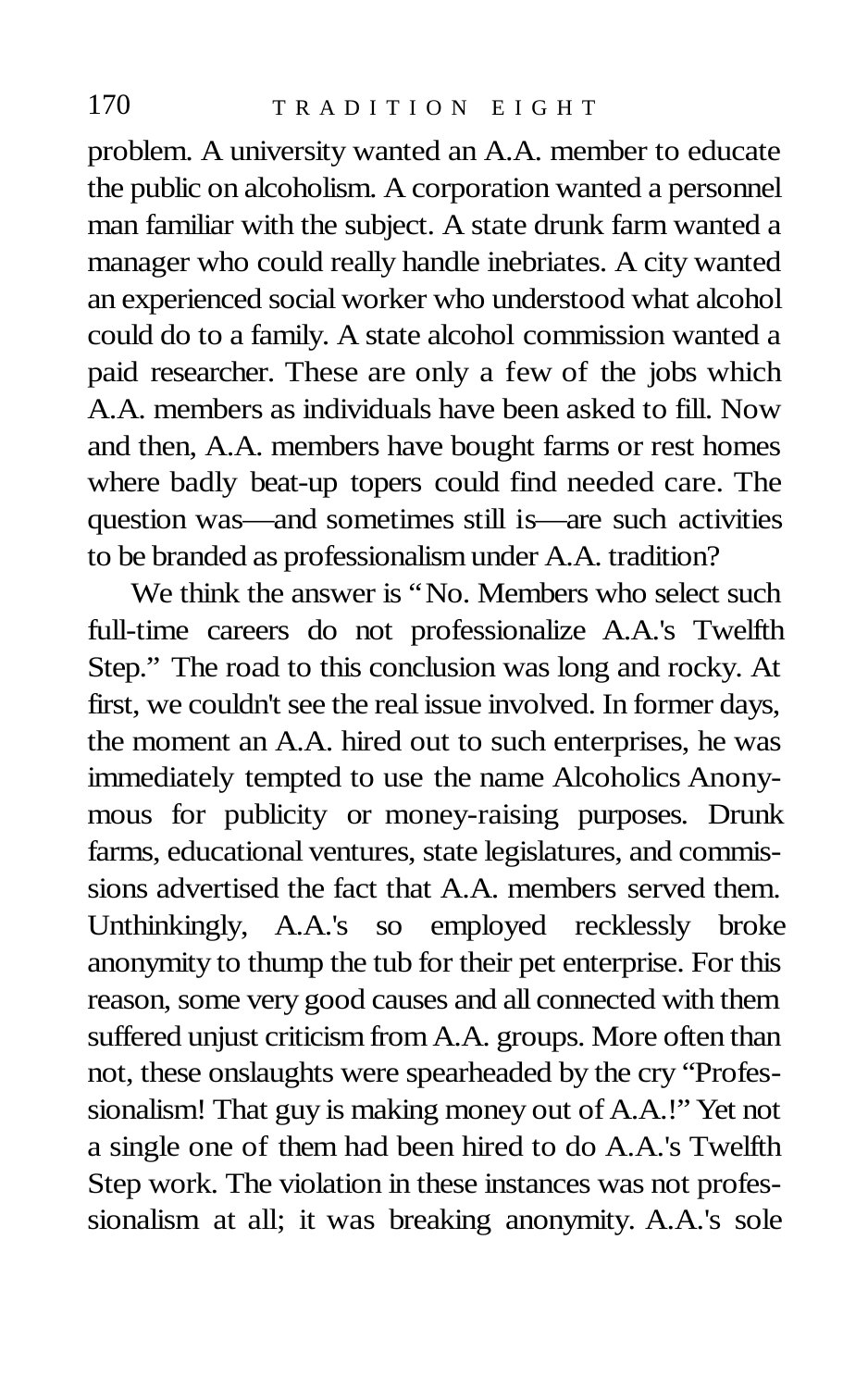purpose was being compromised, and the name of Alcoholics Anonymous was being misused.

 It is significant, now that almost no A.A. in our Fellowship breaks anonymity at the public level, that nearly all these fears have subsided. We see that we have no right or need to discourage A.A.'s who wish to work as individuals in these wider fields. It would be actually antisocial were we to forbid them. We cannot declare A.A. such a closed corporation that we keep our knowledge and experience top secret. If an A.A. member acting as a citizen can become a better researcher, educator, personnel officer, then why not? Everybody gains and we have lost nothing. True, some of the projects to which A.A.'s have attached themselves have been ill-conceived, but that makes not the slightest difference with the principle involved.

This is the exciting welter of events which has finally cast up A.A.'s Tradition of nonprofessionalism. Our [Twelfth](#page-105-0) [Step](#page-105-0) is never to be paid for. but those who labor in service for us are worthy of their hire.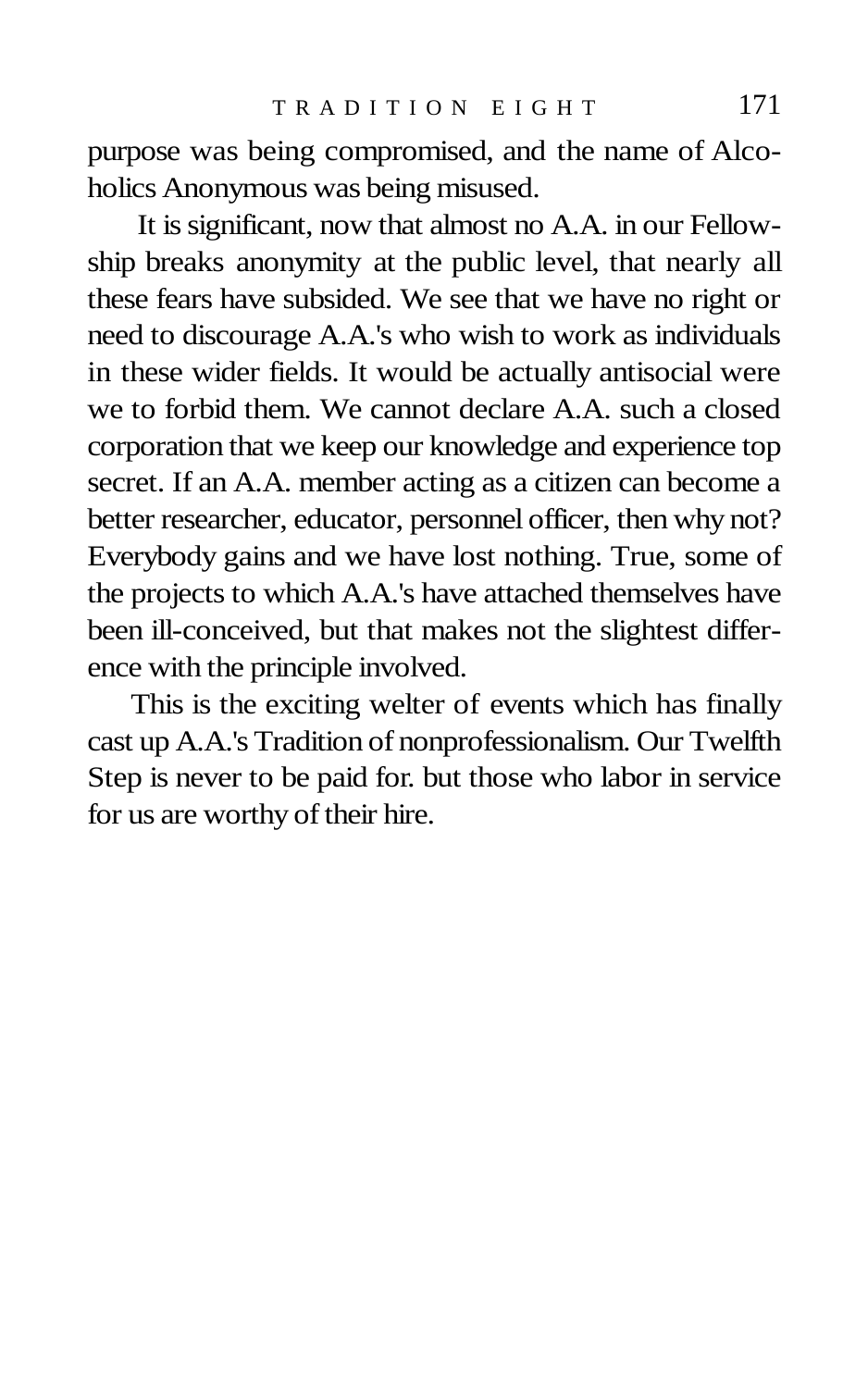### **Tradition Nine**

*"A.A., as such, ought never be organized; but we may create service boards or committees directly responsible to those they serve."*

 $\operatorname{W}\nolimits_{\text{HEN}}$  Tradition Nine was first written, it said that "Alcoholics Anonymous needs the least possible organization." In years since then, we have changed our minds about that. Today, we are able to say with assurance that Alcoholics Anonymous— A.A. as a whole— should never be organized at all. Then, in seeming contradiction, we proceed to create special service boards and committees which in themselves are organized. How, then, can we have an unorganized movement which can and does create a service organization for itself? Scanning this puzzler, people say, "What do they mean, no organization?"

Well, let's see. Did anyone ever hear of a nation, a church, a political party, even a benevolent association that had no membership rules? Did anyone ever hear of a society which couldn't somehow discipline its members and enforce obedience to necessary rules and regulations? Doesn't nearly every society on earth give authority to some of its members to impose obedience upon the rest and to punish or expel offenders? Therefore, every nation, in fact every form of society, has to be a government administered by human beings. Power to direct or govern is the essence of organization everywhere.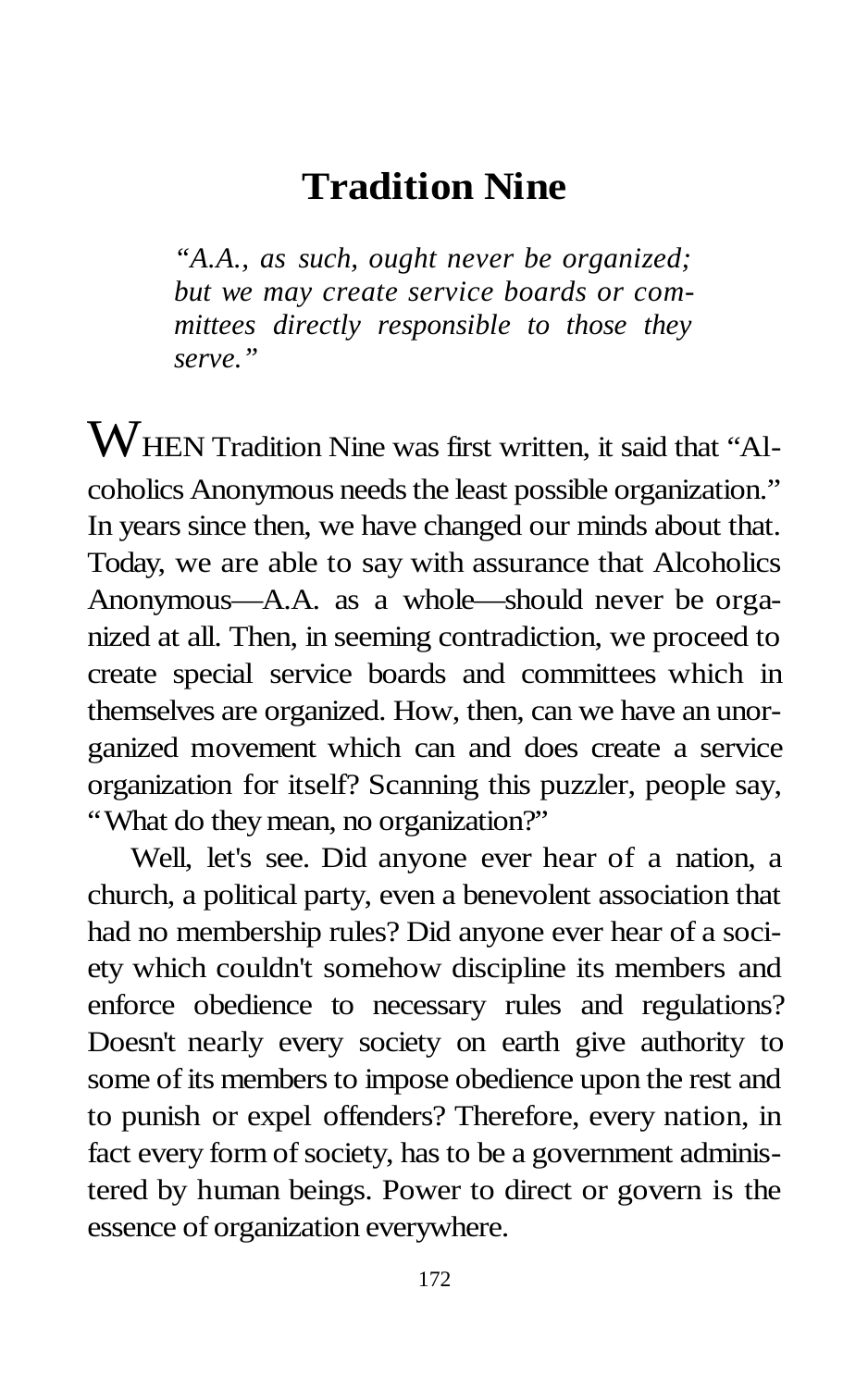Yet Alcoholics Anonymous is an exception. It does not conform to this pattern. Neither its General Service Conference, its Foundation Board,\* nor the humblest group committee can issue a single directive to an A.A. member and make it stick, let alone mete out any punishment. We've tried it lots of times, but utter failure is always the result. Groups have tried to expel members, but the banished have come back to sit in the meeting place, saying, "This is life for us; you can't keep us out." Committees have instructed many an A.A. to stop working on a chronic backslider, only to be told: "How I do my [Twelfth Step](#page-105-0) work is my business. Who are you to judge?" This doesn't mean an A.A. won't take advice or suggestions from more experienced members, but he surely won't take orders. Who is more unpopular than the oldtime A.A., full of wisdom, who moves to another area and tries to tell the group there how to run its business? He and all like him who "view with alarm for the good of A.A." meet the most stubborn resistance or, worse still, laughter.

You might think A.A.'s headquarters in New York would be an exception. Surely, the people there would have to have some authority. But long ago, trustees and staff members alike found they could do no more than make suggestions, and very mild ones at that. They even had to coin a couple of sentences which still go into half the letters they write: "Of course, you are at perfect liberty to handle this matter any way you please. But the majority experience

\*In 1954, the name of the Alcoholic Foundation, Inc., was changed to the General Service Board of Alcoholics Anonymous, Inc., and the Foundation office is now the General Service Office.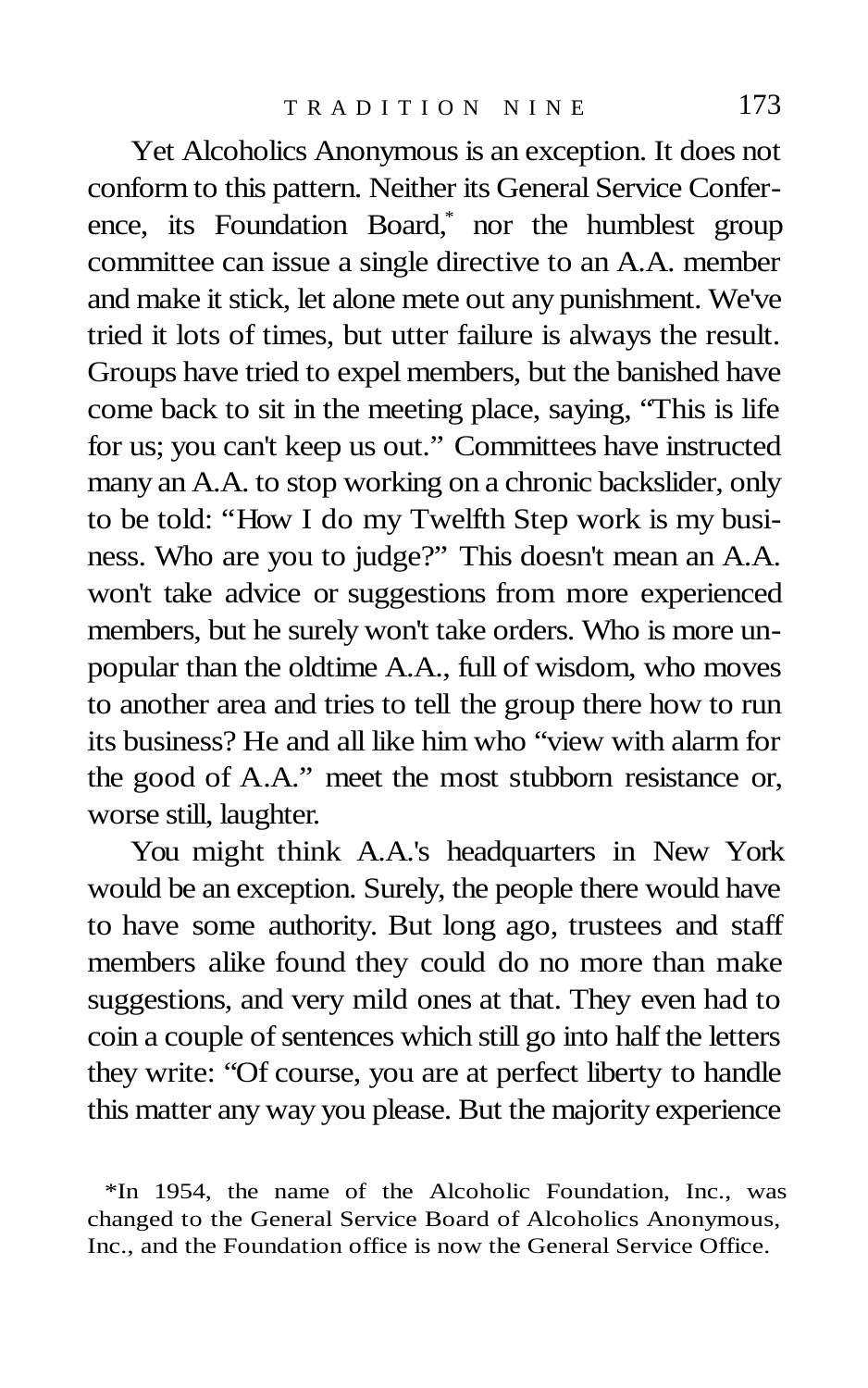in A.A. does seem to suggest . . ." Now, that attitude is far removed from central government, isn't it? We recognize that alcoholics can't be dictated to— individually or collectively.

At this juncture, we can hear a churchman exclaim, "They are making disobedience a virtue!" He is joined by a psychiatrist who says, "Defiant brats! They won't grow up and conform to social usage!" The man in the street says, "I don't understand it. They must be nuts!" But all these observers have overlooked something unique in Alcoholics Anonymous. Unless each A.A. member follows to the best of his ability our suggested Twelve Steps to recovery, he almost certainly signs his own death warrant. His drunkenness and dissolution are not penalties inflicted by people in authority; they result from his personal disobedience to spiritual principles.

The same stern threat applies to the group itself. Unless there is approximate conformity to A.A.'s Twelve Traditions, the group, too, can deteriorate and die. So we of A.A. do obey spiritual principles, first because we must, and ultimately because we love the kind of life such obedience brings. Great suffering and great love are A.A.'s disciplinarians; we need no others.

It is clear now that we ought never to name boards to govern us, but it is equally clear that we shall always need to authorize workers to serve us. It is the difference between the spirit of vested authority and the spirit of service, two concepts which are sometimes poles apart. It is in this spirit of service that we elect the A.A. group's informal rotating committee, the intergroup association for the area,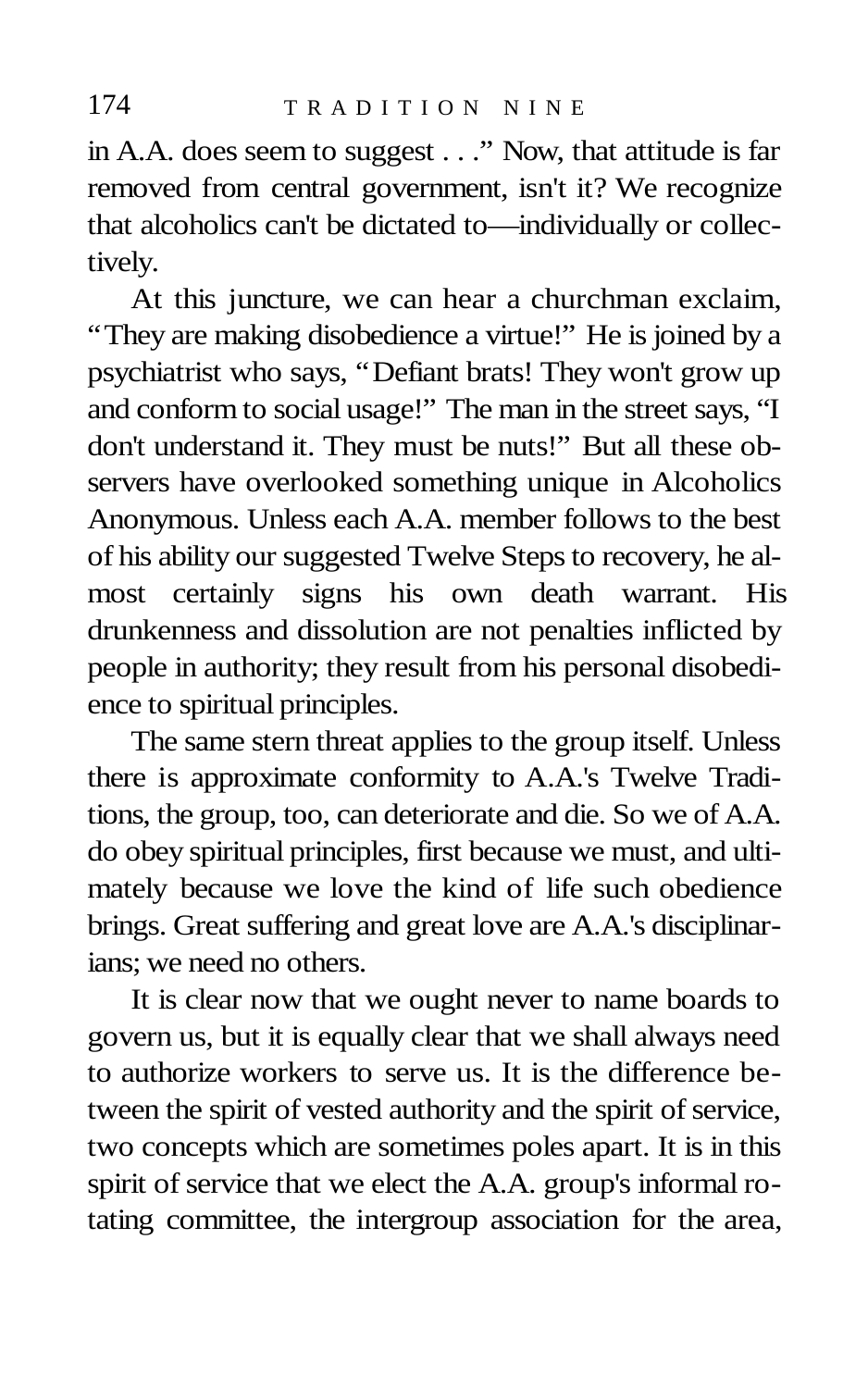and the General Service Conferences of Alcoholics Anonymous for A.A. as a whole. Even our Foundation, once an independent board, is today directly accountable to our Fellowship. Its trustees are the caretakers and expediters of our world services.

Just as the aim of each A.A. member is personal sobriety, the aim of our services is to bring sobriety within reach of all who want it. If nobody does the group's chores, if the area's telephone rings unanswered, if we do not reply to our mail, then A.A. as we know it would stop. Our communications lines with those who need our help would be broken.

A.A. has to function, but at the same time it must avoid those dangers of great wealth, prestige, and entrenched power which necessarily tempt other societies. Though Tradition Nine at first sight seems to deal with a purely practical matter, in its actual operation it discloses a society without organization, animated only by the spirit of service — a true fellowship.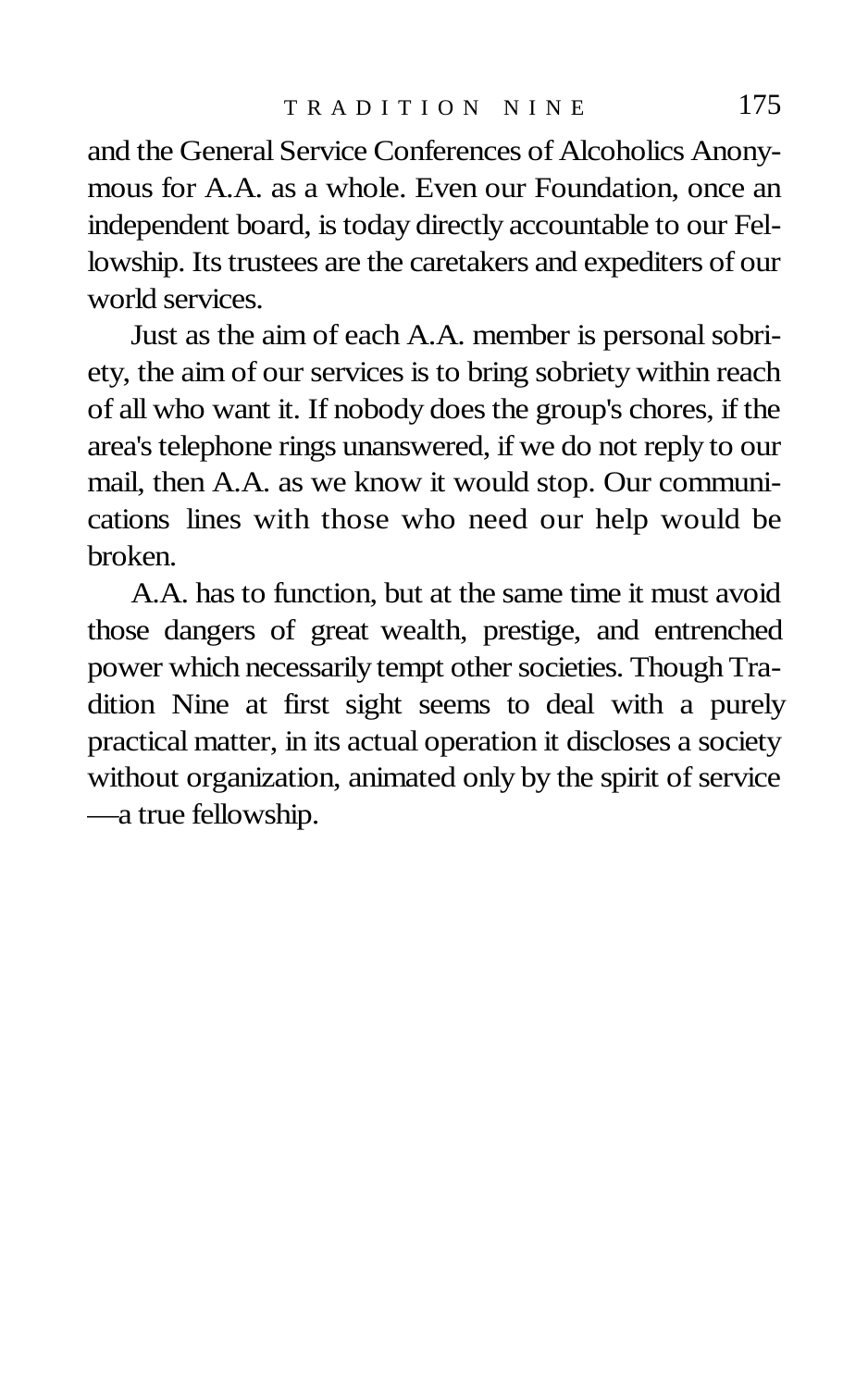## **Tradition Ten**

*"Alcoholics Anonymous has no opinion on outside issues; hence the A.A. name ought never be drawn into public controversy."*

NEVER since it began has Alcoholics Anonymous been divided by a major controversial issue. Nor has our Fellowship ever publicly taken sides on any question in an embattled world. This, however, has been no earned virtue. It could almost be said that we were born with it, for, as one oldtimer recently declared, "Practically never have I heard a heated religious, political, or reform argument among A.A. members. So long as we don't argue these matters privately, it's a cinch we never shall publicly."

As by some deep instinct, we A.A.'s have known from the very beginning that we must never, no matter what the provocation, publicly take sides in any fight, even a worthy one. All history affords us the spectacle of striving nations and groups finally torn asunder because they were designed for, or tempted into, controversy. Others fell apart because of sheer self-righteousness while trying to enforce upon the rest of mankind some millennium of their own specification. In our own times, we have seen millions die in political and economic wars often spurred by religious and racial difference. We live in the imminent possibility of a fresh holocaust to determine how men shall be governed, and how the products of nature and toil shall be divided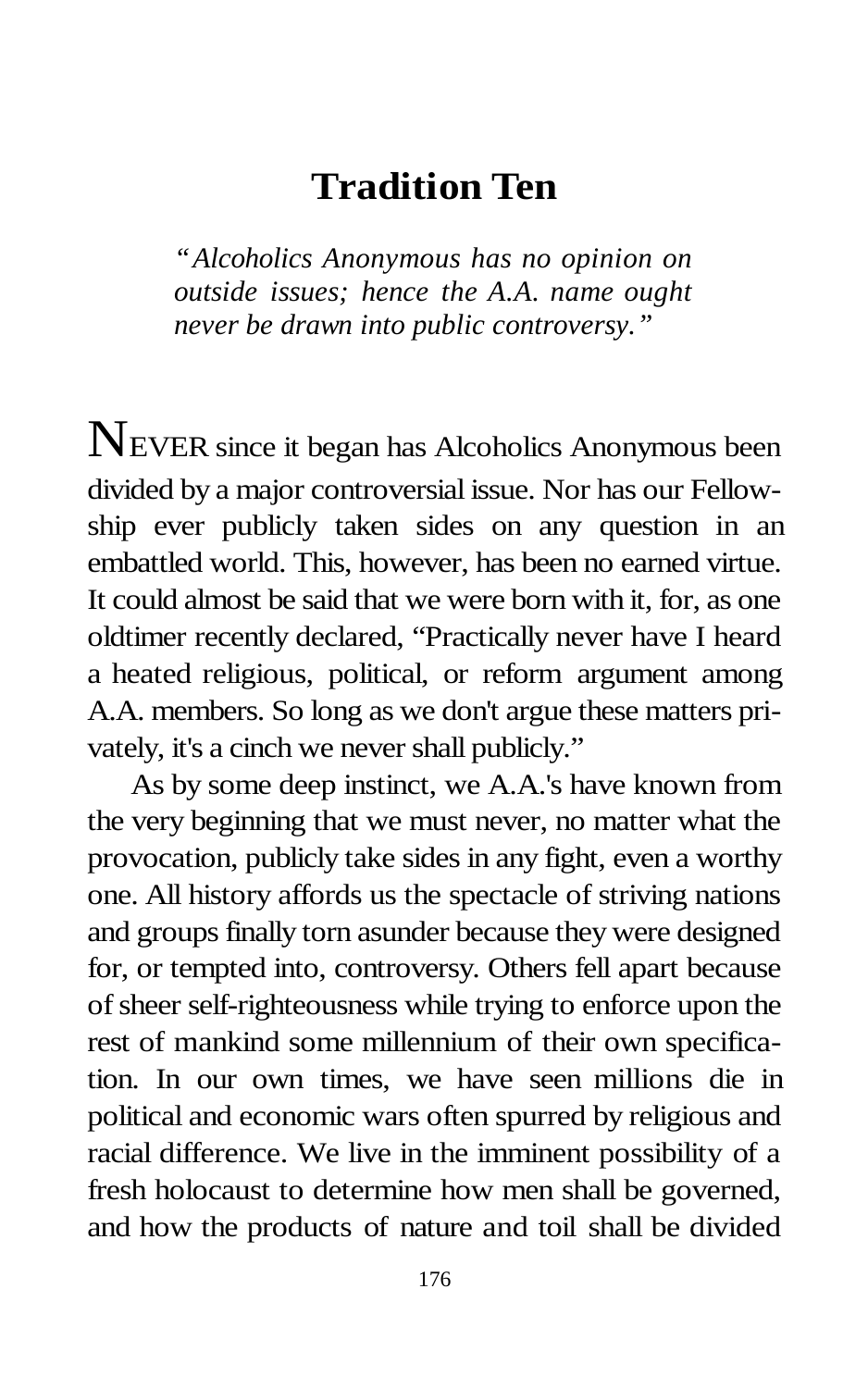among them. That is the spiritual climate in which A.A. was born, and by God's grace has nevertheless flourished.

Let us reemphasize that this reluctance to fight one another or anybody else is not counted as some special virtue which makes us feel superior to other people. Nor does it mean that the members of Alcoholics Anonymous, now restored as citizens of the world, are going to back away from their individual responsibilities to act as they see the right upon issues of our time. But when it comes to A.A. as a whole, that's quite a different matter. In this respect, we do not enter into public controversy, because we know that our Society will perish if it does. We conceive the survival and spread of Alcoholics Anonymous to be something of far greater importance than the weight we could collectively throw back of any other cause. Since recovery from alcoholism is life itself to us, it is imperative that we preserve in full strength our means of survival.

Maybe this sounds as though the alcoholics in A.A. had suddenly gone peaceable, and become one great big happy family. Of course, this isn't so at all. Human beings that we are, we squabble. Before we leveled off a bit, A.A. looked more like one prodigious squabble than anything else, at least on the surface. A corporation director who had just voted a company expenditure of a hundred thousand dollars would appear at an A.A. business meeting and blow his top over an outlay of twenty-five dollars' worth of needed postage stamps. Disliking the attempt of some to manage a group, half its membership might angrily rush off to form another group more to their liking. Elders, temporarily turned Pharisee, have sulked. Bitter attacks have been di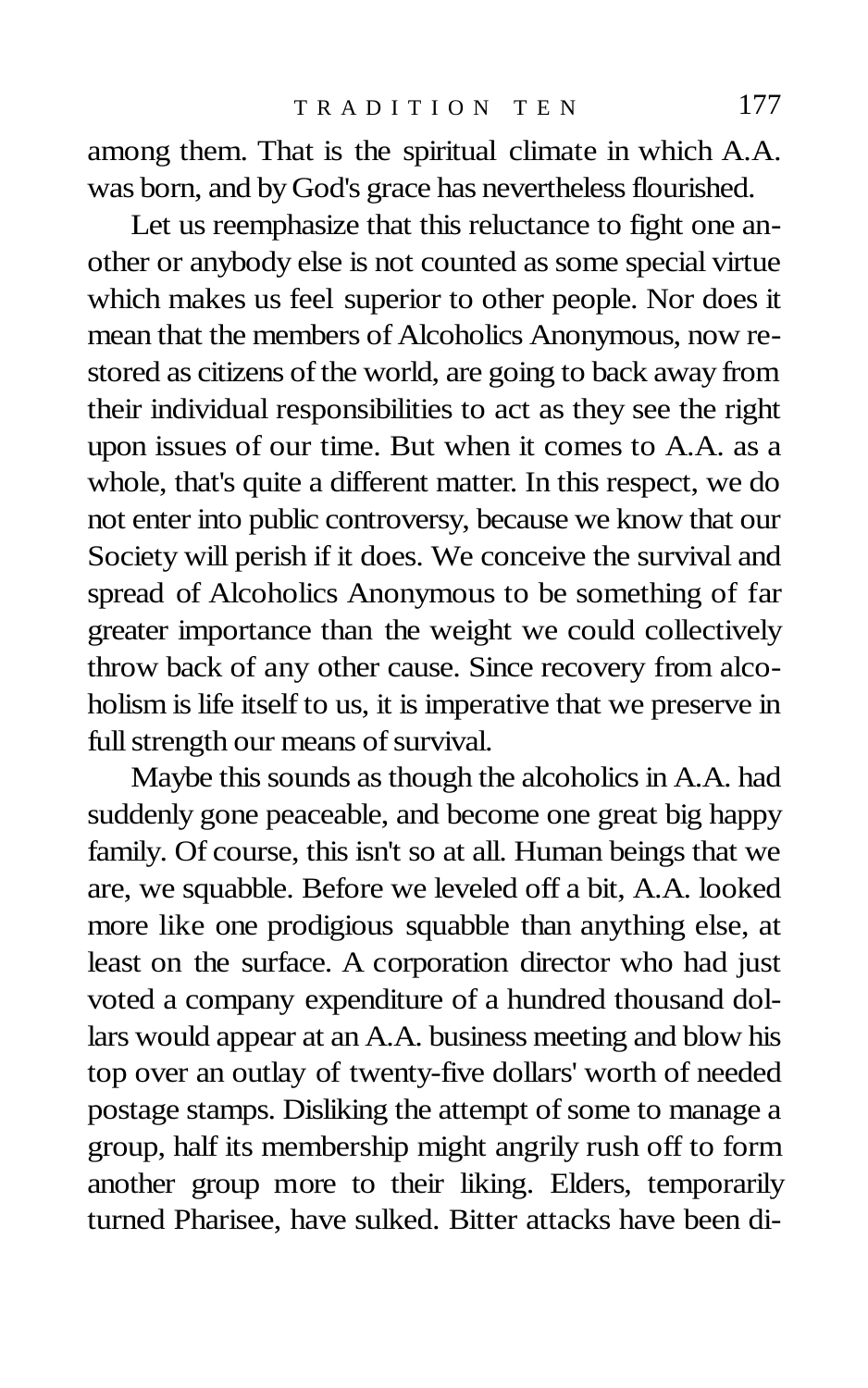rected against people suspected of mixed motives. Despite their din, our puny rows never did A.A. a particle of harm. They were just part and parcel of learning to work and live together. Let it be noted, too, that they were almost always concerned with ways to make A.A. more effective, how to do the most good for the most alcoholics.

The Washingtonian Society, a movement among alcoholics which started in Baltimore a century ago, almost discovered the answer to alcoholism. At first, the society was composed entirely of alcoholics trying to help one another. The early members foresaw that they should dedicate themselves to this sole aim. In many respects, the Washingtonians were akin to A.A. of today. Their membership passed the hundred thousand mark. Had they been left to themselves, and had they stuck to their one goal, they might have found the rest of the answer. But this didn't happen. Instead, the Washingtonians permitted politicians and reformers, both alcoholic and nonalcoholic, to use the society for their own purposes. Abolition of slavery, for example, was a stormy political issue then. Soon, Washingtonian speakers violently and publicly took sides on this question. Maybe the society could have survived the abolition controversy, but it didn't have a chance from the moment it determined to reform America's drinking habits. When the Washingtonians became temperance crusaders, within a very few years they had completely lost their effectiveness in helping alcoholics.

The lesson to be learned from the Washingtonians was not overlooked by Alcoholics Anonymous. As we surveyed the wreck of that movement, early A.A. members resolved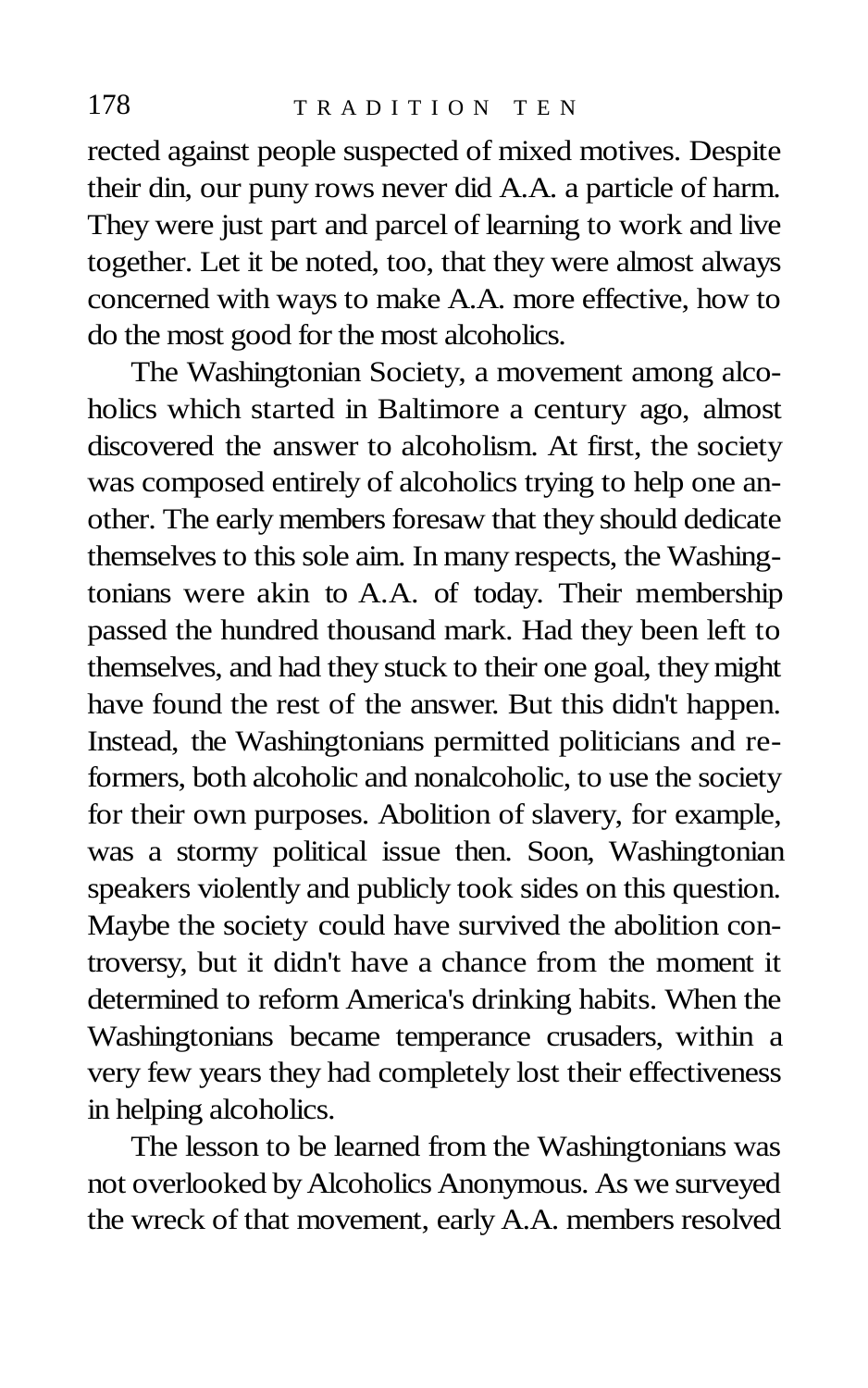to keep our Society out of public controversy. Thus was laid the cornerstone for Tradition Ten: "Alcoholics Anonymous has no opinion on outside issues; hence the A.A. name ought never be drawn into public controversy."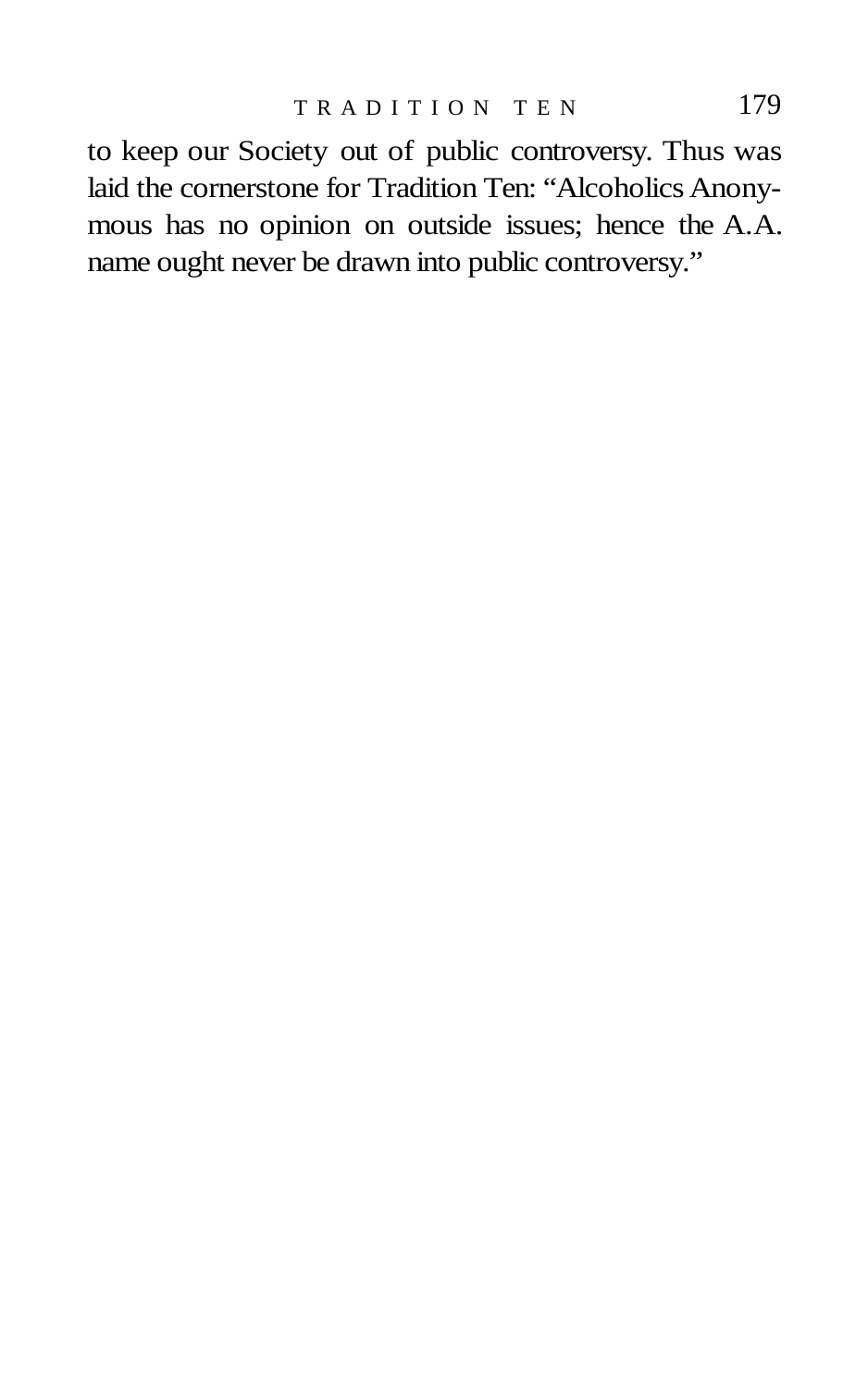## **Tradition Eleven**

*"Our public relations policy is based on attraction rather than promotion; we need always maintain personal anonymity at the level of press, radio and films."*

WITHOUT its legions of well-wishers, A.A. could never have grown as it has. Throughout the world, immense and favorable publicity of every description has been the principal means of bringing alcoholics into our Fellowship. In A.A. offices, clubs, and homes, telephones ring constantly. One voice says, "I read a piece in the newspapers . . ."; another, "We heard a radio program . . ."; and still another, "We saw a moving picture . . ." or "We saw something about A.A. on television. . . ." It is no exaggeration to say that half of A.A.'s membership has been led to us through channels like these.

The inquiring voices are not all alcoholics or their families. Doctors read medical papers about Alcoholics Anonymous and call for more information. Clergymen see articles in their church journals and also make inquiries. Employers learn that great corporations have set their approval upon us, and wish to discover what can be done about alcoholism in their own firms.

Therefore, a great responsibility fell upon us to develop the best possible public relations policy for Alcoholics Anonymous. Through many painful experiences, we think we have arrived at what that policy ought to be. It is the op-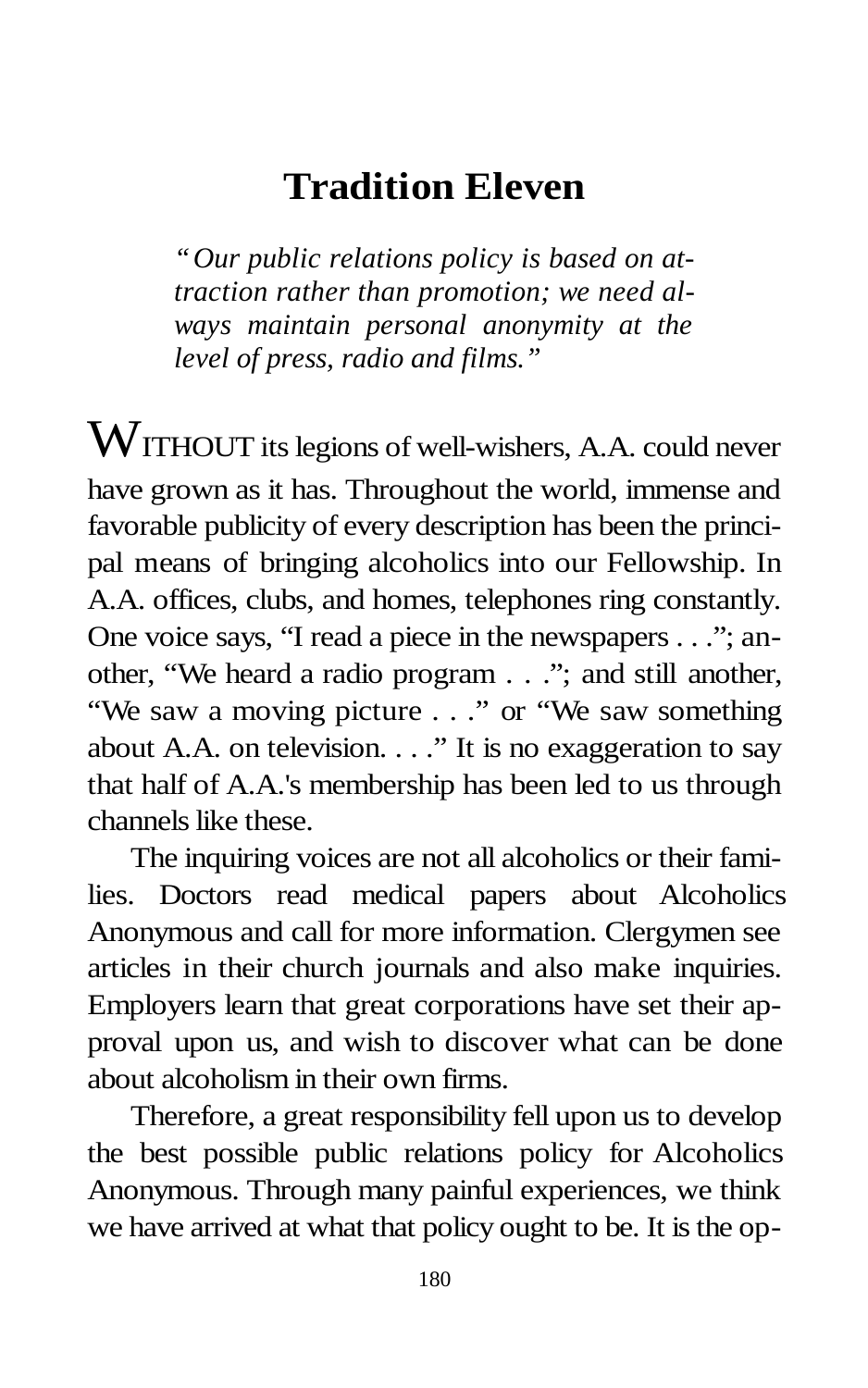posite in many ways of usual promotional practice. We found that we had to rely upon the principle of attraction rather than of promotion.

Let's see how these two contrasting ideas— attraction and promotion— work out. A political party wishes to win an election, so it advertises the virtues of its leadership to draw votes. A worthy charity wants to raise money; forthwith, its letterhead shows the name of every distinguished person whose support can be obtained. Much of the political, economic, and religious life of the world is dependent upon publicized leadership. People who symbolize causes and ideas fill a deep human need. We of A.A. do not question that. But we do have to soberly face the fact that being in the public eye is hazardous, especially for us. By temperament, nearly every one of us had been an irrepressible promoter, and the prospect of a society composed almost entirely of promoters was frightening. Considering this explosive factor, we knew we had to exercise self-restraint.

The way this restraint paid off was startling. It resulted in more favorable publicity of Alcoholics Anonymous than could possibly have been obtained through all the arts and abilities of A.A.'s best press agents. Obviously, A.A. had to be publicized somehow, so we resorted to the idea that it would be far better to let our friends do this for us. Precisely that has happened, to an unbelievable extent. Veteran newsmen, trained doubters that they are, have gone all out to carry A.A.'s message. To them, we are something more than the source of good stories. On almost every newsfront, the men and women of the press have attached themselves to us as friends.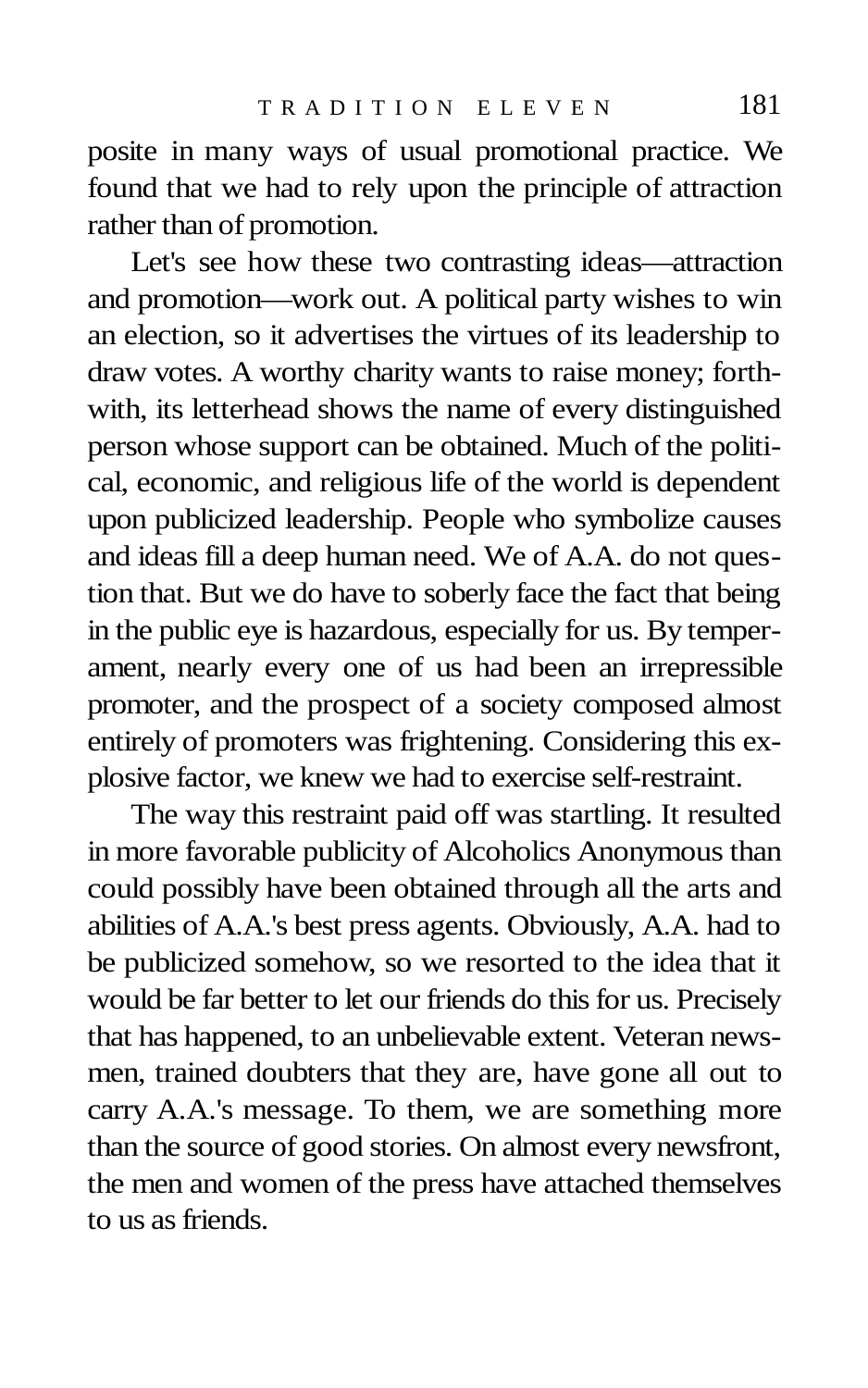In the beginning, the press could not understand our refusal of all personal publicity. They were genuinely baffled by our insistence upon anonymity. Then they got the point. Here was something rare in the world—a society which said it wished to publicize its principles and its work, but not its individual members. The press was delighted with this attitude. Ever since, these friends have reported A.A. with an enthusiasm which the most ardent members would find hard to match.

There was actually a time when the press of America thought the anonymity of A.A. was better for us than some of our own members did. At one point, about a hundred of our Society were breaking anonymity at the public level. With perfectly good intent, these folks declared that the principle of anonymity was horse-and-buggy stuff, something appropriate to A.A.'s pioneering days. They were sure that A.A. could go faster and farther if it availed itself of modern publicity methods. A.A., they pointed out, included many persons of local, national, or international fame. Provided they were willing— and many were— why shouldn't their membership be publicized, thereby encouraging others to join us? These were plausible arguments, but happily our friends of the writing profession disagreed with them.

The Foundation\* wrote letters to practically every news outlet in North America, setting forth our public relations policy of attraction rather than promotion, and emphasizing Since that time, editors and rewrite men have repeatedly deleted names and pictures of members from A.A. copy; frequently, they have reminded ambitious individuals of A.A.'s anonymity policy. They have even sacrificed good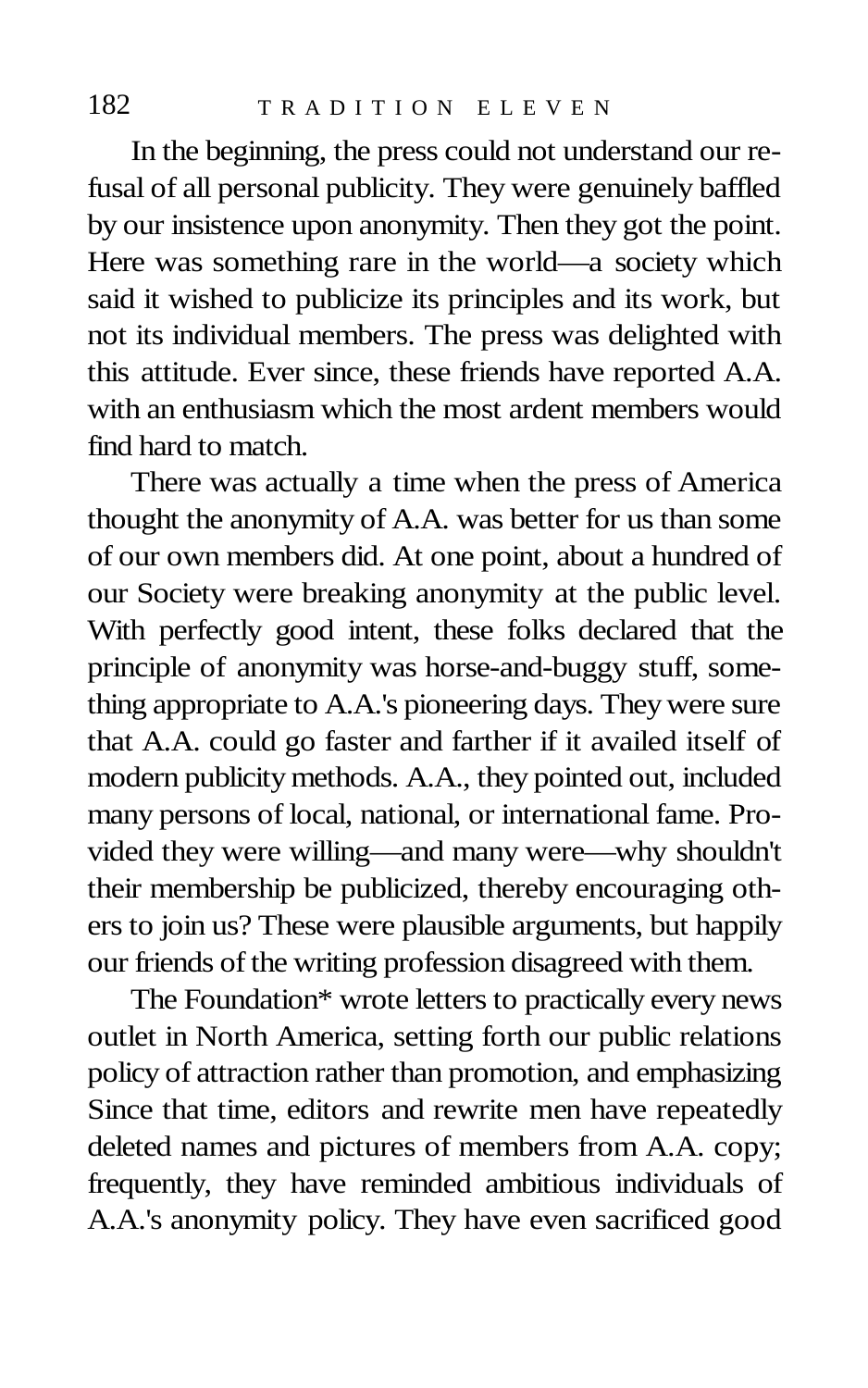stories to this end. The force of their cooperation has certainly helped. Only a few A.A. members are left who deliberately break anonymity at the public level.

This, in brief, is the process by which A.A.'s Tradition Eleven was constructed. To us, however, it represents far more than a sound public relations policy. It is more than a denial of self-seeking. This Tradition is a constant and practical reminder that personal ambition has no place in A.A. In it, each member becomes an active guardian of our Fellowship.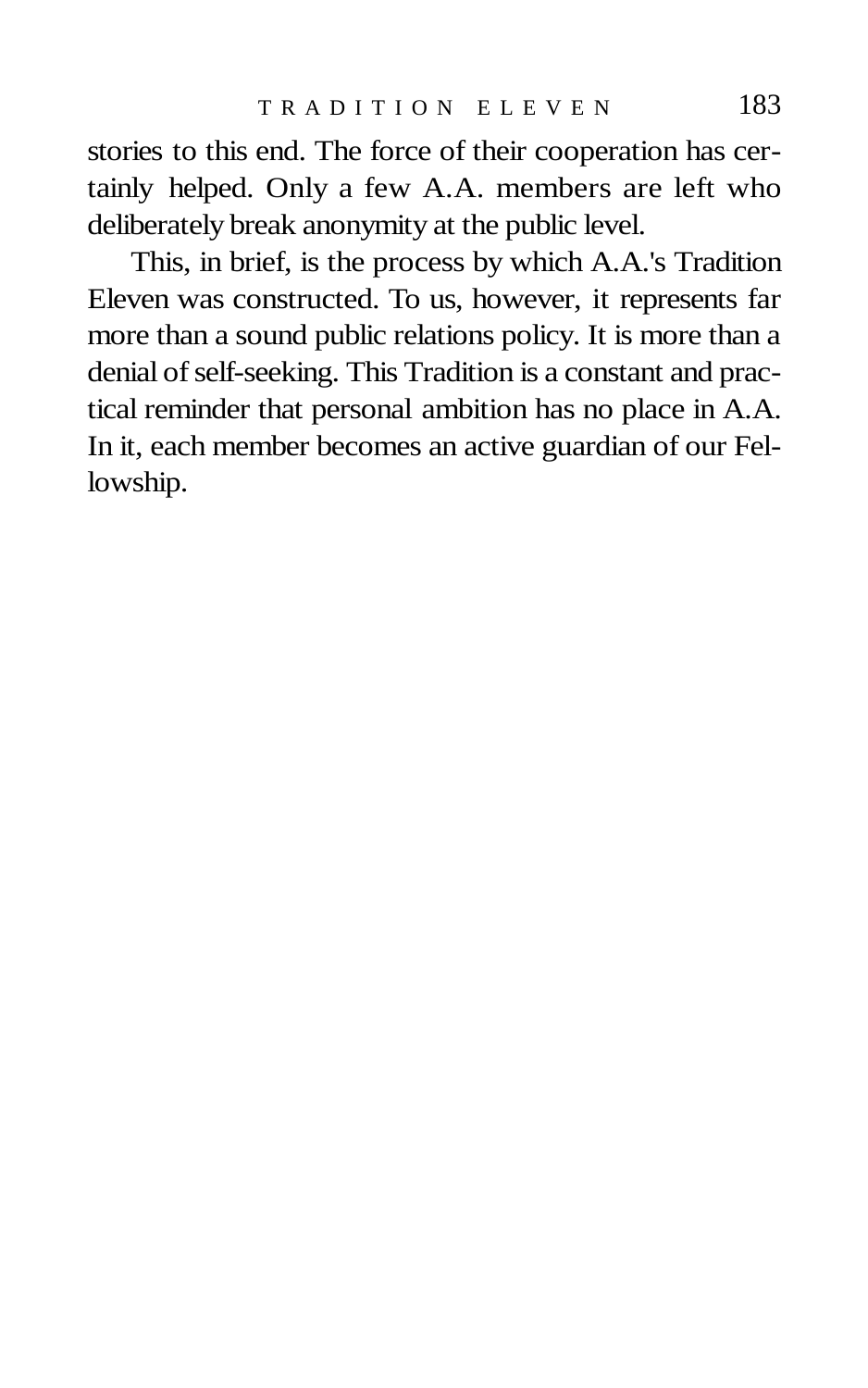## **Tradition Twelve**

<span id="page-183-0"></span>*"Anonymity is the spiritual foundation of all our traditions, ever reminding us to place principles before personalities."*

THE spiritual substance of anonymity is sacrifice. Because A.A.'s Twelve Traditions repeatedly ask us to give up personal desires for the common good, we realize that the sacrificial spirit—well symbolized by anonymity—is the foundation of them all. It is A.A.'s proved willingness to make these sacrifices that gives people their high confidence in our future.

But in the beginning, anonymity was not born of confidence; it was the child of our early fears. Our first nameless groups of alcoholics were secret societies. New prospects could find us only through a few trusted friends. The bare hint of publicity, even for our work, shocked us. Though ex-drinkers, we still thought we had to hide from public distrust and contempt.

When the Big Book appeared in 1939, we called it "Alcoholics Anonymous." Its foreword made this revealing statement: "It is important that we remain anonymous because we are too few, at present, to handle the overwhelming number of personal appeals which may result from this publication. Being mostly business or professional folk, we could not well carry on our occupations in such an event." Between these lines, it is easy to read our fear that large numbers of incoming people might break our anonymity wide open.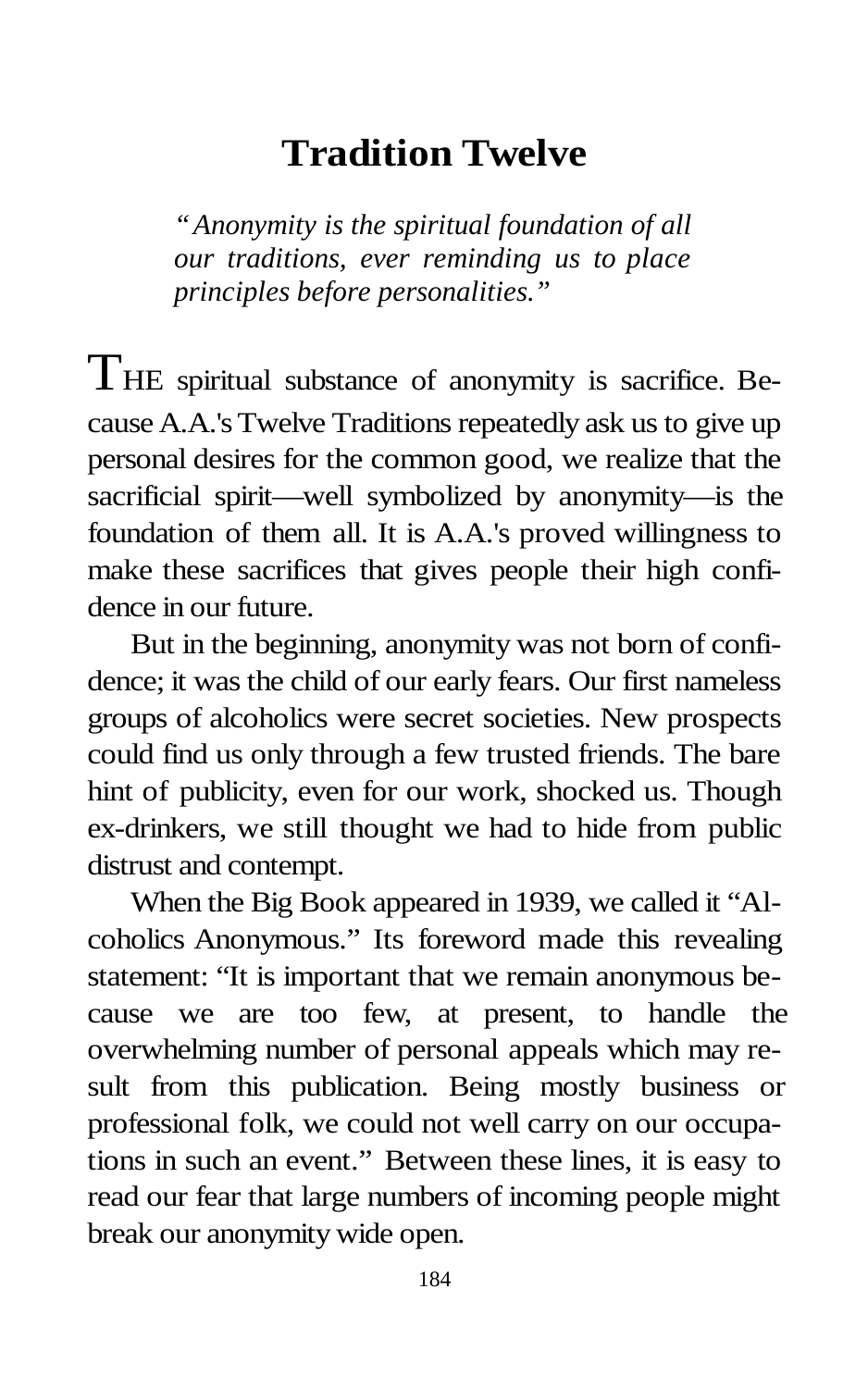As the A.A. groups multiplied, so did anonymity problems. Enthusiastic over the spectacular recovery of a brother alcoholic, we'd sometimes discuss those intimate and harrowing aspects of his case meant for his sponsor's ear alone. The aggrieved victim would then tightly declare that his trust had been broken. When such stories got into circulation outside of A.A., the loss of confidence in our anonymity promise was severe. It frequently turned people from us. Clearly, every A.A. member's name— and story, too— had to be confidential, if he wished. This was our first lesson in the practical application of anonymity.

With characteristic intemperance, however, some of our newcomers cared not at all for secrecy. They wanted to shout A.A. from the housetops, and did, Alcoholics barely dry rushed about bright-eyed, buttonholing anyone who would listen to their stories. Others hurried to place them selves before microphones and cameras. Sometimes, they got distressingly drunk and let their groups down with a bang. They had changed from A.A. members into A.A. show-offs.

This phenomenon of contrast really set us thinking. Squarely before us was the question "How anonymous should an A.A. member be?" Our growth made it plain that we couldn't be a secret society, but it was equally plain that we couldn't be a vaudeville circuit, either. The charting of a safe path between these extremes took a long time.

As a rule, the average newcomer wanted his family to know immediately what he was trying to do. He also wanted to tell others who had tried to help him— his doctor, his minister, and close friends. As he gained confidence, he felt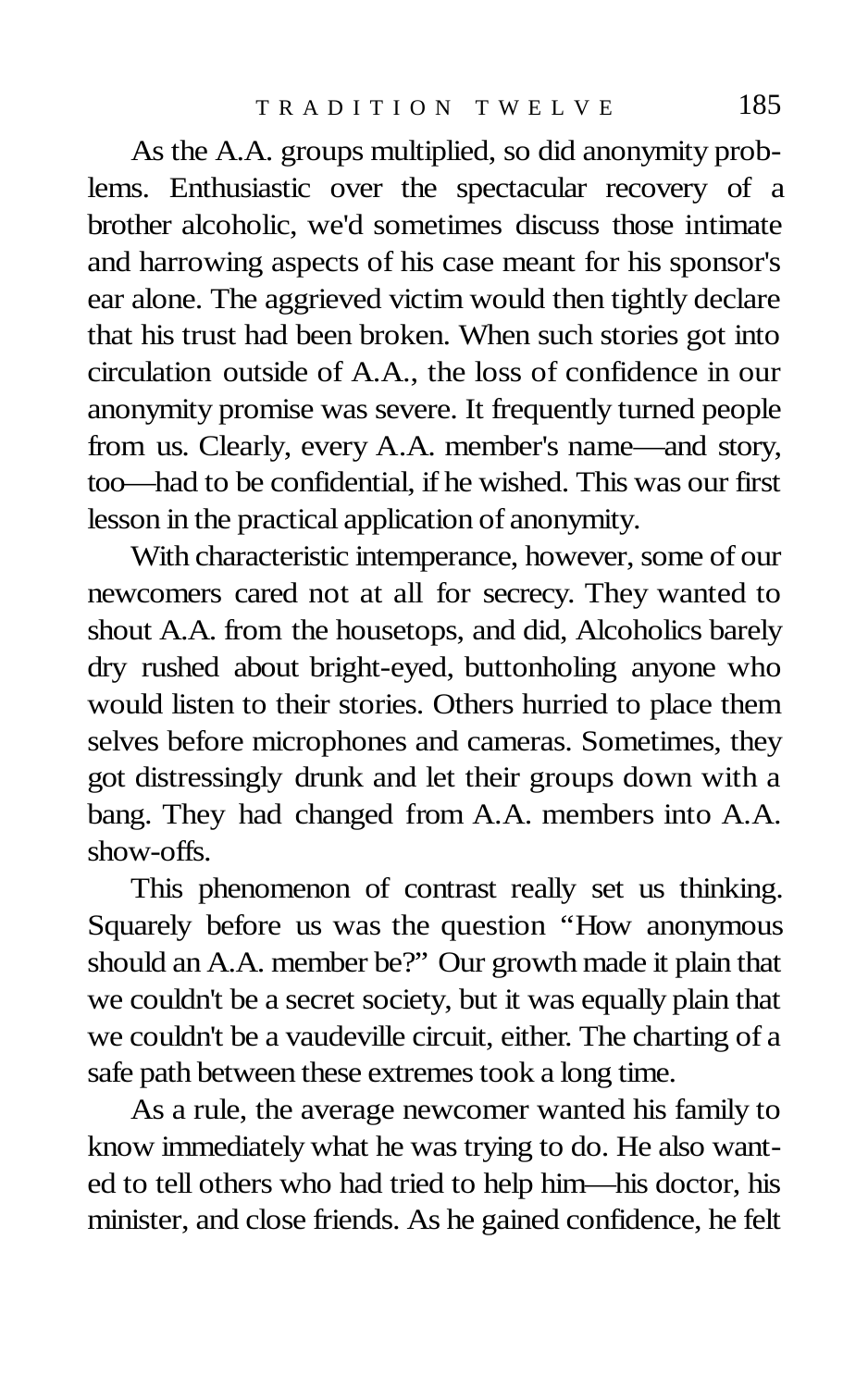it right to explain his new way of life to his employer and business associates. When opportunities to be helpful came along, he found he could talk easily about A.A. to almost anyone. These quiet disclosures helped him to lose his fear of the alcoholic stigma, and spread the news of A.A.'s existence in his community. Many a new man and woman came to A.A. because of such conversations. Though not in the strict letter of anonymity, such communications were well within its spirit.

But it became apparent that the word-of-mouth method was too limited. Our work, as such, needed to be publicized. The A.A. groups would have to reach quickly as many despairing alcoholics as they could. Consequently, many groups began to hold meetings which were open to interested friends and the public, so that the average citizen could see for himself just what A.A. was all about. The response to these meetings was warmly sympathetic. Soon, groups began to receive requests for A.A. speakers to appear before civic organizations, church groups, and medical societies. Provided anonymity was maintained on these platforms, and reporters present were cautioned against the use of names or pictures, the result was fine.

Then came our first few excursions into major publicity, which were breathtaking. Cleveland's *Plain Dealer* articles about us ran that town's membership from a few into hundreds overnight. The news stories of Mr. Rockefeller's dinner for Alcoholics Anonymous helped double our total membership in a year's time. Jack Alexander's famous *Saturday Evening Post* piece made A.A. a national institution. Such tributes as these brought opportunities for still more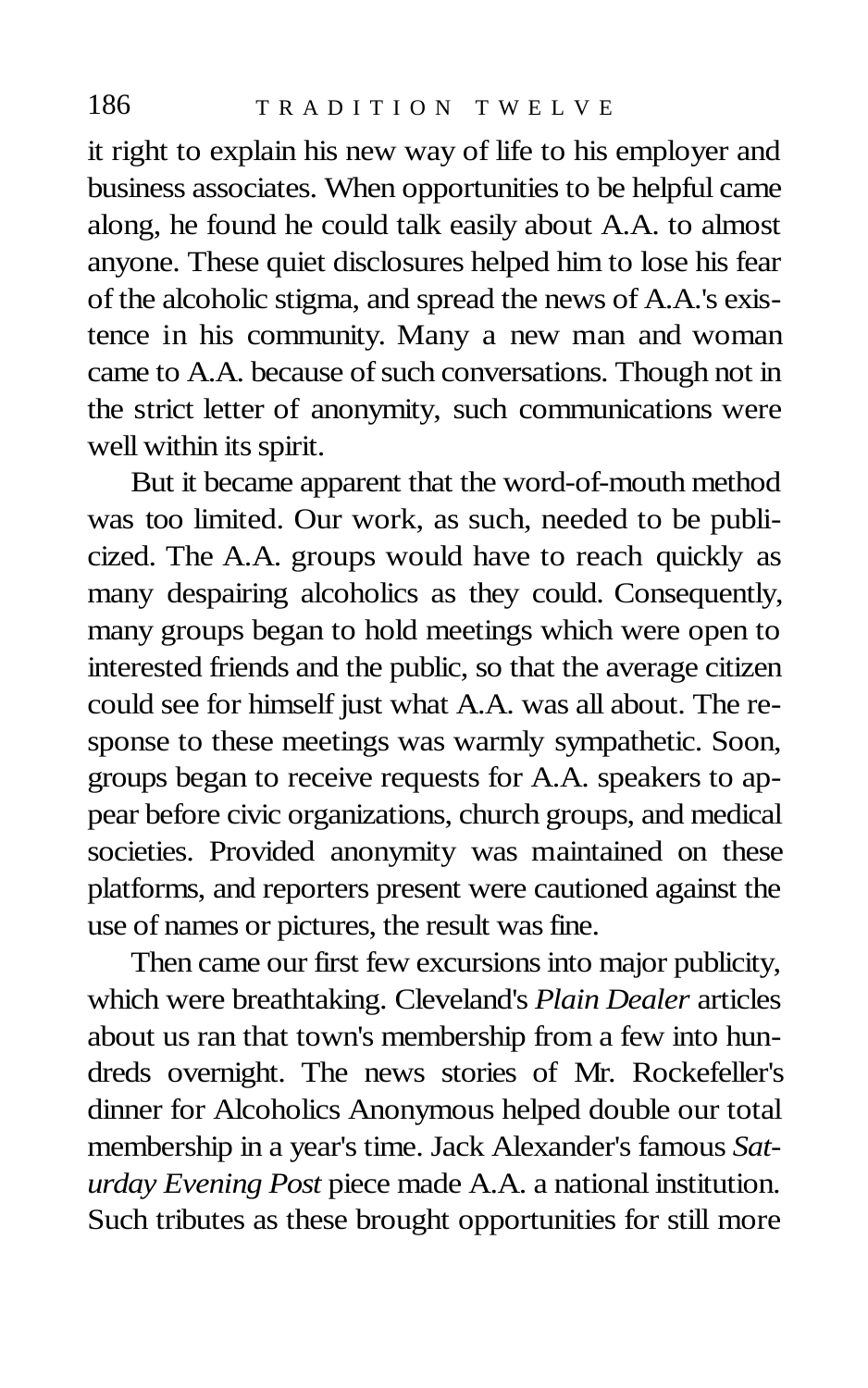recognition. Other newspapers and magazines wanted A.A. stories. Film companies wanted to photograph us. Radio, and finally television, besieged us with requests for appearances. What should we do?

As this tide offering top public approval swept in, we realized that it could do us incalculable good or great harm. Everything would depend upon how it was channeled. We simply couldn't afford to take the chance of letting self-appointed members present themselves as messiahs representing A.A. before the whole public. The promoter instinct in us might be our undoing. If even one publicly got drunk, or was lured into using A.A.'s name for his own purposes, the damage might be irreparable. At this altitude (press, radio, films, and television), anonymity— 100 percent anonymity— was the only possible answer. Here, principles would have to come before personalities, without exception.

These experiences taught us that anonymity is real humility at work. It is an all-pervading spiritual quality which today keynotes A.A. life everywhere. Moved by the spirit of anonymity, we try to give up our natural desires for personal distinction as A.A. members both among fellow alcoholics and before the general public. As we lay aside these very human aspirations, we believe that each of us takes part in the weaving of a protective mantle which covers our whole Society and under which we may grow and work in unity.

We are sure that humility, expressed by anonymity, is the greatest safeguard that Alcoholics Anonymous can ever have.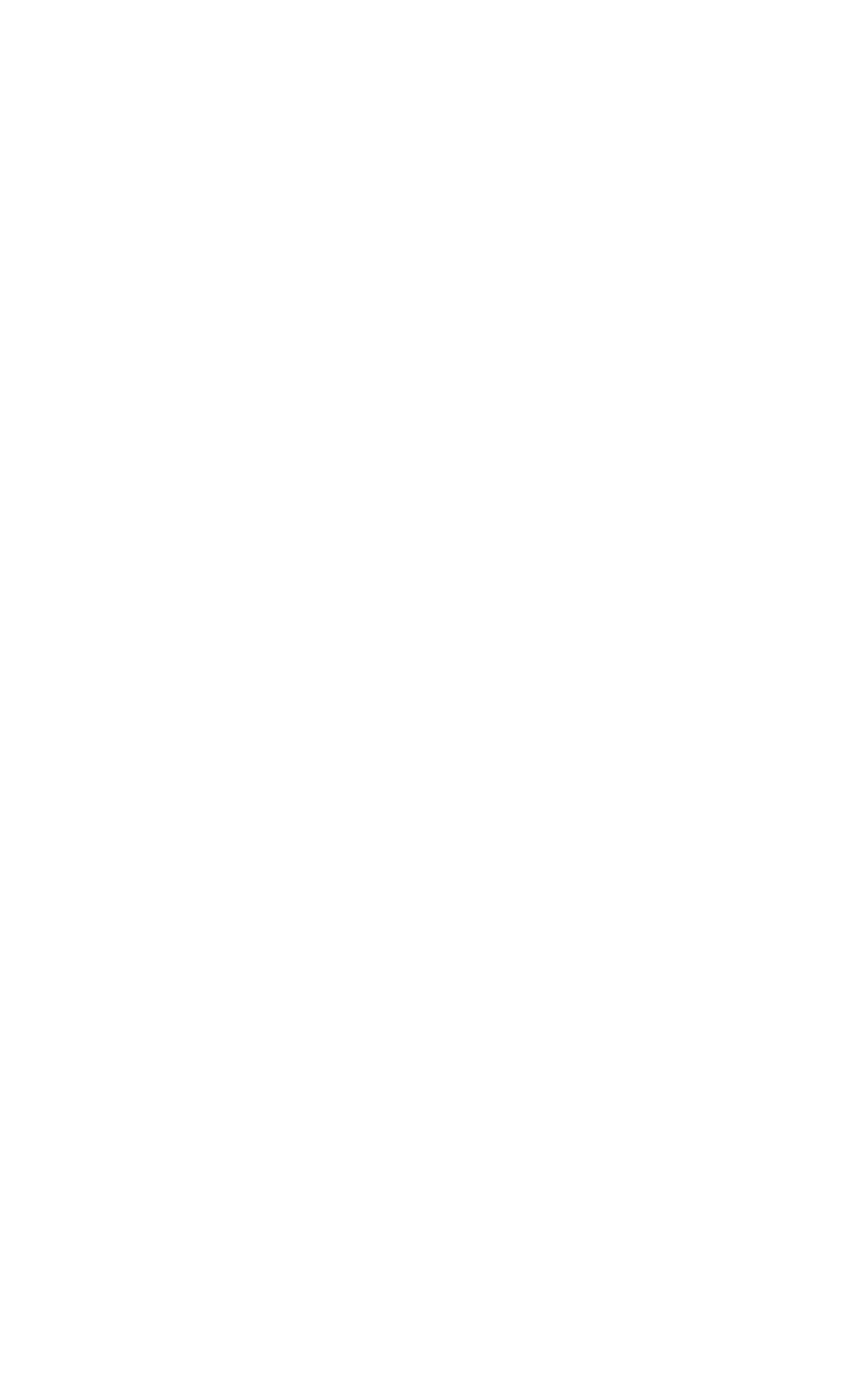## **Traditions— Long Form**

(The Twelve Traditions)

*Our A.A. experience has taught us that:*

**[One—](#page-128-0)Each member of Alcoholics Anonymous is but a** small part of a great whole. A.A. must continue to live or most of us will surely die. Hence our common welfare comes first. But individual welfare follows close afterward.

**[Two—](#page-131-0)** For our group purpose there is but one ultimate authority— a loving God as He may express Himself in our group conscience.

**[Three—](#page-138-0)Our** membership ought to include all who suffer from alcoholism. Hence we may refuse none who wish to recover. Nor ought A.A. membership ever depend on money or conformity. Any two or three alcoholics gathered together for sobriety may call themselves an A.A. group, provided that, as a group, they have no other affiliation.

**[Four—](#page-145-0)** With respect to its own affairs, each A.A. group should be responsible to no other authority other than its own conscience. But when its plans concern the welfare of neighboring groups also, those groups ought to be consulted. And no group, regional committee, or individual should ever take any action that might greatly affect A.A. as a whole without conferring with the trustees of the General Service Board. On such issues our common welfare is paramount.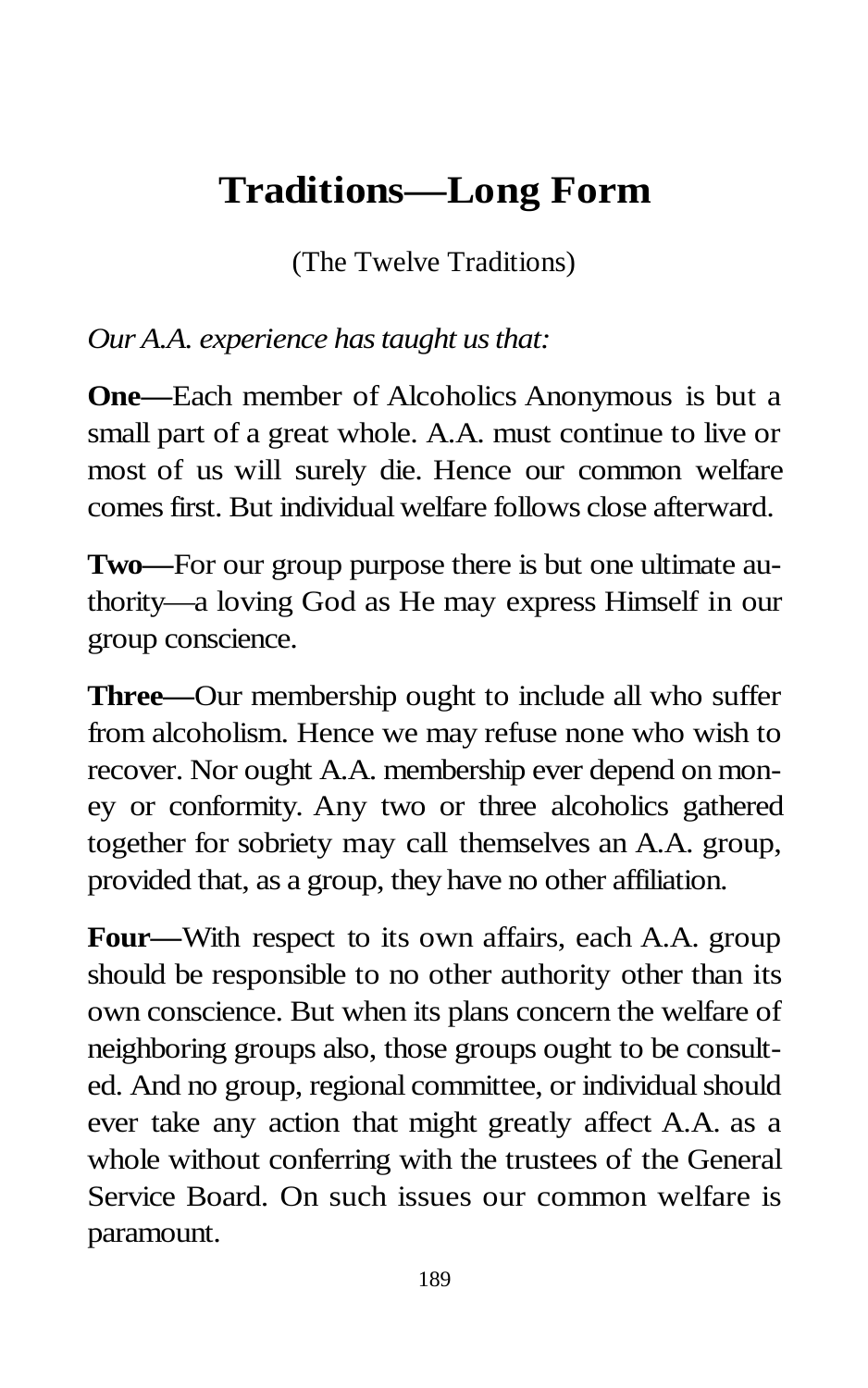## 190 TRADITIONS — LONG FOR M

[Five—](#page-149-0)Each Alcoholics Anonymous group ought to be a spiritual entity *having but one primary purpose*— that of carrying its message to the alcoholic who still suffers.

**[Six—](#page-154-0)** Problems of money, property, and authority may easily divert us from our primary spiritual aim. We think, therefore, that any considerable property of genuine use to A.A. should be separately incorporated and managed, thus dividing the material from the spiritual. An A.A. group, as such, should never go into business. Secondary aids to A.A. such as clubs or hospitals which require much property or administration, ought to be incorporated and so set apart that, if necessary, they can be freely discarded by the groups. Hence such facilities ought not to use the A.A. name. Their management should be the sole responsibility of those people who financially support them. For clubs, A.A. managers are usually preferred. But hospitals, as well as other places of recuperation, ought to be well outside A.A.— and medically supervised. While an A.A. group may cooperate with anyone, such cooperation ought never to go so far as affiliation or endorsement, actual or implied. An A.A. group can bind itself to no one.

**[Seven—](#page-159-0)The A.A. groups themselves ought to be fully sup**ported by the voluntary contributions of their own members. We think that each group should soon achieve this ideal; that any public solicitation of funds using the name of Alcoholics Anonymous is highly dangerous whether by groups, clubs, hospitals, or other outside agencies, that acceptance of large gifts from any source, or of contributions carrying any obligation whatever, is unwise.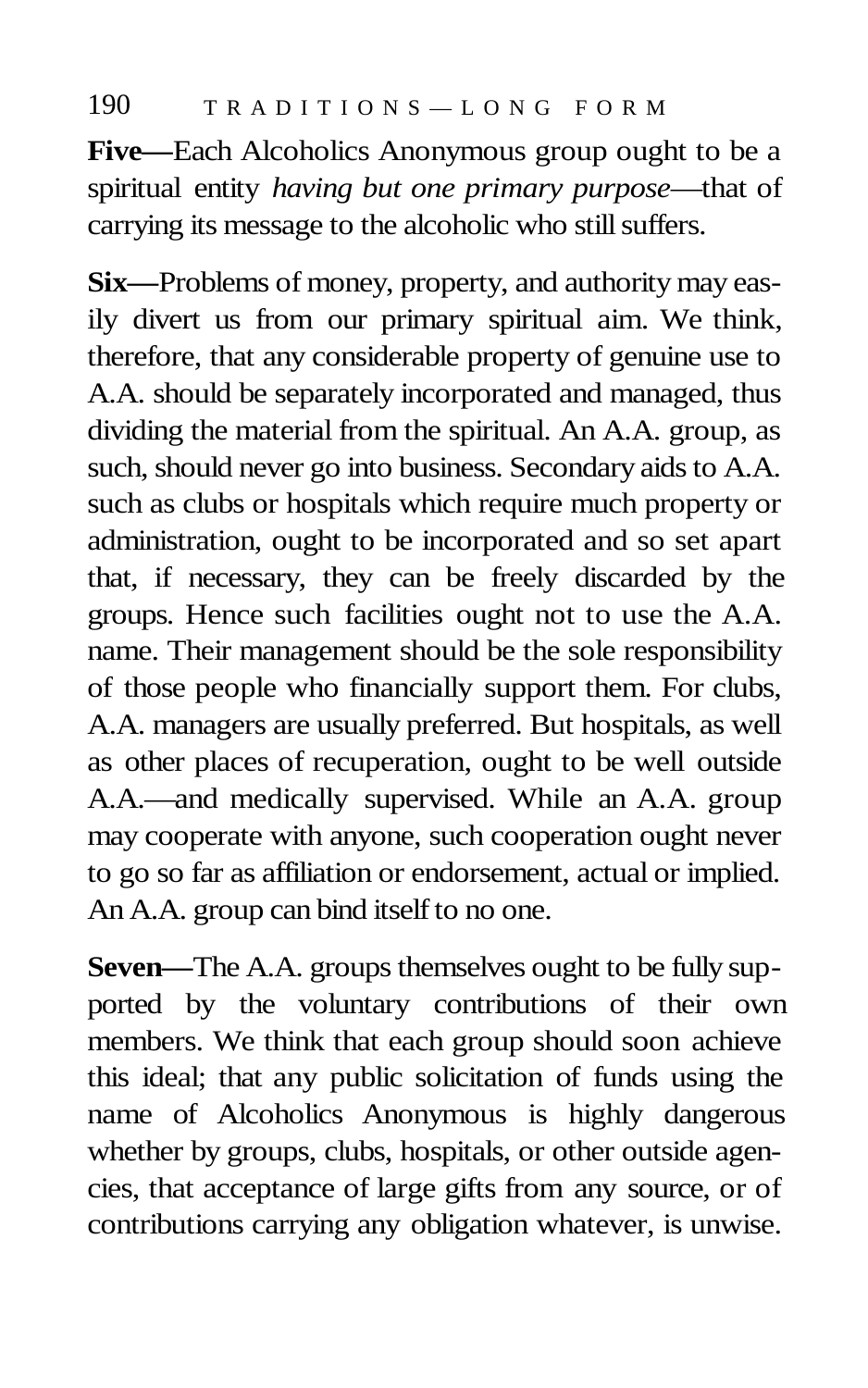Then, too, we view with much concern those A.A. treasuries which continue, beyond prudent reserves, to accumulate funds for no stated A.A. purpose. Experience has often warned us that nothing can so surely destroy our spiritual heritage as futile disputes over property, money, and authority.

**[Eight—](#page-165-0)** Alcoholics Anonymous should remain forever nonprofessional. We define professionalism as the occupation of counseling alcoholics for fees or hire. But we may employ alcoholics where they are going to perform those services for which we might otherwise have to engage nonalcoholics. Such special services may be well recompensed. But our usual A.A. [Twelfth Step](#page-105-0) work is never to be paid for.

[Nine—](#page-171-0)Each A.A. group needs the least possible organization. Rotating leadership is the best. The small group may elect its secretary, the large group its rotating committee, and the groups of a large metropolitan area their central or intergroup committee, which often employs a full-time secretary. The trustees of the General Service Board are, in effect, our A.A. General Service Committee. They are the custodians of our A.A. Tradition and the receivers of voluntary A.A. contributions by which we maintain our A.A. General Service Office in New York. They are authorized by the groups to handle our overall public relations, and they guarantee the integrity of our principal newspaper, the A.A. Grapevine. All such representatives are to be guided in the spirit of service, for true leaders in A.A. are but trusted and experienced servants of the whole. They derive no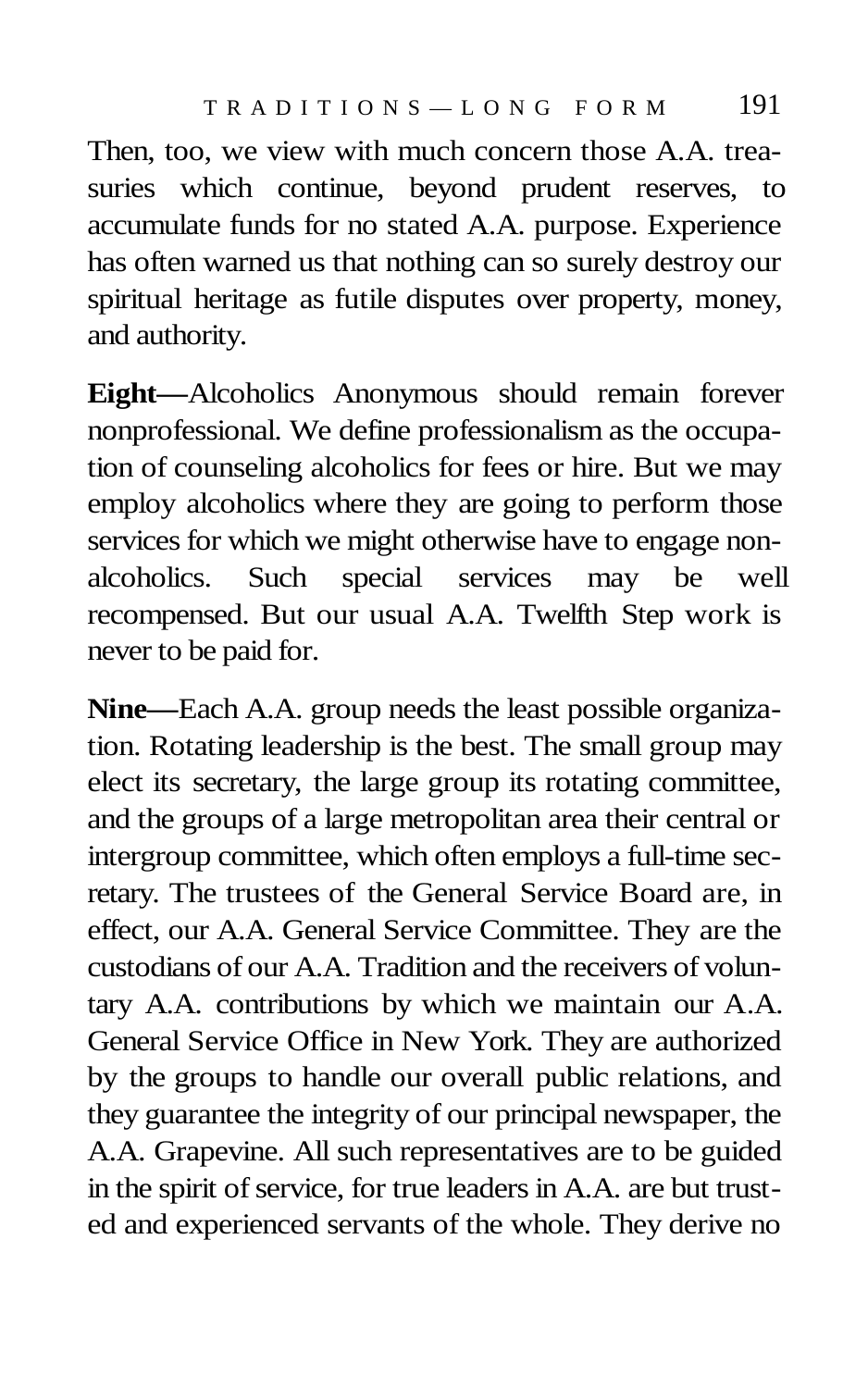## 192 TRADITIONS — LONG FOR M

real authority from their titles; they do not govern. Universal respect is the key to their usefulness.

**[Ten—](#page-175-0)** No A.A. group or member should ever, in such a way as to implicate A.A., express any opinion on outside controversial issues— particularly those of politics, alcohol reform, or sectarian religion. The Alcoholics Anonymous groups oppose no one. Concerning such matters they can express no views whatsoever.

**[Eleven—](#page-179-0)Our relations with the general public should be** characterized by personal anonymity. We think A.A. should avoid sensational advertising. Our names and pictures as A.A. members ought not be broadcast, filmed, or publicly printed. Our public relations should be guided by the principle of attraction rather than promotion. There is never need to praise ourselves. We feel it better that our friends recommend us.

**[Twelve—](#page-183-0)** And finally, we of Alcoholics Anonymous believe that the principle of anonymity has an immense spiritual significance. It reminds us that we are to place principles before personalities; that we are to practice a genuine humility. This to the end that our great blessings may never spoil us; that we shall forever live in thankful contemplation of Him who presides over us all.